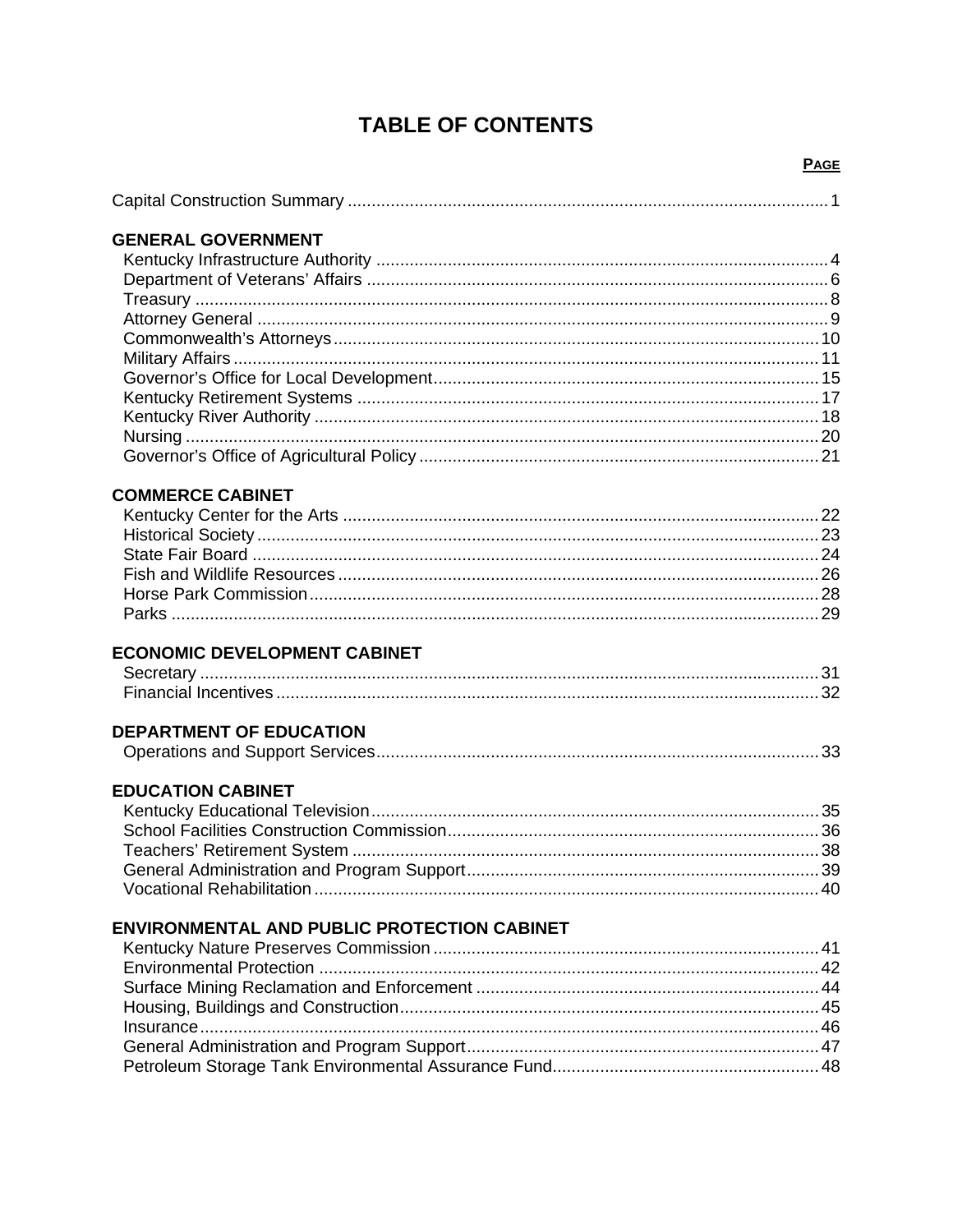# **PAGE**

# **FINANCE AND ADMINISTRATION CABINET**

| <b>HEALTH AND FAMILY SERVICES CABINET</b> |  |
|-------------------------------------------|--|
|                                           |  |
|                                           |  |
|                                           |  |
| <b>JUSTICE AND PUBLIC SAFETY CABINET</b>  |  |
|                                           |  |
|                                           |  |
|                                           |  |
|                                           |  |
|                                           |  |
| <b>PERSONNEL CABINET</b>                  |  |
|                                           |  |
| <b>POSTSECONDARY EDUCATION</b>            |  |
|                                           |  |
|                                           |  |
|                                           |  |
|                                           |  |
|                                           |  |
|                                           |  |
|                                           |  |
|                                           |  |
|                                           |  |
|                                           |  |
|                                           |  |
|                                           |  |
|                                           |  |

# **TRANSPORTATION CABINET**

The cost of printing the budget was paid for from state funds pursuant to KRS 57.375.<br>These documents are printed entirely on recycled paper.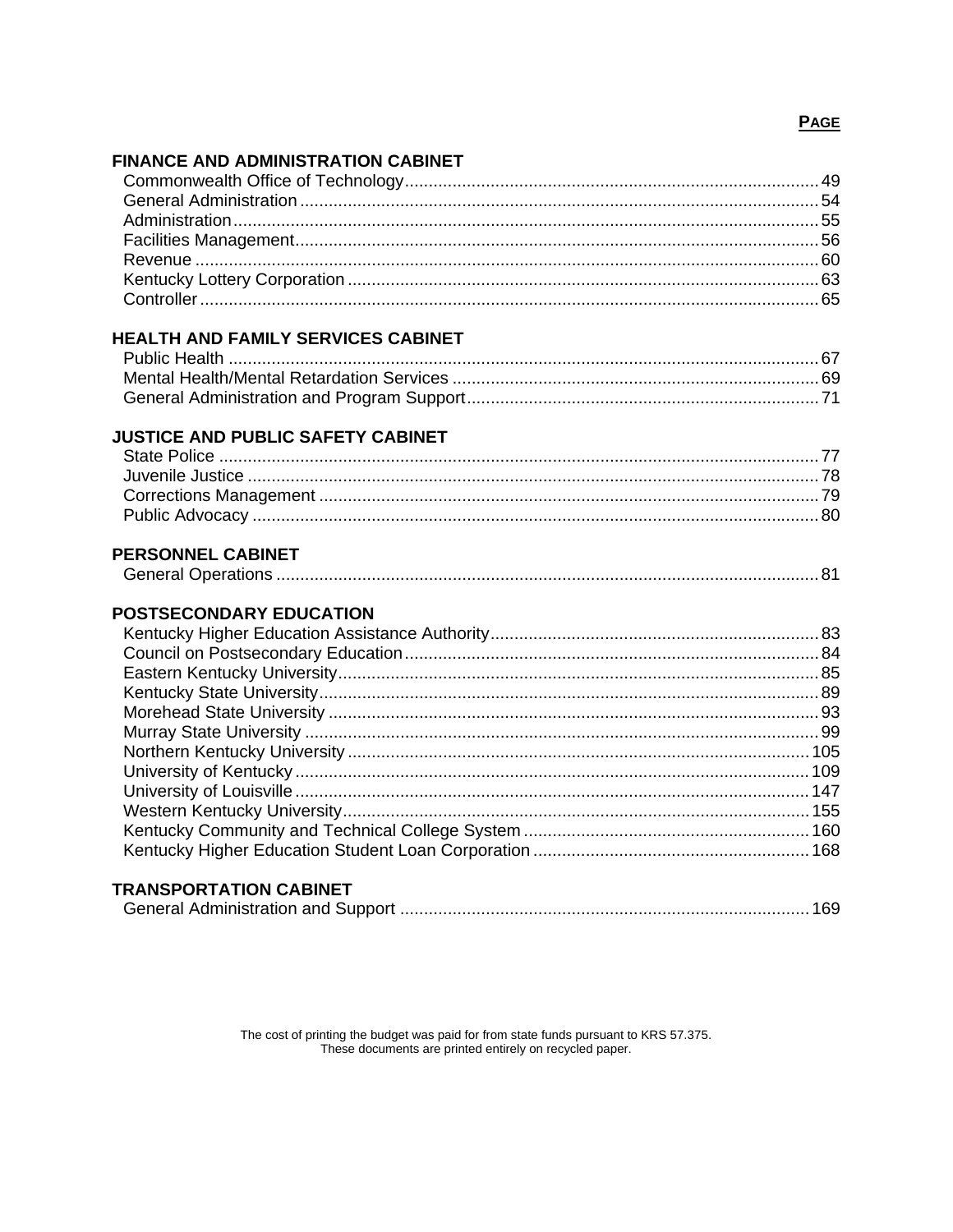#### **2004-2006 BUDGET OF THE COMMONWEALTH CAPITAL CONSTRUCTION SUMMARY**

|                                                      |               |                          | <b>New</b>    |
|------------------------------------------------------|---------------|--------------------------|---------------|
|                                                      | FY 2005       | <b>FY 2006</b>           | Authorization |
| <b>SOURCE OF FUNDS</b>                               |               |                          |               |
| <b>Executive Branch</b>                              |               |                          |               |
| <b>General Fund</b>                                  | 38,325,000    | 6,140,700                | 44,465,700    |
| General Fund (Tobacco)                               | 660,000       |                          | 660,000       |
| <b>Restricted Funds</b>                              | 1,781,802,200 | 102,192,000              | 1,883,994,200 |
| <b>Federal Funds</b>                                 | 99,075,000    | 14,703,000               | 114,341,000   |
| <b>Bond Fund</b>                                     | 1,158,714,300 | 45,875,000               | 1,204,589,300 |
| Road Fund                                            | 13,794,000    | 4,248,000                | 18,042,000    |
| <b>Agency Bond Fund</b>                              | 251,726,000   |                          | 251,726,000   |
| <b>Capital Construction Surplus</b>                  | 1,892,400     | 63,000                   | 1,955,400     |
| Investment Income                                    | 23,844,000    | 4,720,000                | 28,564,000    |
| <b>Other Funds</b>                                   | 21,800,000    | 4,300,000                | 26,100,000    |
| <b>TOTAL SOURCE OF FUNDS</b>                         | 3,391,632,900 | 182,241,700              | 3,574,437,600 |
| <b>EXPENDITURES BY CABINET</b>                       |               |                          |               |
| <b>Executive Branch</b><br><b>General Government</b> | 302,766,100   | 10,253,700               | 313,019,800   |
| Commerce                                             | 109,092,000   | 10,047,000               | 119,139,000   |
| <b>Economic Development</b>                          | 34,075,000    | 10,985,000               | 45,060,000    |
| Department of Education                              | 11,514,000    | 9,800,000                | 21,314,000    |
| <b>Education Cabinet</b>                             | 168,897,300   | 2,560,000                | 172,020,300   |
| <b>Environmental and Public Protection</b>           | 34,050,000    | 7,450,000                | 41,500,000    |
|                                                      | 270,683,400   |                          |               |
| Finance and Administration                           | 27,964,000    | 12,374,000<br>16,000,000 | 283,057,400   |
| <b>Health and Family Services</b>                    |               |                          | 43,964,000    |
| Justice and Public Safety                            | 9,172,000     | 6,825,000                | 15,997,000    |
| Personnel                                            | 1,250,000     | 25,000,000               | 26,250,000    |
| Postsecondary Education                              | 2,408,375,100 | 66,699,000               | 2,475,074,100 |
| Transportation                                       | 13,794,000    | 4,248,000                | 18,042,000    |
| <b>TOTAL EXPENDITURES</b>                            | 3,391,632,900 | 182,241,700              | 3,574,437,600 |

### *Capital Construction Overview*

The Commonwealth's capital construction program for the Executive Branch for the 2004-2006 biennium is set out in this single volume – Volume II of the Budget of the Commonwealth. This overview section of the volume focuses on the capital construction priorities, policies, and fund sources recommended to be appropriated for the next two years.

### *Policy Emphasis – Bonds for Education, Economic Development, and Infrastructure*

The capital budget for the Executive Branch includes \$1,456,315,300 in bond funded capital projects (exclusive of road and bridge construction) including \$1,204,589,300 supported from General Fund debt service with the remainder (\$251,726,000) to be financed with agency/restricted fund debt service. The largest proportion of new project activity, including bond-financed activity, is directed to Postsecondary Education. Collectively, the universities received authorization for \$397,041,000 in new General Fund bond support as well as \$229,706,000 for agency bond projects and pools for a total of \$626,747,000. These efforts reflect support for the top capital construction priorities at each of the eight public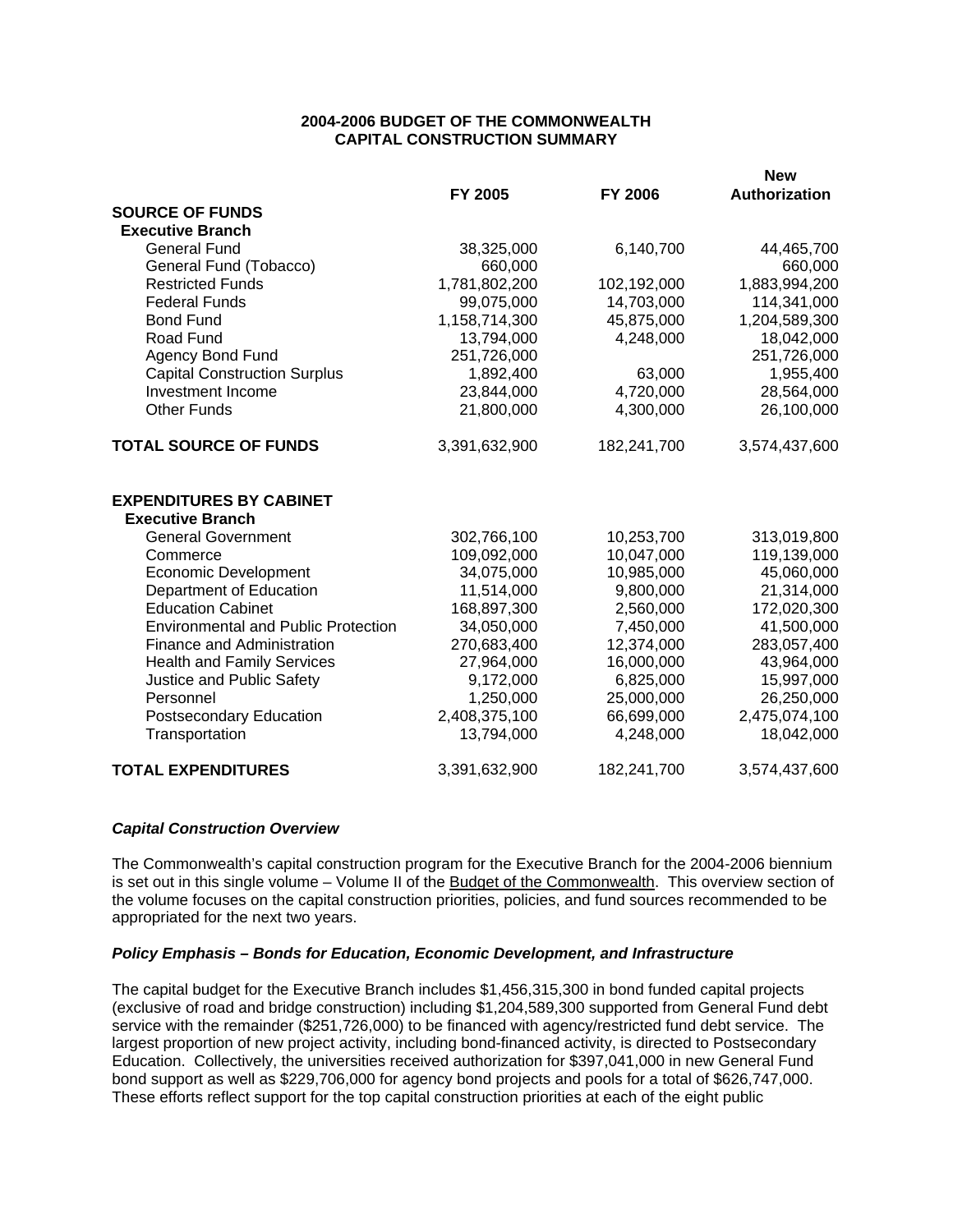universities and the Kentucky Community and Technical College System (KCTCS). Particular emphasis has been placed on research supporting facilities that complement the Bucks for Brains initiative launched shortly after the Postsecondary Improvement Act was approved in the 1997 Special Session. Both the University of Kentucky and the University of Louisville received state support for their top projects – the Biological/Pharmaceutical Complex at the University of Kentucky (\$40 million) and the Health Sciences Center Research Facility – Phase 3 at the University of Louisville (\$39.150 million), respectively. Major funding was also provided for the Business and Technology Center (\$32.850 million) at Eastern Kentucky University; the Science Campus Renovation (\$33 million) at Western Kentucky University; the New Science Complex (\$15 million) at Murray State University, the NASA Space Science Center (\$12.2 million plus anticipated federal funding) at Morehead State University; support for two projects at Kentucky State University related to the long-standing U.S. Office of Civil Rights agreement – Young Hall Renovation (\$5,339,000) and Hathaway Hall Renovation – Phase II (\$7.4 million) – the University's top two priorities; and Northern Kentucky University received approval for a Regional Special Events Center (\$54 million) to meet a long-standing community priority and university need. Enhancing economic development activity in numerous regions of the state is the priority for the KCTCS projects including the Ashland Technical Center (\$18,030,000), Owensboro Technical Center (\$13,088,000); Franklin Technical Center (\$12 million); Warren County Technical Center (\$7.5 million); Somerset Aviation Facility (\$1.650 million); Madisonville Technical Center (\$14 million); Expansion of the Gateway Campus at Edgewood (\$15,477,000); and a new classroom/laboratory building at the burgeoning Lexington Community College (\$31,741,000). Other Postsecondary Education projects receiving support include the Math and Science Academy at Western Kentucky University (\$3.750 million in General Fund bonds and \$5 million in agency fund bonds); and the first phase of the new Hospital Patient Bed Tower at the University of Kentucky (\$100 million in agency bonds).

The second largest commitment of support is for local school construction which was previously authorized and encouraged, but not fully funded. The School Facilities Construction Commission (SFCC), which aids local school districts in new construction and renovation projects, received \$104.6 million in new bonds from the 2003 General Assembly to support offers of assistance to local school districts. In addition, two new bond programs under the auspices of the SFCC were authorized – an Urgent Need School Trust Fund (\$55,284,000) and a similarly sized program entitled Category 5 Buildings, which was predominantly for coal-producing counties, also targeted schools of the most urgent need as defined by the School Building Assessment program administered by the Department of Education. The 2004-2006 budget includes the necessary debt service support to fund the Offers of Assistance, Urgent Need, and Category 5 programs previously authorized. This funding moves the local school construction and renovation projects from the planning stage to the construction stage of development. In addition, the 2005 General Assembly authorized another \$91,536,000 for the Urgent Need School Trust Fund as well as \$6,811,300 for additional construction costs.

An \$80 million Water and Sewer Resource Development Fund is provided which will be administered by the Kentucky Infrastructure Authority (KIA). The program is directed toward coal-producing counties and is funded by a combination of Single County and Multi-County Coal Severance Local Government Economic Development funds. (This is the same approach approved for a new Water and Sewer program authorized by the 2003 General Assembly.) In addition, both the Federally Assisted Wastewater Matching program and the Federally Assisted Drinking Water Resources program (KIA Funds A and F) received appropriations of \$2.2 million and \$2.6 million in General Fund-supported debt, respectively, in order to continue to attract federal financial assistance. Moreover, the 2005 General Assembly authorized \$126 million for water and sewer projects for the tobacco-producing counties.

Economic Development authorizations include \$10 million in new Economic Development bond authorizations, and a \$5 million bond pool for Commercialization and Innovation initiatives. The Commercialization and Innovation initiatives will also be supported by previously issued Kentucky Economic Development Funding Authority (KEDFA) bond proceeds and Coal Severance Tax receipts. These authorizations were provided to "recapitalize" the Economic Development pools which had been depleted in budget balancing efforts as well as in support of the Commercialization and Innovation projects. Bonds are also authorized in order to renovate and revitalize the state parks including the necessary finishing work on the new or expanded State Park golf courses financed by previous bond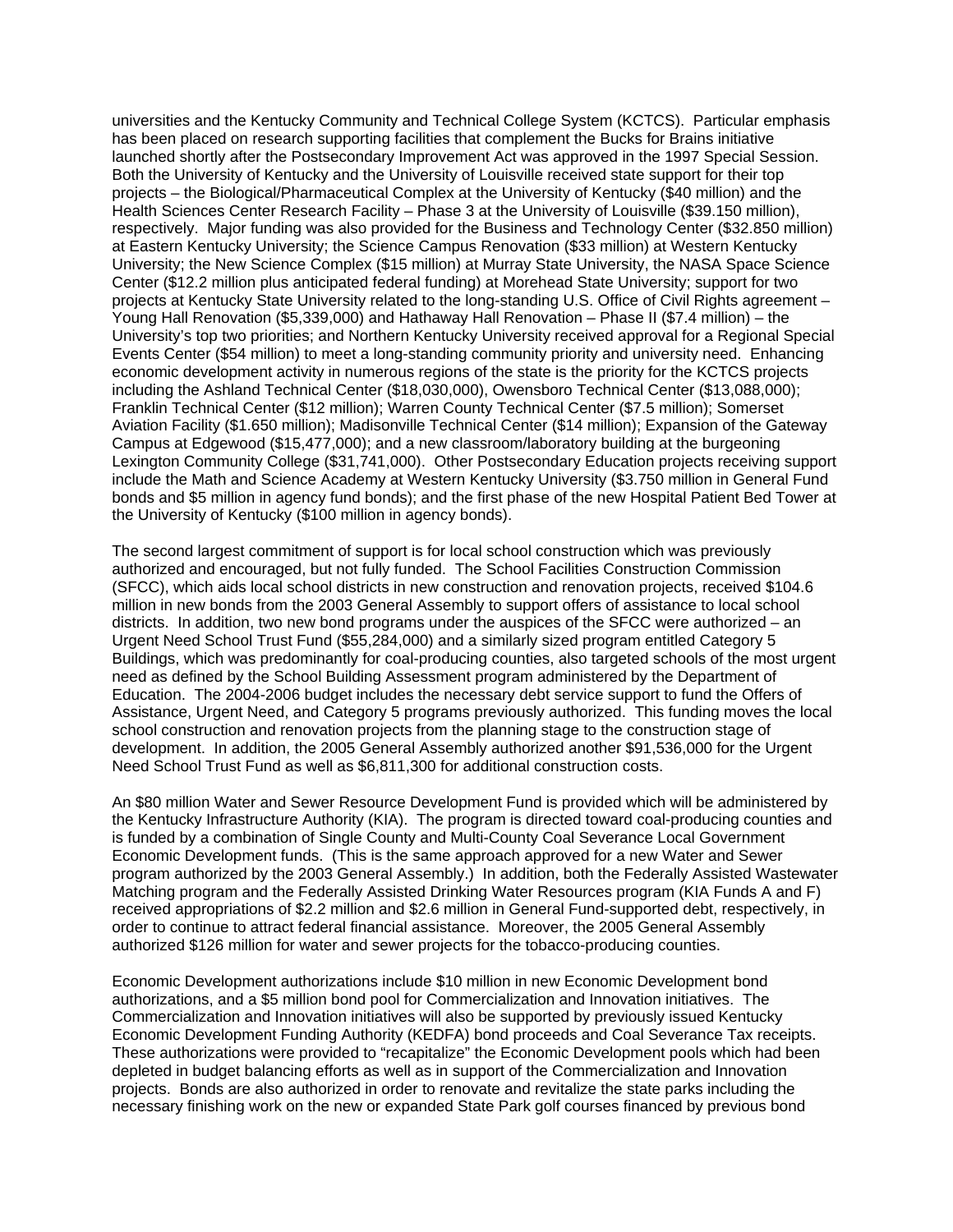issues from the 1998, 2000, and 2003 General Assemblies. This investment will permit the golf courses and State Park system to generate income which will more than offset the cost of operations. It will help complete the new courses in terms of all of the appurtenances and amenities which are ultimately needed. In total, \$35 million in parks improvements and renovation projects are recommended.

Another significant investment is provided for information technology programs and upgraded business systems. In contemporary society, governments, businesses, and individual citizens are dependent upon and daily users of information technology systems (IT). State government IT systems need to keep pace and, in many cases, the IT system replacements recommended in this budget replace IT systems dating back ten, twenty, or more years. These include the first phase of the replacement of the public safety communications infrastructure known as KEWS (Kentucky Emergency Warning System) which was developed in the wake of the 1974 tornadoes that rampaged through Kentucky (\$13,768,000); the first phase of a replacement personnel and payroll system for the Commonwealth (\$25 million), replacing a system dating to the 1970s; upgrading the KASPER pharmaceutical/law enforcement tracking system through the Department of Public Health (\$5 million); keeping the MARS system current (\$11.5 million); upgrading the TWIST system to safeguard children at risk (\$2,205,000); and upgrading the Child Enforcement System (\$2,040,000). The latter projects all may also attract federal funding support. Information Technology improvements are also absolutely essential in the criminal justice system and the recommendations include the next phase of development in the Criminal History System project (\$4.5 million), the e-Warrant System for Criminal Justice Improvements (\$4.5 million); and the Electronic Offender Management System (\$5 million). Moreover, two critical systems to enhance revenue collection and administration, including the National Streamlined Sales Tax Simplification System (\$14.062 million) and the Business Refund Offset System (\$1,750,000), are recommended.

A number of other projects were also authorized from General Fund-supported bonds including \$17 million for the Agricultural Development Finance Authority involving a taxable bond issue which fully replaces tobacco funds previously needed to defray a revenue shortfall earlier this fiscal year; the next phase of the renovation of the State Office Building currently being vacated by the Transportation Cabinet in Frankfort (\$35 million); the next phase of the Capitol Complex Restoration and Renovation project including the relocation of the existing power plant (\$6 million); construction of a State Police Records Retrieval and Evidence Building replacing a trailer and substandard facility in Franklin County (\$6.075 million); renovation at the School for the Deaf; continued work on the Kentucky River dams and water storage project; deferred maintenance at the Boone Center; repair and replacement work at the Glasgow Mental Health/Mental Retardation facility; the Oakwood Mental Health/Mental Retardation facility; and the Perkins Rehabilitation Center in Johnson County. In addition, \$5 million is being recommended to continue and accelerate the voluntary relocation of neighborhood residents adversely affected by the Louisville International Airport expansion project.

The Budget of the Commonwealth also includes a renewed emphasis on maintaining and restoring state owned assets following the Capital Planning Advisory Board's recommendation to increase the maintenance and repair of existing public assets and to protect existing investments in important facilities. Cash maintenance pools fund construction projects costing less than \$400,000 each can keep minor problems from escalating into more costly major maintenance or renovation needs. For the first time, the Budget of the Commonwealth authorized a Statewide Repair, Maintenance and Replacement Pool Fund funded from Bond Funds. This fund replaces the cash funded maintenance pools typically approved for agencies with the largest dollar amounts and most widespread needs for maintenance funds. This pool, also for the first time, authorized individual maintenance pool projects to exceed \$400,000 when accompanied by proper reporting to the Capital Projects and Bond Oversight Committee of the Legislative Research Commission.

NOTE: The preceding discussion does not include a new bond program for interstate highway construction. This \$150 million GARVEE bond program is discussed in Volume I of the Budget of the Commonwealth in the Kentucky Transportation Cabinet descriptions.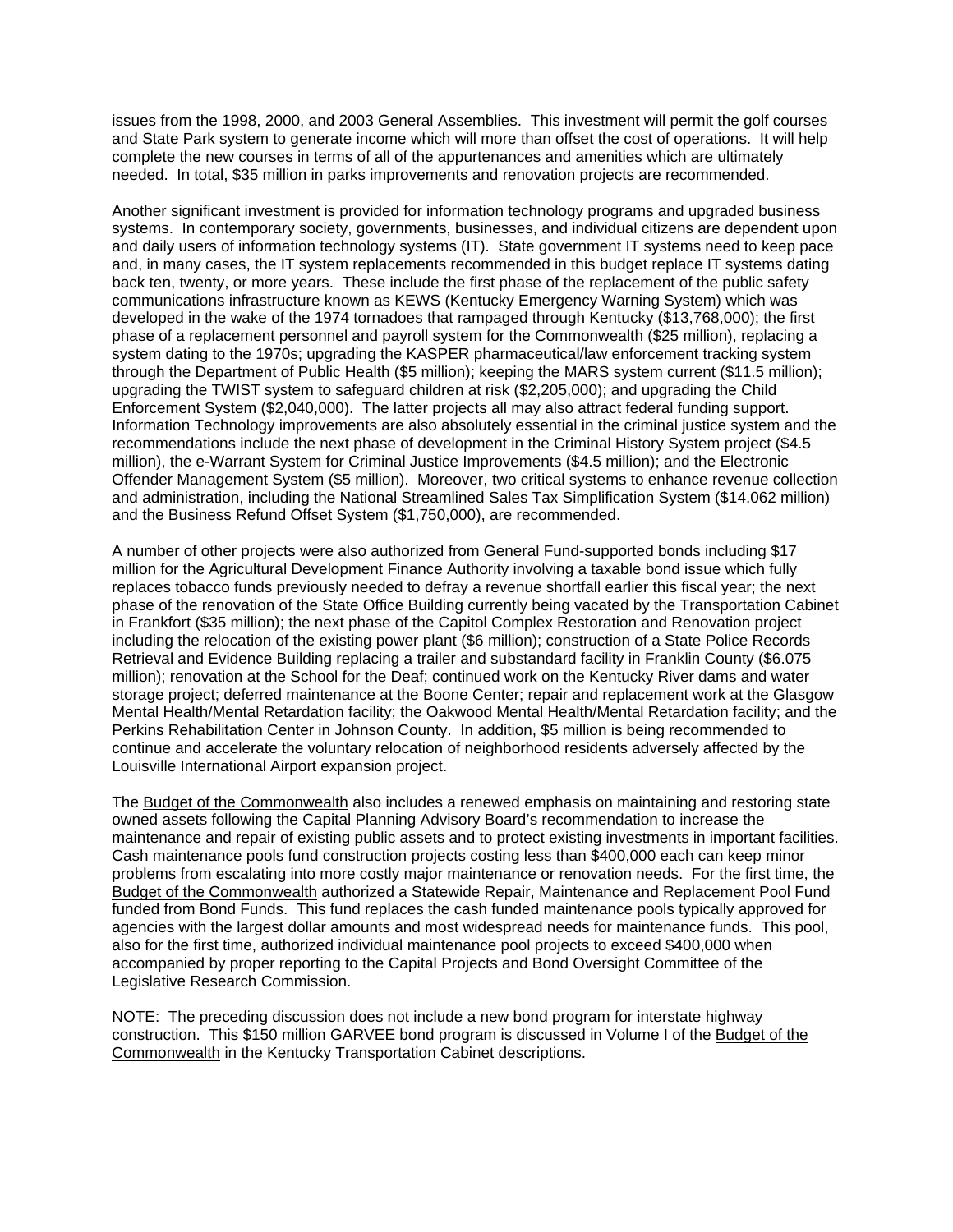# **General Government Kentucky Infrastructure Authority**

| <b>Kentucky Infrastructure Authority</b>                                               | 2004-2005  | 2005-2006 |
|----------------------------------------------------------------------------------------|------------|-----------|
| <b>CAPITAL CONSTRUCTION</b>                                                            |            |           |
| KIA Fund A - Federally Assisted Wastewater Prog                                        | 13,200,000 |           |
| The Fund A (Federally Assisted Wastewater Revolving Fund Program) finances local       |            |           |
| wastewater treatment and collection facilities that qualify under U.S. Environmental   |            |           |
| Protection Agency requirements. Funds are provided by the United States                |            |           |
| Environmental Protection Agency through capitalization grants of 83.33 percent of      |            |           |
| the total project. The state matches these funds with a 16.67 percent match of the     |            |           |
| total project through issuance of General Fund-supported debt. Four percent of the     |            |           |
| capitalization grants are reserved for the program's administrative costs. The federal |            |           |
| funds for this program are appropriated in the operating budget to comply with the     |            |           |
| Federal Cash Management Act.                                                           |            |           |
| <b>Bond Fund</b>                                                                       | 2,200,000  |           |
| <b>Federal Fund</b>                                                                    | 11,000,000 |           |
| KIA Fund F Drinking Water Revolving Loan Prog                                          | 15,600,000 |           |
| The Fund F (Federally Assisted Drinking Water Revolving Loan Fund Program)             |            |           |
| finances local drinking water facilities that qualify under U.S. Environmental         |            |           |
| Protection Agency requirements. Funds are provided by the United States                |            |           |
| Environmental Protection Agency through capitalization grants of 83.33 percent of      |            |           |
| the total project. The state matches these funds with 16.67 percent match of the       |            |           |
| total project through issuance of General Fund-supported debt. Four percent of the     |            |           |
| capitalization grants are reserved for the program's administrative costs. The federal |            |           |
| funds for this program are appropriated in the operating budget to comply with the     |            |           |
| Federal Cash Management Act.                                                           |            |           |
| <b>Bond Fund</b>                                                                       | 2,600,000  |           |
| <b>Federal Fund</b>                                                                    | 13,000,000 |           |
| KIA-Water & Sewer Dev. Fund-Coal-Prod. Counties                                        | 80,000,000 |           |
| Legislation in 2000 initiated the development of a plan to ensure that every           |            |           |
| household in Kentucky has access to a quality source of potable water safe for         |            |           |
| human consumption by the year 2020. The 2003 session of the General Assembly           |            |           |
| continued that policy as well as providing for much needed sewer system upgrades in    |            |           |
| the coal producing counties. This project will provide a source of funding to continue |            |           |
| to attain both the goal of the 2020 program and the much needed sewer upgrades.        |            |           |
| The money will be used to provide grants and/or low interest loans to communities so   |            |           |
| that they can finance the necessary infrastructure to provide potable water and        |            |           |
| sanitary sewer service to those Kentuckians who are without it. These funds are        |            |           |
| authorized for specific projects consistent with the furtherance of economic           |            |           |
| development objectives and Kentucky Infrastructure Authority approved water and        |            |           |
| wastewater development plans.                                                          |            |           |
| <b>Bond Fund</b>                                                                       | 80,000,000 |           |

**Fiscal Year Fiscal Year**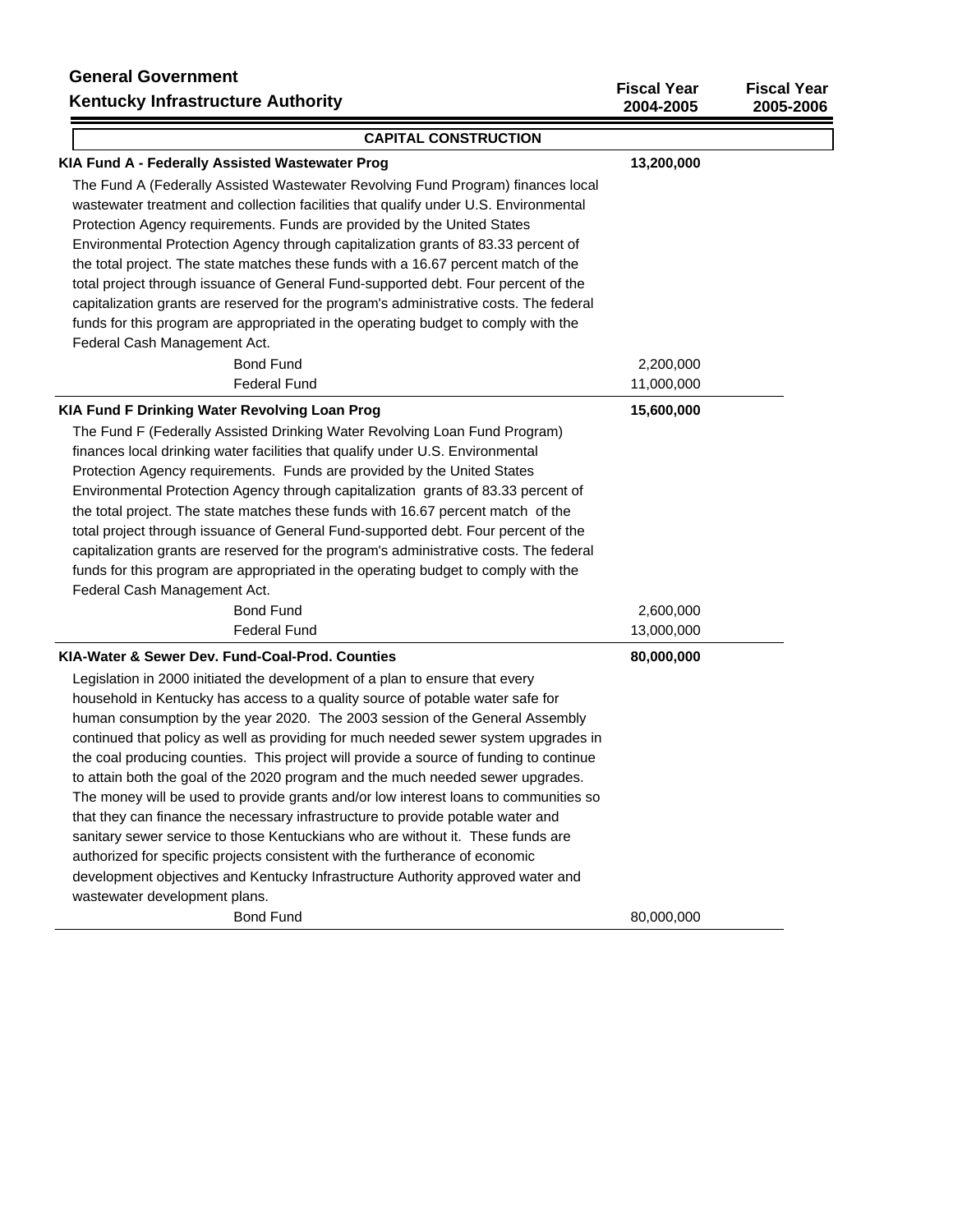| <b>General Government</b><br><b>Kentucky Infrastructure Authority</b>                                                                                                                                                                                                                                                                                        | <b>Fiscal Year</b><br>2004-2005 | <b>Fiscal Year</b><br>2005-2006 |
|--------------------------------------------------------------------------------------------------------------------------------------------------------------------------------------------------------------------------------------------------------------------------------------------------------------------------------------------------------------|---------------------------------|---------------------------------|
| Water & Sewer Dev Fund Tob-Prod Counties                                                                                                                                                                                                                                                                                                                     | 126,000,000                     |                                 |
| These funds are authorized for specific infrastructure projects, primarily water and<br>sewer, within the Infrastructure for Economic Development Fund for Tobacco<br>Producing Counties Fund. The infrastructure projects are allocated throughout the<br>Commonwealth. Projects will be identified through the area water management<br>planning councils. |                                 |                                 |
| <b>Bond Fund</b>                                                                                                                                                                                                                                                                                                                                             | 126,000,000                     |                                 |
| <b>Kentucky Infrastructure Authority Summary</b>                                                                                                                                                                                                                                                                                                             | 234,800,000                     |                                 |
| <b>Federal Fund</b>                                                                                                                                                                                                                                                                                                                                          | 24,000,000                      |                                 |
| <b>Bond Fund</b>                                                                                                                                                                                                                                                                                                                                             | 210.800.000                     |                                 |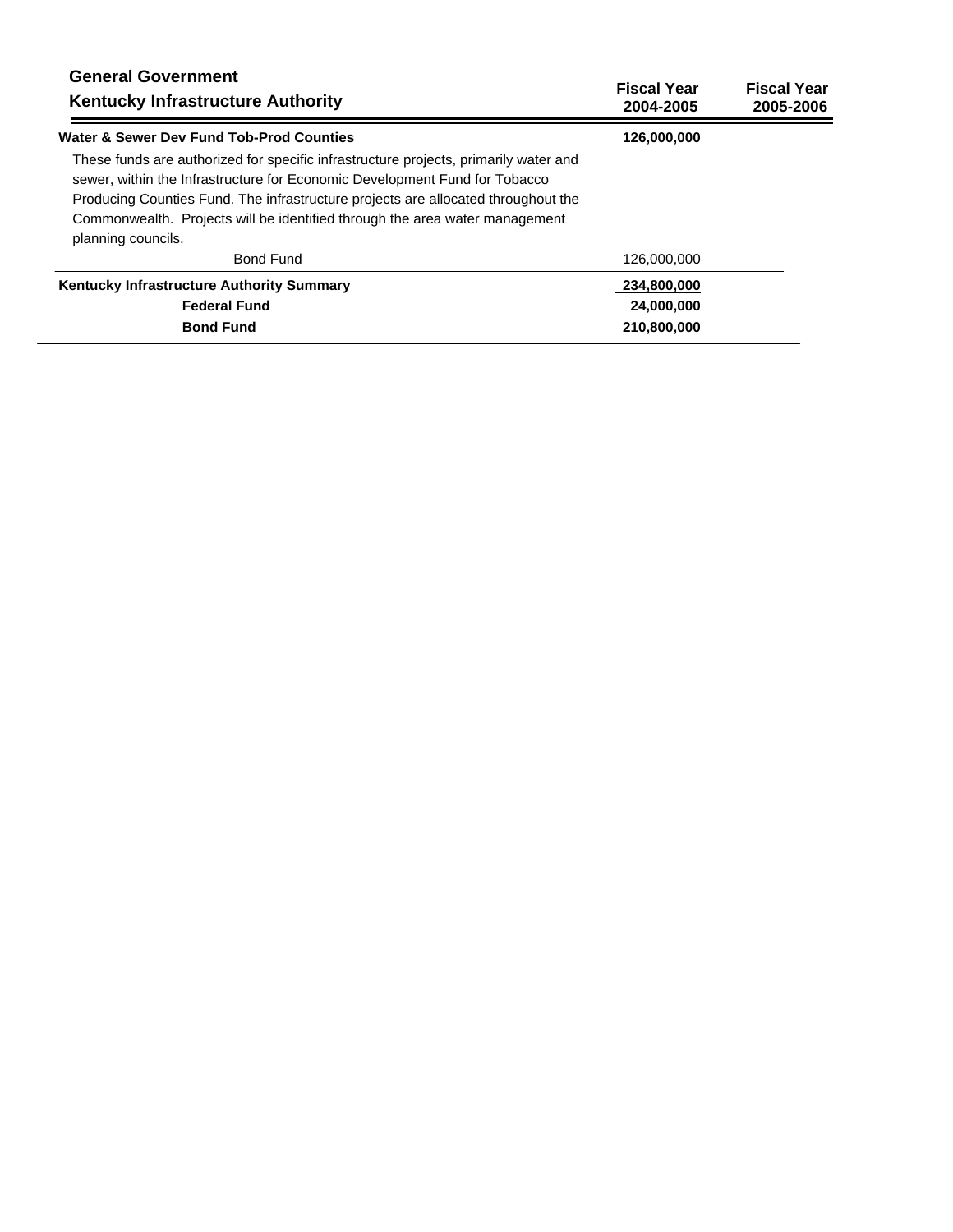#### **CAPITAL CONSTRUCTION**

#### **New State Veterans Cemetery - Central Kentucky**

Reauthorization (\$8,900,000 Federal Fund; \$50,000 General Fund)

The Central Kentucky State Veterans Cemetery project is expected to consist of 93 acres of land on the periphery of the Department of the Army's Fort Knox installation in Hardin County, Kentucky. The site will ultimately provide for approximately 36,000 grave sites primarily for Central Kentucky's veterans. The project will also include a 3,600 square foot administration building and a 4,400 square foot equipment storage and maintenance building. Inasmuch as there is only one authorized state veterans' cemetery, this project is a continuation of the natural undertaking of the responsibility of the Department of Veterans' Affairs to provide such services to Kentucky's 370,000+ veterans in all regions of the Commonwealth.

#### **New State Veterans Cemetery - Northern Kentucky**

Reauthorization (\$9,500,000 Federal Fund; \$50,000 General Fund)

The Northern Kentucky State Veterans Cemetery project will consist of approximately 150 acres of land near Williamstown (Grant County), Kentucky, which will ultimately provide for nearly 60,000 grave sites primarily for Northern Kentucky's veterans. The project will also include a 3,600 square foot administration building and a 4,400 square foot equipment storage and maintenance building. Inasmuch as there is only one authorized state veterans' cemetery, this project is a continuation of the natural undertaking of the responsibility of the Department of Veterans' Affairs to provide such services to Kentucky's 370,000+ veterans in all regions of the Commonwealth.

| <b>Maintenance Pool</b>                                                             | 100,000 | 100,000 |
|-------------------------------------------------------------------------------------|---------|---------|
| This project will establish a maintenance pool for the Kentucky Department of       |         |         |
| Veterans' Affairs (KDVA). KDVA is one of the few agencies with substantial state    |         |         |
| owned real property that does not have a maintenance pool. KDVA has three           |         |         |
| nursing homes located in Wilmore (Jessamine County), Hanson (Hopkins) and           |         |         |
| Hazard (Perry), Kentucky. KDVA also recently opened the Kentucky Veterans'          |         |         |
| Cemetery - West, in Hopkinsville (Christian). KDVA was also authorized to build two |         |         |
| new veterans' cemeteries in Ft. Knox (Hardin) and in Williamstown (Grant).          |         |         |
| Investment Income                                                                   | 100.000 | 100.000 |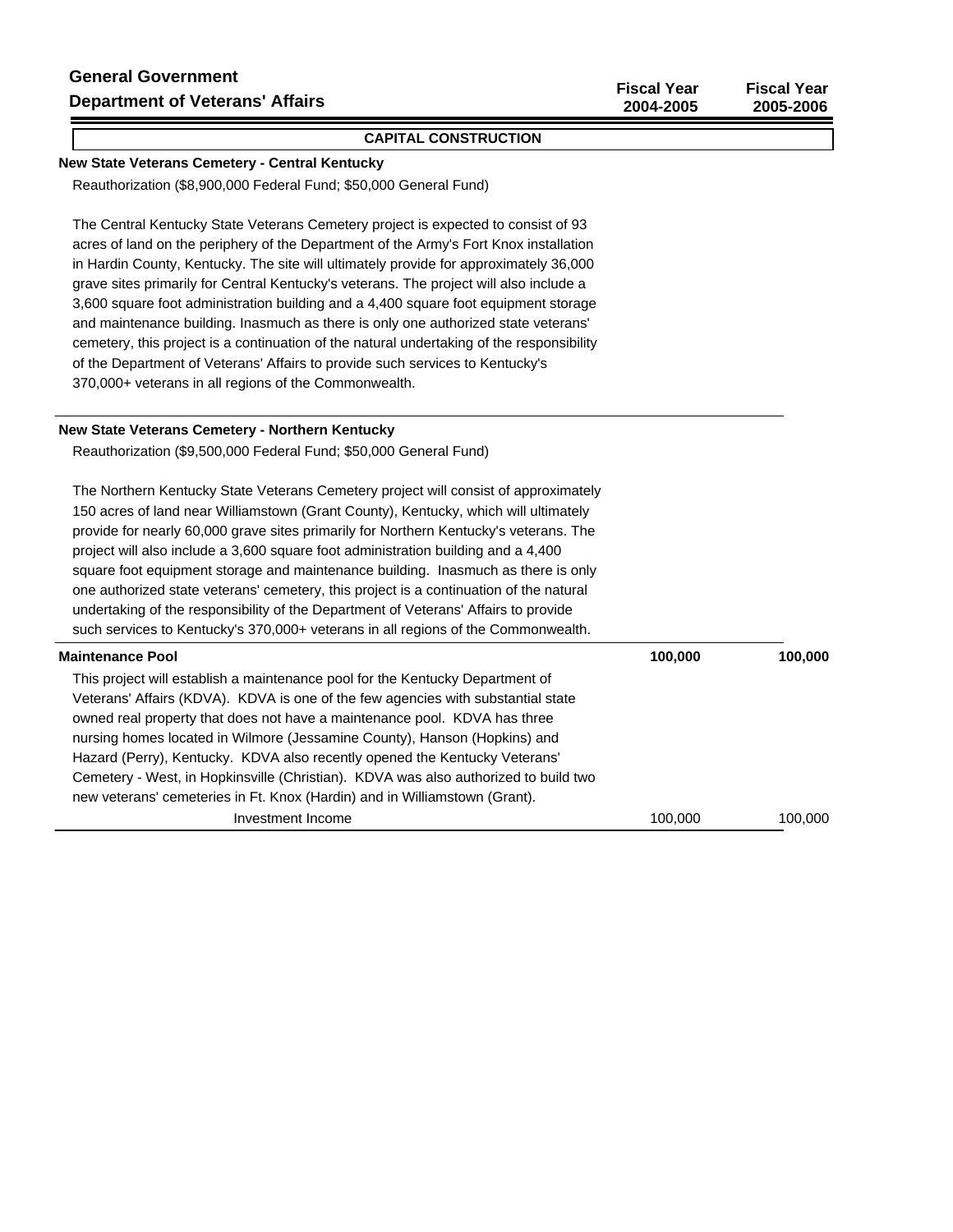| <b>General Government</b>                      | <b>Fiscal Year</b> | <b>Fiscal Year</b> |
|------------------------------------------------|--------------------|--------------------|
| <b>Department of Veterans' Affairs</b>         | 2004-2005          | 2005-2006          |
| <b>Department of Veterans' Affairs Summary</b> | 100,000            | 100,000            |
| <b>Investment Income</b>                       | 100.000            | 100.000            |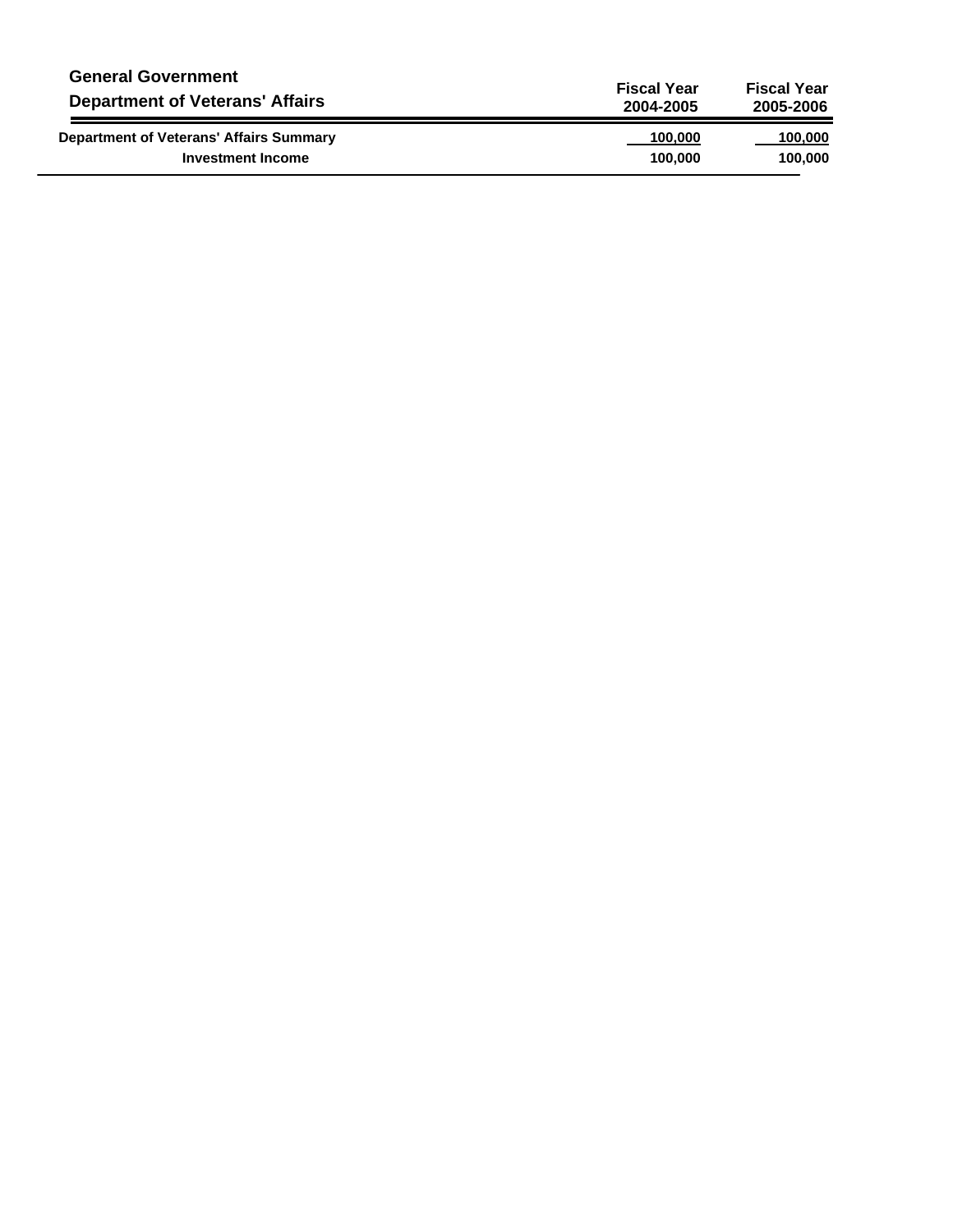| <b>General Government</b><br><b>Treasury</b>                                                                                                                                                                                                                                                                         | <b>Fiscal Year</b><br>2004-2005 | <b>Fiscal Year</b><br>2005-2006 |
|----------------------------------------------------------------------------------------------------------------------------------------------------------------------------------------------------------------------------------------------------------------------------------------------------------------------|---------------------------------|---------------------------------|
| <b>EQUIPMENT</b>                                                                                                                                                                                                                                                                                                     |                                 |                                 |
| <b>Continue Lease-Purchase of Checksealer Equipment</b>                                                                                                                                                                                                                                                              | 63,000                          | 63,000                          |
| This lease purchase is needed to complete the terms of a five-year agreement for the<br>replacement of check-sealing equipment within the Department of Treasury. This<br>equipment is essential to the Commonwealth's check-printing processes. The lease<br>purchase agreement will be paid in full December 2005. |                                 |                                 |
| <b>Capital Construction Surplus</b>                                                                                                                                                                                                                                                                                  | 63,000                          | 63,000                          |
| <b>Printers Lease-Purchase</b>                                                                                                                                                                                                                                                                                       |                                 | 140,700                         |
| This five-year lease-purchase is needed for the replacement of check-writing<br>equipment within the Department of Treasury. This equipment is essential to<br>eliminate the risk of check duplication and the potential for associated losses to the<br>Commonwealth.                                               |                                 |                                 |
| <b>General Fund</b>                                                                                                                                                                                                                                                                                                  |                                 | 140,700                         |
| <b>Treasury Summary</b>                                                                                                                                                                                                                                                                                              | 63,000                          | 203,700                         |
| <b>General Fund</b>                                                                                                                                                                                                                                                                                                  |                                 | 140,700                         |
| <b>Capital Construction Surplus</b>                                                                                                                                                                                                                                                                                  | 63,000                          | 63,000                          |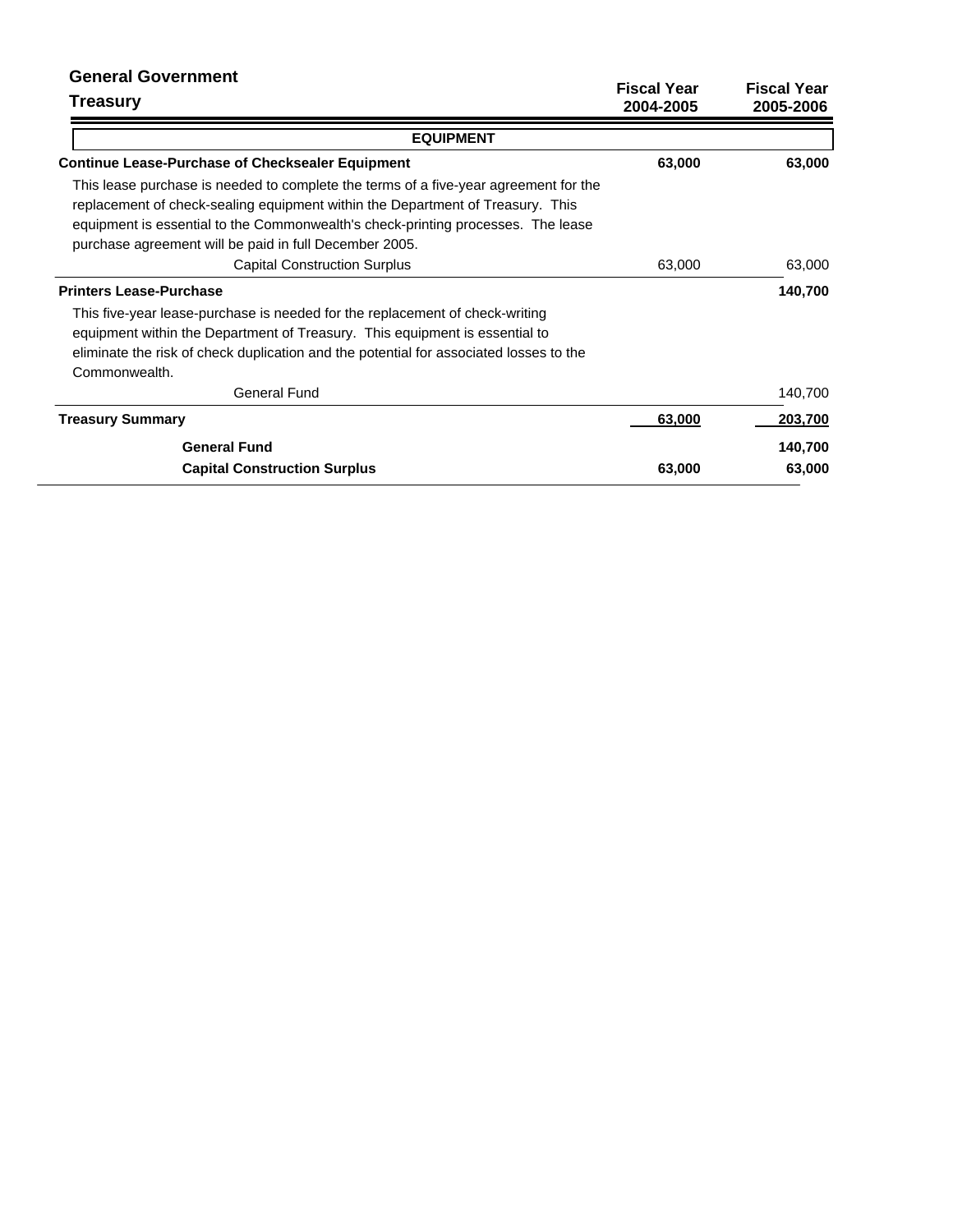| <b>Attorney General</b>   | 2004-2005          | 2005-2006          |
|---------------------------|--------------------|--------------------|
|                           | <b>Fiscal Year</b> | <b>Fiscal Year</b> |
| <b>General Government</b> |                    |                    |

### **REAL PROPERTY LEASES**

### **Capital Complex East - Franklin County - Lease**

The Office of the Attorney General leases approximately 46,518 square feet of space at 1024 Capital Center Drive in Frankfort, Kentucky. The lease number is PR-2591.

**Attorney General Summary**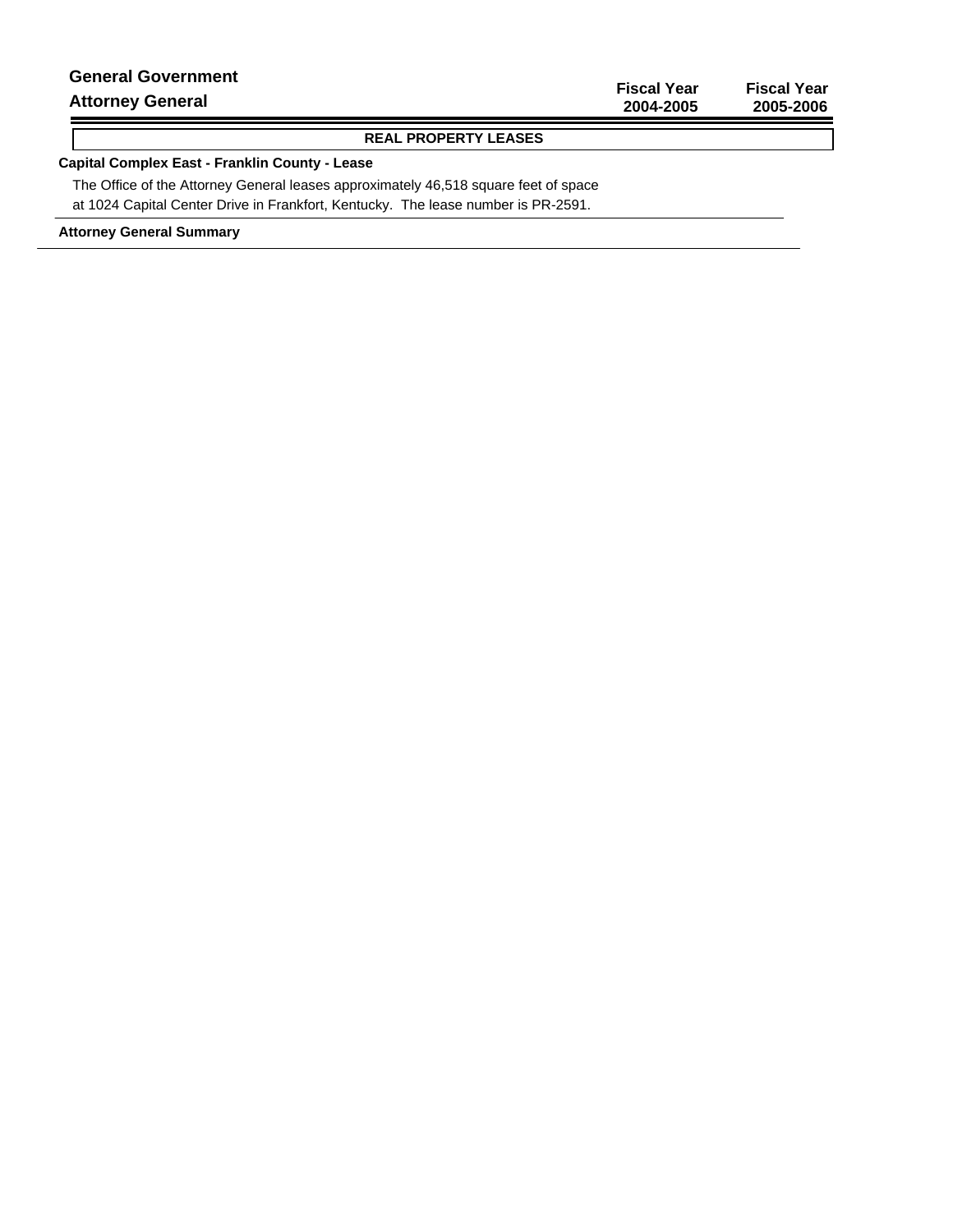#### **REAL PROPERTY LEASES**

### **Jefferson County Commonwealth Atty. - Lease**

This lease (office space including utilities and janitorial) with the Jefferson County Fiscal Court houses the Jefferson County Office of the Commonwealth's Attorney. The current lease rate is \$15.00 per square foot and is expected to remain at this rate for the next biennium. The current General Fund cost is \$284,445 per year.

#### **Commonwealth's Attorneys Summary**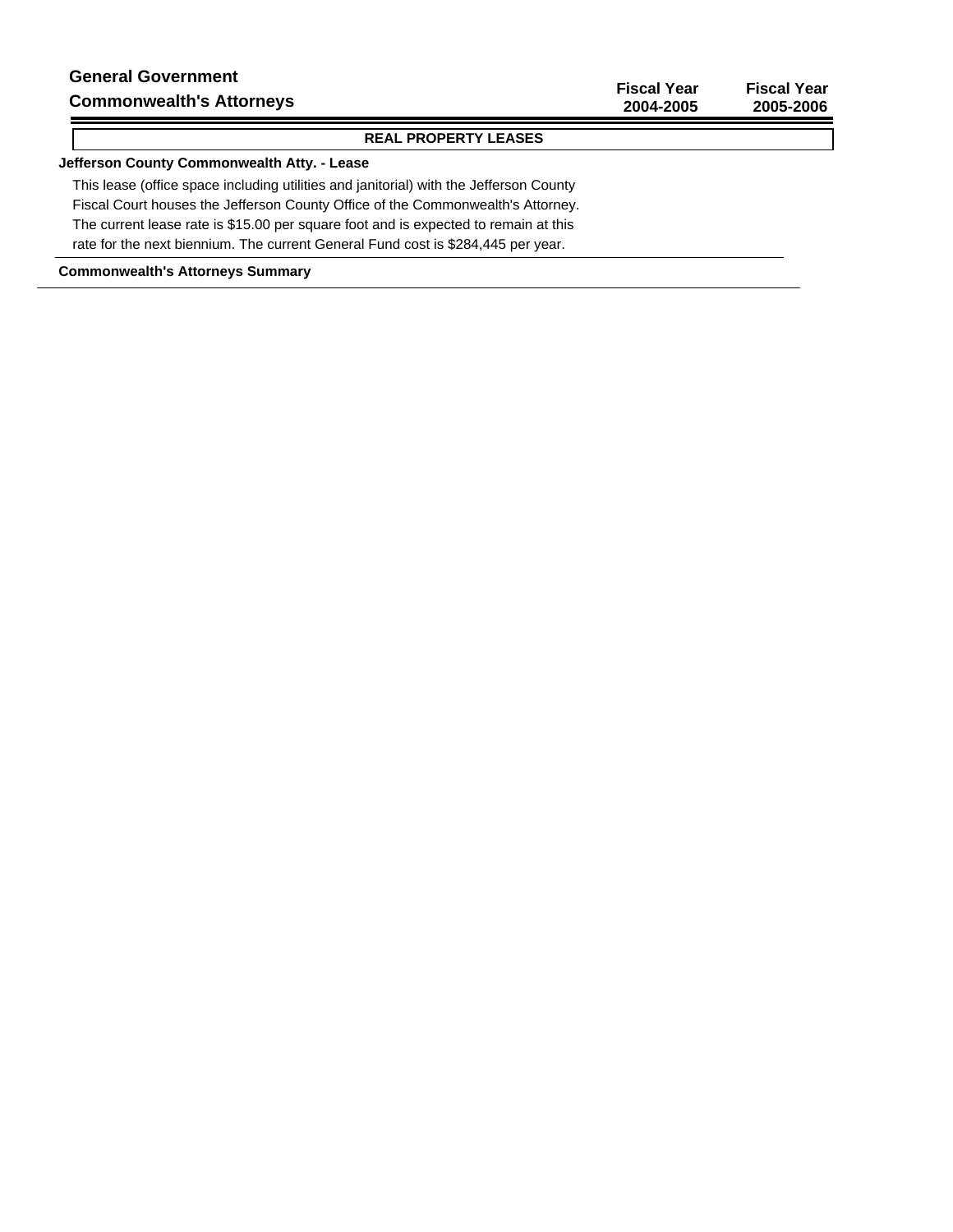| טופווקו וסטטט וסוסט<br><b>Military Affairs</b>                                               | <b>Fiscal Year</b><br>2004-2005 | <b>Fiscal Year</b><br>2005-2006 |
|----------------------------------------------------------------------------------------------|---------------------------------|---------------------------------|
| <b>CAPITAL CONSTRUCTION</b>                                                                  |                                 |                                 |
| Runway/Taxiway/Apron Rehab- Additional                                                       | 1,901,000                       |                                 |
| The Capital City Airport needs to extend the current runway and parallel taxiway to          |                                 |                                 |
| increase the present capacity to accommodate a wider variety of aircraft. This               |                                 |                                 |
| project will lengthen the current runway of 5,000 feet by 800 feet, displace the runway      |                                 |                                 |
| 24 threshold by 300 feet, lengthen the runway 24 safety area by 100 feet, widen and          |                                 |                                 |
| lengthen runway 06 safety area, remove terrain, clear and trim trees, and provide            |                                 |                                 |
| obstruction lighting. The extension will improve safety and the economic potential of        |                                 |                                 |
| the region's civil aviation infrastructure.                                                  |                                 |                                 |
| <b>Federal Fund</b>                                                                          | 1,901,000                       |                                 |
| <b>Construct CCA Perimeter Security Fencing</b>                                              | 447,000                         |                                 |
| Approximately 16,500 linear feet of security fencing is required to secure the               |                                 |                                 |
| perimeter of the Airport. Security fencing will help not only to enhance safety and the      |                                 |                                 |
| economic potential of the region's civil aviation infrastructure, but also restrict wildlife |                                 |                                 |
| access to the runway. Currently deer have access to the runway and ramp area due             |                                 |                                 |
| to the lack of necessary fencing, posing a potential aviation safety hazard. This            |                                 |                                 |
| necessary improvement will help to ensure that Kentucky's Capital City Airport               |                                 |                                 |
| remains both safe and efficient in the future.                                               |                                 |                                 |
| <b>Capital Construction Surplus</b>                                                          | 45,000                          |                                 |
| <b>Federal Fund</b>                                                                          | 402,000                         |                                 |
| <b>Construct Aircraft Modification Building at BGS</b>                                       | 2,000,000                       |                                 |
| This project will construct a 24,000 square foot insulated aircraft hangar at Bluegrass      |                                 |                                 |
| Station in Fayette County that will provide maintenance and repair to aircraft that          |                                 |                                 |
| have seen service overseas in the war on terrorism. The aircraft will be repaired at         |                                 |                                 |
| this facility and returned to service. The building will have lights, restrooms, heating,    |                                 |                                 |
| break room, administrative offices, mechanical room, and an overhead crane.                  |                                 |                                 |
| <b>Restricted Funds</b>                                                                      | 500,000                         |                                 |
| <b>Federal Fund</b>                                                                          | 1,500,000                       |                                 |
| <b>Maintenance Pool</b>                                                                      | 860,000                         |                                 |
| This project pool funds maintenance and renovation projects to protect and lengthen          |                                 |                                 |
| facility life spans. Military Affairs has 1,822,000 square feet of facility space located    |                                 |                                 |
| statewide. Classifications of projects include, but are not limited to, emergency roof       |                                 |                                 |
| repairs or replacements, HVAC and electrical upgrades, code compliance, and                  |                                 |                                 |
| maintenance and repair of roadways.                                                          |                                 |                                 |
| Investment Income                                                                            | 860,000                         |                                 |
| <b>Maintenance Pool - Bluegrass Station</b>                                                  | 2,500,000                       | 2,500,000                       |
| This maintenance pool funds projects under \$400,000 for the repair and/or                   |                                 |                                 |
| improvement of World War II-era buildings and infrastructure at Bluegrass Station.           |                                 |                                 |
| Bluegrass Station is a self-sustaining, semi-commercial economic development                 |                                 |                                 |
| operation located at the old Avon Army Depot in Fayette County. Projects to be               |                                 |                                 |
| funded by the pool are necessary because of safety, code enforcement, and/or                 |                                 |                                 |
| tenant concerns. Classifications of projects will include, but not be limited to,            |                                 |                                 |
| emergency roof or other structural repairs, repair of water lines, upgrade of electrical     |                                 |                                 |
| wiring, upgrade of sprinkler or heating systems, and maintenance and repair of               |                                 |                                 |
| roadways. Bluegrass Station currently has 54 tenants, 1400 full time occupants, and          |                                 |                                 |
| leases 2,123,929 square feet of space.                                                       |                                 |                                 |
| <b>Restricted Funds</b>                                                                      | 2,500,000                       | 2,500,000                       |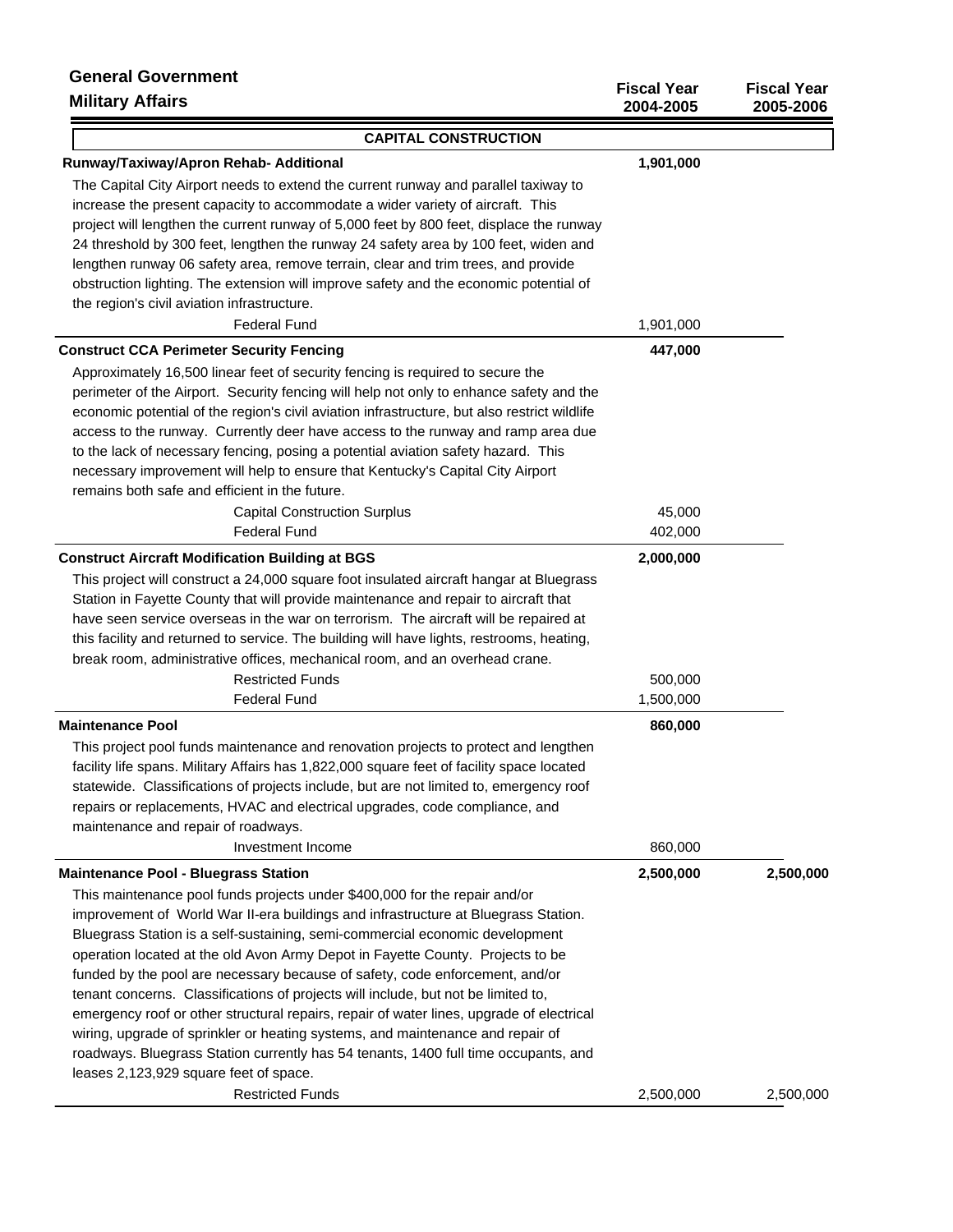| <b>General Government</b><br><b>Military Affairs</b>                                    | <b>Fiscal Year</b><br>2004-2005 | <b>Fiscal Year</b><br>2005-2006 |
|-----------------------------------------------------------------------------------------|---------------------------------|---------------------------------|
| Hangar/Warehouse/Office Bldgs, Bluegrass Station                                        | 12,020,000                      |                                 |
| The mission of the Bluegrass Station operation (formerly the Lexington-Avon Army        |                                 |                                 |
| Depot) is to maintain, develop and expand the economic impact of the facility through   |                                 |                                 |
| federal military contacts or private commercial sources. This project will construct    |                                 |                                 |
| three adjacent facilities: a hangar, warehouse, and an office building (each with       |                                 |                                 |
| 35,000 square feet of useable space). This project is necessary due to the specific     |                                 |                                 |
| needs of increased defense contract activity (helicopter repair and rebuilding) at      |                                 |                                 |
| Bluegrass Station. The rental income from these facilities will be used to service the  |                                 |                                 |
| bonds sold to construct the buildings. The specific defense contract activity for which |                                 |                                 |
| the buildings are intended is projected to run through federal fiscal year 2014. The    |                                 |                                 |
| property and buildings will remain property of the Commonwealth and available as        |                                 |                                 |
| leasable space regardless of the tenant.                                                |                                 |                                 |
| <b>Agency Bond Funds</b>                                                                | 12,020,000                      |                                 |
| Various Facilities - Deferred Maintenance                                               | 2,300,000                       |                                 |
| This project pool is intended to supplement Military Affairs biennial Major             |                                 |                                 |
| Maintenance Pool. The recent revenue climate coupled with increases in                  |                                 |                                 |
| construction costs has allowed the Department to accumulate a deferred                  |                                 |                                 |
| maintenance backlog of over \$16 million dollars . This supplemental pool will allow    |                                 |                                 |
| Military Affairs to begin to address the most critical and highest-priority maintenance |                                 |                                 |
| projects and reduce this backlog.                                                       |                                 |                                 |
| Military Affairs maintains 1,822,000 square feet of facility space located statewide.   |                                 |                                 |
| Typical projects include, but are not limited to, emergency roof repairs or             |                                 |                                 |
| replacements, HVAC and electrical upgrades, code compliance, mold and asbestos          |                                 |                                 |
| abatement, and maintenance and repair of roadways.                                      |                                 |                                 |
| <b>Bond Fund</b>                                                                        | 2,300,000                       |                                 |
| <b>Aircraft Maintenance</b>                                                             | 150,000                         |                                 |
| The state's 1972 Beechcraft King Air, a 33-year old tubo-prop, is the oldest of its     |                                 |                                 |
| model still in operation according to serial numbers filed with the U.S. Air Force.     |                                 |                                 |
| Kentucky bought the aircraft from the Air Force in 1997. The Raytheon Aircraft          |                                 |                                 |
| Company produces the Beechcraft King Air series. It is well known that the key to       |                                 |                                 |
| keeping a plane running well is good maintenance. Kentucky's plane suffered at          |                                 |                                 |
| least two mechanical malfunctions during the present administration. This project will  |                                 |                                 |
| provide funds for repair and maintenance as well as refurbishment of the interior of    |                                 |                                 |
| the State Police King Air. The plane is flown and maintained by the Kentucky State      |                                 |                                 |
| Police and regularly inspected by the Kentucky National Guard.                          |                                 |                                 |
| <b>General Fund</b>                                                                     | 150,000                         |                                 |
| <b>EQUIPMENT</b>                                                                        |                                 |                                 |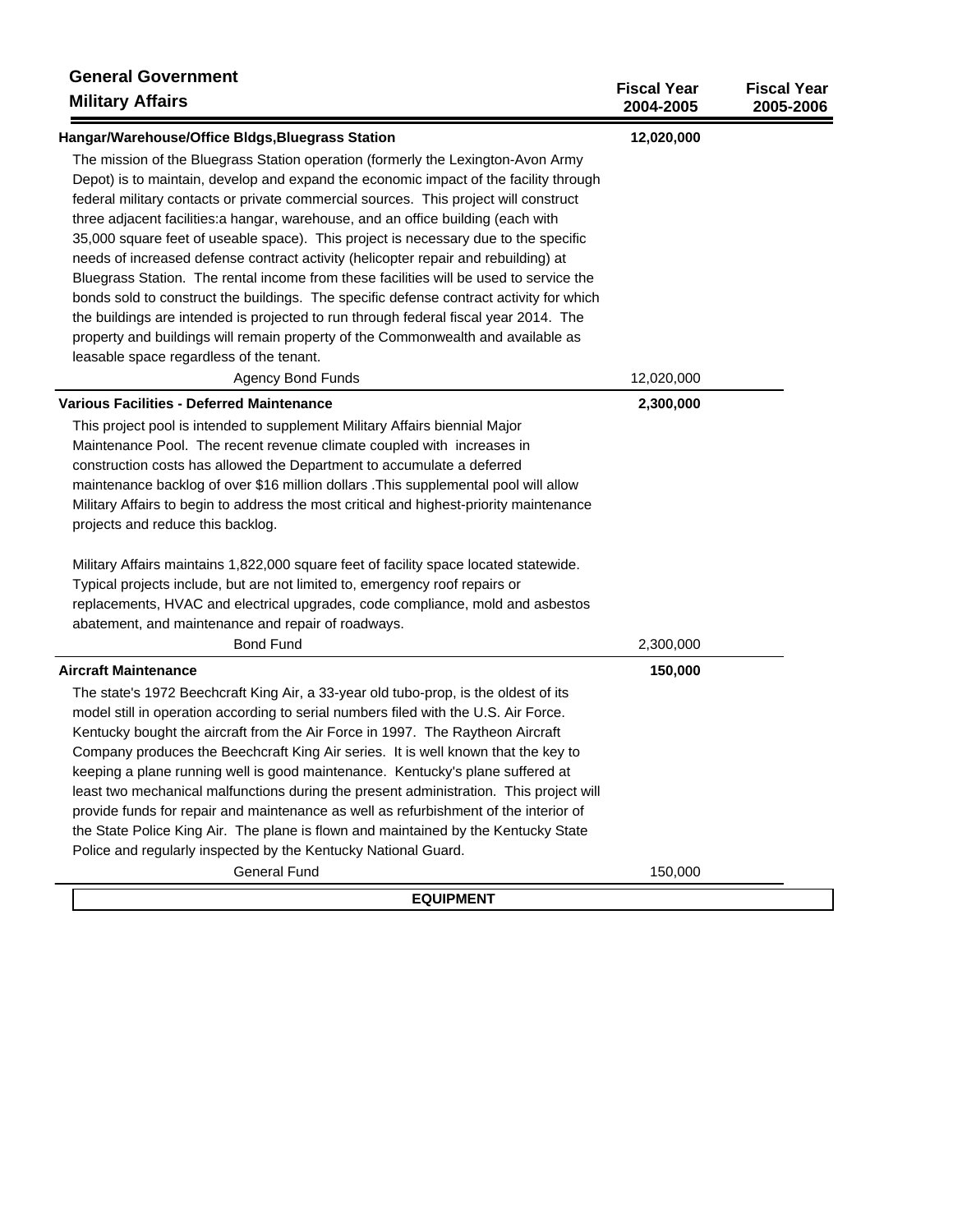| <b>General Government</b><br><b>Military Affairs</b>                                    | <b>Fiscal Year</b><br>2004-2005 | <b>Fiscal Year</b><br>2005-2006 |
|-----------------------------------------------------------------------------------------|---------------------------------|---------------------------------|
| <b>Maintenance Pool - Air Transportation</b>                                            | 450,000                         | 450,000                         |
| The Division of Air Transport, Department of Military Affairs, currently operates five  |                                 |                                 |
| fixed-wing aircraft and five helicopters which are used for state agency transportation |                                 |                                 |
| support and counter-drug operations. This Maintenance Pool performs all                 |                                 |                                 |
| maintenance of agency-owned aircraft according to Federal Aviation Regulations.         |                                 |                                 |
| Maintenance items include, but are not limited to, engine overhauls and replacement     |                                 |                                 |
| of components such as transmissions, tail rotors, avionics, and gearboxes.              |                                 |                                 |
| Investment Income                                                                       | 450,000                         | 450,000                         |
| <b>INFORMATION SYSTEM</b>                                                               |                                 |                                 |
| <b>Upgrade Statewide Radio System</b>                                                   | 2,500,000                       |                                 |
| This project continues the Department of Military Affairs (DMA) Emergency Radio         |                                 |                                 |
| Communication System (DMARCS) upgrade. This upgrade is necessary due to a               |                                 |                                 |
| federal mandate from the Federal Communications Commission and the Department           |                                 |                                 |
| of Defense that requires all radio systems to convert from the current wide-band        |                                 |                                 |
| analog transmission to narrow-band transmission by January 1, 2008. This upgrade        |                                 |                                 |
| will provide a baseline functionality that supports current customers, transmission     |                                 |                                 |
| sites and future digital conversion. It also develops a design for future development,  |                                 |                                 |
| trunking, transmission encryption security, and expansion to other state, local and     |                                 |                                 |
| federal government agencies. The money for this project originates with the federal     |                                 |                                 |
| Homeland Security program.                                                              |                                 |                                 |
| <b>Federal Fund</b>                                                                     | 2,500,000                       |                                 |
| <b>Military Affairs Summary</b>                                                         | 25,128,000                      | 2,950,000                       |
| <b>General Fund</b>                                                                     | 150,000                         |                                 |
| <b>Restricted Funds</b>                                                                 | 3,000,000                       | 2,500,000                       |
| <b>Federal Fund</b>                                                                     | 6,303,000                       |                                 |
| <b>Bond Fund</b>                                                                        | 2,300,000                       |                                 |
| <b>Agency Bond Funds</b>                                                                | 12,020,000                      |                                 |
| <b>Capital Construction Surplus</b>                                                     | 45,000                          |                                 |
| <b>Investment Income</b>                                                                | 1,310,000                       | 450,000                         |
|                                                                                         |                                 |                                 |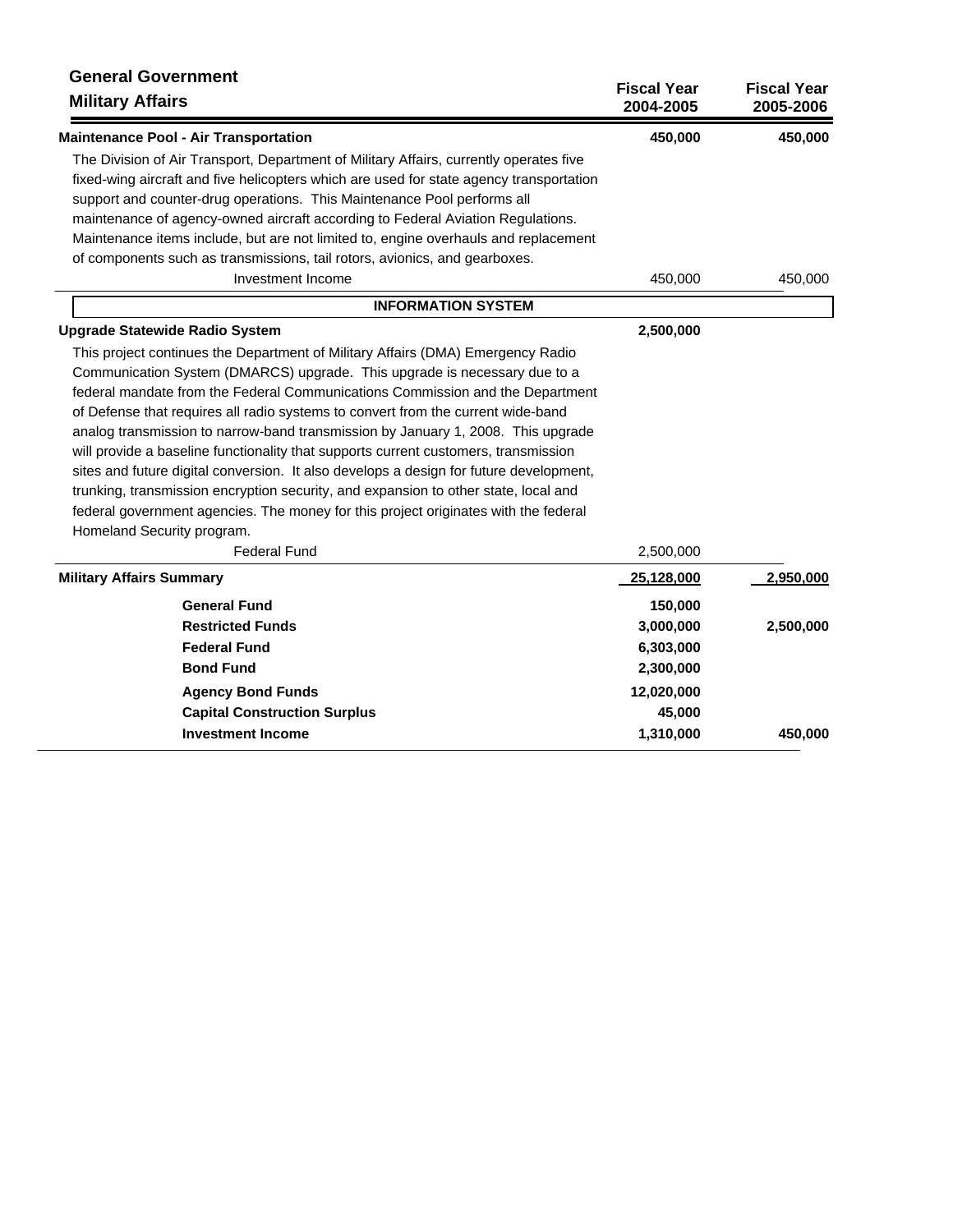# **General Government Governor's Office for Local Development**

| טוסטעט שטערווווסט<br><b>Governor's Office for Local Development</b>                                                                                                     | <b>Fiscal Year</b><br>2004-2005 | <b>Fiscal Year</b><br>2005-2006 |
|-------------------------------------------------------------------------------------------------------------------------------------------------------------------------|---------------------------------|---------------------------------|
| <b>CAPITAL CONSTRUCTION</b>                                                                                                                                             |                                 |                                 |
| <b>Flood Control Matching Fund</b>                                                                                                                                      | 1,500,000                       | 1,500,000                       |
| This program was established by the General Asembly in KRS 151.560 with the                                                                                             |                                 |                                 |
| creation of the Flood Control Advisory Board. The need to continue to assist local                                                                                      |                                 |                                 |
| governments with the match requirements of the federal agencies is paramount to                                                                                         |                                 |                                 |
| flood prevention in many communities. Without the assistance from this fund, most                                                                                       |                                 |                                 |
| local governments cannot afford the matching requirements. The customary federal                                                                                        |                                 |                                 |
| participation in these projects is 95 percent inasmuch as most of the                                                                                                   |                                 |                                 |
| Commonwealth's projects are in counties with high poverty rates. These "non-federal                                                                                     |                                 |                                 |
| matching funds" are derived from a portion of the Local Government Economic                                                                                             |                                 |                                 |
| Development Fund allocation of Coal Severance Tax revenues.                                                                                                             |                                 |                                 |
| <b>Restricted Funds</b>                                                                                                                                                 | 1,500,000                       | 1,500,000                       |
| <b>Community Economic Growth Program</b>                                                                                                                                | 5,000,000                       | 5,000,000                       |
| This project will provide grant funds that will be used by assist counties, cities,                                                                                     |                                 |                                 |
| special districts or local school districts to improve the community's economy.                                                                                         |                                 |                                 |
| <b>Bond Fund</b>                                                                                                                                                        | 5,000,000                       | 5,000,000                       |
| Southeast KY Agri Tech & Exhib Ctr                                                                                                                                      | 12,000,000                      |                                 |
| This project will provide the funds necessary to construct a multi-purpose facility in                                                                                  |                                 |                                 |
| Corbin that will include exposition space, as well as community meeting and                                                                                             |                                 |                                 |
| administrative facilities for use by multiple nearby counties as a tool for economic                                                                                    |                                 |                                 |
| development and tourism.                                                                                                                                                |                                 |                                 |
| <b>Bond Fund</b>                                                                                                                                                        | 12,000,000                      |                                 |
| Knox Partners Community Education Ctr                                                                                                                                   | 2,000,000                       |                                 |
| This project will provide funding to construct a multi-use facility in Barbourville that                                                                                |                                 |                                 |
| will include community meeting space, senior citizen facilities, a swimming pool and                                                                                    |                                 |                                 |
| other recreational activities to encourage fitness.                                                                                                                     |                                 |                                 |
| <b>Bond Fund</b>                                                                                                                                                        | 2,000,000                       |                                 |
| <b>Louisville Science Ctr</b>                                                                                                                                           | 700,000                         |                                 |
| This project will be used by the Louisville Science Center to develop science                                                                                           |                                 |                                 |
| education resources that will be made available to all 120 Kentucky counties.                                                                                           |                                 |                                 |
| <b>Bond Fund</b>                                                                                                                                                        | 700,000                         |                                 |
| <b>EP Tom Sawyer</b>                                                                                                                                                    | 400,000                         |                                 |
| The recreation building at E. P. Tom Sawyer State Park was constructed in the early                                                                                     |                                 |                                 |
| 1970's. The facility provides business office space for park staff, restrooms/showers<br>for the community pool, and interior gym/recreational space. This project will |                                 |                                 |
| upgrade and expand the existing HVAC system to condition the air in the recreation                                                                                      |                                 |                                 |
| area. Many components of the HVAC system are not operating or operating at less                                                                                         |                                 |                                 |
| than acceptable performance. In addition, within the funds available, the project will                                                                                  |                                 |                                 |
| address the following deferred maintenance needs : roof repairs, door replacement,                                                                                      |                                 |                                 |
| gym floor replacement and the replacement of the lighting and electrical system.                                                                                        |                                 |                                 |
| <b>Bond Fund</b>                                                                                                                                                        | 400,000                         |                                 |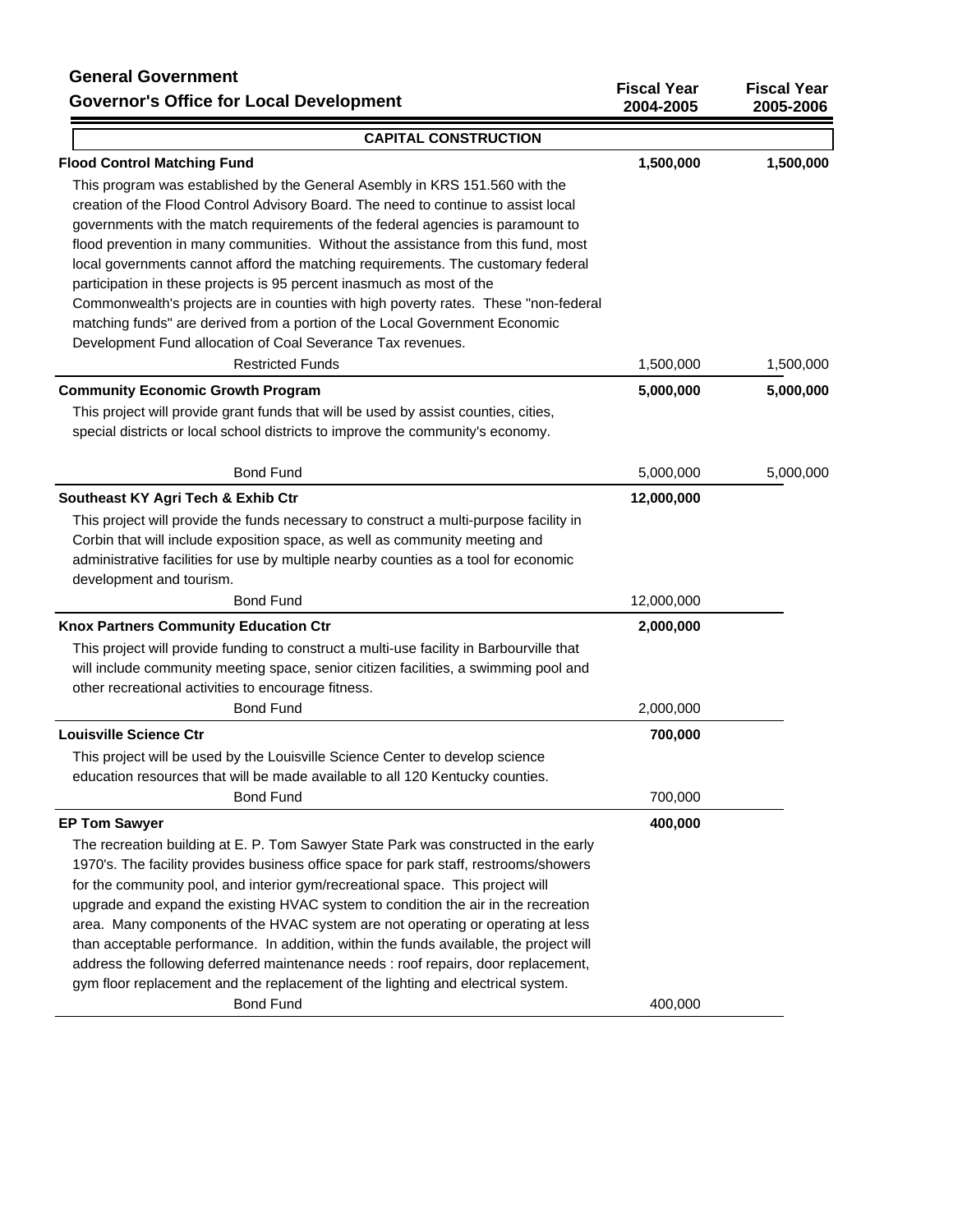| <b>General Government</b><br><b>Governor's Office for Local Development</b>                                        | <b>Fiscal Year</b><br>2004-2005 | <b>Fiscal Year</b><br>2005-2006 |
|--------------------------------------------------------------------------------------------------------------------|---------------------------------|---------------------------------|
| Louisville Zoo                                                                                                     | 750,000                         |                                 |
| This project will provide the funds necessary to construct a new house for the sea<br>lions at the Louisville Zoo. |                                 |                                 |
| <b>Bond Fund</b>                                                                                                   | 750,000                         |                                 |
| <b>James E. Bruce Convention Center</b>                                                                            | 1,000,000                       |                                 |
| This project will provide funding to build a convention center in Hopkinsville.                                    |                                 |                                 |
| <b>General Fund</b>                                                                                                | 1,000,000                       |                                 |
| <b>Governor's Office for Local Development Summary</b>                                                             | 23,350,000                      | 6,500,000                       |
| <b>General Fund</b>                                                                                                | 1,000,000                       |                                 |
| <b>Restricted Funds</b>                                                                                            | 1,500,000                       | 1,500,000                       |
| <b>Bond Fund</b>                                                                                                   | 20,850,000                      | 5,000,000                       |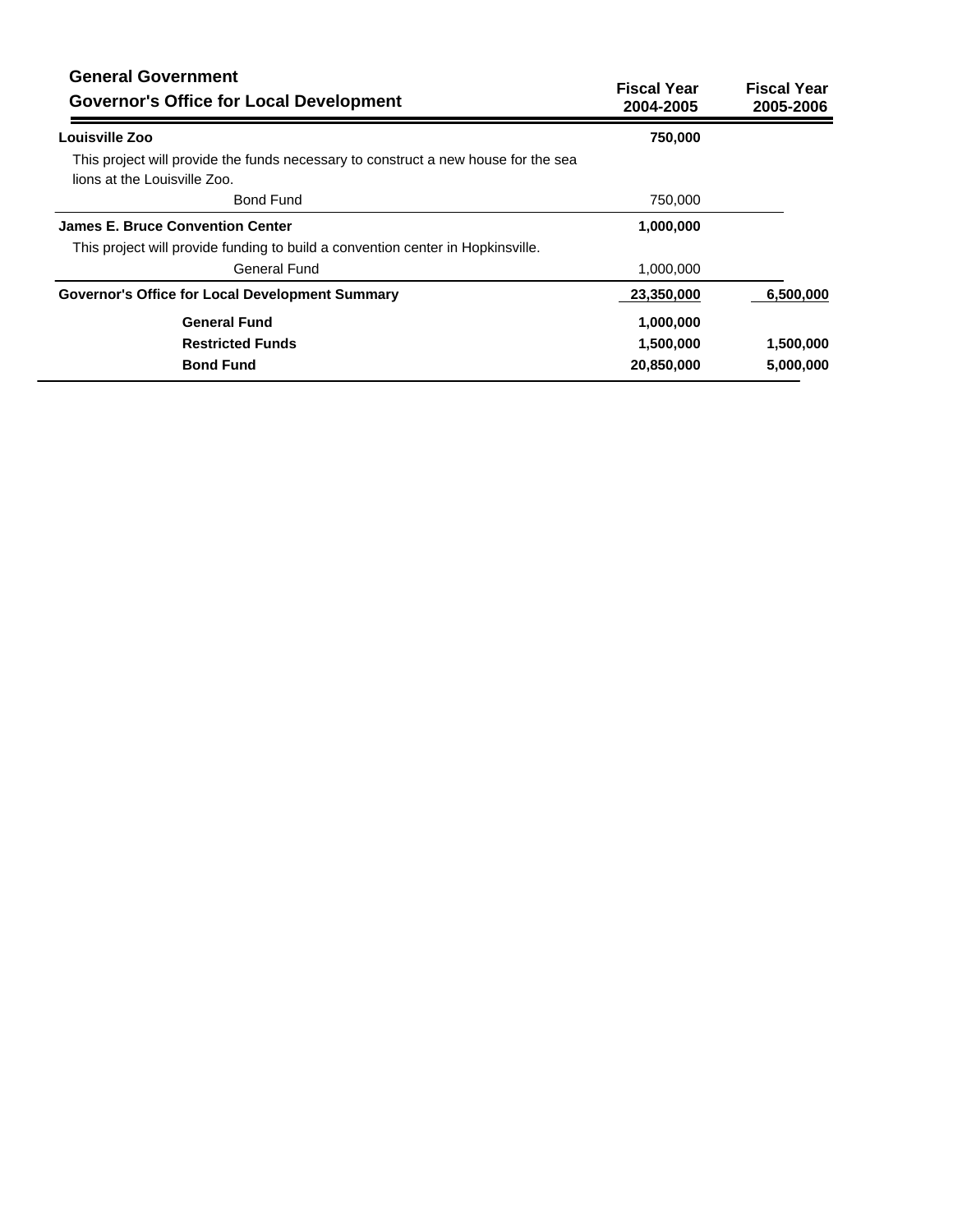**Fiscal Year Fiscal Year 2004-2005 2005-2006**

### **REAL PROPERTY LEASES**

### **Franklin County - Lease**

Kentucky Retirement Systems leases two buildings located in the Perimeter Park West Complex in Frankfort, Kentucky. Buildings A and C are leased with the annual lease costs of \$768,300 for building A and \$192,000 for building C.

**Kentucky Retirement Systems Summary**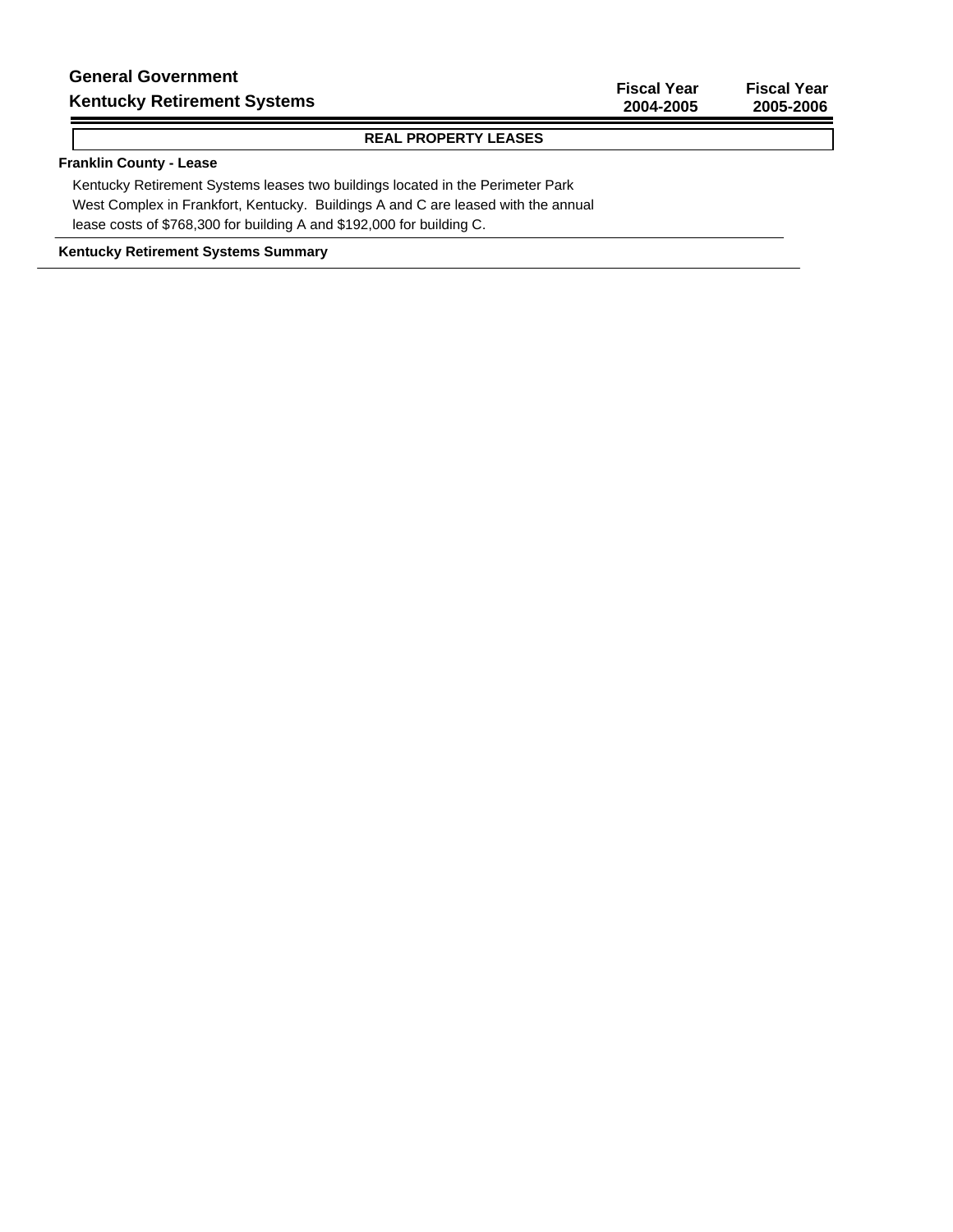# **General Government Kentucky River Authority**

| <b>Kentucky River Authority</b>                                                           | 2004-2005 | 2005-2006 |
|-------------------------------------------------------------------------------------------|-----------|-----------|
| <b>CAPITAL CONSTRUCTION</b>                                                               |           |           |
| Ky. River Dam Maintenance Pool                                                            | 500,000   | 500,000   |
| Construction of abutment walls to seal lock chamber leakages, repair of abutments,        |           |           |
| guide walls, esplanades or other components of a lock and dam structure have been         |           |           |
| necessary in several cases over the last few years. These repairs have been funded        |           |           |
| through the capital project for water releases, which will expire in fiscal 2004, or      |           |           |
| through the U.S Army Corps of Engineers. This project budgets Authority fee monies        |           |           |
| rather than seeking emergency funding from other sources.                                 |           |           |
| <b>Restricted Funds</b>                                                                   | 500,000   | 500,000   |
| KRWSE-Dam 10 Real Estate, Dam 9 Final Design                                              | 727,000   |           |
| This project is to renovate and modify the existing locks and dams on the Kentucky        |           |           |
| River to secure the structures against failure or major leakage losses, and to add        |           |           |
| water storage capacity.                                                                   |           |           |
| The state will complete final design on Dam 10 as well as the real estate acquisition.    |           |           |
| The Lock and Dam 10 sub-project enables the state to receive the benefit of \$19.2        |           |           |
| million in federal project funding through the Corps of Engineers. Improvements to        |           |           |
| the lock and dam will assure the current water supplies for the City of Winchester and    |           |           |
| East Ky. Power Company, and make available 1.7 billion gallons of new water for           |           |           |
| users of Pool 10 and below, including the City of Lexington.                              |           |           |
| For the Dam 9 sub-project, during this biennium completion is expected on final           |           |           |
| design and permitting requirements and real estate acquisition will begin. From the       |           |           |
| Dam 9 sub-project, 1.1 billion gallons of new water storage will be gained as well as a   |           |           |
| secure water supply for the City of Lexington and other users downstream.                 |           |           |
| On the Dam 8 sub-project, complete site analysis and other reconaissance activities       |           |           |
| will be completed and preliminary design will begin. This sub-project will add 1.7        |           |           |
| billion gallons of new water storage available to Lexington in pool 9 and eliminate the   |           |           |
| projected deficit for that pool. It additionally adds 2.3 billion of new water supply for |           |           |
| Nicholasville and Lancaster in Pool 8 and all downstream users.                           |           |           |
| <b>Restricted Funds</b>                                                                   | 727,000   |           |
| <b>Water Release Project</b>                                                              | 1,098,100 |           |
| This project is to renovate Locks 5 through 9, such that their transportation function    |           |           |
| would be improved and the fill valve mechanisms could be used to release water to         |           |           |
| downstream pools in times of drought. The additional restricted funds will allow the      |           |           |
| Kentucky River Authority to perform remedial work at Dams 5 (Lawrenceburg), 6             |           |           |
| (Versailles) and 7 (Harrodsburg).                                                         |           |           |
| <b>Restricted Funds</b>                                                                   | 1,098,100 |           |
|                                                                                           |           |           |

**Fiscal Year Fiscal Year**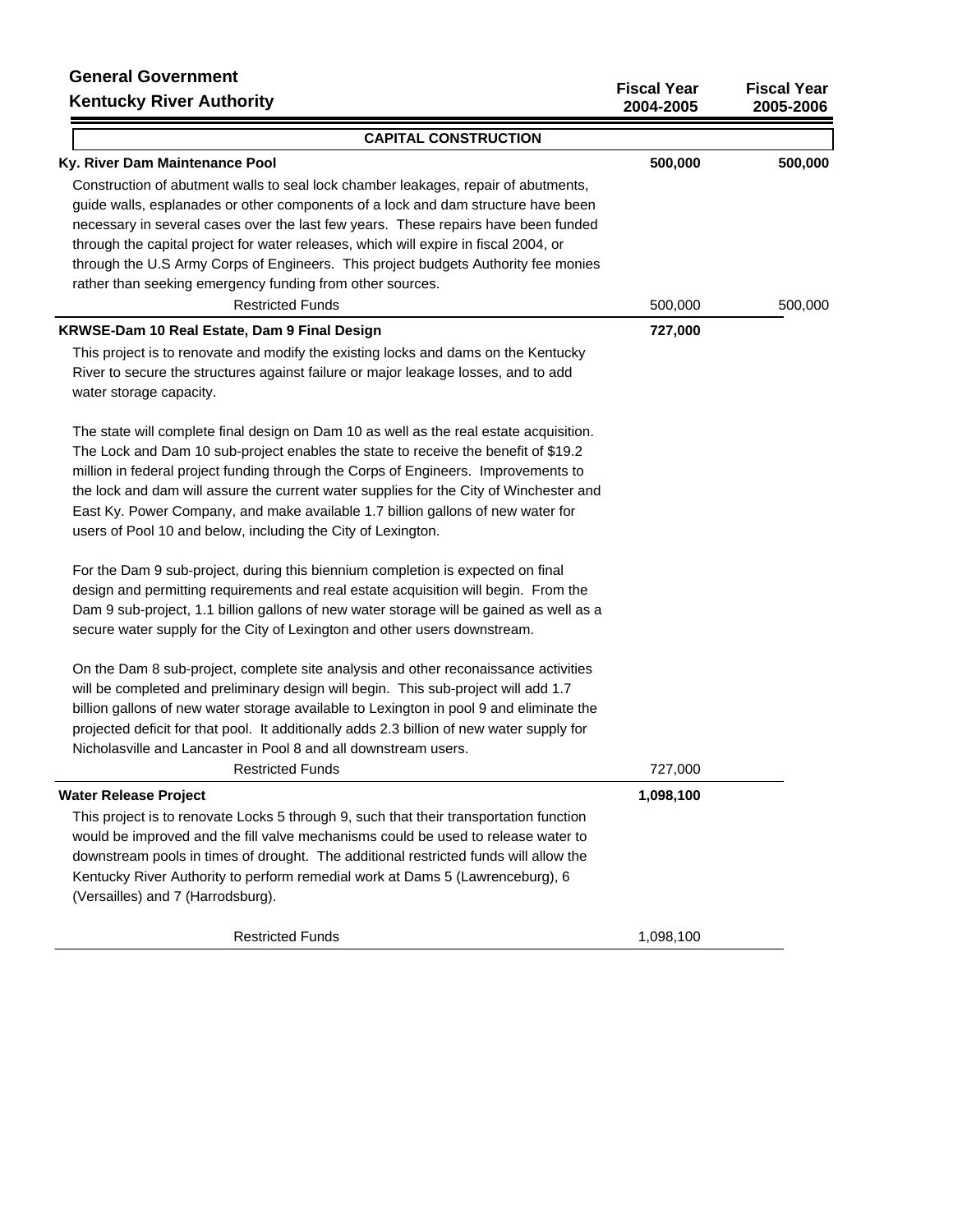| <b>General Government</b>               | <b>Fiscal Year</b> | <b>Fiscal Year</b> |
|-----------------------------------------|--------------------|--------------------|
| <b>Kentucky River Authority</b>         | 2004-2005          | 2005-2006          |
| <b>Kentucky River Authority Summary</b> | 2,325,100          | 500,000            |
| <b>Restricted Funds</b>                 | 2,325,100          | 500,000            |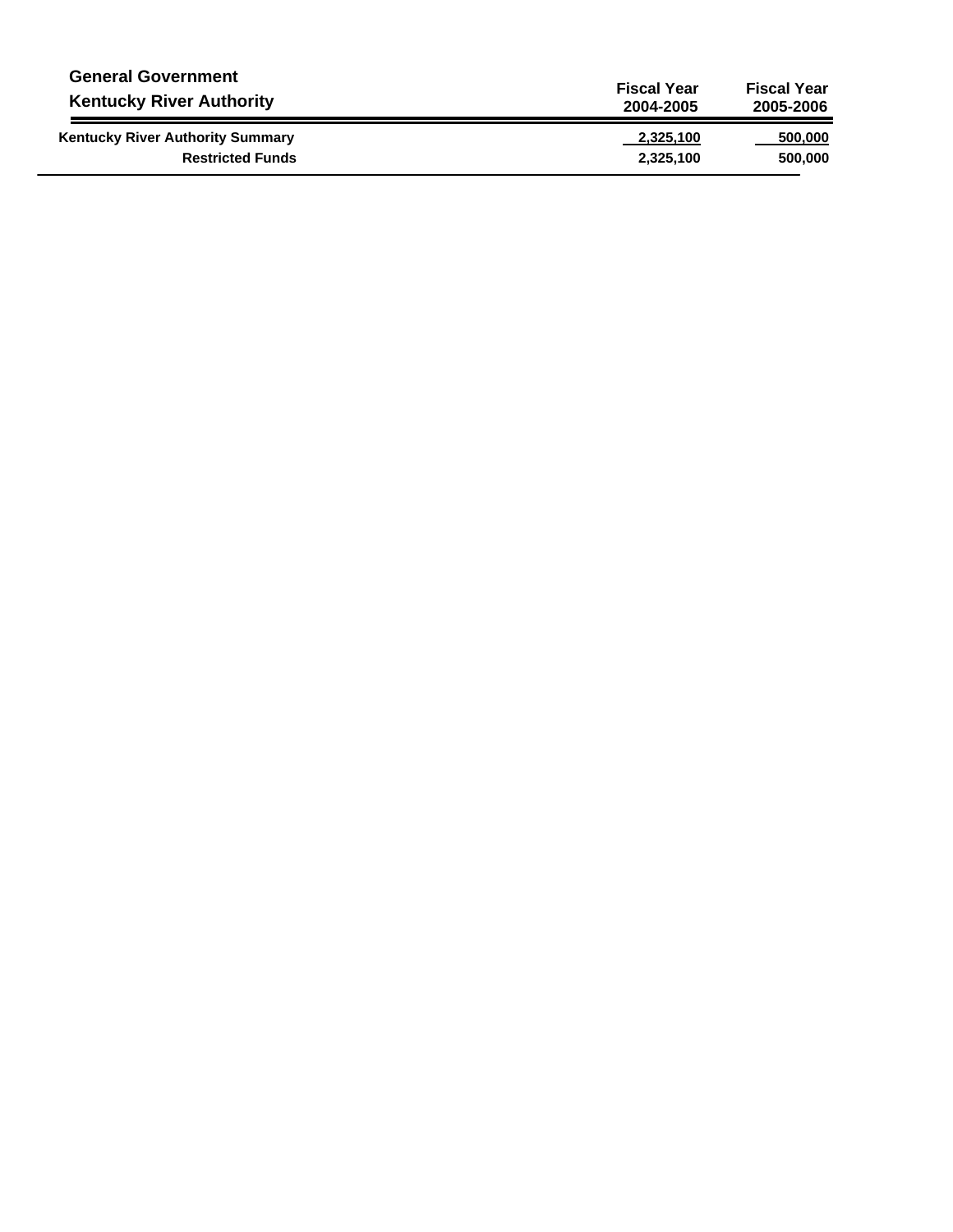| <b>Nursing</b>            | 2004-2005          | 2005-2006          |
|---------------------------|--------------------|--------------------|
|                           | <b>Fiscal Year</b> | <b>Fiscal Year</b> |
| <b>General Government</b> |                    |                    |

### **REAL PROPERTY LEASES**

### **Jefferson County - Lease**

The Board of Nursing leases 18,055 square feet of office space at 312 Whittington Pkwy., Suite 300, Louisville, KY 40222. The amount of the annual lease is \$224,109.63. The current lease runs from July 1, 2002 to June 30, 2007. The building is leased from Jefferson Development.

#### **Nursing Summary**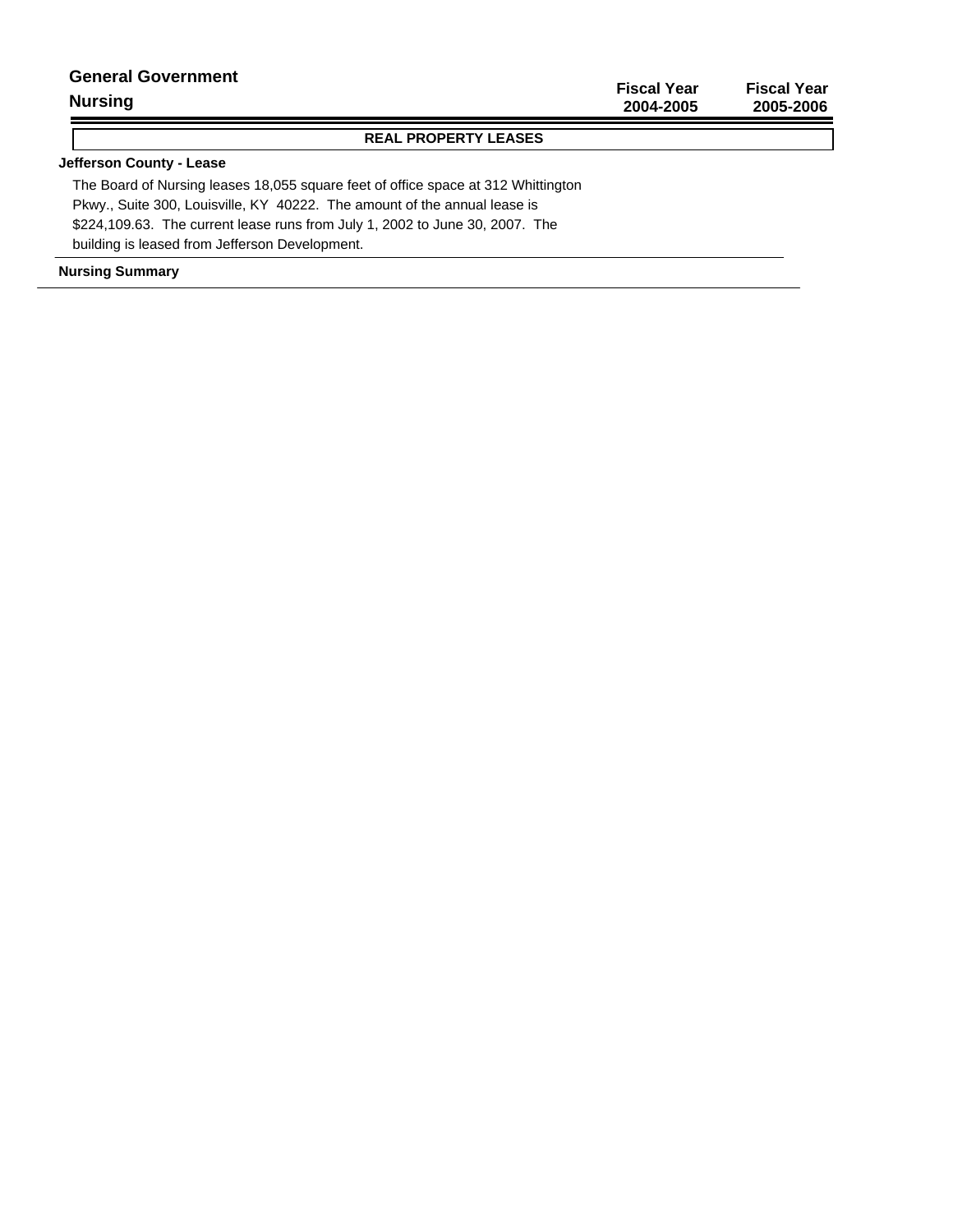# **General Government Governor's Office of Agricultural Policy**

| Governor's Office of Agricultural Policy                                                | 2004-2005   | 2005-2006  |
|-----------------------------------------------------------------------------------------|-------------|------------|
| <b>CAPITAL CONSTRUCTION</b>                                                             |             |            |
| <b>Agricultural Finance Corporation-Loan Bond Pool</b>                                  | 17,000,000  |            |
| As a matter of public policy, the Commonwealth has set aside fifty percent of the       |             |            |
| Phase I Tobacco Settlement Funds in the Rural Development Fund to support               |             |            |
| diversification and renewal of the rural economy at a time that tobacco-dependent       |             |            |
| economies are being transformed and reduced. In General Fund Budget Reduction           |             |            |
| Order 04-01, in order to prevent a deficit in the finances of the Commonwealth in       |             |            |
| fiscal year 2003-2004, it was necessary to transfer to the General Fund \$17 million of |             |            |
| Rural Development Funds previously granted to the Kentucky Agricultural Finance         |             |            |
| Corporation. In light of that reduction, the Governor has recommended a General         |             |            |
| Fund supported \$17 million bond issue to replace those funds in the Agricultural       |             |            |
| Finance Corporation.                                                                    |             |            |
| <b>Bond Fund</b>                                                                        | 17,000,000  |            |
| <b>Governor's Office of Agricultural Policy Summary</b>                                 | 17,000,000  |            |
| <b>Bond Fund</b>                                                                        | 17,000,000  |            |
| <b>General Government Summary</b>                                                       | 302,766,100 | 10,253,700 |
| <b>General Fund</b>                                                                     | 1,150,000   | 140,700    |
| <b>Restricted Funds</b>                                                                 | 6,825,100   | 4,500,000  |
| <b>Federal Fund</b>                                                                     | 30,303,000  |            |
| <b>Bond Fund</b>                                                                        | 250,950,000 | 5,000,000  |
| <b>Agency Bond Funds</b>                                                                | 12,020,000  |            |
| <b>Capital Construction Surplus</b>                                                     | 108,000     | 63,000     |
| <b>Investment Income</b>                                                                | 1,410,000   | 550,000    |

**Fiscal Year Fiscal Year**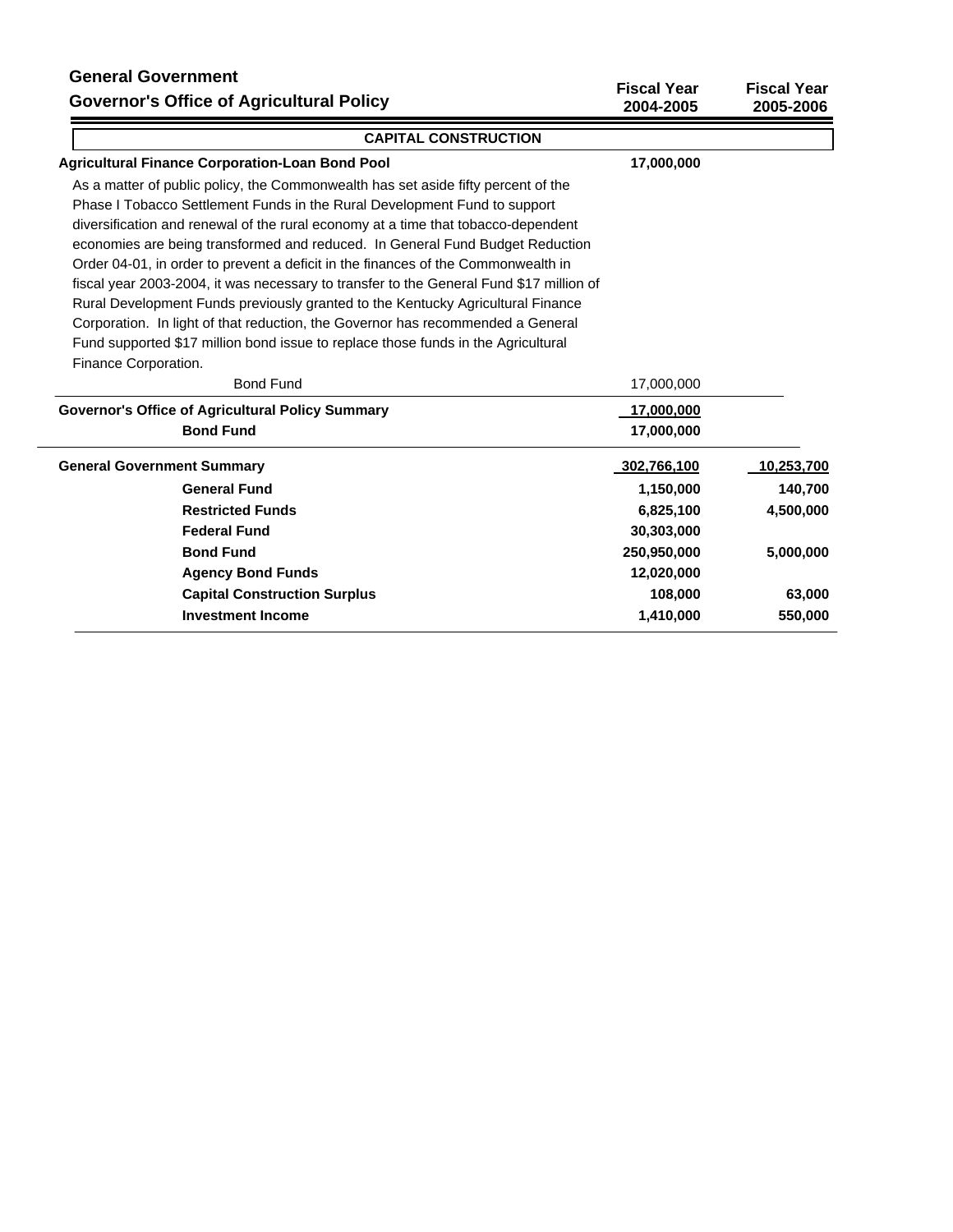#### **Fiscal Year Fiscal Year 2004-2005 2005-2006 Commerce Cabinet Kentucky Center for the Arts EQUIPMENT Maintenance Pool** This miscellaneous pool of funds is for projects less than \$400,000 necessary for repairing or replacing items that are essential to operations of the facility. In addition to the money recommended in the capital budget, General Funds are recommended in the operating budget to be transferred in fiscal year 2005 to supplement the maintenance of this facility.  **252,000 160,000** Investment Income 252,000 160,000

| Investment Income                           | Z5Z.UUU | 100.UUU |
|---------------------------------------------|---------|---------|
| <b>Kentucky Center for the Arts Summary</b> | 252,000 | 160.000 |
| Investment Income                           | 252,000 | 160,000 |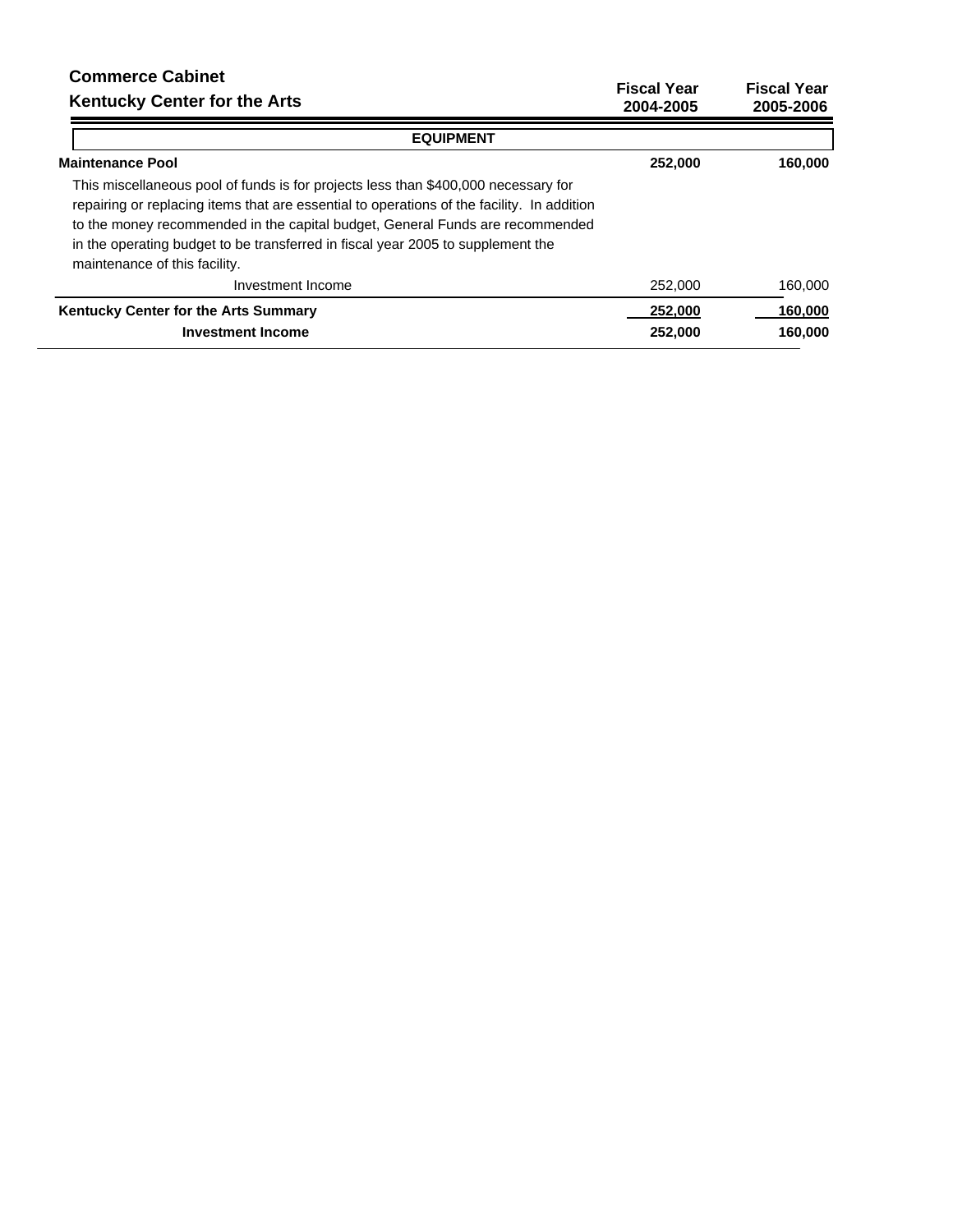| <b>Commerce Cabinet</b><br><b>Historical Society</b>                                                                                                                                                                                                                                                                                                                                                                                                                                                                                                  | <b>Fiscal Year</b><br>2004-2005 | <b>Fiscal Year</b><br>2005-2006 |
|-------------------------------------------------------------------------------------------------------------------------------------------------------------------------------------------------------------------------------------------------------------------------------------------------------------------------------------------------------------------------------------------------------------------------------------------------------------------------------------------------------------------------------------------------------|---------------------------------|---------------------------------|
| <b>EQUIPMENT</b>                                                                                                                                                                                                                                                                                                                                                                                                                                                                                                                                      |                                 |                                 |
| KY History Center - Purchase Casework                                                                                                                                                                                                                                                                                                                                                                                                                                                                                                                 | 250,000                         |                                 |
| This project will install casework that will protect the official portraits of Kentucky's<br>governors that hang in the Hall of Governors at the Kentucky History Center. The<br>Hall of Governors is a high-traffic area, and there are currently no protective barriers<br>to prevent the portraits from being touched or otherwise damaged. The wall case<br>system will also allow the Historical Society to display other artifacts and materials<br>owned by individual governors near their portraits, making the exhibit more<br>informative. |                                 |                                 |
| <b>Capital Construction Surplus</b>                                                                                                                                                                                                                                                                                                                                                                                                                                                                                                                   | 250,000                         |                                 |
| <b>Historical Society Summary</b>                                                                                                                                                                                                                                                                                                                                                                                                                                                                                                                     | 250,000                         |                                 |
| <b>Capital Construction Surplus</b>                                                                                                                                                                                                                                                                                                                                                                                                                                                                                                                   | 250,000                         |                                 |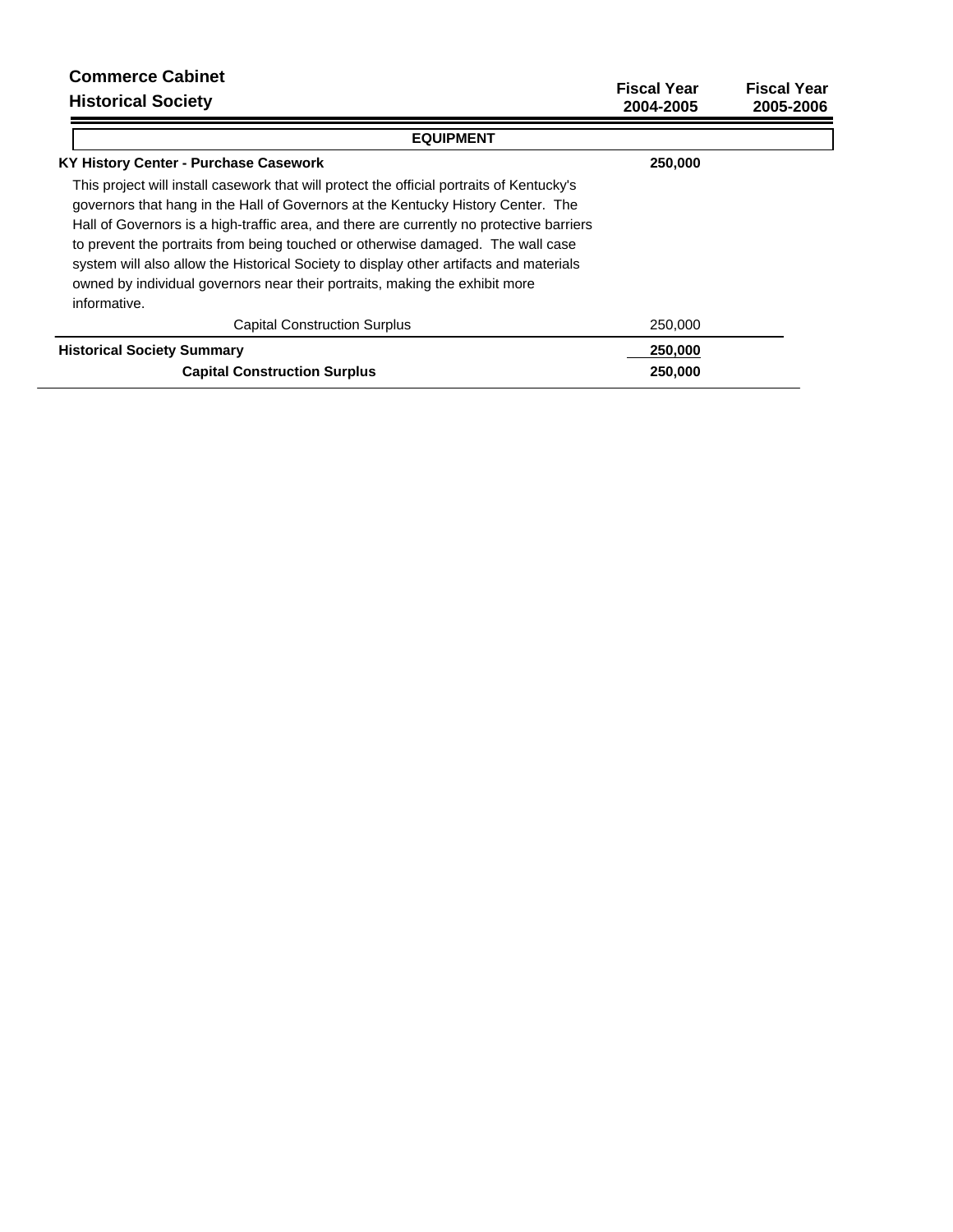| <b>Commerce Cabinet</b><br><b>State Fair Board</b>                                                                                                                                                                                                                                                                                                                                                                                                                                                                                                                                                                                                                          | <b>Fiscal Year</b><br>2004-2005 | <b>Fiscal Year</b><br>2005-2006 |
|-----------------------------------------------------------------------------------------------------------------------------------------------------------------------------------------------------------------------------------------------------------------------------------------------------------------------------------------------------------------------------------------------------------------------------------------------------------------------------------------------------------------------------------------------------------------------------------------------------------------------------------------------------------------------------|---------------------------------|---------------------------------|
| <b>CAPITAL CONSTRUCTION</b>                                                                                                                                                                                                                                                                                                                                                                                                                                                                                                                                                                                                                                                 |                                 |                                 |
| Repave Parking Lots E, J and Ashton/Adair<br>The parking lots at the Kentucky Fair and Exposition Center are used by hundreds of<br>thousands of vehicles each year. This includes events such as the State Fair, trade<br>shows, horse shows, and public arena shows. It has been over a decade since lots E<br>and J have been paved. It will be the initial paving for Ashton/Adair. This project<br>authorization is contingent upon fund availability.                                                                                                                                                                                                                 | 1,281,000                       | 49,000                          |
| <b>Restricted Funds</b>                                                                                                                                                                                                                                                                                                                                                                                                                                                                                                                                                                                                                                                     | 1,281,000                       | 49,000                          |
| <b>Replace Paving from Gate 1 to Gate 2</b><br>Subsurface soil movement has damaged the asphalt pavement from inside Gate 1 to<br>inside Gate 2 at the Kentucky Fair and Exposition Center. This soil movement has<br>caused the asphalt to crack and open up the topcoat, thus allowing the penetration of<br>moisture into the asphalt and road base over the years. The annual freeze and thaw<br>cycle has also caused additional deterioration. This project will resurface the<br>pavement using the Transportation Cabinet's specification for a heavily used road<br>with large truck capacity. This project authorization is contingent upon fund<br>availability. | 900,000                         |                                 |
| <b>Restricted Funds</b>                                                                                                                                                                                                                                                                                                                                                                                                                                                                                                                                                                                                                                                     | 900,000                         |                                 |
| <b>Renovate East Wing/Hall</b><br>The present East Wing, built in 1956, has 96 columns within the 216,000 square feet<br>of exhibit area, low ceilings, inadequate lighting and limited utility services. In order<br>to provide competitive exhibit space, it is proposed to replace the 96 columns with<br>only five major columns and open bays of 120' x 150'. The ceiling height will be 27'<br>to match the South Wing exhibit space. The 216,000 square feet of new space will<br>mirror the South Wing Complex.                                                                                                                                                     | 55,000,000                      |                                 |
| To accommodate access to this newly configured East Wing a major new lobby is<br>proposed in what is now the East Courtyard. This lobby will have high ceilings and a<br>portion of the roof will be a sloping glass skylight. This lobby will connect all of the<br>public spaces together including Freedom Hall concourses. Currently, some of the<br>larger shows have to build temporary lobbies to serve as registration areas. The new<br>lobby can also accommodate major receptions for shows or stand-alone receptions.<br>This new lobby will be the center of the Fair Grounds complex.                                                                         |                                 |                                 |
| We will pave a new parking area now to the east of the complex that will require a<br>new East Lobby. This will connect the east parking to all the major spaces through a<br>renovation of the East Hall. There are also major parking areas north of the new<br>exhibit areas. Currently when shows are in progress there will not be a way for<br>pedestrians to walk to the pubic spaces without walking around the complex, which is<br>approximately 1/2 mile. To solve this problem a connector from the north parking<br>area will be built from the parking area to the new pre-function lobby.                                                                    |                                 |                                 |

| <b>Bond Fund</b>  | 50.000.000 |
|-------------------|------------|
| Agency Bond Funds | 5.000.000  |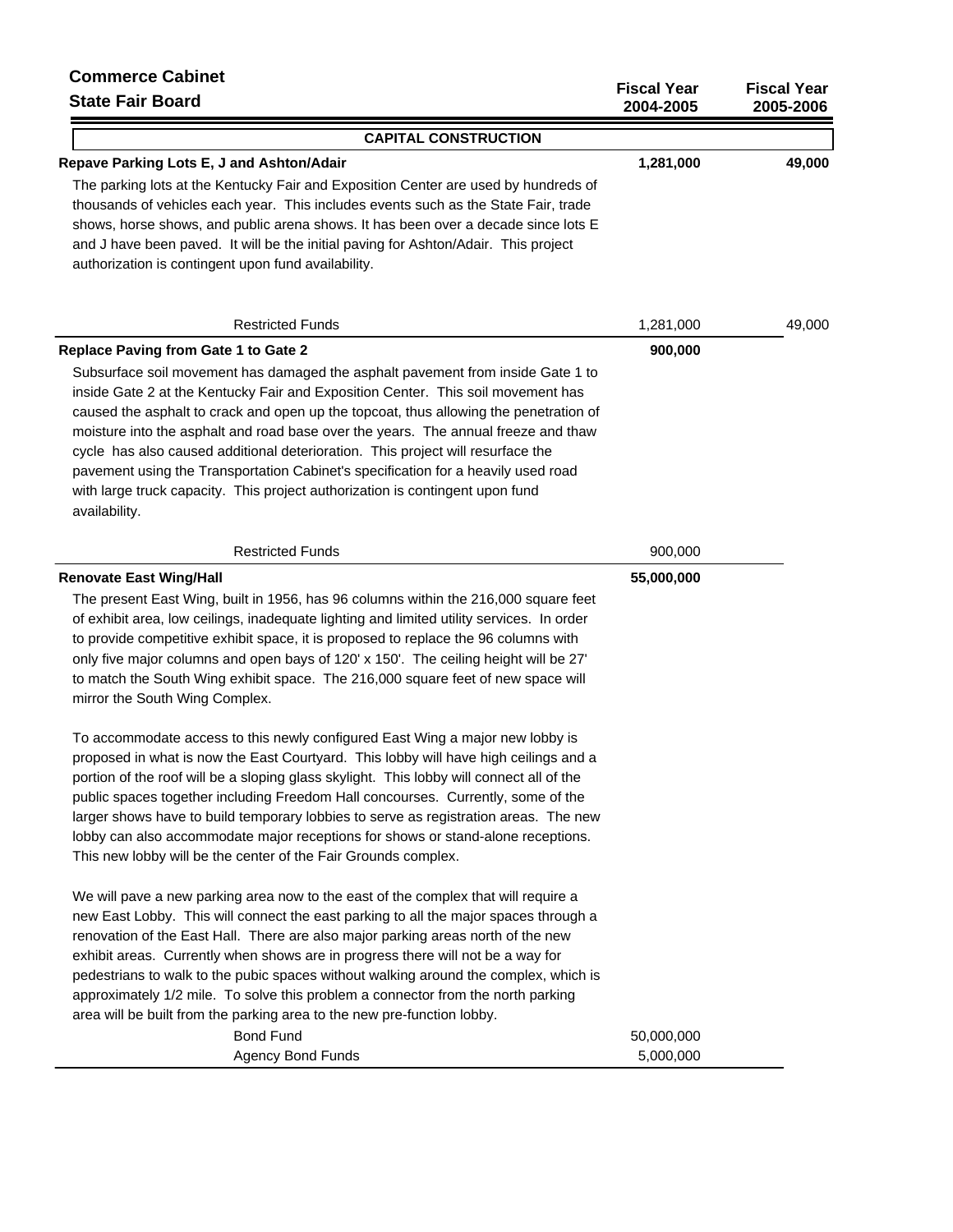| <b>Commerce Cabinet</b><br><b>State Fair Board</b>                                      | <b>Fiscal Year</b><br>2004-2005 | <b>Fiscal Year</b><br>2005-2006 |
|-----------------------------------------------------------------------------------------|---------------------------------|---------------------------------|
| <b>Renovate Existing Restrooms</b>                                                      | 44,000                          | 788,000                         |
| The original section of the Kentucky International Convention Center still has 26       |                                 |                                 |
| toilets that have not been renovated to current code since the building was originally  |                                 |                                 |
| constructed in 1976. These toilets need new handicap access as well as cosmetic         |                                 |                                 |
| refurbishment. This project will include the installation of handicap hardware on       |                                 |                                 |
| doors, moving the entrances to some toilets for greater accessibility, and installation |                                 |                                 |
| of handicapped stalls in each toilet. In addition the number of men's and women's       |                                 |                                 |
| toilets will be reviewed to ensure compliance with current codes. The general           |                                 |                                 |
| refurbishment will include repainting, new flooring and ceilings, as well as new        |                                 |                                 |
| accessories. This project authorization is contingent upon fund availability.           |                                 |                                 |

| <b>Restricted Funds</b>                                                                   | 44,000     | 788,000   |
|-------------------------------------------------------------------------------------------|------------|-----------|
| <b>Renovate KICC Pedway System</b>                                                        | 50,000     | 950,000   |
| As the Kentucky International Convention Center has grown in size and usage there         |            |           |
| has been sustained increased traffic on the 2 pedestrian pedways. These pedways           |            |           |
| connect to other buildings in Louisville. The pedways have plexiglas sidewalls and        |            |           |
| ceilings that have made them very difficult to heat and cool. This project will remove    |            |           |
| the old walls and ceilings and renovate the structure. This project authorization is      |            |           |
| contingent upon fund availability.                                                        |            |           |
|                                                                                           |            |           |
| <b>Restricted Funds</b>                                                                   | 50,000     | 950,000   |
| <b>Maintenance Pool</b>                                                                   | 1,000,000  | 1,000,000 |
| Maintenance projects less than \$400,000 are needed to keep the 47 year old               |            |           |
| Kentucky Fair and Exposition Center and the 26 year old Kentucky International            |            |           |
| Convention Center in a sound state of repair and readiness for both existing and          |            |           |
| future clients. Specific projects have not been indentified at this time but are reviewed |            |           |
| annually by the Board at its June meeting.                                                |            |           |
| <b>Restricted Funds</b>                                                                   | 1,000,000  | 1,000,000 |
| <b>State Fair Board Summary</b>                                                           | 58,275,000 | 2,787,000 |

| State Fair Board Summary | 38,273,000 | <b>2,787,000</b> |
|--------------------------|------------|------------------|
| <b>Restricted Funds</b>  | 3.275.000  | 2,787,000        |
| <b>Bond Fund</b>         | 50.000.000 |                  |
| <b>Agency Bond Funds</b> | 5.000.000  |                  |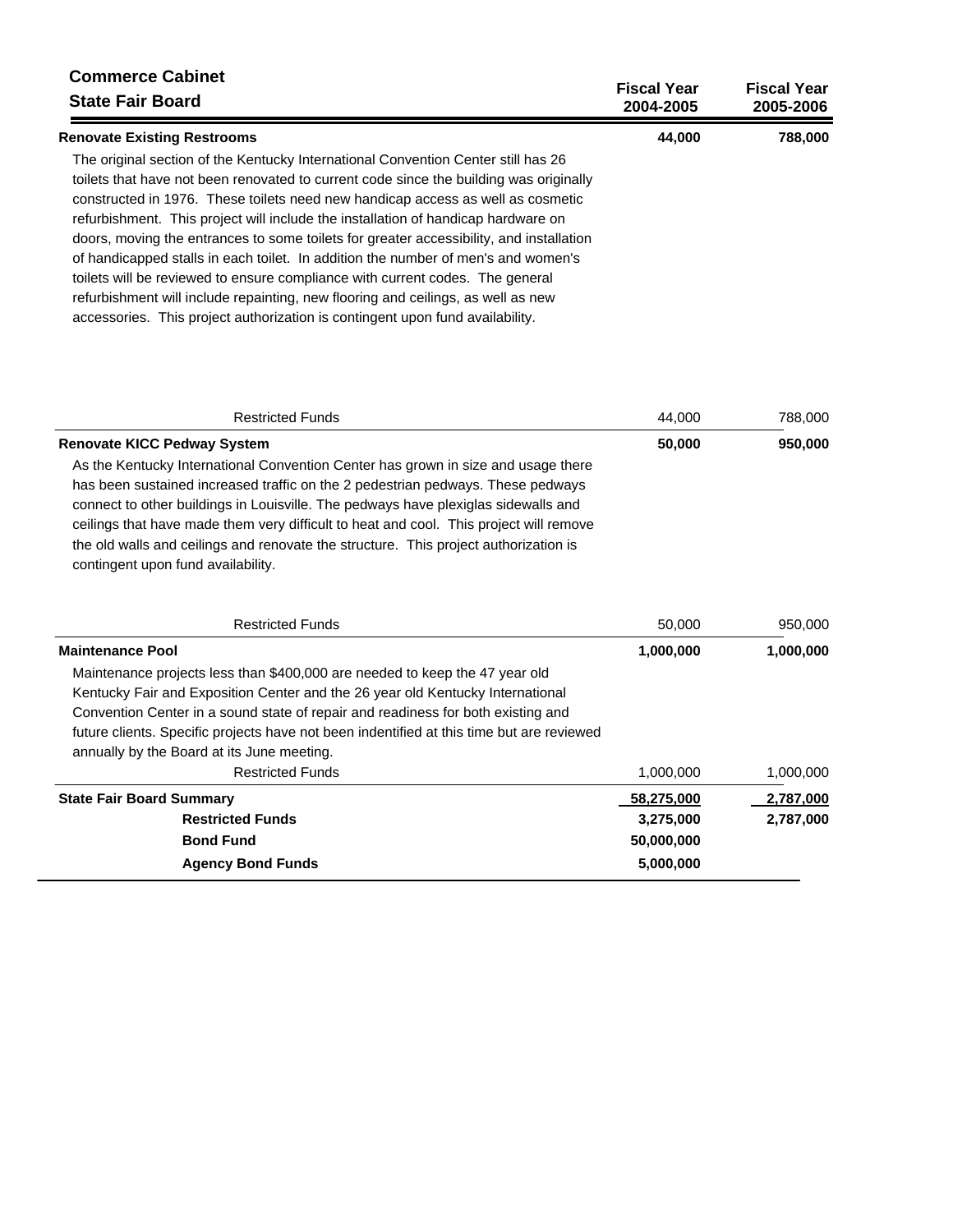# **Commerce Cabinet Fish and Wildlife Resources**

| <b>Fish and Wildlife Resources</b>                                                       | 2004-2005 | 2005-2006 |
|------------------------------------------------------------------------------------------|-----------|-----------|
| <b>CAPITAL CONSTRUCTION</b>                                                              |           |           |
| Fees-in-Lieu-of Stream Mitigation Projects Pool                                          | 5,000,000 | 5,000,000 |
| Receipts to this fund are a result of Sec 404 permits issued by the U.S. Army Corps      |           |           |
| of Engineers that have detrimental impacts on Streams. Projects to be funded from        |           |           |
| this pool are decided by a Management Review Team comprised of representatives           |           |           |
| from the U.S. Army Corps of Engineers, the Kentucky Department of Fish and               |           |           |
| Wildlife Resources, the Kentucky Division of Water, the U.S. Environmental               |           |           |
| Protection Agency, and the U.S. Fish and Wildlife Service. Actual receipts to this       |           |           |
| fund are difficult to accurately project due to the number and types of mitigation       |           |           |
| projects required by the permits. Projects currently identified and in various stages of |           |           |
| design include: Balls Fork, Knott County - \$80,220; Bullskin Creek - Leslie County -    |           |           |
| \$218,900; East Fork Little Sandy River - Lawrence County - \$396,615; Persimmon         |           |           |
| Hollow - Leslie County - \$137,685; Terrys Branch - Knott County - \$464,855; Laurel     |           |           |
| Fork - Lawrence County - \$736,645; Flutylick Branch - Martin County - \$390,755;        |           |           |
| Craney Creek - Rowan County - \$260,360; Wolf Run - Fayette County - \$148,865;          |           |           |
| EKU Meadowbrook Farm - \$25,000; Obion Creek - Hickman County - \$71,012.                |           |           |
| <b>Restricted Funds</b>                                                                  | 5,000,000 | 5,000,000 |
| <b>Maintenance Pool</b>                                                                  | 400,000   | 400,000   |
| This pool funds multiple small construction projects including: equipment storage        |           |           |
| facilities, ADA fishing piers, waterwell and levee construction to create moist soil     |           |           |
| units for waterfowl habitat development, improvements to the Department-owned            |           |           |
| Conservation Camp facilities, and repair to the Department-owned facilities and          |           |           |
| dams. Individual projects to be funded from the pool will be identified, prioritized and |           |           |
| recommended by the Department for approval by the Fish and Wildlife Commission.          |           |           |
| <b>Restricted Funds</b>                                                                  | 400,000   | 400,000   |
| <b>Land Acquistion Pool</b>                                                              | 700,000   | 700,000   |
| This project is used to acquire lands to be managed for the creation, improvement        |           |           |
| and perpetuation of wildlife habitats and populations, and to enhance outdoor            |           |           |
| recreation opportunities. Land Acquistions have been identified and are being            |           |           |
| prioritized by the Fish and Wildlife Commission.                                         |           |           |
| <b>Restricted Funds</b>                                                                  | 700,000   | 700,000   |
| <b>Edmonson Co Environmental Study - Reallocation</b>                                    |           |           |
| (\$50,000)                                                                               |           |           |
| This project was originally authorized in the 2000 session of the General Assembly       |           |           |
| (HB 502, Sec. II Capital Projects, R. Community Development Projects, Project #          |           |           |
| 165) and subsequently re-authorized in the 2003 session. The Department of Fish          |           |           |

**Fiscal Year Fiscal Year**

and Wildlife has been informed by the Edmonson County Judge/Executive that the original project will not proceed. The Judge has requested and the Governor is recommending the reauthorization and reallocation of this project money for an

outdoor walking trail and wildlife project at the local park.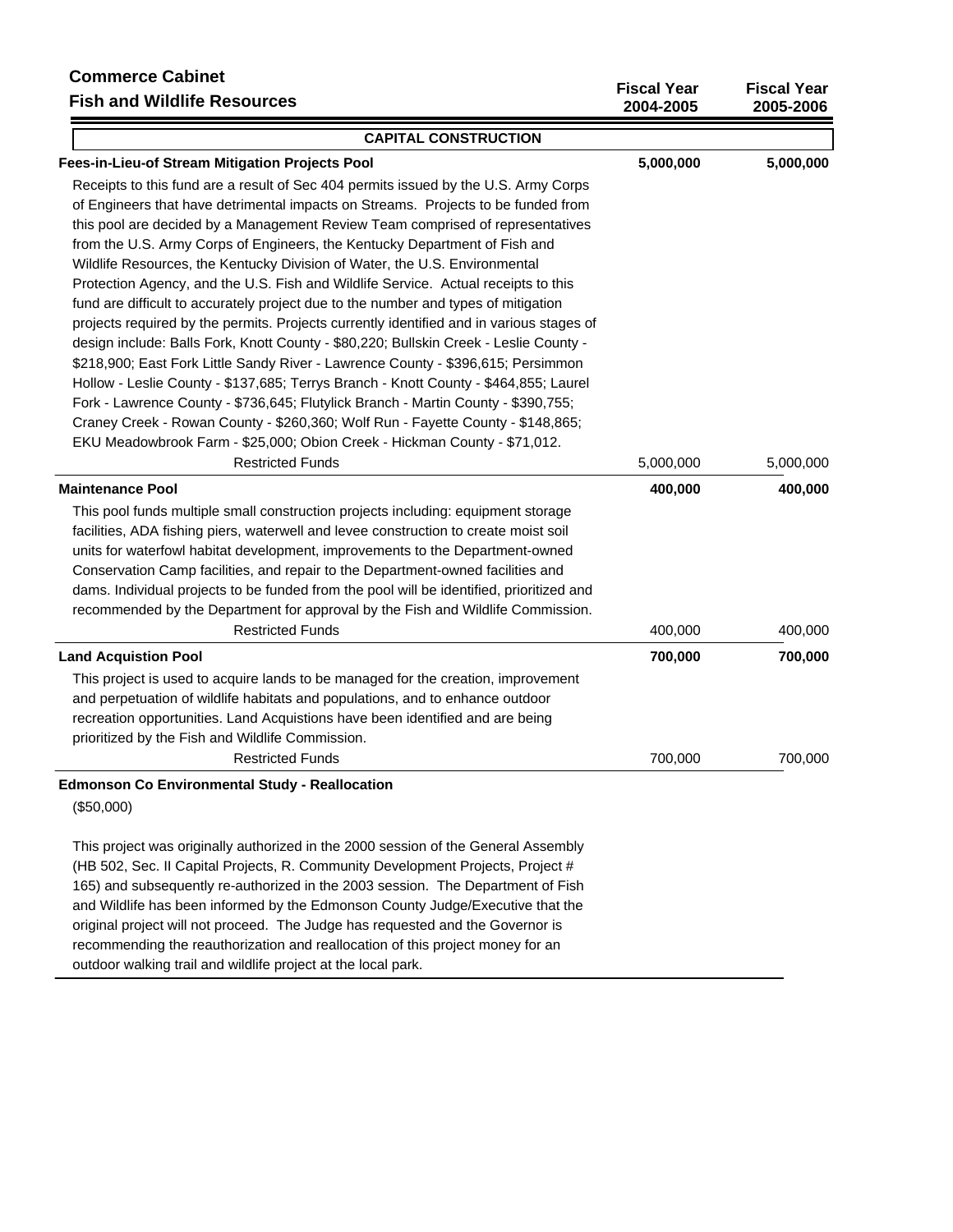| <b>Fiscal Year</b><br>2004-2005 | <b>Fiscal Year</b><br>2005-2006 |
|---------------------------------|---------------------------------|
|                                 |                                 |
| 650,000                         |                                 |
|                                 |                                 |
|                                 |                                 |
| 650,000                         |                                 |
| 6,750,000                       | 6,100,000                       |
| 6,750,000                       | 6,100,000                       |
|                                 |                                 |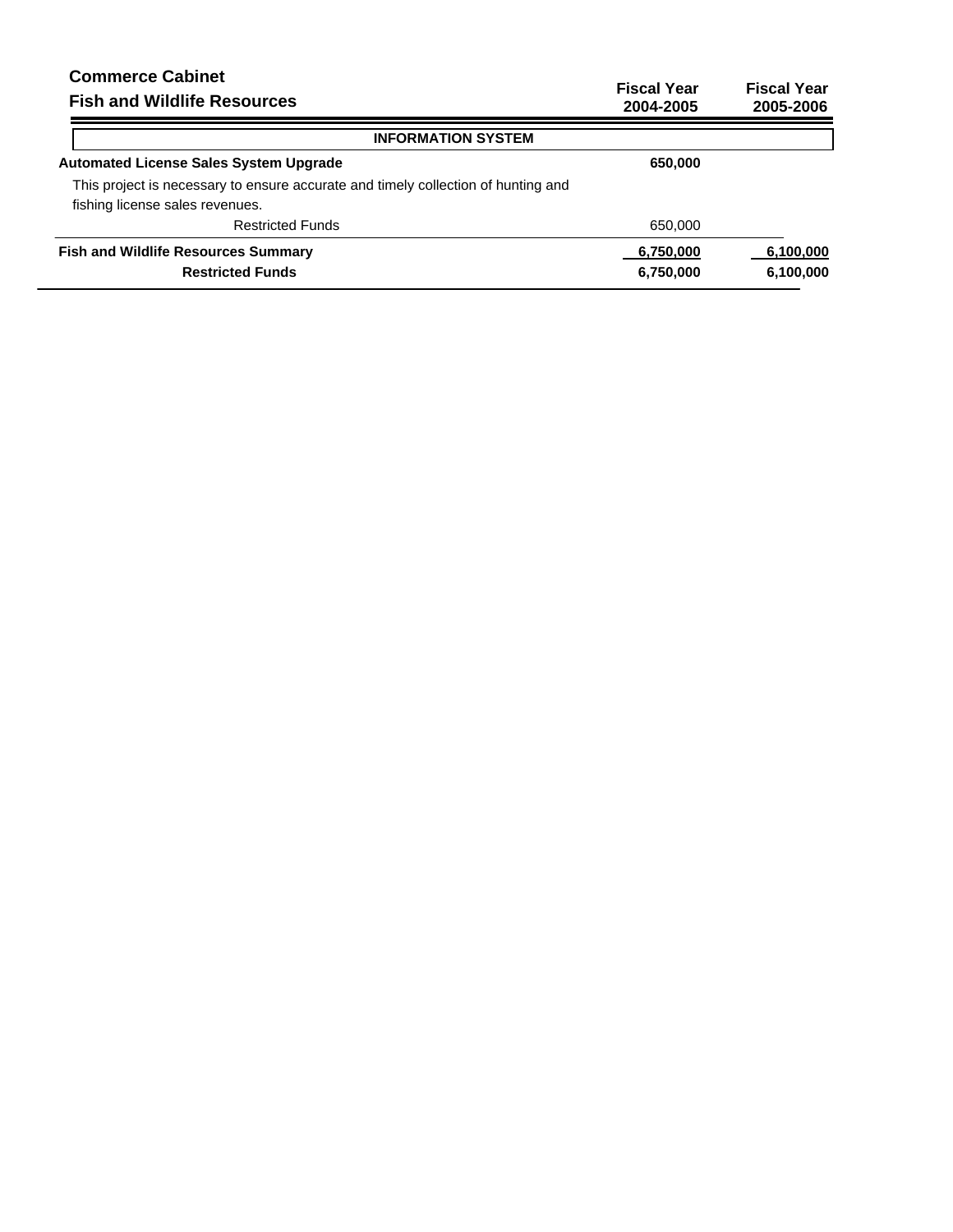| סטוווווסו טכ שמטוווסנ<br><b>Horse Park Commission</b>                                 | <b>Fiscal Year</b><br>2004-2005 | <b>Fiscal Year</b><br>2005-2006 |
|---------------------------------------------------------------------------------------|---------------------------------|---------------------------------|
| <b>CAPITAL CONSTRUCTION</b>                                                           |                                 |                                 |
| New Indoor Arena - Design                                                             | 1,500,000                       |                                 |
| This project will design the construction of a new 7000 seat, climate controlled,     |                                 |                                 |
| 200,000 sft indoor arena. The new indoor arena will allow the Park to pursue leading  |                                 |                                 |
| national championship equine shows that it is unable to attract with its current      |                                 |                                 |
| facilities. In addition, the new indoor arena will allow the Park to compete with new |                                 |                                 |
| equestrian facilities in neighboring states as well as offer a new venue for other    |                                 |                                 |
| medium sized special events.                                                          |                                 |                                 |
| <b>Bond Fund</b>                                                                      | 1,500,000                       |                                 |
| <b>Construct Permanent Seating Stadium Jumping Area</b>                               |                                 | 1,000,000                       |
| This project proposes to construct permanent seating around the equine jumping        |                                 |                                 |
| complex and will be funded entirely through donations to the Kentucky Horse Park      |                                 |                                 |
| Foundation. The permanent seating will replace and expand the current temporary       |                                 |                                 |
| bleachers that are becoming old and inadequate. This project proposes to meet the     |                                 |                                 |
| increasing demand for seating currently experienced by the ever more popular          |                                 |                                 |
| equine competition events as well as encourage new events that will increase agency   |                                 |                                 |
| revenue.                                                                              |                                 |                                 |
| <b>Other Funds</b>                                                                    |                                 | 1,000,000                       |
| <b>Maintenance Pool</b>                                                               | 575,000                         |                                 |
| The Maintenance Pool is a vital resource that allows the Park to be consistently well |                                 |                                 |
| maintained, protect the investment in the infrastructure, and insure that it remains  |                                 |                                 |
| aesthetically pleasing.                                                               |                                 |                                 |
| Investment Income                                                                     | 575,000                         |                                 |
| <b>Horse Park Commission Summary</b>                                                  | 2,075,000                       | 1,000,000                       |
| <b>Bond Fund</b>                                                                      | 1,500,000                       |                                 |
| <b>Investment Income</b>                                                              | 575,000                         |                                 |
| <b>Other Funds</b>                                                                    |                                 | 1,000,000                       |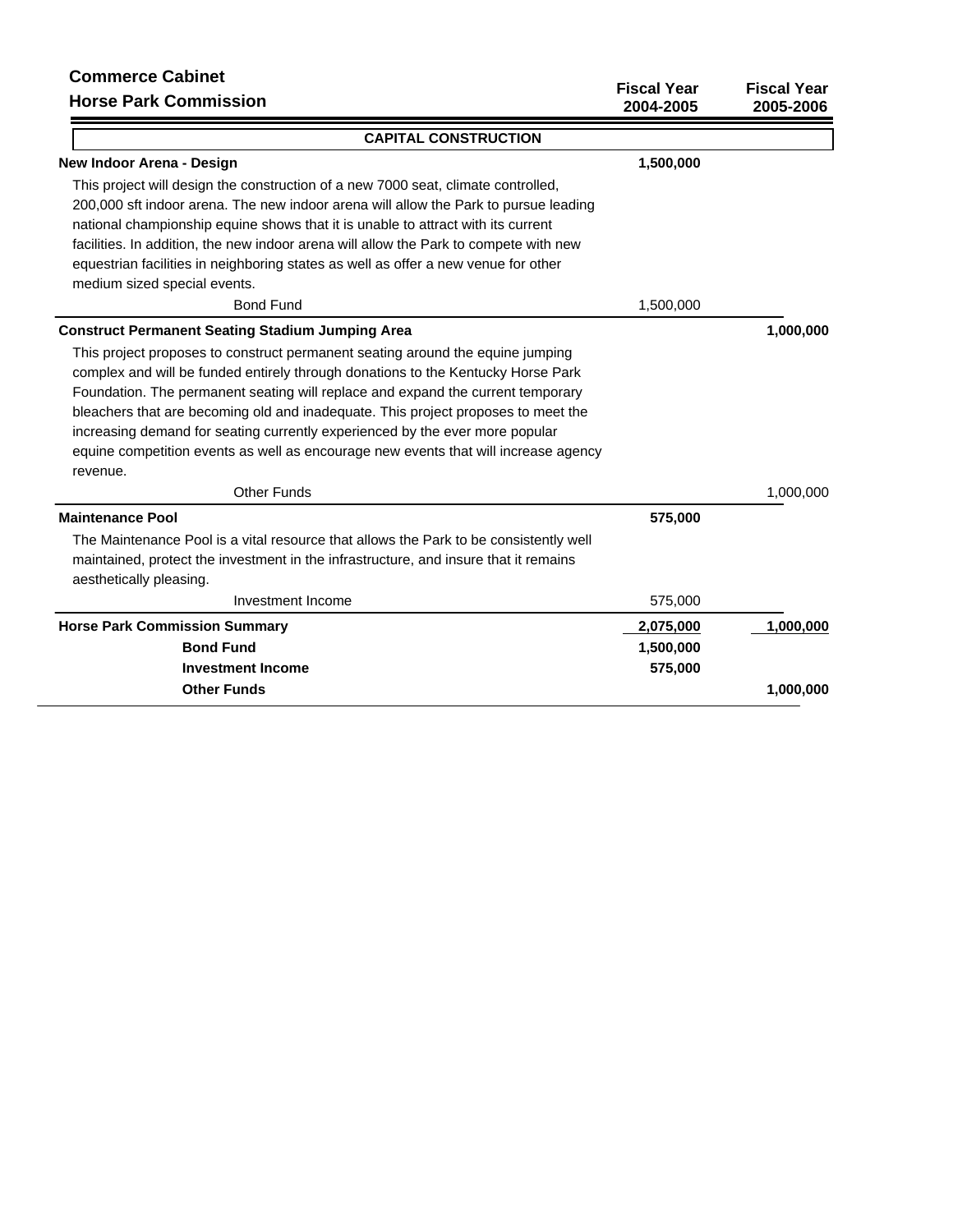| <b>Commerce Cabinet</b><br>Parks                                                           | <b>Fiscal Year</b><br>2004-2005 | <b>Fiscal Year</b><br>2005-2006 |
|--------------------------------------------------------------------------------------------|---------------------------------|---------------------------------|
| <b>CAPITAL CONSTRUCTION</b>                                                                |                                 |                                 |
| <b>Maintenance Pool</b>                                                                    | 3,990,000                       |                                 |
| The Park system's recurring maintenance pool preserves and protects the                    |                                 |                                 |
| Commonwealth's investment in Park facilities. These funds are expended for various         |                                 |                                 |
| maintenance and renovation projects under \$400,000 in the State Parks. Also eligible      |                                 |                                 |
| for funding are picnic shelters, tennis courts, game courts, stables, restroom             |                                 |                                 |
| buildings, maintenance buildings, landscaping, land acquisition, asbestos abatement,       |                                 |                                 |
| and fuel storage tank replacements.                                                        |                                 |                                 |
| Investment Income                                                                          | 3,990,000                       |                                 |
| <b>Parks Renovation Pool</b>                                                               | 35,000,000                      |                                 |
| This pool of funds will address a variety of state park improvements and                   |                                 |                                 |
| infrastructure concerns including upgrading the campgrounds and potentially                |                                 |                                 |
| completing the previously authorized golf courses. The debt service for \$25 million of    |                                 |                                 |
| the pool will originate with the Local Government Economic Development Fund -              |                                 |                                 |
| Multi County Fund and will be used on projects in the coal producing counties. The         |                                 |                                 |
| remaining \$25 million will be supported with General Funds for statewide needs.           |                                 |                                 |
| <b>Bond Fund</b>                                                                           | 35,000,000                      |                                 |
| <b>Herrington Lake Area Dev Study</b>                                                      | 2,000,000                       |                                 |
| This project will evaluate the feasibility of establishing a new state resort park on      |                                 |                                 |
| Herrington Lake. The area is easily accessible from the Lexington and                      |                                 |                                 |
| Bluegrass-region and a resort park established here will be the closest resort park        |                                 |                                 |
| located on a lake to the largest population center in the region. A previous although      |                                 |                                 |
| less comprehensive feasibility study was done in 2001. The project includes holding        |                                 |                                 |
| meetings in the counties surrounding the lake to gauge community support. If               |                                 |                                 |
| feasible, the project also includes land acquisition, prliminary design and engineering    |                                 |                                 |
| work for the lodge and the necessary infrastructure improvements to support it.            |                                 |                                 |
| <b>Bond Fund</b>                                                                           | 2,000,000                       |                                 |
| <b>Kincaid Lake Land Acquisition</b>                                                       | 500,000                         |                                 |
| This project will evaluate the feasibility of building a lodge at Kincaid Lake State Park. |                                 |                                 |
| This 850 acre park contains a 183 acre lake, a multipurpose meeting facility,              |                                 |                                 |
| mini-golf, marina and new 9-hole golf course. Given its proximity to the                   |                                 |                                 |
| Cincinnati/Northern Kentucky metropolitan area, it is assumed that a lodge would           |                                 |                                 |
| attract many visitors to this park, a good portion of which are likely to be be from       |                                 |                                 |
| outside the Commonwealth The project includes prliminary design and engineering            |                                 |                                 |
| work for the lodge and the necessary infrastructure improvements to support it.            |                                 |                                 |
| <b>Bond Fund</b>                                                                           | 500,000                         |                                 |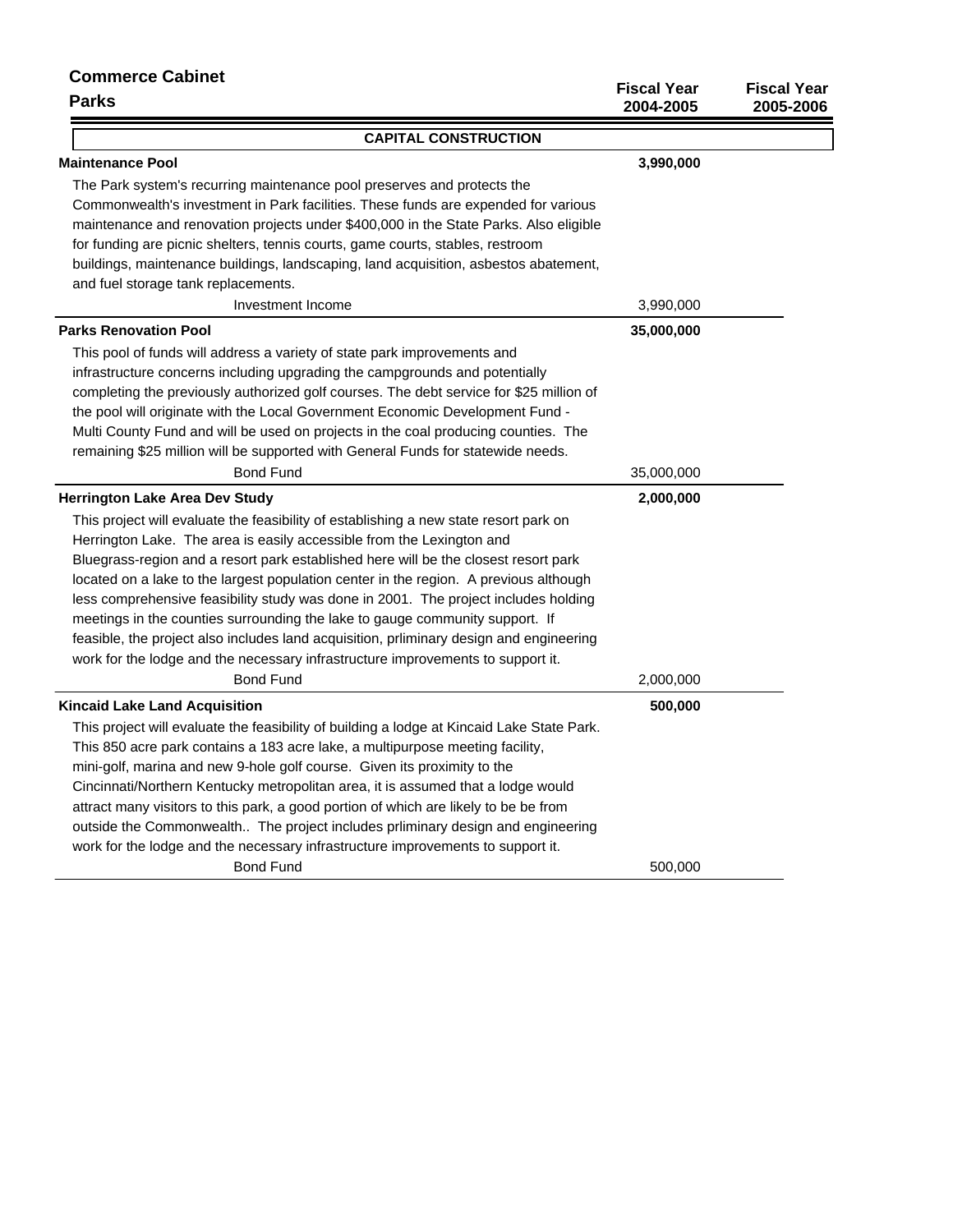| <b>Commerce Cabinet</b><br><b>Parks</b> |                                     | <b>Fiscal Year</b><br>2004-2005 | <b>Fiscal Year</b><br>2005-2006 |
|-----------------------------------------|-------------------------------------|---------------------------------|---------------------------------|
| <b>Parks Summary</b>                    |                                     | 41,490,000                      |                                 |
|                                         | <b>Bond Fund</b>                    | 37,500,000                      |                                 |
|                                         | <b>Investment Income</b>            | 3,990,000                       |                                 |
| <b>Commerce Cabinet Summary</b>         |                                     | 109,092,000                     | 10,047,000                      |
|                                         | <b>Restricted Funds</b>             | 10,025,000                      | 8,887,000                       |
|                                         | <b>Bond Fund</b>                    | 89,000,000                      |                                 |
|                                         | <b>Agency Bond Funds</b>            | 5,000,000                       |                                 |
|                                         | <b>Capital Construction Surplus</b> | 250,000                         |                                 |
|                                         | <b>Investment Income</b>            | 4,817,000                       | 160,000                         |
|                                         | <b>Other Funds</b>                  |                                 | 1,000,000                       |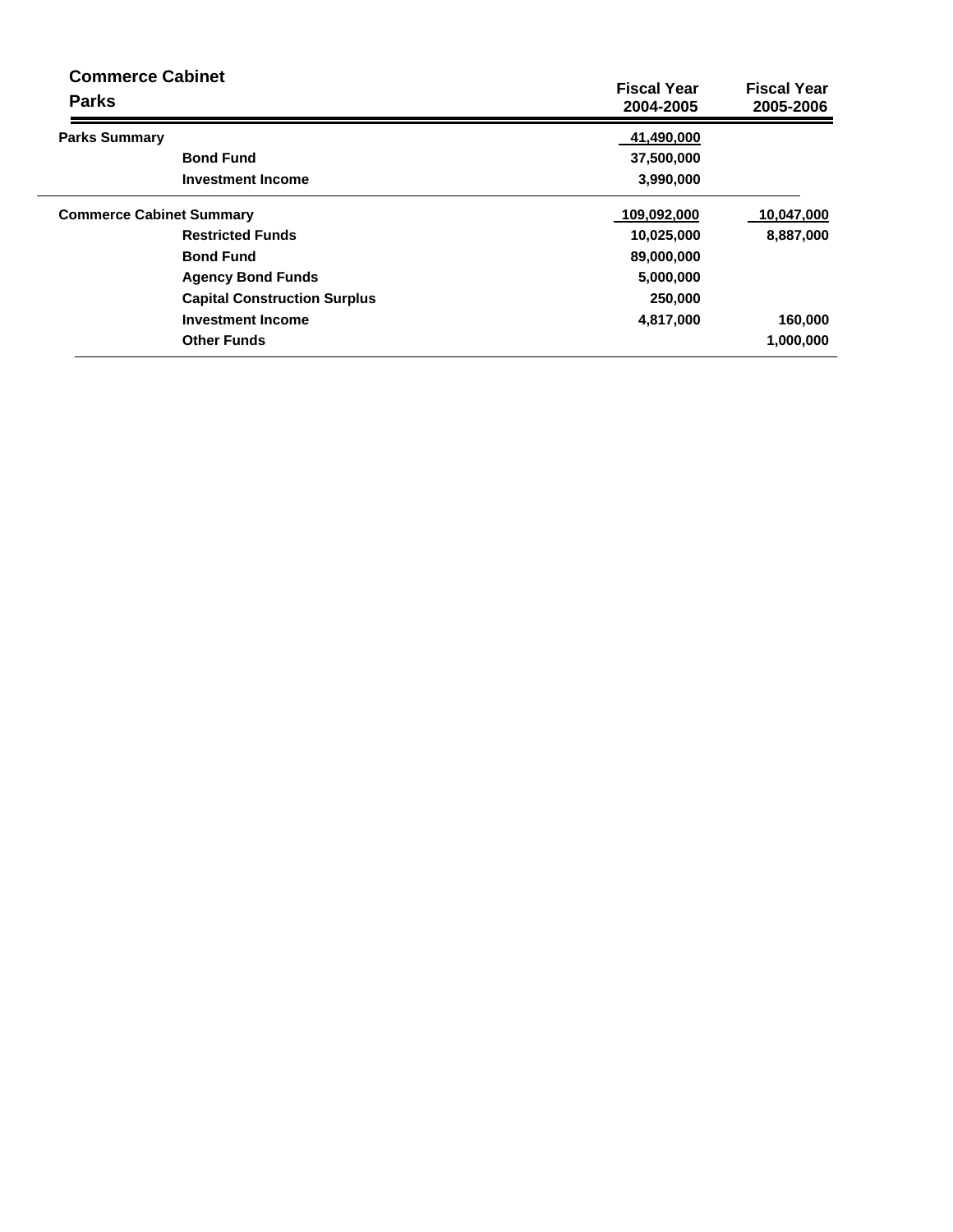## **Economic Development Cabinet**

| <b>Secretary</b>                                                                                                                                                                                                                                                                                                                                                                      | <b>Fiscal Year</b><br>2004-2005 | <b>Fiscal Year</b><br>2005-2006 |  |  |
|---------------------------------------------------------------------------------------------------------------------------------------------------------------------------------------------------------------------------------------------------------------------------------------------------------------------------------------------------------------------------------------|---------------------------------|---------------------------------|--|--|
| <b>CAPITAL CONSTRUCTION</b>                                                                                                                                                                                                                                                                                                                                                           |                                 |                                 |  |  |
| New Economy High-Tech Investment/Construct. Pool                                                                                                                                                                                                                                                                                                                                      | 11,575,000                      | 10,985,000                      |  |  |
| The High-Tech Investment/Construction Pools are part of an overall economic<br>development strategy set forth in the Kentucky Innovation Act of 2000 (HB 572).<br>Authorized under KRS 154.12-278(4), funds are used to facilitate the development of<br>public-private sector partnerships that foster the growth of a technology-centered,<br>knowledge-driven economy in Kentucky. |                                 |                                 |  |  |
| <b>Restricted Funds</b>                                                                                                                                                                                                                                                                                                                                                               | 11,575,000                      | 10,985,000                      |  |  |
| <b>Airport Relocation Asstce.</b>                                                                                                                                                                                                                                                                                                                                                     | 5,000,000                       |                                 |  |  |
| This project will assist those people living in the neighborhoods most adversely<br>affected by the Louisville International Airport Expansion project to relocate more<br>quickly than otherwise would have been possible.<br><b>Agency Bond Funds</b>                                                                                                                               | 5,000,000                       |                                 |  |  |
| <b>Crispus Attucks</b><br>This project will rehabilitate an abandoned school gymnasium so that it can be used                                                                                                                                                                                                                                                                         | 250,000                         |                                 |  |  |
| as a small business incubator in Hopkinsville.                                                                                                                                                                                                                                                                                                                                        |                                 |                                 |  |  |

| <b>Bond Fund</b>         | 250,000           |                   |
|--------------------------|-------------------|-------------------|
| <b>Secretary Summary</b> | <u>16,825,000</u> | <u>10,985,000</u> |
| <b>Restricted Funds</b>  | 11,575,000        | 10,985,000        |
| <b>Bond Fund</b>         | 250,000           |                   |
| <b>Agency Bond Funds</b> | 5,000,000         |                   |
|                          |                   |                   |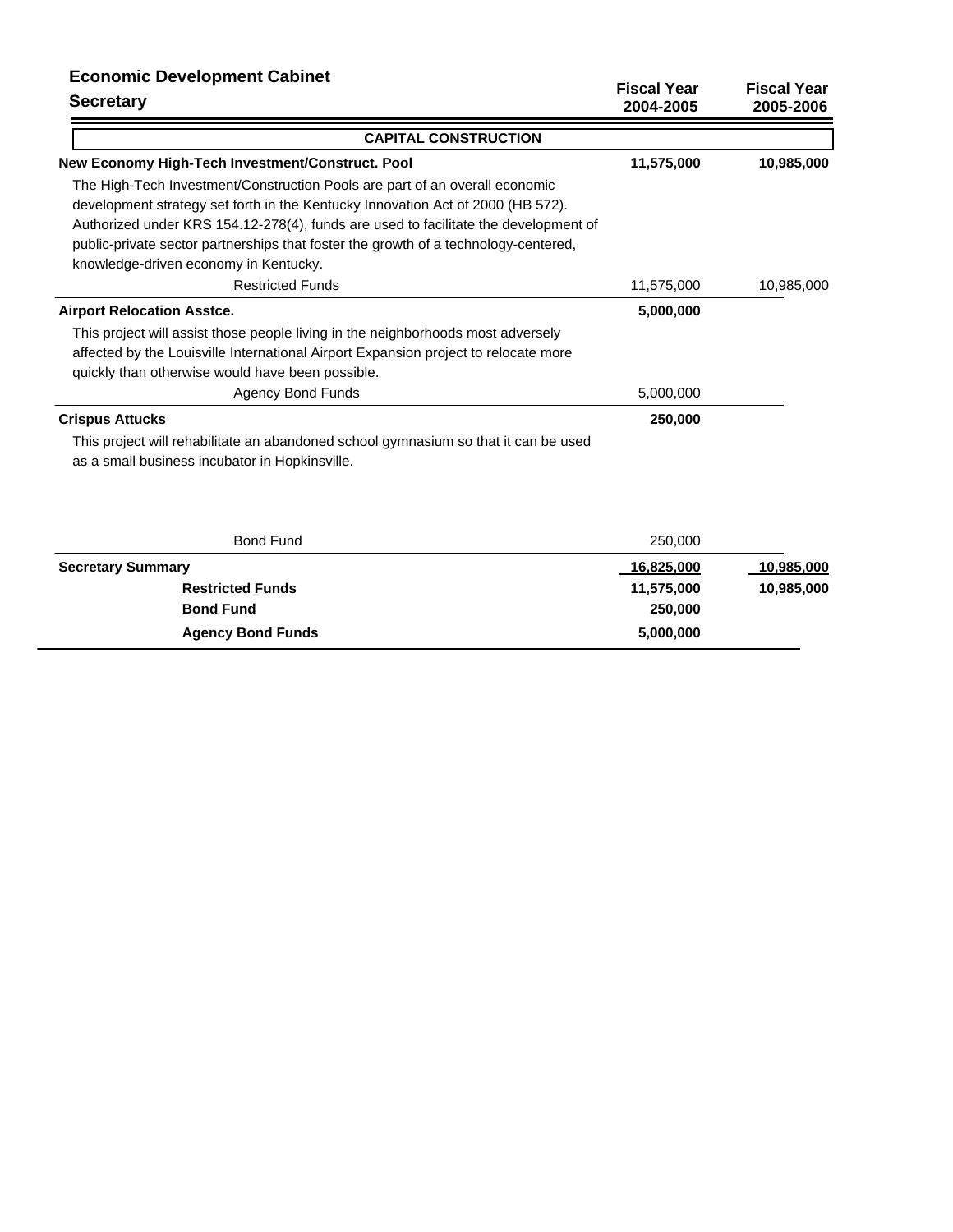# **Economic Development Cabinet**

| <b>LUBBING DEVERPHIEM CADINGL</b><br><b>Financial Incentives</b>                  | <b>Fiscal Year</b><br>2004-2005 | <b>Fiscal Year</b><br>2005-2006 |
|-----------------------------------------------------------------------------------|---------------------------------|---------------------------------|
| <b>CAPITAL CONSTRUCTION</b>                                                       |                                 |                                 |
| <b>Economic Development Bond Reauthorization</b>                                  | 15,000,000                      |                                 |
| The Economic Development Bond program uses bond proceeds as leverage against      |                                 |                                 |
| private investment to promote the overall economic development of the             |                                 |                                 |
| Commonwealth. The statutory authorization for this program is KRS 154.12. The     |                                 |                                 |
| amount to be reauthorized is \$5 million.                                         |                                 |                                 |
| <b>Bond Fund</b>                                                                  | 15,000,000                      |                                 |
| <b>Purchase Regional Industrial Park</b>                                          | 2,250,000                       |                                 |
| This project will continue the policy established in the 2003 General Assembly of |                                 |                                 |
| supporting land use and development on behalf of the Purchase Regional Industrial |                                 |                                 |
| Park Authority.                                                                   |                                 |                                 |
| <b>Restricted Funds</b>                                                           | 2,250,000                       |                                 |
| <b>Financial Incentives Summary</b>                                               | 17,250,000                      |                                 |
| <b>Restricted Funds</b>                                                           | 2,250,000                       |                                 |
| <b>Bond Fund</b>                                                                  | 15,000,000                      |                                 |
| <b>Economic Development Cabinet Summary</b>                                       | 34,075,000                      | 10,985,000                      |
| <b>Restricted Funds</b>                                                           | 13,825,000                      | 10,985,000                      |
| <b>Bond Fund</b>                                                                  | 15,250,000                      |                                 |
| <b>Agency Bond Funds</b>                                                          | 5,000,000                       |                                 |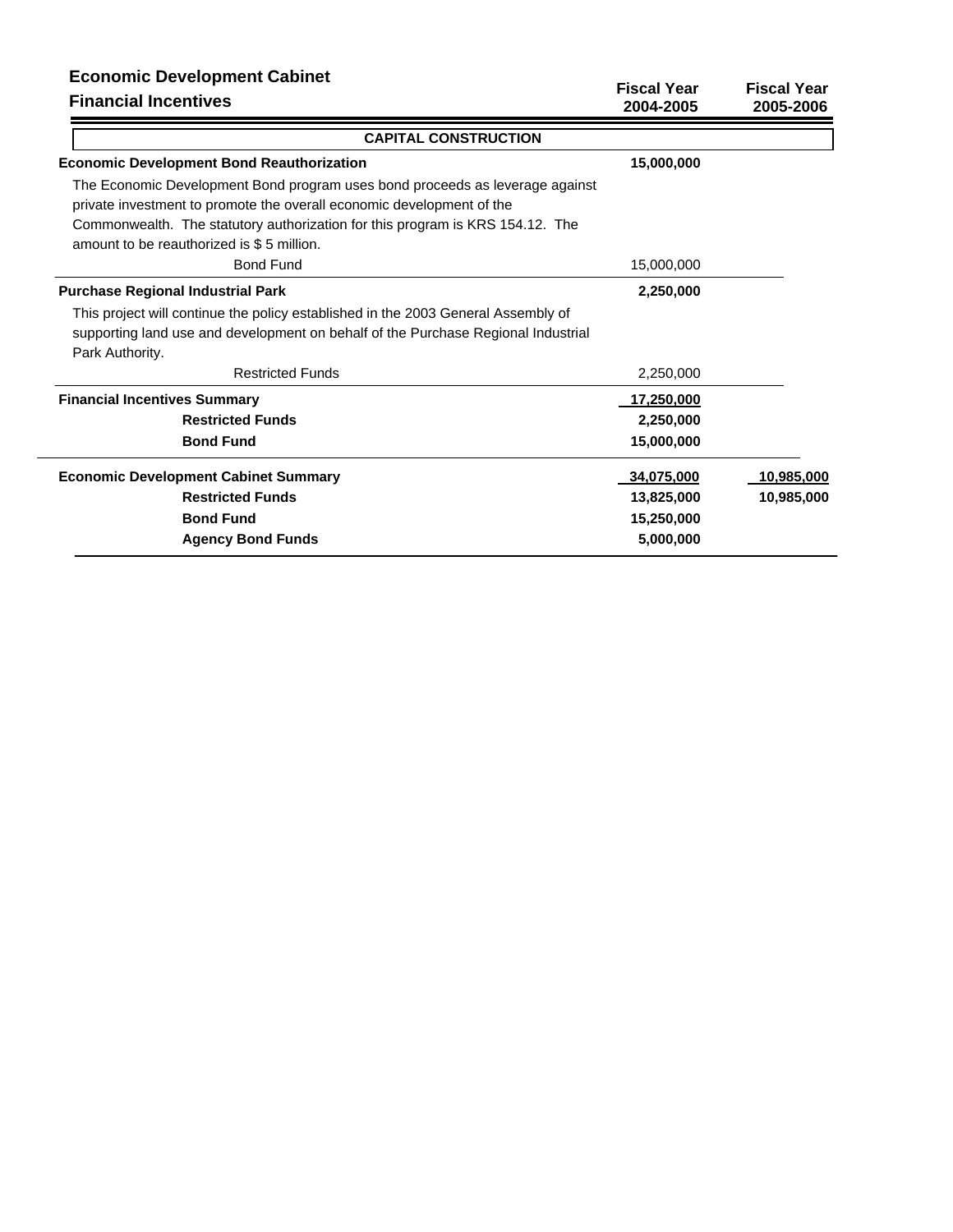#### **CAPITAL CONSTRUCTION**

### **Energy Performance Contract Project**

The intent of this project is to request the authority to undertake guaranteed energy savings projects as outlined in House Bill 639 and passed by the 1998 General Assembly. The types of projects and their locations are to be determined subsequent to energy audits and feasibility analyses of Kentucky Department of Education (KDE) facilities at the Kentucky School for the Blind (KSB) and Kentucky School for the Deaf (KSD). The operating savings from new and more efficient equipment, etc. will be used to pay for the projects over a 10 to 15 year period via payments to the project contractor.

| Various Major Maintenance - KSD                                                          | 3,839,000 |           |
|------------------------------------------------------------------------------------------|-----------|-----------|
| This project will provide for major renovation of selected facilities at the Danville    |           |           |
| campus. The work envisioned includes renovation of space to accommodate new              |           |           |
| programs and to incorporate new assistive technology. Also planned is work on            |           |           |
| parking, HVAC, deaf friendly annunciation and communication systems and ADA              |           |           |
| (Americans with Disabilities Act) accessibility.                                         |           |           |
| <b>Bond Fund</b>                                                                         | 3,839,000 |           |
| <b>Maintenance Pool</b>                                                                  | 675,000   |           |
| The miscellaneous maintenance pool project provides the department with a source         |           |           |
| of funds for capital construction projects with a total scope of less than \$400,000     |           |           |
| each, primarily for the Kentucky School for the Blind, Kentucky School for the Deaf      |           |           |
| and the FFA Leadership Training Center for facilities with an average life over 29       |           |           |
| years old. Small maintenance projects including roof and HVAC system repairs,            |           |           |
| small modifications to structures to meet health and safety standards, and               |           |           |
| infrastructure improvements are the principal components of the program.                 |           |           |
| Investment Income                                                                        | 675,000   |           |
| Rockcastle Area Voc Tech School                                                          |           | 8,000,000 |
| This project provides for a new facility located at the Rockcastle High School           |           |           |
| campus. The current substandard facility will be replaced, facilitating programs for     |           |           |
| more students as well as increasing accessibility for potential employers.               |           |           |
| <b>Bond Fund</b>                                                                         |           | 8,000,000 |
| <b>Facility for Education Arts Program</b>                                               |           | 1,800,000 |
| This project provides debt service to be matched by a local school district with private |           |           |
| funds. Criteria for disbursement of state Facility for Education Arts funds are to be    |           |           |
| determined by the Commissioner of Education with awards made no later than               |           |           |
| August 31, 2005 and available monies sent to eligible districts no later than            |           |           |
| September 30, 2005,                                                                      |           |           |
| <b>Bond Fund</b>                                                                         |           | 1,800,000 |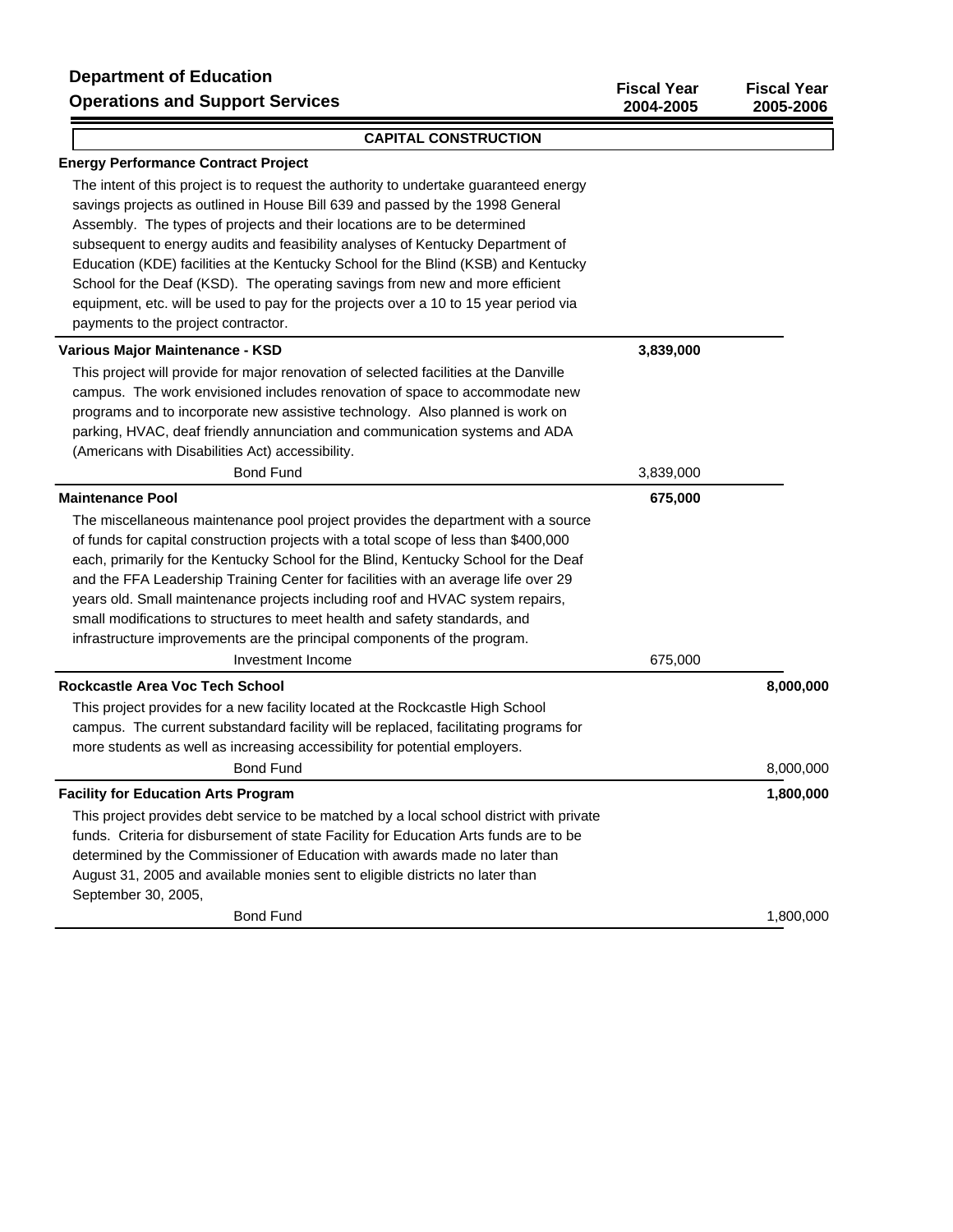| <b>Department of Education</b><br><b>Operations and Support Services</b>                                                                                                                                                                                                                                                                                                                                                                                                                                                                                                                                                                                                      | <b>Fiscal Year</b><br>2004-2005 | <b>Fiscal Year</b><br>2005-2006 |
|-------------------------------------------------------------------------------------------------------------------------------------------------------------------------------------------------------------------------------------------------------------------------------------------------------------------------------------------------------------------------------------------------------------------------------------------------------------------------------------------------------------------------------------------------------------------------------------------------------------------------------------------------------------------------------|---------------------------------|---------------------------------|
| <b>Letcher County Central Vocational Ctr</b>                                                                                                                                                                                                                                                                                                                                                                                                                                                                                                                                                                                                                                  | 2,000,000                       |                                 |
| This project provides for a new facility located at the Letcher County High School<br>campus. This facility will replace an outdated building and will relieve overcrowding<br>and allow an increase in enrollment. The new facility will also provide programs that<br>are more accessible to both students and potential employers.                                                                                                                                                                                                                                                                                                                                         |                                 |                                 |
| <b>Bond Fund</b>                                                                                                                                                                                                                                                                                                                                                                                                                                                                                                                                                                                                                                                              | 2,000,000                       |                                 |
| <b>Russell County Learning Ctr</b>                                                                                                                                                                                                                                                                                                                                                                                                                                                                                                                                                                                                                                            | 3,500,000                       |                                 |
| This project provides for a facility upgrade including new construction in order to<br>provide modern space for programs offered by the center. The center, adjacent to<br>Russell County High School, is operated by the Russell County School System and<br>is used in large part by Somerset Community College and currently serves 450<br>non-traditional community college students with plans to serve more. This project will<br>enable the addition of several programs and services to the area population.<br><b>Bond Fund</b><br><b>Butler County Area Vocational Ctr</b><br>This project provides for a facility upgrade and equipment for the Butler County Area | 3,500,000<br>1,500,000          |                                 |
| Vocational Center. The upgrade will facilitate better targeted training of potential<br>employees for businesses expressing interest in hiring in Butler County.                                                                                                                                                                                                                                                                                                                                                                                                                                                                                                              |                                 |                                 |
| <b>Bond Fund</b>                                                                                                                                                                                                                                                                                                                                                                                                                                                                                                                                                                                                                                                              | 1,500,000                       |                                 |
| <b>Operations and Support Services Summary</b>                                                                                                                                                                                                                                                                                                                                                                                                                                                                                                                                                                                                                                | 11,514,000                      | 9,800,000                       |
| <b>Bond Fund</b>                                                                                                                                                                                                                                                                                                                                                                                                                                                                                                                                                                                                                                                              | 10,839,000                      | 9,800,000                       |
| <b>Investment Income</b>                                                                                                                                                                                                                                                                                                                                                                                                                                                                                                                                                                                                                                                      | 675,000                         |                                 |
| <b>Department of Education Summary</b>                                                                                                                                                                                                                                                                                                                                                                                                                                                                                                                                                                                                                                        | 11,514,000                      | 9,800,000                       |
| <b>Bond Fund</b>                                                                                                                                                                                                                                                                                                                                                                                                                                                                                                                                                                                                                                                              | 10,839,000                      | 9,800,000                       |
| <b>Investment Income</b>                                                                                                                                                                                                                                                                                                                                                                                                                                                                                                                                                                                                                                                      | 675,000                         |                                 |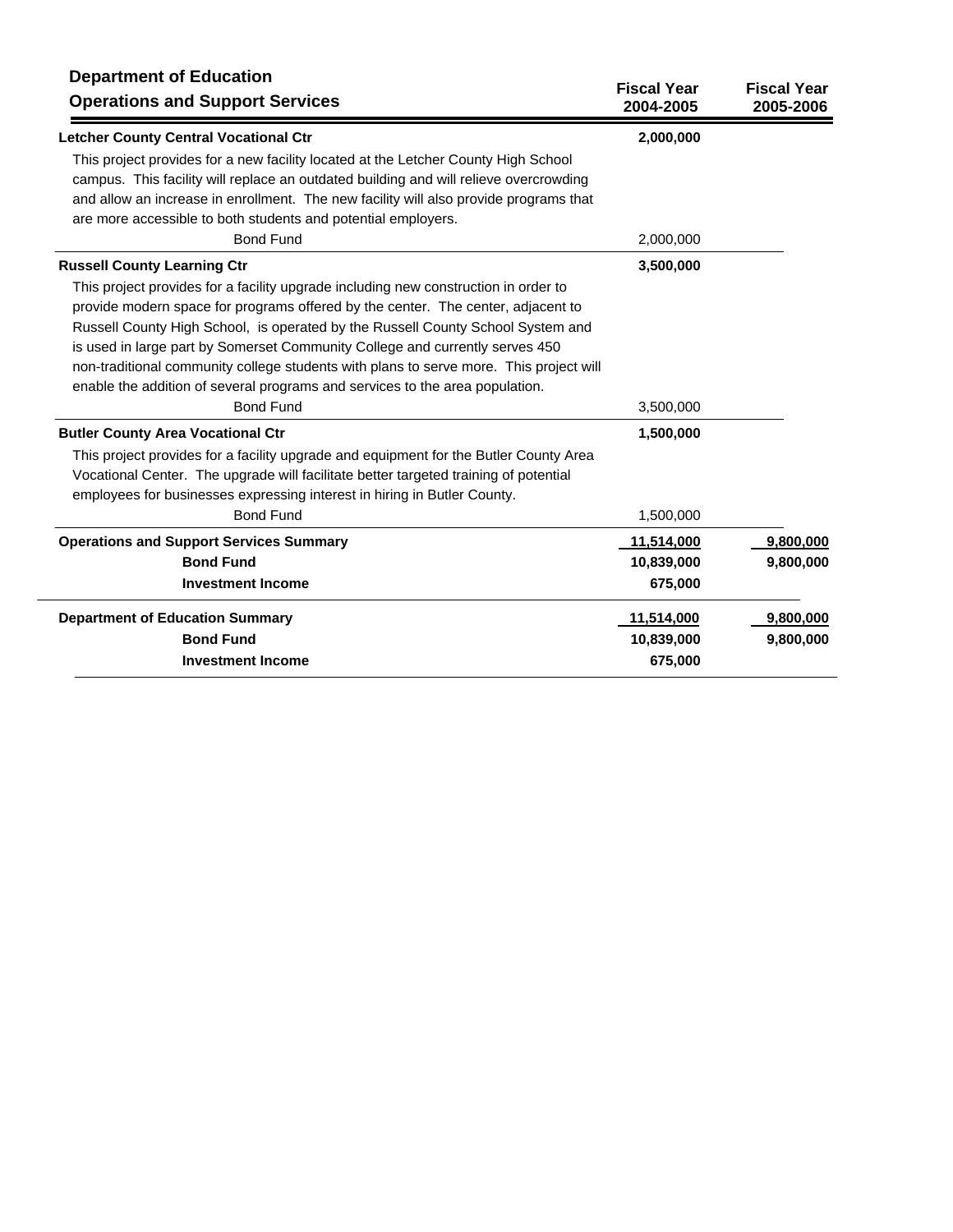# **Education Cabinet**

| EUUCALION GUINEL<br><b>Kentucky Educational Television</b>                                                                                                                                                                                                                                                                                                                                                                                                                                                                                         | <b>Fiscal Year</b><br>2004-2005 | <b>Fiscal Year</b><br>2005-2006 |
|----------------------------------------------------------------------------------------------------------------------------------------------------------------------------------------------------------------------------------------------------------------------------------------------------------------------------------------------------------------------------------------------------------------------------------------------------------------------------------------------------------------------------------------------------|---------------------------------|---------------------------------|
| <b>CAPITAL CONSTRUCTION</b>                                                                                                                                                                                                                                                                                                                                                                                                                                                                                                                        |                                 |                                 |
| <b>Replace Roof at Network Center</b>                                                                                                                                                                                                                                                                                                                                                                                                                                                                                                              | 1,000,000                       |                                 |
| This project will replace the roof on both the old and new sections of KET's<br>headquarters located in Lexington. The old secion of the roof is asphalt and over 20<br>years old. The new section is of a membrane type and 13 years old. Replacing the<br>roof will eliminate leaks that are damaging the building and placing the broadcast<br>equipment at risk.                                                                                                                                                                               |                                 |                                 |
| <b>Bond Fund</b>                                                                                                                                                                                                                                                                                                                                                                                                                                                                                                                                   | 1,000,000                       |                                 |
| <b>Maintenance Pool</b>                                                                                                                                                                                                                                                                                                                                                                                                                                                                                                                            | 100,000                         | 100,000                         |
| This establishes a maintenance pool for KET, one of two agencies with substantial<br>buildings and equipment that does not have a maintenance pool, for projects costing<br>less than \$400,000. KET has its headquarters in Lexington and an additional fifteen<br>sites across the state. Each of these sites has a building for analog and digital<br>transmitters and an adjacent tower. This maintenance pool will also be used for<br>deferred and routine tower, building, and equipment maintenance as required by the<br>FCC and the FAA. |                                 |                                 |
| Investment Income                                                                                                                                                                                                                                                                                                                                                                                                                                                                                                                                  | 100,000                         | 100,000                         |
| <b>Kentucky Educational Television Summary</b><br><b>Bond Fund</b>                                                                                                                                                                                                                                                                                                                                                                                                                                                                                 | 1,100,000<br>1,000,000          | 100,000                         |
| <b>Investment Income</b>                                                                                                                                                                                                                                                                                                                                                                                                                                                                                                                           | 100.000                         | 100,000                         |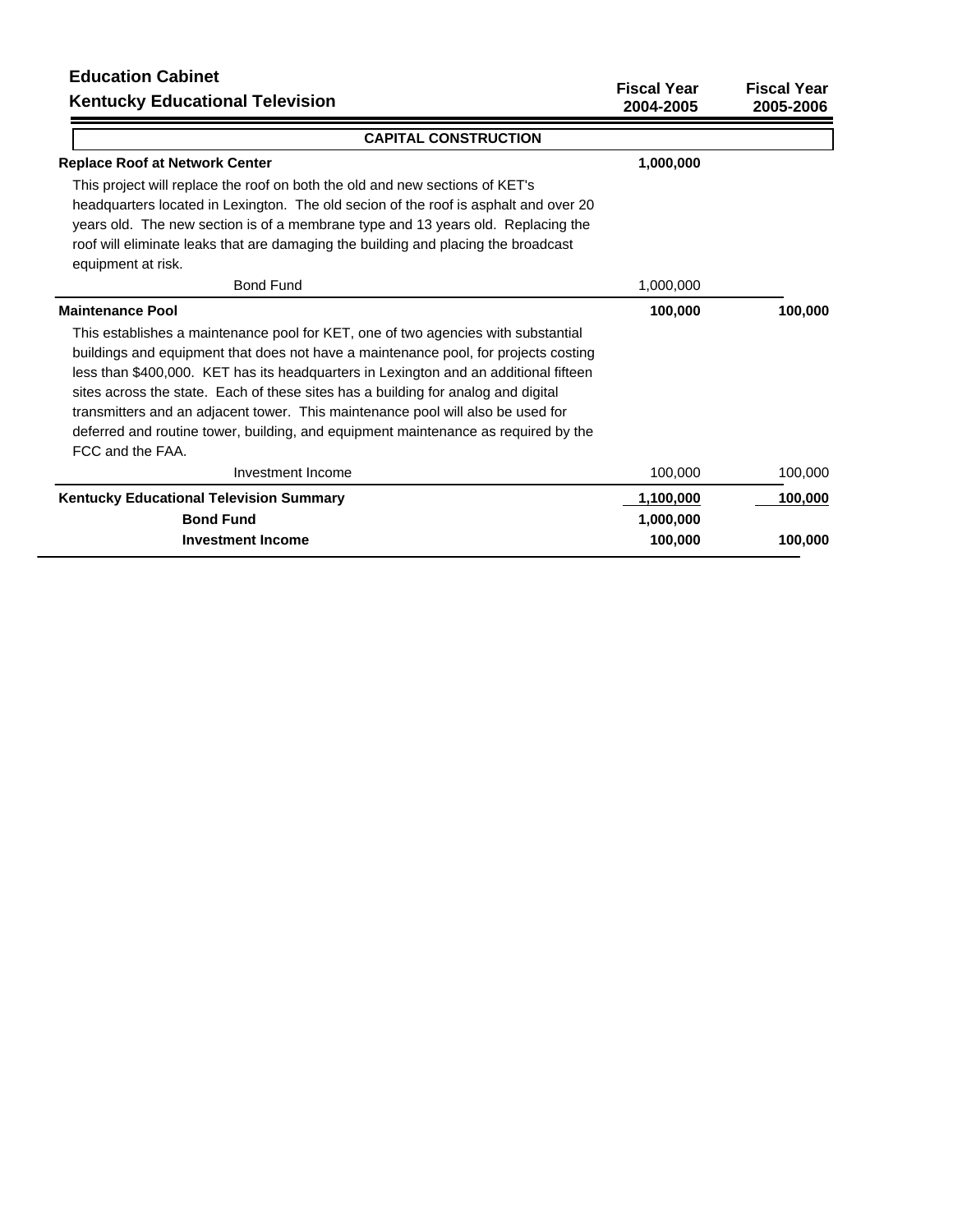# **Education Cabinet School Facilities Construction Commission**

| Luuvauvu vavillei<br><b>School Facilities Construction Commission</b>                                                                                                                                                                                                                                                                                                                                                                                                                                                                                                                                                                                                                                                                                                                                                                                                                                                                                                                                                     | <b>Fiscal Year</b><br>2004-2005 | <b>Fiscal Year</b><br>2005-2006 |
|---------------------------------------------------------------------------------------------------------------------------------------------------------------------------------------------------------------------------------------------------------------------------------------------------------------------------------------------------------------------------------------------------------------------------------------------------------------------------------------------------------------------------------------------------------------------------------------------------------------------------------------------------------------------------------------------------------------------------------------------------------------------------------------------------------------------------------------------------------------------------------------------------------------------------------------------------------------------------------------------------------------------------|---------------------------------|---------------------------------|
| <b>CAPITAL CONSTRUCTION</b>                                                                                                                                                                                                                                                                                                                                                                                                                                                                                                                                                                                                                                                                                                                                                                                                                                                                                                                                                                                               |                                 |                                 |
| <b>Category 5 School Buildings - Reauthorized</b><br>House Bill 269 included bonding authorization of \$54,730,900 to provide for the<br>construction and/or renovation of some of the Category 5 school buildings in the<br>poorest condition in coal-producing counties. These projects have begun or will be<br>started in the near future. Debt service funding is provided from Coal Severance Tax<br>revenues. Reauthorization of these bonds is needed to complete the intent of the<br>General Assembly.                                                                                                                                                                                                                                                                                                                                                                                                                                                                                                          | 6,811,300                       |                                 |
| <b>Bond Fund</b>                                                                                                                                                                                                                                                                                                                                                                                                                                                                                                                                                                                                                                                                                                                                                                                                                                                                                                                                                                                                          | 6,811,300                       |                                 |
| <b>Urgent Need School Trust Fund Reauthorization</b><br>House Bill 269 included bonding authorization of \$55.3 million to provide for the<br>construction and/or renovation of 13 separate school facilities in 12 different public<br>school districts. The projects will replace or renovate some of the facilities in the state<br>that are in the worst condition. These projects have begun or will be started in the<br>near future. Reauthorization of these bonds is needed to complete the intent of the<br>General Assembly.                                                                                                                                                                                                                                                                                                                                                                                                                                                                                   | 91,536,000                      |                                 |
| <b>Bond Fund</b>                                                                                                                                                                                                                                                                                                                                                                                                                                                                                                                                                                                                                                                                                                                                                                                                                                                                                                                                                                                                          | 91,536,000                      |                                 |
| <b>Bonding Authorization Completion</b><br>School Facilities Construction Commission (SFCC) Bonded Projects -<br>Reauthorization is recommended for a total of \$104.6 million in bonded indebtedness<br>initially authorized and partially funded by the 2003 Regular Session of the General<br>Assembly. This reauthorization will allow the Commission to participate in debt<br>service obligations with local school distrcits to undertake major renovations of<br>current school facilities or to construct needed new facilities based on the priority<br>ranking in a local district's facility plan. The portion of the total debt service for which<br>each district qualifies is based upon a statutory formula (KRS 157.622). Partial debt<br>service was appropriated in support of the Offers of Assistance in the 2003 General<br>Assembly Session; additional debt service in support of the full authorization is<br>contained within the School Facilities Construction Commission's operating budget. |                                 |                                 |
| <b>Reauthorization for School Construction Comm.</b><br>Offers of assistance were provided to 161 school district to assist in paying of debt<br>service for bonds. Because only the first year interest payment was provided in fiscal<br>year 2004, additional debt service will be required to meet the authorization.<br>This authorization will allow the Commission to participate in debt service obligations<br>with local school districts to provide major renovation for current school facilities, or to<br>construct needed new facilities based on the priority ranking in the local school<br>district facility plan. The portion of the total debt service allowed to each district is<br>based upon the formula in the statutes (KRS 157.622).                                                                                                                                                                                                                                                           | 67,735,000                      |                                 |
| <b>Bond Fund</b>                                                                                                                                                                                                                                                                                                                                                                                                                                                                                                                                                                                                                                                                                                                                                                                                                                                                                                                                                                                                          | 67,735,000                      |                                 |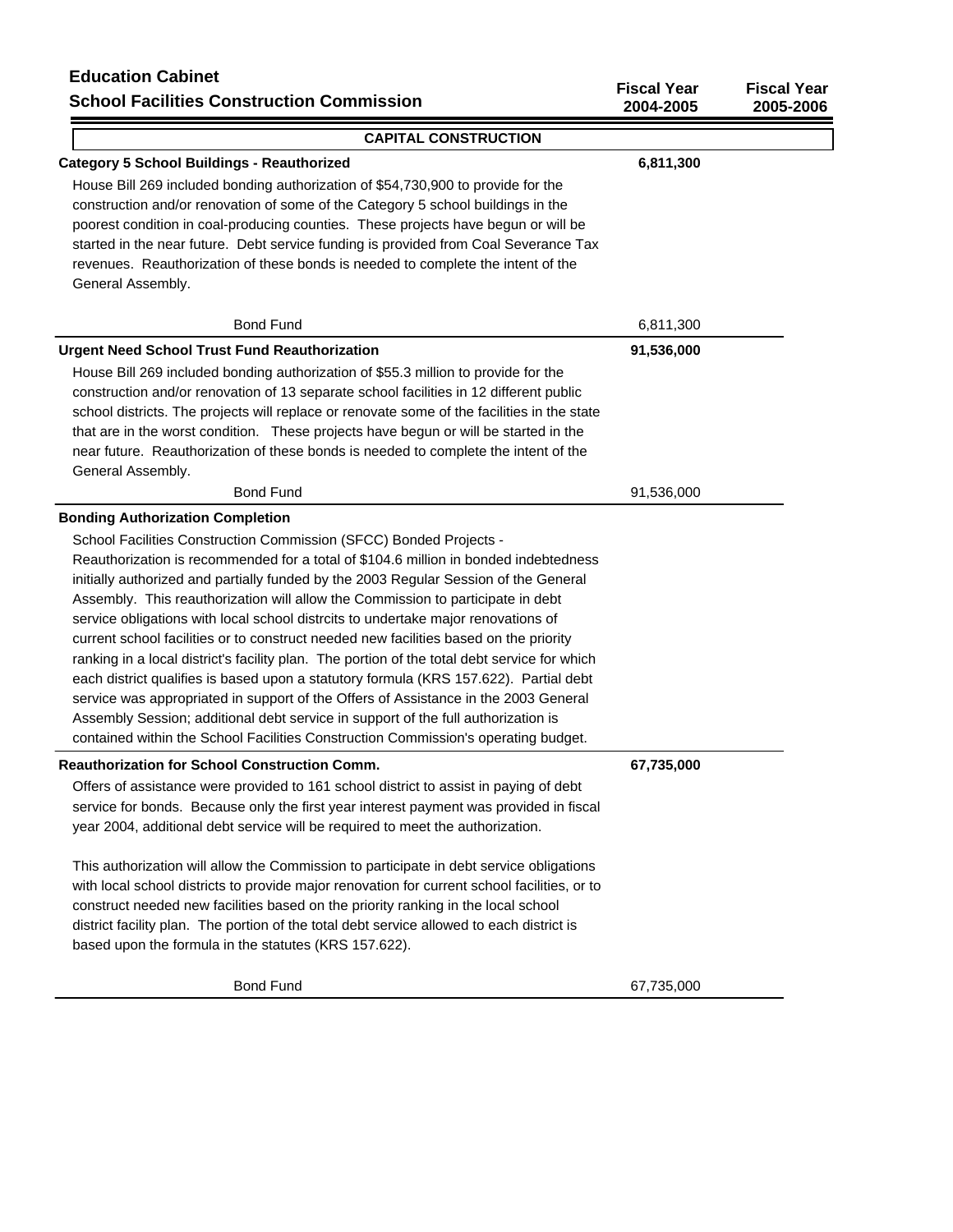| <b>Education Cabinet</b>                                                     | <b>Fiscal Year</b>         | <b>Fiscal Year</b> |
|------------------------------------------------------------------------------|----------------------------|--------------------|
| <b>School Facilities Construction Commission</b>                             | 2004-2005                  | 2005-2006          |
| <b>School Facilities Construction Commission Summary</b><br><b>Bond Fund</b> | 166,082,300<br>166,082,300 |                    |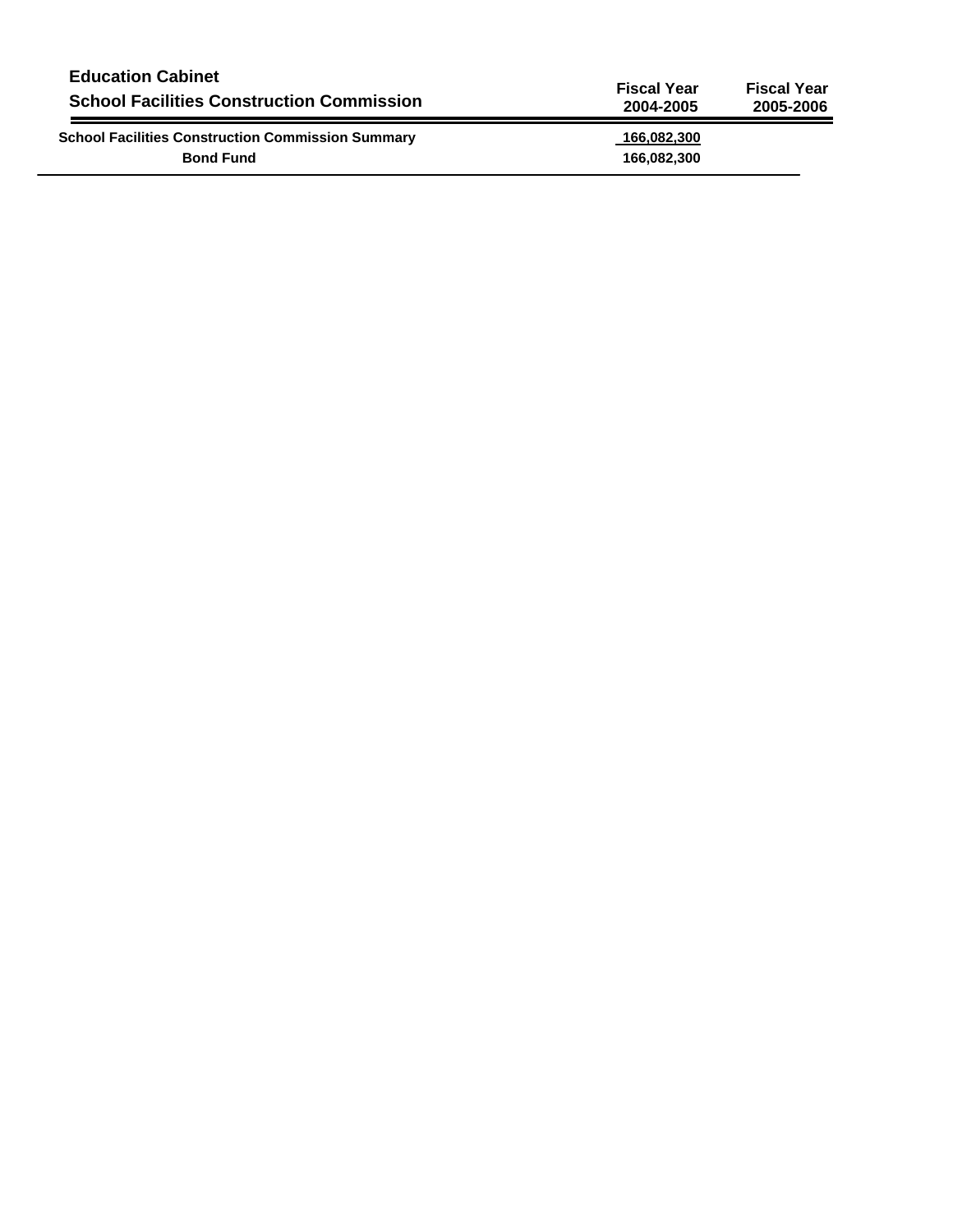# **Education Cabinet Teachers' Retirement System**

<u> Andrew American American (</u>

**Fiscal Year Fiscal Year 2004-2005 2005-2006**

| <b>INFORMATION SYSTEM</b>                                                          |           |
|------------------------------------------------------------------------------------|-----------|
| <b>KTRS Pension Management System</b>                                              | 2,000,000 |
| This project involves the re-engineering of the Kentucky Teachers' Retirement      |           |
| System (KTRS) pension management system. The existing system's software            |           |
| applications are mostly decades old and do not provide the utility today's         |           |
| Windows-based programs offer. The project will enable staff to perform the various |           |
| management functions associated with a membership base of more than 100,000        |           |
| and a monthly payroll of some \$70 million more efficiently and effectively. The   |           |
| project will employ a combination of software acquisition and associated technical |           |
| support.                                                                           |           |
| <b>Restricted Funds</b>                                                            | 2,000,000 |
| <b>Teachers' Retirement System Summary</b>                                         | 2,000,000 |
| <b>Restricted Funds</b>                                                            | 2,000,000 |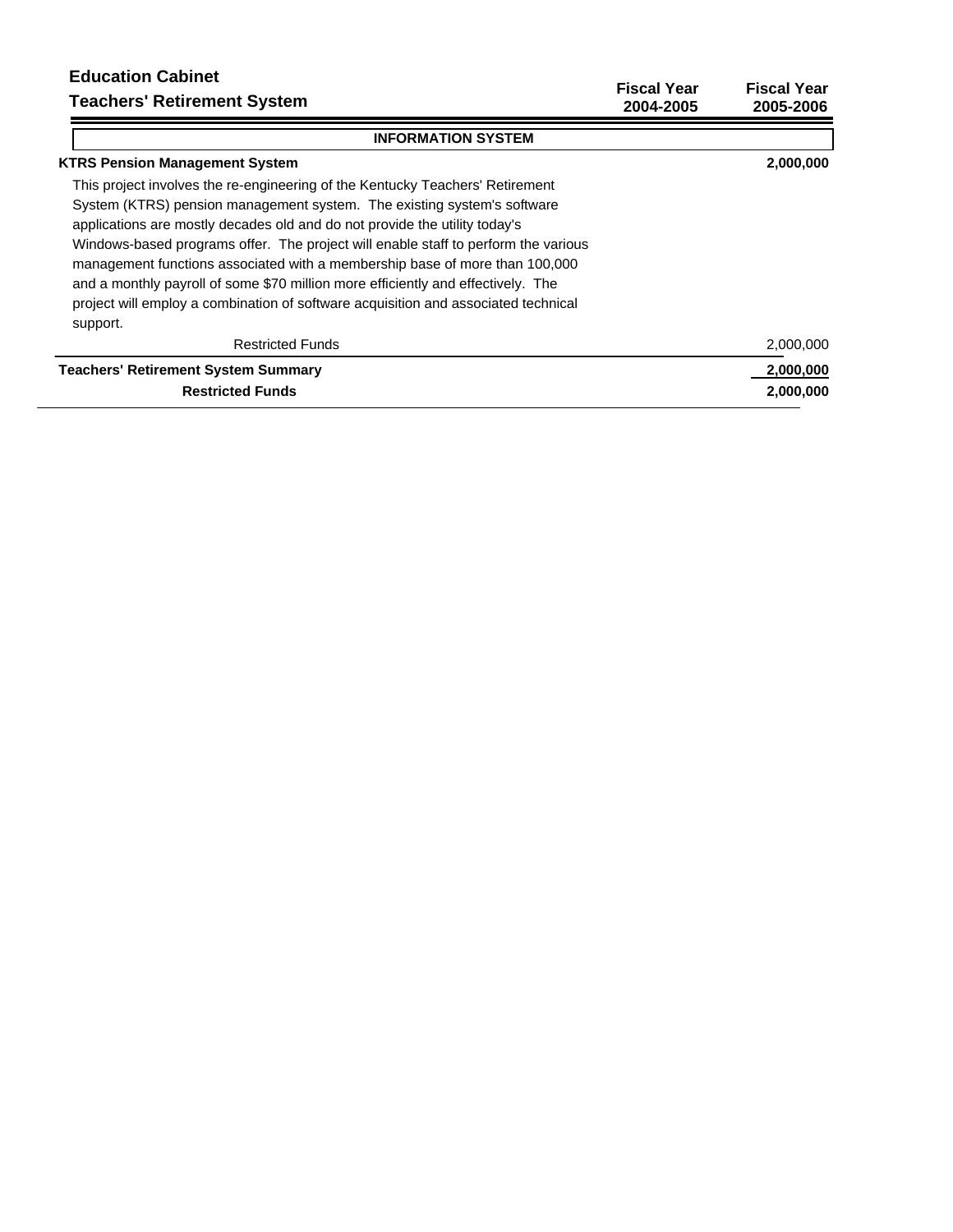**Fiscal Year Fiscal Year 2004-2005 2005-2006**

## **CAPITAL CONSTRUCTION**

## **Guaranteed Energy Savings Project**

The intent of this project is to provide a source of funds that can be used to implement energy savings performance contracts in the Department for Employment Services facility located in Louisville. This 84,000 square feet facility would benefit greatly from the results of an energy savings project (HVAC, lighting, & new windows). **Maintenance Pool** This Pool provides funding for miscellaneous repair/maintenance/renovation projects  **395,000 460,000**

|  |  | at state-owned facilities within the Department for Employment Services, the   |  |
|--|--|--------------------------------------------------------------------------------|--|
|  |  | Department of Vocational Rehabilitation, and the Department for the Blind. All |  |

projects financed by this pool must have a total scope of less than \$400,000 each.

| Investment Income                                         | 395,000 | 460,000 |
|-----------------------------------------------------------|---------|---------|
| <b>General Administration and Program Support Summary</b> | 395,000 | 460,000 |
| Investment Income                                         | 395,000 | 460,000 |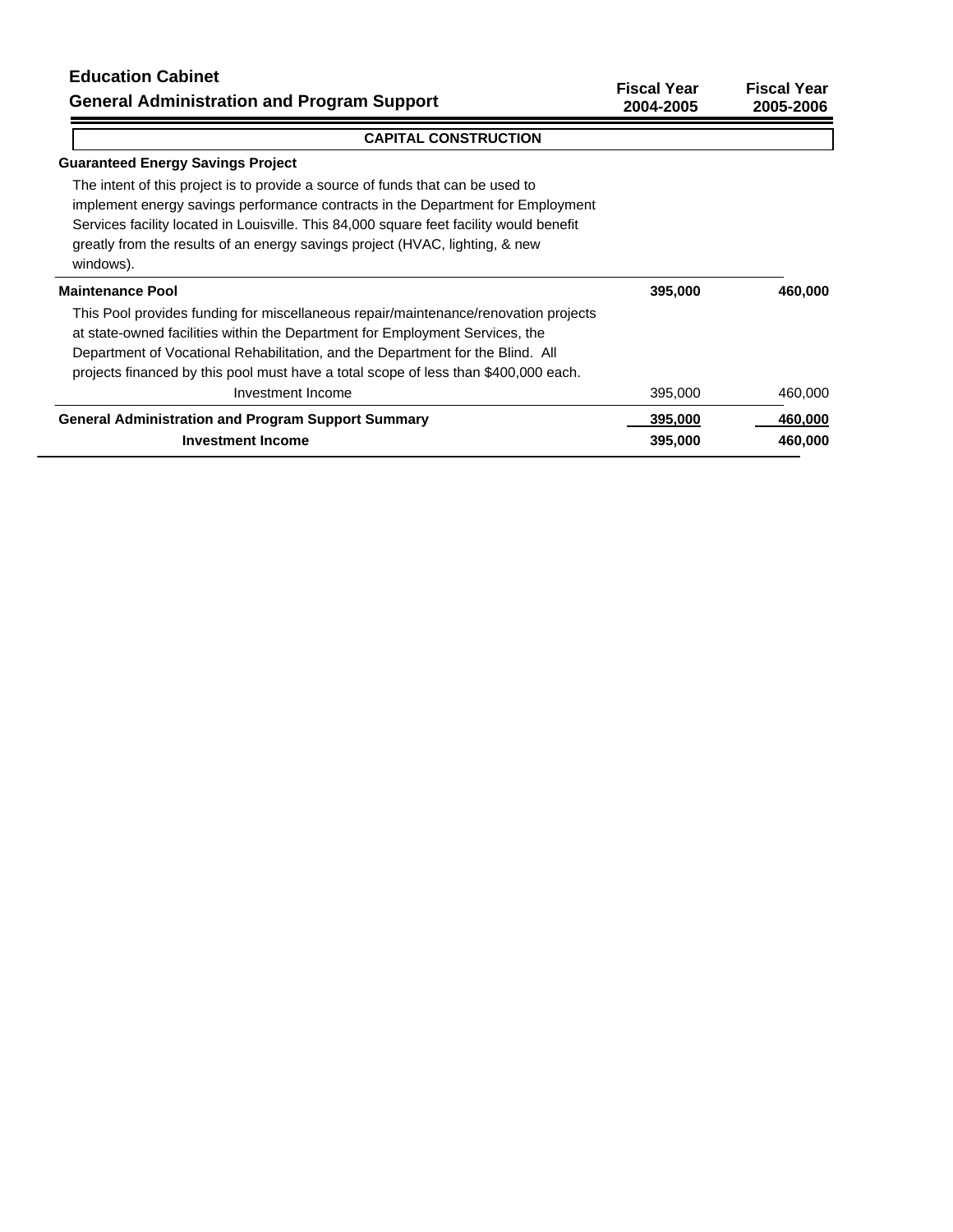# **Education Cabinet**

| <b>Equeation Gabinet</b><br><b>Vocational Rehabilitation</b>                                                                                                                                                                                                                  | <b>Fiscal Year</b><br>2004-2005 | <b>Fiscal Year</b><br>2005-2006 |
|-------------------------------------------------------------------------------------------------------------------------------------------------------------------------------------------------------------------------------------------------------------------------------|---------------------------------|---------------------------------|
| <b>CAPITAL CONSTRUCTION</b>                                                                                                                                                                                                                                                   |                                 |                                 |
| <b>Replace Roof - Perkins Rehabilitation Center</b>                                                                                                                                                                                                                           | 1,320,000                       |                                 |
| The intent of this project is to replace the existing roofing system (approximately                                                                                                                                                                                           |                                 |                                 |
| 102,000 square feet). A recent roof analysis (07-11-03) has determined that the                                                                                                                                                                                               |                                 |                                 |
| existing roof requires immediate replacement.                                                                                                                                                                                                                                 |                                 |                                 |
| <b>Bond Fund</b>                                                                                                                                                                                                                                                              | 1,320,000                       |                                 |
| <b>REAL PROPERTY LEASES</b>                                                                                                                                                                                                                                                   |                                 |                                 |
| <b>Franklin County - Lease</b>                                                                                                                                                                                                                                                |                                 |                                 |
| This existing lease is located at 209 St. Claire Street. This facility houses Frankfort<br>Central Office staff for the Department of Vocational Rehabilitation, Department for<br>the Blind, Department for Training and ReEmployment, and the Client Assistance<br>Program. |                                 |                                 |
| <b>Fayette County - Lease</b>                                                                                                                                                                                                                                                 |                                 |                                 |
| This lease is located in Lexington at 301 East Main Street. This facility will house the<br>Lexington Department of Vocational Rehabilitation. The Department of Vocational                                                                                                   |                                 |                                 |
| Rehabilitation facility provides services and training at one central location making it<br>easier for their clientele to receive necessary rehabilitation services.                                                                                                          |                                 |                                 |
| <b>Vocational Rehabilitation Summary</b>                                                                                                                                                                                                                                      | 1,320,000                       |                                 |
| <b>Bond Fund</b>                                                                                                                                                                                                                                                              | 1,320,000                       |                                 |
| <b>Education Cabinet Summary</b>                                                                                                                                                                                                                                              | 168,897,300                     | 2,560,000                       |
| <b>Restricted Funds</b>                                                                                                                                                                                                                                                       |                                 | 2,000,000                       |
| <b>Bond Fund</b>                                                                                                                                                                                                                                                              | 168,402,300                     |                                 |
| <b>Investment Income</b>                                                                                                                                                                                                                                                      | 495,000                         | 560,000                         |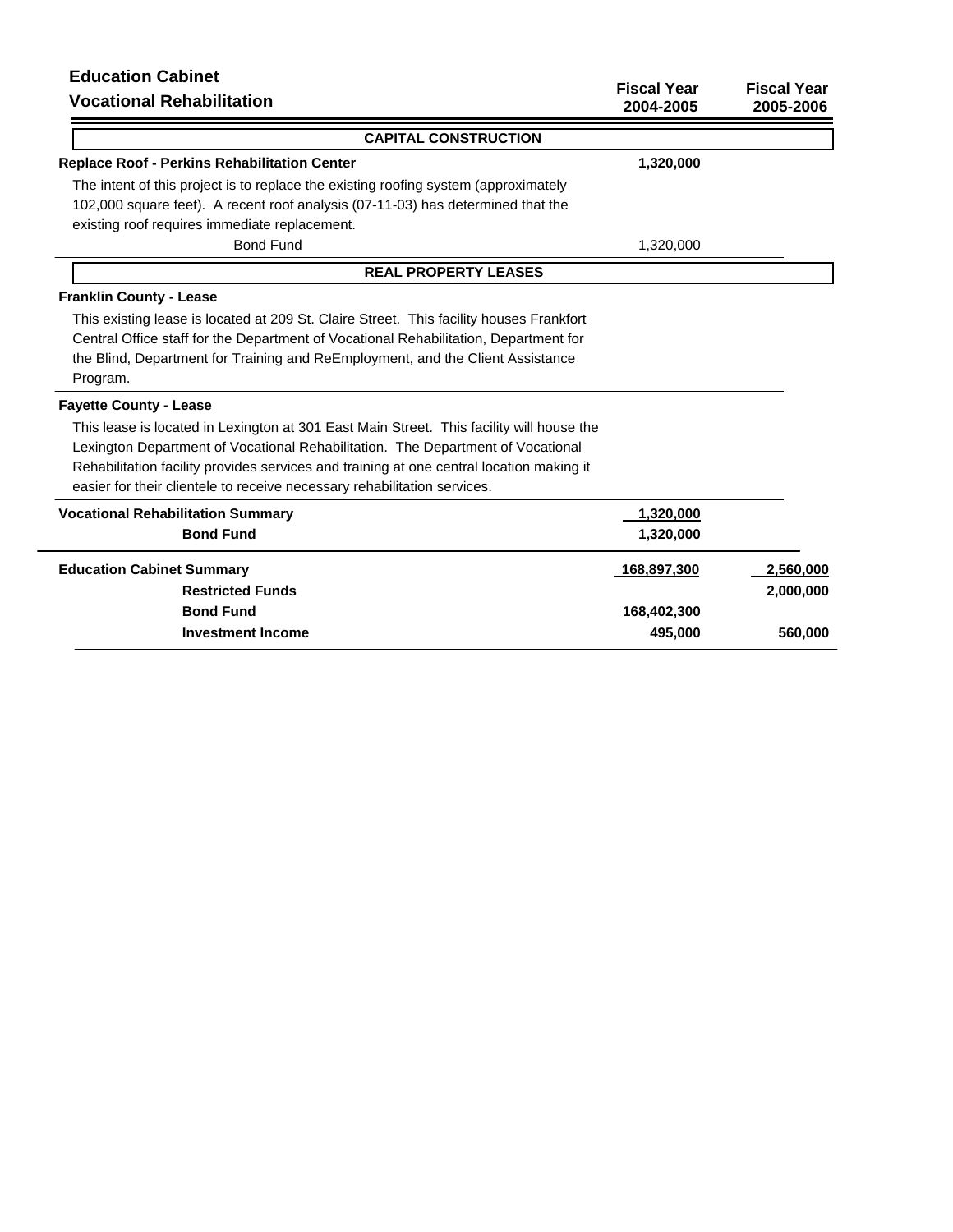| LIIVII VIIIIII GIILAI AIIU FUUNIU FIULGULIUII UADIII GL<br><b>Kentucky Nature Preserves Commission</b>                                                                                                                                                                                                                                                                                                                                                                                                                                                                                                                                                                                                                                                                                                       | <b>Fiscal Year</b><br>2004-2005 | <b>Fiscal Year</b><br>2005-2006 |
|--------------------------------------------------------------------------------------------------------------------------------------------------------------------------------------------------------------------------------------------------------------------------------------------------------------------------------------------------------------------------------------------------------------------------------------------------------------------------------------------------------------------------------------------------------------------------------------------------------------------------------------------------------------------------------------------------------------------------------------------------------------------------------------------------------------|---------------------------------|---------------------------------|
| <b>CAPITAL CONSTRUCTION</b>                                                                                                                                                                                                                                                                                                                                                                                                                                                                                                                                                                                                                                                                                                                                                                                  |                                 |                                 |
| <b>Kentucky Nature Preserves Acquisition Fund</b>                                                                                                                                                                                                                                                                                                                                                                                                                                                                                                                                                                                                                                                                                                                                                            | 300,000                         | 300,000                         |
| An Other Funds authorization is provided for the purchase of any additional preserve<br>acreage and buffer land adjacent to the Blanton Forest State Nature Preserve. This<br>is in support of the Commission's mandated goals to inventory the state for those<br>areas that harbor unique natural features of scientific, aesthetic, cultural or<br>educational interest and to establish a statewide system of state nature preserves.<br>The Commission is working toward completion of the entire preserve design of 2,300<br>acres of old growth forest and 3,900 acres of surrounding buffer. Also, another tract<br>at the entrance to the preserve is being sought. Kentucky Nature Preserves<br>Commission will also target other preserves throughout the Commonwealth as<br>opportunities arise. |                                 |                                 |
| Other Funds                                                                                                                                                                                                                                                                                                                                                                                                                                                                                                                                                                                                                                                                                                                                                                                                  | 300,000                         | 300,000                         |
| Kentucky Nature Preserves Commission Summary                                                                                                                                                                                                                                                                                                                                                                                                                                                                                                                                                                                                                                                                                                                                                                 | 300,000                         | 300,000                         |
| <b>Other Funds</b>                                                                                                                                                                                                                                                                                                                                                                                                                                                                                                                                                                                                                                                                                                                                                                                           | 300,000                         | 300,000                         |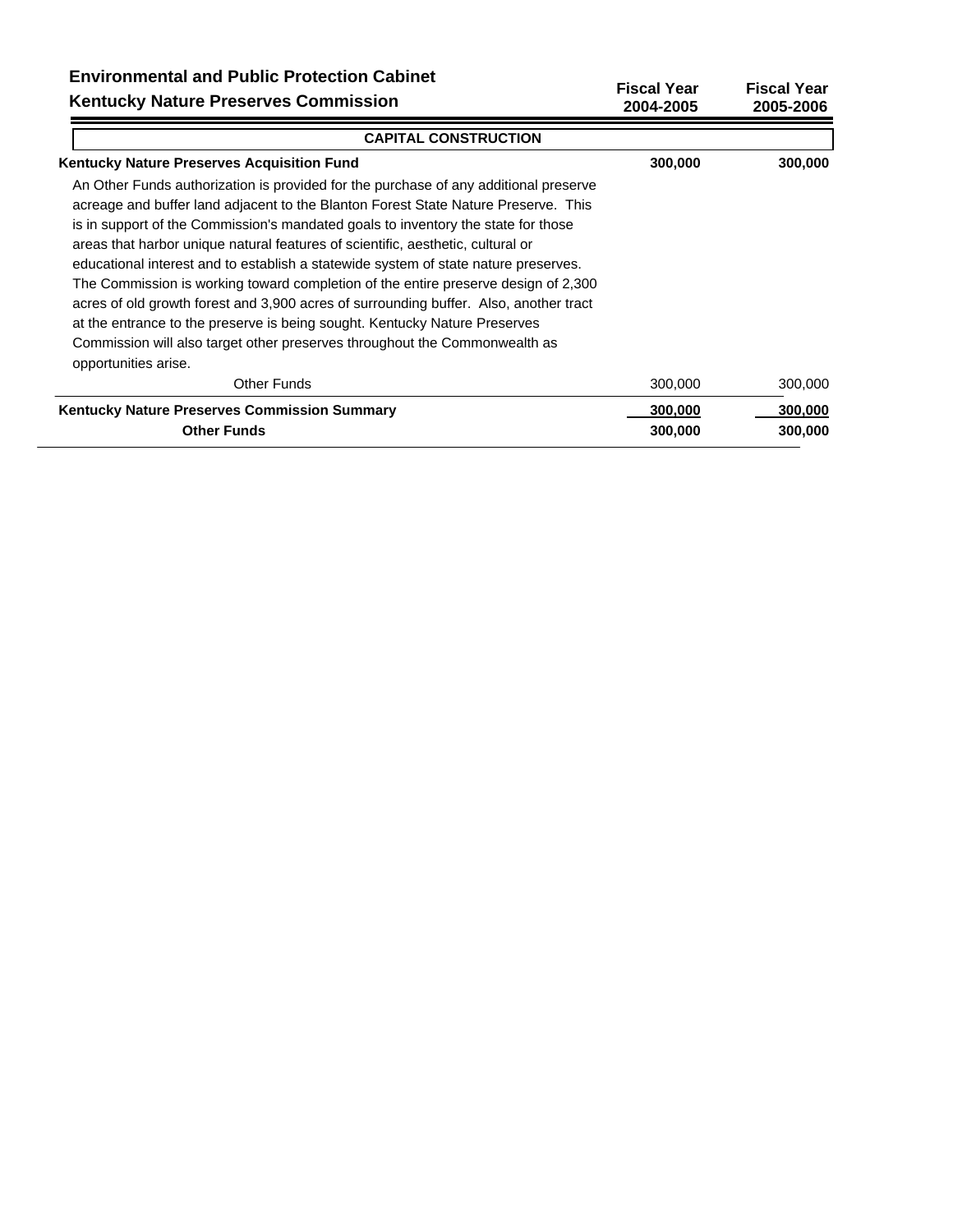| <b>Environmental Protection</b>                                                          | 2004-2005 | 2005-2006 |
|------------------------------------------------------------------------------------------|-----------|-----------|
| <b>CAPITAL CONSTRUCTION</b>                                                              |           |           |
| <b>State-Funded Leaking Underground Storage Tanks</b>                                    | 500,000   | 500,000   |
| Reauthorization and Additional Funding - In additional to previously authorized          |           |           |
| appropriations, additional funds are provided for the cleanup of leaking underground     |           |           |
| storage tanks as provided for by the Petroleum Storage Tank Environmental                |           |           |
| Assurance Trust Fund. The funds are needed for emergency cleanups and                    |           |           |
| contractors sites with leaking underground storage tanks as provided for by the          |           |           |
| Petroleum Storage Tank Environmental Assurance Fund. Continuing projects are:            |           |           |
| Derby City Truck Stop, Blaylock Service Center, and various small projects.              |           |           |
| <b>Restricted Funds</b>                                                                  | 500,000   | 500,000   |
| <b>State-Owned Dam Repair</b>                                                            | 1,000,000 |           |
| Reauthorization and Additional Funding - In addition to the previoiusly authorized       |           |           |
| appropriations, additional funds are provided for state-owned dam repairs. The           |           |           |
| Cabinet is required under KRS 151.291 to assure dams owned by the                        |           |           |
| Commonwealth comply with dam safety regulations. In particular, the funds will be        |           |           |
| used to address repairs required to bring the remaining top priority moderate hazard     |           |           |
| class dams up to current safety standards. Those dams are: Lake Beshear (Caldwell        |           |           |
| County), Boltz Lake (Grant County), Martin County Lake (Martin County), Big Bone         |           |           |
| Lick Park Lake (Boone County), Carter Caves Park Lake (Carter County) and                |           |           |
| McNeely Lake, (Jefferson County). There are 59 state-owned dams that are                 |           |           |
| inspected on a regular basis by the Division of Water. The Division prioritizes the      |           |           |
| state-owned dams in need of repair or renovation by hazard level.                        |           |           |
| <b>Bond Fund</b>                                                                         | 1,000,000 |           |
| <b>Hazardous Waste Management Fund</b>                                                   | 2,100,000 | 2,100,000 |
| Reauthorization and Additional Funding - In addition to previously authorized            |           |           |
| appropriations, additional funds are provided for the fee-supported state match          |           |           |
| necessary for the cleanup of Superfund sites and emergency cleanup of spills and         |           |           |
| abandoned sites posing an immediate danger to public health and the environment.         |           |           |
| Project activities include: site assessments, emergency removals, facility security,     |           |           |
| waste disposal, and the provision of drinking water.                                     |           |           |
| <b>Restricted Funds</b>                                                                  | 2,100,000 | 2,100,000 |
| <b>INFORMATION SYSTEM</b>                                                                |           |           |
| <b>National Environmental Exchange Network Grant</b>                                     | 150,000   | 350,000   |
| The Exchange Network is a joint, 100 percent federally funded, project for sharing       |           |           |
| environmental data between the Federal Environmental Protection Agency (US               |           |           |
| EPA), states, and other partners over the Internet. Completion of this network will      |           |           |
| simplify reporting by industry and greatly improve the quantity and quality of the       |           |           |
| environmental information EPA provides to U.S. Citizens. The ultimate goal of            |           |           |
| creating this system is to be able to improve decisions and to accurately measure        |           |           |
| environmental impacts and results. In order to accomplish this objective, the agency     |           |           |
| will install a functioning network node which will provide connectivity to other Network |           |           |
| members and allow agency data, which resides in a single repository, to be               |           |           |
| accessible upon request. Automating all of these exchanges will allow valuable           |           |           |
| information to be available immediately and provide data quality controls (e.g., no      |           |           |
| double data entry from State to EPA or other trading partners).                          |           |           |
| <b>Federal Fund</b>                                                                      | 150,000   | 350,000   |

**Fiscal Year Fiscal Year**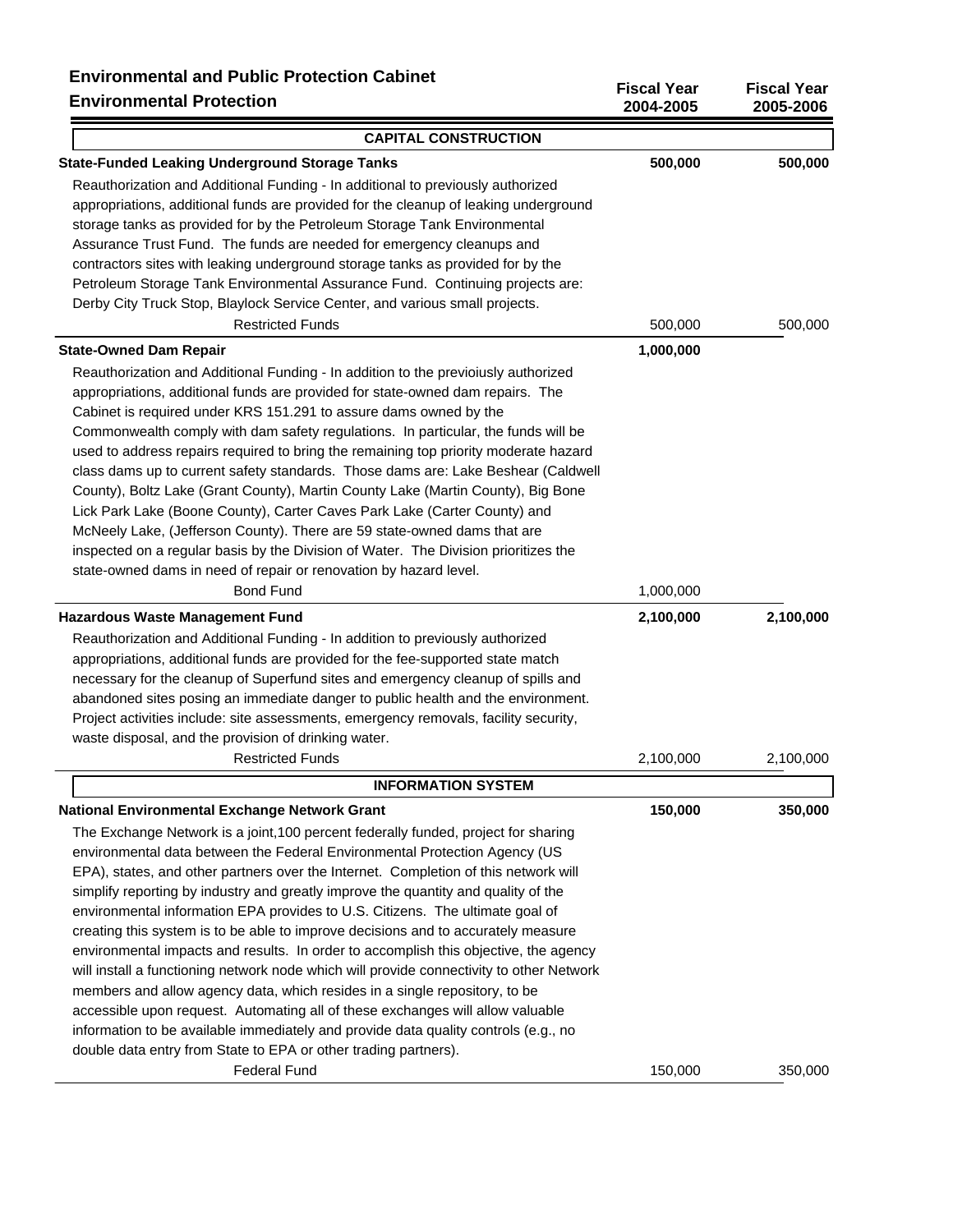#### **Franklin County - Lease (DoW Comm., Ash Bldg.)**

The Department for Environmental Protection leases space at 14 Reilly Road in Frankfort, known as the Ash Properties, under PR 2615. The property was recently purchased by Crystal Properties LLC. A total of 40,945 square feet is leased at \$8.40 per square foot for a total annual cost of \$344,000. A combination of general, restricted, and federal funds is used for payment of the lease. The current lease will expire on June 30, 2006.

#### **Franklin County - Lease (Air Qual., Schenkel Ln)**

The Division for Air Quality in the Department for Environmental Protection leases 31,210 square feet of space at 803 Schenkel Lane in Frankfort under PR-3835. The lease houses the central office personnel for the Division, at a rate of \$8.05 per square foot, for a total annual cost of \$251,240. The current lease will expire on June 30, 2004.

| <b>Environmental Protection Summary</b> | 3,750,000 | 2,950,000 |
|-----------------------------------------|-----------|-----------|
| <b>Restricted Funds</b>                 | 2,600,000 | 2,600,000 |
| <b>Federal Fund</b>                     | 150,000   | 350,000   |
| <b>Bond Fund</b>                        | 1.000.000 |           |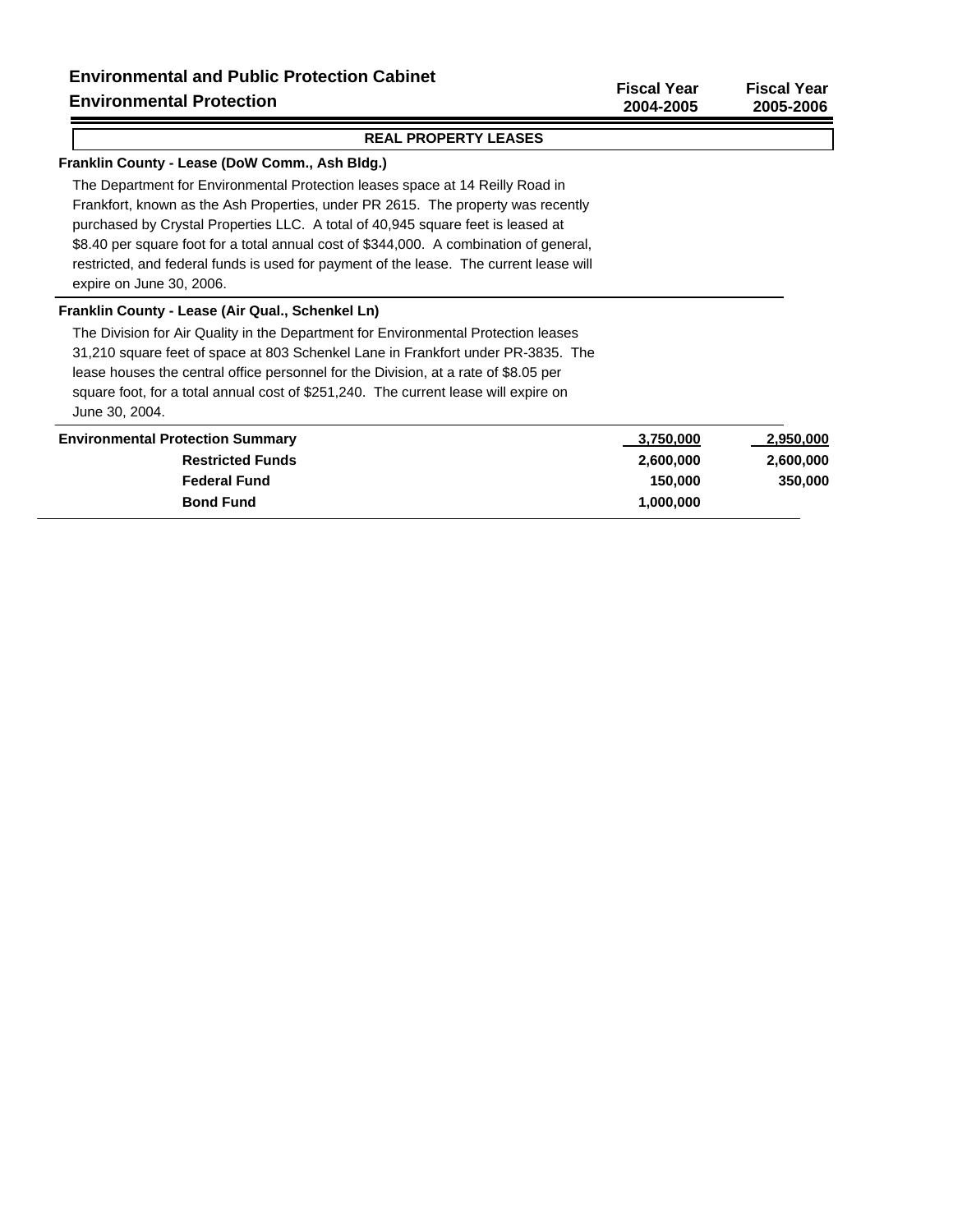#### **Franklin County - Lease (SMRE, Hudson Hollow)**

The Department for Surface Mining Reclamation and Enforcement leases 50,025 square feet of office space at the Hudson Hollow Office complex under PR 3322. The current lease cost is \$9.95 per square foot of an annual cost of \$497,748.75. The lease is due for renewal on June 30, 2005.

#### **Surface Mining Reclamation and Enforcement Summary**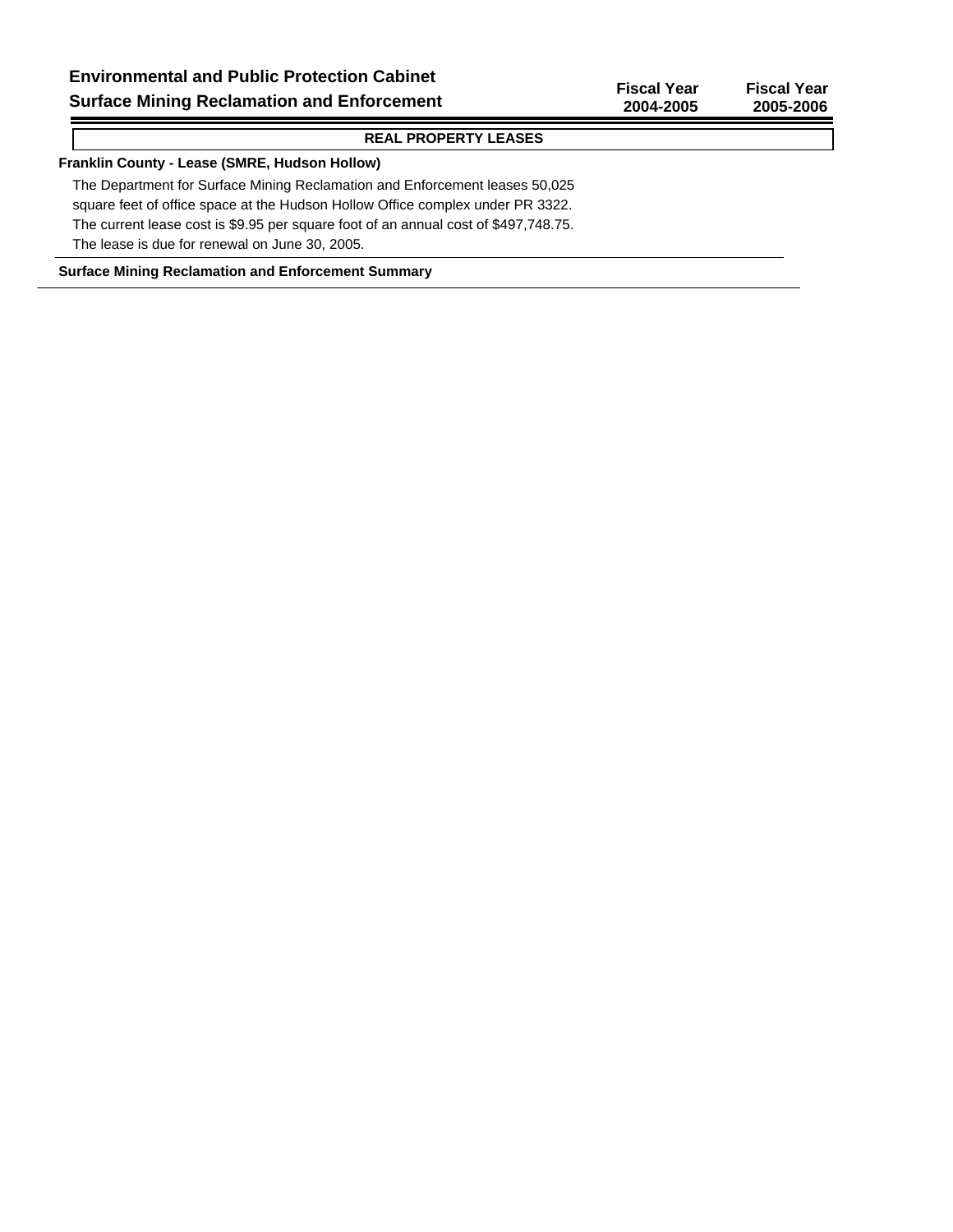## **Franklin County Lease**

The Office of Housing, Buildings and Construction occupies 37,286 square feet of space at US 460 and Silverlake Blvd. in Frankfort at a cost of \$316,900 in each fiscal year.

**Housing, Buildings and Construction Summary**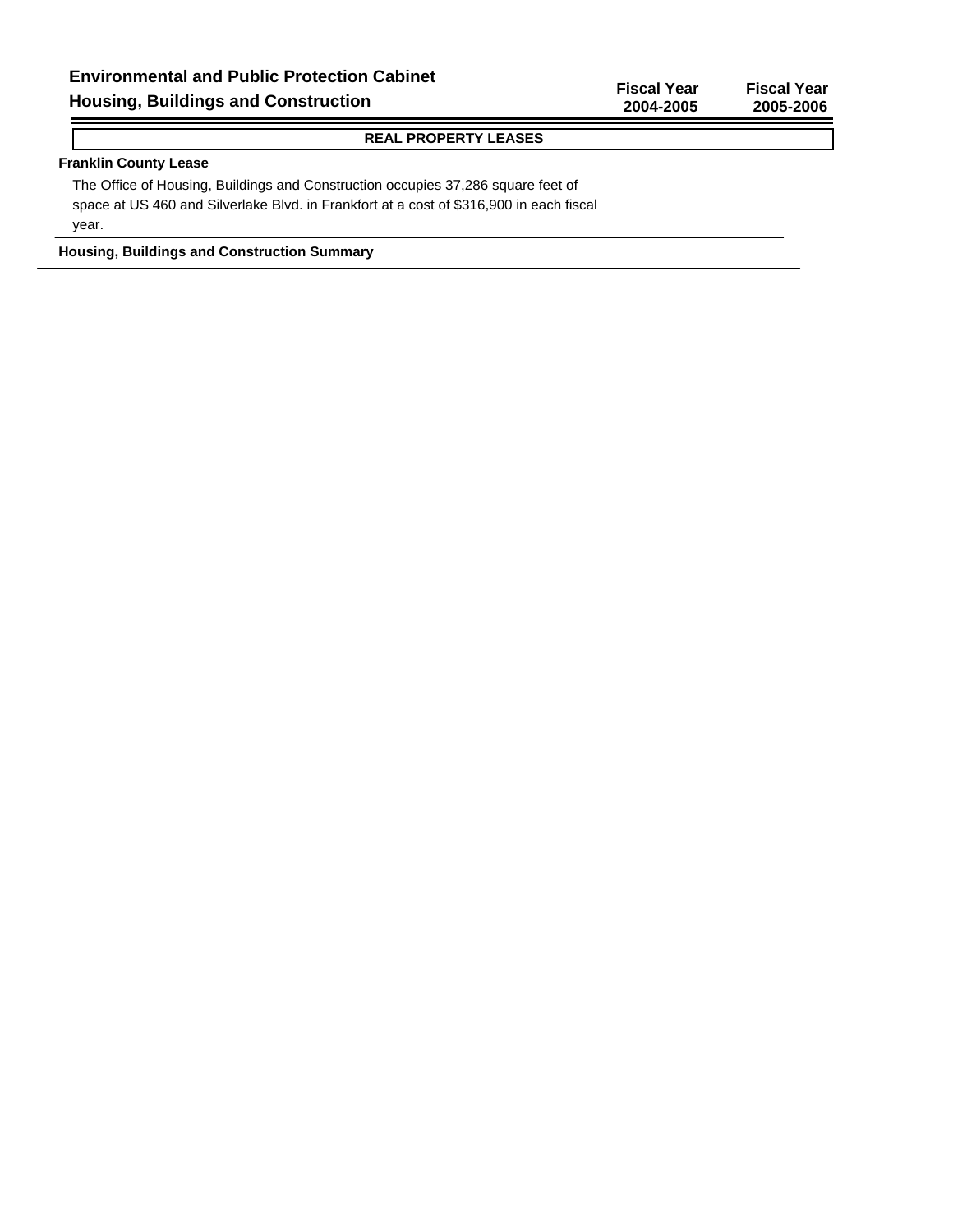## **Environmental and Public Protection Cabinet**

#### **Insurance**

Ξ

## **Fiscal Year Fiscal Year 2004-2005 2005-2006**

## **REAL PROPERTY LEASES**

## **Franklin County - Lease**

The Office of Insurance occupies 38,985 square feet on three floors at 215 West Main Street in Frankfort, Kentucky at a cost of \$292,800 in each fiscal year.

**Insurance Summary**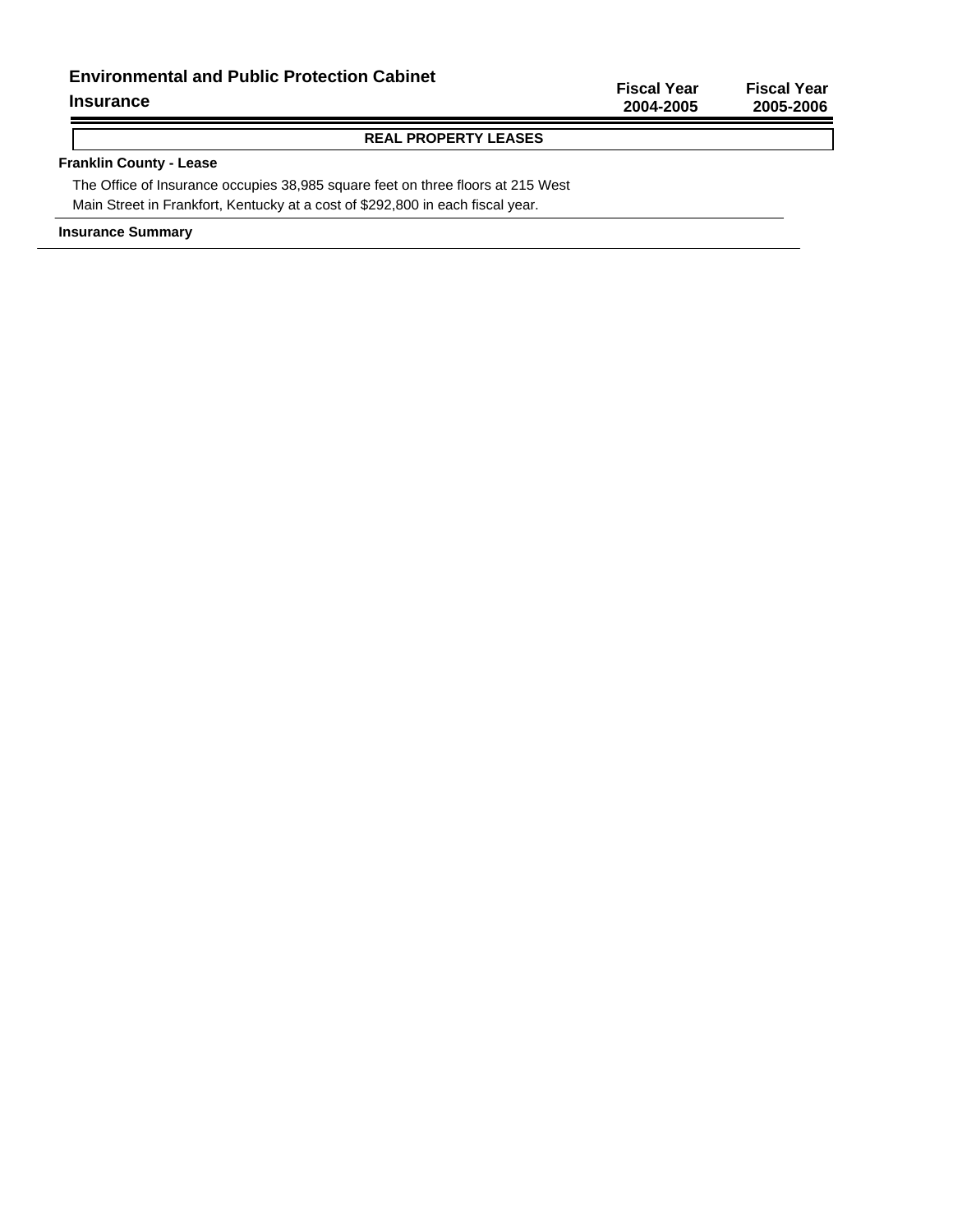| <b>CAPITAL CONSTRUCTION</b>                                                             |           |           |
|-----------------------------------------------------------------------------------------|-----------|-----------|
| <b>Maintenance Pool</b>                                                                 | 500,000   | 200,000   |
| The Cabinet Maintenance Pool is necessary to preserve existing Cabinet Real             |           |           |
| Property in a usable, safe and functional condition. Projects for the biennium include, |           |           |
| but are not limited to: replacing the State Forest Headquarters Building at Pennyrile,  |           |           |
| access road maintenance, upgrading electrical systems to code, demolition of vacant     |           |           |
| and unrepairable buildings, compliance with the Federal Consent Decree maintaining      |           |           |
| structures at Maxey Flats, replacing a small bridge on state property and upgrading     |           |           |
| projects at several Kentucky State Nature Preserves.                                    |           |           |
| Investment Income                                                                       | 500,000   | 200,000   |
| Kentucky Heritage Land Conservation Fund                                                | 4,000,000 | 4,000,000 |
| Reauthorization and Additional Funding - In addition to previously authorized           |           |           |
| appropriations, additional agency and federal fund authorizations are provided for the  |           |           |
| Kentucky Heritage Land Conservation Fund Board, authorized under KRS 146.560 to         |           |           |
| 146.570, so award grants for the acquisition and management of selected natural         |           |           |
| areas that meet specific programmatic criteria.                                         |           |           |
| <b>Restricted Funds</b>                                                                 | 3,000,000 | 3,000,000 |
| <b>Federal Fund</b>                                                                     | 1,000,000 | 1,000,000 |
| <b>EQUIPMENT</b>                                                                        |           |           |
| <b>Network Upgrade</b>                                                                  | 500,000   |           |
| This project will upgrade the high-speed network connecting all the Cabinet facilities. |           |           |
| This includes replacing obsolete, inoperable and broken equipment and improving         |           |           |
| the speed and capacity of the network. The upgrade will allow the network to handle     |           |           |
| increased use due to ongoing advances in document imaging, geographic imaging           |           |           |
| systems, database systems and information storage the Cabinet uses to increase          |           |           |
| productivity and information sharing capabilities. The upgrade will also increase the   |           |           |
| reliability of the system and reduce the risk of downtime and work disruption.          |           |           |
| Investment Income                                                                       | 500,000   |           |
| <b>General Administration and Program Support Summary</b>                               | 5,000,000 | 4,200,000 |
| <b>Restricted Funds</b>                                                                 | 3,000,000 | 3,000,000 |
| <b>Federal Fund</b>                                                                     | 1,000,000 | 1,000,000 |
| <b>Investment Income</b>                                                                | 1,000,000 | 200,000   |

**Fiscal Year Fiscal Year**

 $\overline{\phantom{0}}$ 

**2004-2005 2005-2006**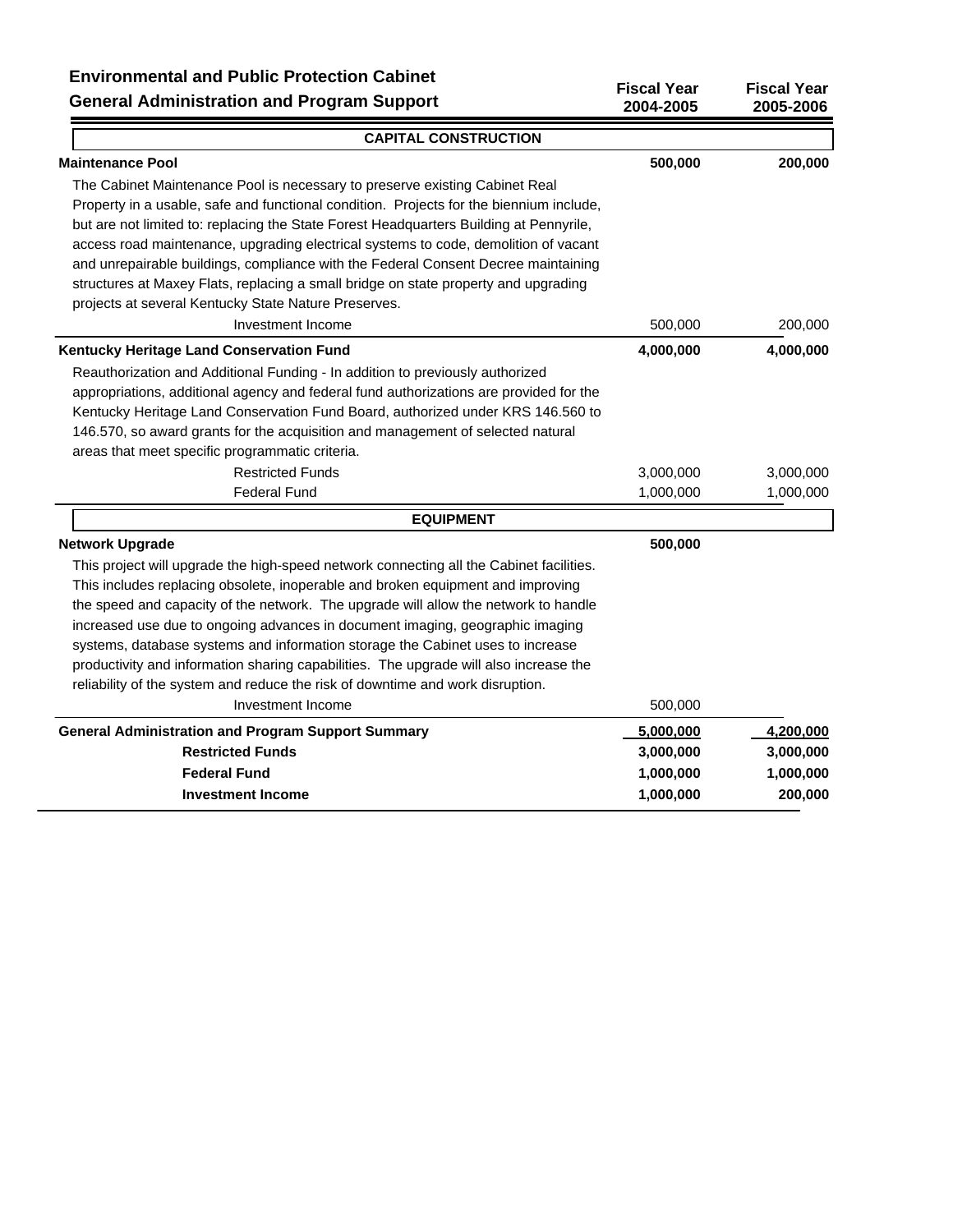| Environmental and Public Protection Cabinet<br>Petroleum Storage Tank Environmental Assur. Fund | <b>Fiscal Year</b><br>2004-2005 | <b>Fiscal Year</b><br>2005-2006 |
|-------------------------------------------------------------------------------------------------|---------------------------------|---------------------------------|
| <b>CAPITAL CONSTRUCTION</b>                                                                     |                                 |                                 |
| Petrol Storage Tank Env Assurance Fund                                                          | 25,000,000                      |                                 |
| This authorization will be used to capitalize the Petroleum Storage Tank Assurance              |                                 |                                 |
| Fund to underwrite claims for Fiscal Year 2006. Authorized under KRS                            |                                 |                                 |
| 224.60-100-160, the Fund provides reimbursement to owners/operators for eligible                |                                 |                                 |
| costs of corrective action required resulting from release from underground storage             |                                 |                                 |
| tank systems.                                                                                   |                                 |                                 |
| <b>Bond Fund</b>                                                                                | 25,000,000                      |                                 |
| <b>REAL PROPERTY LEASES</b>                                                                     |                                 |                                 |
| <b>Franklin County - Lease</b>                                                                  |                                 |                                 |
| Funding for lease of the 127 Building is included in the operating budget in each               |                                 |                                 |
| appropriate office. In each year of the 2004-2006 biennium there is \$600,000                   |                                 |                                 |
| budgeted for lease of the building located at 1047 U.S. 127 South in Frankfort and              |                                 |                                 |
| fund sources include General, Federal and Restricted. The PR number for the 127                 |                                 |                                 |
| Building is PR-1069. This lease provides office space for the Department of Labor               |                                 |                                 |
| including offices of General Administation and Support, Employment Standards,                   |                                 |                                 |
| Compliance, Education and Training and the Division of Workers' Compensation                    |                                 |                                 |
| Funds.                                                                                          |                                 |                                 |
| <b>Franklin County - Lease</b>                                                                  |                                 |                                 |
| Lease of office space located at 657 To Be Announced Avenue in Frankfort. (Note:                |                                 |                                 |
| This is the verified actual address.)                                                           |                                 |                                 |
| Funding for the lease of the building located at 657 To Be Announced Avenue is                  |                                 |                                 |
| included in the operating budget for Workers Claims. In each year of the 2004-2006              |                                 |                                 |
| biennium there is \$466,600 budgeted in restricted funds for lease of this building.            |                                 |                                 |
| <b>Labor Summary</b>                                                                            |                                 |                                 |
| <b>Environmental and Public Protection Cabinet Summary</b>                                      | 34,050,000                      | 7,450,000                       |
| <b>Restricted Funds</b>                                                                         | 5,600,000                       | 5,600,000                       |
| <b>Federal Fund</b>                                                                             | 1,150,000                       | 1,350,000                       |
| <b>Bond Fund</b>                                                                                | 26,000,000                      |                                 |

**Investment Income 200,000** 200,000 200,000 200,000 200,000 200,000 200,000 200,000 200,000 200,000 200,000 200,000 200,000 200,000 200,000 200,000 200,000 200,000 200,000 200,000 200,000 200,000 200,000 200,000 200,000 20 **Other Funds** 300,000 300,000 300,000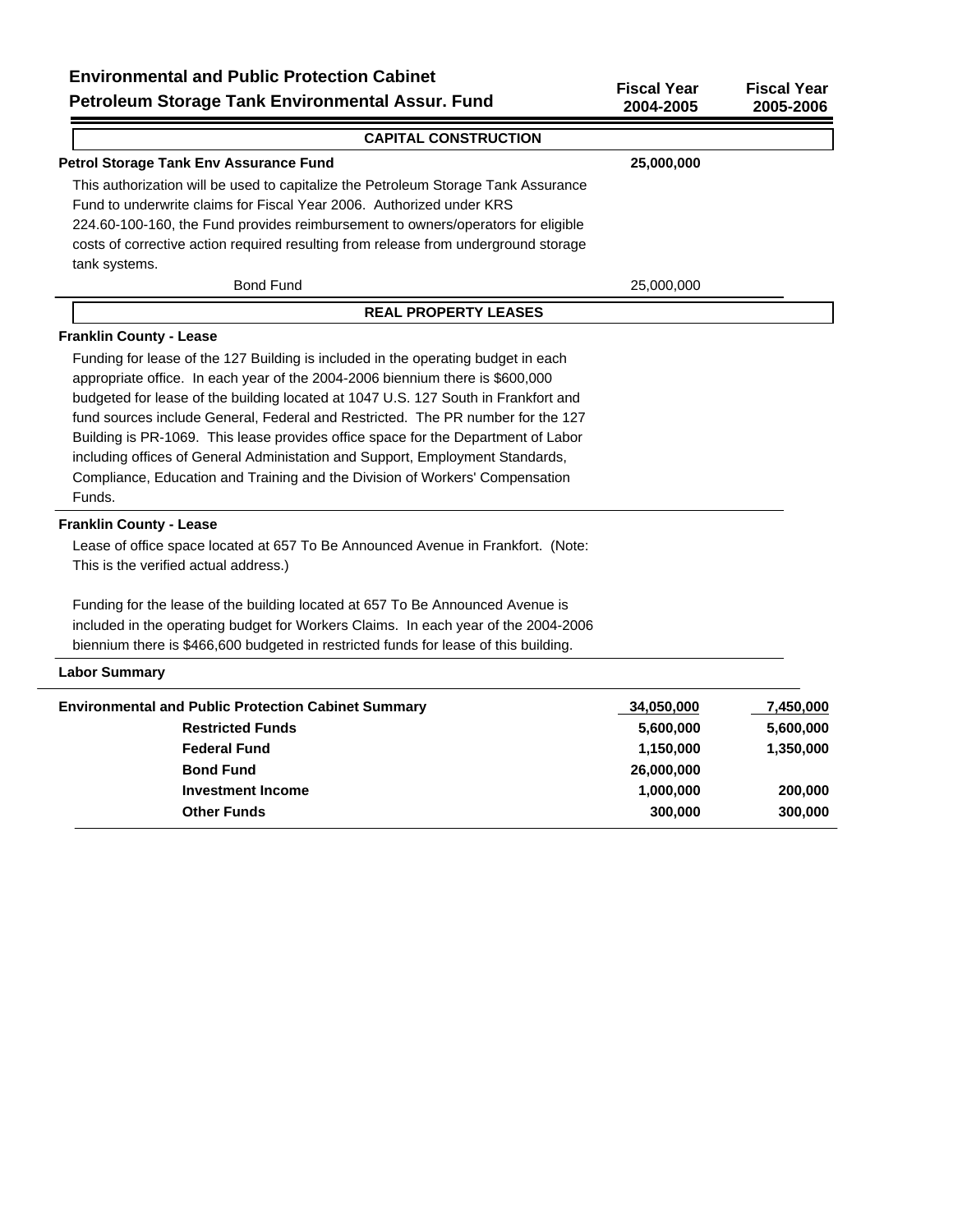| Filiance and Administration Cabinet<br><b>Commonwealth's Office for Technology</b>                                                                                                                                                                                                                                                                                                                                                                                                                                                                                                                                                                                                                                                                                                                                                                                                                                                                                                                                                                                                                                                                                                                                                    | <b>Fiscal Year</b><br>2004-2005 | <b>Fiscal Year</b><br>2005-2006 |
|---------------------------------------------------------------------------------------------------------------------------------------------------------------------------------------------------------------------------------------------------------------------------------------------------------------------------------------------------------------------------------------------------------------------------------------------------------------------------------------------------------------------------------------------------------------------------------------------------------------------------------------------------------------------------------------------------------------------------------------------------------------------------------------------------------------------------------------------------------------------------------------------------------------------------------------------------------------------------------------------------------------------------------------------------------------------------------------------------------------------------------------------------------------------------------------------------------------------------------------|---------------------------------|---------------------------------|
| <b>INFORMATION SYSTEM</b>                                                                                                                                                                                                                                                                                                                                                                                                                                                                                                                                                                                                                                                                                                                                                                                                                                                                                                                                                                                                                                                                                                                                                                                                             |                                 |                                 |
| <b>UCJIS-Court Improvements (E-Warrants)</b>                                                                                                                                                                                                                                                                                                                                                                                                                                                                                                                                                                                                                                                                                                                                                                                                                                                                                                                                                                                                                                                                                                                                                                                          | 5,500,000                       |                                 |
| A key component of success for the Commonwealth of Kentucky Unified Criminal<br>Justice Information System (UCJIS) will be an effective, streamlined process for the<br>issuance, tracking and clearance of warrants, summons, and related documents. To<br>date, there is no standardization of policies and procedures across the<br>Commonwealth and there is limited use of available technology to modernize the<br>process and relieve the Commonwealth of the burdens of a paper-based system.<br><b>Bond Fund</b>                                                                                                                                                                                                                                                                                                                                                                                                                                                                                                                                                                                                                                                                                                             | 4,500,000                       |                                 |
| <b>Federal Fund</b>                                                                                                                                                                                                                                                                                                                                                                                                                                                                                                                                                                                                                                                                                                                                                                                                                                                                                                                                                                                                                                                                                                                                                                                                                   | 1,000,000                       |                                 |
| <b>Enterprise Infrastructure Security</b><br>The Commonwealth Office of Technology (COT) provides the infrastructure and<br>related support for the Commonwealth's computing and communications<br>environment. As part of the infrastructure support, COT also provides security<br>applications and systems in order to reduce risk and better protect state government<br>resources. COT currently provides enterprise firewall support, virtual private<br>networking (VPN) services and intrusion detection systems (IDS) to attempt to<br>protect applications, systems and networks. Providing more of a secure<br>infrastructure is critical to protecting the resources of the Commonwealth and<br>maintaining public confidence. COT has reviewed and investigated over 2,000<br>security-related incidents in the past twelve months. It is likely that even more<br>potential security issues go unnoticed each day. In order to better protect resources,<br>additional systems need to be implemented. These systems will include additional<br>firewalls and IDS devices, e-mail filtering systems, Public Key Infrastructure (PKI)<br>systems, web filtering systems, security content management systems and various | 1,000,000                       |                                 |
| host and network security devices.                                                                                                                                                                                                                                                                                                                                                                                                                                                                                                                                                                                                                                                                                                                                                                                                                                                                                                                                                                                                                                                                                                                                                                                                    |                                 |                                 |
|                                                                                                                                                                                                                                                                                                                                                                                                                                                                                                                                                                                                                                                                                                                                                                                                                                                                                                                                                                                                                                                                                                                                                                                                                                       |                                 |                                 |

| <b>Restricted Funds</b>                                                                                                                                                                                                                                                                                                                                                                                                                                                                                                                                                                                                                                                                                                                                                            | 1,000,000 |           |
|------------------------------------------------------------------------------------------------------------------------------------------------------------------------------------------------------------------------------------------------------------------------------------------------------------------------------------------------------------------------------------------------------------------------------------------------------------------------------------------------------------------------------------------------------------------------------------------------------------------------------------------------------------------------------------------------------------------------------------------------------------------------------------|-----------|-----------|
| <b>Enterprise Storage Solution</b>                                                                                                                                                                                                                                                                                                                                                                                                                                                                                                                                                                                                                                                                                                                                                 | 1,000,000 | 1,000,000 |
| The Commonwealth Office of Technology (COT) provides strategic and operational<br>support for all major statewide applications, as well as agency-specific applications.<br>Included in this support are hardware and software infrastructure needs to<br>successfully manage these enterprise applications. Perhaps the most strategic and<br>critical component is the data storage and its safekeeping.                                                                                                                                                                                                                                                                                                                                                                         |           |           |
| This effort will address mainframe storage (z/OS), open-systems (AIX UNIX, SUN<br>UNIX, and Microsoft Windows NT / 2000) and even desktops. Probable storage<br>solutions will include the deployment of a large storage area network (SAN), potential<br>small storage area networks (SANLETs), network-attached storage (NAS) and<br>probably some stand-alone storage boxes. However, the strategy will be a dovetail fit<br>to the essential Disaster Recovery project which is a necessity for critical systems,<br>their safekeeping, and a contingency plan for quick and secure recovery when<br>necessary. It will also expand existing storage devices or platforms, and upgrades<br>on an on-going basis to provide a cost effective measure of technology maintenance. |           |           |
| <b>Restricted Funds</b>                                                                                                                                                                                                                                                                                                                                                                                                                                                                                                                                                                                                                                                                                                                                                            | 1,000,000 | 1,000,000 |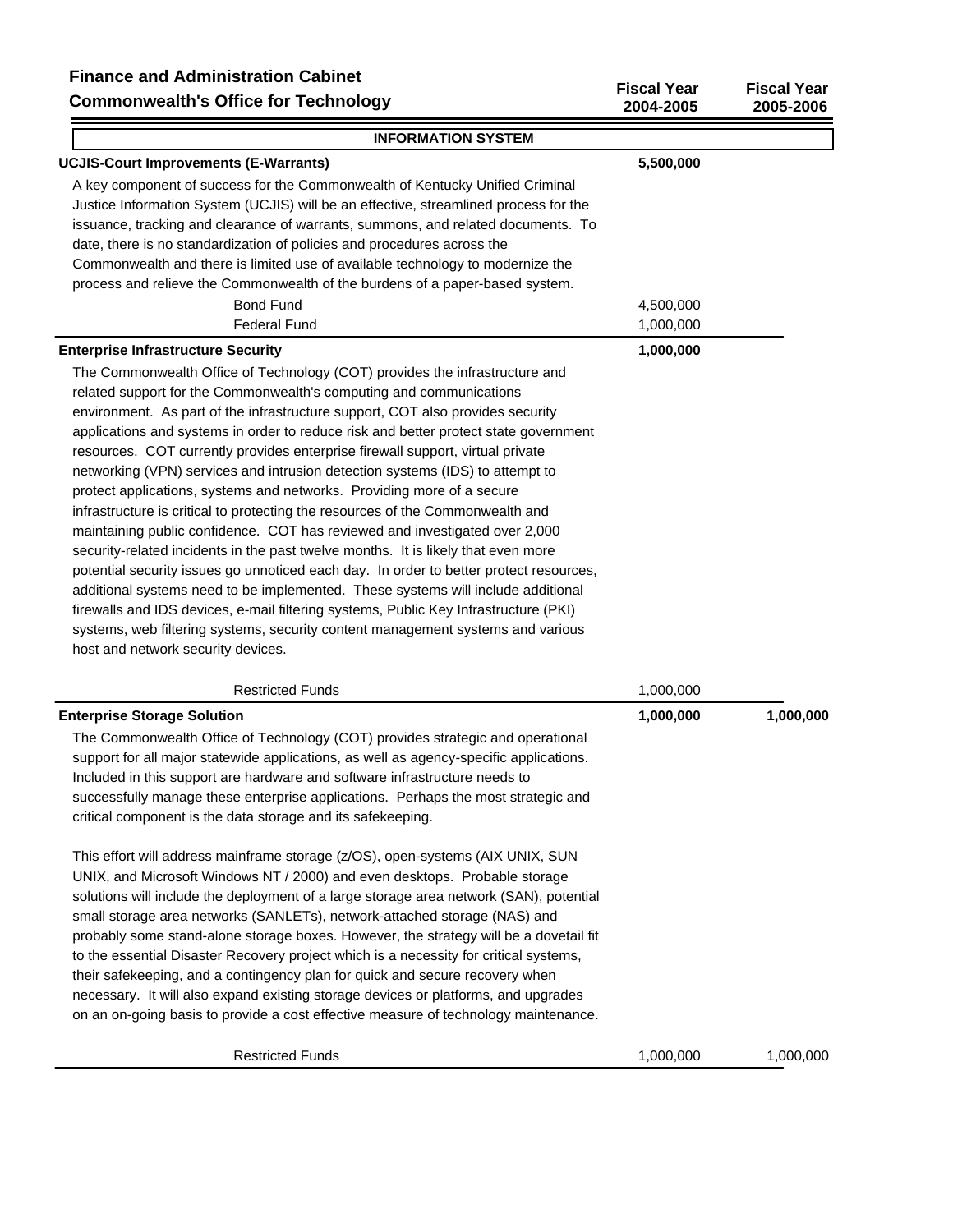| <b>Finance and Administration Cabinet</b><br><b>Commonwealth's Office for Technology</b>   | <b>Fiscal Year</b><br>2004-2005 | <b>Fiscal Year</b><br>2005-2006 |
|--------------------------------------------------------------------------------------------|---------------------------------|---------------------------------|
| <b>Enterprise Tape Equipment/Media Solution</b>                                            | 1,200,000                       |                                 |
| The Commonwealth Office of Technology (COT) must provide state-of-the-art tape             |                                 |                                 |
| processing solutions. These solutions should address all enterprise applications           |                                 |                                 |
| regardless of their platform. This solution will provide for automation of disaster        |                                 |                                 |
| recovery and normal day-to-day catastrophic backup needs.                                  |                                 |                                 |
| The Commonwealth Data Center should supply the hardware, management                        |                                 |                                 |
| software, connectivity, contingency planning and administration for tape processing        |                                 |                                 |
| on these critical systems. Tape backup requirements must be addressed from an              |                                 |                                 |
| enterprise perspective and become enterprise solutions.                                    |                                 |                                 |
| <b>Restricted Funds</b>                                                                    | 1,200,000                       |                                 |
| <b>Enterprise Messaging</b>                                                                | 660,000                         |                                 |
| Enterprise messaging services provide electronic e-mail (Intranet and Internet),           |                                 |                                 |
| calendaring, contacts and other personal information management (PIM) functions to         |                                 |                                 |
| messaging subscribers. Currently, approximately 35,000 state and local government          |                                 |                                 |
| employees, libraries, constitutional offices and commissions utilize the services.         |                                 |                                 |
| Approximately another 80,000 Education Cabinet employees, non-participating                |                                 |                                 |
| Executive Branch agencies, and others depend on enterprise messaging for routing           |                                 |                                 |
| of messages among their individual sites. Enterprise messaging processes                   |                                 |                                 |
| approximately 1 million messaging transactions a day.                                      |                                 |                                 |
| Add-on features to enhance the users' ability to communicate include desktop fax           |                                 |                                 |
| and wireless messaging via the Blackberry handheld devices. Also, Enterprise               |                                 |                                 |
| Messaging assists the desktop virus protection program by discovering and                  |                                 |                                 |
| quarantining infected messages and files as they enter the enterprise.                     |                                 |                                 |
| The equipment needed for the next biennium is to upgrade and facilitate expansion          |                                 |                                 |
| of the Enterprise Messaging System and includes the following components, but is           |                                 |                                 |
| not limited to: exchange mailbox servers, exchange routing servers, anti-virus             |                                 |                                 |
| servers, public folder servers, Internet mail gateway servers, exchange re-director        |                                 |                                 |
| servers, omtool servers, monitoring servers and other specialized components as<br>needed. |                                 |                                 |
| <b>Restricted Funds</b>                                                                    | 660,000                         |                                 |
| Disaster Recovery Project-Phase 1 & 2                                                      |                                 | 1,200,000                       |
| The Commonwealth Office of Technology (COT) provides strategic and operational             |                                 |                                 |
| support for all major statewide applications, as well as agency specific applications.     |                                 |                                 |
| COT also provides and manages the network communications infrastructure that               |                                 |                                 |
| provides connectivity for applications, users and locations across the                     |                                 |                                 |
| Commonwealth. During fiscal year 2002-2003, COT awarded and managed the                    |                                 |                                 |
| contract for Disaster Recovery Planning services for all applications supported by         |                                 |                                 |
| COT and deemed critical by the responsible state agency. Once the planning phase           |                                 |                                 |
| is completed, COT will begin implementation of recommendations from the planning           |                                 |                                 |
| process based on budget availability. Many of the recommendations for disaster             |                                 |                                 |
| recovery improvements will require substantial unplanned expenditures.                     |                                 |                                 |
| <b>Restricted Funds</b>                                                                    |                                 | 1,200,000                       |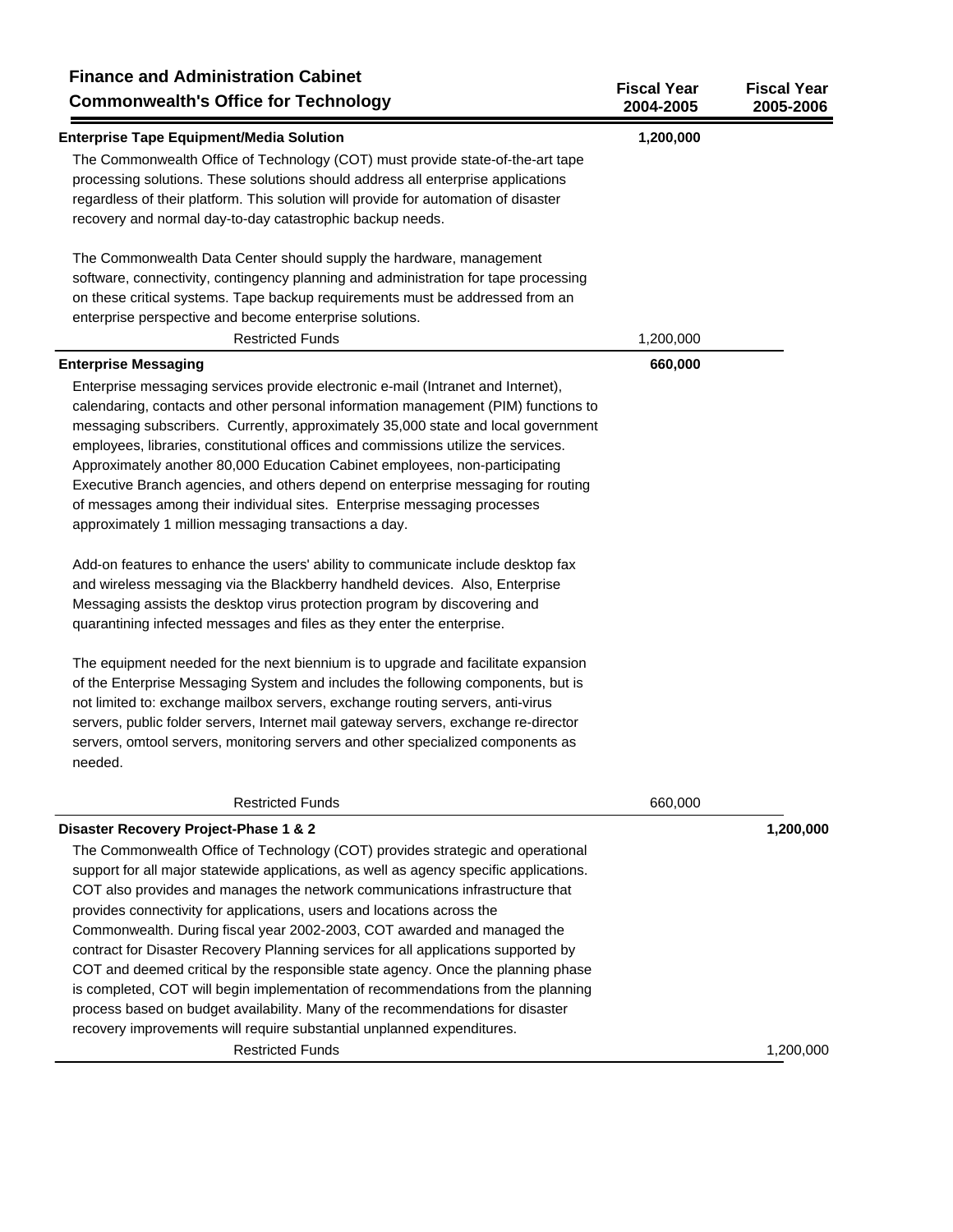| <b>Finance and Administration Cabinet</b><br><b>Commonwealth's Office for Technology</b>                                                                                                                                                                                                                                                                                                                                                                                                                                                                                                                                                                                                                                                                                                                                                                                                                                                                                                                                                         | <b>Fiscal Year</b><br>2004-2005 | <b>Fiscal Year</b><br>2005-2006 |
|--------------------------------------------------------------------------------------------------------------------------------------------------------------------------------------------------------------------------------------------------------------------------------------------------------------------------------------------------------------------------------------------------------------------------------------------------------------------------------------------------------------------------------------------------------------------------------------------------------------------------------------------------------------------------------------------------------------------------------------------------------------------------------------------------------------------------------------------------------------------------------------------------------------------------------------------------------------------------------------------------------------------------------------------------|---------------------------------|---------------------------------|
| Ky Information Highway Upgrade Expansion<br>The equipment needed is to upgrade the Kentucky Information Highway (KIH) and<br>includes the following components, but is not limited to: channel service units and<br>data service units (CSU/DSU), multi-protocol routers, digital switches, fast ethernet<br>switches, centillion asynchronous transfer mode (ATM) switches, gigabit ethernet<br>switches, passport switches, optical networking equipment, multimedia switches,<br>video conferencing units, dense wave division multiplexing (DWDM) to provide<br>optical networking and other equipment as needed.                                                                                                                                                                                                                                                                                                                                                                                                                            | 3,500,000                       |                                 |
| <b>Restricted Funds</b>                                                                                                                                                                                                                                                                                                                                                                                                                                                                                                                                                                                                                                                                                                                                                                                                                                                                                                                                                                                                                          | 3,500,000                       |                                 |
| <b>Enterprise UNIX Server(s) Consolidation</b><br>With the proliferation of single applications being deployed on independent servers or<br>server farms, the Commonwealth Office of Technology (COT) must plan for<br>consolidating computing resources. The COT provides strategic and operational<br>support for all major statewide applications, as well as agency specific applications.<br>Included in this support is hardware and software infrastructure needs to successfully<br>manage these enterprise applications.                                                                                                                                                                                                                                                                                                                                                                                                                                                                                                                | 2,000,000                       | 1,300,000                       |
| Without an enterprise approach to the computing requirements each and every<br>application will endure equipment technology refreshment. True economies of scale<br>can be recognized through sharing state-of-the-art technology built to sustain multiple<br>applications on one hardware platform. The Commonwealth Data Center should<br>supply the appropriate hardware and support structure to minimize recurring<br>maintenance and operational costs.                                                                                                                                                                                                                                                                                                                                                                                                                                                                                                                                                                                   |                                 |                                 |
| <b>Restricted Funds</b>                                                                                                                                                                                                                                                                                                                                                                                                                                                                                                                                                                                                                                                                                                                                                                                                                                                                                                                                                                                                                          | 2,000,000                       | 1,300,000                       |
| <b>Enterprise Server Complex Upgrade</b><br>The Commonwealth Office of Technology and its predecessor agency, the<br>Department of Information Systems, maintain a computing facility that has been<br>shared by all state agencies for over twenty years. This large shared computing<br>facility is known as the Commonwealth Data Center and is located on Cold Harbor<br>Drive in Frankfort. This facility houses computer servers that perform the computing<br>required by Kentucky's most important enterprise applications, such as the statewide<br>financial, procurement, and budgeting system (MARS), the unified personnel and<br>payroll system (UPPS), important social welfare and social services systems<br>(KAMES, KASES, and TWIST), vehicle registration (AVIS), employment assistance<br>(KEWES), integrated tax systems (KITES), and many others. The servers that<br>support these critical enterprise applications are called enterprise servers, and are<br>collectively referred to as the enterprise server complex. | 1,250,000                       | 1,250,000                       |
| The enterprise server complex is a key component of the state's computing<br>infrastructure. This equipment consists of central processing units, memory, and<br>supporting hardware scaled for both large-scale general purpose mainframe<br>platforms and smaller specialized mid-range computing platforms. The enterprise<br>server complex upgrade consists of a pool of capital equipment projects to provide<br>increased computational power for various computing architectures to meet the<br>needs of growing enterprise computing workloads.                                                                                                                                                                                                                                                                                                                                                                                                                                                                                         |                                 |                                 |
| <b>Restricted Funds</b>                                                                                                                                                                                                                                                                                                                                                                                                                                                                                                                                                                                                                                                                                                                                                                                                                                                                                                                                                                                                                          | 1,250,000                       | 1,250,000                       |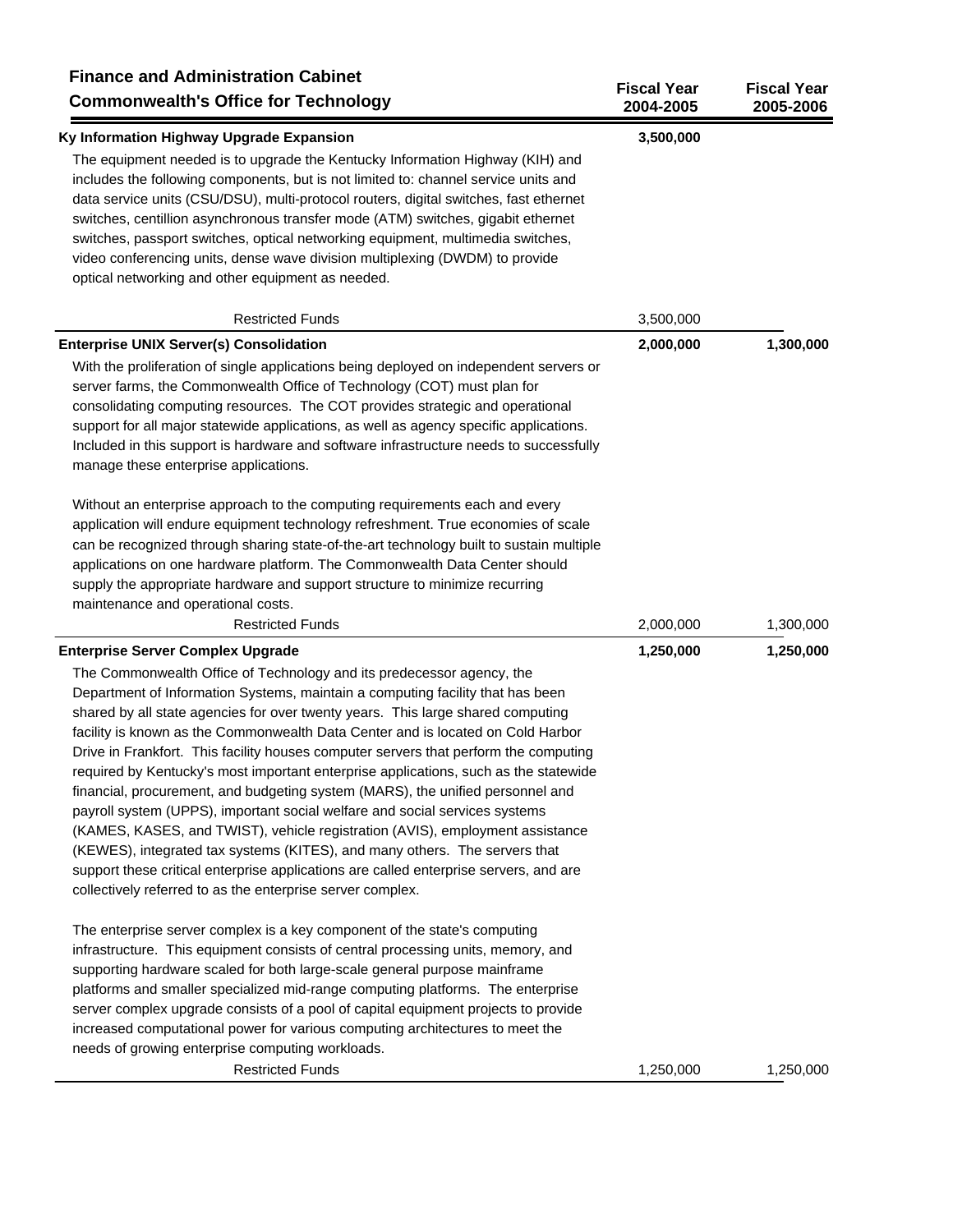| <b>Finance and Administration Cabinet</b><br><b>Commonwealth's Office for Technology</b>                                                                                                                                                                                                                                                                                                                                                                                                                                                                                                                                                                                                                                                                                                                                                                                                                                                                                                                                                                                                                                                                                                                                                                                                                                                                                                      | <b>Fiscal Year</b><br>2004-2005 | <b>Fiscal Year</b><br>2005-2006 |
|-----------------------------------------------------------------------------------------------------------------------------------------------------------------------------------------------------------------------------------------------------------------------------------------------------------------------------------------------------------------------------------------------------------------------------------------------------------------------------------------------------------------------------------------------------------------------------------------------------------------------------------------------------------------------------------------------------------------------------------------------------------------------------------------------------------------------------------------------------------------------------------------------------------------------------------------------------------------------------------------------------------------------------------------------------------------------------------------------------------------------------------------------------------------------------------------------------------------------------------------------------------------------------------------------------------------------------------------------------------------------------------------------|---------------------------------|---------------------------------|
| <b>Statewide Digital Orthoimagery Basemap Updating</b><br>The initiative will build a shared basemap that can meet the needs of its users at the<br>state, federal, local, and regional level. A common basemap will reduce the cost of<br>developing GIS applications and promote data sharing. Access to the basemap will<br>be made available in the public domain.                                                                                                                                                                                                                                                                                                                                                                                                                                                                                                                                                                                                                                                                                                                                                                                                                                                                                                                                                                                                                        | 500,000                         |                                 |
| Kentucky's digital orthophotography quarter quad (DOQQ) program provides a<br>common digital mapping base for state and local government, as well as the private<br>sector. The initial orthoimagery coverage was created from aerial photography flown<br>from 1992 through 1998 (with some very limited coverage from 1999). The oldest<br>imagery (east of 84 degrees longitude) was reflown and updated in 2001 and 2002.<br>This represents approximately one-fourth of the state. The remaining three-fourths<br>needs to be reflown and updated.                                                                                                                                                                                                                                                                                                                                                                                                                                                                                                                                                                                                                                                                                                                                                                                                                                       |                                 |                                 |
| <b>Restricted Funds</b>                                                                                                                                                                                                                                                                                                                                                                                                                                                                                                                                                                                                                                                                                                                                                                                                                                                                                                                                                                                                                                                                                                                                                                                                                                                                                                                                                                       | 200,000                         |                                 |
| <b>Federal Fund</b>                                                                                                                                                                                                                                                                                                                                                                                                                                                                                                                                                                                                                                                                                                                                                                                                                                                                                                                                                                                                                                                                                                                                                                                                                                                                                                                                                                           | 300,000                         |                                 |
| <b>Disk Storage Upgrade</b><br>This project will enhance the disk storage system. Disk storage equipment consists<br>of large-scale disk storage arrays, storage area networks, cache memory for<br>buffering data, device controllers, and interfaces to computing platforms that range<br>from large mainframe computers to much smaller Intel-based processors. The disk<br>storage infrastructure must be upgraded periodically to provide the additional storage<br>capacity required to store massive amounts of data in support of new e-government<br>enhancements. This project consists of a pool of capital equipment projects to<br>provide high capacity disk storage that is shared between various enterprise server<br>platforms and architectures.                                                                                                                                                                                                                                                                                                                                                                                                                                                                                                                                                                                                                           | 800,000                         |                                 |
| <b>Restricted Funds</b>                                                                                                                                                                                                                                                                                                                                                                                                                                                                                                                                                                                                                                                                                                                                                                                                                                                                                                                                                                                                                                                                                                                                                                                                                                                                                                                                                                       | 800,000                         |                                 |
| <b>Public Safety Comm. Infrastructure-KEWS</b><br>The 1976 Kentucky General Assembly authorized the Kentucky Emergency Warning<br>System (KEWS) as a result of the inability of first responders to communicate after<br>the devastation left by tornadoes that struck the Commonwealth in 1974. The<br>present system is a highly survivable and redundant microwave communications<br>system carrying radio control, data, video and emergency voice traffic for state<br>agencies. Service was initiated on KEWS in April 1979. Today, KEWS serves not<br>only the agencies for which it was specifically designed, Kentucky Educational<br>Television (KET), Kentucky State Police (KSP), Kentucky Vehicle enforcement<br>(KVE), Kentucky Department for Military Affairs, and the National Weather Service<br>(NOAA), but also local agencies serving the Commonwealth such as county sheriffs,<br>fire dispatch, 911 dispatch, and emergency medical personnel. This project will<br>complete a digital conversion in order to provide a secure dependable network for the<br>public safety community and the citizens of the Commonwealth. The current KEWS<br>equipment is analog technology, has been in service for 27 years, and is obsolete. A<br>secure, digital Public Safety Communications system is critical for the protection of<br>life and property in the Commonwealth. | 13,768,000                      |                                 |
| <b>Bond Fund</b>                                                                                                                                                                                                                                                                                                                                                                                                                                                                                                                                                                                                                                                                                                                                                                                                                                                                                                                                                                                                                                                                                                                                                                                                                                                                                                                                                                              | 13,768,000                      |                                 |
|                                                                                                                                                                                                                                                                                                                                                                                                                                                                                                                                                                                                                                                                                                                                                                                                                                                                                                                                                                                                                                                                                                                                                                                                                                                                                                                                                                                               |                                 |                                 |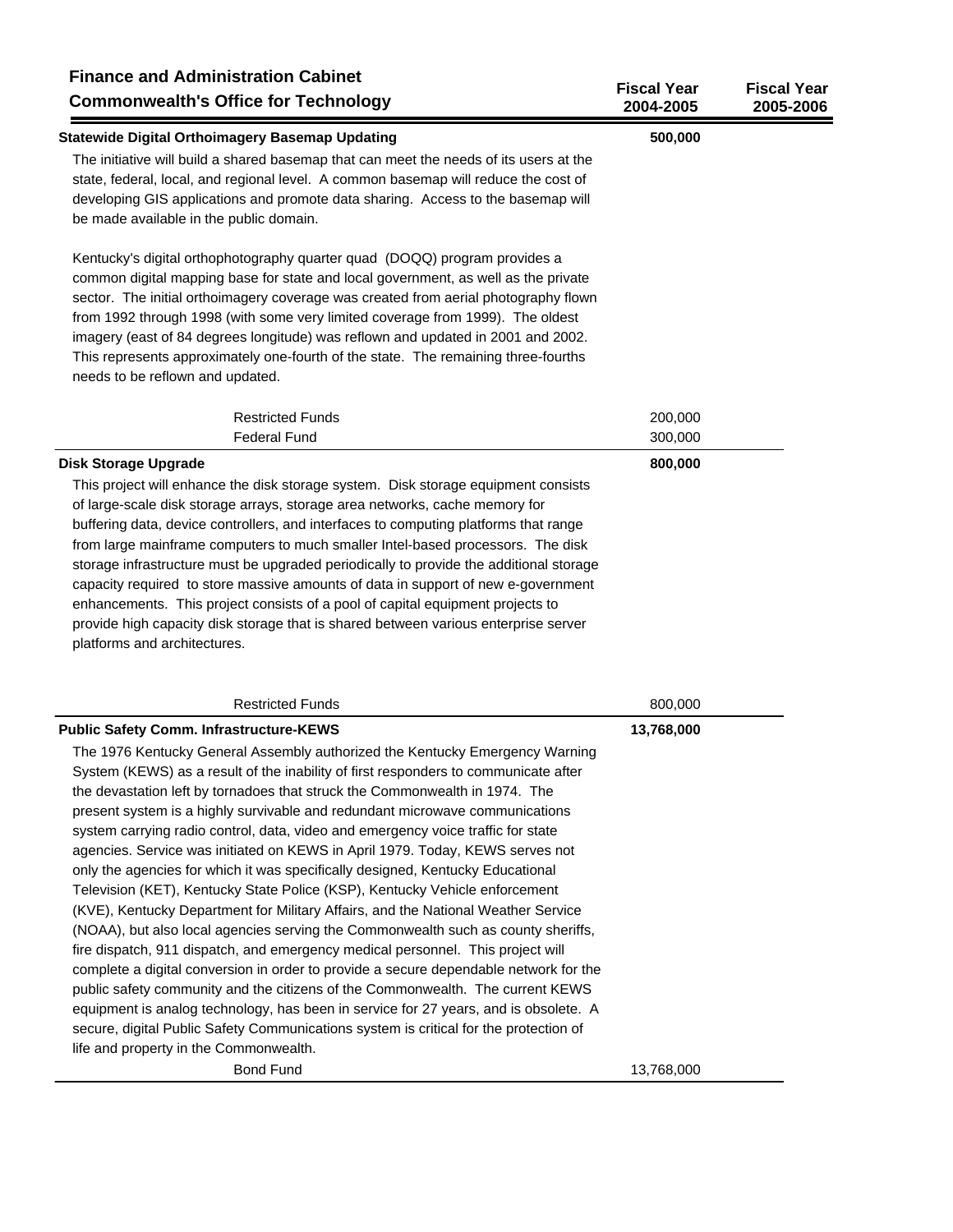## **Franklin County - Lease**

 $=$ 

100 Fair Oaks is the primary location of Commonwealth Office of Technology's (COT) Consulting and Project Management offices. COT has leased 42,574 square feet at the Fair Oaks location since June of 1995. It is our plan to continue to occupy this location in the next biennium. Funding source is agency receipts.

| <b>Commonwealth's Office for Technology Summary</b> | 31,178,000 | 4,750,000 |
|-----------------------------------------------------|------------|-----------|
| <b>Restricted Funds</b>                             | 11.610.000 | 4,750,000 |
| <b>Federal Fund</b>                                 | 1.300.000  |           |
| <b>Bond Fund</b>                                    | 18.268.000 |           |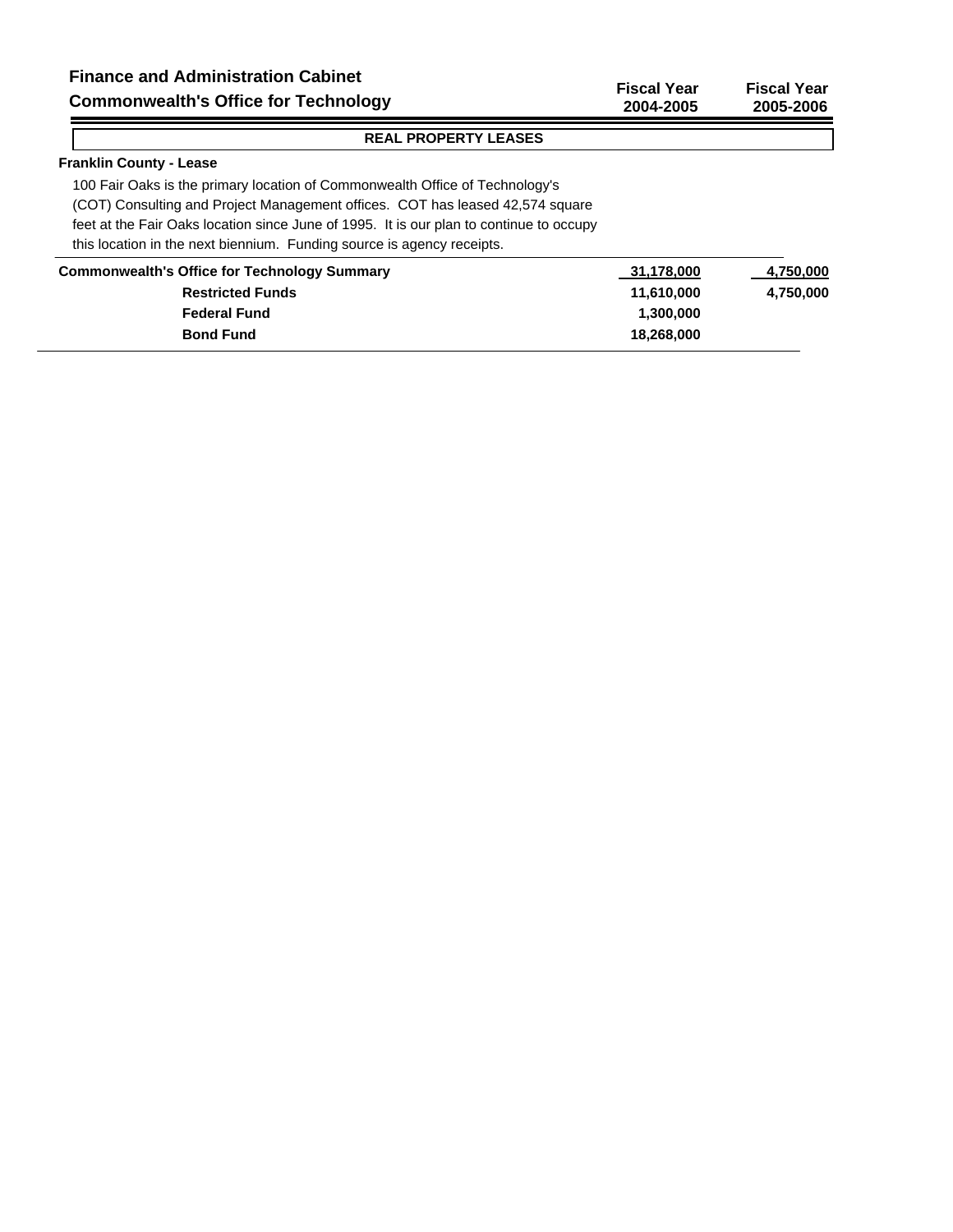| <b>Finance and Administration Cabinet</b><br><b>General Administration</b>                                                                                                                                                                                                            | <b>Fiscal Year</b><br>2004-2005 | <b>Fiscal Year</b><br>2005-2006 |
|---------------------------------------------------------------------------------------------------------------------------------------------------------------------------------------------------------------------------------------------------------------------------------------|---------------------------------|---------------------------------|
| <b>EQUIPMENT</b>                                                                                                                                                                                                                                                                      |                                 |                                 |
| <b>Two Inserting Machines - Postal Services</b>                                                                                                                                                                                                                                       | 300,000                         |                                 |
| This project is for the purchase of two machines depending upon funds availability.<br>The machines will enable the Division of Postal Services to take full advantage of all<br>the discounts currently provided for bulk sorting and precoding by the United States<br>Post Office. |                                 |                                 |
| Investment Income                                                                                                                                                                                                                                                                     | 300,000                         |                                 |
| <b>General Administration Summary</b>                                                                                                                                                                                                                                                 | 300,000                         |                                 |
| <b>Investment Income</b>                                                                                                                                                                                                                                                              | 300,000                         |                                 |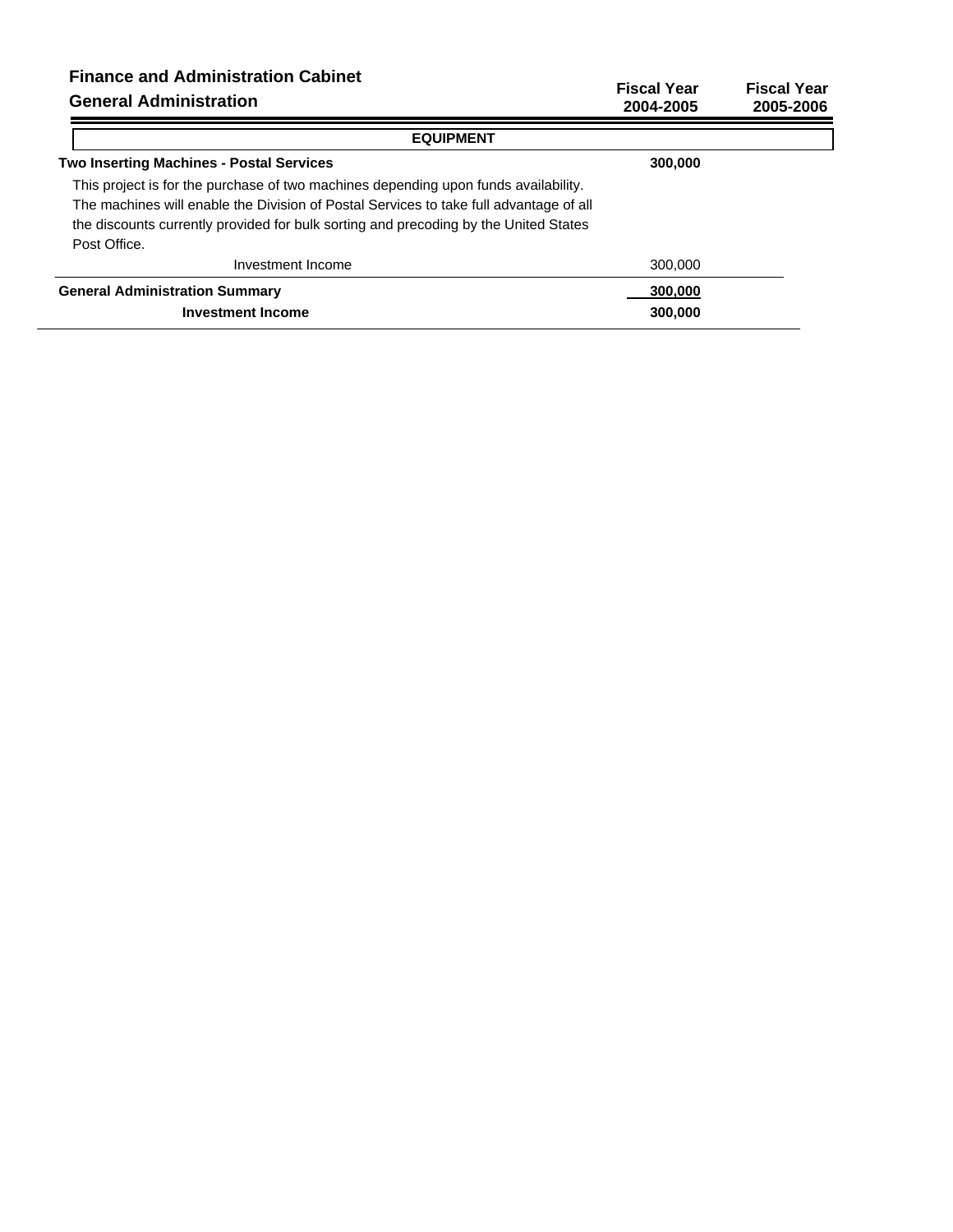**Fiscal Year Fiscal Year 2004-2005 2005-2006**

#### **REAL PROPERTY LEASES**

## **Finance Genesco Building Lease**

This lease is for the property located at 300 Myrtle Avenue occupied by the Division of Printing. The facility consists of office space, warehouse space, and the print shop. It is rented at an annual cost of \$216,400 for 54,600 square feet. The lease is budgeted annually and is paid from agency receipts generated by printing orders from other state agencies.

#### **Administration Summary**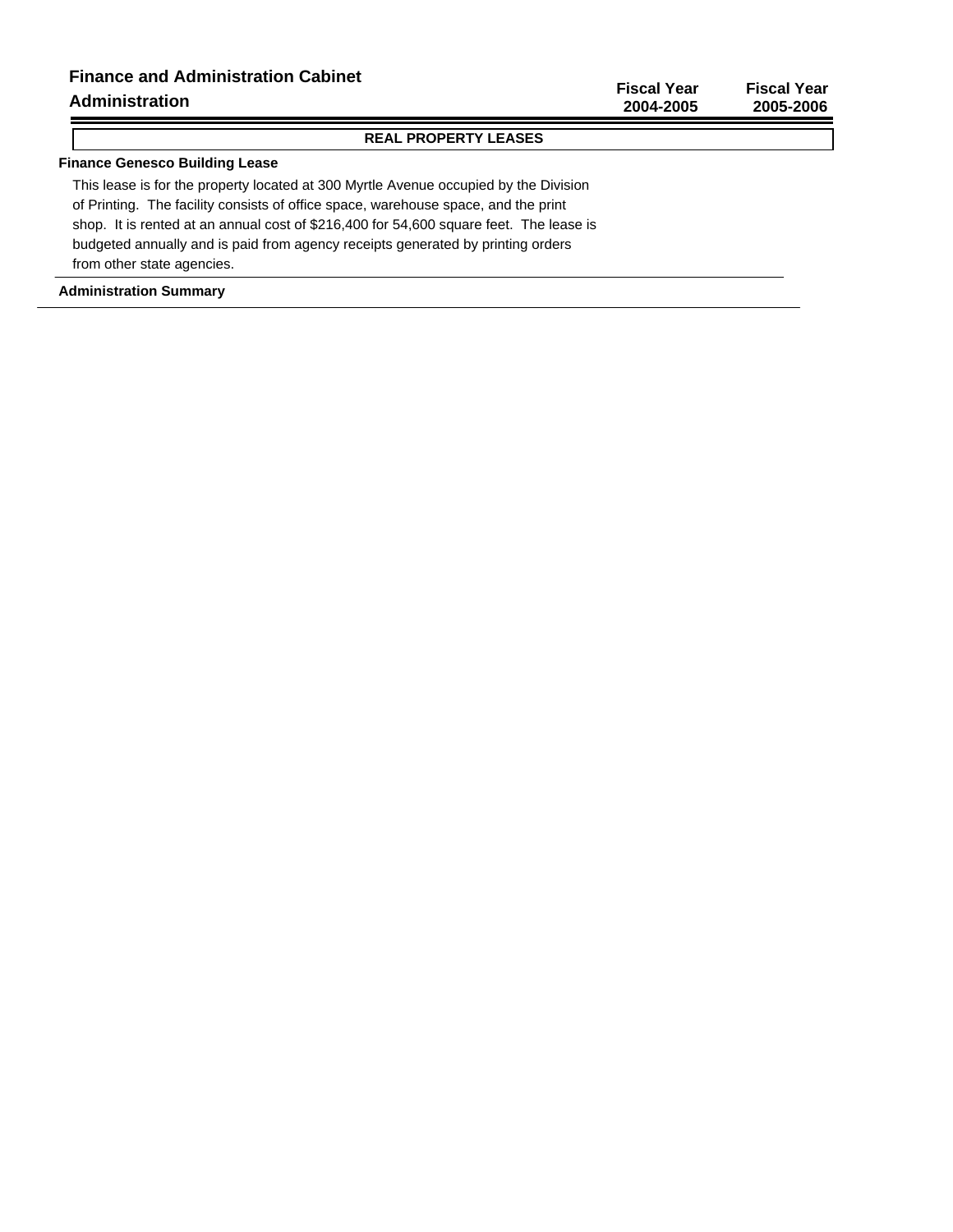## **Finance and Administration Cabinet Facilities Management**

| Filiance and Administration Cabinet<br><b>Facilities Management</b>                        | <b>Fiscal Year</b><br>2004-2005 | <b>Fiscal Year</b><br>2005-2006 |
|--------------------------------------------------------------------------------------------|---------------------------------|---------------------------------|
| <b>CAPITAL CONSTRUCTION</b>                                                                |                                 |                                 |
| Acquire Land/Demolish Bldgs.-Statewide                                                     | 975,000                         |                                 |
| The Franklin County Leased Space Report prepared for the Finance and                       |                                 |                                 |
| Administration Cabinet determined that the Commonwealth needed to reduce its               |                                 |                                 |
| dependence upon privately-owned leased space. As such, this project will allow the         |                                 |                                 |
| Commonwealth to purchase suitable properties when they become available in and             |                                 |                                 |
| around Frankfort and other locations throughout the state for further use as               |                                 |                                 |
| state-owned building sites, green space, buffer areas, and other opportunities of          |                                 |                                 |
| public value.                                                                              |                                 |                                 |
| Investment Income                                                                          | 975,000                         |                                 |
| Improve Site Infra.-KY Capitol Complex, Phase II                                           | 7,800,000                       |                                 |
| These funds are provided to support the continuation of essential infrastructure           |                                 |                                 |
| development for the Capitol Complex to accommodate the historic restoration of the         |                                 |                                 |
| Kentucky State Capitol and potential development of a new Executive Office Building        |                                 |                                 |
| at the Capitol Complex as well as the proposed expansion of the Capitol Annex for          |                                 |                                 |
| Legislative use. Also included is the design phase for the restoration of the Kentucky     |                                 |                                 |
| State Capitol Building and the design of a renovation and addition to the Capitol          |                                 |                                 |
| Annex. The restoration of the Kentucky State Capitol, including the renovation and         |                                 |                                 |
| addition to the Annex, was recommended by the May 2000 Kentucky State Capitol              |                                 |                                 |
| Master Plan. The project will continue the restoration of the Commonwealth's               |                                 |                                 |
| premier public building to its original splendor while upgrading operational capabilities  |                                 |                                 |
| with state-of-the-art heating, cooling, security, electrical, telecommunications and       |                                 |                                 |
| data systems and significantly enhancing accessibility for persons having physical         |                                 |                                 |
| disabilities. Elements of this project may also include upgrades to HVAC systems,          |                                 |                                 |
| electrical systems, plumbing, fire protection, telecommunications, tunnels, parking        |                                 |                                 |
| and vehicular circulation, and landscaping elements.                                       |                                 |                                 |
| <b>Bond Fund</b>                                                                           | 6,000,000                       |                                 |
| <b>Restricted Funds</b>                                                                    | 1,800,000                       |                                 |
| <b>Renovate Ky State Office Building-Phase II</b>                                          | 35,000,000                      |                                 |
| This authorization will allow the New State Office Building project originally             |                                 |                                 |
| authorized by the 1994 and 1996 General Assembly to proceed. This project is for a         |                                 |                                 |
| total renovation of the Ky State Office Building including HVAC, electrical, sprinkler,    |                                 |                                 |
| fire alarm, telecommunications, window replacement, exterior tuckpointing, roof            |                                 |                                 |
| replacement, ADA upgrades, elevator upgrades, new exterior wall insultation and            |                                 |                                 |
| finishes, new ceiling systems, new floor coverings and new modular furniture. The          |                                 |                                 |
| building will be tied into the new central utilities plant that was appropriately sized to |                                 |                                 |
| support this renovation. The building cannot be reoccupied without completion of this      |                                 |                                 |
| renovation project.                                                                        |                                 |                                 |
| <b>Bond Fund</b>                                                                           | 35,000,000                      |                                 |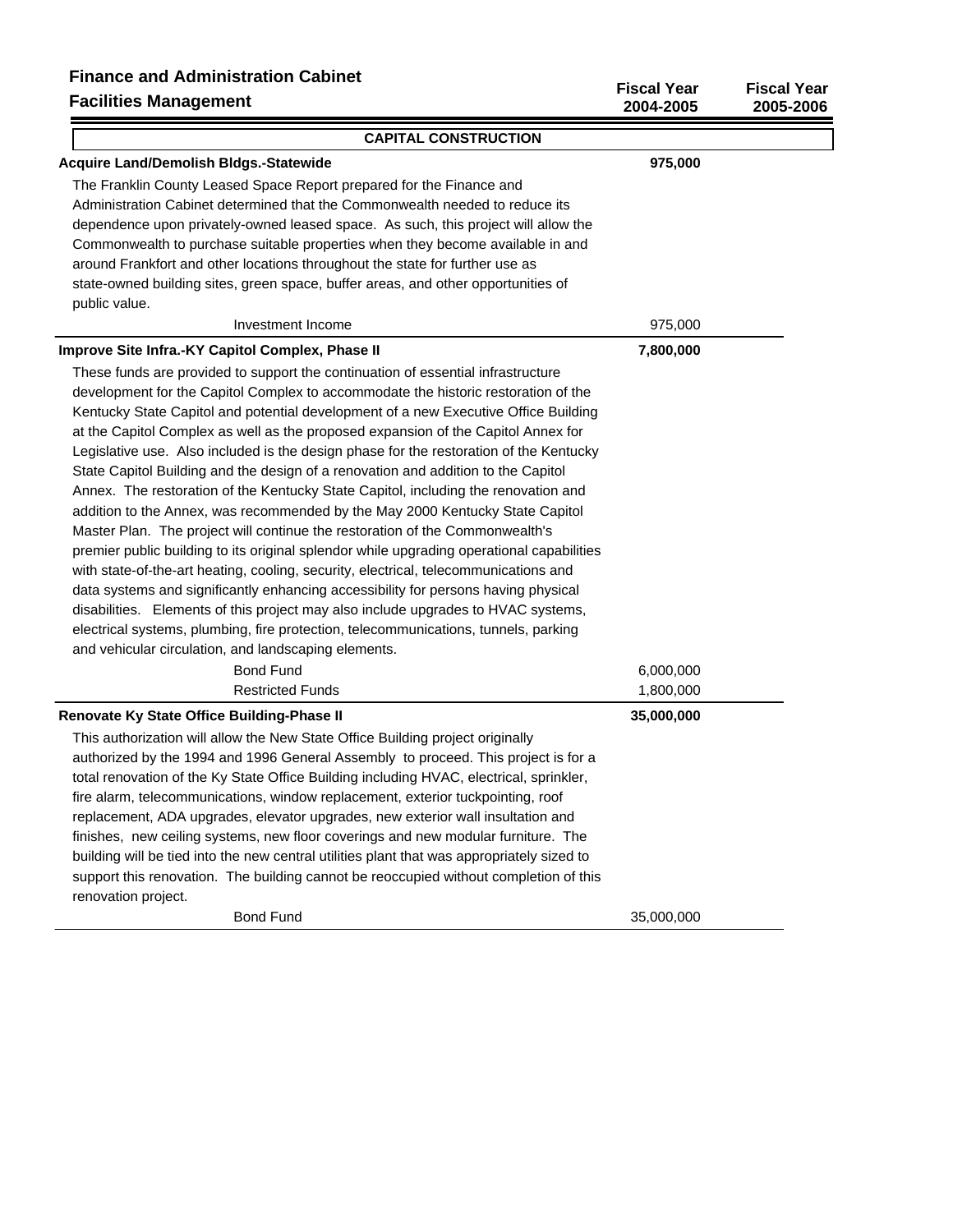| <b>Finance and Administration Cabinet</b><br><b>Facilities Management</b>                                                                                                                                                                                                                                                                      | <b>Fiscal Year</b><br>2004-2005 | <b>Fiscal Year</b><br>2005-2006 |
|------------------------------------------------------------------------------------------------------------------------------------------------------------------------------------------------------------------------------------------------------------------------------------------------------------------------------------------------|---------------------------------|---------------------------------|
| <b>Guaranteed Energy Performance Projects Pool</b>                                                                                                                                                                                                                                                                                             |                                 |                                 |
| Energy audits will be conducted at state-owned facilities to establish the need for<br>Performance Contracting. Performance Contracting would then be used to replace<br>inefficient equipment, and the source of payments for the performance contracts will<br>be energy savings generated by the improvements which are budgeted within the |                                 |                                 |
| operating budget. The Guaranteed Energy Performance Projects Pool serves as a                                                                                                                                                                                                                                                                  |                                 |                                 |
| central project pool for Guaranteed Energy Savings Performance Contracts in any                                                                                                                                                                                                                                                                |                                 |                                 |
| state-owned building. These contracts will function as lease-purchase procurements,                                                                                                                                                                                                                                                            |                                 |                                 |
| using energy savings as payment for improvements, as provided by KRS 56.770 to<br>56.784.                                                                                                                                                                                                                                                      |                                 |                                 |
| <b>Deferred Maintenance Fund</b>                                                                                                                                                                                                                                                                                                               | 444,400                         |                                 |
| This pool will address unexpected, unbudgeted problems that can arise in                                                                                                                                                                                                                                                                       |                                 |                                 |
| state-owned facilities. This funding provides the responsiveness, management                                                                                                                                                                                                                                                                   |                                 |                                 |
| flexibility, and a funding source to address projects that cannot be identified until the                                                                                                                                                                                                                                                      |                                 |                                 |
| need arises and an immediate response is required.                                                                                                                                                                                                                                                                                             |                                 |                                 |
| <b>Capital Construction Surplus</b>                                                                                                                                                                                                                                                                                                            | 444,400                         |                                 |
| <b>Capital Const. &amp; Equip Purchase Contingency Fund</b>                                                                                                                                                                                                                                                                                    | 6,400,000                       |                                 |
| This pool assists the Finance and Administration Cabinet in funding unforeseen                                                                                                                                                                                                                                                                 |                                 |                                 |
| capital requirements which cannot always be anticipated and precisely projected in                                                                                                                                                                                                                                                             |                                 |                                 |
| its biennial capital budgets. Capital construction project estimates are often                                                                                                                                                                                                                                                                 |                                 |                                 |
| necessarily developed well in advance of detailed program planning. Therefore, a                                                                                                                                                                                                                                                               |                                 |                                 |
| contingency fund is necessary to meet unforeseen capital requirements including the                                                                                                                                                                                                                                                            |                                 |                                 |
| supplemental funding of "lowest and best" bids that exceed available project funds                                                                                                                                                                                                                                                             |                                 |                                 |
| (per KRS 45.770). In addition, the contingency fund may be used to advance funds                                                                                                                                                                                                                                                               |                                 |                                 |
| to projects authorized to be financed by bonds. Funds may also be used to finance                                                                                                                                                                                                                                                              |                                 |                                 |
| feasibility studies for projects that may be contemplated for future funding.                                                                                                                                                                                                                                                                  |                                 |                                 |
| <b>General Fund</b>                                                                                                                                                                                                                                                                                                                            | 5,000,000                       |                                 |
| Investment Income                                                                                                                                                                                                                                                                                                                              | 1,400,000                       |                                 |
| <b>Emergency Repair, Maintenance &amp; Replacement Fund</b>                                                                                                                                                                                                                                                                                    | 5,000,000                       |                                 |
| Funds from the Emergency Repair, Maintenance, and Replacement Fund are used<br>(per KRS                                                                                                                                                                                                                                                        |                                 |                                 |
| 45.780) to fund unforeseen repair, maintenance, and replacement projects for                                                                                                                                                                                                                                                                   |                                 |                                 |
| state-owned facilities                                                                                                                                                                                                                                                                                                                         |                                 |                                 |
| throughout the Commonwealth.                                                                                                                                                                                                                                                                                                                   |                                 |                                 |
| <b>General Fund</b>                                                                                                                                                                                                                                                                                                                            | 2,500,000                       |                                 |
| Investment Income                                                                                                                                                                                                                                                                                                                              | 2,500,000                       |                                 |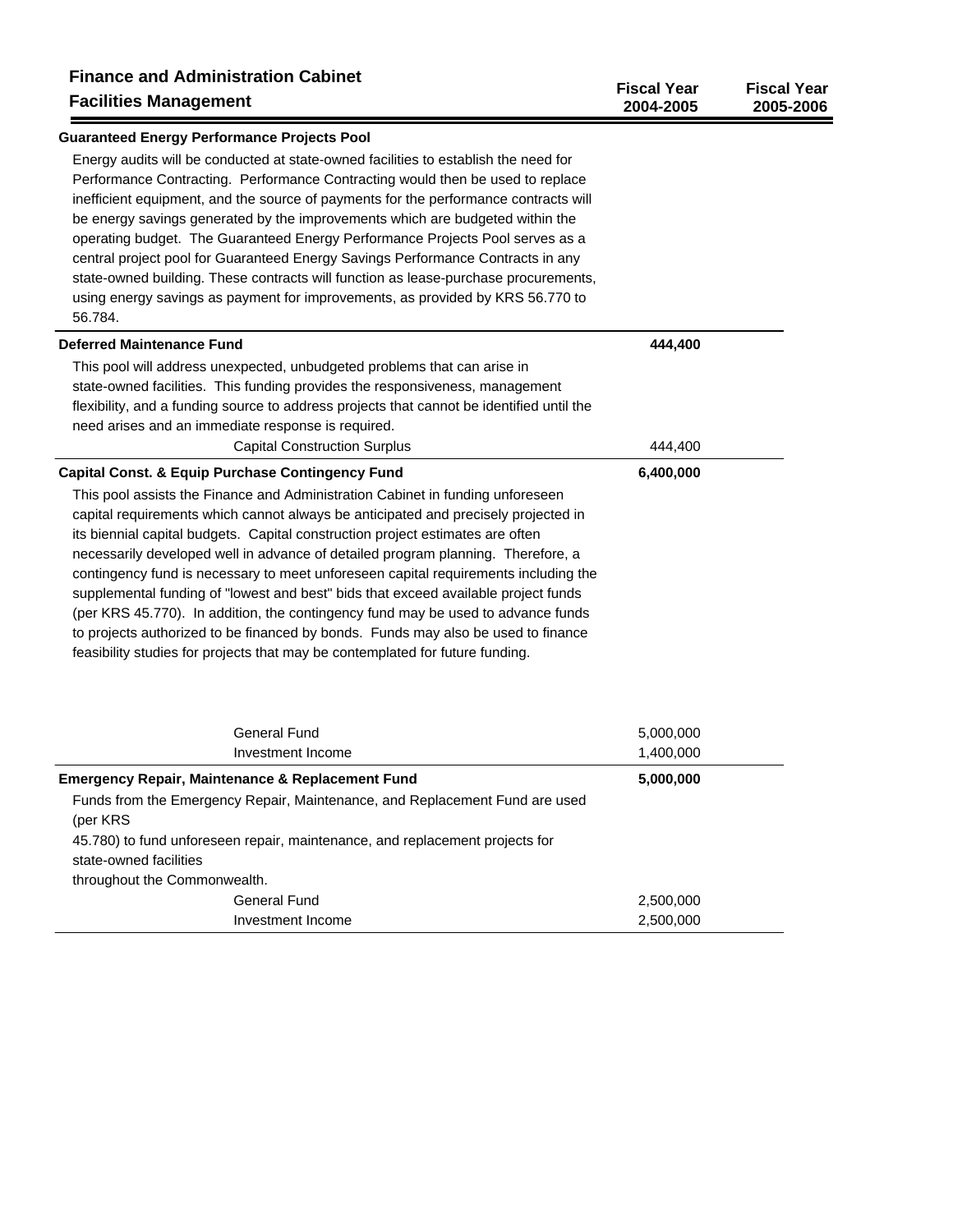| <b>Finance and Administration Cabinet</b><br><b>Facilities Management</b>                      | <b>Fiscal Year</b><br>2004-2005 | <b>Fiscal Year</b><br>2005-2006 |
|------------------------------------------------------------------------------------------------|---------------------------------|---------------------------------|
| <b>Maintenance Pool</b>                                                                        | 3,874,000                       | 124,000                         |
| The Finance and Administration Cabinet is responsible for the operation,                       |                                 |                                 |
| management, and repair/maintenance of over 70 buildings in the Frankfort/Franklin              |                                 |                                 |
| County area, in addition to state office buildings in Madisonville, London, and                |                                 |                                 |
| Lexington. This Pool provides funding for miscellaneous                                        |                                 |                                 |
| repair/maintenance/renovation projects. In addition, \$124,000 in restricted funds             |                                 |                                 |
| each year of the biennium is provided from a contractual agreement with the Council            |                                 |                                 |
| on State Governments.                                                                          |                                 |                                 |
| Investment Income                                                                              | 3,750,000                       |                                 |
| <b>Restricted Funds</b>                                                                        | 124,000                         | 124,000                         |
| Statewide Repair, Maint&Repl Pool Fund                                                         | 18,225,000                      |                                 |
| This bond funded project supports a variety of pools and projects for major repair and         |                                 |                                 |
| maintenance of state facilities in the following Cabinets: Department for Military             |                                 |                                 |
| Affairs, Commerce Cabinet, Education Cabinet, Environmental and Public Protection              |                                 |                                 |
| Cabinet, Finance and Administration Cabinet, Health and Family Services Cabinet,               |                                 |                                 |
| and Justice Cabinet. The character of an agency's maintenance pool projects will               |                                 |                                 |
| necessarily change due to the use of Bonds to fund the FY 2006 maintenance pools.              |                                 |                                 |
| In contrast to historical policy, the individual projects approved by the agencies, the        |                                 |                                 |
| Finance and Administration Cabinet, and the OSBD must be of a more permanent                   |                                 |                                 |
| nature i.e. roofs, HVAC systems, windows, etc. with a useful life that approximates            |                                 |                                 |
| the life of the bonds (20 years).                                                              |                                 |                                 |
| Previously, the agencies were limited by statute to funding projects from their                |                                 |                                 |
| maintenance pools costing \$400,000 or less. The General Assembly inserted                     |                                 |                                 |
| language in HB 267 (Part 2; General Provisions; Item # 6 pages 148 and 149) that               |                                 |                                 |
| effectively temporarily suspends this limitation for those maintenance pools funded            |                                 |                                 |
| by the issuance of bonds. This will provide the agencies with the flexibility to identify      |                                 |                                 |
| a project or projects costing in excess of \$400,000 to be appropriately funded with<br>bonds. |                                 |                                 |
| Projects identified from this fund source are also subject to IRS expenditure rules for        |                                 |                                 |
| tax-exempt bonds. This means, in general, that any project that is identified must be          |                                 |                                 |
| completed or substantially completed (95%) within 2 years.                                     |                                 |                                 |
| <b>Bond Fund</b>                                                                               | 18,225,000                      |                                 |
| Governor's Mansion HVAC & window replacement                                                   | 800,000                         |                                 |
| This project will replace and renovate infrastructure-related items at the "New"               |                                 |                                 |
| Governor's Mansion, to include replacement of the HVAC system, exterior windows                |                                 |                                 |
| and any other associated items or systems, that protect the various components and             |                                 |                                 |
| finishes of the facility.<br><b>General Fund</b>                                               | 800,000                         |                                 |
|                                                                                                |                                 |                                 |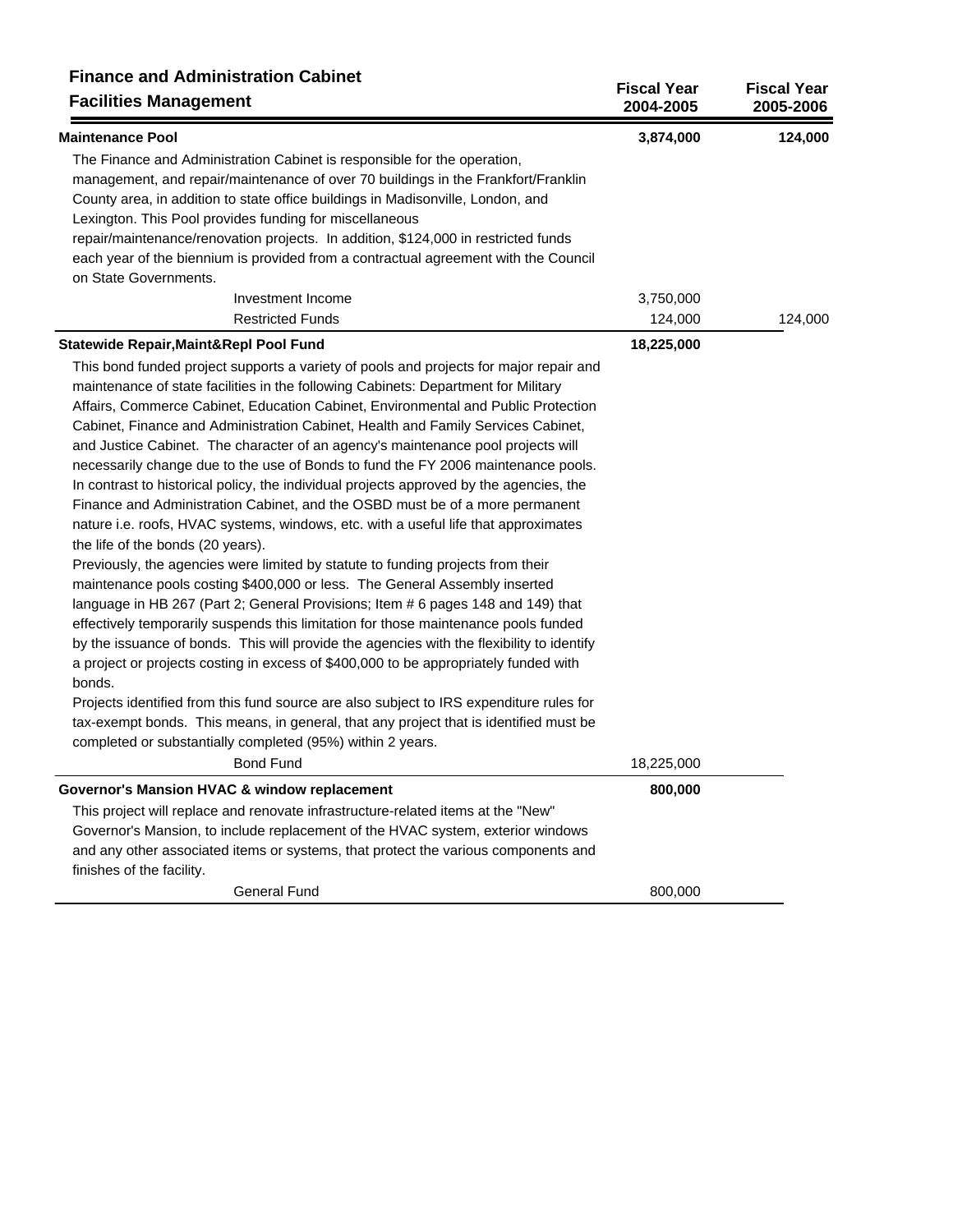| <b>Finance and Administration Cabinet</b><br><b>Facilities Management</b> | <b>Fiscal Year</b><br>2004-2005 | <b>Fiscal Year</b><br>2005-2006 |
|---------------------------------------------------------------------------|---------------------------------|---------------------------------|
| <b>Facilities Management Summary</b>                                      | 78,518,400                      | 124,000                         |
| <b>General Fund</b>                                                       | 8,300,000                       |                                 |
| <b>Restricted Funds</b>                                                   | 1,924,000                       | 124,000                         |
| <b>Bond Fund</b>                                                          | 59,225,000                      |                                 |
| <b>Capital Construction Surplus</b>                                       | 444.400                         |                                 |
| <b>Investment Income</b>                                                  | 8,625,000                       |                                 |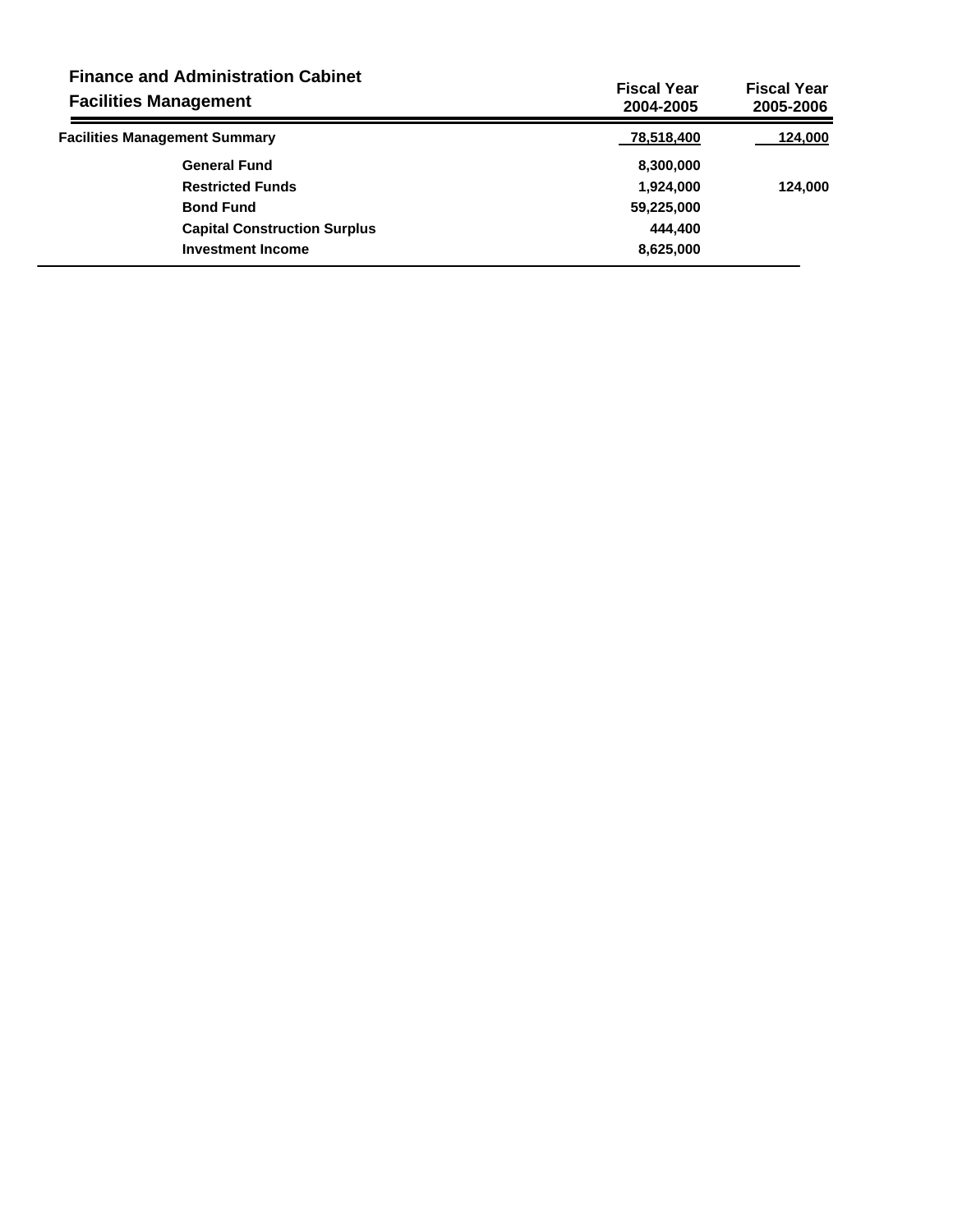## **Finance and Administration Cabinet**

| <b>Revenue</b>                                                                            | <b>Fiscal Year</b><br>2004-2005 | <b>Fiscal Year</b><br>2005-2006 |
|-------------------------------------------------------------------------------------------|---------------------------------|---------------------------------|
| <b>EQUIPMENT</b>                                                                          |                                 |                                 |
| <b>Scanner Replacement</b>                                                                | 875,000                         |                                 |
| The Department of Revenue maintains and operates three optical scanners at its            |                                 |                                 |
| Perimeter Park office in order to create electronic images of paper returns, which are    |                                 |                                 |
| then more easily processed and stored. These scanners are fast-approaching                |                                 |                                 |
| functional obsolescence, with maintenance costs climbing to excessive levels and          |                                 |                                 |
| the functionality of the scanners becoming less predictable.                              |                                 |                                 |
| The Department plans to replace the current scanners with two newer models, while         |                                 |                                 |
| keeping the old ones for backup. They will utilize parts from two of the old scanners     |                                 |                                 |
| to refurbish the other, allowing a third scanner to be available if needed. As the        |                                 |                                 |
| Department's receipt of electronic returns continues to grow, it will make its excess     |                                 |                                 |
| scanning capacity available to other state agencies that process large volumes of         |                                 |                                 |
| paper. Funding for the project comes from the Department's operations budget.             |                                 |                                 |
| <b>General Fund</b>                                                                       | 875,000                         |                                 |
| <b>INFORMATION SYSTEM</b>                                                                 |                                 |                                 |
| <b>Streamlined Sales Tax Simplification System</b>                                        | 14,062,000                      |                                 |
| Kentucky is one of 39 states collaborating to simplify and modernize the                  |                                 |                                 |
| administration of sales and use tax laws nationwide. The project will substantially       |                                 |                                 |
| reduce the burden of tax compliance for all sellers and use new technologies to           |                                 |                                 |
| simplify the filing of tax returns. The 2001 General Assembly enacted the Uniform         |                                 |                                 |
| Sales and Use Tax Administration Act to authorize Kentucky to join the Streamlined        |                                 |                                 |
| Sales Tax Agreement. The 2003 General Assembly passed HB 293 (Conforming                  |                                 |                                 |
| Changes - Streamlined Sales and Use Agreement) with an effective date of July 1,          |                                 |                                 |
| 2004. The current sales tax IT system was created in 1978-79. It has been updated         |                                 |                                 |
| over the years to meet changing business requirements. The new system will allow          |                                 |                                 |
| the Commonwealth to take advantage of cooperative functions such as centralized           |                                 |                                 |
| electronic registration processes and uniformity of definitions, forms, rates and due     |                                 |                                 |
| dates. It will provide online filing and payment through several administrative           |                                 |                                 |
| technology models.<br><b>Bond Fund</b>                                                    | 14,062,000                      |                                 |
| <b>Business Refund Off-Set System</b>                                                     | 1,750,000                       |                                 |
| This project is to develop a new system that expands and modernizes the                   |                                 |                                 |
| Department of Revenue's refund offset process. This new system will enable                |                                 |                                 |
| enhanced efficiencies internally and support increased participation for all state and    |                                 |                                 |
| local government agencies. Expanding the current offset process to more efficiently       |                                 |                                 |
| handle liabilities of corporate officers is also included in this project. It will take   |                                 |                                 |
| approximately twelve (12) months to develop the offset process. This will allow the       |                                 |                                 |
| Department to electronically offset internal liabilities and eliminate the manual         |                                 |                                 |
| processes associated with offsets. It will also allow the ability to more efficiently add |                                 |                                 |
| external agencies upon request.                                                           |                                 |                                 |
| <b>Bond Fund</b>                                                                          | 1,750,000                       |                                 |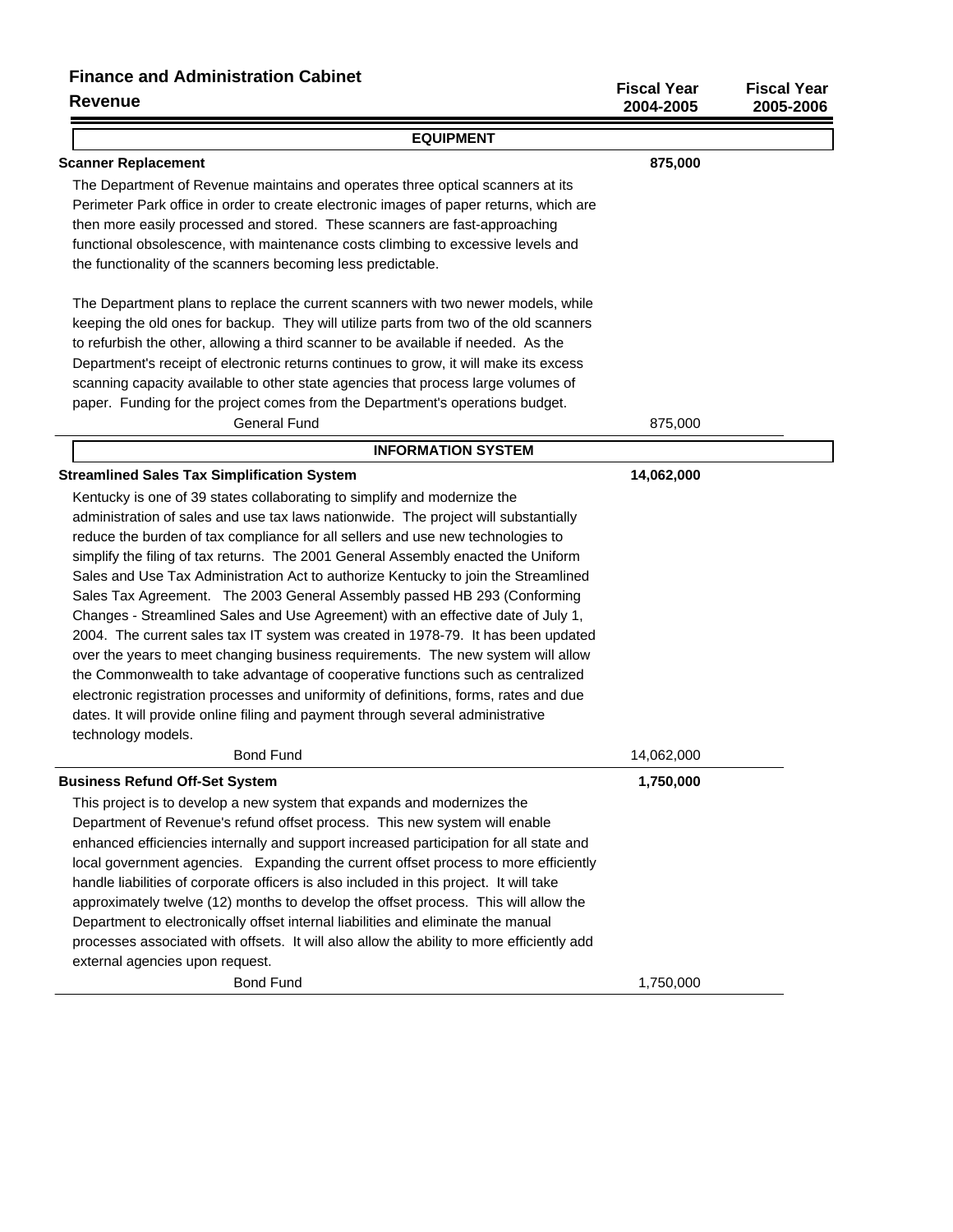| <b>Finance and Administration Cabinet</b><br><b>Revenue</b>                                             | <b>Fiscal Year</b><br>2004-2005 | <b>Fiscal Year</b><br>2005-2006 |
|---------------------------------------------------------------------------------------------------------|---------------------------------|---------------------------------|
| <b>Collection System Interface Phase I</b>                                                              | 1,500,000                       |                                 |
| The Department of Revenue currently collects unpaid liabilities for taxes                               |                                 |                                 |
| administered by the Department. Memorandum of Agreements are in place with                              |                                 |                                 |
| Child Support Enforcement, the Kentucky Lottery Corporation and various other                           |                                 |                                 |
| agencies to collect portions of their outstanding receivables. This project will                        |                                 |                                 |
| increase the efficiencies and provide baseline expansion of these interagency                           |                                 |                                 |
| collection processes. The Department intends to identify new pilot agencies to                          |                                 |                                 |
| facilitate acceleration and increase in the collection of Commonwealth liabilities. It is               |                                 |                                 |
| anticipated that it will take approximately 15 months for each agency to perform the                    |                                 |                                 |
| analysis of their receivables process, develop and implement the interface. It is                       |                                 |                                 |
| anticipated that the Department of Revenue will be collecting these receivables in<br>fiscal year 2006. |                                 |                                 |
| <b>Bond Fund</b>                                                                                        | 1,500,000                       |                                 |
| <b>REAL PROPERTY LEASES</b>                                                                             |                                 |                                 |
| Franklin County Lease - Perimeter Park                                                                  |                                 |                                 |
| Lease - Franklin County (Perimeter Park) Reauthorization of lease space of 45,528                       |                                 |                                 |
| square feet at Perimeter Park that houses the Division of Operations, Office of                         |                                 |                                 |
| Processing and Enforcement. The lease amount is \$421,200 in fiscal year 2005 and                       |                                 |                                 |
| \$421,200 in fiscal year 2006.                                                                          |                                 |                                 |
| Franklin County Lease - 200 Fair Oaks                                                                   |                                 |                                 |
| Reauthorization of lease space of 211,945 square feet at 200 Fair Oaks that houses                      |                                 |                                 |
| the main headquarters of the Department of Revenue. The amount of the lease is                          |                                 |                                 |
| \$1,821,000 in fiscal year 2005 and \$1,981,700 in fiscal year 2006.                                    |                                 |                                 |
| Franklin County Lease - 100 Fair Oaks                                                                   |                                 |                                 |
| Reauthorization of lease space of 41,242 square feet at 100 Fair Oaks that houses                       |                                 |                                 |
| the Division of Collections, Office of Processing and Enforcement. The lease amount                     |                                 |                                 |
| is \$237,100 in fiscal year 2005 and \$261,100 in fiscal year 2006.                                     |                                 |                                 |
| <b>Revenue Summary</b>                                                                                  | <u>18,187,000</u>               |                                 |
| <b>General Fund</b>                                                                                     | 875,000                         |                                 |
| <b>Bond Fund</b>                                                                                        | 17,312,000                      |                                 |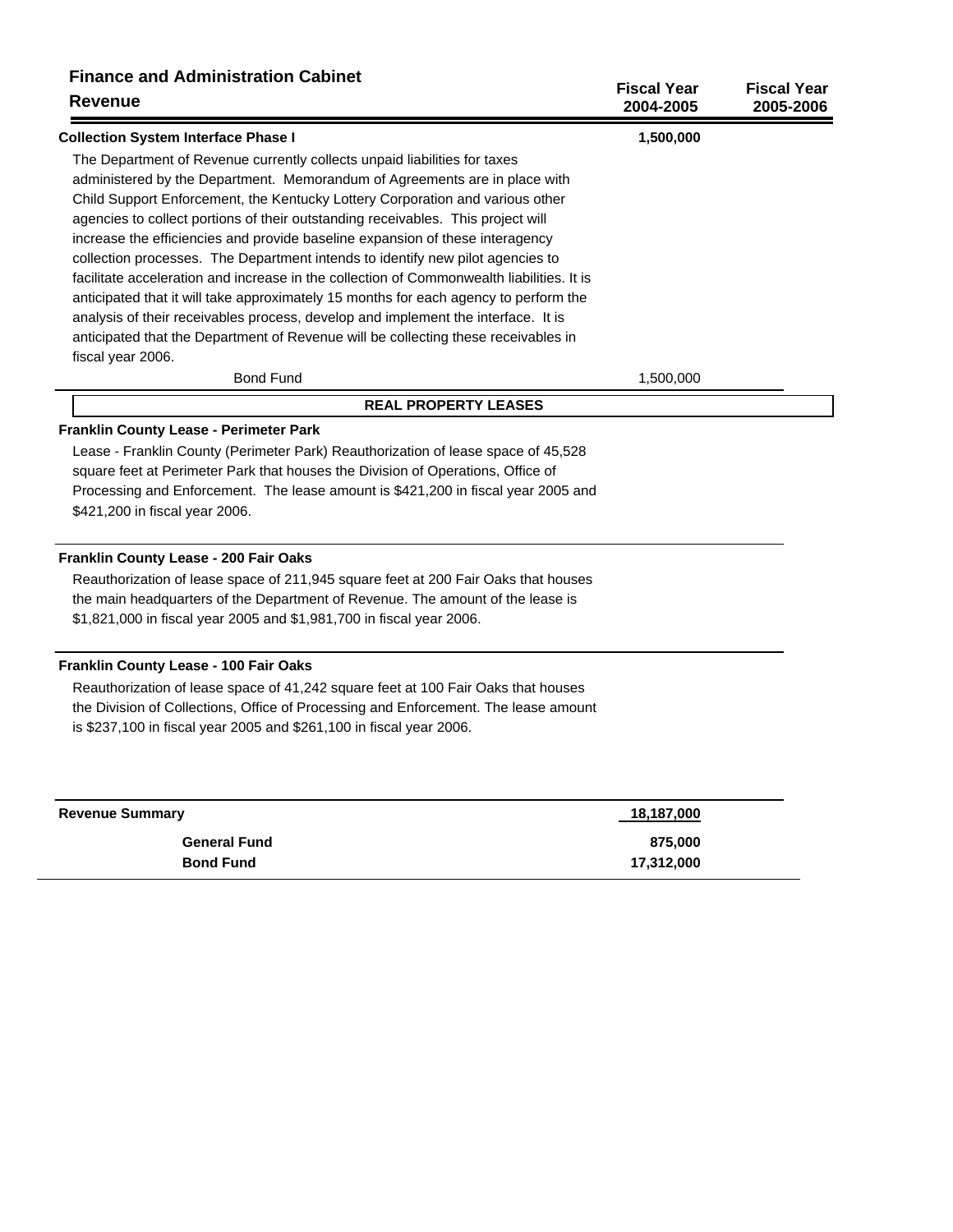| <b>Finance and Administration Cabinet</b><br><b>Ky Lottery Corporation</b>               | <b>Fiscal Year</b><br>2004-2005 | <b>Fiscal Year</b><br>2005-2006 |
|------------------------------------------------------------------------------------------|---------------------------------|---------------------------------|
| <b>CAPITAL CONSTRUCTION</b>                                                              |                                 |                                 |
| <b>Contingency on Property Next to New Headquarters</b>                                  | 3,750,000                       |                                 |
| To acquire properties related to the consolidation of the Kentucky Lottery's facilities, |                                 |                                 |
| assuming one or more such properties becomes available for purchase. The                 |                                 |                                 |
| purchase price of such properties will not exceed \$3,500,000 in the aggregate.          |                                 |                                 |
| <b>Other Funds</b>                                                                       | 3,750,000                       |                                 |
| <b>INFORMATION SYSTEM</b>                                                                |                                 |                                 |
| <b>Sales and Quota System</b>                                                            | 500,000                         |                                 |
| This project will enhance the Lottery Corporation's ability to serve our retailers and   |                                 |                                 |
| will be more efficient than the current manual method.                                   |                                 |                                 |
| <b>Other Funds</b>                                                                       | 500,000                         |                                 |
| <b>Potential Buyout of On-line Gaming System</b>                                         | 12,250,000                      |                                 |
| This project authorizes the Lottery Corporation to purchase the on-line gaming           |                                 |                                 |
| system hardware consisting of terminals, mainframe computers, telecommunications         |                                 |                                 |
| equipment and related equipment only in the event that the on-line vendor is unable      |                                 |                                 |
| to fulfill its contractual obligations or in the event the Lottery's business needs so   |                                 |                                 |
| dictate. The cost of such a buyout of the on-line gaming system would be a maximum       |                                 |                                 |
| of \$12,250,000, as stipulated in the vendor's proposal during the 2004-2006             |                                 |                                 |
| biennium. A decision by the Lottery Corporation Board to exercise the buyout option      |                                 |                                 |
| authorized here requires the Board to first obtain the concurrence and approval of the   |                                 |                                 |
| Secretary of the Finance and Administration Cabinet.                                     |                                 |                                 |
| <b>Other Funds</b>                                                                       | 12,250,000                      |                                 |
| <b>Network Storage and Associated Infrastructure</b>                                     | 500,000                         |                                 |
| To accommodate unpredictable growth and expense, the Lottery Corporation plans           |                                 |                                 |
| to build a network attached storage foundation to service all KLC servers and limit      |                                 |                                 |
| administrative costs, hardware costs, and disparate and redundant backup systems.        |                                 |                                 |
| <b>Other Funds</b>                                                                       | 500,000                         |                                 |
| <b>iSeries System Upgrades</b>                                                           | 1,500,000                       |                                 |
| This project will enhance processing performance for eBusiness applications.             |                                 |                                 |
| Other Funds                                                                              | 1,500,000                       |                                 |
| Data Processing, Telecomm, and related equipment                                         | 3,000,000                       | 3,000,000                       |
| Data processing hardware, telecommunications equipment, and related peripheral           |                                 |                                 |
| equipment. These items individually exceed \$100,000 or together comprise systems        |                                 |                                 |
| purchased at one time which exceed \$400,000.                                            |                                 |                                 |
| <b>Other Funds</b>                                                                       | 3,000,000                       | 3,000,000                       |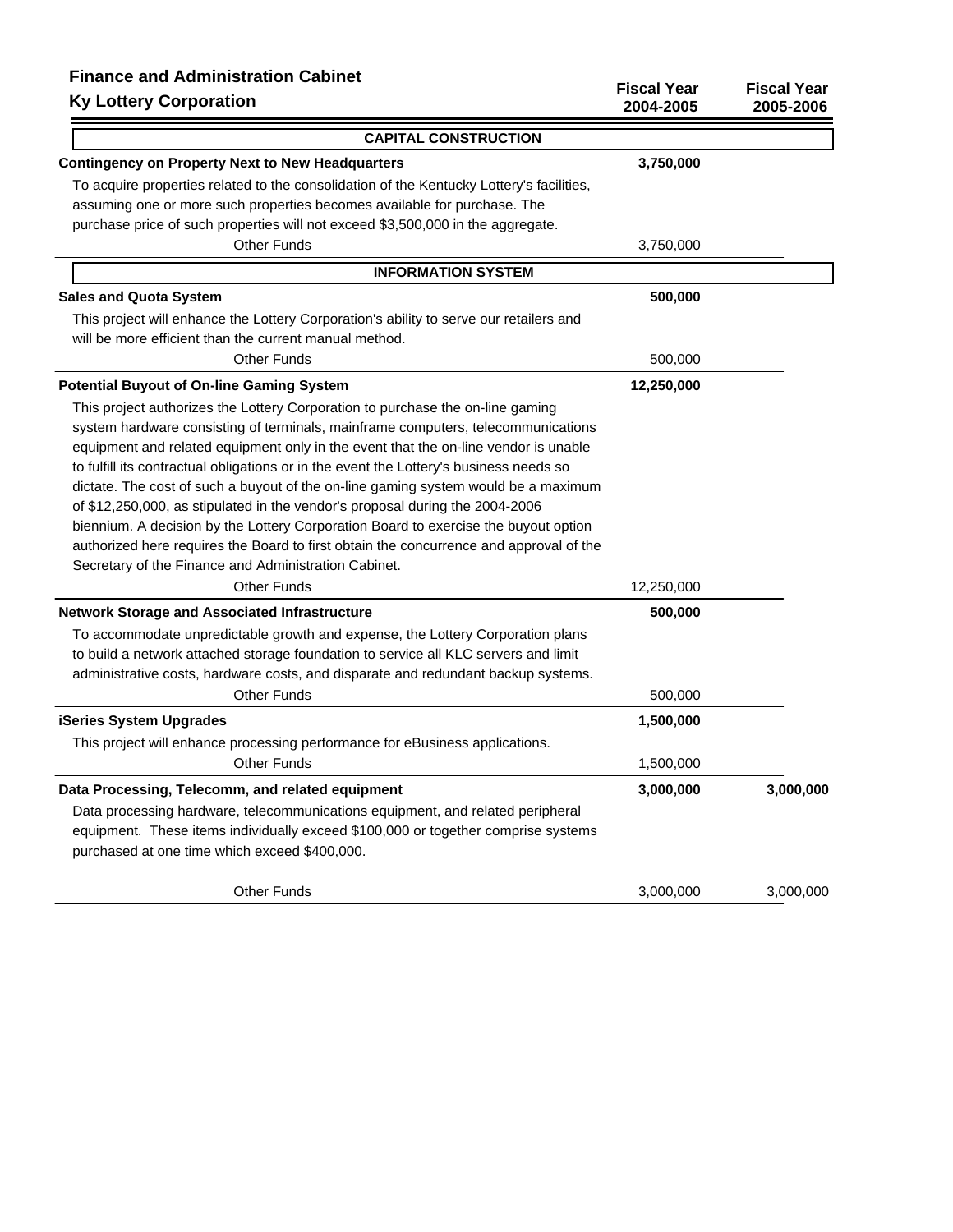| <b>Finance and Administration Cabinet</b> | <b>Fiscal Year</b> | <b>Fiscal Year</b> |  |
|-------------------------------------------|--------------------|--------------------|--|
| <b>Ky Lottery Corporation</b>             | 2004-2005          | 2005-2006          |  |
| <b>Ky Lottery Corporation Summary</b>     | 21,500,000         | 3,000,000          |  |
| <b>Other Funds</b>                        | 21,500,000         | 3,000,000          |  |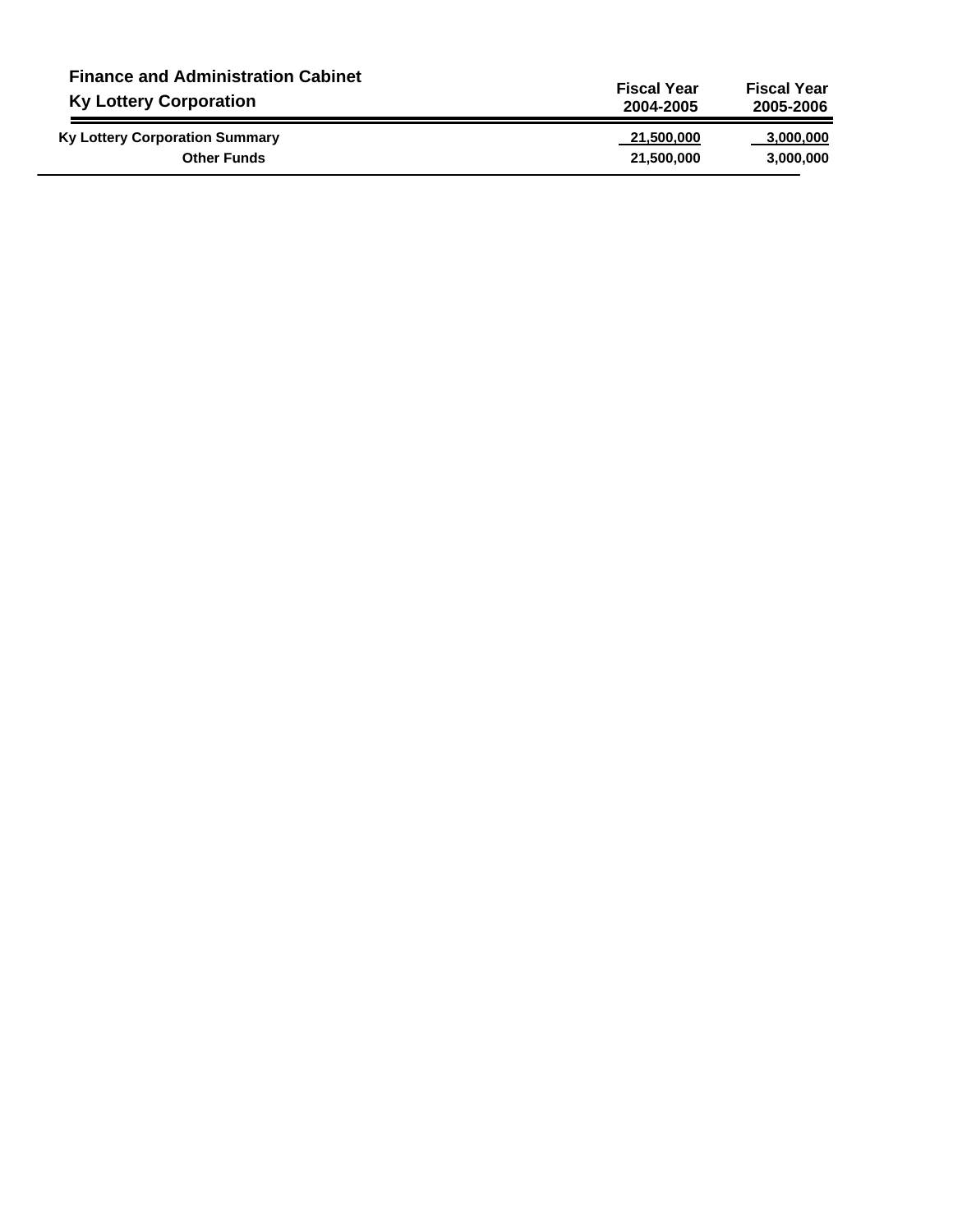# **Finance and Administration Cabinet**

| <b>Controller</b>                                                                      | <b>Fiscal Year</b><br>2004-2005 | <b>Fiscal Year</b><br>2005-2006 |
|----------------------------------------------------------------------------------------|---------------------------------|---------------------------------|
| <b>CAPITAL CONSTRUCTION</b>                                                            |                                 |                                 |
| <b>Phase II Tobacco Settlement Payments</b>                                            | 114,000,000                     |                                 |
| The Kentucky Tobacco Settlement Trust Corporation distributes to tobacco quota         |                                 |                                 |
| owners and growers payments received from cigarette manufacturers through the          |                                 |                                 |
| National Tobacco Grower Settlement Trust (Phase II). Because the manufacturers         |                                 |                                 |
| failed to make all the payments due in 2004, and have requested a full refund of the   |                                 |                                 |
| payments they did make, no funds were available from the Trust for the December        |                                 |                                 |
| 2004 payment. The General Assembly has authorized the Corporation to make the          |                                 |                                 |
| payments not later than June 30, 2005 from funds the State received from the           |                                 |                                 |
| Tobacco Master Settlement Agreement (Phase I) and from the proceeds of bonds.          |                                 |                                 |
| Should the State prevail in its action in the Supreme Court of North Carolina and      |                                 |                                 |
| receive the 2004 payments from the manufacturers, those proceeds will be used to       |                                 |                                 |
| cover the cost of the distribution, to retire the bonds, and then to reimburse the     |                                 |                                 |
| Agriculture Development Fund for the Phase I money.                                    |                                 |                                 |
| <b>Bond Fund</b>                                                                       | 87,000,000                      |                                 |
| <b>General Fund</b>                                                                    | 27,000,000                      |                                 |
| <b>INFORMATION SYSTEM</b>                                                              |                                 |                                 |
| <b>Management Administrative Reporting Sys. Upgrade</b>                                | 7,000,000                       | 4,500,000                       |
| The Management Administrative Reporting System (MARS) was a joint venture with         |                                 |                                 |
| a software provider, American Management Systems (AMS) to build an                     |                                 |                                 |
| administrative software system that the Commonwealth could use for many years          |                                 |                                 |
| into the future to stay technologically and functionally current. As with any major    |                                 |                                 |
| computer system, the technological platform on which the software is built often must  |                                 |                                 |
| undergo significant changes, which is now happening with the MARS software. The        |                                 |                                 |
| MARS software is built on client/server technology and AMS is now moving the           |                                 |                                 |
| software to a totally web-enabled architecture, and dropping support for the           |                                 |                                 |
| client/server software on 7/1/2005. This major change in architecture resulted in a    |                                 |                                 |
| total re-write of the software, which encompassed significant functionality changes to |                                 |                                 |
| the software.                                                                          |                                 |                                 |
| Investment Income                                                                      | 1,000,000                       | 2,500,000                       |
| <b>Restricted Funds</b>                                                                | 6,000,000                       | 2,000,000                       |
| <b>Controller Summary</b>                                                              | 121,000,000                     | 4,500,000                       |
| <b>General Fund</b>                                                                    | 27,000,000                      |                                 |
| <b>Restricted Funds</b>                                                                | 6,000,000                       | 2,000,000                       |
| <b>Bond Fund</b>                                                                       | 87,000,000                      |                                 |
| <b>Investment Income</b>                                                               | 1,000,000                       | 2,500,000                       |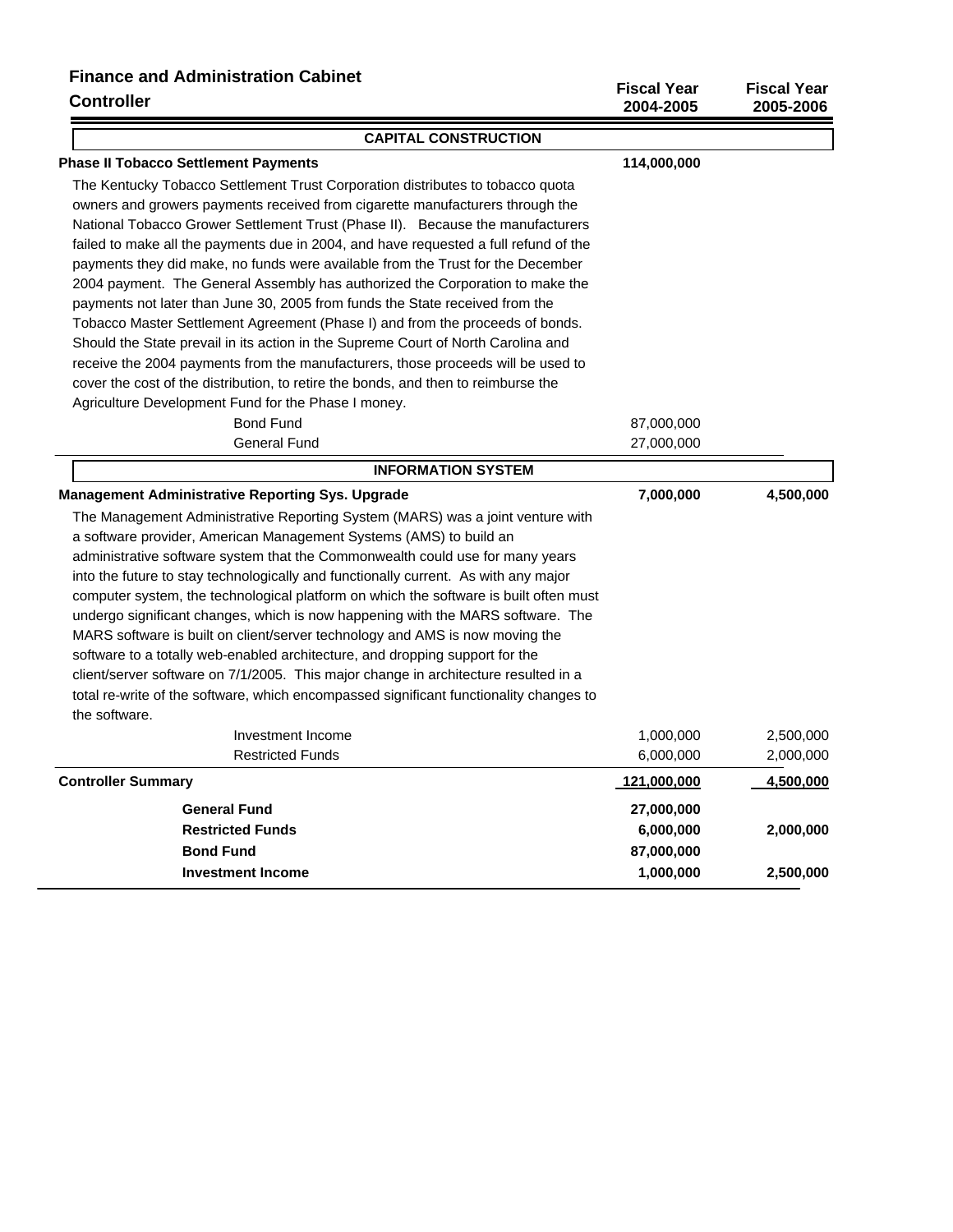| <b>Finance and Administration Cabinet</b><br><b>Controller</b> | <b>Fiscal Year</b><br>2004-2005 | <b>Fiscal Year</b><br>2005-2006 |
|----------------------------------------------------------------|---------------------------------|---------------------------------|
| <b>Finance and Administration Cabinet Summary</b>              | 270,683,400                     | 12,374,000                      |
| <b>General Fund</b>                                            | 36,175,000                      |                                 |
| <b>Restricted Funds</b>                                        | 19,534,000                      | 6,874,000                       |
| <b>Federal Fund</b>                                            | 1,300,000                       |                                 |
| <b>Bond Fund</b>                                               | 181,805,000                     |                                 |
| <b>Capital Construction Surplus</b>                            | 444.400                         |                                 |
| <b>Investment Income</b>                                       | 9,925,000                       | 2,500,000                       |
| <b>Other Funds</b>                                             | 21,500,000                      | 3,000,000                       |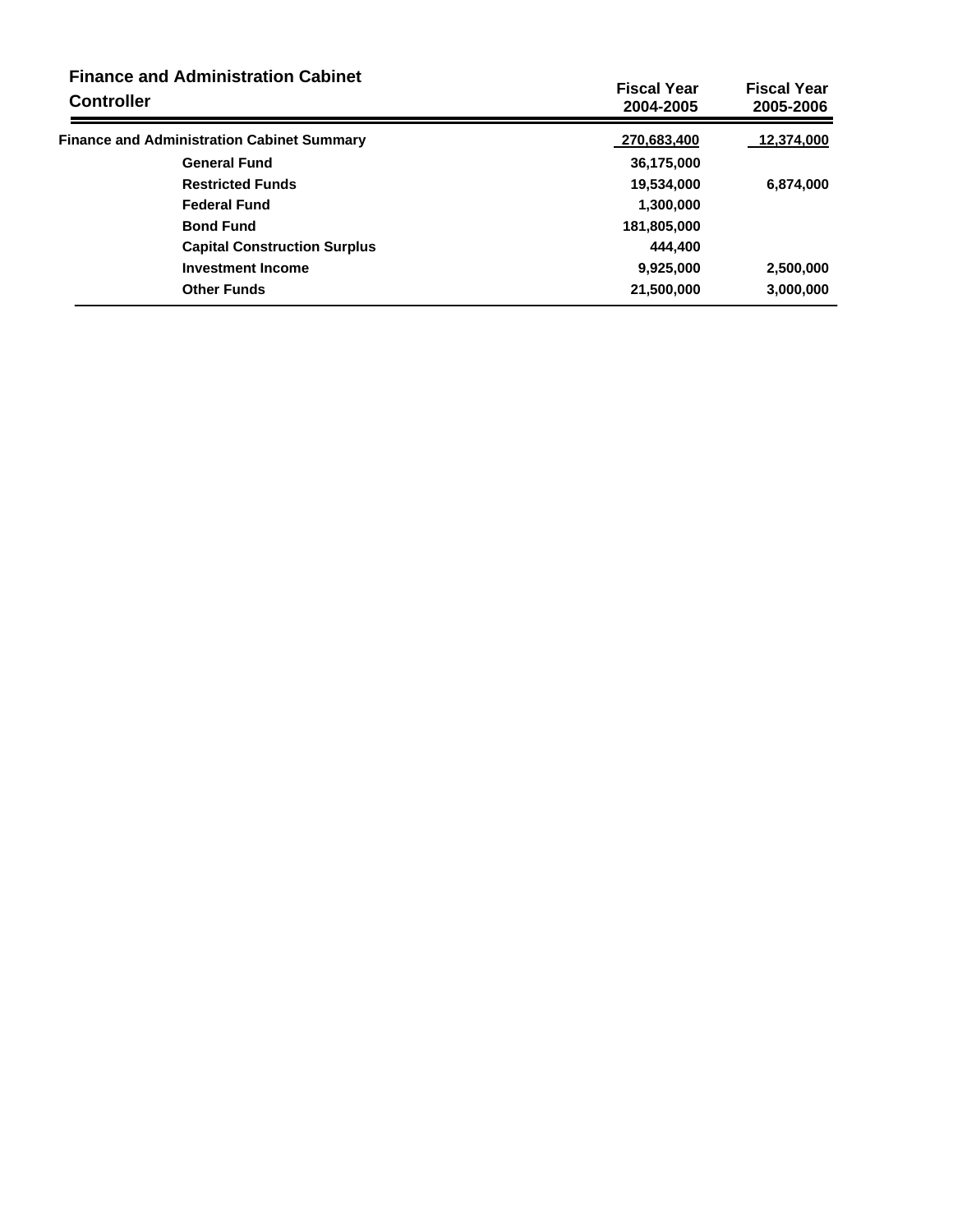| Public Health                                                                             | 2004-2005 | 2005-2006 |
|-------------------------------------------------------------------------------------------|-----------|-----------|
| <b>EQUIPMENT</b>                                                                          |           |           |
| Lab Equipment-Tandem Mass Sp-Newborn Screen #2                                            | 330,000   |           |
| Recent advances in technology and clinical intervention have enabled clinical             |           |           |
| laboratories providing newborn screening services to improve testing and to expand        |           |           |
| testing to include additional treatable disorders. One of the major technical advances    |           |           |
| in newborn screening is the use of an analytical instrument known as a tandem mass        |           |           |
| spectrometer. More than 20 metabolic disorders can be detected in a single analysis       |           |           |
| of a small blood sample that is collected on filter paper during the first few days of an |           |           |
| infant's life. Currently 23 other state laboratories perform testing with the tandem      |           |           |
| mass spectrometer.                                                                        |           |           |
| General Fund (Tobaco)                                                                     | 330,000   |           |
| Lab Equipment-Tandem Mass Sp-Newborn Screen #1                                            | 330,000   |           |
| Recent advances in technology and clinical intervention have enabled clinical             |           |           |
| laboratories providing newborn screening services to improve testing and to expand        |           |           |
| testing to include additional treatable disorders. One of the major technical advances    |           |           |
| in newborn screening is the use of an analytical instrument known as a tandem mass        |           |           |
| spectrometer. More than 20 metabolic disorders can be detected in a single analysis       |           |           |
| of a small blood sample that is collected on filter paper during the first few days of an |           |           |
| infant's life. Currently 23 other state laboratories perform testing with the tandem      |           |           |
| mass spectrometer.                                                                        |           |           |
| General Fund (Tobaco)                                                                     | 330,000   |           |
| <b>Replace Laboratory Equipment-DPH</b>                                                   | 350,000   |           |
| This project will replace equipment which is broken, aged instrumentation, and/or         |           |           |
| obsolete due to new technology. It is necessary to replace this equipment in a timely     |           |           |
| manner for accuracy as well for safety purposes. These minor equipment items are          |           |           |
| critical to support local health departments' programs necessary to meet the              |           |           |
| Interstate Milk Shippers Agreement, provide laboratory support for Occupational           |           |           |
| Safety and Health Administration and various other Health and Family Services             |           |           |
| Cabinet programs.                                                                         |           |           |
|                                                                                           |           |           |
| Investment Income                                                                         | 350,000   |           |
| <b>INFORMATION SYSTEM</b>                                                                 |           |           |
| <b>Upgrade KASPER System</b>                                                              | 5,000,000 |           |
| Phase I                                                                                   |           |           |
| News media have reported that areas of Kentucky might be the prescription-painkiller      |           |           |
| capital of the United States, with much higher rates of prescribed painkillers such as    |           |           |
| OxyContin and Vicodin than in Miami, Detroit or Los Angeles. In fact, seven hundred       |           |           |
| fifty-thousand (750K) prescriptions for controlled substances are filled every month in   |           |           |
| Kentucky, and nearly nine million (9M) annually. Possession and trafficking charges       |           |           |
| for all controlled substances have increased dramatically. The abuse is also              |           |           |
| is considered in a similar send of the monopolitical distribution and fact                |           |           |

**Fiscal Year Fiscal Year**

reflected in the number of people seeking residential treatment for painkiller addiction. While the drugs may have been issued legally, it is evident they were not all used properly.

Currently there are more than 2,100 pharmacy systems and physicians contributing information to the KASPER system. Prescription information is provided to the Department of Public Health from originating pharmacies and physicians through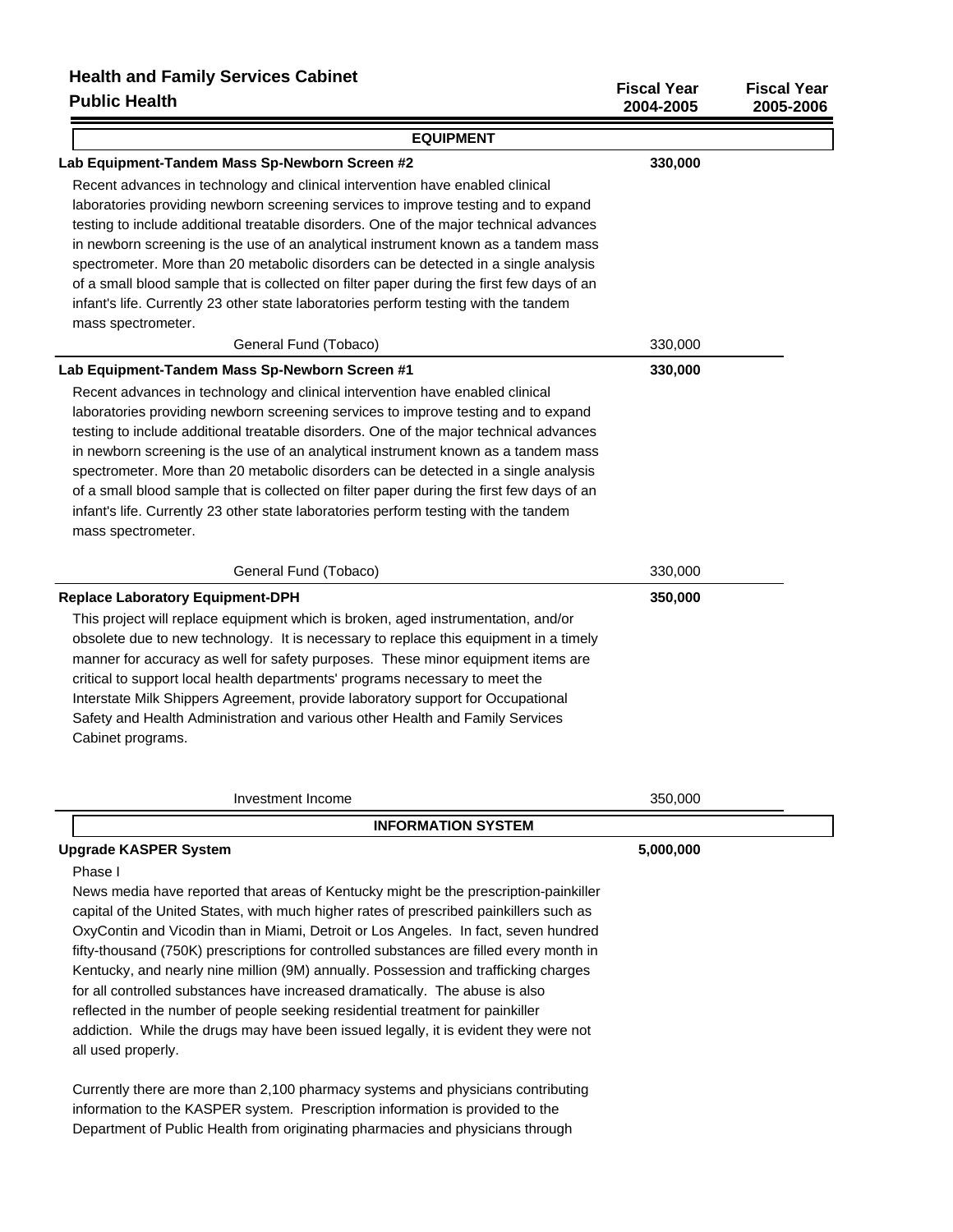| <b>Health and Family Services Cabinet</b><br><b>Public Health</b>                       | <b>Fiscal Year</b><br>2004-2005 | <b>Fiscal Year</b><br>2005-2006 |
|-----------------------------------------------------------------------------------------|---------------------------------|---------------------------------|
| electronic data transfer, or filled out on paper forms, which are faxed or mailed.      |                                 |                                 |
| Doctors, Pharmacists and Law Enforcement currently request information regarding        |                                 |                                 |
| a patient's pharmaceutical history from KASPER and a report is created and              |                                 |                                 |
| available within 4 hours, Monday through Friday from 8:00 a.m. to 5:00 p.m.             |                                 |                                 |
| An updated KASPER system will enable system users to request information through        |                                 |                                 |
| the Internet or by submitting a fax. Users can be: a pharmacist, doctor, dentist,       |                                 |                                 |
| veterinarian, podiatrist, law enforcement, healthcare professional, licensing board, or |                                 |                                 |
| the Department of Medicaid Services. Information requested through an Internet          |                                 |                                 |
| application will allow users to receive a report on-line, or to interact with KASPER    |                                 |                                 |
| personnel to help validate the legitimacy of information provided. The reports will be  |                                 |                                 |
| available within 15 minutes, 24-hours a day, 7-days a week.                             |                                 |                                 |
| <b>Bond Fund</b>                                                                        | 5,000,000                       |                                 |
| <b>Public Health Summary</b>                                                            | 6,010,000                       |                                 |
| <b>General Fund (Tobacco)</b>                                                           | 660,000                         |                                 |
| <b>Bond Fund</b>                                                                        | 5,000,000                       |                                 |
| <b>Investment Income</b>                                                                | 350,000                         |                                 |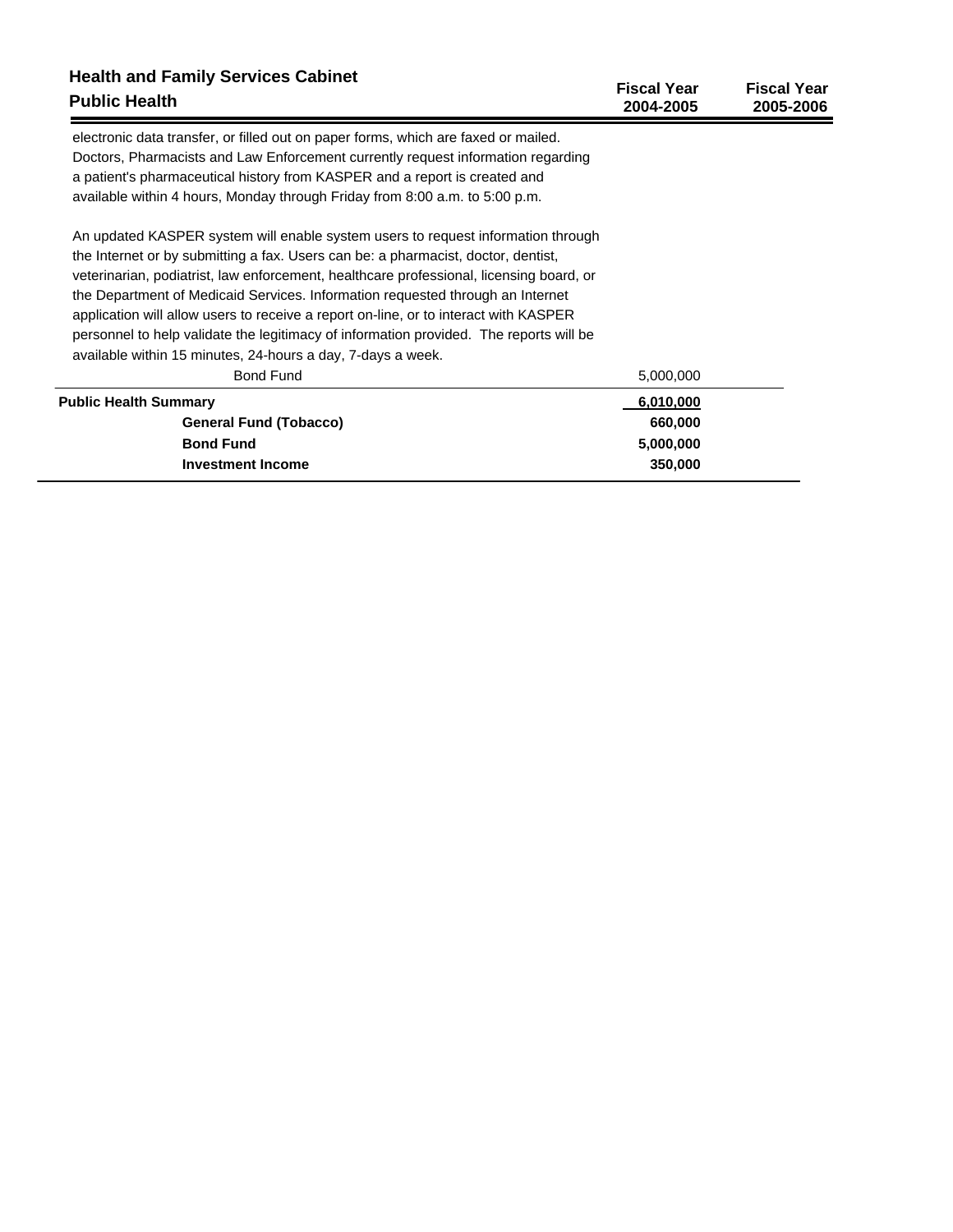| Health and Failing Services Cabillet<br><b>Mental Health/Mental Retardation Services</b>                                                                                                                                                                                                                                                                                                                                                                                                                                                                                                                                                                                                                                                                                                                                                                                                                                                                                                                | <b>Fiscal Year</b><br>2004-2005 | <b>Fiscal Year</b><br>2005-2006 |
|---------------------------------------------------------------------------------------------------------------------------------------------------------------------------------------------------------------------------------------------------------------------------------------------------------------------------------------------------------------------------------------------------------------------------------------------------------------------------------------------------------------------------------------------------------------------------------------------------------------------------------------------------------------------------------------------------------------------------------------------------------------------------------------------------------------------------------------------------------------------------------------------------------------------------------------------------------------------------------------------------------|---------------------------------|---------------------------------|
| <b>CAPITAL CONSTRUCTION</b>                                                                                                                                                                                                                                                                                                                                                                                                                                                                                                                                                                                                                                                                                                                                                                                                                                                                                                                                                                             |                                 |                                 |
| Upgrade HVAC Pipes & Electric-Glasgow                                                                                                                                                                                                                                                                                                                                                                                                                                                                                                                                                                                                                                                                                                                                                                                                                                                                                                                                                                   | 2,200,000                       |                                 |
| The original HVAC pipe system has seriously deteriorated resulting in frequent<br>breaks to the point that attempts to repair result in additional fracturing of the piping<br>system, thus leaving the HVAC system inoperable for periods of time. The facility is<br>requesting the current piping be replaced with a multi-pipe system, which will<br>eliminate the potential for catastrophic failure of the facility's cooling system. It will<br>also provide a system that permits the facilty to regulate internal temperatures by<br>integrating (mixing) the heating and cooling functions of the system. The facility must<br>maintain temperatures between 71 and 81 degrees as required by Licensure &<br>Regulation. This can be difficult to maintain in the fall and spring seasons when large<br>variations in daytime and nightime temperatures occur. If the facility does not<br>maintain the correct temperatures, the health and safety of the residents could be<br>jeopardized. |                                 |                                 |
| <b>Bond Fund</b>                                                                                                                                                                                                                                                                                                                                                                                                                                                                                                                                                                                                                                                                                                                                                                                                                                                                                                                                                                                        | 2,200,000                       |                                 |

| <b>Replace Roof Oakwood</b>                                                             | 2,200,000 |
|-----------------------------------------------------------------------------------------|-----------|
| This project would replace the roofs located at Oakwood in buildings 201, 301, 302,     |           |
| 303, 304, 401, 501, and 600. These roofs are original to the structures and have        |           |
| been patched. Some of the leaks are finding their way into electrical systems and in    |           |
| patient-occupied buildings, resulting in continuous maintenance. This work was          |           |
| recommended in a Feasibility Study conductd by Luckett and Farley in 2002.              |           |
| <b>Bond Fund</b>                                                                        | 2,200,000 |
| <b>Maintenance Pool</b>                                                                 | 1,300,000 |
| Facility projects included in the funding would include deferred and emergency          |           |
| maintenance projects that fall below the \$400,000 capital construction threshold.      |           |
| Projects of these types have been identified at the facilities and certain emergency    |           |
| projects occur on a routine basis. KRS 210.040 provides certain requirements for        |           |
| the custody, maintenance, care and medical/psychiatric treatment of the residents of    |           |
| the facilities operated by the Cabinet. It is the ongoing policy of the Cabinet to      |           |
| maintain facilities which are safe, comfortable and adequate to meet programmatic       |           |
| needs and standards.                                                                    |           |
| Investment Income                                                                       | 1,300,000 |
| <b>Chiller Pool</b>                                                                     | 450,000   |
| This project will perform major maintenance and conversion to the use of the new        |           |
| type refrigerant, as is being phased in by federal regulations, as well as              |           |
| replacement/installation of some systems at certain statewide MH/MR facilities. KRS     |           |
| 210.040 provides certain requirements for the custody, maintenance, care and            |           |
| medical/psychiatric treatement of the residents of the facilities operated by the       |           |
| Cabinet. It is the ongoing policy of the Cabinet to maintain facilities which are safe, |           |
| comfortable and adequate to meet programmatic needs and standards.                      |           |
| Investment Income                                                                       | 450,000   |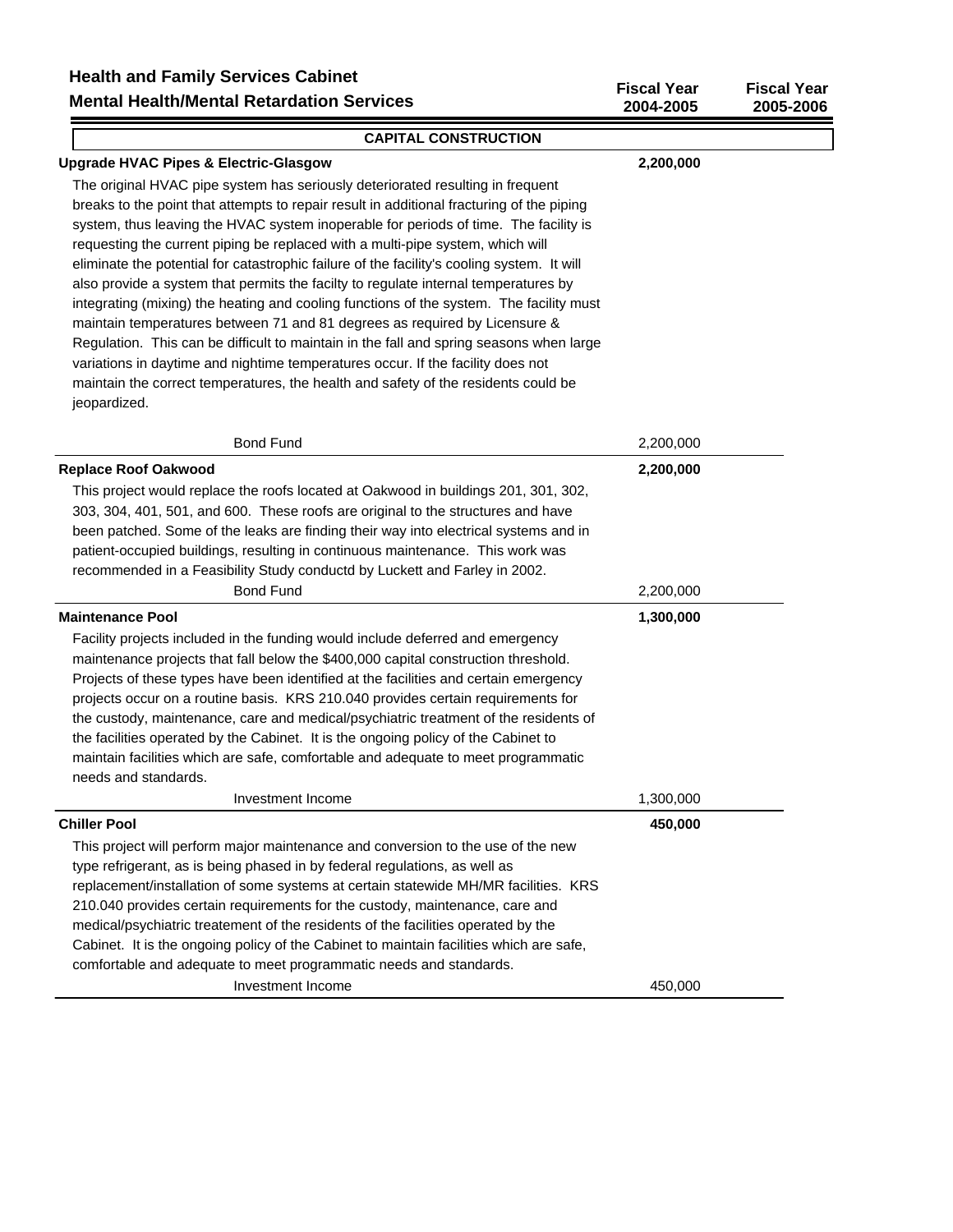#### **Franklin County - Lease (Fair Oaks)**

Located at 100 Fair Oaks Lane in Frankfort, KY. It is located on the 4th floor and contains 45,574 square feet. It houses the central office/program staff for the Department of Mental Health/Mental Retardation Services.

#### **MH/MR VA Hospital Lease**

This project is to lease the Veteran's Administration Hospital located on Leestown Road in Lexington, Kentucky.

| <b>Mental Health/Mental Retardation Services Summary</b> | 6,150,000 |
|----------------------------------------------------------|-----------|
| <b>Bond Fund</b>                                         | 4.400.000 |
| Investment Income                                        | 1.750.000 |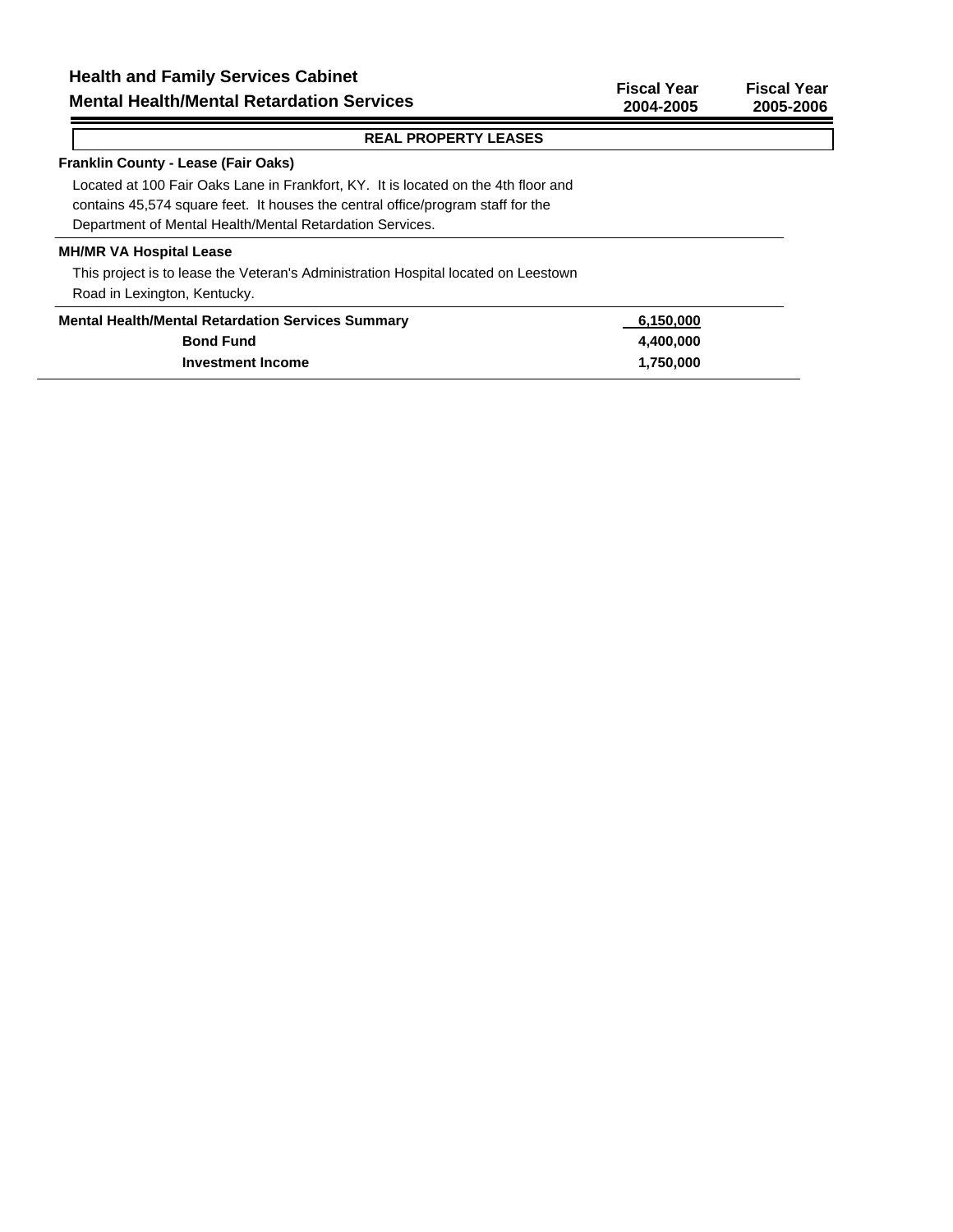## **Health and Family Services Cabinet**

**General Administration and Program Support**

| <b>EQUIPMENT</b>                                                                          |           |  |
|-------------------------------------------------------------------------------------------|-----------|--|
| <b>Telecommunications Upgrade-Various Facilities</b>                                      | 800,000   |  |
| This project is to support the purchase and installation of replacement phone             |           |  |
| systems within the Cabinet. These replacements are needed because the current             |           |  |
| systems are beyond their useful life and replacement parts are not available. In          |           |  |
| addition, Federal mandates, Title VI, Executive Order 13166 require that the family       |           |  |
| support programs provide language assistance to users with limited English                |           |  |
| proficiency (LEP). Our older systems do not provide LEP capability nor voice-mail         |           |  |
| which are an essential support tool given the clients that we serve within our facilities |           |  |
| and throughout the Commonwealth.                                                          |           |  |
| <b>Capital Construction Surplus</b>                                                       | 400,000   |  |
| <b>Federal Fund</b>                                                                       | 400,000   |  |
| <b>INFORMATION SYSTEM</b>                                                                 |           |  |
| <b>Safeguarding Children At Risk (TWIST Re-Write)</b>                                     | 3,393,000 |  |
| This project will provide a re-write of the The Workers Information System (TWIST)        |           |  |
| using an enterprise standard software development language and database platform          |           |  |
| to eliminate risk and to increase the usability and flexibility of the system. TWIST      |           |  |
| was originally developed in 1994 and is a mission critical system that supports the       |           |  |
| statewide child and adult protection services for the Commonwealth's most                 |           |  |
| vulnerable and needy citizens.                                                            |           |  |
| <b>Bond Fund</b>                                                                          | 2,205,000 |  |
| <b>Federal Fund</b>                                                                       | 1,188,000 |  |
| <b>Server Refresh Phase I</b>                                                             | 1,000,000 |  |
| Phase I of this project will replace the following:                                       |           |  |

**Fiscal Year Fiscal Year 2004-2005 2005-2006**

1) 132 Backup Domain Controller (BDC's) that provide user authentication and file storage. These servers are currently 5 to 6 years old, which places them significantly beyond the industry standard 3-year life span. Failure to replace these would result in possible loss of data and interruptions in productivity due to the workers inability to gain access to critical applications.

2) 189 Uninterrupted Power Supplies (UPS) that provide protection to sensitive network equipment from damage due to power spikes from severe weather, accidents, etc. Failure to replace these devices will result in unnecessary and costly equipment failures that will result in site outages.

3) 8 Production servers and Storage Area Network (SAN) which houses critical applications and sensitive data.

A refresh and upgrade of the servers to Windows 2000 will provide a more reliable and secure environment for its applications and data. BDC servers are currently three versions behind industry standards and are no longer supported by Microsoft as of August 1, 2003. This creates unacceptable vulnerability to virus attacks, security breaches, system failures and increased hardware maintenance.

This project will also allow to reduce the number of Back Up Domain Controllers (BDC's) in the network environment. This would represent a reduction in "server" hardware of 158 units and improve the agency's ability to maintain infrastructure. This BDC reduction project has a one-time expense of \$243,000.

Also recommended is \$218,000 to replace 189 Uninterrupted Power Supplies (UPS)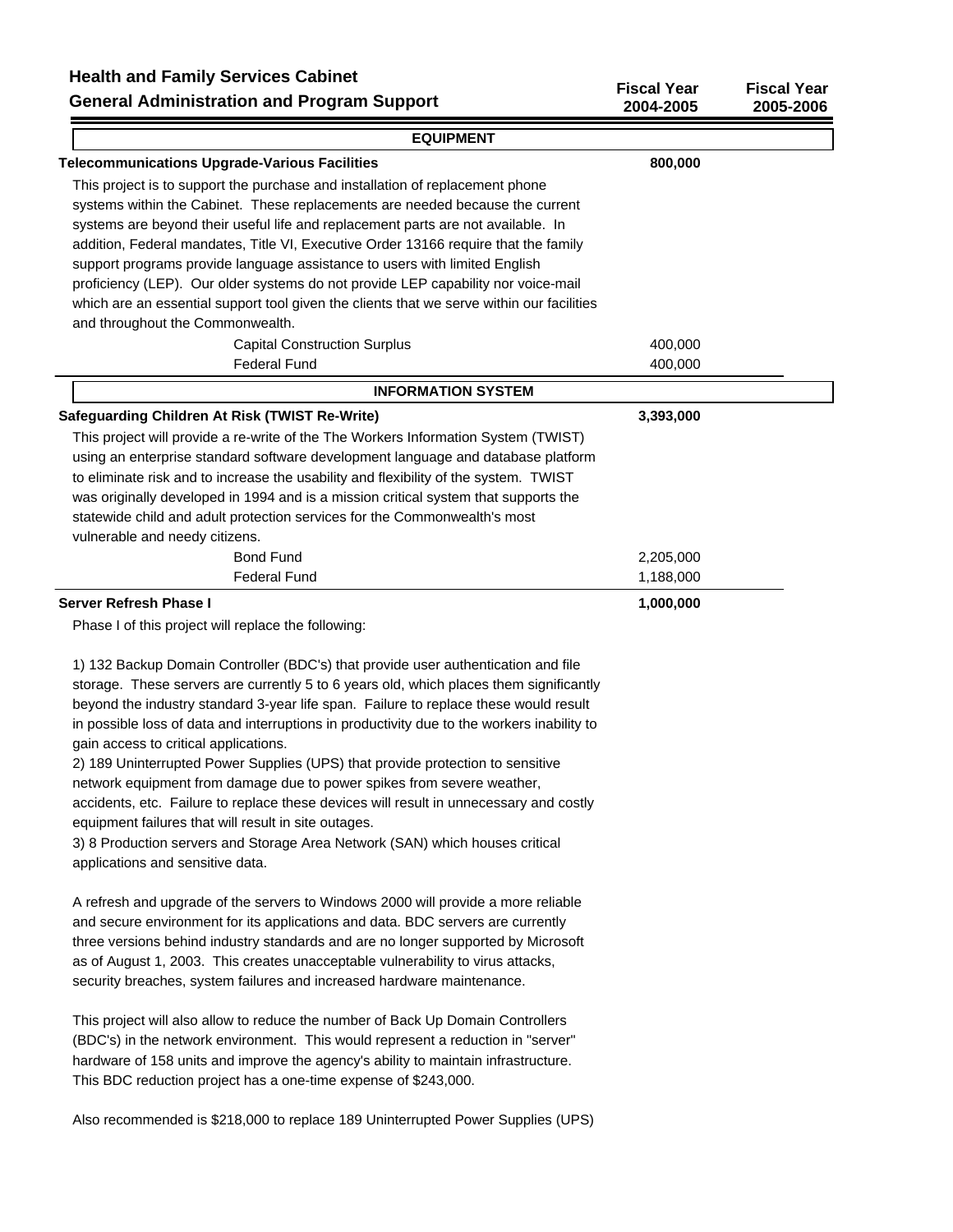| <b>Health and Family Services Cabinet</b><br><b>General Administration and Program Support</b>                                                                                                                                                                                                                                                                                                                                                                                                                                                                                                                                                                                                                                                                                                                                                                                                                                                                                                              | <b>Fiscal Year</b><br>2004-2005 | <b>Fiscal Year</b><br>2005-2006 |
|-------------------------------------------------------------------------------------------------------------------------------------------------------------------------------------------------------------------------------------------------------------------------------------------------------------------------------------------------------------------------------------------------------------------------------------------------------------------------------------------------------------------------------------------------------------------------------------------------------------------------------------------------------------------------------------------------------------------------------------------------------------------------------------------------------------------------------------------------------------------------------------------------------------------------------------------------------------------------------------------------------------|---------------------------------|---------------------------------|
| that have failed. UPS are critical devices that protect sensitive network equipment<br>from damage due to power spikes from severe weather, accidents, etc. Failure to<br>replace these devices will result in catastrophic equipment failures and site outages.<br><b>Capital Construction Surplus</b><br><b>Federal Fund</b>                                                                                                                                                                                                                                                                                                                                                                                                                                                                                                                                                                                                                                                                              | 500,000<br>500,000              |                                 |
| Network Infrastructure Upgrade                                                                                                                                                                                                                                                                                                                                                                                                                                                                                                                                                                                                                                                                                                                                                                                                                                                                                                                                                                              | 1,944,000                       |                                 |
| A significant portion of the existing network equipment is no longer manufactured and<br>there are no parts available. In addition, the bandwidth requirements for sites within<br>the Network have outgrown the capacity of the old technology network hubs currently<br>in use. Replacing this older technology with more modern switch technology will<br>reduce network collisions and greatly improve network performance and<br>manageability at these sites. This will greatly improve the performance of Child<br>Protection (TWIST), Child Support Enforcement (KASES), Temporary Assistance for<br>Needy Families/Foodstamps, Medicaid (KAMES) system at these locations.                                                                                                                                                                                                                                                                                                                         |                                 |                                 |
| Upgrading the Cabinet's technology infrastructure will provide the capability to<br>continue to consolidate work sites. It will provide a more responsive, reliable, and<br>secure network capable of current and future initiatives. The upgrade will include<br>moving sites to a managed environment, provide high-speed connectivity, and<br>secure data transmission.                                                                                                                                                                                                                                                                                                                                                                                                                                                                                                                                                                                                                                  |                                 |                                 |
| <b>Bond Fund</b>                                                                                                                                                                                                                                                                                                                                                                                                                                                                                                                                                                                                                                                                                                                                                                                                                                                                                                                                                                                            | 782,000                         |                                 |
| <b>Capital Construction Surplus</b>                                                                                                                                                                                                                                                                                                                                                                                                                                                                                                                                                                                                                                                                                                                                                                                                                                                                                                                                                                         | 190,000                         |                                 |
| <b>Federal Fund</b>                                                                                                                                                                                                                                                                                                                                                                                                                                                                                                                                                                                                                                                                                                                                                                                                                                                                                                                                                                                         | 972,000                         |                                 |
| <b>Child Support Enforcement (KASES II)</b><br>When originally designed and developed, the KASES system met the needs of the<br>Commonwealth and Federal Family Support Act of 1988. With increasing needs for<br>automated support, increasing caseloads, and strict new Federal requirements, this<br>13 year-old system is struggling to meet the needs of the Commonwealth and<br>maintain compliance with new Federal Mandates (PRWORA). To further exacerbate<br>the difficulties of KASES design issues with regard to federal compliance, Congress<br>is now in the process of enacting additional welfare reform mandates (H.R.4737)<br>requiring system changes that will place further strain on the KASES system.<br>Due to limitations of the original KASES design, it is becoming increasingly difficult<br>for this system to meet the federal criteria for financial processing and data reliability<br>as specified by the Federal Welfare Reform Act. While KASES financial transactions | 6,000,000                       |                                 |
| do balance within the KASES system, the manner in which KASES structures and<br>processes financial transactions conflicts with the new federal definitions. The<br>adequacy of data integrity safeguards has been brought into question. Due to limited<br>audit trails, KASES transactions cannot be adequately separated and categorized as<br>per federal requirements.<br>KASES design shortcomings include an un-intuitive user interface that lacks critical                                                                                                                                                                                                                                                                                                                                                                                                                                                                                                                                         |                                 |                                 |
| automation features to help reduce staff workloads. This has become increasingly<br>significant as staff to caseload ratios continue to climb. County Attorneys have also<br>complained of serious shortcomings in KASES functionality and accounting that has<br>left them without appropriate tools and information to successfully support their<br>cases. This project will replace the existing Child Support Enforcement System<br>known as KASES with an existing certified system from another State that utilizes                                                                                                                                                                                                                                                                                                                                                                                                                                                                                  |                                 |                                 |

more modern, flexible, and efficient technologies.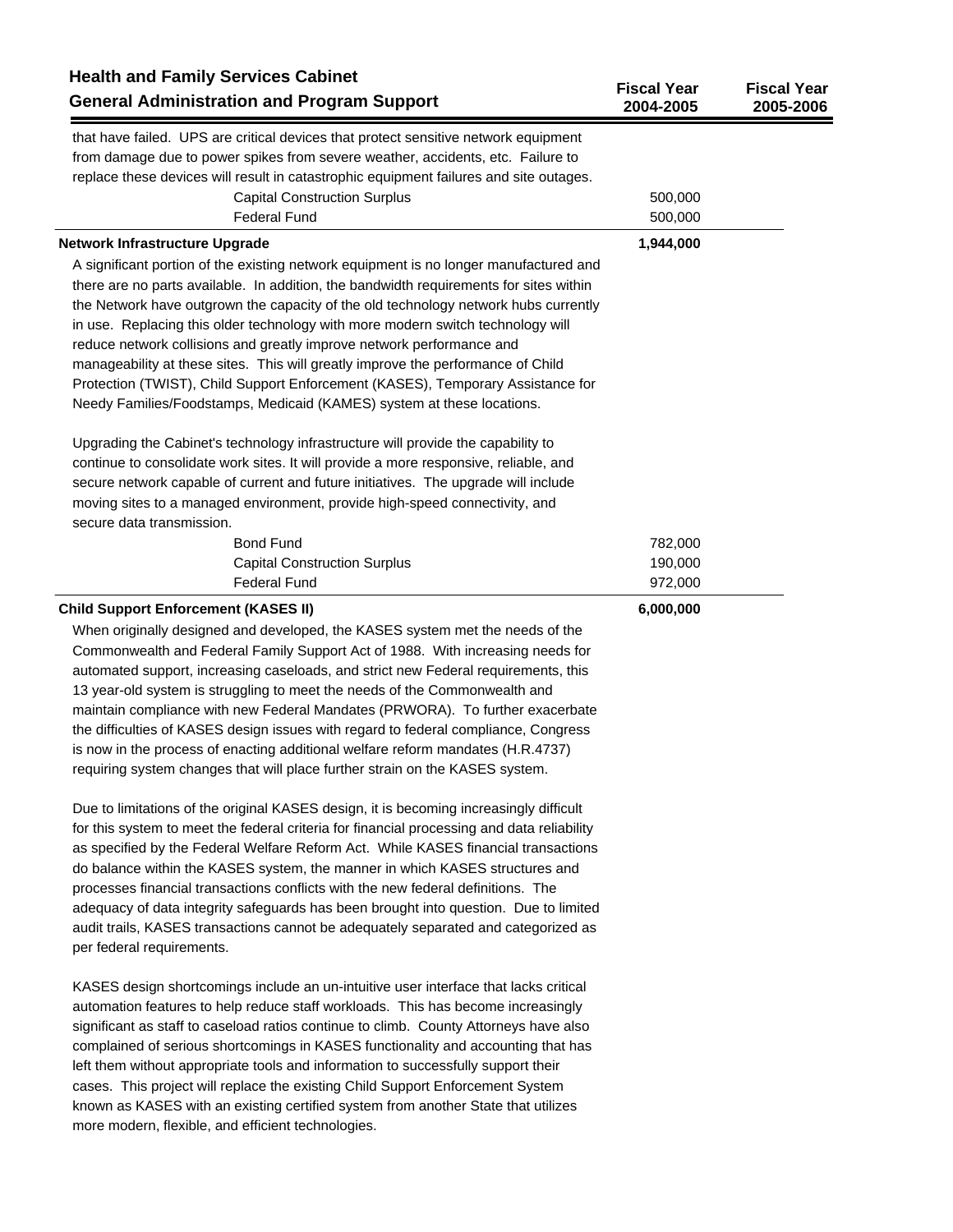| <b>Health and Family Services Cabinet</b><br><b>General Administration and Program Support</b> | <b>Fiscal Year</b><br>2004-2005 | <b>Fiscal Year</b><br>2005-2006 |
|------------------------------------------------------------------------------------------------|---------------------------------|---------------------------------|
| <b>Bond Fund</b>                                                                               | 2,040,000                       |                                 |
| <b>Federal Fund</b>                                                                            | 3,960,000                       |                                 |
| <b>Support for Health and Welfare Services (KAMES)</b>                                         | 2,667,000                       | 16,000,000                      |
| This project is to redesign the Kentucky Automated Management and Eligibility                  |                                 |                                 |
| System (KAMES). KAMES is an aging mainframe based computer system that                         |                                 |                                 |
| began development in 1985 and supports the Medicaid Eligibility, Temporary                     |                                 |                                 |
| Assistance to Needy Families (TANF), Food Stamps, and State Supplementation                    |                                 |                                 |
| programs. Due to the critical needs for an effective and efficient Medicaid Program,           |                                 |                                 |
| development of this new system will begin with the Medicaid Eligibility segment and            |                                 |                                 |
| will encompass the interface between this system and the Medicaid Management                   |                                 |                                 |
| Information System (MMIS). A data warehouse will be developed utilizing modern                 |                                 |                                 |
| tools, like geocoding, to verify and correct eligibility data transferred from KAMES to        |                                 |                                 |
| MMIS. Once the data has been verified or corrected, the data warehouse will                    |                                 |                                 |
| transfer the accurate eligibility data to both KAMES and the MMIS system to enhance            |                                 |                                 |
| the accuracy of the claims payment process. The state is pursuing federal funding to           |                                 |                                 |
| represent 90% of this project and that is the number reflected in the authorization. A         |                                 |                                 |
| minimum of 66% federal participation is currently available.                                   |                                 |                                 |
| <b>General Fund</b>                                                                            | 1,000,000                       | 6,000,000                       |
| <b>Federal Fund</b>                                                                            | 1,667,000                       | 10,000,000                      |
| <b>REAL PROPERTY LEASES</b>                                                                    |                                 |                                 |

# **Lease - Boone County**

PR-4613 provides 17,335 square feet of office space for the Department for Community Based Services, Northern Kentucky Service Region at 8311 US 42 in Florence. The lease term expires June 30, 2010. This lease replaced PR-1055 and provides a regional training center.

#### **Lease - Boyd County**

PR-4578 provides 26,884 square feet of office space for the Department for Community Based Services, FIVCO Service Region at 1529 Greenup Street in Ashland. The lease term expires June 30, 2009. This lease replaces state owned property which is scheduled to be surplused and demolished.

## **Lease - Campbell County**

PR-3698 provides 25,152 square feet of office space for the Department for Community Based Services, Northern Kentucky Service Region at 6th & Washington Street in Newport. The lease term expires June 30, 2009.

# **Lease - Fayette County**

PR-4006 provides 49,275 square feet of office space for the Department for Community Based Services, Bluegrass Service Region at 1350 New Circle Road in Lexington. The lease term expires June 30, 2008.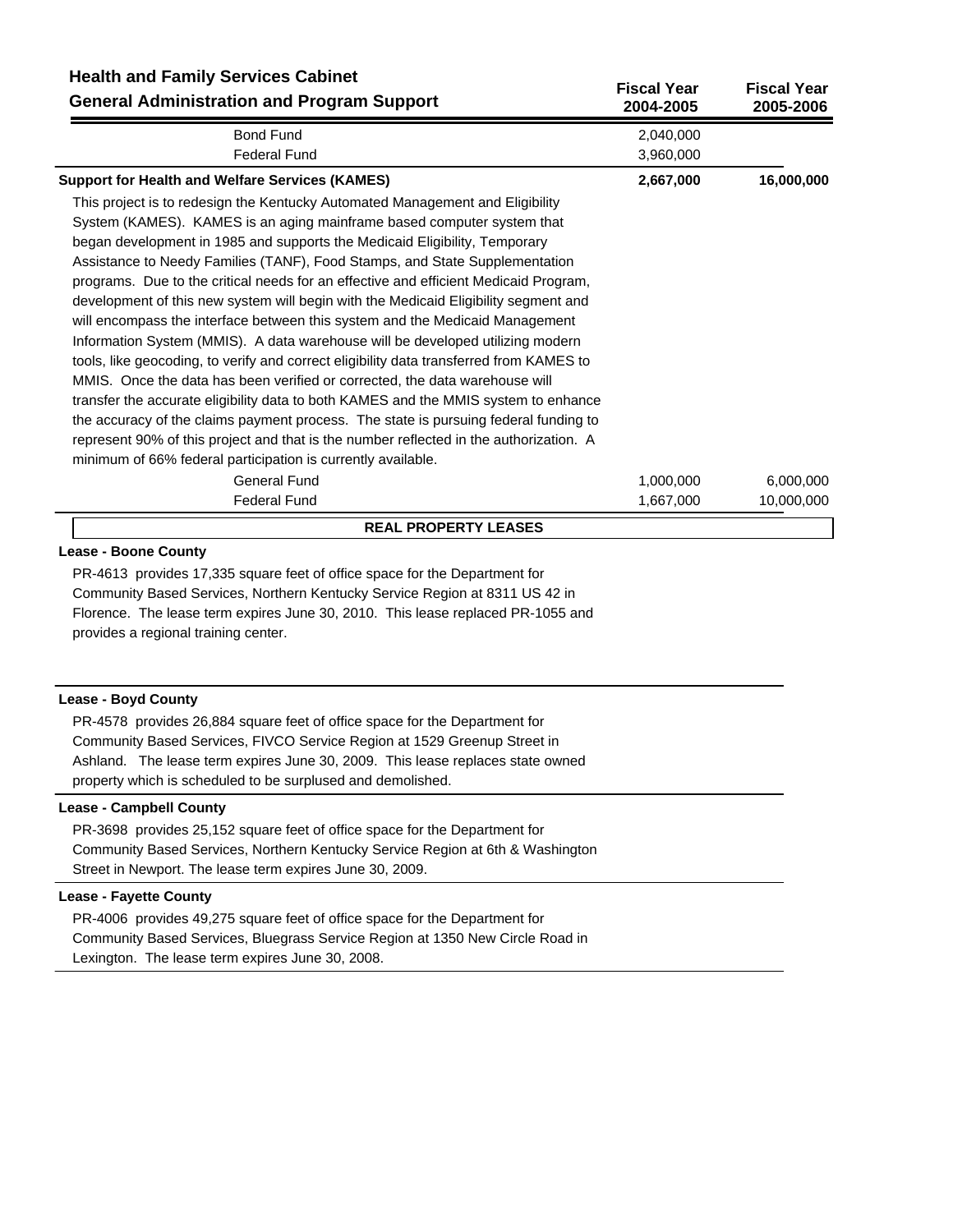| <b>Health and Family Services Cabinet</b><br><b>General Administration and Program Support</b>                                                                                                                                                                                                                           | <b>Fiscal Year</b><br>2004-2005 | <b>Fiscal Year</b><br>2005-2006 |
|--------------------------------------------------------------------------------------------------------------------------------------------------------------------------------------------------------------------------------------------------------------------------------------------------------------------------|---------------------------------|---------------------------------|
| <b>Lease - Fayette County</b>                                                                                                                                                                                                                                                                                            |                                 |                                 |
| PR-4465 provides 38,852 square feet of office space for the Department for<br>Community Based Services at 1165 Centre Parkway, Lexington. The lease term<br>expires June 30, 2005. This lease consolidated and replaced leased space under<br>PR-2530 and Interagency Lease IA-0278 for space at Eastern State Hospital. |                                 |                                 |
| <b>Lease - Franklin County</b>                                                                                                                                                                                                                                                                                           |                                 |                                 |
| PR-1621 provides 24,094 sqare feet of space for the Department for Community<br>Based Services, Child Support Administrative Office at 730 Schenkel Lane,<br>Frankfort. Lease term expires June 30, 2005                                                                                                                 |                                 |                                 |
| <b>Lease - Franklin County</b>                                                                                                                                                                                                                                                                                           |                                 |                                 |
| PR-3590 provides 99,458 square feet of office space for the Department for<br>Disability Services at 102 Athletic Drive in Frankfort. The lease term expires June<br>30, 2007.                                                                                                                                           |                                 |                                 |
| <b>Lease - Hardin County</b>                                                                                                                                                                                                                                                                                             |                                 |                                 |
| PR-3720 provides 31,534 square feet of office space for the Department for<br>Community Based Services, Lincoln Trail Service Region at 916 N Mulberry Street in<br>Elizabethtown. The lease term expires June 30, 2008.                                                                                                 |                                 |                                 |
| <b>Lease - Harlan County</b>                                                                                                                                                                                                                                                                                             |                                 |                                 |

This lease will replace and consolidate 18,918 square feet of office space under PR-3458 and PR-2647 in Harlan. The project will consolidate all of the Department for Community Based Services offices in one location and provide a single point of service in Harlan.

#### **Lease - Henderson County**

This lease will replace and consolidate 13,114 square feet of office space under PR-3274, PR-3335 and an interagency lease with Workforce in the Henderson State Office Building in Henderson. The project will consolidate all of the Department for Community Based Services offices in one location and provide a single point of service.

## **Lease - Jefferson County**

PR-4150 provides 24,988 square feet of office space for the Department for Disability Services at 410 W. Chestnut Street in Louisville. The lease term expires June 30, 2008.

## **Lease - Johnson County**

PR-4492 provides 18,865 square feet of office space for the Department for Community Based Services, Big Sandy Service Region at 205 Main Street in Paintsville. The lease term expires June 30, 2008. This lease consolidated and replaced PR-0778, PR-2819, and PR-3261.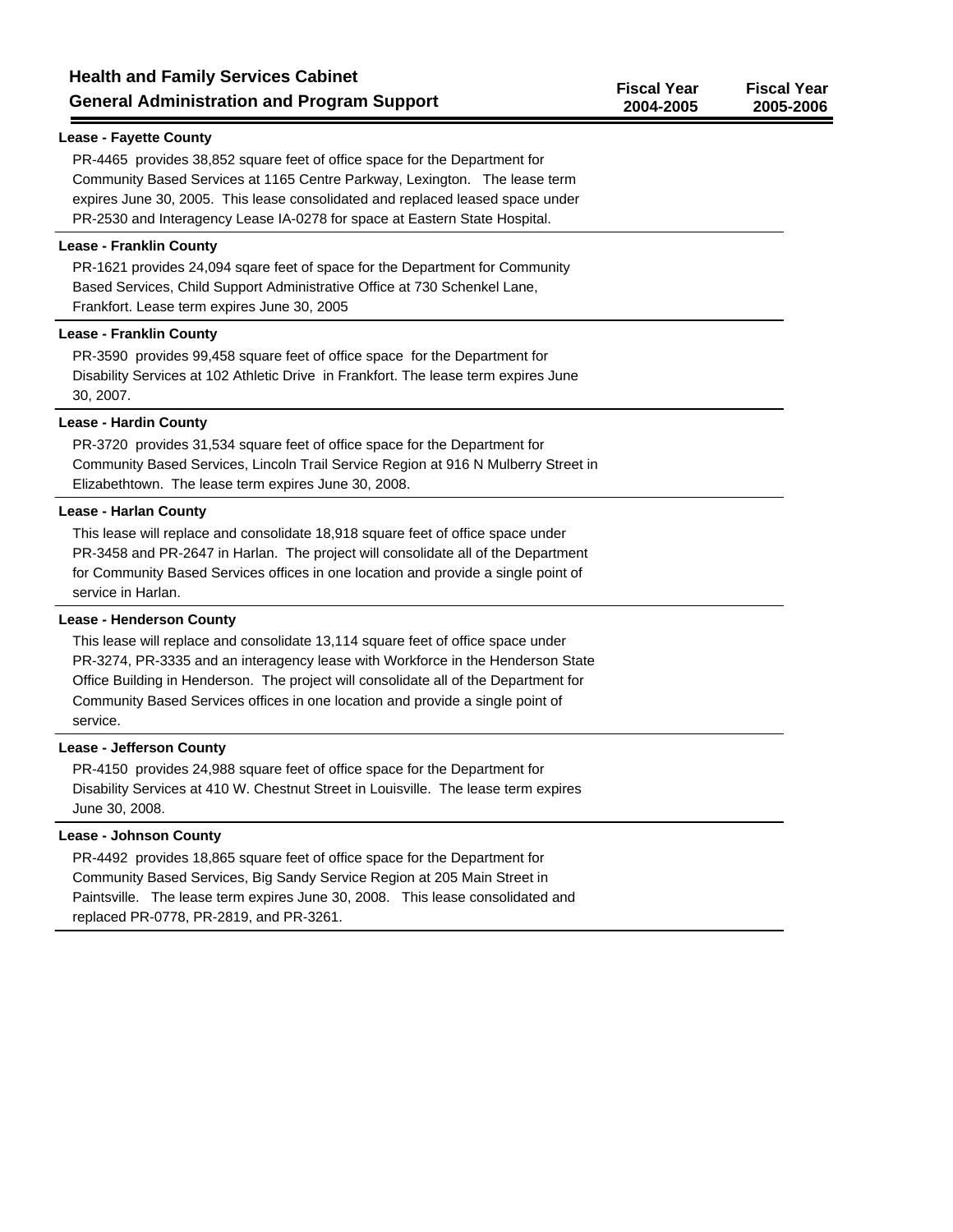| <b>Health and Family Services Cabinet</b><br><b>General Administration and Program Support</b>                                                                                                                                                        | <b>Fiscal Year</b><br>2004-2005 | <b>Fiscal Year</b><br>2005-2006 |
|-------------------------------------------------------------------------------------------------------------------------------------------------------------------------------------------------------------------------------------------------------|---------------------------------|---------------------------------|
| <b>Lease - Kenton County</b>                                                                                                                                                                                                                          |                                 |                                 |
| PR-1766 provides 19,013 square feet for the Department for Community Based<br>Services, Northern KY Service Region at 20 E. 7th St., Covington. Lease term<br>expires June 30, 2005.                                                                  |                                 |                                 |
| <b>Lease - Kenton County</b><br>PR-3043 provides 31,155 square feet of office space for the Department for<br>Community Based Services, Northern Kentucky Service Region at 624 Madison<br>Avenue in Covington. The lease term expires June 30, 2005. |                                 |                                 |
| <b>Lease - OTS Franklin County</b>                                                                                                                                                                                                                    |                                 |                                 |
| This lease will replace and consolidate 61,809 square feet of space under PR-3336,<br>PR-3769, PR-4340, PR-4524 and an Interagency Lease Agreement with Finance<br>and Administration Cabinet in the Human Resorces Building.                         |                                 |                                 |
| <b>Lease - Perry County</b>                                                                                                                                                                                                                           |                                 |                                 |
| This lease will replace and consolidate 19,394 square feet of space under<br>PR-2477 and PR-3622 and IA-0274 in the Hazard State Office Building.                                                                                                     |                                 |                                 |
| <b>Lease - Shelby County</b>                                                                                                                                                                                                                          |                                 |                                 |

PR-4432 provides 18,074 square feet of office space for the Department for Community Based Services at Hi Point Business Center in Shelbyville. The lease term expires June 30, 2009. This lease consolidated and replaced PR-1855 and PR-3204.

# **Lease - Warren County**

.

PR-3515 provides 40,532 square feet of office space for the Department for Community Based Services, Barren River Service Region 1010-1020 State Street in Bowling Green. The lease term expires June 30, 2009.

| <b>General Administration and Program Support Summary</b> | 15,804,000 | 16,000,000 |
|-----------------------------------------------------------|------------|------------|
| <b>General Fund</b>                                       | 1,000,000  | 6,000,000  |
| <b>Federal Fund</b>                                       | 8,687,000  | 10,000,000 |
| <b>Bond Fund</b>                                          | 5,027,000  |            |
| <b>Capital Construction Surplus</b>                       | 1,090,000  |            |
| <b>Health and Family Services Cabinet Summary</b>         | 27,304,000 | 16,000,000 |
| <b>General Fund</b>                                       | 1,000,000  | 6,000,000  |
| <b>General Fund (Tobacco)</b>                             | 660,000    |            |
| <b>Federal Fund</b>                                       | 8,687,000  | 10,000,000 |
| <b>Bond Fund</b>                                          | 14,427,000 |            |
| <b>Capital Construction Surplus</b>                       | 1,090,000  |            |
| <b>Investment Income</b>                                  | 2,100,000  |            |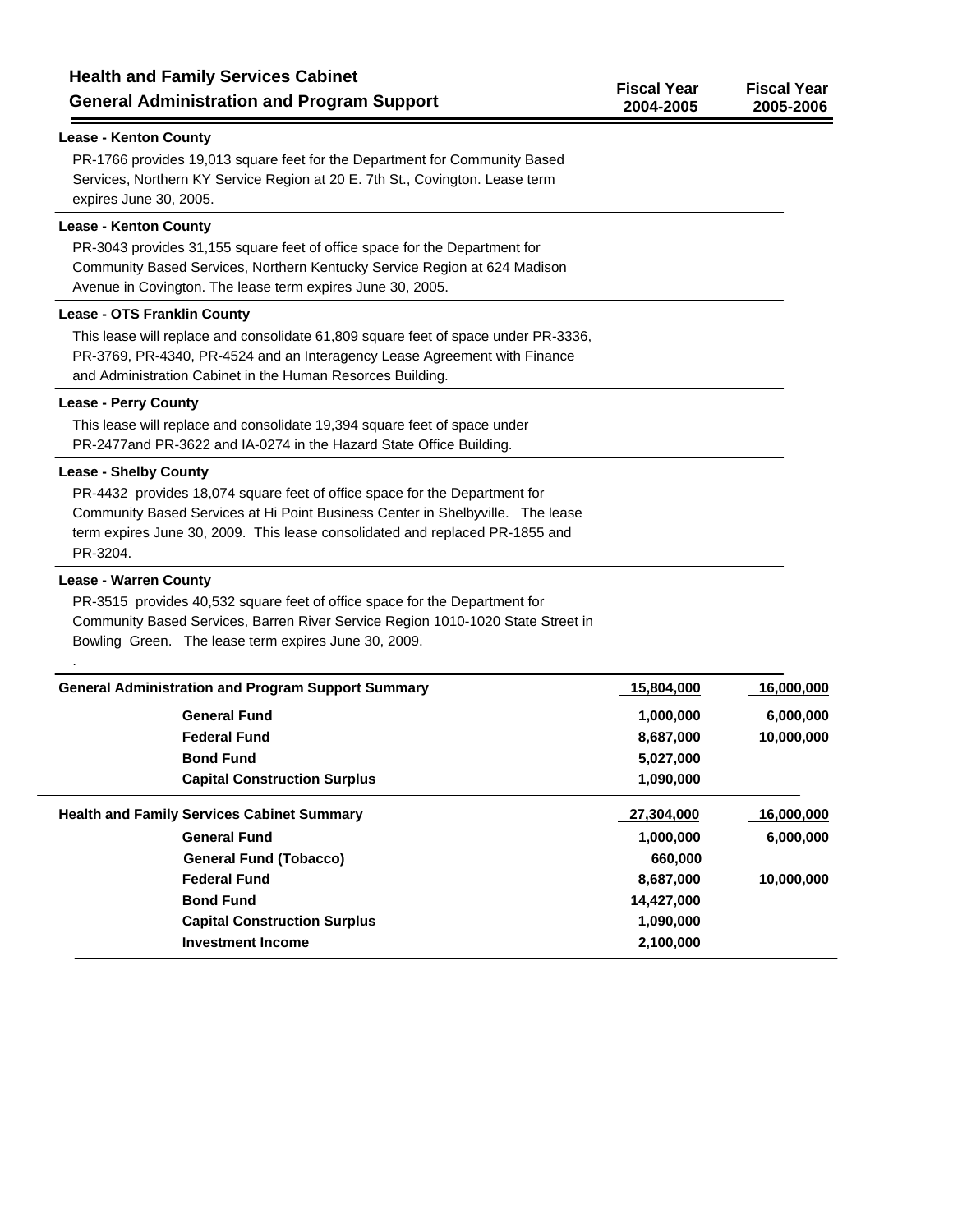# **Justice and Public Safety Cabinet**

| Suce and I ablic balely Cabinet<br><b>State Police</b>                                      | <b>Fiscal Year</b><br>2004-2005 | <b>Fiscal Year</b><br>2005-2006 |
|---------------------------------------------------------------------------------------------|---------------------------------|---------------------------------|
| <b>CAPITAL CONSTRUCTION</b>                                                                 |                                 |                                 |
| <b>Replacement of Records &amp; Secure Evidence Facility</b>                                |                                 | 6,075,000                       |
| This project will construct a 10,000 - 20,000 sq.ft. facility that will replace a trailer   |                                 |                                 |
| currently housing two branches of State Police responsible for records, evidence and        |                                 |                                 |
| testing. The present facility is severely overcrowded to the point that there are           |                                 |                                 |
| serious life safety and security concerns. This project will provide the two branches       |                                 |                                 |
| with sufficient space to perform their jobs, allow all ancillary functions to remain in the |                                 |                                 |
| same environment as the primary operations, allow for future growth, and provide            |                                 |                                 |
| adequate storage space.                                                                     |                                 |                                 |
| <b>Bond Fund</b>                                                                            |                                 | 6,075,000                       |
| <b>Maintenance Pool</b>                                                                     | 300,000                         | 300,000                         |
| Provide funds for renovations, repairs, maintenance, and equipment replacement              |                                 |                                 |
| projects with a cost less than \$400,000 each for all Kentucky State Police facilities.     |                                 |                                 |
| Investment Income                                                                           | 300,000                         | 300,000                         |
| <b>INFORMATION SYSTEM</b>                                                                   |                                 |                                 |
| <b>Laboratory Information Management System (LIMS)</b>                                      | 750,000                         |                                 |
| The Laboratory Information Management System (LIMS) will integrate the six                  |                                 |                                 |
| independent lab reporting databases into one unified system. LIMS application offers        |                                 |                                 |
| methods of electronically tracking evidence, producing analytical reports, advanced         |                                 |                                 |
| peer review capability, and statistical compilations. Secure web based portals              |                                 |                                 |
| provide access to copies of completed reports to the appropriate justice system             |                                 |                                 |
| officials with internet access. A LIMS is nearly paperless and increases the integrity      |                                 |                                 |
| of lab reports and supporting data through an audit log created for revisions to            |                                 |                                 |
| reports and/or supporting data. Drug and toxicology cases are routinely being               |                                 |                                 |
| completed analytically in less than 30 days. The time required to get a copy of the         |                                 |                                 |
| report into the court system is delayed by weeks due to limitations of existing             |                                 |                                 |
| databases and current paper based system. Providing court officials with the ability to     |                                 |                                 |
| retrieve reports on-line will improve efficiency and will result in significant paper and   |                                 |                                 |
| postage savings.                                                                            |                                 |                                 |
| <b>Restricted Funds</b>                                                                     | 750,000                         |                                 |
| <b>State Police Summary</b>                                                                 | 1,050,000                       | 6,375,000                       |
| <b>Restricted Funds</b>                                                                     | 750,000                         |                                 |
| <b>Bond Fund</b>                                                                            |                                 | 6,075,000                       |

**Investment Income 300,000 300,000 300,000**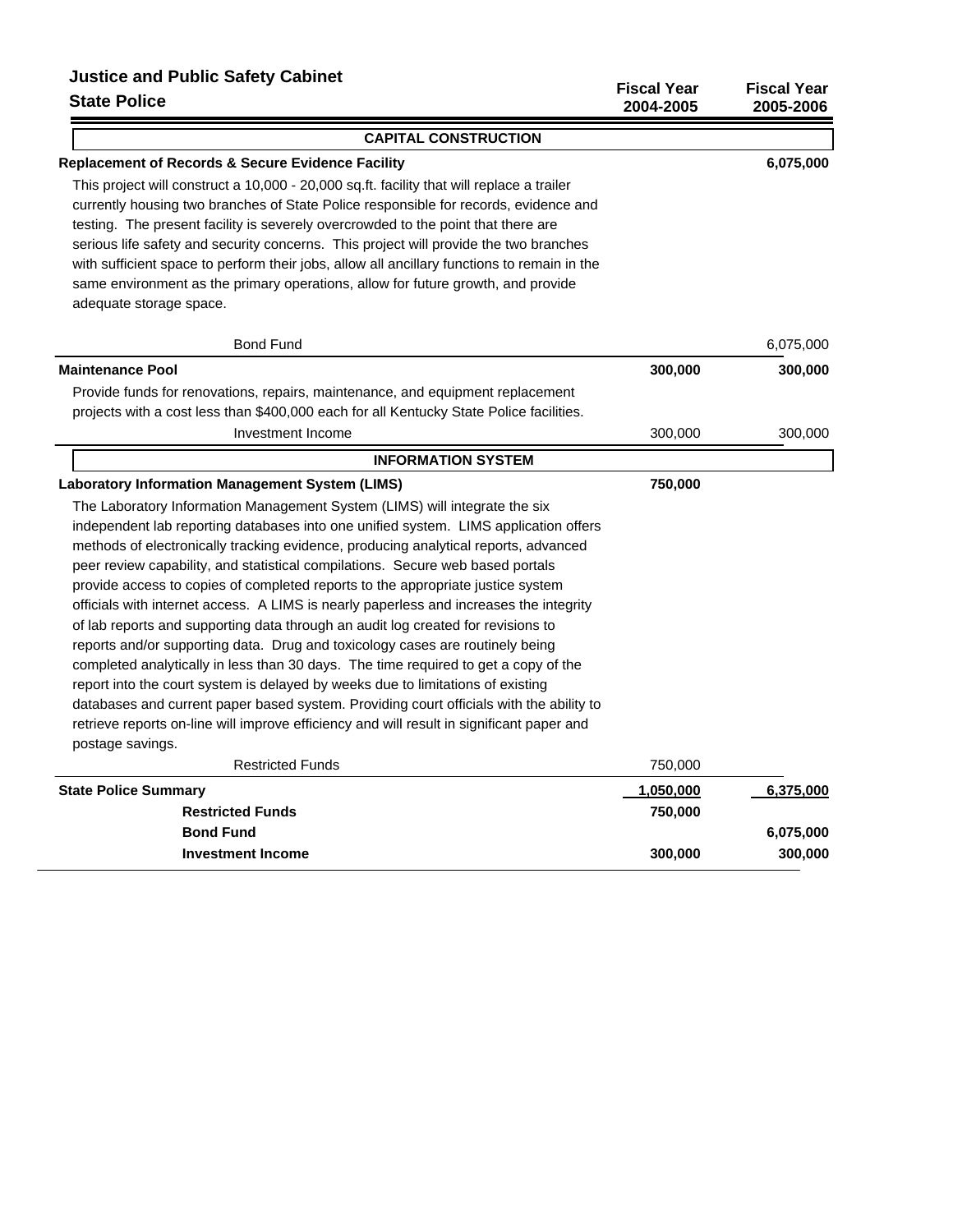# **Justice and Public Safety Cabinet**

|  | <b>Juvenile Justice</b> |
|--|-------------------------|
|  |                         |

| JUSTICE AIR FUDILE SAFELY CADIFIEL<br>Juvenile Justice                                                                                                                                                             | <b>Fiscal Year</b><br>2004-2005 | <b>Fiscal Year</b><br>2005-2006 |
|--------------------------------------------------------------------------------------------------------------------------------------------------------------------------------------------------------------------|---------------------------------|---------------------------------|
| <b>CAPITAL CONSTRUCTION</b>                                                                                                                                                                                        |                                 |                                 |
| <b>Maintenance Pool</b>                                                                                                                                                                                            | 450,000                         | 450,000                         |
| This fund provides for maintenance and repairs to protect the Department's<br>investment in juvenile facilities and to maintain a safe, comfortable environment for<br>the delivery of services by the Department. |                                 |                                 |
| Investment Income                                                                                                                                                                                                  | 450,000                         | 450,000                         |
| <b>Juvenile Justice Summary</b><br><b>Investment Income</b>                                                                                                                                                        | 450.000<br>450,000              | 450,000<br>450,000              |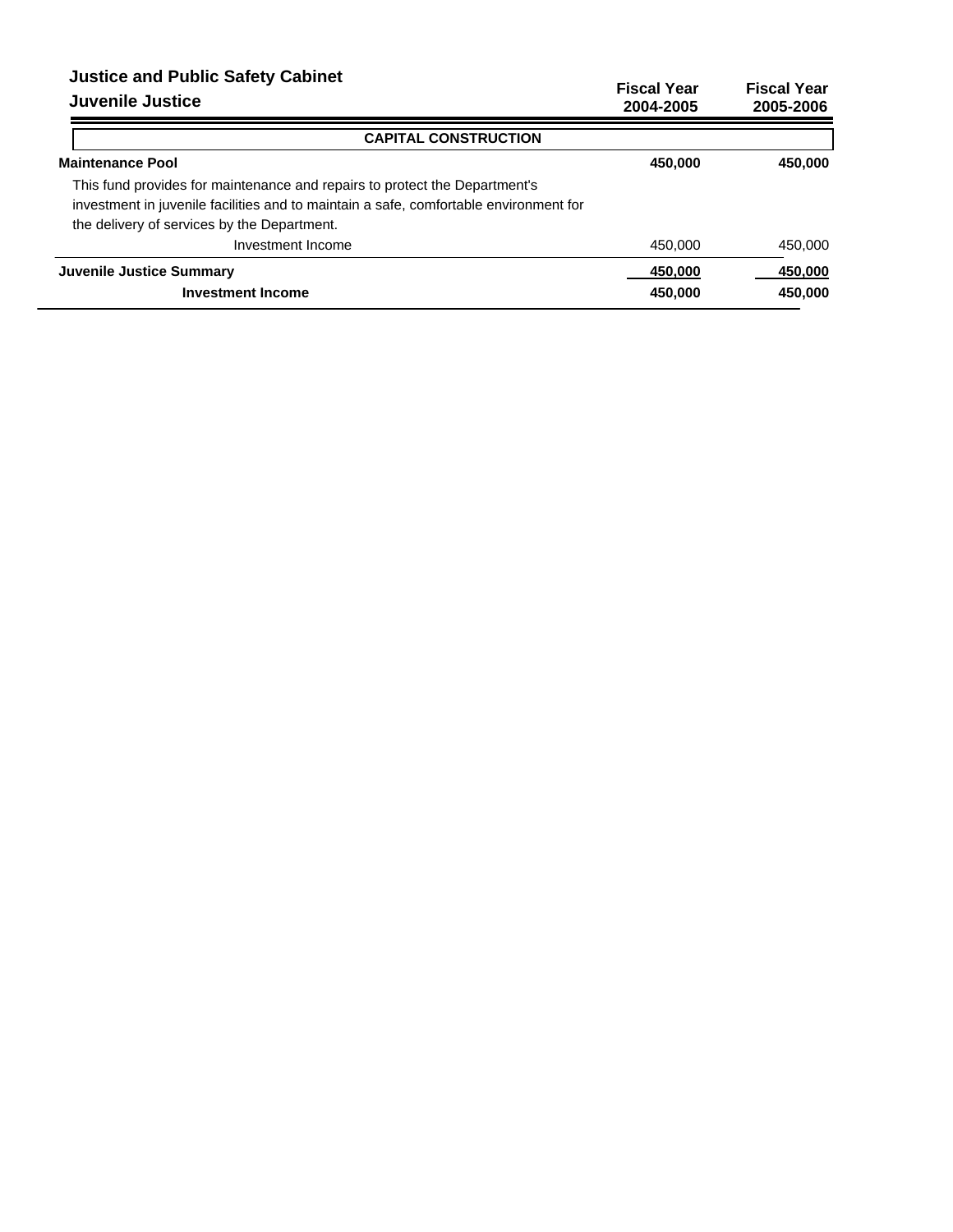| <b>Justice and Public Safety Cabinet</b><br><b>Corrections Management</b>              | <b>Fiscal Year</b><br>2004-2005 | <b>Fiscal Year</b><br>2005-2006 |
|----------------------------------------------------------------------------------------|---------------------------------|---------------------------------|
| <b>CAPITAL CONSTRUCTION</b>                                                            |                                 |                                 |
| <b>Perform Energy Perf. Contracting-Various II</b>                                     |                                 |                                 |
| Provides funds to perform a thorough energy audit of various institutions in the       |                                 |                                 |
| Department of Corrections.                                                             |                                 |                                 |
| <b>Maintenance Pool</b>                                                                | 2,672,000                       |                                 |
| Provides funds for renovations, repairs, maintenance, and equipment replacement        |                                 |                                 |
| projects with a cost less than \$400,000 each for all Department of Corrections        |                                 |                                 |
| facilities, many of which are 70 years old or more.                                    |                                 |                                 |
| Investment Income                                                                      | 2,672,000                       |                                 |
| <b>INFORMATION SYSTEM</b>                                                              |                                 |                                 |
| <b>Replace Electronic Offender Mgt Systems Ph I</b>                                    | 5,000,000                       |                                 |
| This project will replace the Department's antiquated, stand-alone electronic offender |                                 |                                 |
| management systems with a single, enterprise-wide application. The new system will     |                                 |                                 |
| be capable of supporting operations, management and analytical functions. The          |                                 |                                 |
| replacement system will provide data tracking and analysis for all offenders under     |                                 |                                 |
| Department supervision (e.g., institutions, county jails, probation and parole). This  |                                 |                                 |
| project also incorporates hardware and software operating system upgrades              |                                 |                                 |
| necessary to support the new Offender Management Systems components as they            |                                 |                                 |
| come on-line.                                                                          |                                 |                                 |
| <b>Bond Fund</b>                                                                       | 5,000,000                       |                                 |
| <b>Corrections Management Summary</b>                                                  | 7,672,000                       |                                 |
| <b>Bond Fund</b>                                                                       | 5,000,000                       |                                 |
| <b>Investment Income</b>                                                               | 2.672.000                       |                                 |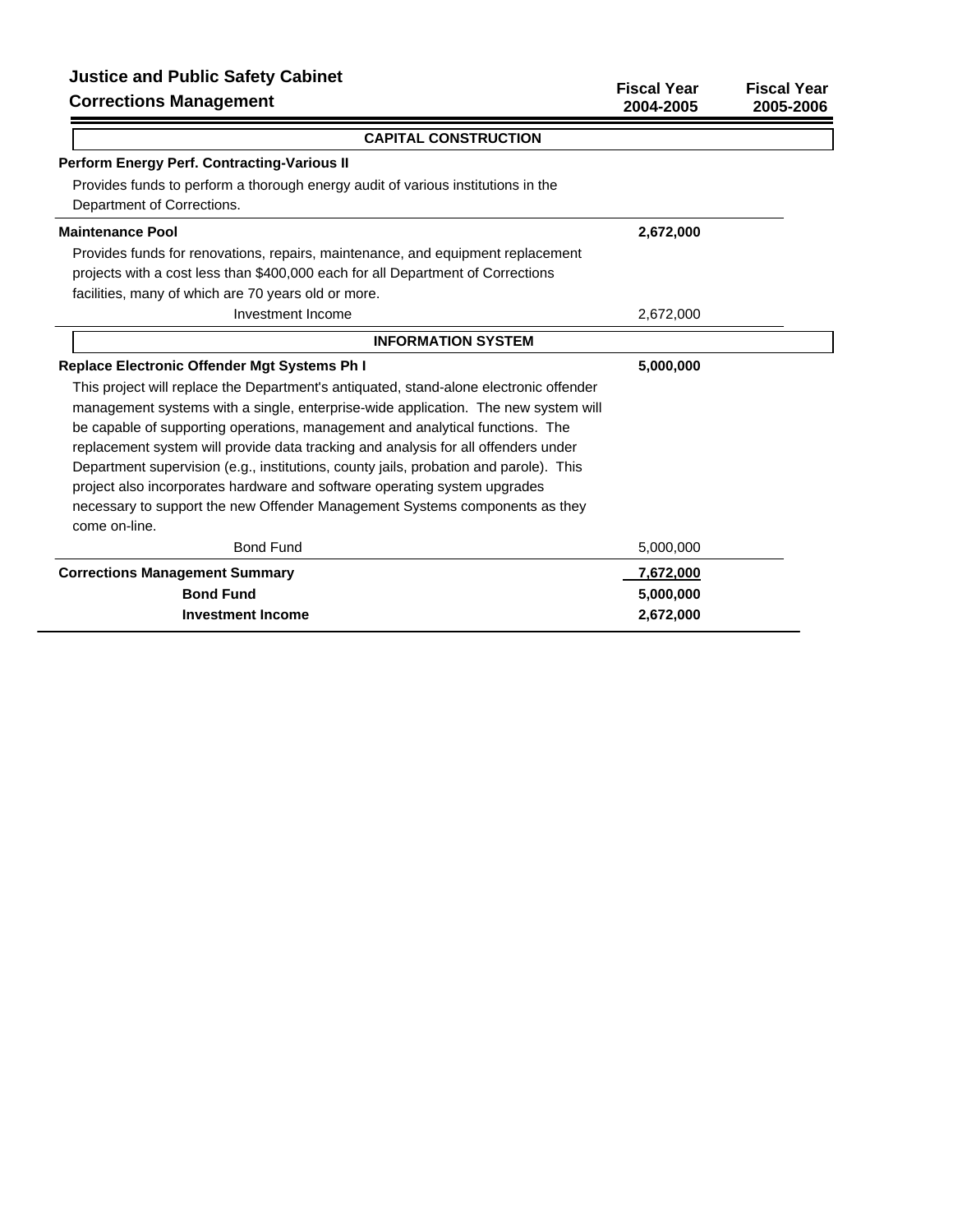# **Justice and Public Safety Cabinet**

# **Public Advocacy**

**Fiscal Year Fiscal Year 2004-2005 2005-2006**

# **REAL PROPERTY LEASES**

# **Franklin County - Lease**

The Office of Public Advocacy occupies 26,454 square feet of office space at 100 Fair Oaks, Frankfort, Kentucky at a cost of \$232,800 in fiscal year 2004 and an estimated cost of \$239,800 in fiscal years 2005 and 2006. The agency's lease expires June 30, 2004, but the Cabinet plans to renew the lease.

# **Public Advocacy Summary**

| <b>Justice and Public Safety Cabinet Summary</b> | 9,172,000 | 6,825,000 |
|--------------------------------------------------|-----------|-----------|
|                                                  |           |           |
| <b>Restricted Funds</b>                          | 750.000   |           |
| <b>Bond Fund</b>                                 | 5.000.000 | 6,075,000 |
| <b>Investment Income</b>                         | 3.422.000 | 750,000   |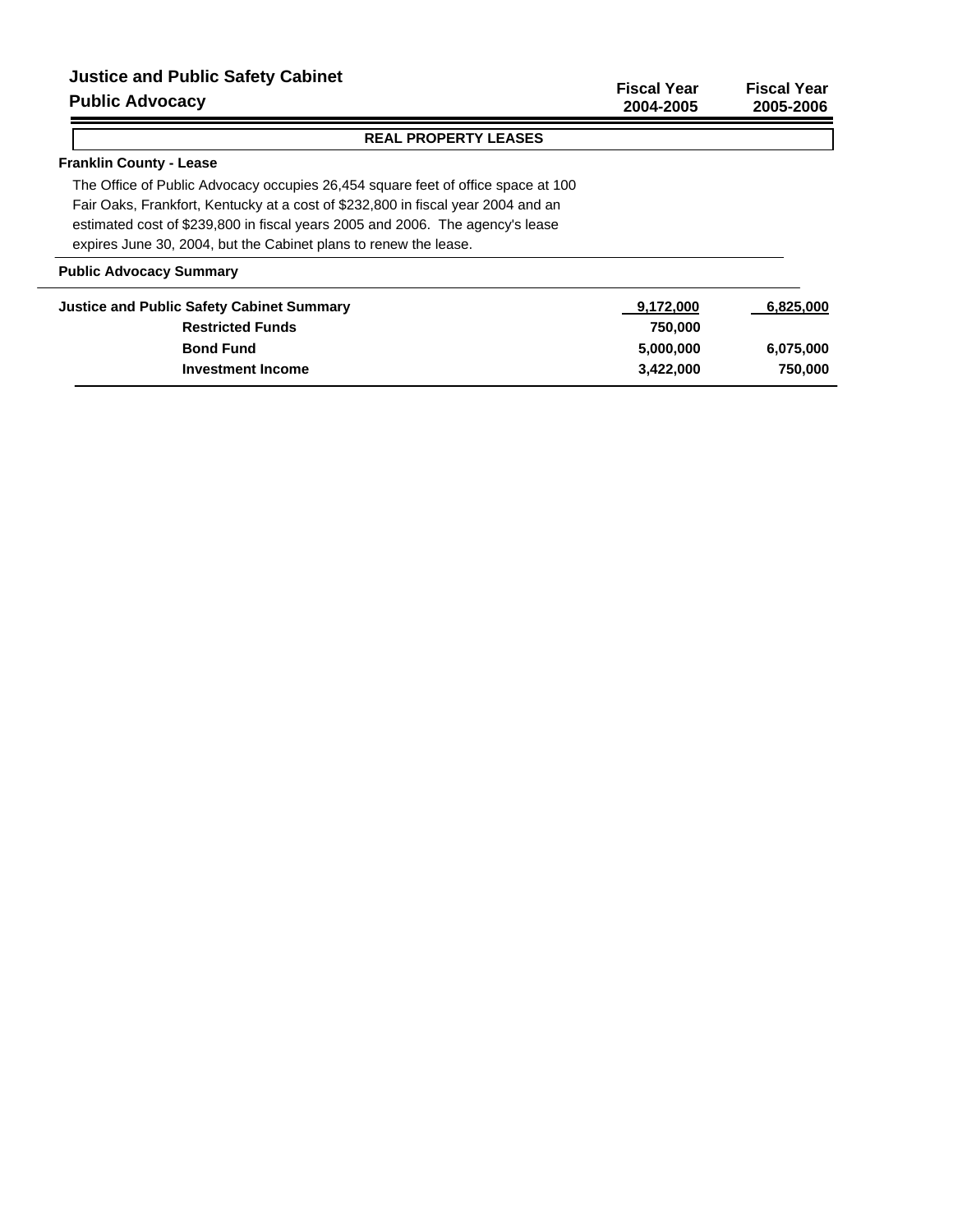| <b>Personnel Cabinet</b><br><b>General Operations</b>                                                                                                                                                                                                                                                                                                                                                                                                                                                                                                                                                                                                                                                                                                                                                                                                                                                                                                                                                                                                                                                                                                                                                                                                            | <b>Fiscal Year</b><br>2004-2005 | <b>Fiscal Year</b><br>2005-2006 |
|------------------------------------------------------------------------------------------------------------------------------------------------------------------------------------------------------------------------------------------------------------------------------------------------------------------------------------------------------------------------------------------------------------------------------------------------------------------------------------------------------------------------------------------------------------------------------------------------------------------------------------------------------------------------------------------------------------------------------------------------------------------------------------------------------------------------------------------------------------------------------------------------------------------------------------------------------------------------------------------------------------------------------------------------------------------------------------------------------------------------------------------------------------------------------------------------------------------------------------------------------------------|---------------------------------|---------------------------------|
| <b>INFORMATION SYSTEM</b>                                                                                                                                                                                                                                                                                                                                                                                                                                                                                                                                                                                                                                                                                                                                                                                                                                                                                                                                                                                                                                                                                                                                                                                                                                        |                                 |                                 |
| Replace Personnel Payroll System - Phase I                                                                                                                                                                                                                                                                                                                                                                                                                                                                                                                                                                                                                                                                                                                                                                                                                                                                                                                                                                                                                                                                                                                                                                                                                       |                                 | 25,000,000                      |
| This project is to replace the Commonwealth's personnel payroll system. The<br>software for the existing system dates from 1982, and the Personnel Cabinet has<br>begun to experience serious problems with its operation. The risk of system failure is<br>increasing. The project is an outgrowth of the feasibility study, "New Personnel<br>Payroll System for State Government" that the General Assembly funded during the<br>2000 General Session. The current system is antiquated and lacks flexibility with<br>respect to employee benefits including health insurance choices, life insurance,<br>payroll deductions for charity, deferred compensation, child support, and tax<br>withholding and collections when changes in personnel management occur,. The<br>system has been modified numerous times over the last 20 years to accomodate<br>these changes incorporating over 1 million lines of modified programming code. The<br>core of the recommended new system is the personnel and payroll function followed<br>by the benefits management component. The new system, using modern<br>technology, will accomodate changes in the personnel management arena and result<br>in cost savings and efficiencies throughout state government. |                                 |                                 |
| <b>Bond Fund</b>                                                                                                                                                                                                                                                                                                                                                                                                                                                                                                                                                                                                                                                                                                                                                                                                                                                                                                                                                                                                                                                                                                                                                                                                                                                 |                                 | 25,000,000                      |
| <b>On-line Health Insurance Application</b>                                                                                                                                                                                                                                                                                                                                                                                                                                                                                                                                                                                                                                                                                                                                                                                                                                                                                                                                                                                                                                                                                                                                                                                                                      | 1,250,000                       |                                 |
| Restricted funds are provided to analyze and develop a web-based self-service tool<br>for the state's healthcare and flexible benefits enrollment. \$1,250,000 is<br>recommended to conduct the feasibility analysis, define an implementation plan, and<br>produce a system to be made available for calendar year 2007 open enrollment.                                                                                                                                                                                                                                                                                                                                                                                                                                                                                                                                                                                                                                                                                                                                                                                                                                                                                                                        |                                 |                                 |
| <b>Restricted Funds</b>                                                                                                                                                                                                                                                                                                                                                                                                                                                                                                                                                                                                                                                                                                                                                                                                                                                                                                                                                                                                                                                                                                                                                                                                                                          | 1,250,000                       |                                 |
| <b>REAL PROPERTY LEASES</b>                                                                                                                                                                                                                                                                                                                                                                                                                                                                                                                                                                                                                                                                                                                                                                                                                                                                                                                                                                                                                                                                                                                                                                                                                                      |                                 |                                 |
| <b>Lease - Franklin County</b>                                                                                                                                                                                                                                                                                                                                                                                                                                                                                                                                                                                                                                                                                                                                                                                                                                                                                                                                                                                                                                                                                                                                                                                                                                   |                                 |                                 |
| The lease is for 45,496 square feet of office space, and the current cost of the lease<br>is \$8.83 per square foot or \$401,768 per year. It will expire on June 30, 2004 and will<br>be up for renewal. It houses the entire Personnel Cabinet with the exception of the<br>Deferred Compensation Authority, the KEAP Program, the Division of Classification<br>and Compensation, and part of the State Equal Employment Opportunity function.                                                                                                                                                                                                                                                                                                                                                                                                                                                                                                                                                                                                                                                                                                                                                                                                                |                                 |                                 |
| <b>General Operations Summary</b>                                                                                                                                                                                                                                                                                                                                                                                                                                                                                                                                                                                                                                                                                                                                                                                                                                                                                                                                                                                                                                                                                                                                                                                                                                | <u>1,250,000</u>                | 25,000,000                      |
| <b>Restricted Funds</b>                                                                                                                                                                                                                                                                                                                                                                                                                                                                                                                                                                                                                                                                                                                                                                                                                                                                                                                                                                                                                                                                                                                                                                                                                                          | 1,250,000                       |                                 |
| <b>Bond Fund</b>                                                                                                                                                                                                                                                                                                                                                                                                                                                                                                                                                                                                                                                                                                                                                                                                                                                                                                                                                                                                                                                                                                                                                                                                                                                 |                                 | 25,000,000                      |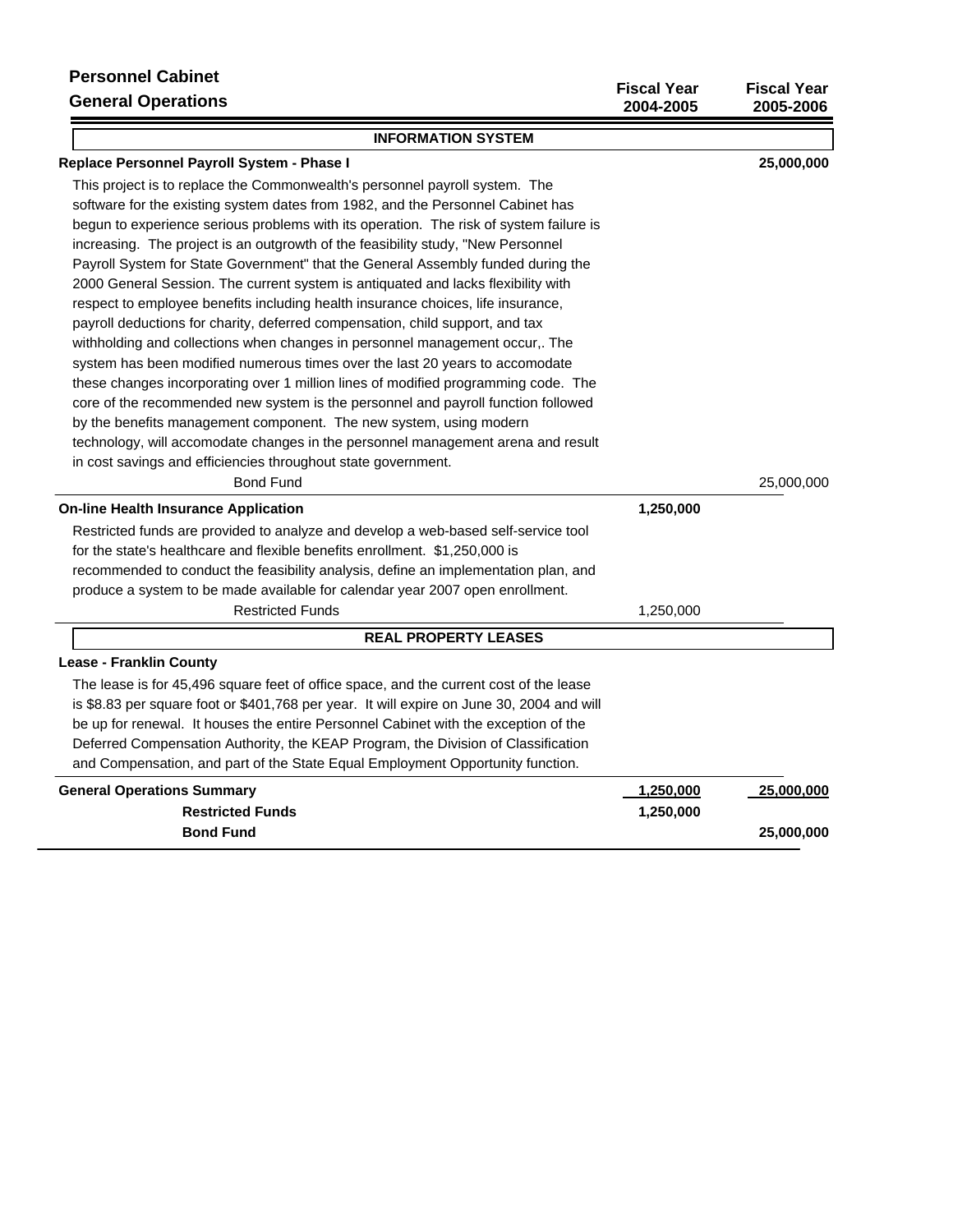| <b>Personnel Cabinet</b><br><b>General Operations</b> | <b>Fiscal Year</b><br>2004-2005 | <b>Fiscal Year</b><br>2005-2006 |
|-------------------------------------------------------|---------------------------------|---------------------------------|
| <b>Personnel Cabinet Summary</b>                      | 1,250,000                       | 25,000,000                      |
| <b>Restricted Funds</b>                               | 1,250,000                       |                                 |
| <b>Bond Fund</b>                                      |                                 | 25,000,000                      |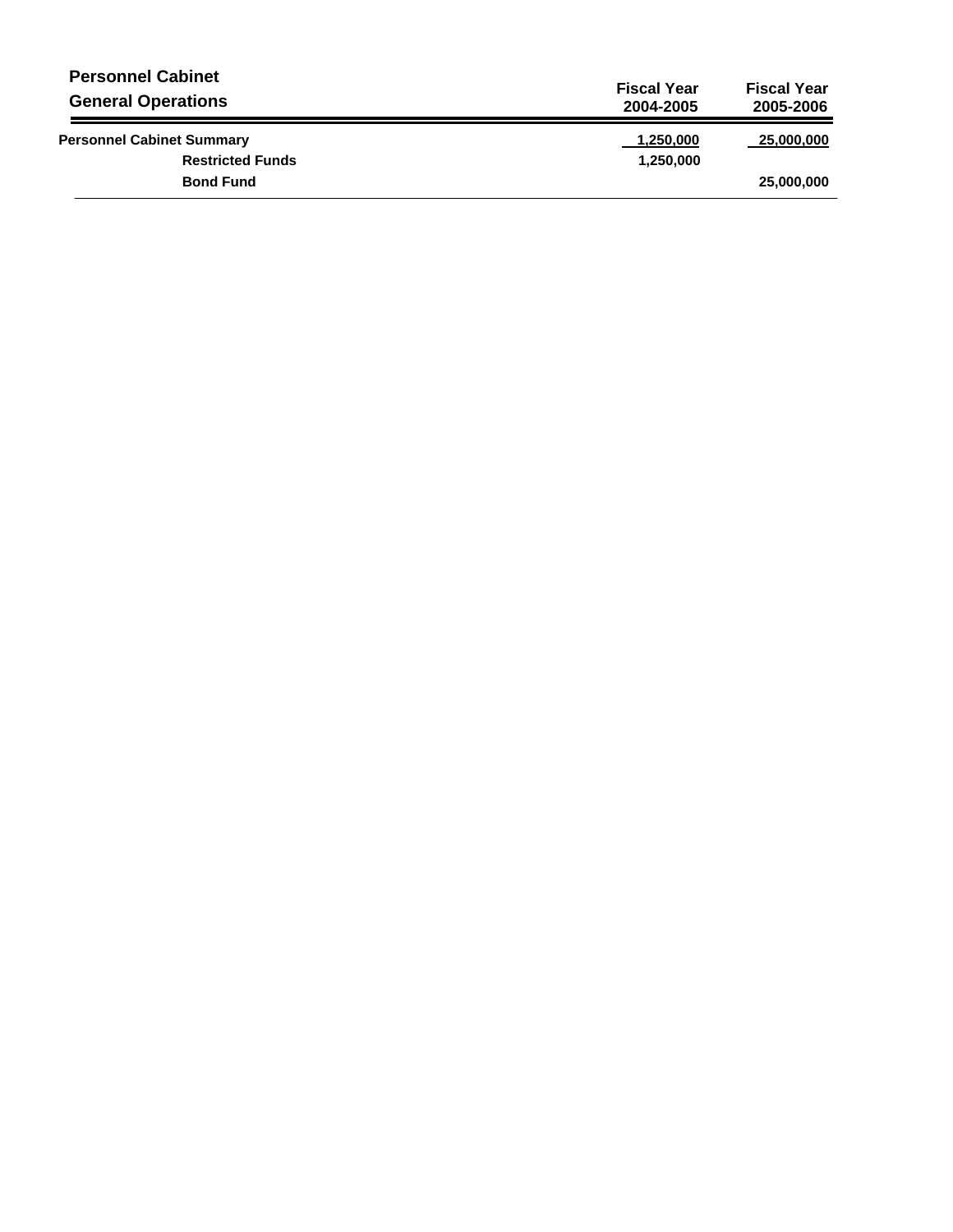| <b>Postsecondary Education</b><br><b>Kentucky Higher Education Assistance Authority</b>                                                                                                                                                                         | <b>Fiscal Year</b><br>2004-2005 | <b>Fiscal Year</b><br>2005-2006 |
|-----------------------------------------------------------------------------------------------------------------------------------------------------------------------------------------------------------------------------------------------------------------|---------------------------------|---------------------------------|
| <b>EQUIPMENT</b>                                                                                                                                                                                                                                                |                                 |                                 |
| <b>Purchase Inserter</b>                                                                                                                                                                                                                                        | 140,000                         |                                 |
| This Inserter will replace equipment at the end of its useful life. KHEAA publishes<br>and distributes materials to help students and parents prepare for higher education.<br>The new inserter will be capable of inserting several documents under one cover. |                                 |                                 |
| <b>Restricted Funds</b>                                                                                                                                                                                                                                         | 140,000                         |                                 |
| Kentucky Higher Education Assistance Authority Summary                                                                                                                                                                                                          | 140.000                         |                                 |
| <b>Restricted Funds</b>                                                                                                                                                                                                                                         | 140.000                         |                                 |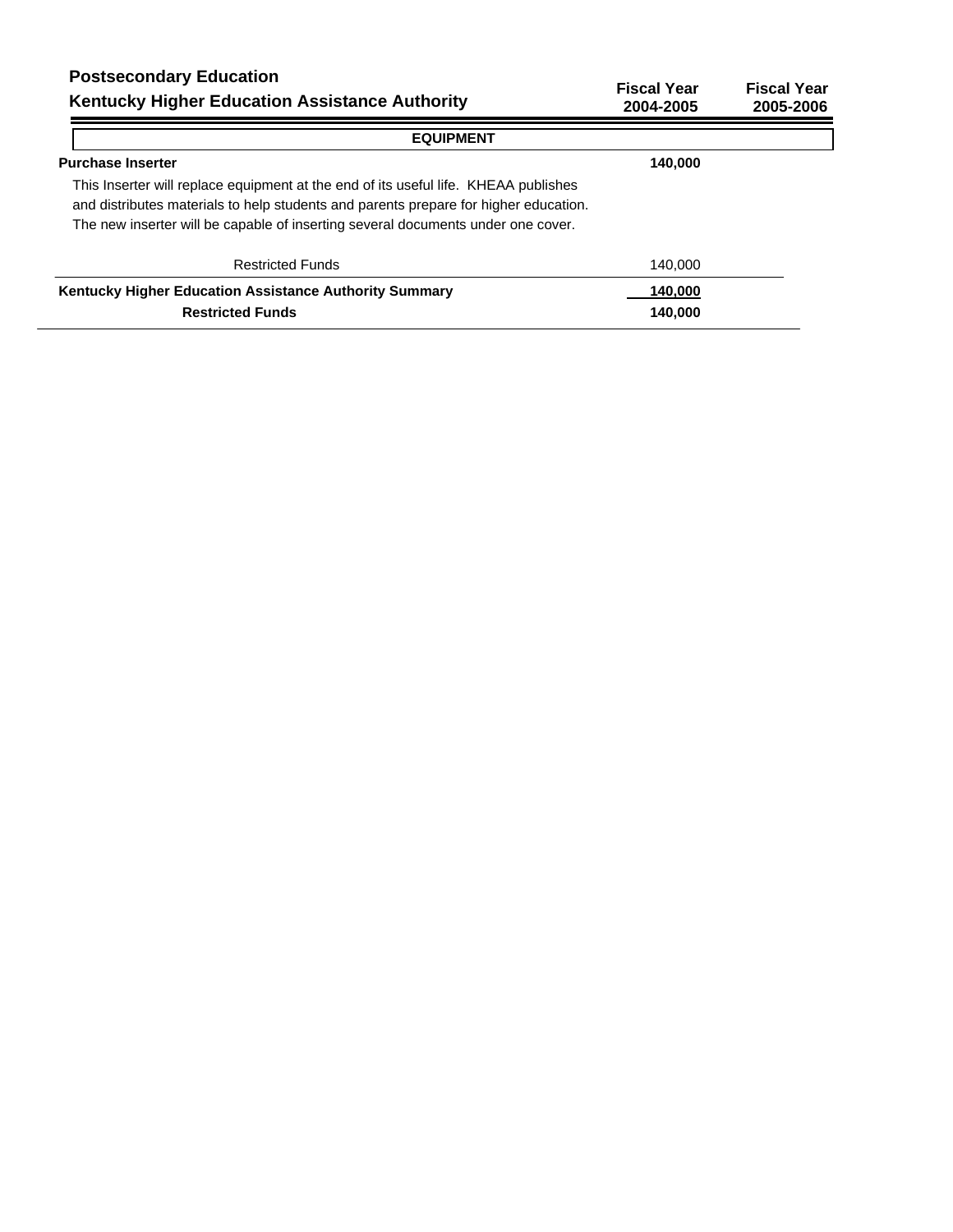# **Postsecondary Education**

| Postsecondary Equitation<br><b>Council on Postsecondary Education</b>                                                     | <b>Fiscal Year</b><br>2004-2005 | <b>Fiscal Year</b><br>2005-2006 |
|---------------------------------------------------------------------------------------------------------------------------|---------------------------------|---------------------------------|
| <b>CAPITAL CONSTRUCTION</b>                                                                                               |                                 |                                 |
| <b>Biotechnology Building-Shrimp Production</b>                                                                           | 1,700,000                       |                                 |
| This project authorizes the construction of a biotechnology marine shrimp breedstock                                      |                                 |                                 |
| facility by a private entity engaged in this biotechnology business on land owned by<br>Western Kentucky University.      |                                 |                                 |
| <b>Bond Fund</b>                                                                                                          | 1,700,000                       |                                 |
| <b>INFORMATION SYSTEM</b>                                                                                                 |                                 |                                 |
| <b>KYVL Portal - Statewide License Replacement</b>                                                                        | 1,000,000                       |                                 |
| A portal provides a single access point to all electronic offerings such as databases,                                    |                                 |                                 |
| library catalogs, and websites. Statewide purchasing and management will result in                                        |                                 |                                 |
| significant savings over what individual libraries would pay if they had to replace the<br>current software individually. |                                 |                                 |
| <b>Restricted Funds</b>                                                                                                   | 1,000,000                       |                                 |
| <b>REAL PROPERTY LEASES</b>                                                                                               |                                 |                                 |
| <b>Franklin County Lease</b>                                                                                              |                                 |                                 |
| <b>Council on Postsecondary Education Summary</b>                                                                         | 2,700,000                       |                                 |
| <b>Restricted Funds</b>                                                                                                   | 1,000,000                       |                                 |
| <b>Bond Fund</b>                                                                                                          | 1,700,000                       |                                 |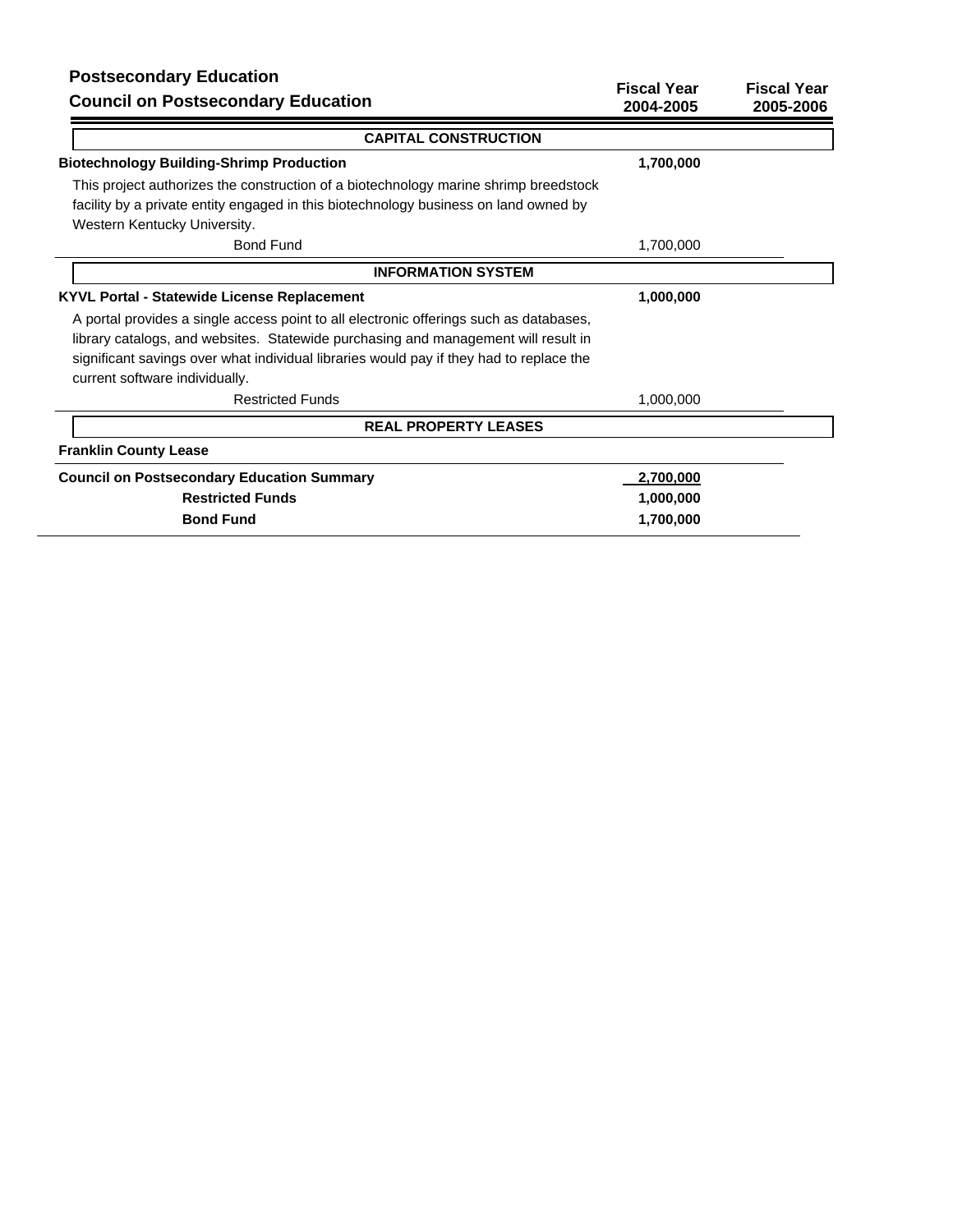$\lceil$ 

**2004-2005 2005-2006**

| <b>Renovate Watts Property (Elmwood)</b>                                                                                                                                                                                                                                                                                                                                                                                                                                                                                                                                                                                                                    |           |
|-------------------------------------------------------------------------------------------------------------------------------------------------------------------------------------------------------------------------------------------------------------------------------------------------------------------------------------------------------------------------------------------------------------------------------------------------------------------------------------------------------------------------------------------------------------------------------------------------------------------------------------------------------------|-----------|
| This project was authorized in the 2002-04 Appropriations Bill with \$2,000,000 of<br>Restricted funds. This project will involve the renovation/restoration of the elegant<br>house on the Elmwood Estate, should the University acquire this property through<br>purchase. Elmwood is an historic home located on Lancaster Avenue opposite the<br>campus. The facility is projected for use by the University as a center to accomodate<br>dinners, meeting, and small conferences designed to cultivate the intellect and<br>sustain a culture of learning and teaching. It would also provide lodging for<br>distinguished visitors to the University. |           |
| <b>Renovate Residence Hall</b>                                                                                                                                                                                                                                                                                                                                                                                                                                                                                                                                                                                                                              | 7,500,000 |
| The University's 2001 Housing Strategic Plan calls for the renovation of a residence<br>hall each biennium. The University will decide which hall to renovate based on<br>student housing needs.                                                                                                                                                                                                                                                                                                                                                                                                                                                            |           |
| The University has not built a new residence hall since 1969. Combs Hall was<br>approved for a major renovation by the 2000 legislature. Other than cosmetic<br>projects and air conditioning projects, no other hall has undergone a major<br>renovation. This project would make a residence hall more modern and suitable to<br>contemporary student interests.                                                                                                                                                                                                                                                                                          |           |
| <b>Agency Bond Funds</b>                                                                                                                                                                                                                                                                                                                                                                                                                                                                                                                                                                                                                                    | 7,500,000 |
| <b>Expand and Renovate Presnell Building</b>                                                                                                                                                                                                                                                                                                                                                                                                                                                                                                                                                                                                                |           |
| This project was authorized in the 2002-04 Appropriations Bill with \$1,000,000 of<br>Restricted funds. This would be a major renovation/reconstruction of the facility. The<br>needs of the football program will be met in a more satisfactory manner as a result of<br>this renovation/reconstruction.                                                                                                                                                                                                                                                                                                                                                   |           |
| <b>Construct E &amp; G Life Safety Begley Elevator</b>                                                                                                                                                                                                                                                                                                                                                                                                                                                                                                                                                                                                      |           |
| This project was authorized in the 2002-04 Appropriations bill with \$750,000 of<br>Restricted funds. The Begley Building is a nine-story, 200,931 square foot structure<br>constructed in 1969. It is not handicapped accessible above its second level. This<br>project would consist of the construction of an external elevator to provide access to<br>levels 3 and up in the structure.                                                                                                                                                                                                                                                               |           |
| <b>Purchase of Property</b>                                                                                                                                                                                                                                                                                                                                                                                                                                                                                                                                                                                                                                 | 3,000,000 |
| This project is for a pool to acquire property consistent with the institution's master<br>plan as it becomes available.                                                                                                                                                                                                                                                                                                                                                                                                                                                                                                                                    |           |
| <b>Restricted Funds</b>                                                                                                                                                                                                                                                                                                                                                                                                                                                                                                                                                                                                                                     | 3,000,000 |
| <b>Construct New Intramural Fields</b>                                                                                                                                                                                                                                                                                                                                                                                                                                                                                                                                                                                                                      | 2,300,000 |
| The project consists of the development of additional intramural fields on land owned<br>by the University. The fields would support increased intramural play in softball,<br>soccer, and other outdoor sports. They would be lighted for night play.                                                                                                                                                                                                                                                                                                                                                                                                      |           |
| <b>Agency Bond Funds</b>                                                                                                                                                                                                                                                                                                                                                                                                                                                                                                                                                                                                                                    | 2,300,000 |

**CAPITAL CONSTRUCTION**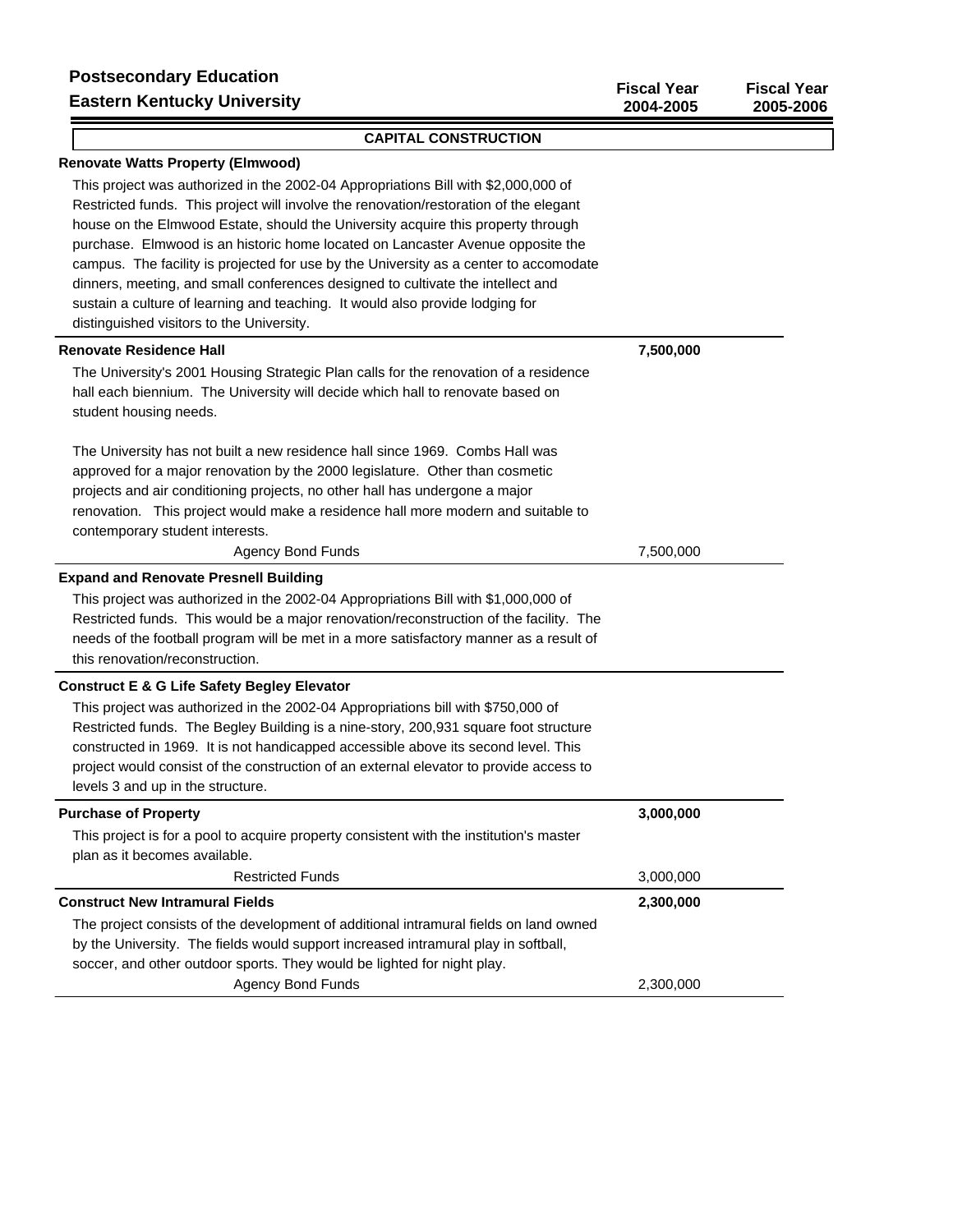| <b>Postsecondary Education</b><br><b>Eastern Kentucky University</b>                                                                                                                                                                                                                                                                                                                                                                                                                                                                                                                                                                                                                                                                                                                                                                                                                                                                                                                                                    | <b>Fiscal Year</b><br>2004-2005 | <b>Fiscal Year</b><br>2005-2006 |
|-------------------------------------------------------------------------------------------------------------------------------------------------------------------------------------------------------------------------------------------------------------------------------------------------------------------------------------------------------------------------------------------------------------------------------------------------------------------------------------------------------------------------------------------------------------------------------------------------------------------------------------------------------------------------------------------------------------------------------------------------------------------------------------------------------------------------------------------------------------------------------------------------------------------------------------------------------------------------------------------------------------------------|---------------------------------|---------------------------------|
| <b>Renovate Student Health Center</b><br>The Student Health Center is located in the Rowlett Building and has not been<br>renovated since the building was completed in 1976. This project is needed to<br>moderize the facility and make it more appropriate for contemporary usage. This will<br>include examination rooms, offices, storage, health education training areas, a<br>women's clinic as well as enabling services generally associated with a college health<br>center. Total square feet involved in the project will be 10,592.                                                                                                                                                                                                                                                                                                                                                                                                                                                                       | 2,072,000                       |                                 |
| <b>Restricted Funds</b>                                                                                                                                                                                                                                                                                                                                                                                                                                                                                                                                                                                                                                                                                                                                                                                                                                                                                                                                                                                                 | 2,072,000                       |                                 |
| <b>Expand Indoor Tennis Facility</b><br>The Greg Adams Building was constructed in 1977 and includes 34,560 square feet<br>of space. This project would refurbish the existing facility and its four indoor tennis<br>courts and expand the facility to include two more courts.                                                                                                                                                                                                                                                                                                                                                                                                                                                                                                                                                                                                                                                                                                                                        | 1,000,000                       |                                 |
| <b>Restricted Funds</b>                                                                                                                                                                                                                                                                                                                                                                                                                                                                                                                                                                                                                                                                                                                                                                                                                                                                                                                                                                                                 | 1,000,000                       |                                 |
| <b>Guaranteed Energy Savings Project</b>                                                                                                                                                                                                                                                                                                                                                                                                                                                                                                                                                                                                                                                                                                                                                                                                                                                                                                                                                                                |                                 |                                 |
| <b>Construct Business/Technology Center, Phase II</b><br>This Phase II of the project will include 175,000 square feet. The total facility will<br>include classroom, office, laboratory, conference, convention, and performing arts<br>spaces. The site for this project is on the south side of the EKU bypass which is<br>owned by the University and has ready access to utilities. This project will bring<br>together all the resources of the College of Business and Technology in one location.<br>The Bert Combs building will be freed for other uses upon the completion of this                                                                                                                                                                                                                                                                                                                                                                                                                           | 32,850,000                      |                                 |
| project.<br><b>Bond Fund</b>                                                                                                                                                                                                                                                                                                                                                                                                                                                                                                                                                                                                                                                                                                                                                                                                                                                                                                                                                                                            | 32,850,000                      |                                 |
| <b>Construct Manchester Postsecondary Ed. Center</b>                                                                                                                                                                                                                                                                                                                                                                                                                                                                                                                                                                                                                                                                                                                                                                                                                                                                                                                                                                    | 9,000,000                       |                                 |
| This project will provide a permanent home for Eastern's extended campus<br>operations at Manchester where projections for enrollments indicate an increase of<br>25% in the next five years. It will replace 13,032 square feet of leased space and<br>allow for expansion of the center and cooperative ventures with KCTCS and other<br>local education and employment related agencies. This facility will include<br>approximately 70,000 square feet.                                                                                                                                                                                                                                                                                                                                                                                                                                                                                                                                                             |                                 |                                 |
| <b>Bond Fund</b>                                                                                                                                                                                                                                                                                                                                                                                                                                                                                                                                                                                                                                                                                                                                                                                                                                                                                                                                                                                                        | 9,000,000                       |                                 |
| <b>Science Complex</b><br>This project consists of the programming and design of a science building to house<br>the Departments of Biological Sciences, Chemistry, Earth Sciences, and Physics and<br>Astronomy. These programs are currently housed in space that no longer supports<br>instruction in the sciences, and the current buildings, Moore and Memorial, do not<br>meet current standards for ventilation, access, safety features, and ADA compatible<br>workstations. Instructors have been forced to eliminate valuable exercises from their<br>curricula because the existing facilities will no longer support those activities. Safety,<br>instruction, research, recruitment, ADA access, and the ability of the institution to<br>support the economic development objectives of the Commonwealth are issues that<br>will be addressed with the new Science Complex and the complex will be designed to<br>allow sufficient flexibility for future changes in instructional methods and technology. | 5,000,000                       |                                 |
| <b>Bond Fund</b>                                                                                                                                                                                                                                                                                                                                                                                                                                                                                                                                                                                                                                                                                                                                                                                                                                                                                                                                                                                                        | 5,000,000                       |                                 |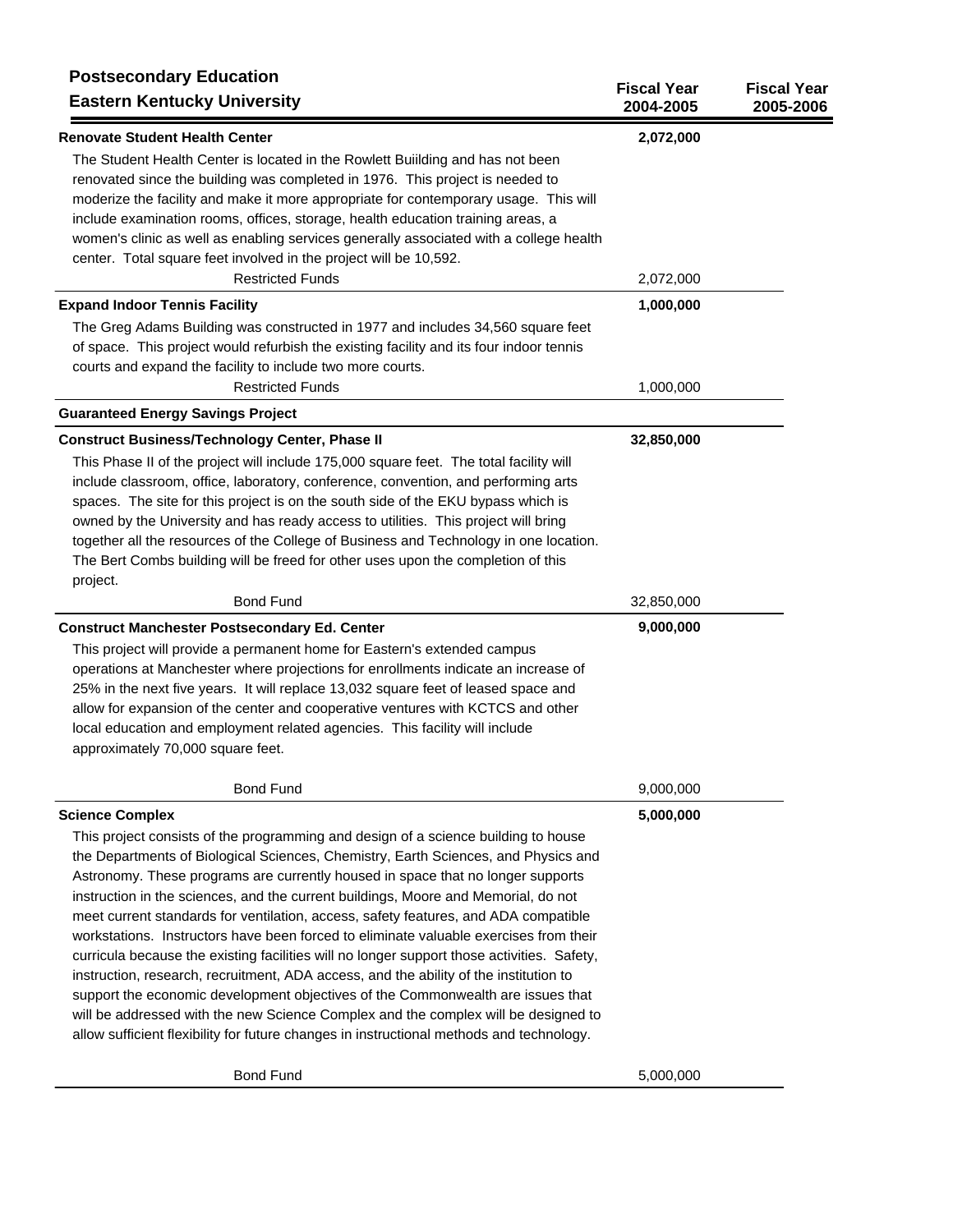| <b>Postsecondary Education</b><br><b>Eastern Kentucky University</b>                                                                                                                                                                                                                                                                                                                                                                                                                                                                   | <b>Fiscal Year</b><br>2004-2005 | <b>Fiscal Year</b><br>2005-2006 |
|----------------------------------------------------------------------------------------------------------------------------------------------------------------------------------------------------------------------------------------------------------------------------------------------------------------------------------------------------------------------------------------------------------------------------------------------------------------------------------------------------------------------------------------|---------------------------------|---------------------------------|
| <b>EQUIPMENT</b>                                                                                                                                                                                                                                                                                                                                                                                                                                                                                                                       |                                 |                                 |
| Purchase Fourier Trans. Nuc. Mag. Res. Spectrom.                                                                                                                                                                                                                                                                                                                                                                                                                                                                                       | 135,000                         |                                 |
| This is a critical piece of instruction alequipment for modern science instruction.                                                                                                                                                                                                                                                                                                                                                                                                                                                    |                                 |                                 |
| <b>Restricted Funds</b>                                                                                                                                                                                                                                                                                                                                                                                                                                                                                                                | 135,000                         |                                 |
| <b>INFORMATION SYSTEM</b>                                                                                                                                                                                                                                                                                                                                                                                                                                                                                                              |                                 |                                 |
| <b>Upgrade Academic Computing</b>                                                                                                                                                                                                                                                                                                                                                                                                                                                                                                      | 2,300,000                       | 2,600,000                       |
| This is the ongoing upgrades to existing academic labs, support areas and printing<br>facilities. The support of academics and students is done via the computer labs and<br>networked printing facilities. Due to the changes and improvements in technology,<br>upgrades and modifications are required in these areas. This upgrade to existing<br>facilities will allow the University to continue to provide the necessary technology to<br>students, faculty, and staff.                                                         |                                 |                                 |
| <b>Restricted Funds</b>                                                                                                                                                                                                                                                                                                                                                                                                                                                                                                                | 2,300,000                       | 2,600,000                       |
| <b>Upgrade Administrative Computing System</b><br>This is an upgrade to the existing student information, financial resources, human<br>resources and alumni systems. The overall project scope involves completing the<br>financial, human resources, and alumni system upgrades. A data warehousing and<br>improved reporting facility will then position the university to properly interface with<br>state initiatives such as CVU, CVL and electronic commerce.                                                                   | 1,650,000                       | 1,500,000                       |
| <b>Restricted Funds</b>                                                                                                                                                                                                                                                                                                                                                                                                                                                                                                                | 1,650,000                       | 1,500,000                       |
| <b>Expand, Upgrade Campus Data Network</b><br>The current network infrastructure needs to be upgraded to keep pace with the needs<br>of the university for voice, video and data. Upgrades are needed in a continuous<br>cycle as advancements in the technology occur. This on-going project will continue<br>to provide upgrades to the campus data network. It will improve the redundancy in<br>key areas of the infrastructure, and allow the integration of new technologies and<br>provide more services throughout the campus. | 7,212,000                       | 6,000,000                       |
| <b>Restricted Funds</b>                                                                                                                                                                                                                                                                                                                                                                                                                                                                                                                | 7,212,000                       | 6,000,000                       |
| <b>Purchase Networked Education System Component</b><br>The current networked education facilities need to be upgraded to keep pace with the<br>needs of students who are not directly on campus. Upgrades are needed in a<br>continuous cycle as advancements in the technology occur. This project includes the<br>addition of video conferencing, upgrades to the University's abilities to provide<br>distance learning, the conversion of additional classrooms with technology                                                   | 3,450,000                       | 3,500,000                       |

Restricted Funds 3,450,000 3,500,000 3,500,000

enhancements, and the upgrade to cable TV and radio systems to facilitate the

delivery of instruction.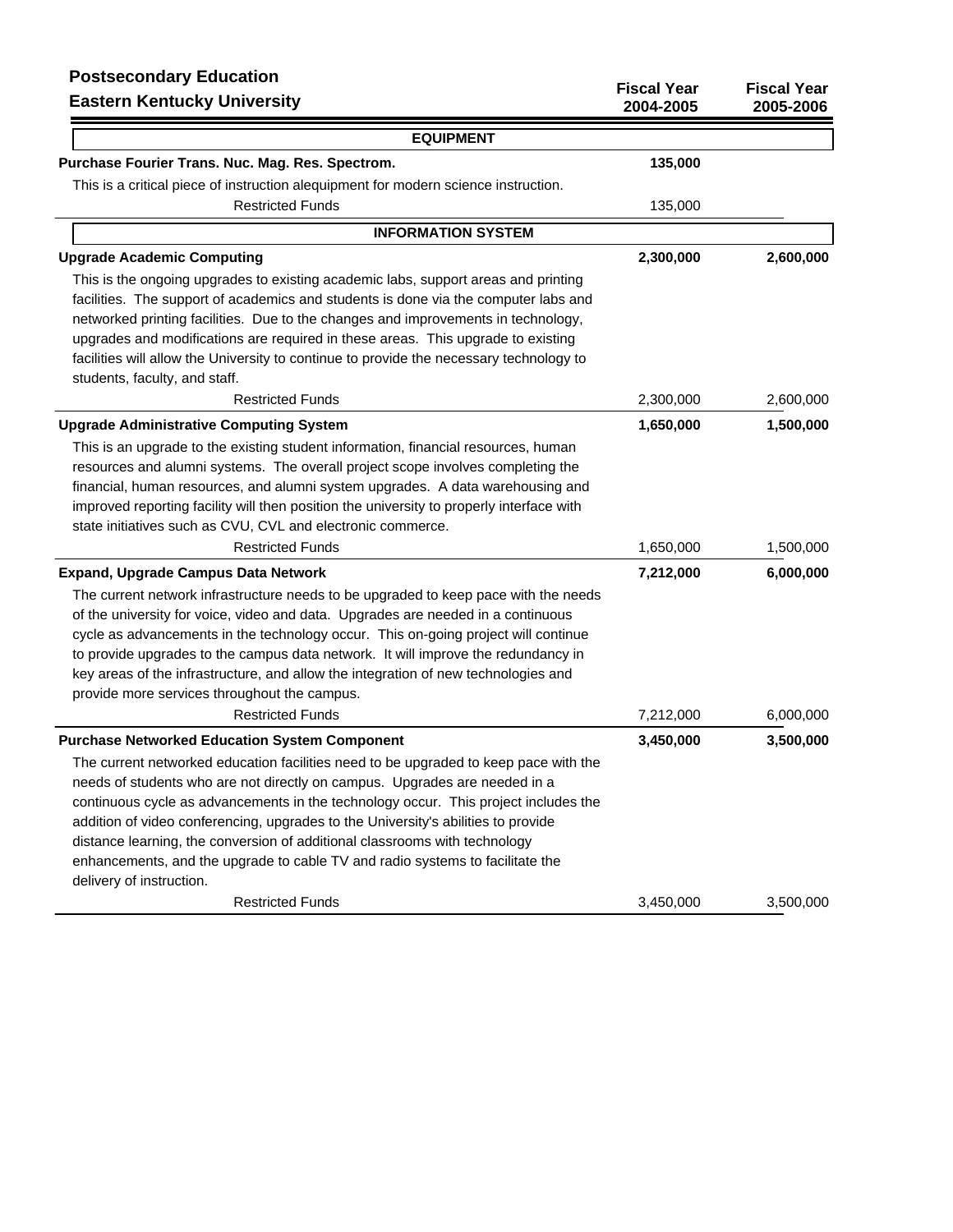| <b>Postsecondary Education</b><br><b>Eastern Kentucky University</b> | <b>Fiscal Year</b><br>2004-2005 | <b>Fiscal Year</b><br>2005-2006 |
|----------------------------------------------------------------------|---------------------------------|---------------------------------|
| <b>Eastern Kentucky University Summary</b>                           | 77,469,000                      | 13,600,000                      |
| <b>Restricted Funds</b>                                              | 20,819,000                      | 13,600,000                      |
| <b>Bond Fund</b>                                                     | 46,850,000                      |                                 |
| <b>Agency Bond Funds</b>                                             | 9,800,000                       |                                 |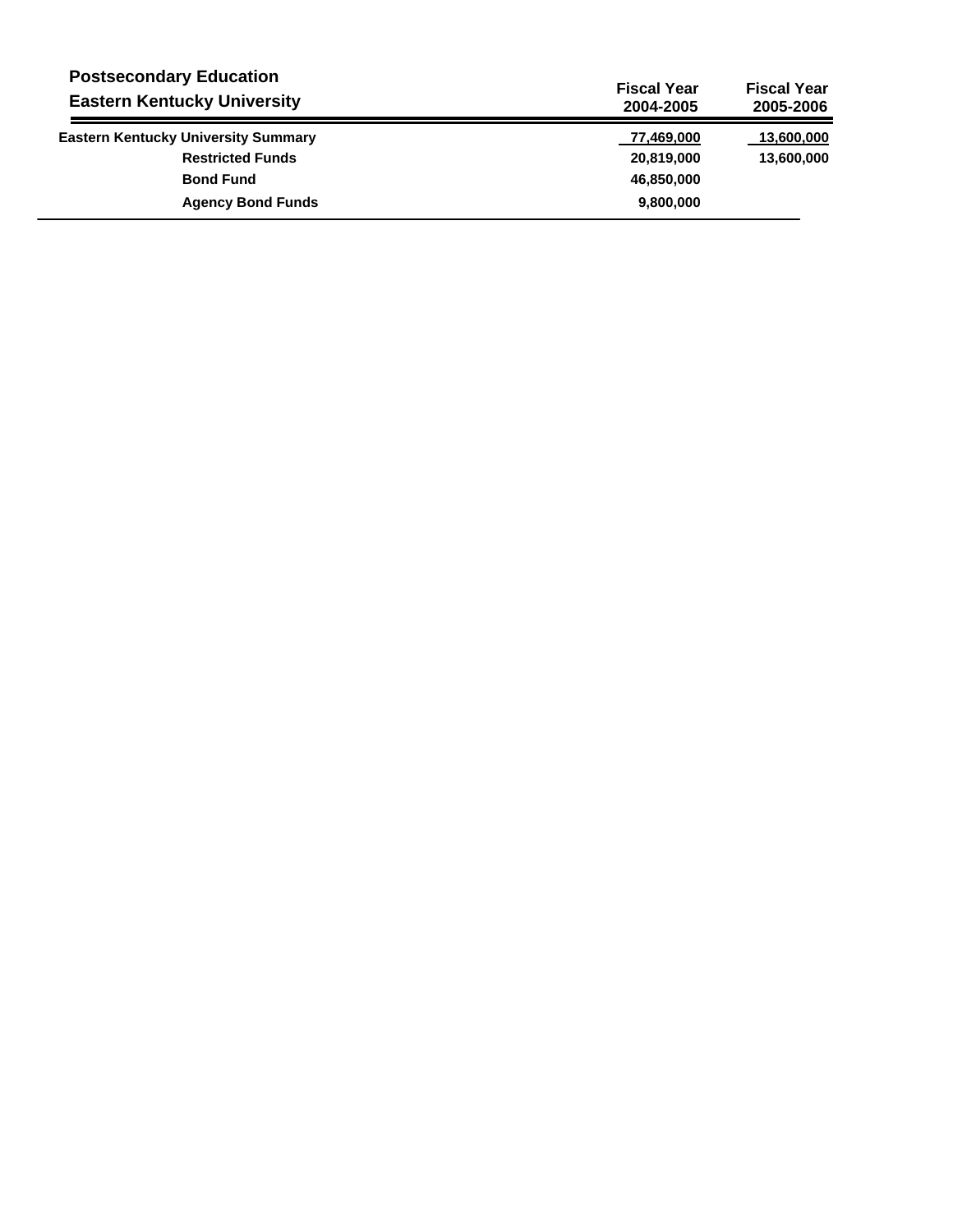| <b>FUSISECUTIUALY EQUUATION</b><br><b>Kentucky State University</b>                                                                                                                                                                                                                                                                                                                                                                                      | <b>Fiscal Year</b><br>2004-2005 | <b>Fiscal Year</b><br>2005-2006 |
|----------------------------------------------------------------------------------------------------------------------------------------------------------------------------------------------------------------------------------------------------------------------------------------------------------------------------------------------------------------------------------------------------------------------------------------------------------|---------------------------------|---------------------------------|
| <b>CAPITAL CONSTRUCTION</b>                                                                                                                                                                                                                                                                                                                                                                                                                              |                                 |                                 |
| <b>Bradford Hall Stuctural Repair</b>                                                                                                                                                                                                                                                                                                                                                                                                                    | 900,000                         |                                 |
| Significant cracking and settling has been observed and a structural investigation has<br>concluded that structural damage has occurred. Immediate remedy is required in<br>order to stop the continuing movement in the building to prevent any life safety<br>issues.                                                                                                                                                                                  |                                 |                                 |
| <b>Restricted Funds</b>                                                                                                                                                                                                                                                                                                                                                                                                                                  | 900,000                         |                                 |
| Hill Student Center 3rd Floor Build-out<br>This project consists of the complete build-out and furnishing of "white-box"<br>(unfinished space) within the renovated Hill Student Center. This space was planned<br>to be completed, but funding did not allow it at bid time. The space will be used for<br>student seminars and conferences.                                                                                                            | 600,000                         |                                 |
| <b>Restricted Funds</b>                                                                                                                                                                                                                                                                                                                                                                                                                                  | 600,000                         |                                 |
| <b>Add New Chiller</b>                                                                                                                                                                                                                                                                                                                                                                                                                                   | 2,392,000                       |                                 |
| Add an additional chiller and cooling tower in the central plant and replace an existing<br>chiller. The replacement chiller will bring the University into compliance with the CFC<br>laws and reduce the operating costs of the central plant. This new chiller will<br>increase the plant's capacity to that recommended in a 1994 study of the central<br>plant.                                                                                     |                                 |                                 |
| <b>Restricted Funds</b>                                                                                                                                                                                                                                                                                                                                                                                                                                  | 2,392,000                       |                                 |
| <b>Softball Field</b>                                                                                                                                                                                                                                                                                                                                                                                                                                    | 500,000                         |                                 |
| A new field for women's softball is required to be on campus to comply with Federal<br>Title 9 requirements.                                                                                                                                                                                                                                                                                                                                             |                                 |                                 |
| <b>Restricted Funds</b>                                                                                                                                                                                                                                                                                                                                                                                                                                  | 500,000                         |                                 |
| Alumni Stadium Structural Repair                                                                                                                                                                                                                                                                                                                                                                                                                         | 400,000                         |                                 |
| A structural review has indicated the need for the correction of deteriorated<br>expansion joints in the stadium grandstand and masonry walls of the Dressing Room<br>Bldg. Approximately 2500 lineal feet of expansion joints will be repaired, and 750<br>lineal feet of cracks will be sealed. Repair/Replacement of approximately 360 lineal<br>feet of masonry fence wall will also be completed.                                                   |                                 |                                 |
| <b>Restricted Funds</b>                                                                                                                                                                                                                                                                                                                                                                                                                                  | 400,000                         |                                 |
| Roof Repairs & Replacement Exum/Combs/ Bell Gym                                                                                                                                                                                                                                                                                                                                                                                                          | 450,000                         | 450,000                         |
| This project will provide for roof repair and replacement of older and deteriorating<br>roofs for Exum Center, Combs Hall, and Bell Gym.                                                                                                                                                                                                                                                                                                                 |                                 |                                 |
| <b>Restricted Funds</b>                                                                                                                                                                                                                                                                                                                                                                                                                                  | 450,000                         | 450,000                         |
| <b>Extend Fiber Network to South Campus</b>                                                                                                                                                                                                                                                                                                                                                                                                              | 839,000                         |                                 |
| This project will install permanent underground fiber optic cable to the far south side<br>of campus, serving Hillcrest, the Alumni Stadium, University apartments, and the<br>University's Program of Distinction, the Aquaculture facility. This project involves<br>trenching for a considerable distance, plus crossing a railroad and blue line stream to<br>reach the desired locations for enhanced data and phone communication<br>capabilities. |                                 |                                 |
| <b>Restricted Funds</b>                                                                                                                                                                                                                                                                                                                                                                                                                                  | 839,000                         |                                 |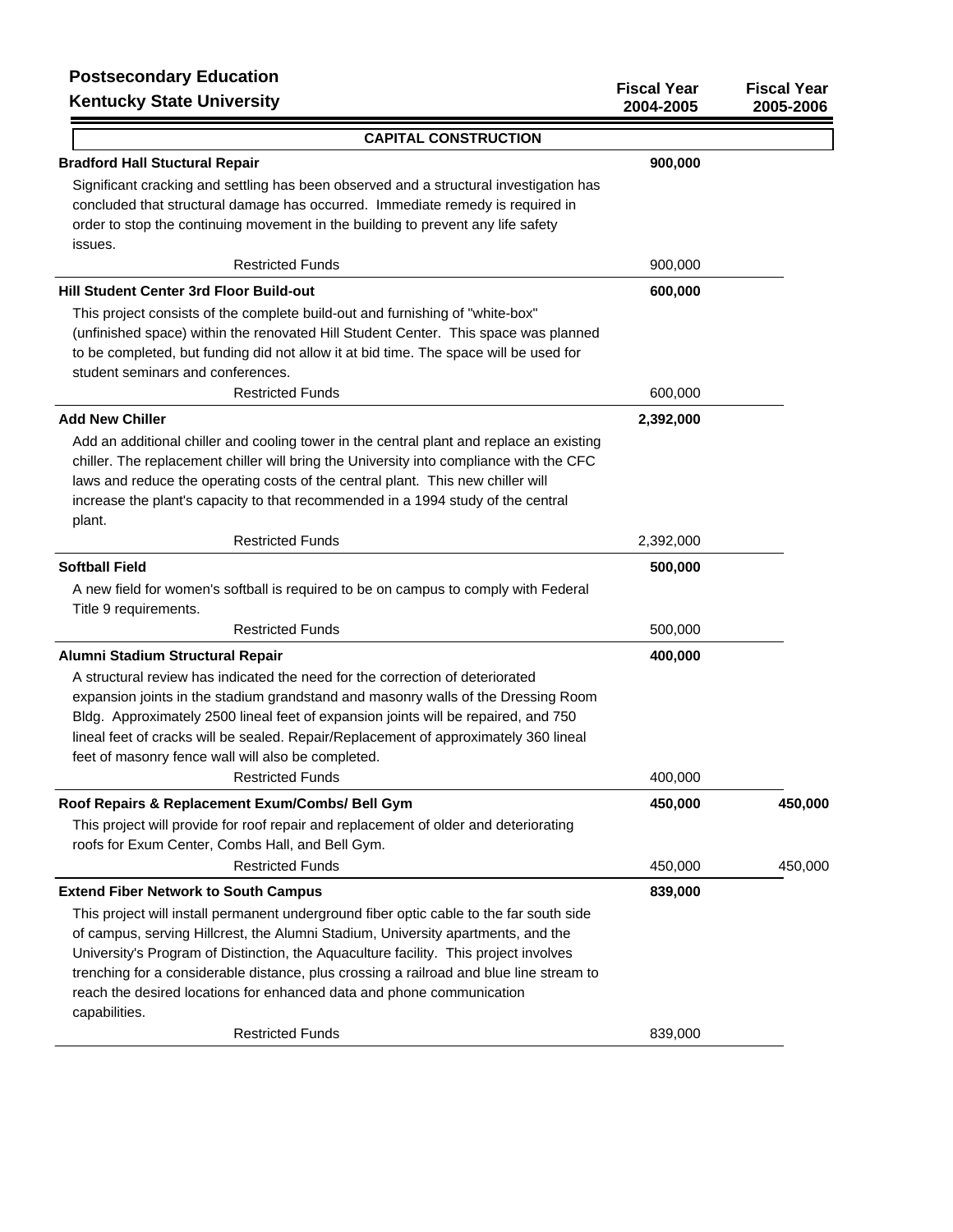| <b>Postsecondary Education</b><br><b>Kentucky State University</b>                                                                                                                                                                                                                                                                                                                                                                                                                                                                                                                                                                                               | <b>Fiscal Year</b><br>2004-2005 | <b>Fiscal Year</b><br>2005-2006 |
|------------------------------------------------------------------------------------------------------------------------------------------------------------------------------------------------------------------------------------------------------------------------------------------------------------------------------------------------------------------------------------------------------------------------------------------------------------------------------------------------------------------------------------------------------------------------------------------------------------------------------------------------------------------|---------------------------------|---------------------------------|
| <b>Renovate Young Hall</b>                                                                                                                                                                                                                                                                                                                                                                                                                                                                                                                                                                                                                                       | 5,735,000                       |                                 |
| This project reauthorizes \$4,547,000 in Agency Bond authority from the 2002-04<br>biennium, and adds an additional \$5,339,000 in bond authority, and \$396,000 from<br>the University's restricted funds for a total project scope of \$10,282,000. This project<br>authorizes the complete renovation or replacement of Young Hall, a 300-bed men's<br>residence hall. The renovation or replacement will improve student living spaces and<br>add study rooms on each floor and add an elevator. The Commonwealth of<br>Kentucky agreed to renovate or replace the Young Hall dormitory as a part of a                                                       |                                 |                                 |
| Partnership Agreement with the United States Department of Education's Office of<br>Civil Rights.                                                                                                                                                                                                                                                                                                                                                                                                                                                                                                                                                                |                                 |                                 |
| <b>Bond Fund</b>                                                                                                                                                                                                                                                                                                                                                                                                                                                                                                                                                                                                                                                 | 5,339,000                       |                                 |
| <b>Restricted Funds</b>                                                                                                                                                                                                                                                                                                                                                                                                                                                                                                                                                                                                                                          | 396,000                         |                                 |
| <b>Hathaway Hall Renovation Phase II</b>                                                                                                                                                                                                                                                                                                                                                                                                                                                                                                                                                                                                                         | 7,400,000                       |                                 |
| This Phase II project will complete the total (66,257 sq. ft.) building renovation that is<br>necessary to meet student service and academic programming needs. The original<br>project that included bond funds in the amount of \$3,796,000, as appropriated by the<br>2000 Regular Session of the General Assembly, were based on only partial<br>renovation of this building, and those funds have now been utilized for emergency<br>structural repairs for the building. The Commonwealth of Kentucky agreed to<br>renovate Hathaway Hall as a part of a Partnership Agreement with the United States<br>Department of Education's Office of Civil Rights. |                                 |                                 |
| <b>Bond Fund</b>                                                                                                                                                                                                                                                                                                                                                                                                                                                                                                                                                                                                                                                 | 7,400,000                       |                                 |
| <b>Expand Cooperative Extension Building</b>                                                                                                                                                                                                                                                                                                                                                                                                                                                                                                                                                                                                                     |                                 | 3,353,000                       |
| The project will be the construction of a resource technology center. It will be an<br>annex to the existing Cooperative Extension Building.                                                                                                                                                                                                                                                                                                                                                                                                                                                                                                                     |                                 |                                 |
| <b>Federal Fund</b>                                                                                                                                                                                                                                                                                                                                                                                                                                                                                                                                                                                                                                              |                                 | 3,353,000                       |
| <b>Expand Business Wing &amp; Renovate Bradford Hall</b>                                                                                                                                                                                                                                                                                                                                                                                                                                                                                                                                                                                                         | 8,400,000                       | 16,600,000                      |
| This project is a building renovation and addition to further accommodate the<br>expanding programmatic needs of the Business and Fine Arts programs. In addition,<br>it will renovate and expand the existing performance theaters that are used both by<br>the University and other community arts programs, including various State agency<br>programs.                                                                                                                                                                                                                                                                                                       |                                 |                                 |
| <b>Restricted Funds</b>                                                                                                                                                                                                                                                                                                                                                                                                                                                                                                                                                                                                                                          | 8,400,000                       | 16,600,000                      |
| <b>Construct New Residence Hall</b>                                                                                                                                                                                                                                                                                                                                                                                                                                                                                                                                                                                                                              | 20,000,000                      |                                 |
| A new residence hall is needed for two reasons; 1) to house displaced students as a<br>result of the Young Hall renovation, and 2) to house additional students as enrollment<br>projections increase and the resident student population increases. An independent<br>market analysis is being pursued to provide detailed parameters for the new facility.<br>The new facility is anticipated to contain approximately 650 beds set up in a                                                                                                                                                                                                                    |                                 |                                 |
| combination of suites and apartment layouts.<br><b>Restricted Funds</b>                                                                                                                                                                                                                                                                                                                                                                                                                                                                                                                                                                                          | 20,000,000                      |                                 |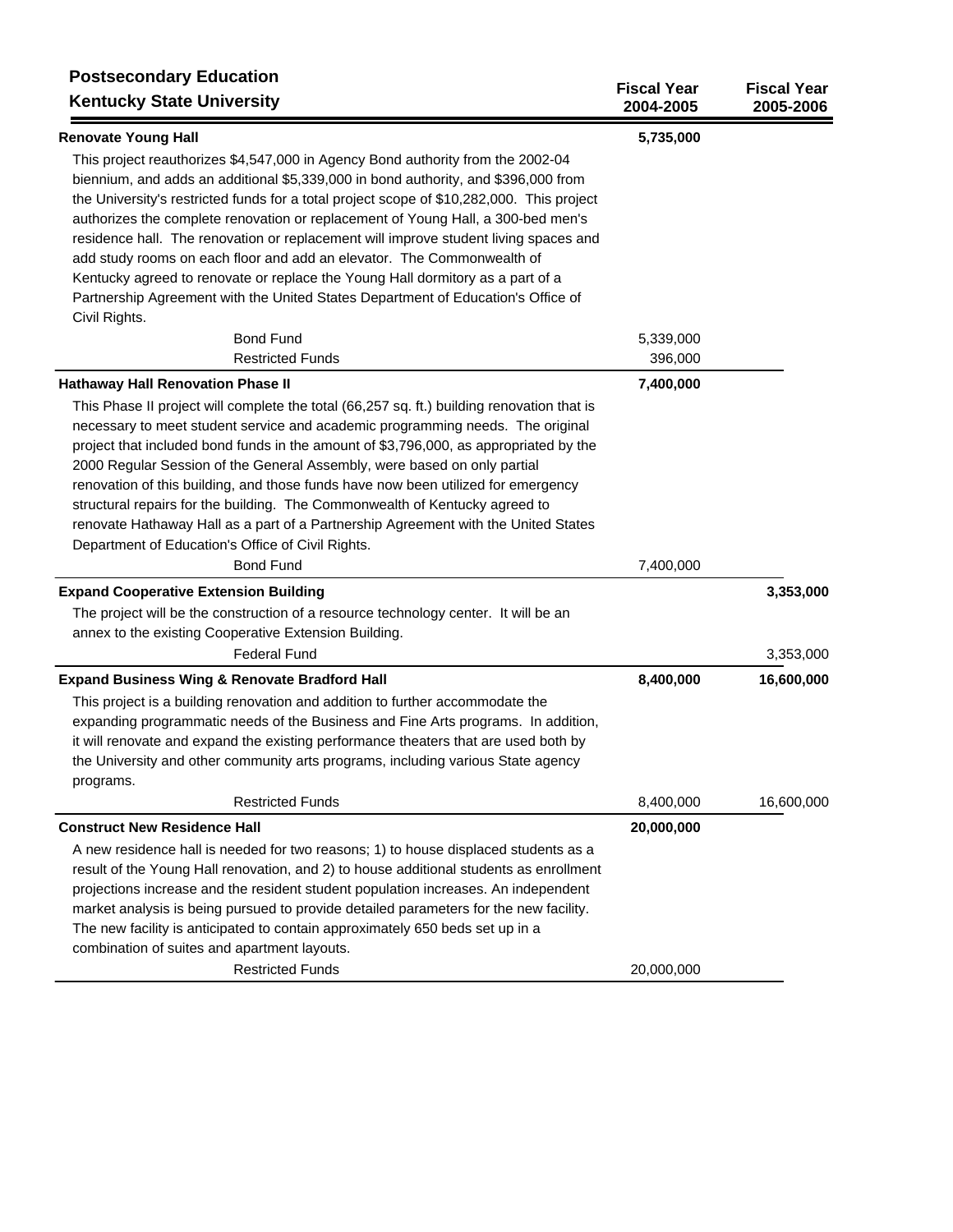| <b>Postsecondary Education</b><br><b>Kentucky State University</b>                      | <b>Fiscal Year</b><br>2004-2005 | <b>Fiscal Year</b><br>2005-2006 |
|-----------------------------------------------------------------------------------------|---------------------------------|---------------------------------|
| <b>Guaranteed Energy Savings Project</b>                                                |                                 |                                 |
| This project will perform energy saving retrofits in various campus buildings and is    |                                 |                                 |
| necessary in reducing energy consumption in campus buildings. The goal is to            |                                 |                                 |
| complete some deferred maintenance items with the savings realized from the             |                                 |                                 |
| energy conservation measures.                                                           |                                 |                                 |
| <b>Design New Parking Garage</b>                                                        | 1,500,000                       |                                 |
| Provides funding for the design costs of a new parking garage on campus.                |                                 |                                 |
| <b>Restricted Funds</b>                                                                 | 1,500,000                       |                                 |
| <b>Various Projects Pool</b>                                                            | 1,000,000                       |                                 |
| This authorization provides Agency Bond authority for various maintenance,              |                                 |                                 |
| improvement, and construction projects on the campus of Kentucky State University       |                                 |                                 |
| <b>Agency Bond Funds</b>                                                                | 1,000,000                       |                                 |
| <b>EQUIPMENT</b>                                                                        |                                 |                                 |
| <b>Telecommunication Equipment (PBX)</b>                                                | 1,352,000                       |                                 |
| This project will provide new central telecommunications equipment that will net        |                                 |                                 |
| savings over current system expenditures in the long term. It is required to provide    |                                 |                                 |
| enhanced telecommunications service while providing budget savings for the              |                                 |                                 |
| University.                                                                             |                                 |                                 |
| <b>Restricted Funds</b>                                                                 | 1,352,000                       |                                 |
| <b>INFORMATION SYSTEM</b>                                                               |                                 |                                 |
| <b>Implement Smart Card Technology</b>                                                  | 1,165,000                       |                                 |
| The "Smart Card" or "One Card" technology will enhance the delivery of student          |                                 |                                 |
| services and education, being used for an array of services, such as debit and          |                                 |                                 |
| account balances, registration and transcripts, building access, food service,          |                                 |                                 |
| photocopy duplication, lab use, etc.                                                    |                                 |                                 |
| Use of this card will benefit both students and staff by streamlining tasks through the |                                 |                                 |
| automation of certain systems available today using a smart card system.                |                                 |                                 |
| <b>Restricted Funds</b>                                                                 | 1,165,000                       |                                 |
| <b>Kentucky State University Summary</b>                                                | 52,633,000                      | 20,403,000                      |
| <b>Restricted Funds</b>                                                                 | 38,894,000                      | 17,050,000                      |
| <b>Federal Fund</b>                                                                     |                                 | 3,353,000                       |
| <b>Bond Fund</b>                                                                        | 12,739,000                      |                                 |
| <b>Agency Bond Funds</b>                                                                | 1,000,000                       |                                 |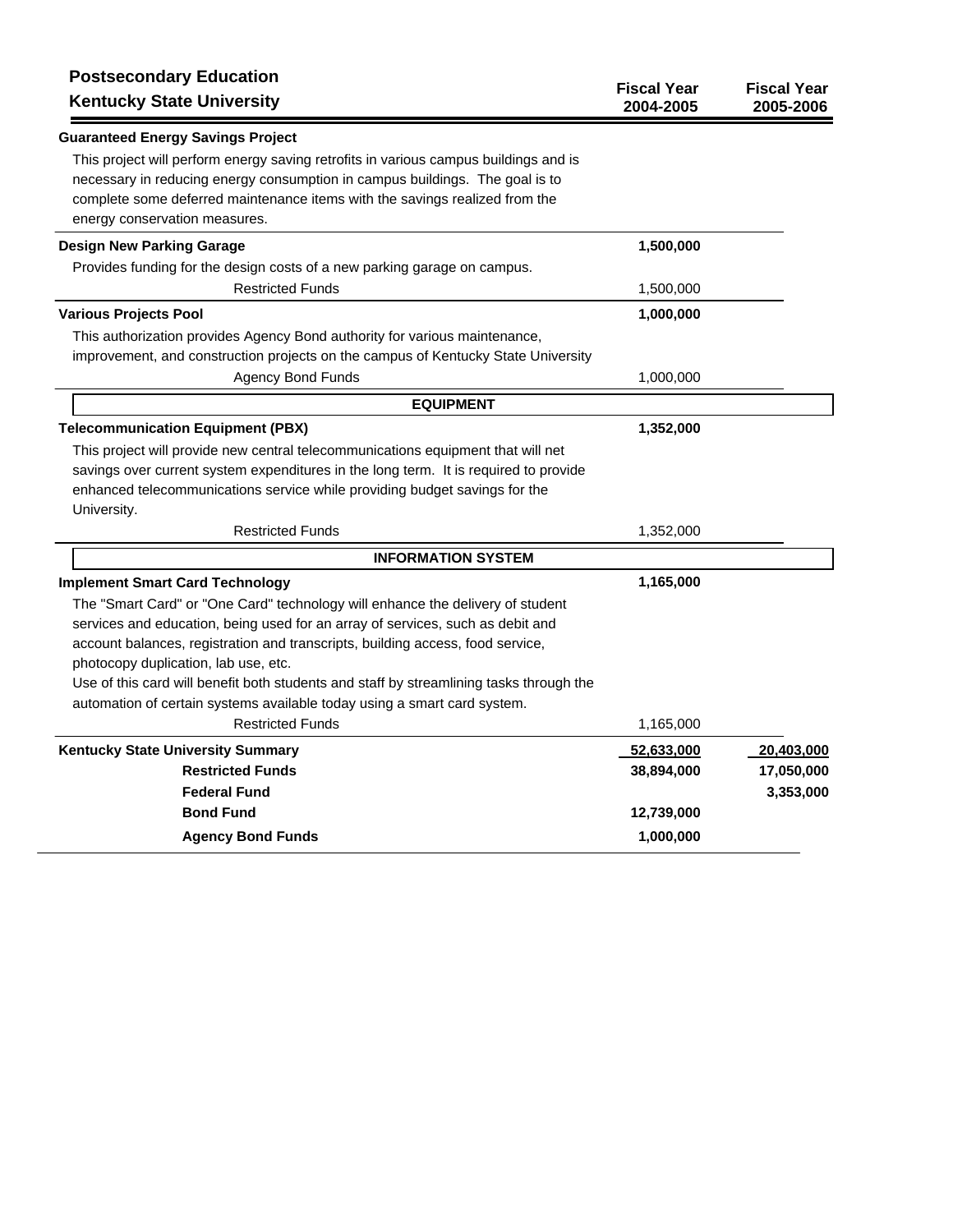# **Postsecondary Education Morehead State University**

| <b>Morenead State University</b>                                                                                                                                                                                                                                                                                                                                                                                                                                                                                                                                                                                                                                      | 2004-2005  | 2005-2006 |
|-----------------------------------------------------------------------------------------------------------------------------------------------------------------------------------------------------------------------------------------------------------------------------------------------------------------------------------------------------------------------------------------------------------------------------------------------------------------------------------------------------------------------------------------------------------------------------------------------------------------------------------------------------------------------|------------|-----------|
| <b>CAPITAL CONSTRUCTION</b>                                                                                                                                                                                                                                                                                                                                                                                                                                                                                                                                                                                                                                           |            |           |
| <b>Expand Student Wellness Center</b>                                                                                                                                                                                                                                                                                                                                                                                                                                                                                                                                                                                                                                 | 1,000,000  |           |
| This project will expand the size and capacity of the exercise room and physiological<br>laboratories within the Student Wellness Center to meet the increasing demand from<br>students and employees for this type of service. The center supports broad<br>participation by the University community in preventative health programs. This<br>project was authorized in the 2002-04 Appropriations bill for \$700,000. The                                                                                                                                                                                                                                          |            |           |
| \$700,000 is reauthorized an additional \$300,000 will bring the total scope to                                                                                                                                                                                                                                                                                                                                                                                                                                                                                                                                                                                       |            |           |
| \$1,000,000.                                                                                                                                                                                                                                                                                                                                                                                                                                                                                                                                                                                                                                                          |            |           |
| <b>Agency Bond Funds</b>                                                                                                                                                                                                                                                                                                                                                                                                                                                                                                                                                                                                                                              | 1,000,000  |           |
| <b>Acquire Land Related to Master Plan</b><br>The Campus Master Plan outlines the need to purchase properties adjacent to the<br>main campus. Additional land is needed for academic and service buildings, parking<br>and recreational space. The Campus Master Plan describes areas for expanding<br>parking development and vehicular movement changes. The University is essentially<br>landlocked between the city of Morehead, the Daniel Boone National Forest, and<br>private residential areas. In order to meet the physical plant needs of the University,<br>additional land needs to be purchased primarily to the south and east of the main<br>campus. | 2,000,000  |           |
| <b>Restricted Funds</b>                                                                                                                                                                                                                                                                                                                                                                                                                                                                                                                                                                                                                                               | 2,000,000  |           |
| <b>Construct MSU-NASA Space Science Center</b>                                                                                                                                                                                                                                                                                                                                                                                                                                                                                                                                                                                                                        | 17,200,000 |           |
| Construction of a new space science facility is to support the 18-meter<br>NASA-Goddard satellite tracking station to be located on the campus of Morehead<br>State University. With the new facility, academic programs in physics,<br>pre-engineering, space technology and other space-related fields will be developed<br>and/or expanded. The new facility will also provide new economic development and<br>outreach opportunities.                                                                                                                                                                                                                             |            |           |
| <b>Bond Fund</b>                                                                                                                                                                                                                                                                                                                                                                                                                                                                                                                                                                                                                                                      | 12,200,000 |           |
| <b>Federal Fund</b>                                                                                                                                                                                                                                                                                                                                                                                                                                                                                                                                                                                                                                                   | 5,000,000  |           |
| <b>Comply with ADA - E&amp;G</b><br>This project was authorized in the 2002-04 Appropriations Bill with \$1,200,000 of<br>Restricted Funds. The additional appropriation of \$500,000 will raise the total project<br>scope to \$1,700,000. Compliance with Title II of the Americans with Disabilities Act<br>(ADA) will require changes in architectural barriers, elevators, fire alarm systems,<br>signage, telecommunications and other areas primarily in the university's instructional<br>facilities. This request is for E&G facility modifications.                                                                                                         | 500,000    |           |
| <b>Restricted Funds</b>                                                                                                                                                                                                                                                                                                                                                                                                                                                                                                                                                                                                                                               | 500,000    |           |
| <b>Comply with ADA - Auxiliary</b>                                                                                                                                                                                                                                                                                                                                                                                                                                                                                                                                                                                                                                    |            |           |
| This project was authorized in the 2002-04 Appropriations Bill with \$1,200,000 of<br>Restricted funds. Compliance with Title II of the Americans with Disabilities Act<br>(ADA) will require changes in architectural barriers, elevators, fire alarm systems,<br>signage, telecommunications and other areas primarily in the university's instructional                                                                                                                                                                                                                                                                                                            |            |           |

**Fiscal Year Fiscal Year**

facilities.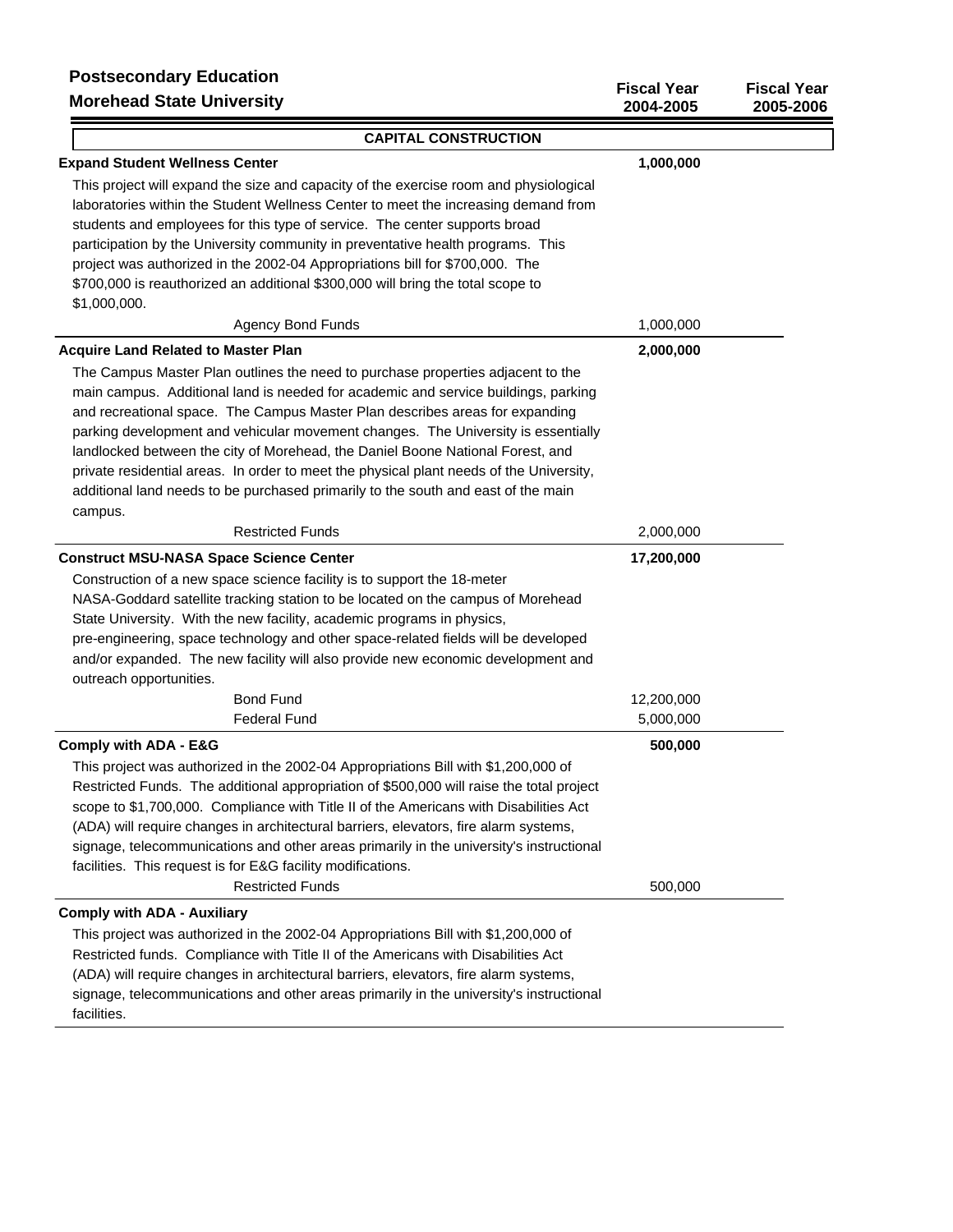| <b>Postsecondary Education</b><br><b>Morehead State University</b>                                                                                                                                                                                                                                                                                                                                                                                                                                                       | <b>Fiscal Year</b><br>2004-2005 | <b>Fiscal Year</b><br>2005-2006 |
|--------------------------------------------------------------------------------------------------------------------------------------------------------------------------------------------------------------------------------------------------------------------------------------------------------------------------------------------------------------------------------------------------------------------------------------------------------------------------------------------------------------------------|---------------------------------|---------------------------------|
| <b>Reconstruct Central Campus</b>                                                                                                                                                                                                                                                                                                                                                                                                                                                                                        |                                 |                                 |
| This project was authorized in the 2002-04 Appropriations Bill with \$780,000 of<br>Restricted funds. The project includes the completion of the four plazas on<br>descending levels to be built in the center of campus to replace the trees, benches<br>and other landscaping destroyed by a severe windstorm in 1995. Two of the levels<br>will include personalized paving stones to memorialize deceased faculty, staff, and<br>students. An amphitheater would be constructed below the University Boulevard.      |                                 |                                 |
| The project also includes enhancement of pedestrian and vehicular circulation<br>through improvement of existing and construction of new sidewalks, roadways,                                                                                                                                                                                                                                                                                                                                                            |                                 |                                 |
| signage, and associated amenities.                                                                                                                                                                                                                                                                                                                                                                                                                                                                                       |                                 |                                 |
| <b>Construct Family Housing Complexes Phase II</b>                                                                                                                                                                                                                                                                                                                                                                                                                                                                       | 700,000                         |                                 |
| This project was authorized in the 2002-04 Appropriations Bill with \$4,000,000 in<br>Restricted Funds. The additional \$700,000 will raise the project appropriation to<br>\$4,700,000. This project involves the razing of existing family housing units and<br>construction of new apartments and a support facility for laundry, mail, and<br>convenience store. The project is needed to better meet the family housing needs of<br>MoSU's students.                                                                |                                 |                                 |
| <b>Restricted Funds</b>                                                                                                                                                                                                                                                                                                                                                                                                                                                                                                  | 700,000                         |                                 |
| <b>Replace Boiler Tubes</b>                                                                                                                                                                                                                                                                                                                                                                                                                                                                                              | 800,000                         |                                 |
| This project is the replacement of the boiler tubes within two coal fired boilers. The<br>tubes have a life expectancy of fifteen years and both boilers have tubes which are at<br>least seventeen years old. If the tubes become inoperable, the University will be<br>without heat.                                                                                                                                                                                                                                   |                                 |                                 |
| <b>Restricted Funds</b>                                                                                                                                                                                                                                                                                                                                                                                                                                                                                                  | 800,000                         |                                 |
| <b>Replace Bag House</b><br>The project is the replacement and upgrading of the Heating Plant's bag house                                                                                                                                                                                                                                                                                                                                                                                                                | 2,000,000                       |                                 |
| pollution control system. The current capacity of the bag house is 20 percent<br>removal of particulates which is below the level needed to assure emissions meet<br>regulations.                                                                                                                                                                                                                                                                                                                                        |                                 |                                 |
| <b>Restricted Funds</b>                                                                                                                                                                                                                                                                                                                                                                                                                                                                                                  | 2,000,000                       |                                 |
| Ky Geodetic Infrastructure Phase I                                                                                                                                                                                                                                                                                                                                                                                                                                                                                       | 5,000,000                       |                                 |
| This project includes the development and implementation of a statewide GPS base<br>station network, the development of a research lab to study geodetic applications,<br>and the planning and outreach associated with "height modernization" for geodetic<br>infrastructure. The project provides the ability to develop accurate surface models<br>through remote sensing techniques that will facilitate site selection searches that are<br>usually conducted for industrial manufacturing and assembly facilities. |                                 |                                 |
| <b>Federal Fund</b>                                                                                                                                                                                                                                                                                                                                                                                                                                                                                                      | 5,000,000                       |                                 |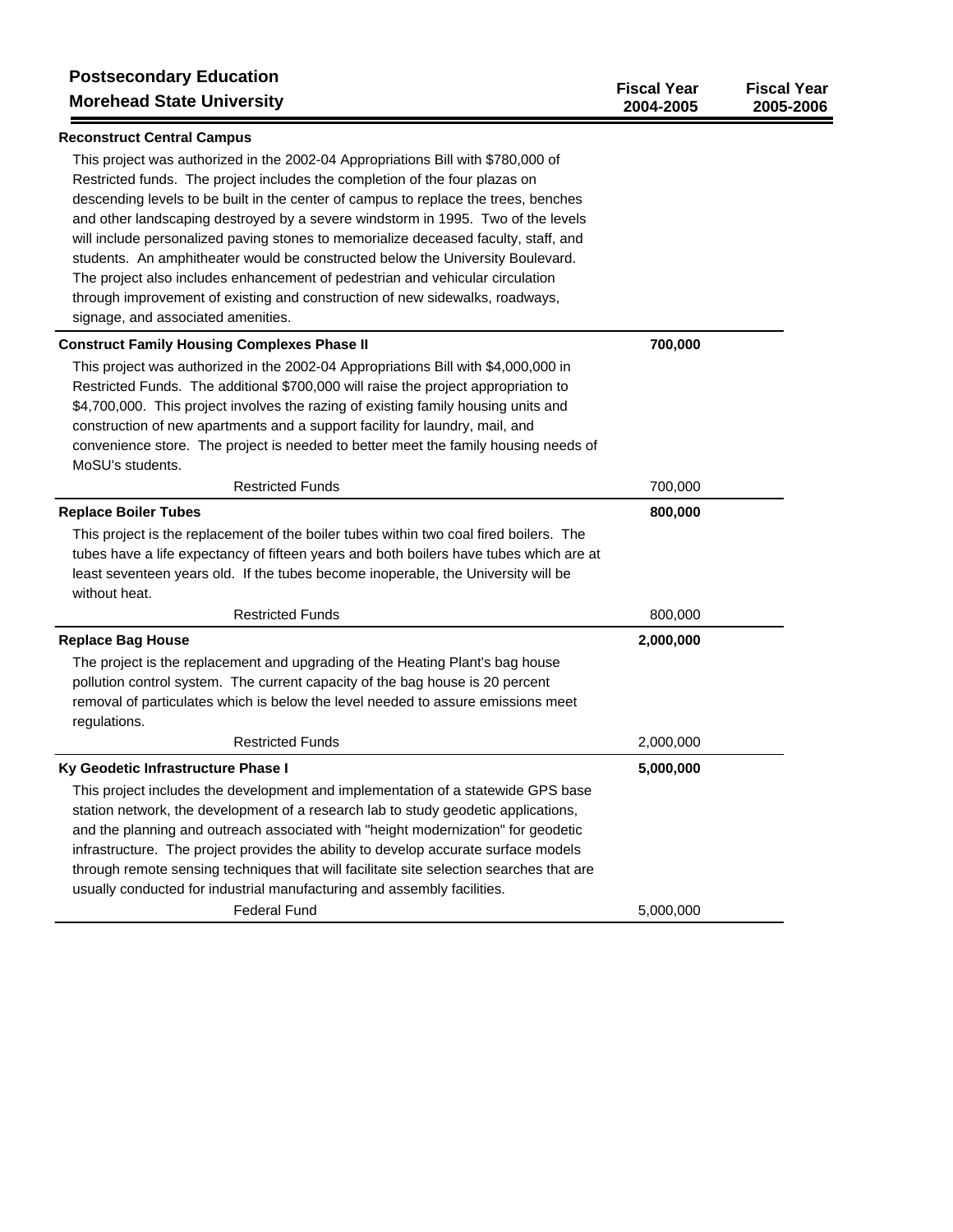| <b>Postsecondary Education</b><br><b>Morehead State University</b>                    | <b>Fiscal Year</b><br>2004-2005 | <b>Fiscal Year</b><br>2005-2006 |
|---------------------------------------------------------------------------------------|---------------------------------|---------------------------------|
| <b>Clay Community Center-Eight Additional Classroom</b>                               | 1,500,000                       |                                 |
| Morehead State University's regional campus at Mt. Sterling is housed in the Clay     |                                 |                                 |
| Community Center. That facility is leased from Montgomery Community                   |                                 |                                 |
| Development, Inc., the municipal corporation established by city and county           |                                 |                                 |
| governments for the ownership and management of the facility. That campus has         |                                 |                                 |
| experienced tremendous growth in the short time it has been in existence. The funds   |                                 |                                 |
| in this project will be used to build additional classrooms for exclusive use of      |                                 |                                 |
| Morehead State University's instructional program.                                    |                                 |                                 |
| <b>Bond Fund</b>                                                                      | 1,500,000                       |                                 |
| Design Health Science Classroom Building                                              | 1,500,000                       |                                 |
| This project provides funding to design a proposed collaborative capital construction |                                 |                                 |
| project between Morehead State University (MoSU), the University of Kentucky (UK)     |                                 |                                 |
| and St. Claire Regional Medical Center (SRMC). The facility will be located on        |                                 |                                 |
| property currently owned by St. Claire Regional Medical Center and will house MSU's   |                                 |                                 |
| departments of nursing and imaging sciences, UK's physician assistant and family      |                                 |                                 |
| nurse practitioner programs, in addition to a freestanding primary care clinic, and   |                                 |                                 |
| comprehensive health education center managed by SRMC. The space for MoSU's           |                                 |                                 |
| departments of nursing and imaging sciences would include lecture and laboratory      |                                 |                                 |
| classrooms to support the associate and baccalaureate degree nursing programs,        |                                 |                                 |
| the radiologic technology program, and the sonography, computed tomography, and       |                                 |                                 |
| magnetic resonance program options. Also included would be faculty/staff offices and  |                                 |                                 |
| conference areas. In addition, discussion with UK continues regarding other possible  |                                 |                                 |
| educational training programs to be located at the Center. Space will be provided for |                                 |                                 |
| anticipated growth in these programs and the planned implementation of MoSU's         |                                 |                                 |
| new master's degrees in nursing and in nuclear medicine. Similar space will be        |                                 |                                 |
| available to support UK's master's-level programs for physician assistant and family  |                                 |                                 |
| nurse practitioner. Proposed space for the center will include multi-purpose          |                                 |                                 |
| classrooms, meeting rooms, auditorium, medical library, a wellness facility, and      |                                 |                                 |
| administrative offices.                                                               |                                 |                                 |
| <b>Bond Fund</b>                                                                      | 1,500,000                       |                                 |
| <b>Design Residence Hall Renovation/Improvement</b>                                   | 5,000,000                       |                                 |
| This project provides design funding for the renovation of existing residence halls.  |                                 |                                 |
| The project is needed to better meet the needs of Morehead State University's         |                                 |                                 |
| undergraduate and graduate students. There is demand for more private living          |                                 |                                 |
| arrangements offering students private baths and cooking facilities. Adequate and     |                                 |                                 |
| quality student housing is needed to recruit and retain students to the university.   |                                 |                                 |
| <b>Agency Bond Funds</b>                                                              | 5,000,000                       |                                 |
| <b>EQUIPMENT</b>                                                                      |                                 |                                 |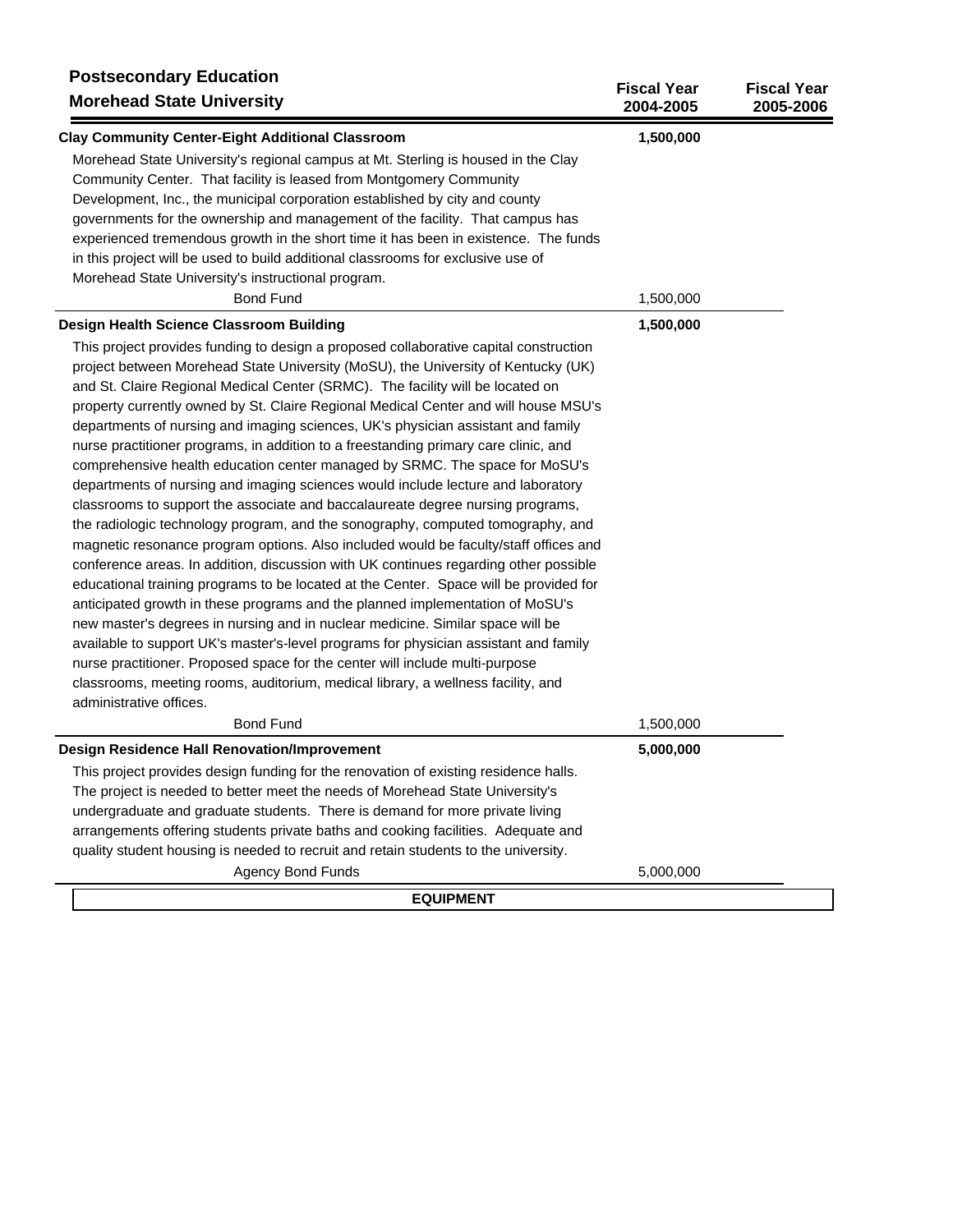| <b>Postsecondary Education</b><br><b>Morehead State University</b>                                                                                                                                                                                                                                                                                                                                                                                                                                                                       | <b>Fiscal Year</b><br>2004-2005 | <b>Fiscal Year</b><br>2005-2006 |
|------------------------------------------------------------------------------------------------------------------------------------------------------------------------------------------------------------------------------------------------------------------------------------------------------------------------------------------------------------------------------------------------------------------------------------------------------------------------------------------------------------------------------------------|---------------------------------|---------------------------------|
| <b>Major Item of Equipment Pool</b>                                                                                                                                                                                                                                                                                                                                                                                                                                                                                                      | 3,740,000                       |                                 |
| This Major Item of Equipment Pool provides authorization for equipment items that<br>cost in excess of \$100,000 each. The University will report monthly to the Finance<br>and Administration Cabinet and to the Legislative Research Commission's Capital<br>Project and Bond Oversight Committee on the purchase of each major item of<br>equipment.                                                                                                                                                                                  |                                 |                                 |
| <b>Restricted Funds</b>                                                                                                                                                                                                                                                                                                                                                                                                                                                                                                                  | 3,740,000                       |                                 |
| <b>INFORMATION SYSTEM</b>                                                                                                                                                                                                                                                                                                                                                                                                                                                                                                                |                                 |                                 |
| Upgrade Instruct. PCs/LANS/Peripherals                                                                                                                                                                                                                                                                                                                                                                                                                                                                                                   |                                 |                                 |
| This project was authorized in the 2002-04 Appropriations Bill with \$2,500,000 of<br>Restricted funds. This project would provide for upgrades, replacement and<br>expansion of desktop microcomputers, portable microcomputers, printers, LAN file<br>servers, OCR and image scanners, printers, smart boards, mass storage media and<br>backup peripherals used in classrooms, labs and/or other instructional support areas.                                                                                                         |                                 |                                 |
| <b>Expand Compressed Video Resources</b>                                                                                                                                                                                                                                                                                                                                                                                                                                                                                                 | 309,000                         |                                 |
| This project was authorized in the 2002-04 Appropriations Bill with \$1,891,000 in<br>Restricted Funds. The additional \$309,000 will raise the project appropriation to<br>\$2,200,000. Morehead State University currently maintains seven on-campus<br>compressed video classrooms on the main campus and six rooms located<br>throughout the service region with two-way interactive video communication,<br>television, video projection, sound reinforcement, videocassette records/players and                                    |                                 |                                 |
| cameras.<br><b>Restricted Funds</b>                                                                                                                                                                                                                                                                                                                                                                                                                                                                                                      | 309,000                         |                                 |
|                                                                                                                                                                                                                                                                                                                                                                                                                                                                                                                                          |                                 |                                 |
| <b>Enhance Distance Learning Systems</b><br>This project was authorized in the 2002-04 Appropriations Bill with \$2,500,000 of<br>Restricted funds. This project would provide upgrades, replacement and expansion<br>of sytems and equipment in support of distance learning initiatives across all<br>academic disciplines on the main campus and at the Extended Campus Centers.                                                                                                                                                      |                                 |                                 |
| <b>Enhance Network/Infrastructure Resources</b>                                                                                                                                                                                                                                                                                                                                                                                                                                                                                          |                                 |                                 |
| This project was authorized in the 2002-04 Appropriations Bill with \$2,250,000 of<br>Restricted funds. The University maintains and manages a comprehensive<br>high-speed telecommunications network to all administrative, academic and<br>residence hall facilities with voice, video and data services. This project will allow the<br>University to continue to maintain state-of-the-art network capabilities necessary to<br>serve the University's internal (campus) and external (state and global)<br>telecommunication needs. |                                 |                                 |
| <b>Enhance Library Automation Resources</b>                                                                                                                                                                                                                                                                                                                                                                                                                                                                                              |                                 |                                 |
| This project was authorized in the 2002-04 Appropriations Bill with \$750,000 with<br>Restricted funds. This project would provide upgrades, replacement and expansion<br>of the library automation and information support equipment necessary to maintain<br>state standards set for the Kentucky Virtual Library project and support the<br>University's academic goals both on the main campus and at the Extended Campus                                                                                                            |                                 |                                 |

Centers.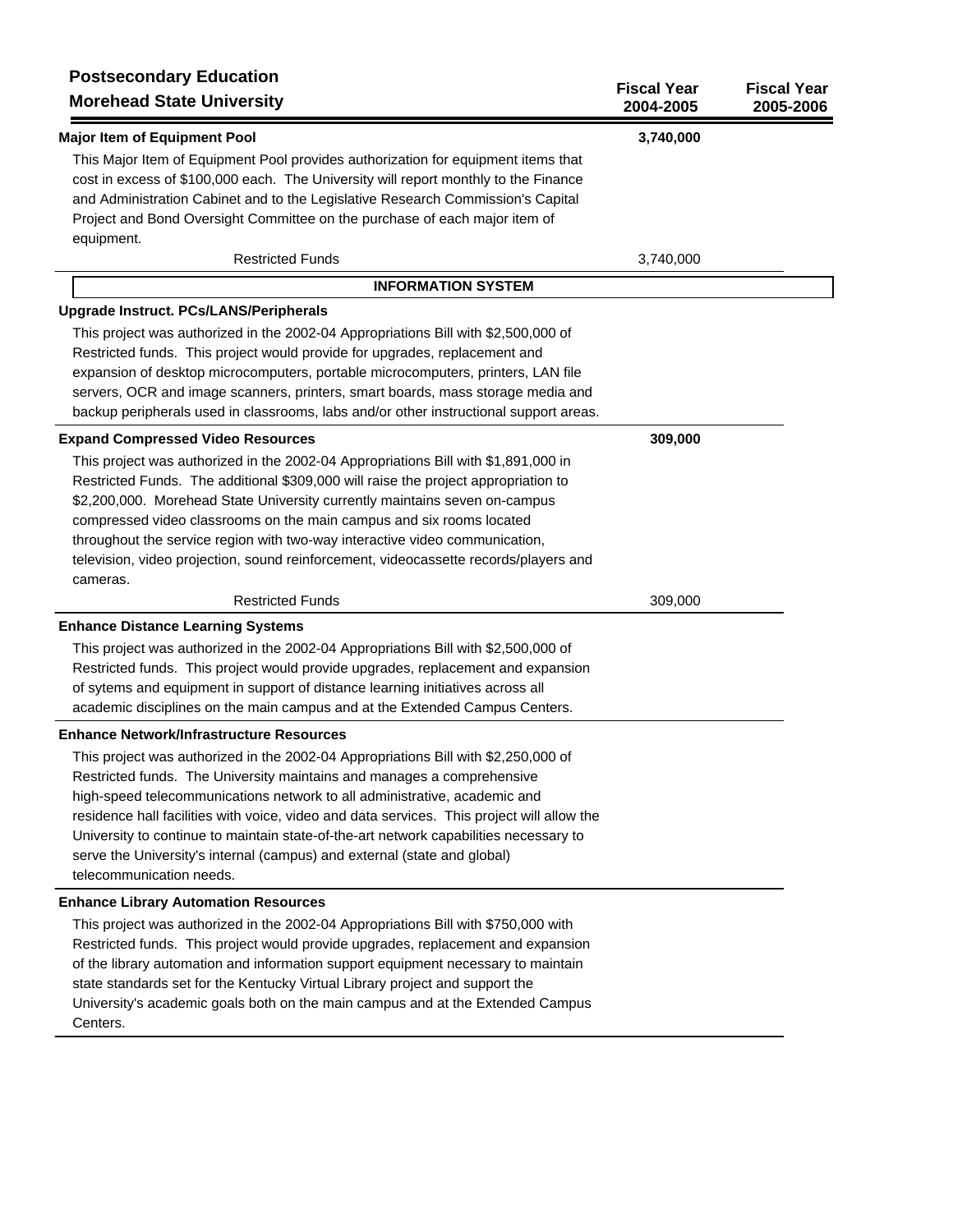| <b>Postsecondary Education</b><br><b>Morehead State University</b>                                                                                                                                                                                                                                                                                                                                                                                                                                                                                                                                                                | <b>Fiscal Year</b><br>2004-2005 | <b>Fiscal Year</b><br>2005-2006 |
|-----------------------------------------------------------------------------------------------------------------------------------------------------------------------------------------------------------------------------------------------------------------------------------------------------------------------------------------------------------------------------------------------------------------------------------------------------------------------------------------------------------------------------------------------------------------------------------------------------------------------------------|---------------------------------|---------------------------------|
| <b>Upgrade Administrative Office Systems</b>                                                                                                                                                                                                                                                                                                                                                                                                                                                                                                                                                                                      |                                 |                                 |
| This project was authorized in the 2002-04 Appropriations Bill with \$2,000,000 of<br>Restricted funds. This project will enable the continued implementation and<br>expansion of such technology solutions and extend the availability of student<br>services to remote/distance students and KVU students. This project would provide<br>for upgrades, replacement and expansion of desktop microcomputers, portable<br>microcomputers, printers, LAN file servers, web servers, OCR and image scanners,<br>printers, smart boards, smart-card readers/printers, IVR equipment, mass storage                                    |                                 |                                 |
| media and backup peripherals used in administrative offices and service areas.<br><b>Implement an Integrated ERP System</b>                                                                                                                                                                                                                                                                                                                                                                                                                                                                                                       | 5,000,000                       |                                 |
| The University must maintain a comprehensive administrative software application to<br>support the automation of student records, student services, and business processes<br>of the institution. Morehead State University currently maintains a 23-year-old<br>customized legacy administrative software application (AIMS) using in-house<br>programming staff. This project would provide for the software, hardware, and<br>conversion costs for migration from the existing legacy system to an integrated<br>Enterprise Resource Program (ERP) software solution designed for higher education.<br><b>Restricted Funds</b> | 5,000,000                       |                                 |
| <b>Morehead State University Summary</b>                                                                                                                                                                                                                                                                                                                                                                                                                                                                                                                                                                                          | 46,249,000                      |                                 |
| <b>Restricted Funds</b>                                                                                                                                                                                                                                                                                                                                                                                                                                                                                                                                                                                                           | 15,049,000                      |                                 |
| <b>Federal Fund</b><br><b>Bond Fund</b>                                                                                                                                                                                                                                                                                                                                                                                                                                                                                                                                                                                           | 10,000,000<br>15,200,000        |                                 |
| <b>Agency Bond Funds</b>                                                                                                                                                                                                                                                                                                                                                                                                                                                                                                                                                                                                          | 6,000,000                       |                                 |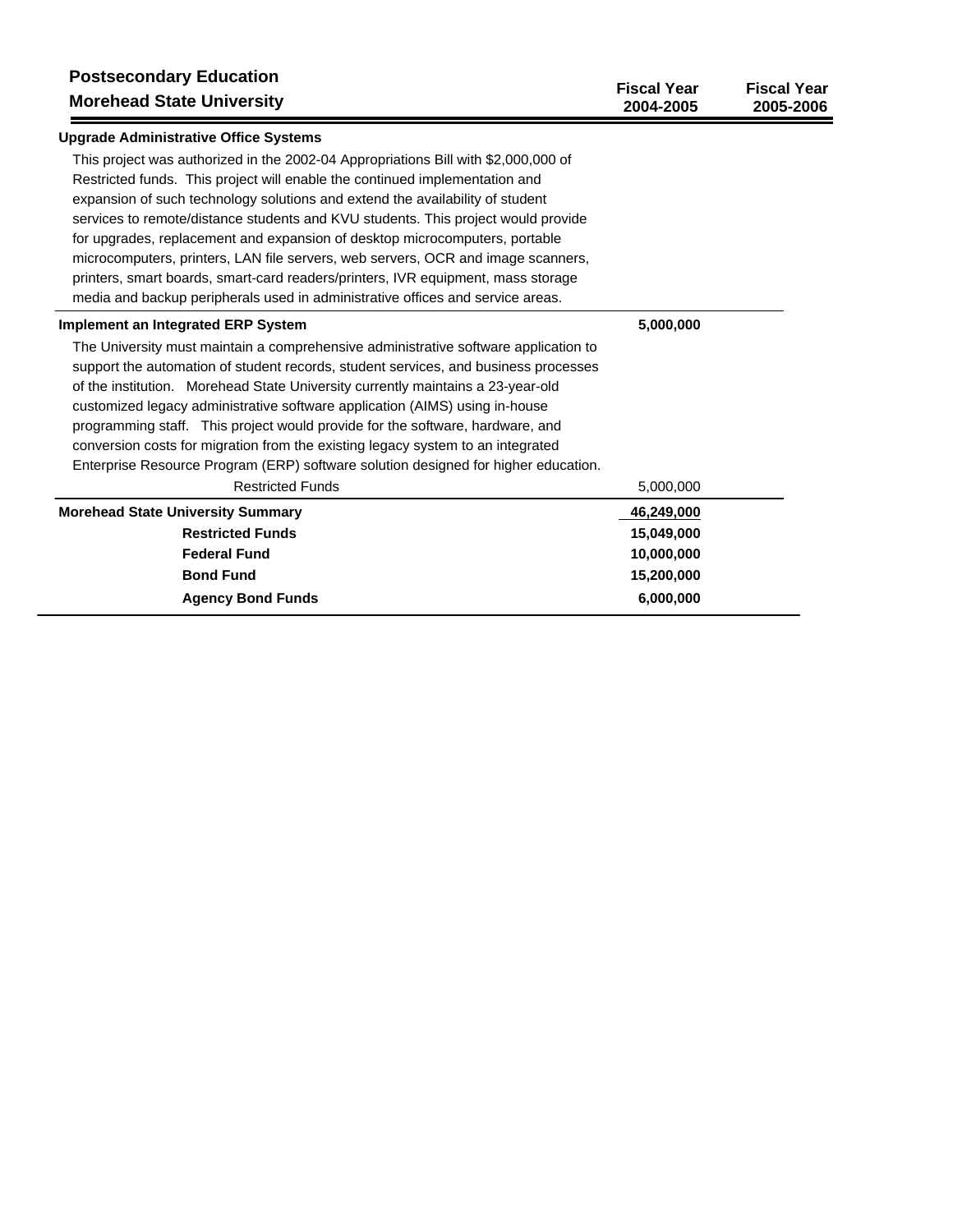#### **CAPITAL CONSTRUCTION**

## **Remove Elizabeth Hall Asbestos Ceiling**

This project was authorized in the 2002-04 Appropriations bill with \$450,000 of Restricted funds. This project involves the removal of the asbestos ceiling from Elizabeth Hall by a licensed and trained work force to comply with EPA regulations and procedures. Once the asbestos project has been completed a similar non-asbestos replacement ceiling would be installed.

# **Upgrade College Courts Electrical System**

This project was authorized in the 2002-04 Appropriations bill with \$1,200,000 of Restricted funds. This project will upgrade the electrical system to meet future demand in the 12 College Courts buildings.

#### **Renovate College Courts Interiors (12 Buildings)**

This project was authorized in the 2002-04 Appropriations bill with \$2,000,000 of Restricted funds. This project allows the interior renovations and modernization of 12 College Courts apartment buildings on campus. The renovation and modernization will include painting; new wall coverings; new floor coverings; new ceiling systems; modernization of the electrical and HVAC systems; and kitchen and toilet renovations.

## **Upgrade Campus Electrical Distribution System**

This project was authorized in the 2002-04 Appropriations bill with \$10,765,000 of Restricted funds. The project is required to achieve a significant increase in reliability of the campus electrical distribution system. There is currently one 13,200 volt substation feeding parts of campus and two 4,160 volt substations. The two 4,160 volt substations are over 40 years old and in urgent need for replacements. Rather than replace the old substations, consultants recommend upgrading the campus distribution system to 13,200 volts to be fed from the one 13,200 volt Central Plant (CP) substation.

| <b>Repair Winslow Cafeteria Exterior</b>                                                  | 500,000 |
|-------------------------------------------------------------------------------------------|---------|
| This project was authorized in the 2002-04 Appropriations bill with \$500,000 of          |         |
| Restricted funds. The additional \$500,000 will raise the project appropriation to        |         |
| \$1,000,000. Winslow Cafeteria, which serves as the main cafeteria for the campus,        |         |
| is 41 years old and the exterior of the building has deteriorated with age. This project  |         |
| will make necessary repairs and extend the useful life of the building, as well as        |         |
| addressing ADA issues.                                                                    |         |
| <b>Restricted Funds</b>                                                                   | 500,000 |
| <b>Replace Franklin Hall</b>                                                              |         |
| This project was authorized in the 2002-04 Appropriations bill with \$8,000,000 of        |         |
| Restricted funds. The construction of student housing facilities will focus on facilities |         |
| designed to meet the demand for student housing to complement the Residential             |         |
| College concept of student housing/living. The intent of this project will be to          |         |
| modernize and improve the university student housing environment. The                     |         |
| demolition/replacement approach is more cost effective than renovation of the             |         |
| existing facility.                                                                        |         |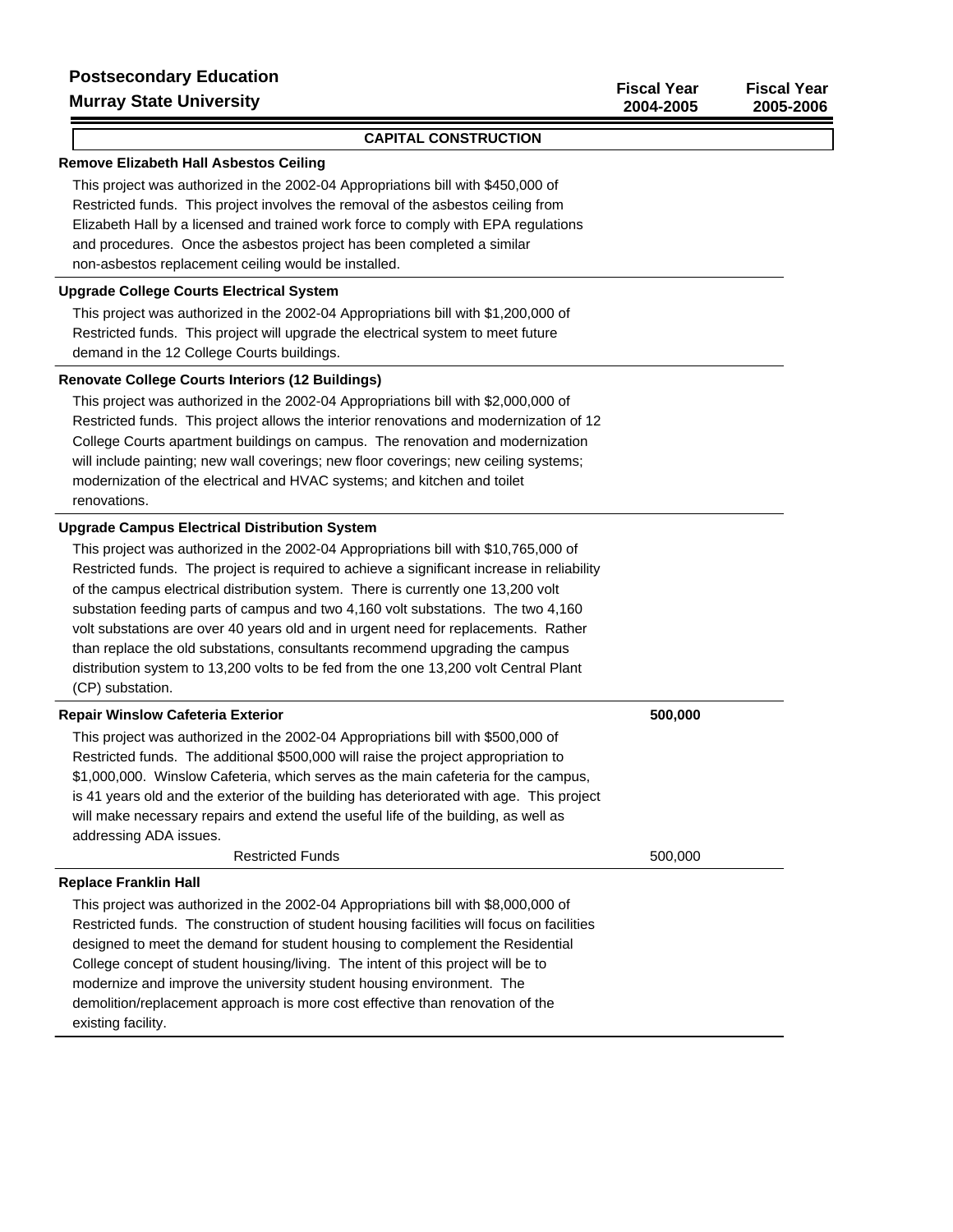| <b>Postsecondary Education</b><br><b>Murray State University</b>                                                                                                                                                                                                                                                                                                                                                                                                                                                                                                                                                                                                                                                                                                                                                                                 | <b>Fiscal Year</b><br>2004-2005 | <b>Fiscal Year</b><br>2005-2006 |
|--------------------------------------------------------------------------------------------------------------------------------------------------------------------------------------------------------------------------------------------------------------------------------------------------------------------------------------------------------------------------------------------------------------------------------------------------------------------------------------------------------------------------------------------------------------------------------------------------------------------------------------------------------------------------------------------------------------------------------------------------------------------------------------------------------------------------------------------------|---------------------------------|---------------------------------|
| <b>Replace Campus Communications Infrastructure</b>                                                                                                                                                                                                                                                                                                                                                                                                                                                                                                                                                                                                                                                                                                                                                                                              | 2,500,000                       |                                 |
| This project will allow the University to meet current demands placed on an obsolete<br>infastructure and position the University to employ emerging technologies. System<br>replacement will provide added capacity, redundancy and reliability to the fiber optic<br>network infrastructure for enhanced on-line course delivery, access to web-based<br>services, research related data transfer and other instructional activities. The system<br>will also provide Public Safety with the infrastructure required to proceed with                                                                                                                                                                                                                                                                                                           |                                 |                                 |
| improved security monitoring and surveillance.                                                                                                                                                                                                                                                                                                                                                                                                                                                                                                                                                                                                                                                                                                                                                                                                   |                                 |                                 |
| <b>Restricted Funds</b>                                                                                                                                                                                                                                                                                                                                                                                                                                                                                                                                                                                                                                                                                                                                                                                                                          | 2,500,000                       |                                 |
| <b>Acquire Land</b><br>To continue providing the best possible physical facilities for both students and the<br>region, Murray State has continually pursued the purchase of surrounding pieces of<br>property as they have become available. This project is necessary to have a pool<br>designated for land acquisitions.<br><b>Restricted Funds</b>                                                                                                                                                                                                                                                                                                                                                                                                                                                                                           | 499,800<br>499,800              |                                 |
| <b>Construct Public Safety Building</b>                                                                                                                                                                                                                                                                                                                                                                                                                                                                                                                                                                                                                                                                                                                                                                                                          | 1,500,000                       |                                 |
| This project would allow the construction of a state-of-the-art Public Safety facility on<br>campus providing much needed office areas, storage areas, equipment areas,<br>dispatch areas and a public information center. The existing building does not meet<br>the current requirements for day-to-day operation of a law enforcement facility, such<br>as proper areas for handling and storage of evidence. The proposed new facility<br>housing 7,776 square feet would replace the existing out-dated Safety and<br>Information Building housing 4,055 square feet. This facility was acquired by the<br>University in 1991. The former restaurant is estimated to be approximately 40 years<br>old and would be razed upon completion of the new building.<br><b>Restricted Funds</b><br>Replace Richmond Hall Water Piping/Fixtures/Etc | 1,500,000<br>400,000            |                                 |
| This project was authorized in the 2002-04 Appropriations bill with \$600,000 of<br>Restricted funds. The additional \$400,000 will raise the project appropriation to<br>\$1,000,000. The replacement of the water piping and related components would<br>preserve the existing building for the continued residential use of the students.                                                                                                                                                                                                                                                                                                                                                                                                                                                                                                     |                                 |                                 |
| <b>Restricted Funds</b>                                                                                                                                                                                                                                                                                                                                                                                                                                                                                                                                                                                                                                                                                                                                                                                                                          | 400,000                         |                                 |
| <b>Replace Regents Hall Domestic Water Piping</b>                                                                                                                                                                                                                                                                                                                                                                                                                                                                                                                                                                                                                                                                                                                                                                                                |                                 |                                 |
| This project was authorized in the 2002-04 Appropriations bill with \$500,000 of<br>Restricted funds. The replacement of the water piping and related components<br>would preserve the existing building for the continued residential use of the students.                                                                                                                                                                                                                                                                                                                                                                                                                                                                                                                                                                                      |                                 |                                 |
| Replace Springer Hall Water Piping, Fixtures, Etc                                                                                                                                                                                                                                                                                                                                                                                                                                                                                                                                                                                                                                                                                                                                                                                                | 450,000                         |                                 |
| This project was authorized in the 2002-04 Appropriations bill with \$800,000 of<br>Restricted funds. The additional \$450,000 will raise the project appropriation to<br>\$1,250,000. The replacement of the water piping and related components would<br>preserve the existing building for the continued residential use of the students.                                                                                                                                                                                                                                                                                                                                                                                                                                                                                                     |                                 |                                 |
| <b>Restricted Funds</b>                                                                                                                                                                                                                                                                                                                                                                                                                                                                                                                                                                                                                                                                                                                                                                                                                          | 450,000                         |                                 |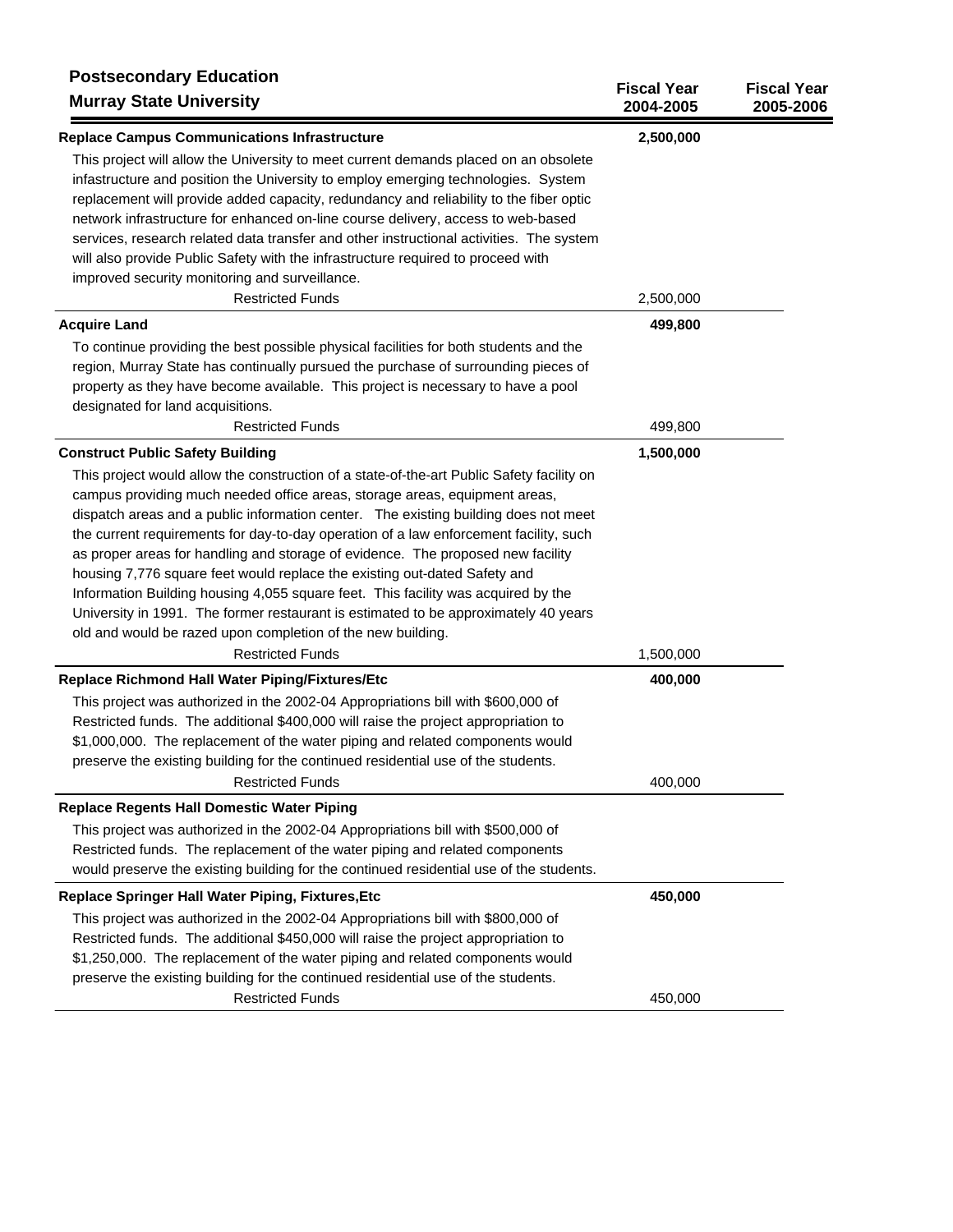| <b>Postsecondary Education</b><br><b>Murray State University</b>                          | <b>Fiscal Year</b><br>2004-2005 | <b>Fiscal Year</b><br>2005-2006 |
|-------------------------------------------------------------------------------------------|---------------------------------|---------------------------------|
| Install 350 Ton Chiller - Reg Special Events Ctr                                          | 260,000                         |                                 |
| This project was authorized in the 2002-04 Appropriations bill with \$400,000 of          |                                 |                                 |
| Restricted funds. This project is necessary to install a smaller, 350 ton chiller and     |                                 |                                 |
| related HVAC controls system within the RSEC facility. The additional \$180,000 will      |                                 |                                 |
| raise the project appropriation to \$580,000. This item was deleted due to value          |                                 |                                 |
| engineering efforts at the time of project bid/construction. The smaller chiller is       |                                 |                                 |
| required in an effort to decrease daily energy usage in the facility. The smaller chiller |                                 |                                 |
| will function to cool the office/administrative areas of the 188,000 square foot facility |                                 |                                 |
| instead of cooling the entire facility during periods of limited use.                     |                                 |                                 |
| <b>Restricted Funds</b>                                                                   | 260,000                         |                                 |
| <b>Renovate College Courts</b>                                                            |                                 |                                 |
| This project was authorized in the 2002-04 Appropriations bill with \$3,636,000 of        |                                 |                                 |
| Restricted funds. The College Courts buildings need to be renovated, including            |                                 |                                 |
| installation of central heat and air, upgrade of bathrooms and kitchens, and              |                                 |                                 |
| replacement of wall windows.                                                              |                                 |                                 |
| <b>Guaranteed Energy Savings Project</b>                                                  |                                 |                                 |
| Repair Stewart Stadium - Structural                                                       | 2,000,000                       |                                 |
| Stewart Stadium was built in 1974 and the concrete is scaling and chipping.               |                                 |                                 |
| Numerous rust spots and exposed rebar have been found. In order to maintain the           |                                 |                                 |
| stadium for use by the University athletic and academic programs, as well as by the       |                                 |                                 |
| region, structural repairs need to be completed.                                          |                                 |                                 |
| <b>Restricted Funds</b>                                                                   | 2,000,000                       |                                 |
| Replace Clark Hall Water Piping, Fixtures, Etc                                            | 400,000                         |                                 |
| This project was authorized in the 2002-04 Appropriations bill with \$600,000 of          |                                 |                                 |
| Restricted funds. The additional \$400,000 will raise the project appropriation to        |                                 |                                 |
| \$1,000,000. The replacement of the water piping and related components would             |                                 |                                 |
| preserve the existing building for the continued residential use of the students.         |                                 |                                 |
| <b>Restricted Funds</b>                                                                   | 400,000                         |                                 |
| Replace Franklin Hall Water Piping, Fixtures, Etc                                         | 400,000                         |                                 |
| This project was authorized in the 2002-04 Appropriations bill with \$600,000 of          |                                 |                                 |
| Restricted funds. The additional \$400,000 will raise the project appropriation to        |                                 |                                 |
| \$1,000,000. The replacement of the water piping and related components would             |                                 |                                 |
| preserve the existing building for the continued residential use of the students.         |                                 |                                 |
| <b>Restricted Funds</b>                                                                   | 400,000                         |                                 |
| <b>Remove Hester Hall Asbestos Ceilings</b>                                               |                                 |                                 |
| This project was authorized in the 2002-04 Appropriations bill with \$450,000 of          |                                 |                                 |
| Restricted funds. This project involves the removal of the asbestos ceiling from          |                                 |                                 |
| Hester Hall by a licensed and trained work force to comply with EPA regulations and       |                                 |                                 |
| procedures. Once the asbestos project has been completed a similar non-asbestos           |                                 |                                 |
| replacement ceiling would be installed.                                                   |                                 |                                 |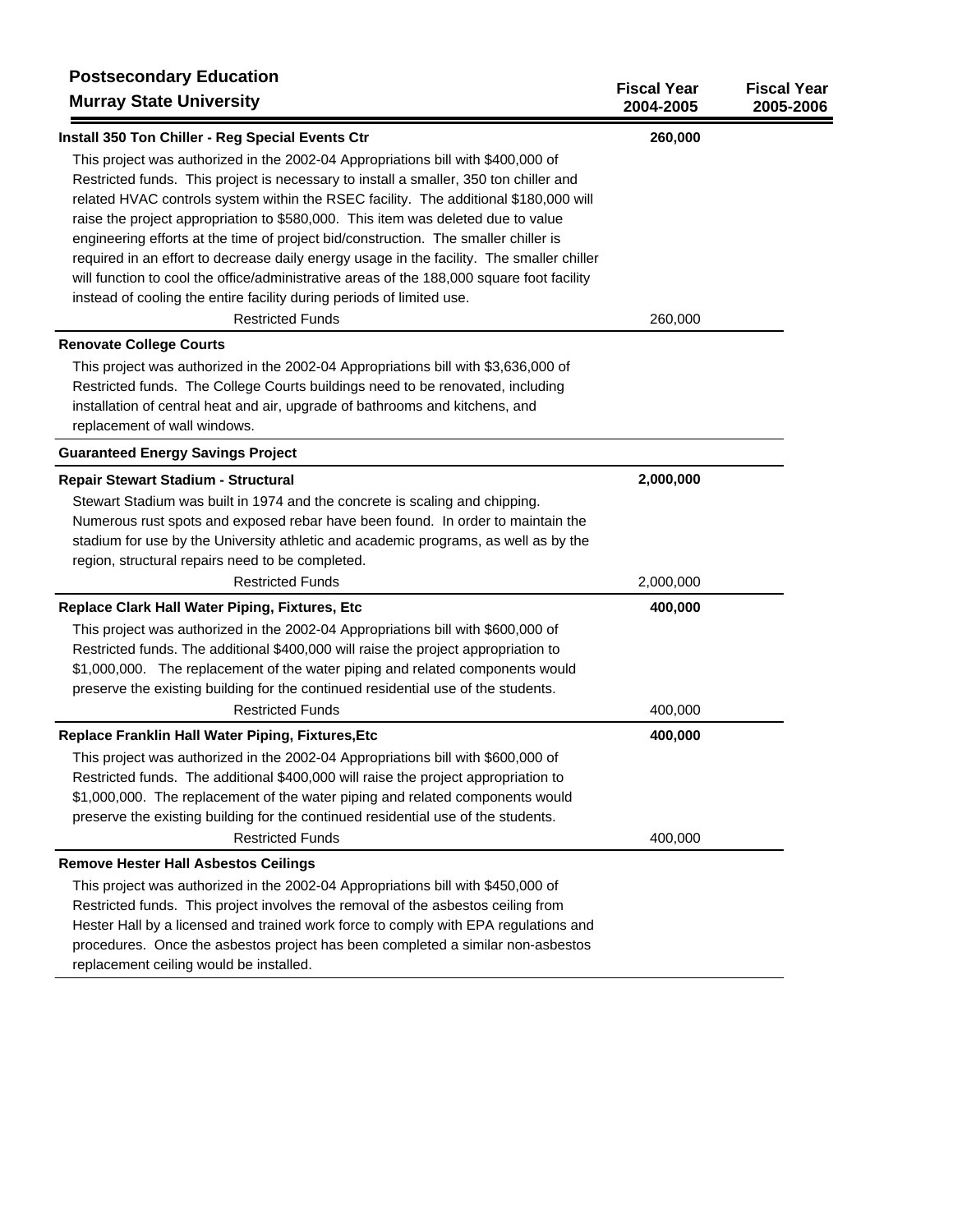| <b>Postsecondary Education</b><br><b>Murray State University</b>                           | <b>Fiscal Year</b><br>2004-2005 | <b>Fiscal Year</b><br>2005-2006 |
|--------------------------------------------------------------------------------------------|---------------------------------|---------------------------------|
| Install Baseball Field & Stadium Sidewalk Lights                                           |                                 |                                 |
| This project was authorized in the 2002-04 Appropriations bill with \$600,000 of           |                                 |                                 |
| Restricted funds. This project will provide necessary lighting for the University's        |                                 |                                 |
| baseball facility which has restricted its users to very limited playing and practice time |                                 |                                 |
| because the current facility can be used in daylight hours only.                           |                                 |                                 |
| <b>Construct New Science Complex - Phase II</b>                                            | 15,000,000                      |                                 |
| The purpose of this project is to continue the objective of replacing the existing         |                                 |                                 |
| Blackburn Science building on the campus of Murray State University. Funds in the          |                                 |                                 |
| amount of \$13,000,000 were appropriated in the 2000-2002 biennium in an effort to         |                                 |                                 |
| begin replacement of the 139,217 square foot facility that was constructed in 1948.        |                                 |                                 |
| That \$13,000,000 appropriation financed the first phase of the New Science                |                                 |                                 |
| Complex, the Biology building which opened in Summer 2004. Phase one provided              |                                 |                                 |
| approximately 67,000 square feet of state-of-the-art laboratory space; classrooms;         |                                 |                                 |
| academic and administrative offices; animal holding facilities; and a heating and          |                                 |                                 |
| cooling plant for the entire New Science Complex project. Funds in the amount of           |                                 |                                 |
| \$15,000,000 appropriated in the 2004-2006 biennium Phase two will construct a             |                                 |                                 |
| Chemistry building. This project will provide for state-of-the-art chemistry               |                                 |                                 |
| laboratories; classrooms; academic and administrative offices; and a connector to          |                                 |                                 |
| the Biology building. Also included is completion of second floor shell space for the      |                                 |                                 |
| Biology building.<br><b>Bond Fund</b>                                                      | 15,000,000                      |                                 |
|                                                                                            |                                 |                                 |
| <b>Renovation/Addition Waterfield Library</b>                                              | 7,000,000                       |                                 |
| This project authorizes the renovation and addition to the Waterfield Library.             |                                 |                                 |
| <b>Restricted Funds</b>                                                                    | 7,000,000                       |                                 |
| <b>Construct New Residential College Facility</b>                                          | 26,154,000                      |                                 |
| This project authorizes the construction of a new Residential College Facility on          |                                 |                                 |
| campus. This dormitory will replace existing dormitories.                                  |                                 |                                 |
| Agency Bond Funds                                                                          | 13,077,000                      |                                 |
| <b>Restricted Funds</b>                                                                    | 13,077,000                      |                                 |
| <b>EQUIPMENT</b>                                                                           |                                 |                                 |
| <b>Replace Breathitt Veterinary Center Incinerator</b>                                     | 1,500,000                       |                                 |
| The Breathitt Veterinary Center must meet EPA requirements for the disposal of             |                                 |                                 |
| animal carcasses. In order to meet those requirements, the current incinerator must        |                                 |                                 |
| be replaced with an approved gas-fired incinerator.                                        |                                 |                                 |
| <b>Restricted Funds</b>                                                                    | 1,500,000                       |                                 |
| <b>Purchase BVC Electron Microscope-Scanning Type</b>                                      | 300,000                         |                                 |
| In order to support the agricultural industry of the region and the academic mission of    |                                 |                                 |
| the University, it is necessary to have state of the art diagnostic equipment at the       |                                 |                                 |
| Breathitt Veterinary Center. The purchase of a scanning type electron microscope           |                                 |                                 |
| would upgrade an antiquated non-repairable microscope that is essential to the             |                                 |                                 |
| testing and research activities for Kentucky livestock producers and would provide a       |                                 |                                 |
| valuable teaching tool in the Animal Health Technology program.<br><b>Restricted Funds</b> | 300,000                         |                                 |
|                                                                                            |                                 |                                 |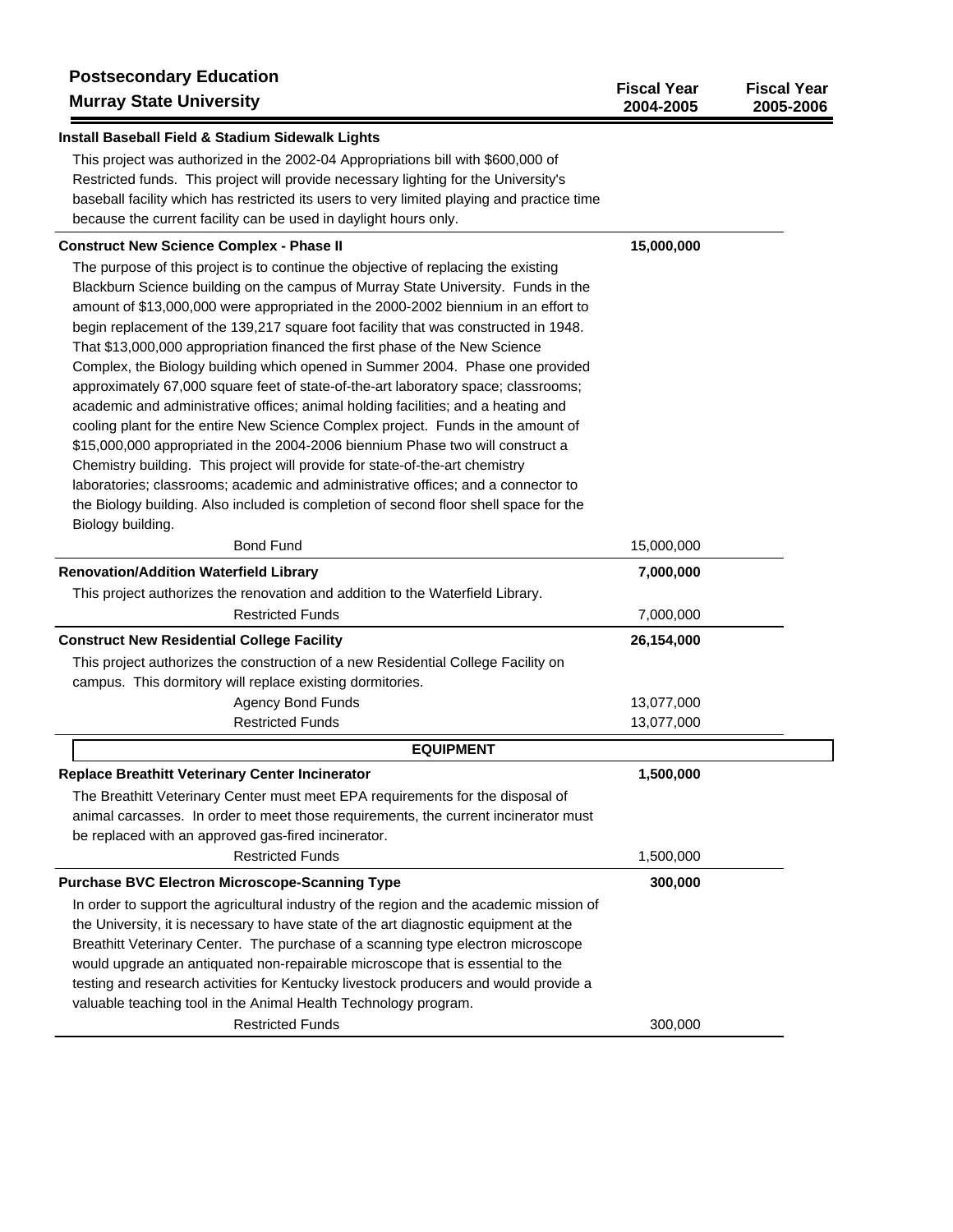| <b>Postsecondary Education</b><br><b>Murray State University</b>                                                                                                                                                                                                                                                                                                                                                                                                                                                                               | <b>Fiscal Year</b><br>2004-2005 | <b>Fiscal Year</b><br>2005-2006 |
|------------------------------------------------------------------------------------------------------------------------------------------------------------------------------------------------------------------------------------------------------------------------------------------------------------------------------------------------------------------------------------------------------------------------------------------------------------------------------------------------------------------------------------------------|---------------------------------|---------------------------------|
| <b>INFORMATION SYSTEM</b>                                                                                                                                                                                                                                                                                                                                                                                                                                                                                                                      |                                 |                                 |
| <b>Establish Centralized Technology Refresh Program</b>                                                                                                                                                                                                                                                                                                                                                                                                                                                                                        | 2,600,000                       |                                 |
| This project is dedicated to acquiring new desktop computers every three years.                                                                                                                                                                                                                                                                                                                                                                                                                                                                |                                 |                                 |
| <b>Restricted Funds</b>                                                                                                                                                                                                                                                                                                                                                                                                                                                                                                                        | 2,600,000                       |                                 |
| <b>Replace Student Writing and Design Lab Computers</b>                                                                                                                                                                                                                                                                                                                                                                                                                                                                                        | 414,000                         |                                 |
| Over 70 first and second generation PC's need to be replaced.                                                                                                                                                                                                                                                                                                                                                                                                                                                                                  |                                 |                                 |
| <b>Restricted Funds</b>                                                                                                                                                                                                                                                                                                                                                                                                                                                                                                                        | 414,000                         |                                 |
| <b>Upgrade Campus Network to Gigabit Ethernet Syst</b>                                                                                                                                                                                                                                                                                                                                                                                                                                                                                         | 469,000                         |                                 |
| This project was authorized in the 2002-04 Appropriations bill with \$1,000,000 of                                                                                                                                                                                                                                                                                                                                                                                                                                                             |                                 |                                 |
| Restricted funds. The additional \$469,000 will raise the project appropriation to<br>\$1,469,000.                                                                                                                                                                                                                                                                                                                                                                                                                                             |                                 |                                 |
| <b>Restricted Funds</b>                                                                                                                                                                                                                                                                                                                                                                                                                                                                                                                        | 469,000                         |                                 |
| <b>Replace Telephone Switching System</b>                                                                                                                                                                                                                                                                                                                                                                                                                                                                                                      | 525,000                         |                                 |
| This project was authorized in the 2002-04 Appropriations Bill with \$1,000,000 of<br>Restricted funds. The additional \$525,000 will raise the project appropriation to<br>\$1,525,000. The delivery system will be implemented on the main campus, between<br>the main and extended campus locations and with the Public Switched Telephone<br>Network (PSTN). In this project, the existing PBX will be replaced with a system<br>which supports the installed customer base and allows the University to implement<br>emerging technology. |                                 |                                 |
| <b>Restricted Funds</b>                                                                                                                                                                                                                                                                                                                                                                                                                                                                                                                        | 525,000                         |                                 |
| <b>Install Online Centralized Data Access Warehouse</b>                                                                                                                                                                                                                                                                                                                                                                                                                                                                                        | 520,000                         |                                 |
| The introduction of an enterprise-wide relational database and data warehouse<br>model at Murray State will eliminate existing data storage in many small Access<br>databases across campus departments. An online centralized data warehouse, long<br>used in the business community to enhance decision support, will provide Murray<br>State staff with quick access to current and historical data. Additional data to<br>enhance or augment issues or concerns can be retrieved quickly to better support<br>the institution's position.  |                                 |                                 |
| <b>Restricted Funds</b>                                                                                                                                                                                                                                                                                                                                                                                                                                                                                                                        | 520,000                         |                                 |
| <b>RESNET Improvement</b>                                                                                                                                                                                                                                                                                                                                                                                                                                                                                                                      | 400,000                         |                                 |
| The current network infrastructure in the residential colleges is inadequate to meet<br>the computing needs of the students. This has rapidly become a serious service<br>issue to students. This project will provide the means to realize substantial<br>improvements to students' ability to use their computers in residence halls.<br><b>Restricted Funds</b>                                                                                                                                                                             | 400,000                         |                                 |
| <b>ITV Upgrade</b>                                                                                                                                                                                                                                                                                                                                                                                                                                                                                                                             | 400,000                         |                                 |
| This project will enable Murray State to connect to the statewide h.323 network<br>without having to upgrade older ITV equipment immediately. This connectivity is<br>crucial to continue to provide long-distance learning classes.                                                                                                                                                                                                                                                                                                           |                                 |                                 |
| <b>Restricted Funds</b>                                                                                                                                                                                                                                                                                                                                                                                                                                                                                                                        | 400,000                         |                                 |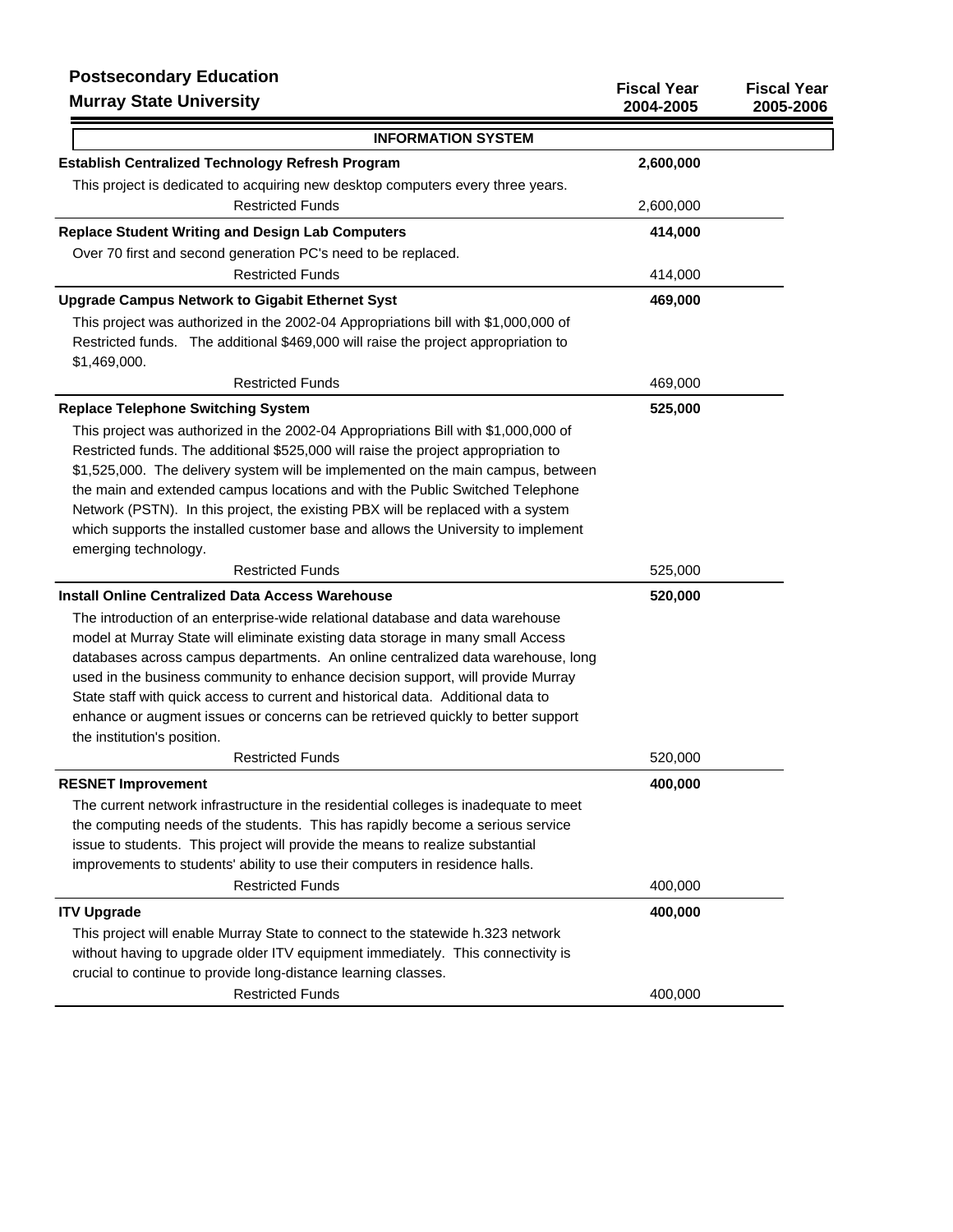| <b>Postsecondary Education</b><br><b>Murray State University</b> | <b>Fiscal Year</b><br>2004-2005 | <b>Fiscal Year</b><br>2005-2006 |
|------------------------------------------------------------------|---------------------------------|---------------------------------|
| <b>Murray State University Summary</b>                           | 64,191,800                      |                                 |
| <b>Restricted Funds</b>                                          | 36,114,800                      |                                 |
| <b>Bond Fund</b>                                                 | 15,000,000                      |                                 |
| <b>Agency Bond Funds</b>                                         | 13,077,000                      |                                 |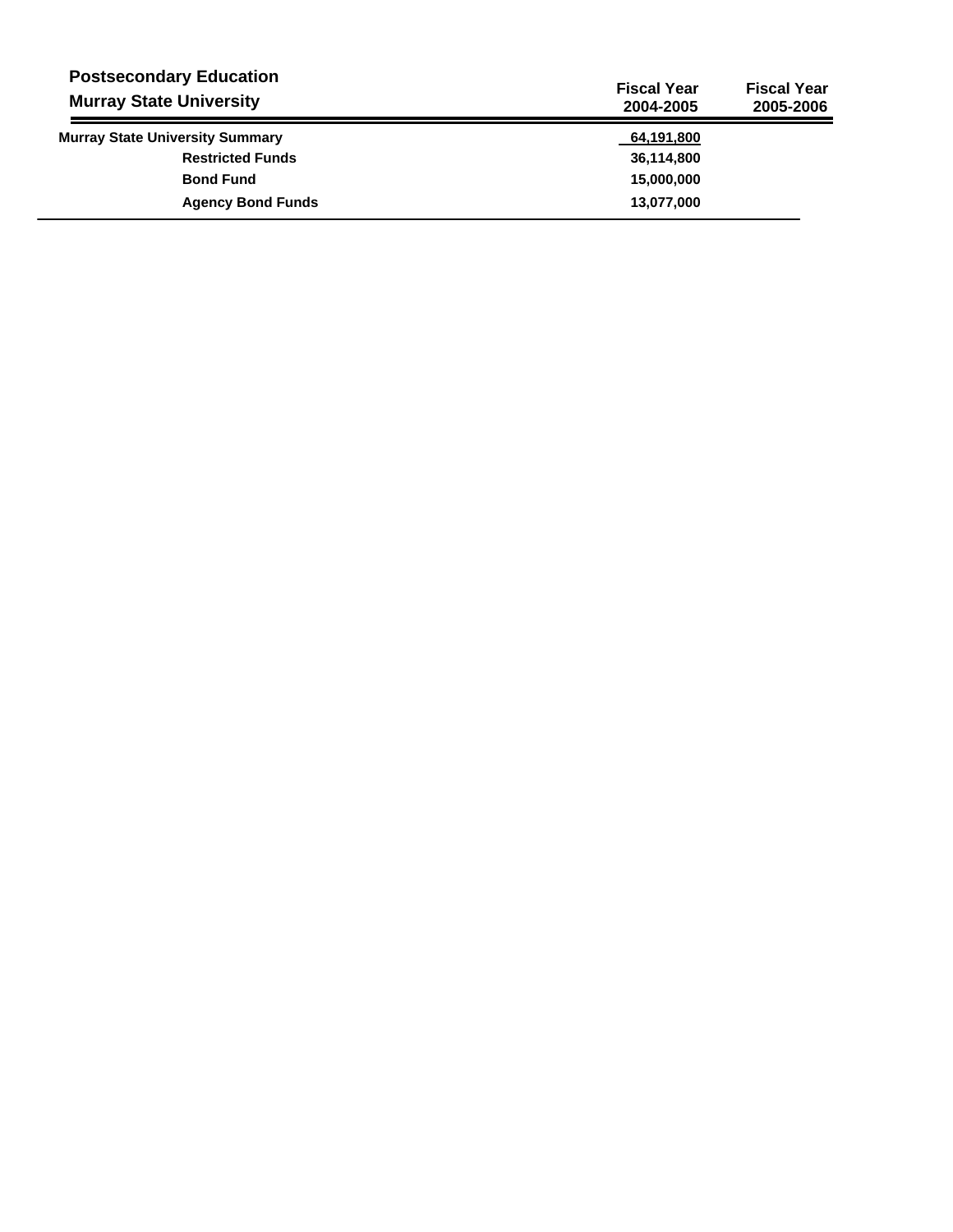# **Postsecondary Education**

| <b>FUSISCUDIUALY LUUCALIUII</b><br><b>Northern Kentucky University</b>                  | <b>Fiscal Year</b><br>2004-2005 | <b>Fiscal Year</b><br>2005-2006 |
|-----------------------------------------------------------------------------------------|---------------------------------|---------------------------------|
| <b>CAPITAL CONSTRUCTION</b>                                                             |                                 |                                 |
| <b>Land Acquisition</b>                                                                 | 3,000,000                       |                                 |
| his project will allow the University to take advantage of real property acquisition    |                                 |                                 |
| opportunities during the 2004-2006 biennium to support educational programs and         |                                 |                                 |
| campus development.                                                                     |                                 |                                 |
| <b>Restricted Funds</b>                                                                 | 3,000,000                       |                                 |
| <b>Construct New Parking Deck</b>                                                       | 10,670,000                      |                                 |
| Phase II of a three phase parking deck project is proposed. This addition will house    |                                 |                                 |
| about 660 cars in 240,000 gross square feet and would help alleviate campus             |                                 |                                 |
| parking deficiencies. Siting of new garage will be carefully studied; it may be         |                                 |                                 |
| freestanding or it could be an addition to an existing garage. This new garage will     |                                 |                                 |
| help alleviate campus parking deficiencies.                                             |                                 |                                 |
| <b>Restricted Funds</b>                                                                 | 10,670,000                      |                                 |
| <b>Construct Alumni Center</b>                                                          | 5,100,000                       |                                 |
| This 20,500 gross square foot building is conceived as a gathering place for alumni     |                                 |                                 |
| and friends of the University. By its configuration and ambience, it should foster      |                                 |                                 |
| collegiality and community. Private funds will be raised to construct and equip this    |                                 |                                 |
| facility.                                                                               |                                 |                                 |
| <b>Restricted Funds</b>                                                                 | 5,100,000                       |                                 |
| <b>Reconstruct Central Plaza Phase II</b>                                               | 3,500,000                       |                                 |
| The 2000 Master Plan recommends as a high priority a project to redesign the            |                                 |                                 |
| Central Plaza, the central academic core space connecting five academic buildings,      |                                 |                                 |
| the Library and the existing University Center. The project will soften this space with |                                 |                                 |
| new gathering areas, pathways and landscaping to create inviting places of vibrancy,    |                                 |                                 |
| fostering student interaction and community.                                            |                                 |                                 |
| <b>Restricted Funds</b>                                                                 | 3,500,000                       |                                 |
| Renovate/Expand Landrum Hall - Design                                                   | 700,000                         |                                 |
| This project includes a 30,000 gross square foot addition to the original 100,500       |                                 |                                 |
| gross square foot building to provide needed instruction and support space. As a        |                                 |                                 |
| result of academic department relocations that will occur when the Old Science          |                                 |                                 |
| Building renovation is complete, the opportunity exists to refurbish and upgrade this   |                                 |                                 |
| important academic building.                                                            |                                 |                                 |
| <b>Restricted Funds</b>                                                                 | 700,000                         |                                 |
| <b>Replace Power Distribution Infrastructure</b>                                        | 3,000,000                       |                                 |
| The University's main electrical switchgear located at the north substation needs to    |                                 |                                 |
| be upgraded. This project will place the substation and the campus underground          |                                 |                                 |
| electrical distribution system in good position for accommodating future campus         |                                 |                                 |
| growth.                                                                                 |                                 |                                 |
| <b>Restricted Funds</b>                                                                 | 3,000,000                       |                                 |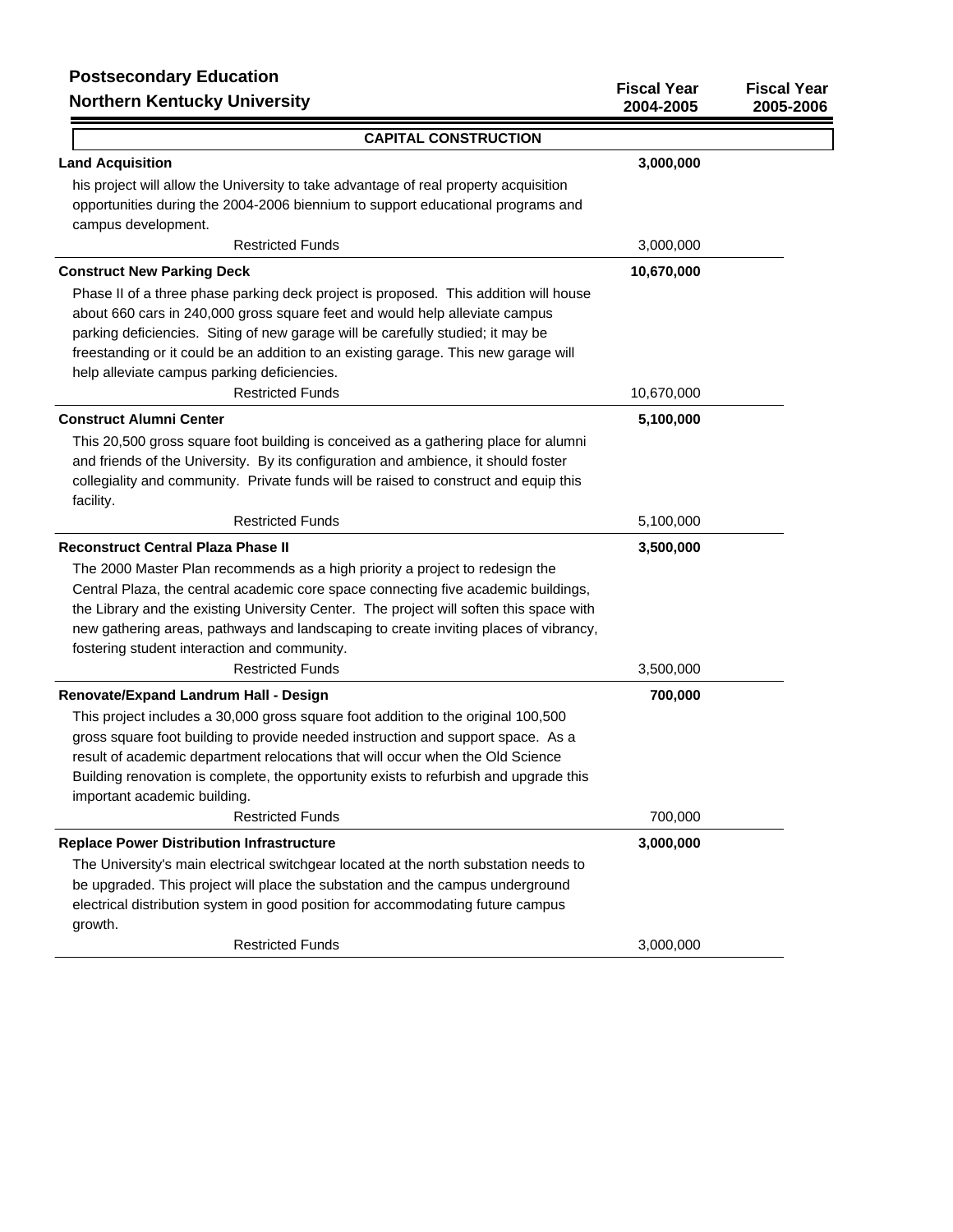| <b>Postsecondary Education</b><br><b>Northern Kentucky University</b>                           | <b>Fiscal Year</b><br>2004-2005 | <b>Fiscal Year</b><br>2005-2006 |
|-------------------------------------------------------------------------------------------------|---------------------------------|---------------------------------|
| <b>Initiate Phase II Master Plan</b>                                                            | 2,200,000                       |                                 |
| This project includes several projects related to improvement of the campus                     |                                 |                                 |
| environment. Projects include major landscaping initiatives, construction of gateway            |                                 |                                 |
| sign structures at entrances to campus, and a new wayfinding program.                           |                                 |                                 |
| <b>Restricted Funds</b>                                                                         | 2,200,000                       |                                 |
| <b>Upgrade AS&amp;T Instructional Space</b>                                                     | 3,100,000                       |                                 |
| This project involves renovation of 19,000 ASF in the Applied Science and                       |                                 |                                 |
| Technology Center to create more functional instructional space. This project also              |                                 |                                 |
| includes the correction of the floor heaving problem in a 4,000 ASF area of the first<br>floor. |                                 |                                 |
| <b>Restricted Funds</b>                                                                         | 3,100,000                       |                                 |
| Repair Structure of Landrum Hall/Phase II                                                       | 900,000                         |                                 |
| This project provides for the elimination of the heaving of the slab-on-grade (or first         |                                 |                                 |
| floor) in the west wing of Landrum Hall.                                                        |                                 |                                 |
| <b>Restricted Funds</b>                                                                         | 900,000                         |                                 |
| <b>Regional Special Events Center</b>                                                           | 60,000,000                      |                                 |
| The Northern Kentucky Regional Special Events Center is conceived as a regional                 |                                 |                                 |
| events center serving specific regional needs, a community gathering space                      |                                 |                                 |
| accommodating residents of northern Kentucky. This project is expected to result in             |                                 |                                 |
| significant economic impact for the region. In addition to University commencement,             |                                 |                                 |
| lectures/convocations and athletic events, the facility will host high school                   |                                 |                                 |
| commencements; high school athletic events, including regional basketball and                   |                                 |                                 |
| volleyball competitions; primary and secondary education meetings and in-service                |                                 |                                 |
| events; and, conferences, performances and other cultural events for which a venue              |                                 |                                 |
| of this size is currently not available. The \$6 million in Restricted Funds are                |                                 |                                 |
| anticipated to be supplied from the sale of naming rights to the facility.                      |                                 |                                 |
| <b>Bond Fund</b>                                                                                | 54,000,000                      |                                 |
| <b>Restricted Funds</b>                                                                         | 6,000,000                       |                                 |
| <b>Construct New Student Union</b>                                                              | 35,800,000                      |                                 |
| This project involves construction of a 140,500 gross square foot new student union             |                                 |                                 |
| facility to house traditional student union type functions, such as food service, student       |                                 |                                 |
| offices and meeting rooms. This facility will provide a center for student activities,          |                                 |                                 |
| events and community.                                                                           |                                 |                                 |
| Agency Bond Funds                                                                               | 14,750,000                      |                                 |
| <b>Restricted Funds</b>                                                                         | 21,050,000                      |                                 |
| <b>Replace Air Handlers</b>                                                                     | 875,000                         |                                 |
| Numerous air handlers around campus are in need of replacement. This project                    |                                 |                                 |
| includes the replacement of nine air handlers in three buildings; replacement of three          |                                 |                                 |
| rooftop units on the Maintenance Building; installation of an isolation pad and drain           |                                 |                                 |
| for 3 air handlers in AS&T Center; replacement of seven return air fans in the                  |                                 |                                 |
| Administrative Center; and, replacement of the control system in the Applied Science            |                                 |                                 |
| and Technology Center with a new DDC system.                                                    |                                 |                                 |
| <b>Restricted Funds</b>                                                                         | 875,000                         |                                 |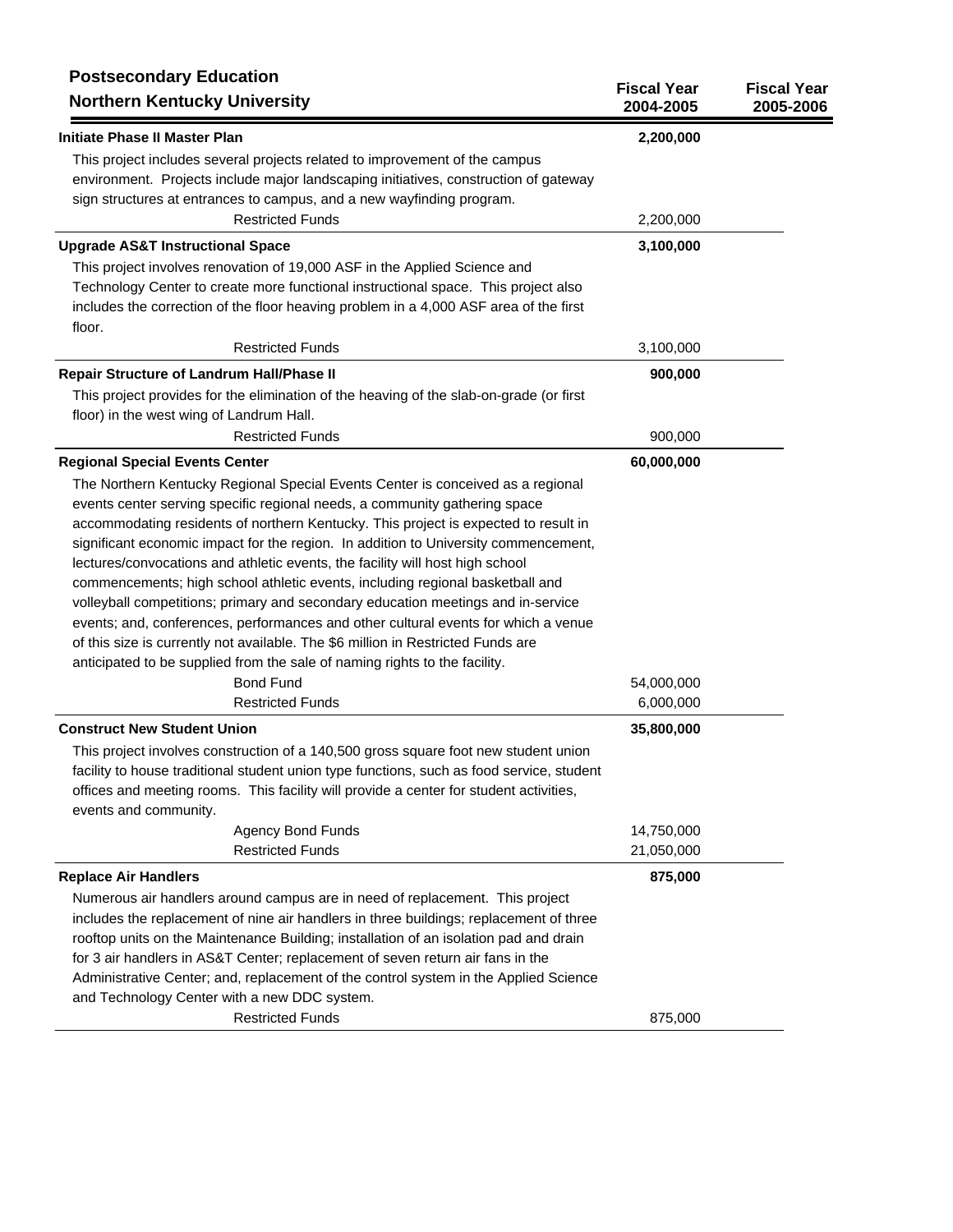| <b>Postsecondary Education</b><br><b>Northern Kentucky University</b>                   | <b>Fiscal Year</b><br>2004-2005 | <b>Fiscal Year</b><br>2005-2006 |
|-----------------------------------------------------------------------------------------|---------------------------------|---------------------------------|
| Replace Elevators Landrum Hall/Lucas Admin Ctr                                          | 900,000                         |                                 |
| The elevators in Landrum Hall and Lucas Administrative Center are at the end of         |                                 |                                 |
| their useful life and need to be replaced. The elevators in these buildings are in very |                                 |                                 |
| poor condition. These five elevators (Landrum-3, Administrative Center-2) are in        |                                 |                                 |
| constant use. Replacement of these elevators is a high priority maintenance and         |                                 |                                 |
| infrastructure improvement.                                                             |                                 |                                 |
| <b>Restricted Funds</b>                                                                 | 900,000                         |                                 |
| <b>Construct Sports Complex</b>                                                         | 12,000,000                      |                                 |
| A Sports Complex, to include a soccer stadium, baseball stadium, tennis, practice       |                                 |                                 |
| fields, ropes course, hiking trails, parking and other amenities will be constructed on |                                 |                                 |
| University property south of Johns Hill Road.                                           |                                 |                                 |
| <b>Restricted Funds</b>                                                                 | 12,000,000                      |                                 |
| <b>Expand Regents Hall</b>                                                              | 1,300,000                       |                                 |
| This project includes an addition of about 4,200 gross square feet and a renovation     |                                 |                                 |
| of about 1,200 square feet to Regents Hall to create a much-needed strength and         |                                 |                                 |
| conditioning area for Intercollegiate Athletics as well as a reconfigured side entry,   |                                 |                                 |
| meeting room and hospitality space. Private funding is anticipated.                     |                                 |                                 |
| <b>Restricted Funds</b>                                                                 | 1,300,000                       |                                 |
| <b>EQUIPMENT</b>                                                                        |                                 |                                 |
| <b>Purchase Direct Image Platesetter</b>                                                | 150,000                         |                                 |
| <b>Restricted Funds</b>                                                                 | 150,000                         |                                 |
| <b>Purchase Coach Bus</b>                                                               | 400,000                         |                                 |
| <b>Restricted Funds</b>                                                                 | 400,000                         |                                 |
| <b>INFORMATION SYSTEM</b>                                                               |                                 |                                 |
| <b>Enhance Information Technology Infrastructure</b>                                    |                                 |                                 |
| This project was authorized in the 2002-04 Appropriations bill with \$2,700,000 of      |                                 |                                 |
| Restricted funds. This project includes various enhancements to Information             |                                 |                                 |
| Technology Infrastructure. With the expanded use of information technology (IT)         |                                 |                                 |
| throughout the campus, enhancements to the IT infrastructure are necessary for the      |                                 |                                 |
| University to be able to ensure systems capability, integrity, and security.            |                                 |                                 |
| <b>Enhance Instructional Information Technology</b>                                     | 3,600,000                       |                                 |
| This project includes numerous hardware and software upgrades designed to               |                                 |                                 |
| enhance the use of technology throughout the curriculum.                                |                                 |                                 |
| <b>Restricted Funds</b>                                                                 | 3,600,000                       |                                 |
| <b>Replace Administrative Application System</b>                                        | 9,750,000                       |                                 |
| Replace current SCT Plus administrative application (Student, Financial Aid, Human      |                                 |                                 |
| Resource, Fiscal, Development Information Systems) software and hardware with a         |                                 |                                 |
| web-based, relational database system.                                                  |                                 |                                 |
| <b>Restricted Funds</b>                                                                 | 9,750,000                       |                                 |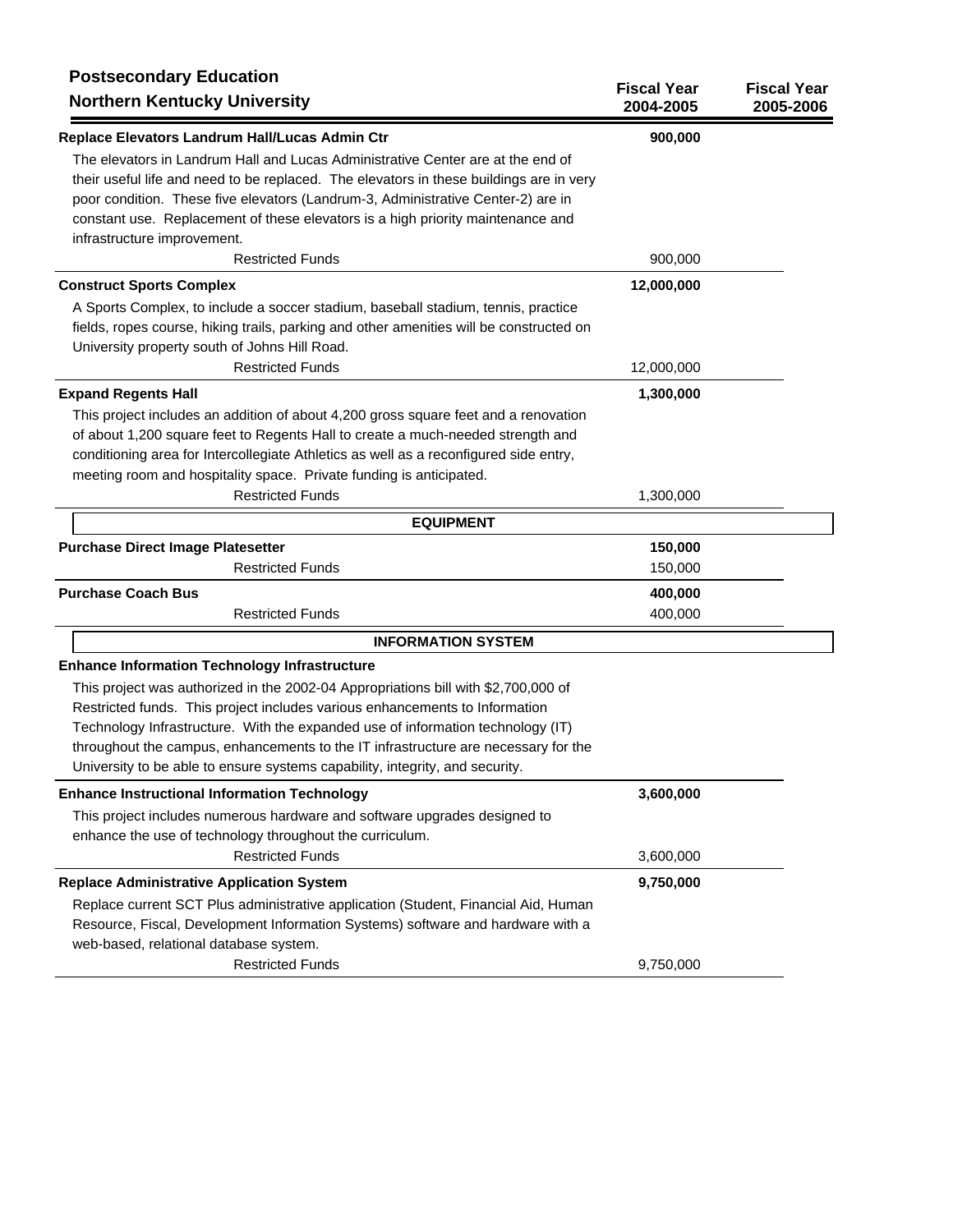$\blacksquare$  $\lceil$ 

# **REAL PROPERTY LEASES**

| <b>Lease Office Space</b>                    |             |
|----------------------------------------------|-------------|
| Lease-Metropolitan Educ/Training Service Ctr |             |
| <b>Northern Kentucky University Summary</b>  | 156,945,000 |
| <b>Restricted Funds</b>                      | 88,195,000  |
| <b>Bond Fund</b>                             | 54,000,000  |
| <b>Agency Bond Funds</b>                     | 14,750,000  |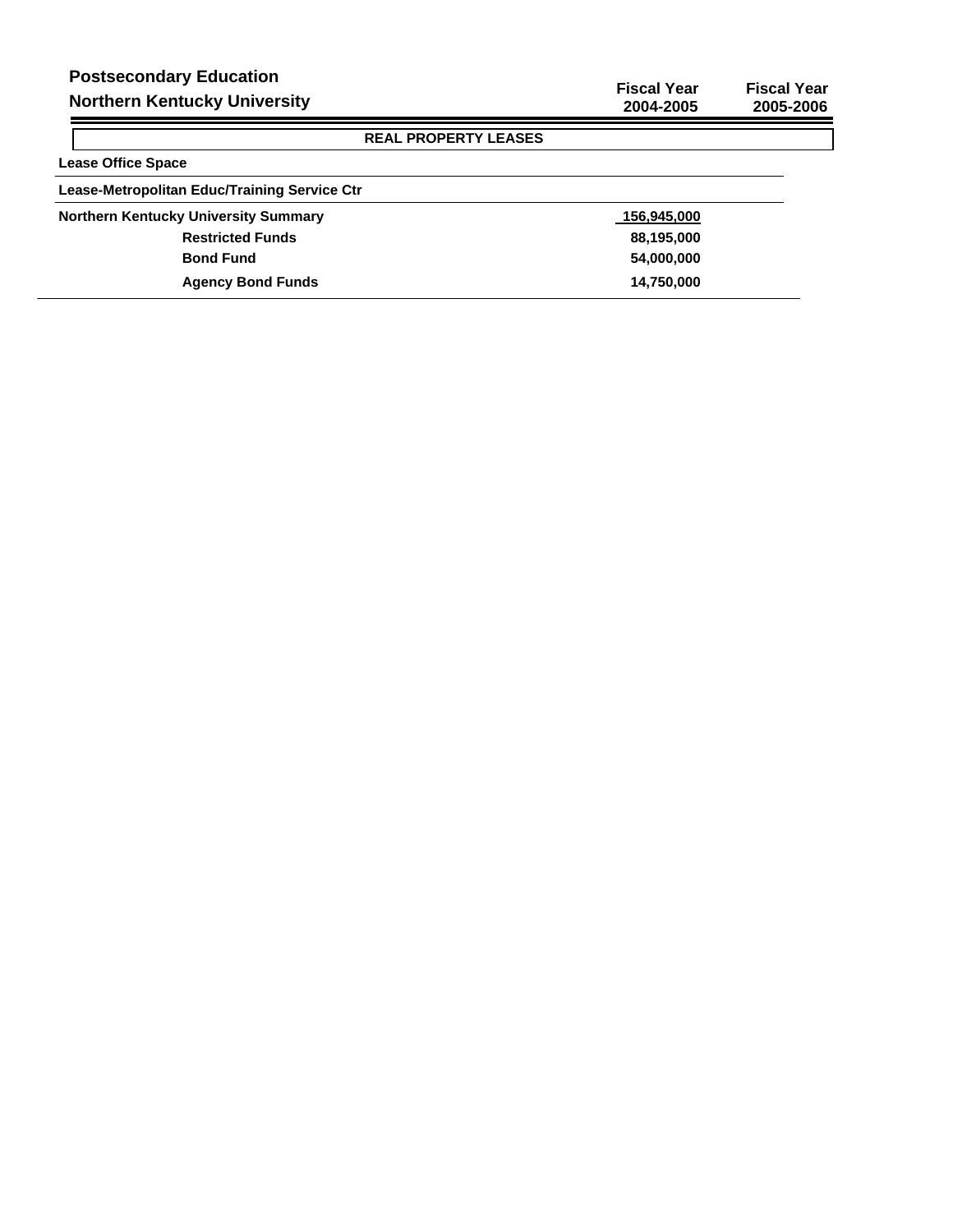# **Postsecondary Education University of Kentucky**

| FUSISCUUIUAI J LUUUAIIUII<br><b>University of Kentucky</b>                                                                                                                                                           | <b>Fiscal Year</b><br>2004-2005 | <b>Fiscal Year</b><br>2005-2006 |
|----------------------------------------------------------------------------------------------------------------------------------------------------------------------------------------------------------------------|---------------------------------|---------------------------------|
| <b>CAPITAL CONSTRUCTION</b>                                                                                                                                                                                          |                                 |                                 |
| <b>Renovate 3rd Floor Little Library</b>                                                                                                                                                                             | 2,200,000                       |                                 |
| Complete renovation of the 3rd floor of the Little Library. This final renovation                                                                                                                                    |                                 |                                 |
| includes life safety and ADA issues, including a sprinkler system and elevator for                                                                                                                                   |                                 |                                 |
| access to the 3rd floor.                                                                                                                                                                                             |                                 |                                 |
| <b>Restricted Funds</b>                                                                                                                                                                                              | 2,200,000                       |                                 |
| <b>Install Chilled Water Pipe to South Campus</b>                                                                                                                                                                    | 5,000,000                       |                                 |
| This project includes piping of chilled water mains from cooling Plant #1 to the area                                                                                                                                |                                 |                                 |
| south of Cooper Drive to provide additional chilled water capacity for existing and                                                                                                                                  |                                 |                                 |
| new buildings proposed in the area.                                                                                                                                                                                  |                                 |                                 |
| <b>Restricted Funds</b>                                                                                                                                                                                              | 5,000,000                       |                                 |
| <b>Renovate Imaging Center, I</b>                                                                                                                                                                                    | 530,000                         |                                 |
| This project is the renovation of space to provide radiology imaging services.                                                                                                                                       |                                 |                                 |
| <b>Restricted Funds</b>                                                                                                                                                                                              | 530,000                         |                                 |
| Renovate Research Labs in Med Center, III                                                                                                                                                                            | 1,000,000                       |                                 |
| This project will include the renovation of approximately 3,500 square feet of labs and                                                                                                                              |                                 |                                 |
| lab support space in the Med Center.                                                                                                                                                                                 |                                 |                                 |
| <b>Restricted Funds</b>                                                                                                                                                                                              | 1,000,000                       |                                 |
| <b>Renovate Imaging Center, II</b>                                                                                                                                                                                   | 530,000                         |                                 |
| This project is the renovation of space to provide radiology imaging services.                                                                                                                                       |                                 |                                 |
| <b>Restricted Funds</b>                                                                                                                                                                                              | 530,000                         |                                 |
| Renovate Research Labs in Medical Center, IV                                                                                                                                                                         | 1,250,000                       |                                 |
| This project will include the renovation of approximately 5,000 square feet of labs and<br>lab support spaces.                                                                                                       |                                 |                                 |
| <b>Restricted Funds</b>                                                                                                                                                                                              | 1,250,000                       |                                 |
| <b>Renovate Teaching Space in Med Plaza</b>                                                                                                                                                                          | 500,000                         |                                 |
| This project will renovate approximately 2,500 square feet of classroom in the<br>Radiology Department. The renovation will upgrade the space to a state-of-the-art<br>classroom including satellite image delivery. |                                 |                                 |
| <b>Restricted Funds</b>                                                                                                                                                                                              | 500,000                         |                                 |
| <b>Renovate Foundation Offices in MRISC Bldg</b>                                                                                                                                                                     | 500,000                         |                                 |
| This project will renovate approximatley 2,600 square feet of Markey Cancer Center                                                                                                                                   |                                 |                                 |
| Foundation administrative office space in the MRISC Building.                                                                                                                                                        |                                 |                                 |
| <b>Restricted Funds</b>                                                                                                                                                                                              | 500,000                         |                                 |
| <b>Expand Grehan Journalism Building</b>                                                                                                                                                                             | 12,740,000                      |                                 |
| This project expands the Grehan Journalism Building by 30,100 net assignable<br>square footage.                                                                                                                      |                                 |                                 |
| <b>Restricted Funds</b>                                                                                                                                                                                              | 12,740,000                      |                                 |
|                                                                                                                                                                                                                      |                                 |                                 |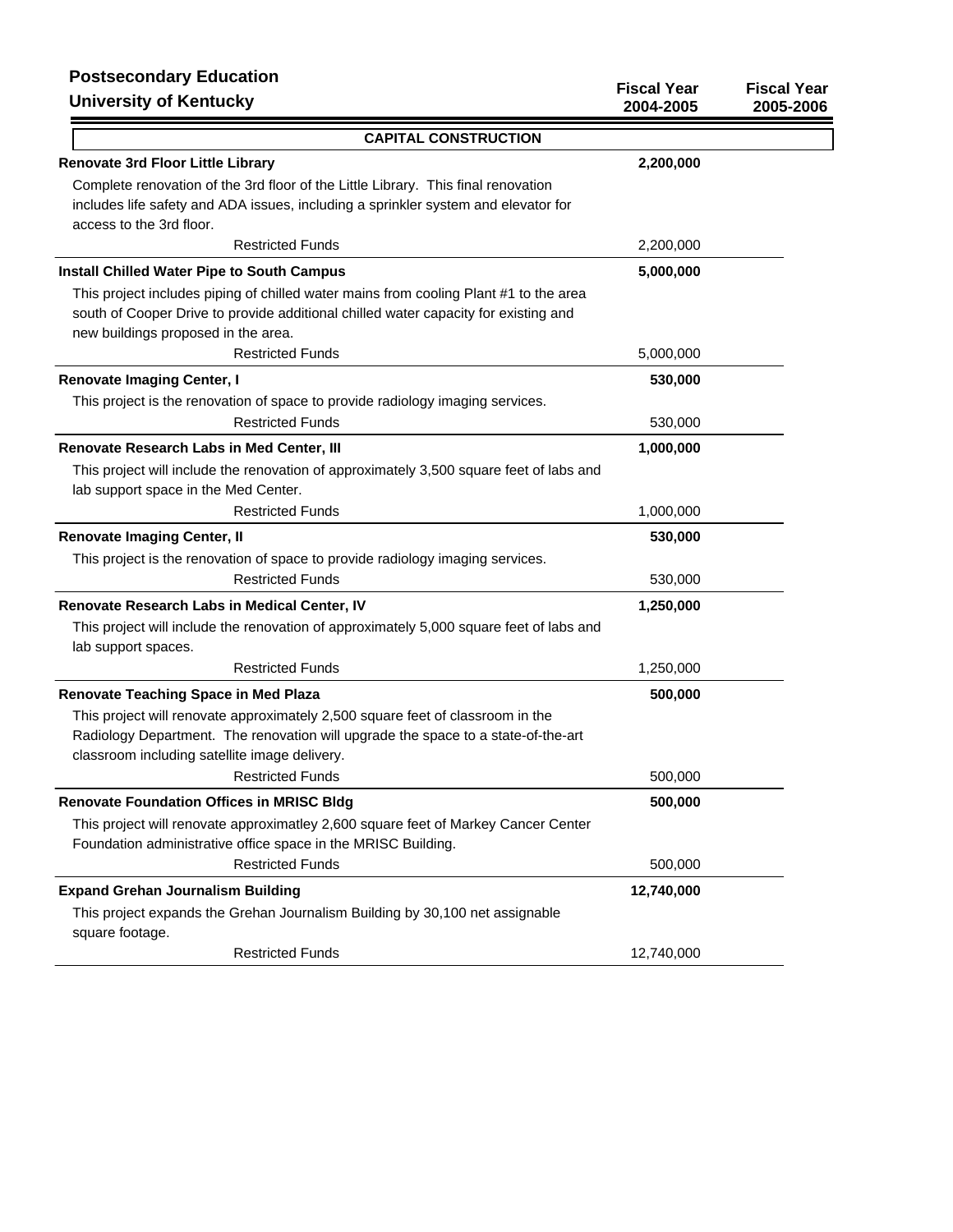| <b>Postsecondary Education</b><br><b>University of Kentucky</b>                                                                                                                                                                                                                                                                                                                                                                                                                                                                                                                                                                                                               | <b>Fiscal Year</b><br>2004-2005 | <b>Fiscal Year</b><br>2005-2006 |
|-------------------------------------------------------------------------------------------------------------------------------------------------------------------------------------------------------------------------------------------------------------------------------------------------------------------------------------------------------------------------------------------------------------------------------------------------------------------------------------------------------------------------------------------------------------------------------------------------------------------------------------------------------------------------------|---------------------------------|---------------------------------|
| <b>Renovate Breast Clinic in MRISC Bldg</b>                                                                                                                                                                                                                                                                                                                                                                                                                                                                                                                                                                                                                                   | 520,000                         |                                 |
| This project will renovate approximately 2,600 square feet of space for the expansion<br>of the Comprehensive Breast Care Clinic.<br><b>Restricted Funds</b>                                                                                                                                                                                                                                                                                                                                                                                                                                                                                                                  | 520,000                         |                                 |
|                                                                                                                                                                                                                                                                                                                                                                                                                                                                                                                                                                                                                                                                               |                                 |                                 |
| Renovate King Library South - 1930 section<br>This project was authorized in the 2002-04 Appropriations bill with \$8,025,000 of<br>Restricted Funds. The additional \$9,876,000 will raise the project appropriation to<br>\$17,901,000. The renovation will include uncovering original ceilings and skylights,<br>improving lighting, re-wiring, restoring the second floor murals, removing, adding<br>and/or moving non-weight bearing walls, removing, repairing, and reapplying plaster,<br>paint, installing a fire suppression system, replacing existing HVAC systems with a<br>variable Air Volume system, replacing three (3) existing elevators, and redesigning | 9,876,000                       |                                 |
| the use and layout of space in the basement and on all floors.                                                                                                                                                                                                                                                                                                                                                                                                                                                                                                                                                                                                                |                                 |                                 |
| <b>Restricted Funds</b>                                                                                                                                                                                                                                                                                                                                                                                                                                                                                                                                                                                                                                                       | 9,876,000                       |                                 |
| <b>Expand Ophthalmology Clinic in Med Plaza</b>                                                                                                                                                                                                                                                                                                                                                                                                                                                                                                                                                                                                                               | 582,000                         |                                 |
| This project will renovate approximately 3,600 square feet of clinic space in the Med<br>Plaza.                                                                                                                                                                                                                                                                                                                                                                                                                                                                                                                                                                               |                                 |                                 |
| <b>Restricted Funds</b>                                                                                                                                                                                                                                                                                                                                                                                                                                                                                                                                                                                                                                                       | 582,000                         |                                 |
| Renovate Faculty Office Space in Med Center                                                                                                                                                                                                                                                                                                                                                                                                                                                                                                                                                                                                                                   | 500,000                         |                                 |
| This project will renovate approximatley 4,000 square feet of space in the Medical<br>Center.                                                                                                                                                                                                                                                                                                                                                                                                                                                                                                                                                                                 |                                 |                                 |
| <b>Restricted Funds</b>                                                                                                                                                                                                                                                                                                                                                                                                                                                                                                                                                                                                                                                       | 500,000                         |                                 |
| Fit-Up 4th Floor in BBSRB                                                                                                                                                                                                                                                                                                                                                                                                                                                                                                                                                                                                                                                     | 11,000,000                      |                                 |
| This project is the fit-up of approximately 32,750 square feet of shelled space in the<br>Biomedical/Biological Sciences Research Building (BBSRB). This space will house<br>wet bench research laboratories, dry computational labs, support space, and building<br>support spaces.                                                                                                                                                                                                                                                                                                                                                                                          |                                 |                                 |
| <b>Restricted Funds</b>                                                                                                                                                                                                                                                                                                                                                                                                                                                                                                                                                                                                                                                       | 7,315,000                       |                                 |
| <b>Federal Fund</b>                                                                                                                                                                                                                                                                                                                                                                                                                                                                                                                                                                                                                                                           | 3,685,000                       |                                 |
| <b>Add Centralized Emergency Generator</b>                                                                                                                                                                                                                                                                                                                                                                                                                                                                                                                                                                                                                                    | 5,034,000                       |                                 |
| This project will add a centralized emergency generator system, including generator,<br>transfer equipment, control, wiring, ducts and miscellaneous associated equipment.<br><b>Restricted Funds</b>                                                                                                                                                                                                                                                                                                                                                                                                                                                                         | 5,034,000                       |                                 |
|                                                                                                                                                                                                                                                                                                                                                                                                                                                                                                                                                                                                                                                                               |                                 |                                 |
| Expand Plant, Soil & Envir. Sci. Facil. - Design<br>This project will design the expansion of the Plant, Soil, & Environmental Science<br>Facility.                                                                                                                                                                                                                                                                                                                                                                                                                                                                                                                           | 1,500,000                       |                                 |
| <b>Restricted Funds</b>                                                                                                                                                                                                                                                                                                                                                                                                                                                                                                                                                                                                                                                       | 1,500,000                       |                                 |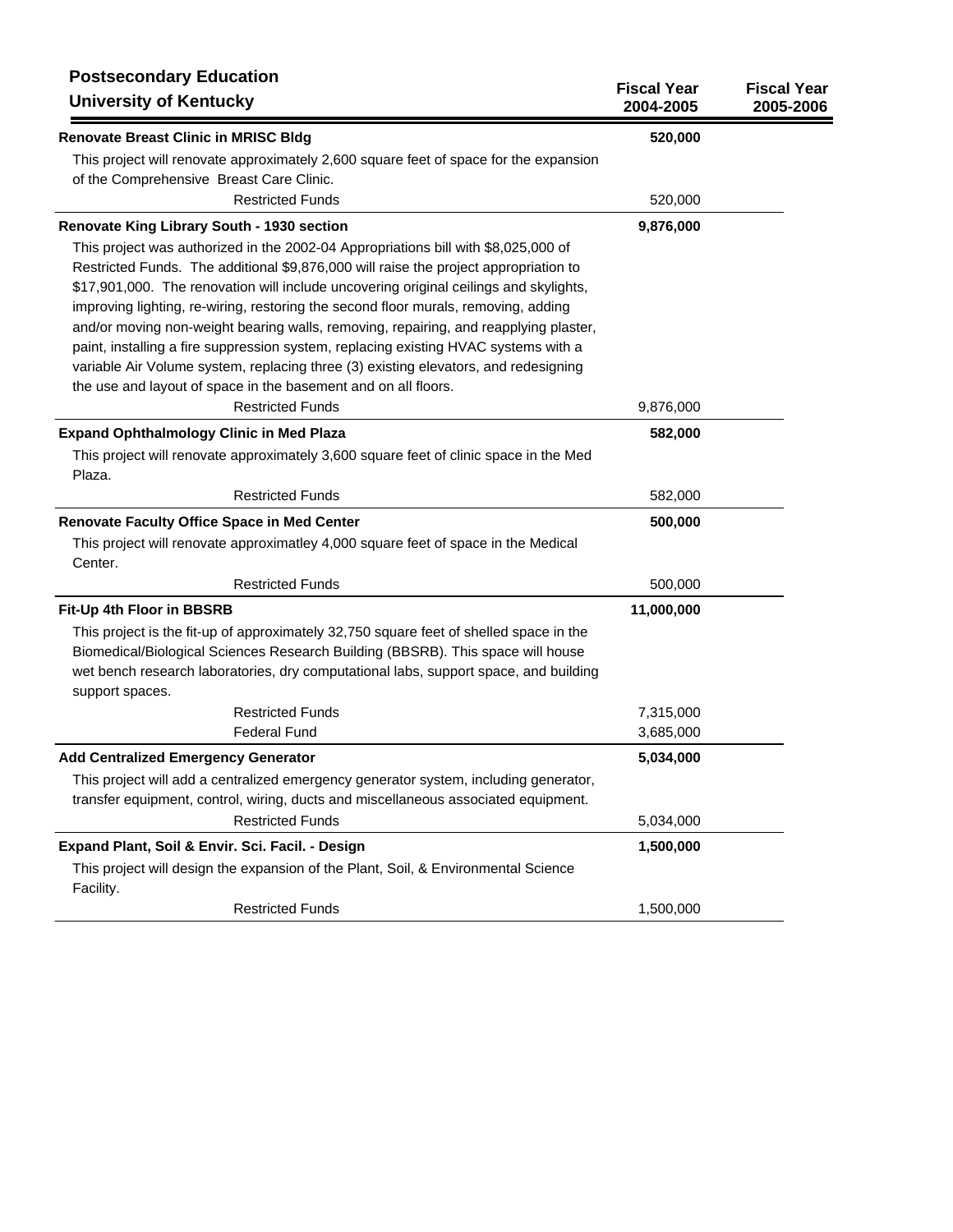| <b>Postsecondary Education</b><br><b>University of Kentucky</b>                                                                                                                                                                                                                                                                                                               | <b>Fiscal Year</b><br>2004-2005 | <b>Fiscal Year</b><br>2005-2006 |
|-------------------------------------------------------------------------------------------------------------------------------------------------------------------------------------------------------------------------------------------------------------------------------------------------------------------------------------------------------------------------------|---------------------------------|---------------------------------|
| <b>Renovate School of Public Health Building</b>                                                                                                                                                                                                                                                                                                                              | 3,751,000                       |                                 |
| This project will renovate the School of Public Health Building (Research #1<br>Building), the former College of Health Sciences Building.                                                                                                                                                                                                                                    |                                 |                                 |
| <b>Restricted Funds</b>                                                                                                                                                                                                                                                                                                                                                       | 3,751,000                       |                                 |
| <b>Construct Multi-Care Clinic Building</b>                                                                                                                                                                                                                                                                                                                                   | 20,500,000                      |                                 |
| This project will create additional space by constructing a new building to house<br>multi-use physician offices, practice, and procedural/treatment spaces.                                                                                                                                                                                                                  |                                 |                                 |
| <b>Restricted Funds</b>                                                                                                                                                                                                                                                                                                                                                       | 20,500,000                      |                                 |
| <b>Renovate Photography Space in Nursing Buiding</b>                                                                                                                                                                                                                                                                                                                          | 650,000                         |                                 |
| This project will renovate approximately 4,000 square feet in the Nursing Building.                                                                                                                                                                                                                                                                                           |                                 |                                 |
| <b>Restricted Funds</b>                                                                                                                                                                                                                                                                                                                                                       | 650,000                         |                                 |
| Replace Steam Line Lime Tunnel - POT Tunnel                                                                                                                                                                                                                                                                                                                                   | 730,000                         |                                 |
| This project will replace the existing steam and condensate piping system between a<br>new steam tunnel under South Limestone at the Peterson Service Building and the<br>existing tunnel wrapping Patterson Office Tower and White Hall Classroom Building<br>in shallow trench with pits and necessary valves, traps, etc. as identified by the<br>Steam Study Master Plan. |                                 |                                 |
| <b>Restricted Funds</b>                                                                                                                                                                                                                                                                                                                                                       | 730,000                         |                                 |
| <b>Construct Horticultural Research &amp; Educ. Facil.</b>                                                                                                                                                                                                                                                                                                                    | 1,600,000                       |                                 |
| This project will construct new greenhouse, lab, storage and research space.                                                                                                                                                                                                                                                                                                  |                                 |                                 |
| <b>Restricted Funds</b>                                                                                                                                                                                                                                                                                                                                                       | 1,600,000                       |                                 |
| <b>Renovate Vivarium in Combs Building</b>                                                                                                                                                                                                                                                                                                                                    | 600,000                         |                                 |
| This project will renovate the cage washing area and install a robotic cage washing<br>system in the vivarium in the Combs Building.                                                                                                                                                                                                                                          |                                 |                                 |
| <b>Restricted Funds</b>                                                                                                                                                                                                                                                                                                                                                       | 300,000                         |                                 |
| <b>Federal Fund</b>                                                                                                                                                                                                                                                                                                                                                           | 300,000                         |                                 |
| <b>Install Chilled Water Additions General Campus</b>                                                                                                                                                                                                                                                                                                                         | 1,000,000                       |                                 |
| This project includes piping for chilled water mains at the North campus loop, and<br>installation of a 24" chilled water connection from Research #3 to the Rose<br>Street/Limestone triangle to insure effectiveness of system modifications over the<br>past two years.                                                                                                    |                                 |                                 |
| <b>Restricted Funds</b>                                                                                                                                                                                                                                                                                                                                                       | 1,000,000                       |                                 |
| <b>Expand Chemistry-Physics Building - Design</b>                                                                                                                                                                                                                                                                                                                             | 5,500,000                       |                                 |
| This project will design the expansion of the Chemistry-Physics building, (currently<br>245,347 square feet), which is used for education, offices, and research.                                                                                                                                                                                                             |                                 |                                 |
| <b>Restricted Funds</b>                                                                                                                                                                                                                                                                                                                                                       | 5,500,000                       |                                 |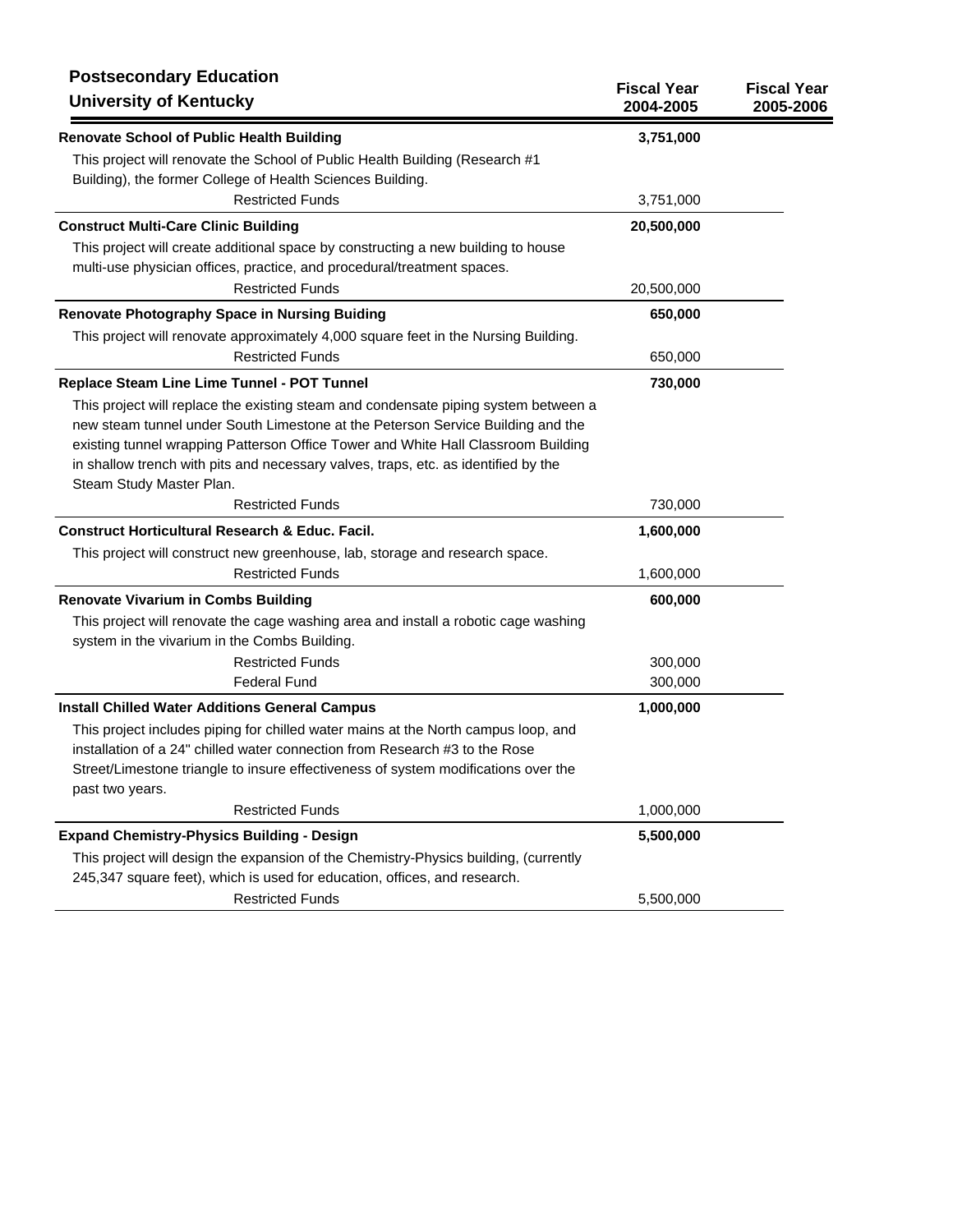| <b>Postsecondary Education</b><br><b>University of Kentucky</b>                                                | <b>Fiscal Year</b><br>2004-2005 | <b>Fiscal Year</b><br>2005-2006 |
|----------------------------------------------------------------------------------------------------------------|---------------------------------|---------------------------------|
| <b>Lease Purchase Apartment Complex</b>                                                                        | 11,000,000                      |                                 |
| This project is to lease purchase an apartment complex for housing needs.                                      |                                 |                                 |
| <b>Restricted Funds</b>                                                                                        | 11,000,000                      |                                 |
| <b>Construct New Housing</b>                                                                                   | 49,991,000                      |                                 |
| This project will construct new student housing.                                                               |                                 |                                 |
| <b>Restricted Funds</b>                                                                                        | 49,991,000                      |                                 |
| <b>Upgrade the Vivarium in Sanders Brown Building</b>                                                          | 4,000,000                       |                                 |
| This project will upgrade approximately 4,000 square feet of vivarium space in the<br>Sanders Brown Building.  |                                 |                                 |
| <b>Restricted Funds</b>                                                                                        | 2,000,000                       |                                 |
| <b>Federal Fund</b>                                                                                            | 2,000,000                       |                                 |
| <b>Construct UK Paducah Engineering Research Center</b>                                                        | 1,000,000                       |                                 |
| This project will construct a new metal building for research and office space.                                |                                 |                                 |
| <b>Restricted Funds</b>                                                                                        | 1,000,000                       |                                 |
| <b>Contract Energy Performance General Campus</b>                                                              |                                 |                                 |
| Renovate Imaging Center in Ky Clinic                                                                           | 2,000,000                       |                                 |
| This project will renovate approximately 13,000 square feet of space in the Ky Clinic.                         |                                 |                                 |
| <b>Restricted Funds</b>                                                                                        | 2,000,000                       |                                 |
| <b>Expand West Kentucky Research and Education Ctr</b>                                                         | 4,000,000                       |                                 |
| The West Kentucky Substation (1,276 acres) near Princeton is a center for research                             |                                 |                                 |
| and extension education in crop variety improvement, soil and crop management                                  |                                 |                                 |
| practices, weed and insect pest management practices, fruit and vegetable                                      |                                 |                                 |
| management practices, soil conservation practices, non-traditional crop production,                            |                                 |                                 |
| dark tobacco improvement, swine research and beef cattle research. It is the                                   |                                 |                                 |
| location of the Rottgering-Kuegal Research and Extension Center which houses                                   |                                 |                                 |
| cooperative extension faculty, the soil testing laboratory for western Kentucky, and<br>research laboratories. |                                 |                                 |
| <b>Restricted Funds</b>                                                                                        | 4,000,000                       |                                 |
| <b>Expand CAER Laboratories</b>                                                                                | 3,833,000                       |                                 |
| A 10,000 sq ft addition to the Center's main building is proposed, including                                   |                                 |                                 |
| associated lab casement, furniture, fixtures and equipment.                                                    |                                 |                                 |
| <b>Restricted Funds</b>                                                                                        | 3,833,000                       |                                 |
| Upgrade HVAC - CAER Ph. III - Life Safety                                                                      | 25,000                          |                                 |
| This project was authorized in the 2002-04 Appropriations bill with \$450,000 of                               |                                 |                                 |
| Restricted Funds. The additional \$25,000 will raise the project appropriation to                              |                                 |                                 |
| \$475,000. This project will involve various types of measures at the Center for                               |                                 |                                 |
| Applied Energy Research including modificiations to spaces, equipment or building                              |                                 |                                 |
| systems, and materials including ventilation improvements in chemical areas for the                            |                                 |                                 |
| purpose of minimizing risks to human health and safety.                                                        |                                 |                                 |
| <b>Restricted Funds</b>                                                                                        | 25,000                          |                                 |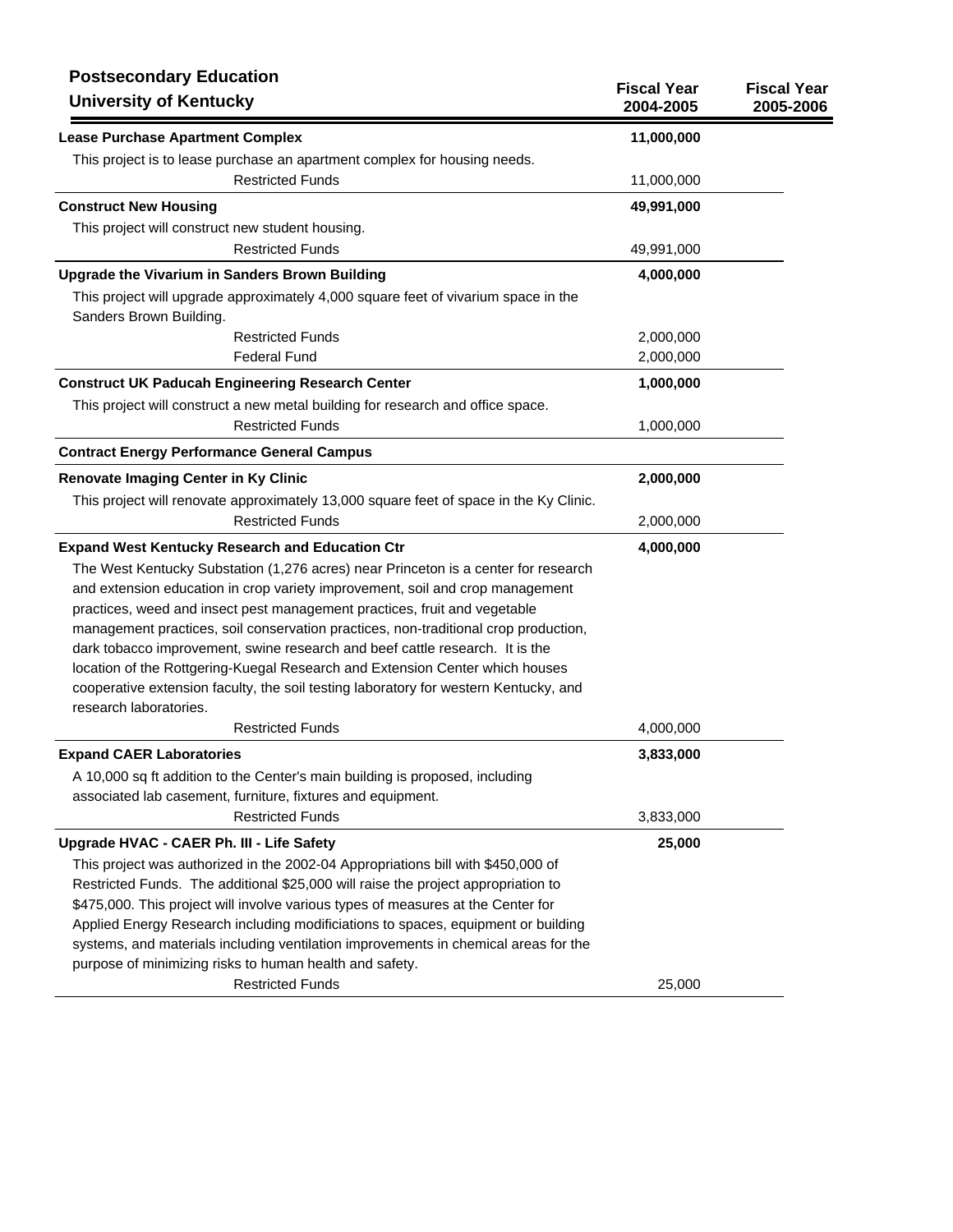| <b>Postsecondary Education</b><br><b>University of Kentucky</b>                          | <b>Fiscal Year</b><br>2004-2005 | <b>Fiscal Year</b><br>2005-2006 |
|------------------------------------------------------------------------------------------|---------------------------------|---------------------------------|
| <b>Upgrade Pilot-scale Mineral Process Facility</b>                                      | 500,000                         |                                 |
| The project will include multiple components including repair, replacement or            |                                 |                                 |
| upgrade of building mechanical or structural systems; and remodeling and                 |                                 |                                 |
| enhancement of existing space.                                                           |                                 |                                 |
| <b>Restricted Funds</b>                                                                  | 500,000                         |                                 |
| <b>Construct University Conference Center</b>                                            | 19,605,000                      |                                 |
| This project will construct a new multi-purpose building consisting of offices, flexible |                                 |                                 |
| conferencing spaces, classrooms and related space for the Japanese Saturday              |                                 |                                 |
| School, and supporting infrastructure.                                                   |                                 |                                 |
| <b>Restricted Funds</b>                                                                  | 19,605,000                      |                                 |
| <b>Install Emergency Generator in Computing Facilit</b>                                  | 425,000                         |                                 |
| This project will install an emergency generator.                                        |                                 |                                 |
| <b>Restricted Funds</b>                                                                  | 425,000                         |                                 |
| Upgrade Fume Hoods Research #3 - Life Safety                                             |                                 |                                 |
| This project was authorized in the 2002-04 Appropriations bill with \$4,825,000 of       |                                 |                                 |
| Restricted Funds. This project will involve various types of measures in existing        |                                 |                                 |
| buildings including modifications to spaces, equipment or building systems, and          |                                 |                                 |
| materials including ventilation improvements in chemical areas for the purpose of        |                                 |                                 |
| minimizing risks to human health and safety.                                             |                                 |                                 |
| <b>Upgrade Elevator Controls in Nursing Building</b>                                     | 600,000                         |                                 |
| This project will upgrade the controls on the elevators in the Nursing Building (Health  |                                 |                                 |
| Sciences Learning Building).                                                             |                                 |                                 |
| <b>Restricted Funds</b>                                                                  | 600,000                         |                                 |
| <b>Repair Blacktop Phase I General Campus</b>                                            | 750,000                         |                                 |
| This project will replace deteriorating blacktop on campus streets and parking lots.     |                                 |                                 |
| <b>Restricted Funds</b>                                                                  | 750,000                         |                                 |
| <b>Repair Concrete Phase I General Campus</b>                                            | 750,000                         |                                 |
| This project will replace damaged concrete including: walkways, curbs and                |                                 |                                 |
| handicapped ramps, plus installation of new walkways where dirt paths have               |                                 |                                 |
| developed.                                                                               |                                 |                                 |
| <b>Restricted Funds</b>                                                                  | 750,000                         |                                 |
| <b>Renovate Sections of Funkhouser</b>                                                   | 4,923,000                       |                                 |
| This project will renovate areas of the Funkhouser Building.                             |                                 |                                 |
| <b>Restricted Funds</b>                                                                  | 4,923,000                       |                                 |
| <b>Addition to Lafferty Hall</b>                                                         | 5,195,000                       |                                 |
| This project will construct a 13,900 square feet addition to Lafferty Hall to provide    |                                 |                                 |
| laboratory, curation, and office space for the Museum of Anthropology, the Office of     |                                 |                                 |
| State Archaeology and the Kentucky Archaeological Survey.                                |                                 |                                 |
| <b>Restricted Funds</b>                                                                  | 5,195,000                       |                                 |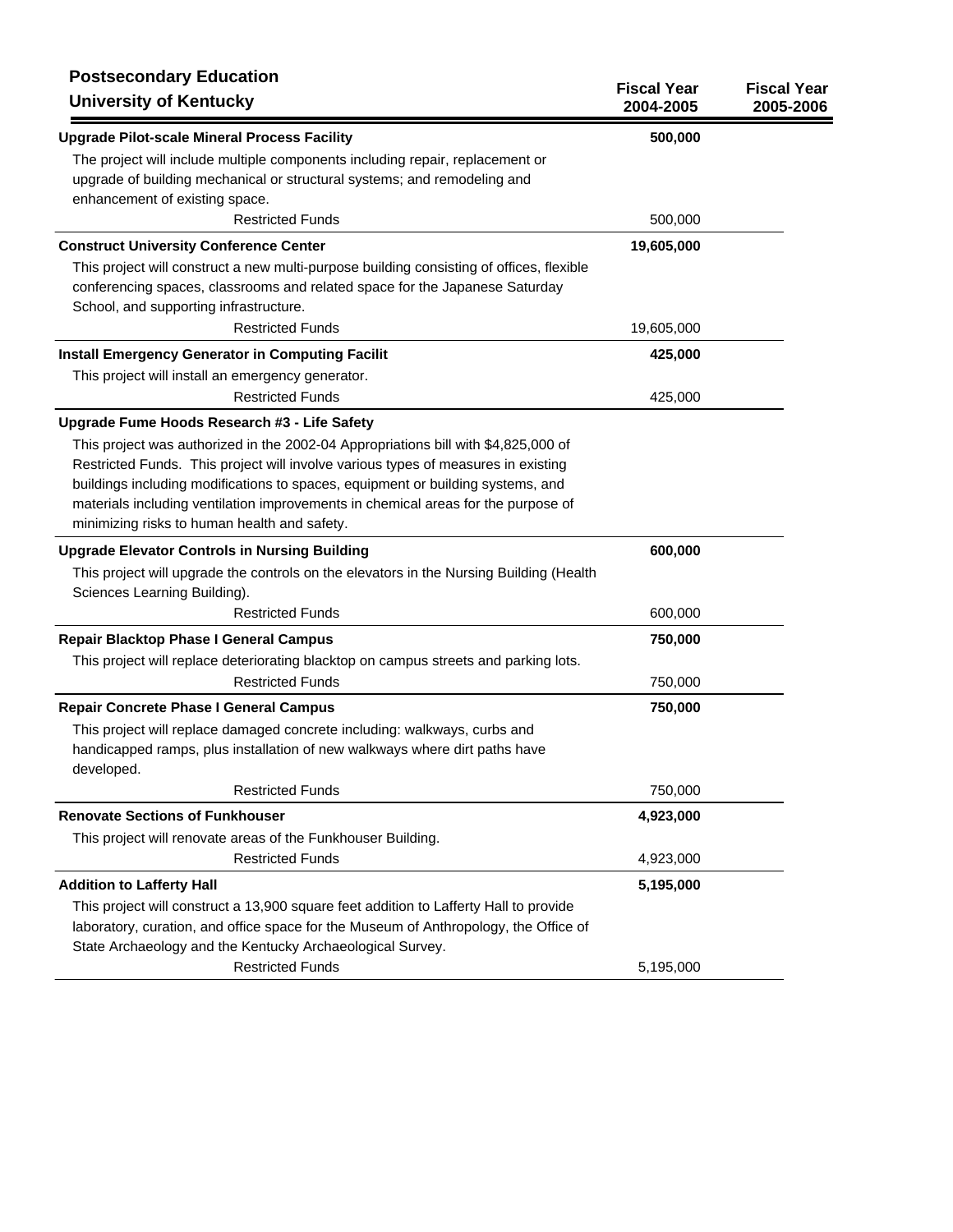| <b>Postsecondary Education</b><br><b>University of Kentucky</b>                     | <b>Fiscal Year</b><br>2004-2005 | <b>Fiscal Year</b><br>2005-2006 |
|-------------------------------------------------------------------------------------|---------------------------------|---------------------------------|
| <b>Replace Fine Arts HVAC</b>                                                       | 3,000,000                       |                                 |
| This project is to replace the existing cooling equipment located in the 101,181    |                                 |                                 |
| square foot Fine Arts Facility on the Lexington Campus.                             |                                 |                                 |
| <b>Restricted Funds</b>                                                             | 3,000,000                       |                                 |
| <b>Replace Holmes Elevator</b>                                                      | 56,000                          |                                 |
| This project was authorized in the 2002-04 Appropriations bill with \$585,000 of    |                                 |                                 |
| Restricted Funds. The additional \$56,000 will raise the project appropriation to   |                                 |                                 |
| \$641,000. This project will replace the 40 plus year old elevator in Holmes Hall.  |                                 |                                 |
| <b>Restricted Funds</b>                                                             | 56,000                          |                                 |
| <b>Replace Law Building Marble Facade</b>                                           | 838,000                         |                                 |
| This project will replace the marble facade of the Law Building.                    |                                 |                                 |
| <b>Restricted Funds</b>                                                             | 838,000                         |                                 |
| <b>Improve Accessibility Project Pool</b>                                           | 437,000                         |                                 |
| Some of the University buildings fall short of the requirements of the 1990 Federal |                                 |                                 |
| ADA law. Personnel with disabilities are restricted in use of programs and services |                                 |                                 |
| that are housed in those areas not meeting ADA requirements. The University of      |                                 |                                 |
| Kentucky and the Medical Center are committed to providing all services and         |                                 |                                 |
| programs to all people, and as such, need to update the facilities in order to      |                                 |                                 |
| accommodate all personnel.                                                          |                                 |                                 |
| <b>Restricted Funds</b>                                                             | 437,000                         |                                 |
| <b>Replace McVey Hall HVAC</b>                                                      | 3,000,000                       |                                 |
| This project will install new HVAC systems in McVey Hall.                           |                                 |                                 |
| <b>Restricted Funds</b>                                                             | 3,000,000                       |                                 |
| <b>Construct Parking Structure - Central Campus</b>                                 | 17,000,000                      |                                 |
| This project would construct an 1,000 space parking structure containing            |                                 |                                 |
| approximately 320,000 gross square feet.                                            |                                 |                                 |
| <b>Restricted Funds</b>                                                             | 17,000,000                      |                                 |
| Replace Steam Line Kastle - Chem/Phys Pit 28                                        | 740,000                         |                                 |
| This project will replace the steam and condensate piping system in shallow trench  |                                 |                                 |
| with pits and necessary valves, traps, etc. as identified by the Steam Study Master |                                 |                                 |
| Plan.                                                                               |                                 |                                 |
| <b>Restricted Funds</b>                                                             | 740,000                         |                                 |
| <b>Renovate Central Computing Facility</b>                                          | 2,360,000                       |                                 |
| This project will renovate 11,550 square feet in the Central Computing Facility.    |                                 |                                 |
| <b>Restricted Funds</b>                                                             | 2,360,000                       |                                 |
| Replace Steam Line Main Gate Pit-Anderson Pit                                       | 1,530,000                       |                                 |
| This project will replace the steam and condensate piping system in shallow trench  |                                 |                                 |
| with pits and necessary valves, traps, etc. as identified by the Steam Study Master |                                 |                                 |
| Plan.                                                                               |                                 |                                 |
| <b>Restricted Funds</b>                                                             | 1,530,000                       |                                 |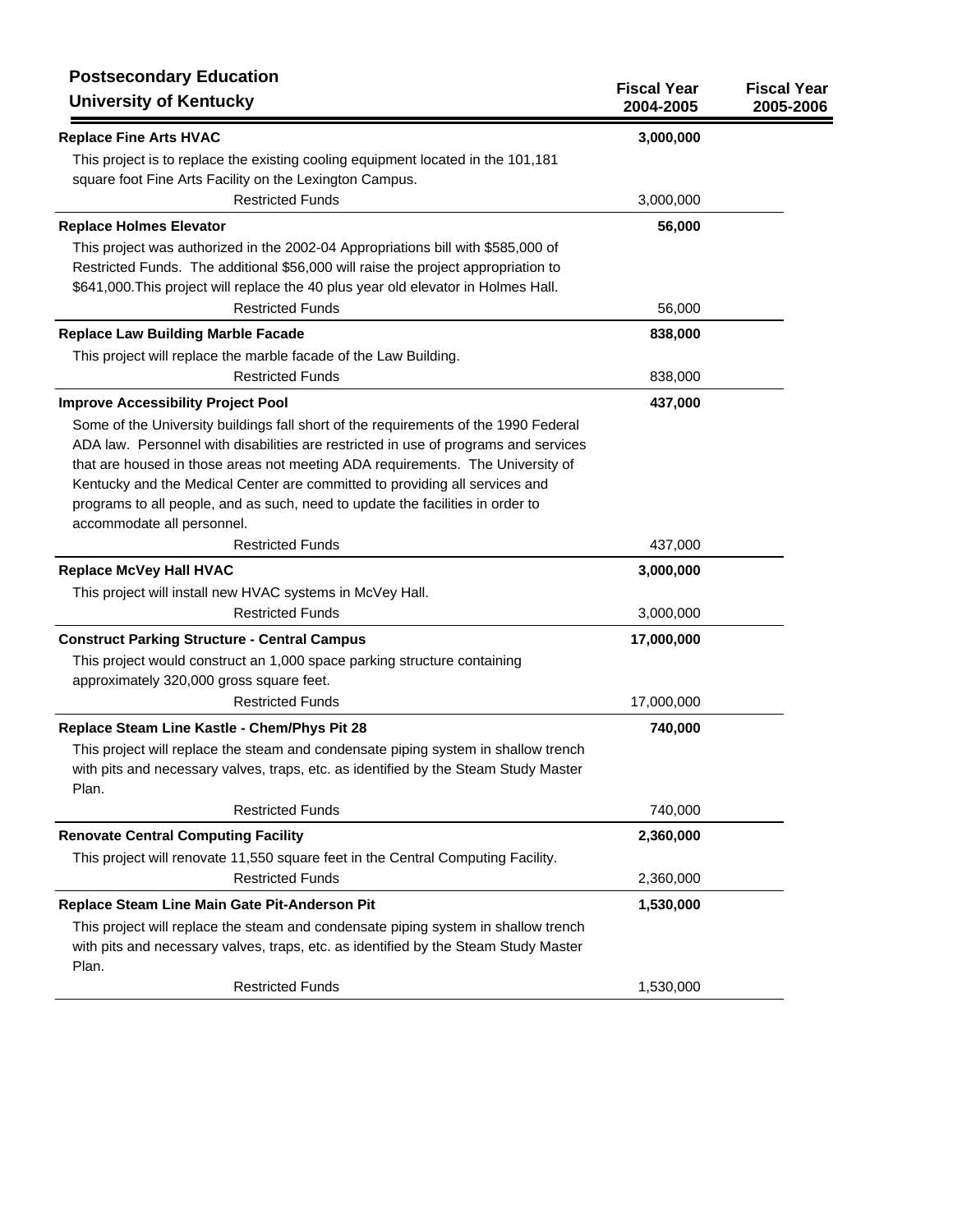| <b>Postsecondary Education</b><br><b>University of Kentucky</b>                                                                                                                                                                                                                                                                                                                                                                                      | <b>Fiscal Year</b><br>2004-2005 | <b>Fiscal Year</b><br>2005-2006 |
|------------------------------------------------------------------------------------------------------------------------------------------------------------------------------------------------------------------------------------------------------------------------------------------------------------------------------------------------------------------------------------------------------------------------------------------------------|---------------------------------|---------------------------------|
| Replace Steam Line MC Htg - Hosp Drive Pit 2                                                                                                                                                                                                                                                                                                                                                                                                         | 1,180,000                       |                                 |
| This project will replace the steam and condensate piping system between the<br>Medical Center Heating Plant and Hospital Drive Pit #2 in a shallow trench with pits<br>and necessary valves, traps, etc. as identified by the Steam Study Master Plan.<br><b>Restricted Funds</b>                                                                                                                                                                   | 1,180,000                       |                                 |
| <b>Upgrade Electrical Substation</b>                                                                                                                                                                                                                                                                                                                                                                                                                 | 4,000,000                       |                                 |
| This project will install electric transmission interconnect circuits between Substation<br>#1 and Substation #2 and all associated breakers, air switches, relays, pads,<br>manholes, duct banks, disconnects, electronic fuses, structure, bus bar, air<br>disconnects and load monitoring and control equipment.                                                                                                                                  |                                 |                                 |
| <b>Restricted Funds</b>                                                                                                                                                                                                                                                                                                                                                                                                                              | 4,000,000                       |                                 |
| Replace Steam Line Lime Tunnel - Main Gate Pit<br>This project will construct a steam tunnel under South Limestone Street on the east<br>northeast corner of the Peterson Service Building and replace steam and condensate<br>piping system running to the University of Kentucky Main Gate in a shallow trench<br>with pits and necessary valves, traps, etc. as identified by the Steam Study Master<br>Plan.                                     | 1,690,000                       |                                 |
| <b>Restricted Funds</b>                                                                                                                                                                                                                                                                                                                                                                                                                              | 1,690,000                       |                                 |
| <b>Lab Security Systems Project Pool</b>                                                                                                                                                                                                                                                                                                                                                                                                             | 500,000                         |                                 |
| This project addresses a number of existing facilities throughout the University<br>campus.                                                                                                                                                                                                                                                                                                                                                          |                                 |                                 |
| <b>Restricted Funds</b>                                                                                                                                                                                                                                                                                                                                                                                                                              | 500,000                         |                                 |
| <b>Renovate DLAR General Offices in Med Center</b><br>This project will renovate approximately 2,000 square feet of space in the general<br>offices of the Department of Laboratory Animals (DLAR) in the Medical Sciences<br>Building.                                                                                                                                                                                                              | 400,000                         |                                 |
| <b>Restricted Funds</b>                                                                                                                                                                                                                                                                                                                                                                                                                              | 400,000                         |                                 |
| <b>Replace Mathews Building HVAC</b><br>This project is to renovate the interior of the Mathews Building and meet air quality<br>standards through the addition of an HVAC system for the building.                                                                                                                                                                                                                                                  | 1,000,000                       |                                 |
| <b>Restricted Funds</b>                                                                                                                                                                                                                                                                                                                                                                                                                              | 1,000,000                       |                                 |
| Expand & Upgrade Livestock Disease Diag. Center<br>This project will replace an aging incinerator with an alkaline hydrolysis digester with<br>accompanying renovation to accommodate this new technology and address<br>biosafety issues in the current facility. The Livestock Disease Diagnostic Center is<br>an office and laboratory building with 3,860 square feet of office space and 28,100<br>square feet of laboratory and support space. | 8,500,000                       |                                 |
| <b>Bond Fund</b>                                                                                                                                                                                                                                                                                                                                                                                                                                     | 8,500,000                       |                                 |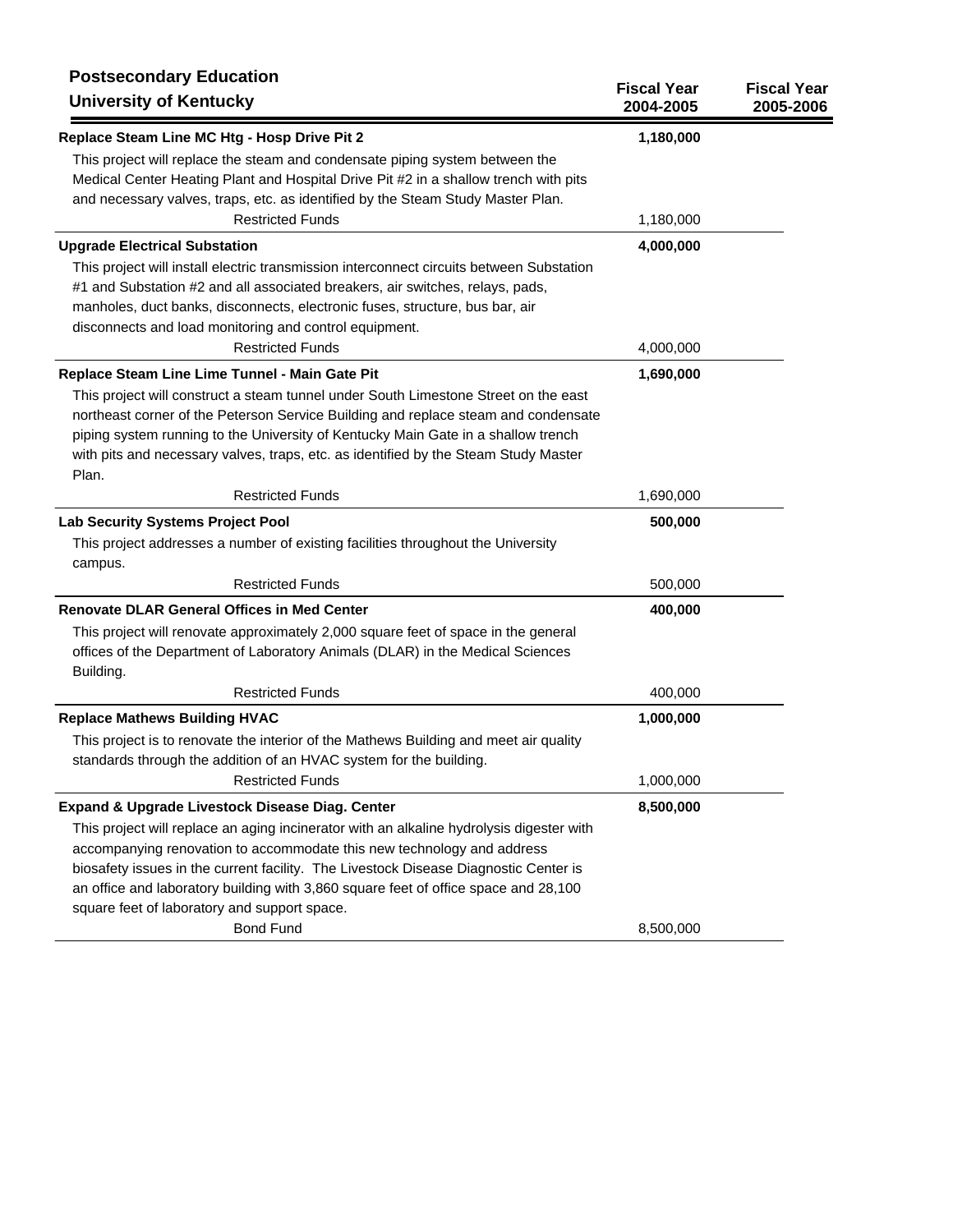| <b>Postsecondary Education</b><br><b>University of Kentucky</b>                                                                                                                                                                                                                                                                                       | <b>Fiscal Year</b><br>2004-2005 | <b>Fiscal Year</b><br>2005-2006 |
|-------------------------------------------------------------------------------------------------------------------------------------------------------------------------------------------------------------------------------------------------------------------------------------------------------------------------------------------------------|---------------------------------|---------------------------------|
| <b>Construct Law School Building - Design</b>                                                                                                                                                                                                                                                                                                         | 4,000,000                       |                                 |
| This project will design a new Law School Building which will provide additional and<br>reconfigured classrooms with computers to support modern teaching techniques, as<br>well as additional space for the library, faculty and administrative offices, student<br>activities and the clinic.                                                       |                                 |                                 |
| <b>Restricted Funds</b>                                                                                                                                                                                                                                                                                                                               | 4,000,000                       |                                 |
| <b>Renovate Erikson Hall</b>                                                                                                                                                                                                                                                                                                                          | 6,001,000                       |                                 |
| This project will renovate Erikson Hall. The project will enhance teaching and<br>instructional facilities for the College of Human Environmental Sciences.<br><b>Restricted Funds</b>                                                                                                                                                                | 6,001,000                       |                                 |
| <b>Renovate Slone Building</b>                                                                                                                                                                                                                                                                                                                        | 7,993,000                       |                                 |
| This project will renovate the interior of the Slone Building and meet air quality<br>standards through the addition of an HVAC system for the building.                                                                                                                                                                                              |                                 |                                 |
| <b>Restricted Funds</b>                                                                                                                                                                                                                                                                                                                               | 7,993,000                       |                                 |
| <b>Install Commons Elevator</b><br>This project will install an elevator in the Commons Building.                                                                                                                                                                                                                                                     | 400,000                         |                                 |
| <b>Restricted Funds</b>                                                                                                                                                                                                                                                                                                                               | 400,000                         |                                 |
| <b>Renovate Bradley Hall</b><br>This project will renovate Bradley Hall. Bradley Hall houses the offices of Student<br>Ombudsperson, International Affairs, Omicron Delta Kappa, Math, Psychology and<br>Computer Science graduate students, Ohio River Basin Commission, and the<br>English as a Second Language classes.<br><b>Restricted Funds</b> | 5,216,000<br>5,216,000          |                                 |
| <b>Renovate Taylor Education Building</b>                                                                                                                                                                                                                                                                                                             | 17,864,000                      |                                 |
| This project will address all building systems, including HVAC, electrical, plumbing,<br>communications.                                                                                                                                                                                                                                              |                                 |                                 |
| <b>Restricted Funds</b>                                                                                                                                                                                                                                                                                                                               | 17,864,000                      |                                 |
| <b>Upgrade Electric &amp; Lighting in Guignol Theatre</b><br>This project will install a new lighting system.                                                                                                                                                                                                                                         | 890,000                         |                                 |
| <b>Restricted Funds</b>                                                                                                                                                                                                                                                                                                                               | 890,000                         |                                 |
| <b>Construct Medical Center Education Building</b><br>This project will create additional space by constructing a new 150,000 gross square<br>feet building.                                                                                                                                                                                          | 27,000,000                      |                                 |
| <b>Restricted Funds</b>                                                                                                                                                                                                                                                                                                                               | 27,000,000                      |                                 |
| <b>Expand Animal Science Research Center - Phase II</b><br>This project will construct multiple buildings for a dairy unit and a learning center.                                                                                                                                                                                                     | 23,184,000                      |                                 |
| <b>Restricted Funds</b>                                                                                                                                                                                                                                                                                                                               | 23,184,000                      |                                 |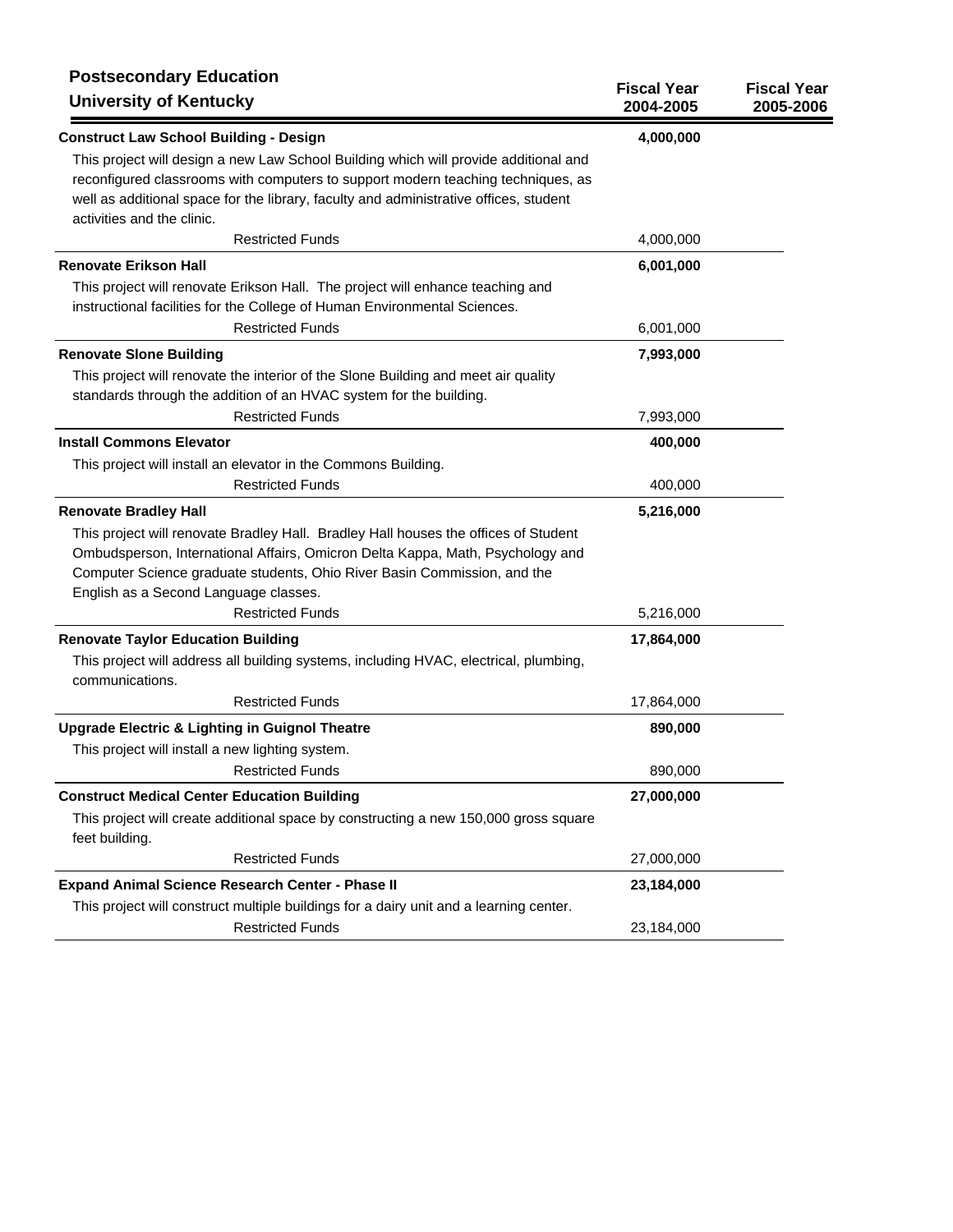| <b>Postsecondary Education</b><br><b>University of Kentucky</b>                                                                                                                                                                                                                                                                                                                                                                                                                                                                                                                                 | <b>Fiscal Year</b><br>2004-2005 | <b>Fiscal Year</b><br>2005-2006 |
|-------------------------------------------------------------------------------------------------------------------------------------------------------------------------------------------------------------------------------------------------------------------------------------------------------------------------------------------------------------------------------------------------------------------------------------------------------------------------------------------------------------------------------------------------------------------------------------------------|---------------------------------|---------------------------------|
| Purchase/Renovate Facility for College of Design                                                                                                                                                                                                                                                                                                                                                                                                                                                                                                                                                | 16,528,000                      |                                 |
| To maintain professional accreditation, the College of Design would like to bring their<br>architecture students together into one facility. Presently students are being taught in<br>three buildings, Miller Hall, Pence Hall, and Oldham Court. This has been a concern<br>noted in the accreditation reports since 1977. The new property would have 58,500<br>square feet of assignable space dedicated to open studio spaces which are<br>advantageous for teaching architecture.                                                                                                         |                                 |                                 |
| <b>Restricted Funds</b>                                                                                                                                                                                                                                                                                                                                                                                                                                                                                                                                                                         | 16,528,000                      |                                 |
| <b>Construct Gluck Equine Res Ctr-Phase II</b>                                                                                                                                                                                                                                                                                                                                                                                                                                                                                                                                                  | 29,835,000                      |                                 |
| The proposed building would be adjacent to the Gluck Equine Research Center<br>which contains 37,300 assignable square feet of space with 21,000 square feet in<br>research laboratory space. The remainder of the space is office, animal holding<br>space, storage and classrooms.                                                                                                                                                                                                                                                                                                            |                                 |                                 |
| <b>Restricted Funds</b>                                                                                                                                                                                                                                                                                                                                                                                                                                                                                                                                                                         | 29,835,000                      |                                 |
| <b>Renovate Running Track</b>                                                                                                                                                                                                                                                                                                                                                                                                                                                                                                                                                                   |                                 |                                 |
| This project was authorized in the 2002-04 Appropriations bill with \$2,500,000 of<br>Restricted Funds. This project will renovate the running track surface and upgrade<br>the running track bleachers.                                                                                                                                                                                                                                                                                                                                                                                        |                                 |                                 |
| <b>Replace Cooling Plant Chillers</b>                                                                                                                                                                                                                                                                                                                                                                                                                                                                                                                                                           | 1,000,000                       |                                 |
| This project was authorized in the 2002-04 Appropriations bill with \$5,000,000 of<br>Restricted Funds. The additional \$1,000,000 will raise the project appropriation to<br>\$6,000,000. This project is the expansion of existing central chilled water plant to<br>provide cooling for existing buildings and future buildings.                                                                                                                                                                                                                                                             |                                 |                                 |
| <b>Restricted Funds</b>                                                                                                                                                                                                                                                                                                                                                                                                                                                                                                                                                                         | 1,000,000                       |                                 |
| <b>Renovate Barker Hall</b>                                                                                                                                                                                                                                                                                                                                                                                                                                                                                                                                                                     | 5,060,000                       |                                 |
| This project is to renovate the interior of Barker Hall, Buell Armory, and the Women's<br>Gym and to meet air quality standards through the addition of an HVAC system for<br>the building.                                                                                                                                                                                                                                                                                                                                                                                                     |                                 |                                 |
| <b>Restricted Funds</b>                                                                                                                                                                                                                                                                                                                                                                                                                                                                                                                                                                         | 5,060,000                       |                                 |
| <b>Improve Storm Sewer Funkhouser</b>                                                                                                                                                                                                                                                                                                                                                                                                                                                                                                                                                           | 100,000                         |                                 |
| This project was authorized in the 2002-04 Appropriations bill with \$1,003,000 of<br>Restricted Funds. The additional \$100,000 will raise the project appropriation to<br>\$1,103,000. The project proposes to (1) improve the storm system from the<br>Funkhouser area to the collector system at B&E bypassing the cave system upon<br>which the campus system is too dependent, (2) set up the cave system as back up<br>(overflow/retention only) from the storm system, and (3) install retention to aid in<br>stopping rapid runoff to the Urban County Government system in this area. |                                 |                                 |
| <b>Restricted Funds</b>                                                                                                                                                                                                                                                                                                                                                                                                                                                                                                                                                                         | 100,000                         |                                 |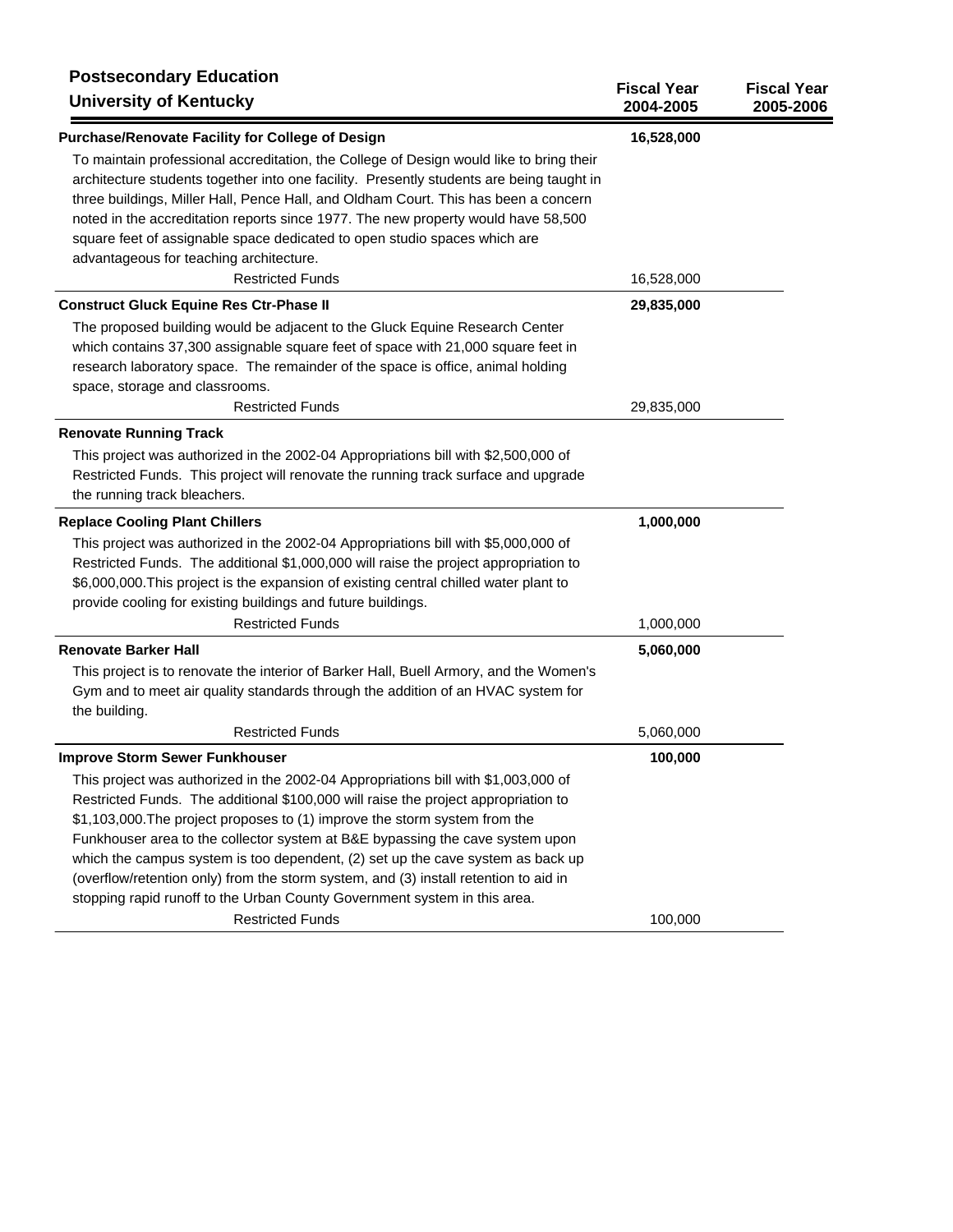| <b>Postsecondary Education</b><br><b>University of Kentucky</b>                                                                                                                                                                                                                                                                                             | <b>Fiscal Year</b><br>2004-2005 | <b>Fiscal Year</b><br>2005-2006 |
|-------------------------------------------------------------------------------------------------------------------------------------------------------------------------------------------------------------------------------------------------------------------------------------------------------------------------------------------------------------|---------------------------------|---------------------------------|
| Renovate Facade - Agriculture Building North<br>This project was authorized in the 2002-04 Appropriations bill with \$3,820,000 of<br>Restricted Funds. The additional \$180,000 will raise the project appropriation to                                                                                                                                    | 180,000                         |                                 |
| \$4,000,000. The project is to remove the "veins" and "hands" of the facade and to<br>redesign and construct a facade which will give the building a renewed and fresh<br>look.                                                                                                                                                                             |                                 |                                 |
| <b>Restricted Funds</b>                                                                                                                                                                                                                                                                                                                                     | 180,000                         |                                 |
| <b>Replace Central Fire Alarm System</b>                                                                                                                                                                                                                                                                                                                    | 2,500,000                       |                                 |
| This project will remove all fire alarms from the current systems and connect them to                                                                                                                                                                                                                                                                       |                                 |                                 |
| a networked proprietary central station system.                                                                                                                                                                                                                                                                                                             |                                 |                                 |
| <b>Restricted Funds</b>                                                                                                                                                                                                                                                                                                                                     | 2,500,000                       |                                 |
| <b>Replace Central Facilities Management System</b>                                                                                                                                                                                                                                                                                                         |                                 |                                 |
| This project was authorized in the 2002-04 Appropriations bill with \$3,000,000 of<br>Restricted Funds. This project will replace the facilities management system.                                                                                                                                                                                         |                                 |                                 |
| <b>Expand Erikson Hall</b>                                                                                                                                                                                                                                                                                                                                  | 18,741,000                      |                                 |
| This project will expand Erikson Hall which houses the teaching and instructional<br>facilities for the College of Human Environmental Sciences.                                                                                                                                                                                                            |                                 |                                 |
| <b>Restricted Funds</b>                                                                                                                                                                                                                                                                                                                                     | 18,741,000                      |                                 |
| <b>Renovate COHR Space in the Dental Building</b>                                                                                                                                                                                                                                                                                                           |                                 |                                 |
| This project was authorized in the 2002-04 Appropriations bill with \$1,875,000 of                                                                                                                                                                                                                                                                          |                                 |                                 |
| Restricted Funds. This project will renovate approximately 7,000 gross square feet<br>of the Center for Oral Health Research (COHR).                                                                                                                                                                                                                        |                                 |                                 |
| <b>Renovate Bowman Hall</b>                                                                                                                                                                                                                                                                                                                                 | 8,221,000                       |                                 |
| This project will renovate Bowman Hall. In this space, personnel could be integrated                                                                                                                                                                                                                                                                        |                                 |                                 |
| from Medical Arts, AV Services, and the Instructional Technology Center from the                                                                                                                                                                                                                                                                            |                                 |                                 |
| Medical Center and the Distance Learning Technology Center, Teaching Learning                                                                                                                                                                                                                                                                               |                                 |                                 |
| Center and University Extension from Main campus to support the planning,                                                                                                                                                                                                                                                                                   |                                 |                                 |
| development, delivery, and assessment of distributed education efforts on behalf of<br>the University's outreach and instructional missions.                                                                                                                                                                                                                |                                 |                                 |
| <b>Restricted Funds</b>                                                                                                                                                                                                                                                                                                                                     | 8,221,000                       |                                 |
| <b>Construct Biological/Pharmaceutical Complex</b>                                                                                                                                                                                                                                                                                                          | 40,000,000                      |                                 |
| This project is Phase I of the construction of approximately 270,000 gross square<br>feet of unfinished space for the College of Pharmacy. This authorization will<br>construct the exterior of the building and a future phase (Phase II) will fit-up and<br>complete the facility. This new building will provide the College with a state-of-the-art     |                                 |                                 |
| teaching and research facility.                                                                                                                                                                                                                                                                                                                             |                                 |                                 |
| The College of Pharmacy will relocate to this new facility and vacate their existing<br>space. The vacated space will be reassigned to the Department of Biology to<br>provide the needed expansion space for classrooms, research, and faculty to meet<br>the needs of the growing student enrollment. Student enrollment includes<br>Pre-Pharmacy majors. |                                 |                                 |
| <b>Bond Fund</b>                                                                                                                                                                                                                                                                                                                                            | 40,000,000                      |                                 |
|                                                                                                                                                                                                                                                                                                                                                             |                                 |                                 |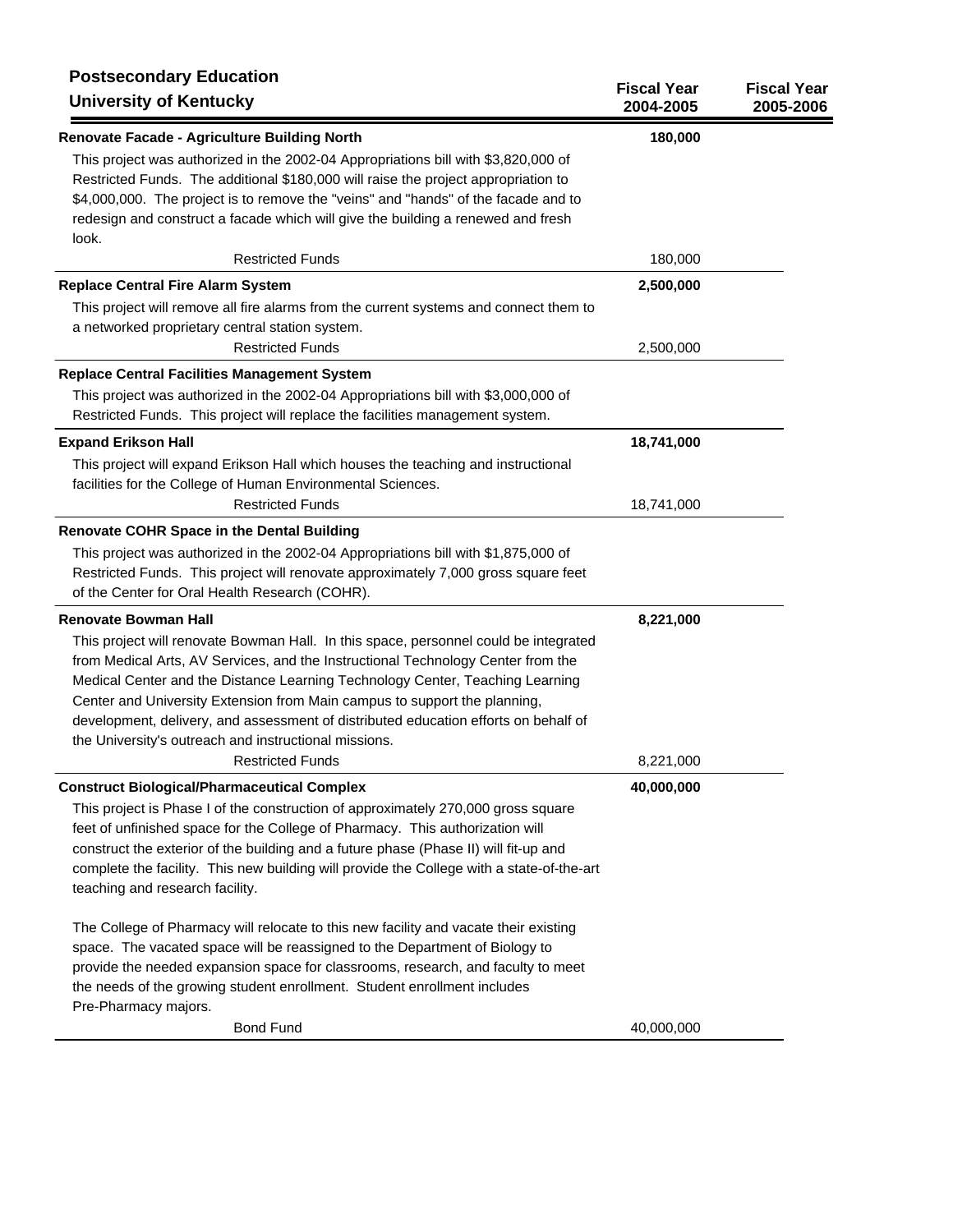| <b>Postsecondary Education</b><br><b>University of Kentucky</b>                                                                                                                                                                                                                                                                                                                                                                                                                                                                                                                                     | <b>Fiscal Year</b><br>2004-2005   | <b>Fiscal Year</b><br>2005-2006 |
|-----------------------------------------------------------------------------------------------------------------------------------------------------------------------------------------------------------------------------------------------------------------------------------------------------------------------------------------------------------------------------------------------------------------------------------------------------------------------------------------------------------------------------------------------------------------------------------------------------|-----------------------------------|---------------------------------|
| <b>Construct Student Health Facility</b><br>This project will create additional space by constructing a new 65,000 gross square<br>feet building. The building will house Student Health and several offices to<br>accommodate a variety of Med Center programs.<br><b>Agency Bond Funds</b>                                                                                                                                                                                                                                                                                                        | 24,000,000<br>24,000,000          |                                 |
| <b>Upgrade Pharm. Fume Hood I-Life Safety</b><br>This project was authorized in the 2002-04 Appropriations bill with \$4,300,000 of<br>Restricted Funds. This project will upgrade the fume hood and ventilation system of<br>the building to modern laboratory standards.                                                                                                                                                                                                                                                                                                                          |                                   |                                 |
| Renovate Research Labs in Med Center, I<br>This project was authorized in the 2002-04 Appropriations bill with \$750,000 of<br>Restricted Funds. This project will include the renovation of approximately 3,500<br>square feet of labs and lab support spaces.                                                                                                                                                                                                                                                                                                                                     |                                   |                                 |
| Renovate Research Labs in Med Center, II<br>This project was authorized in the 2002-04 Appropriations bill with \$900,000 of<br>Restricted Funds. This project will include the renovation to approximately 4,000<br>square feet of labs and lab support spaces                                                                                                                                                                                                                                                                                                                                     |                                   |                                 |
| <b>Renovate Education Space in Med Science</b><br>This project was authorized in the 2002-04 Appropriations bill with \$2,300,000 of<br>Restricted Funds. This project will renovate approximately 13,500 gross square feet<br>on the second floor into student support space.                                                                                                                                                                                                                                                                                                                      |                                   |                                 |
| <b>Renovate Labs in the Pharmacy Building</b><br>This project was authorized in the 2002-04 Appropriations bill with \$1,400,000 of<br>Restricted Funds. This reauthorization reduces the Restricted Funds appropriation<br>to \$600,000 and adds \$2,000,000 in Federal Funds for a total revised project<br>appropriation of \$2,600,000. This project will renovate the first floor space that will<br>be vacated by the Center for Pharmaceutical Science and Technology (CPST) along<br>with existing research labs throughout the building.<br><b>Restricted Funds</b><br><b>Federal Fund</b> | 2,600,000<br>600,000<br>2,000,000 |                                 |
| <b>Construct Gatton Building Complex - Design</b><br>This project will design a new building complex which will consist of three buildings<br>connected by common areas.<br><b>Restricted Funds</b>                                                                                                                                                                                                                                                                                                                                                                                                 | 4,500,000<br>4,500,000            |                                 |
| <b>Upgrade Communication Infrastructure, II</b><br>This project was authorized in the 2002-04 Appropriations bill with \$450,000 of<br>Restricted Funds. This project will include the upgrade and addition of<br>communication closets within the Med Center buildings.                                                                                                                                                                                                                                                                                                                            |                                   |                                 |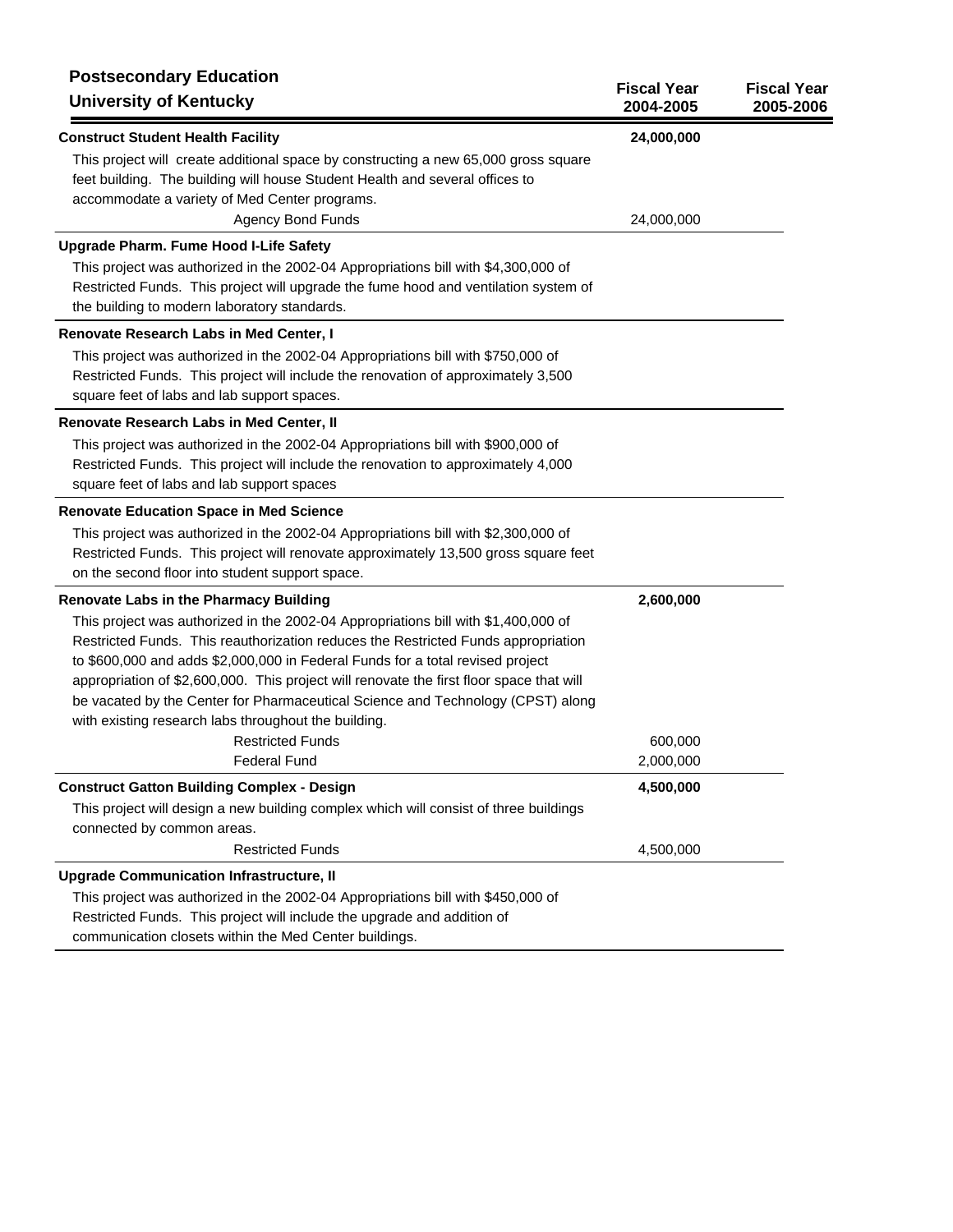| <b>Postsecondary Education</b><br><b>University of Kentucky</b>                                                                                                                                                                                                                                                                                                                                                                                                                                                                                                                                                                                                                                                                                                                                                                 | <b>Fiscal Year</b><br>2004-2005 | <b>Fiscal Year</b><br>2005-2006 |
|---------------------------------------------------------------------------------------------------------------------------------------------------------------------------------------------------------------------------------------------------------------------------------------------------------------------------------------------------------------------------------------------------------------------------------------------------------------------------------------------------------------------------------------------------------------------------------------------------------------------------------------------------------------------------------------------------------------------------------------------------------------------------------------------------------------------------------|---------------------------------|---------------------------------|
| <b>Construct Early Childhood Development Family Ctr</b>                                                                                                                                                                                                                                                                                                                                                                                                                                                                                                                                                                                                                                                                                                                                                                         | 1,956,000                       |                                 |
| This project was authorized in the 2002-04 Appropriations bill with \$8,000,000 of<br>Restricted Funds. The additional \$1,956,000 will raise the project appropriation to<br>\$9,956,000. The Early Childhood Lab provides preschool, full-day infant/toddler and<br>Early Start programs for Fayette County children and also serves as a teacher<br>training and research facility for UK students and educators. The lab for infants,<br>toddlers, and pre-school children will be on the first floor level with an enclosed<br>outdoor playground adjacent to the building. By housing these programs in one<br>facility, UK will be able to more conveniently offer a range of services for families and<br>children, while providing a more integrated educational and research environment for<br>students and faculty. |                                 |                                 |
| <b>Restricted Funds</b>                                                                                                                                                                                                                                                                                                                                                                                                                                                                                                                                                                                                                                                                                                                                                                                                         | 1,956,000                       |                                 |
| <b>Expand Patient Parking in Structure #3</b><br>This project was authorized in the 2002-04 Appropriations bill with \$7,000,000 of<br>Restricted Funds. This project will expand Parking Structure #3 (PS#3) by adding<br>approximately 400 parking spaces.                                                                                                                                                                                                                                                                                                                                                                                                                                                                                                                                                                    |                                 |                                 |
| Fit-up Education Space in Health Science Bldg                                                                                                                                                                                                                                                                                                                                                                                                                                                                                                                                                                                                                                                                                                                                                                                   | 1,000,000                       |                                 |
| This project will fit-up approximately 4,000 net square feet of shelled space located in                                                                                                                                                                                                                                                                                                                                                                                                                                                                                                                                                                                                                                                                                                                                        |                                 |                                 |
| the basement of the Health Science Building.<br><b>Restricted Funds</b>                                                                                                                                                                                                                                                                                                                                                                                                                                                                                                                                                                                                                                                                                                                                                         | 1,000,000                       |                                 |
| Renovate Research Space Med Center, I                                                                                                                                                                                                                                                                                                                                                                                                                                                                                                                                                                                                                                                                                                                                                                                           |                                 |                                 |
| This project was authorized in the 2002-04 Appropriations bill with \$1,500,000 of<br>Restricted Funds. This project will renovate approximately 7,500 square feet of<br>research space in the Medical Center.                                                                                                                                                                                                                                                                                                                                                                                                                                                                                                                                                                                                                  |                                 |                                 |
| <b>Install HVAC in Keeneland Hall</b>                                                                                                                                                                                                                                                                                                                                                                                                                                                                                                                                                                                                                                                                                                                                                                                           | 2,147,000                       |                                 |
| This project was authorized in the 2002-04 Appropriations bill with \$2,962,000 of<br>Restricted Funds. The additional \$2,147,000 will raise the project appropriation to<br>\$5,109,000. This project will add HVAC systems to Keeneland Hall, a residence hall<br>for approximately 330 students.                                                                                                                                                                                                                                                                                                                                                                                                                                                                                                                            |                                 |                                 |
| <b>Restricted Funds</b>                                                                                                                                                                                                                                                                                                                                                                                                                                                                                                                                                                                                                                                                                                                                                                                                         | 2,147,000                       |                                 |
| <b>Renovate Kastle Hall</b>                                                                                                                                                                                                                                                                                                                                                                                                                                                                                                                                                                                                                                                                                                                                                                                                     | 8,269,000                       |                                 |
| This project is to renovate the interior of Kastle Hall and meet air quality standards<br>through the addition of an HVAC system for the building.                                                                                                                                                                                                                                                                                                                                                                                                                                                                                                                                                                                                                                                                              |                                 |                                 |
| <b>Restricted Funds</b>                                                                                                                                                                                                                                                                                                                                                                                                                                                                                                                                                                                                                                                                                                                                                                                                         | 8,269,000                       |                                 |
| <b>Upgrade Sound and Lighting for Singletary Center</b><br>This project will upgrade sound and lighting for the Singletary Center for the Arts.                                                                                                                                                                                                                                                                                                                                                                                                                                                                                                                                                                                                                                                                                 | 680,000                         |                                 |
| <b>Restricted Funds</b>                                                                                                                                                                                                                                                                                                                                                                                                                                                                                                                                                                                                                                                                                                                                                                                                         | 680,000                         |                                 |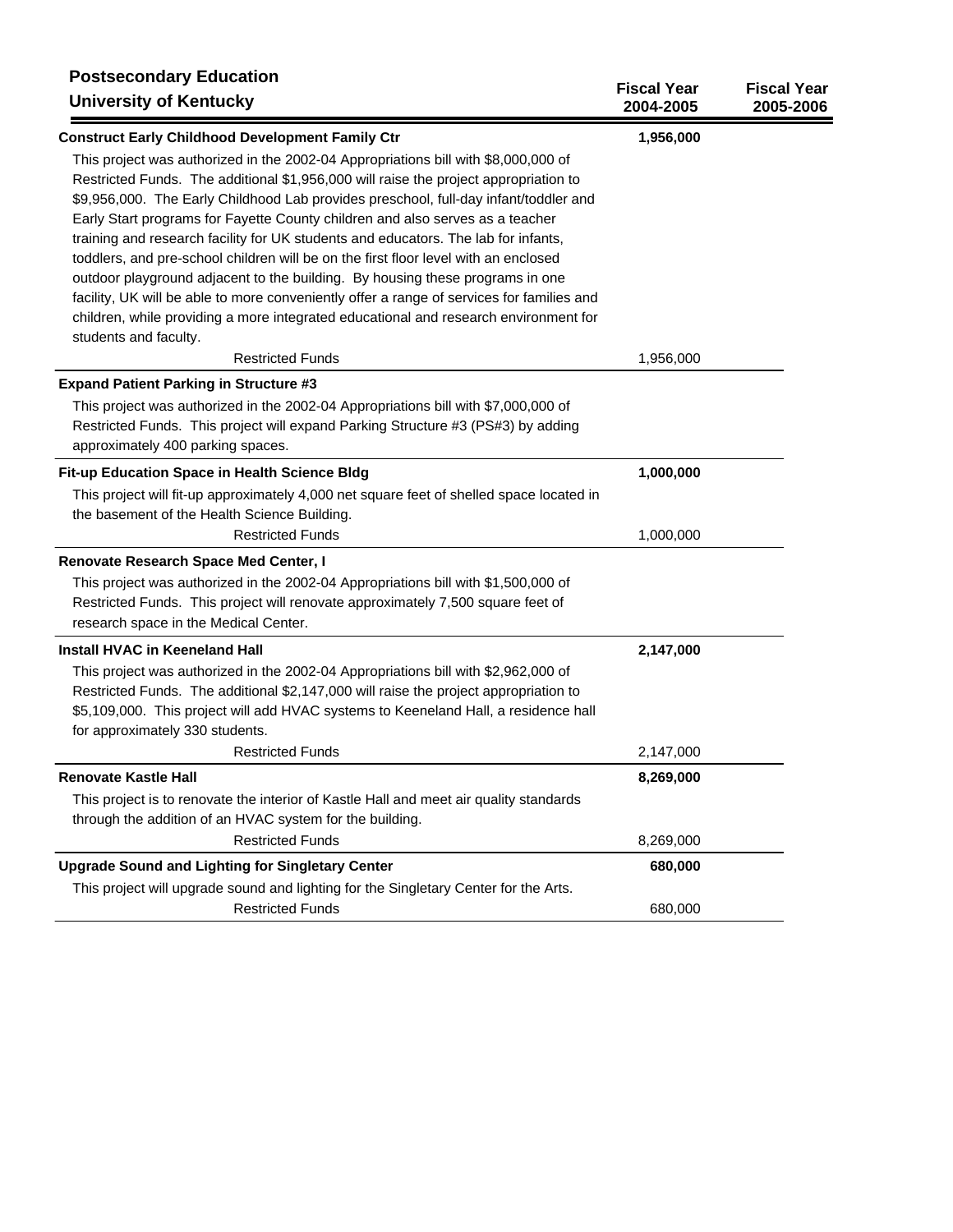| <b>Postsecondary Education</b><br><b>University of Kentucky</b>                                                                                                                                                                                                                                                                                                                                                                                                                                | <b>Fiscal Year</b><br>2004-2005 | <b>Fiscal Year</b><br>2005-2006 |
|------------------------------------------------------------------------------------------------------------------------------------------------------------------------------------------------------------------------------------------------------------------------------------------------------------------------------------------------------------------------------------------------------------------------------------------------------------------------------------------------|---------------------------------|---------------------------------|
| <b>Construct Digital Technologies Building - Design</b>                                                                                                                                                                                                                                                                                                                                                                                                                                        | 3,000,000                       |                                 |
| This project will design a Digital Technologies Building.                                                                                                                                                                                                                                                                                                                                                                                                                                      |                                 |                                 |
| <b>Restricted Funds</b>                                                                                                                                                                                                                                                                                                                                                                                                                                                                        | 3,000,000                       |                                 |
| <b>Replace Master Clock and Bell System</b>                                                                                                                                                                                                                                                                                                                                                                                                                                                    |                                 |                                 |
| This project was authorized in the 2002-04 Appropriations bill with \$1,500,000 of<br>Restricted Funds. This project will replace the obsolete centralized clock and bell<br>synchronization system.                                                                                                                                                                                                                                                                                           |                                 |                                 |
| <b>Renovate Med Center Library</b>                                                                                                                                                                                                                                                                                                                                                                                                                                                             | 3,500,000                       |                                 |
| This project was authorized in the 2002-04 Appropriations bill with \$2,000,000 of<br>Restricted Funds. The additional \$3,500,000 will raise the project appropriation to<br>\$5,500,000. This project will include the renovation of approximately 20,000 square<br>feet of existing Medical Center Library space plus an additional new space of<br>approximately 10,000 square feet to be constructed under the courtyard between the<br>Hospital North Wing and the College of Dentistry. |                                 |                                 |
| <b>Restricted Funds</b>                                                                                                                                                                                                                                                                                                                                                                                                                                                                        | 3,500,000                       |                                 |
| <b>Replace Steam and Condensate Pipe</b>                                                                                                                                                                                                                                                                                                                                                                                                                                                       |                                 |                                 |
| This project was authorized in the 2002-04 Appropriations bill with \$5,000,000 of<br>Restricted Funds. This project will replace existing steam and condensate pipe.                                                                                                                                                                                                                                                                                                                          |                                 |                                 |
| Abate Asbestos LC II - Life Safety                                                                                                                                                                                                                                                                                                                                                                                                                                                             |                                 |                                 |
| This project was authorized in the 2002-04 Appropriations bill with \$500,000 of<br>Restricted Funds. This project will provide a pool for asbestos testing, minor<br>abatement and repair, and for a prioritized list of major asbestos removal projects.                                                                                                                                                                                                                                     |                                 |                                 |
| Improve IAQ - Phase I - Life Safety                                                                                                                                                                                                                                                                                                                                                                                                                                                            |                                 |                                 |
| This project was authorized in the 2002-04 Appropriations bill with \$500,000 of<br>Restricted Funds. This project will correct indoor air quality problems associated with<br>fresh air intakes contaminated by building exhaust, vehicle exhaust, etc. This is a<br>phased project to relocate air intakes for a prioritized list of buildings.                                                                                                                                              |                                 |                                 |
| <b>Construct Environmental Institute</b>                                                                                                                                                                                                                                                                                                                                                                                                                                                       | 1,683,000                       |                                 |
| This project was authorized in the 2002-04 Appropriations bill with \$12,604,000 of<br>Restricted Funds. The additional \$1,683,000 will raise the project appropriation to<br>\$14,287,000. This project will construct a new Environmental Institute Building.                                                                                                                                                                                                                               |                                 |                                 |
| <b>Restricted Funds</b>                                                                                                                                                                                                                                                                                                                                                                                                                                                                        | 1,683,000                       |                                 |
| <b>Expand KGS Well Sample &amp; Core Repository</b>                                                                                                                                                                                                                                                                                                                                                                                                                                            | 3,759,000                       |                                 |
| This project will expand the existing KGS Well Sample & Core Repository.                                                                                                                                                                                                                                                                                                                                                                                                                       |                                 |                                 |
| <b>Restricted Funds</b>                                                                                                                                                                                                                                                                                                                                                                                                                                                                        | 3,759,000                       |                                 |
| <b>Acquire Land</b>                                                                                                                                                                                                                                                                                                                                                                                                                                                                            | 15,000,000                      |                                 |
| This project will allow land acquisition in accordance with the University's Physical<br>Development Plan.                                                                                                                                                                                                                                                                                                                                                                                     |                                 |                                 |
| <b>Restricted Funds</b>                                                                                                                                                                                                                                                                                                                                                                                                                                                                        | 15,000,000                      |                                 |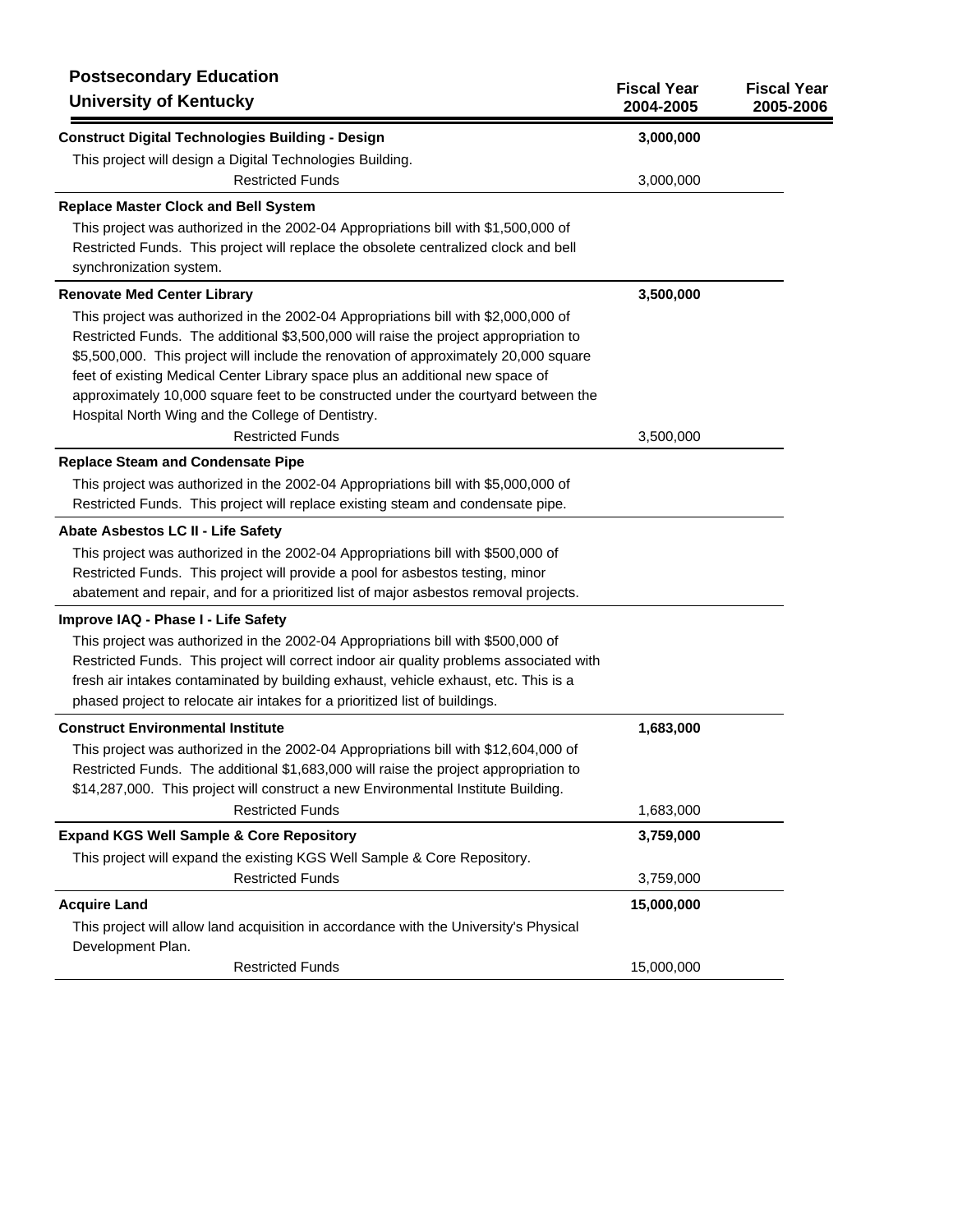| <b>Construct Parking Structure - North Campus</b><br>25,248,000<br>This project would construct a 1,500 space parking structure containing<br>approximately 500,000 gross square feet.<br><b>Restricted Funds</b><br>25,248,000<br><b>Expand/Renovate Art Museum in Singletary Center</b><br>10,075,000<br>The UK Art Museum houses a growing and valuable art collection and serves over<br>22,000 visitors a year in addition to outreach to regional schools and communities,<br>publications, and academic collaborations. In order to achieve its mission, as stated<br>above, the UK Art Museum proposes a major expansion or a new facility.<br><b>Restricted Funds</b><br>10,075,000<br><b>Install Pollution Controls</b><br>1,740,000<br>The Central Plant at the University of Kentucky has two 75,000 lb./hr coal boilers<br>which require pollution control system repair. The current metal breaching, dust<br>collectors/precipitators, boiler stacks, and ID fan and housings, are corroded beyond<br>their useful life, and need to be replaced. This renovation requires design and<br>installation of new and more sophisticated pollution controls to meet current<br>standards.<br><b>Restricted Funds</b><br>1,740,000<br><b>Renovate Reynolds Building</b><br>12,310,000<br>This project will renovate the Reynolds Building which houses the Art Department<br>and all of its studios.<br><b>Restricted Funds</b><br>12,310,000<br><b>Renovate Commonwealth Stadium Concrete</b><br>2,500,000<br>This project provides preventative maintenance to the concrete structure of the<br>stadium.<br><b>Restricted Funds</b><br>2,500,000<br><b>Renovate Koinonia House</b><br>1,950,000<br>This project will be the second phase of the Koinonia Renovation Project for the<br>opera and vocal area of the School of Music.<br><b>Restricted Funds</b><br>1,950,000<br>3,200,000<br><b>Renovate Practice Instruction Space in Pharmacy</b><br>This project will renovate approximately 25,000 square feet of teaching laboratories<br>and classroom instruction space to current standards. | <b>Postsecondary Education</b><br><b>University of Kentucky</b> | <b>Fiscal Year</b><br>2004-2005 | <b>Fiscal Year</b><br>2005-2006 |
|----------------------------------------------------------------------------------------------------------------------------------------------------------------------------------------------------------------------------------------------------------------------------------------------------------------------------------------------------------------------------------------------------------------------------------------------------------------------------------------------------------------------------------------------------------------------------------------------------------------------------------------------------------------------------------------------------------------------------------------------------------------------------------------------------------------------------------------------------------------------------------------------------------------------------------------------------------------------------------------------------------------------------------------------------------------------------------------------------------------------------------------------------------------------------------------------------------------------------------------------------------------------------------------------------------------------------------------------------------------------------------------------------------------------------------------------------------------------------------------------------------------------------------------------------------------------------------------------------------------------------------------------------------------------------------------------------------------------------------------------------------------------------------------------------------------------------------------------------------------------------------------------------------------------------------------------------------------------------------------------------------------------------------------------------------------------------------------------------------------|-----------------------------------------------------------------|---------------------------------|---------------------------------|
|                                                                                                                                                                                                                                                                                                                                                                                                                                                                                                                                                                                                                                                                                                                                                                                                                                                                                                                                                                                                                                                                                                                                                                                                                                                                                                                                                                                                                                                                                                                                                                                                                                                                                                                                                                                                                                                                                                                                                                                                                                                                                                                |                                                                 |                                 |                                 |
|                                                                                                                                                                                                                                                                                                                                                                                                                                                                                                                                                                                                                                                                                                                                                                                                                                                                                                                                                                                                                                                                                                                                                                                                                                                                                                                                                                                                                                                                                                                                                                                                                                                                                                                                                                                                                                                                                                                                                                                                                                                                                                                |                                                                 |                                 |                                 |
|                                                                                                                                                                                                                                                                                                                                                                                                                                                                                                                                                                                                                                                                                                                                                                                                                                                                                                                                                                                                                                                                                                                                                                                                                                                                                                                                                                                                                                                                                                                                                                                                                                                                                                                                                                                                                                                                                                                                                                                                                                                                                                                |                                                                 |                                 |                                 |
|                                                                                                                                                                                                                                                                                                                                                                                                                                                                                                                                                                                                                                                                                                                                                                                                                                                                                                                                                                                                                                                                                                                                                                                                                                                                                                                                                                                                                                                                                                                                                                                                                                                                                                                                                                                                                                                                                                                                                                                                                                                                                                                |                                                                 |                                 |                                 |
|                                                                                                                                                                                                                                                                                                                                                                                                                                                                                                                                                                                                                                                                                                                                                                                                                                                                                                                                                                                                                                                                                                                                                                                                                                                                                                                                                                                                                                                                                                                                                                                                                                                                                                                                                                                                                                                                                                                                                                                                                                                                                                                |                                                                 |                                 |                                 |
|                                                                                                                                                                                                                                                                                                                                                                                                                                                                                                                                                                                                                                                                                                                                                                                                                                                                                                                                                                                                                                                                                                                                                                                                                                                                                                                                                                                                                                                                                                                                                                                                                                                                                                                                                                                                                                                                                                                                                                                                                                                                                                                |                                                                 |                                 |                                 |
|                                                                                                                                                                                                                                                                                                                                                                                                                                                                                                                                                                                                                                                                                                                                                                                                                                                                                                                                                                                                                                                                                                                                                                                                                                                                                                                                                                                                                                                                                                                                                                                                                                                                                                                                                                                                                                                                                                                                                                                                                                                                                                                |                                                                 |                                 |                                 |
|                                                                                                                                                                                                                                                                                                                                                                                                                                                                                                                                                                                                                                                                                                                                                                                                                                                                                                                                                                                                                                                                                                                                                                                                                                                                                                                                                                                                                                                                                                                                                                                                                                                                                                                                                                                                                                                                                                                                                                                                                                                                                                                |                                                                 |                                 |                                 |
|                                                                                                                                                                                                                                                                                                                                                                                                                                                                                                                                                                                                                                                                                                                                                                                                                                                                                                                                                                                                                                                                                                                                                                                                                                                                                                                                                                                                                                                                                                                                                                                                                                                                                                                                                                                                                                                                                                                                                                                                                                                                                                                |                                                                 |                                 |                                 |
|                                                                                                                                                                                                                                                                                                                                                                                                                                                                                                                                                                                                                                                                                                                                                                                                                                                                                                                                                                                                                                                                                                                                                                                                                                                                                                                                                                                                                                                                                                                                                                                                                                                                                                                                                                                                                                                                                                                                                                                                                                                                                                                |                                                                 |                                 |                                 |
|                                                                                                                                                                                                                                                                                                                                                                                                                                                                                                                                                                                                                                                                                                                                                                                                                                                                                                                                                                                                                                                                                                                                                                                                                                                                                                                                                                                                                                                                                                                                                                                                                                                                                                                                                                                                                                                                                                                                                                                                                                                                                                                |                                                                 |                                 |                                 |
|                                                                                                                                                                                                                                                                                                                                                                                                                                                                                                                                                                                                                                                                                                                                                                                                                                                                                                                                                                                                                                                                                                                                                                                                                                                                                                                                                                                                                                                                                                                                                                                                                                                                                                                                                                                                                                                                                                                                                                                                                                                                                                                |                                                                 |                                 |                                 |
|                                                                                                                                                                                                                                                                                                                                                                                                                                                                                                                                                                                                                                                                                                                                                                                                                                                                                                                                                                                                                                                                                                                                                                                                                                                                                                                                                                                                                                                                                                                                                                                                                                                                                                                                                                                                                                                                                                                                                                                                                                                                                                                |                                                                 |                                 |                                 |
|                                                                                                                                                                                                                                                                                                                                                                                                                                                                                                                                                                                                                                                                                                                                                                                                                                                                                                                                                                                                                                                                                                                                                                                                                                                                                                                                                                                                                                                                                                                                                                                                                                                                                                                                                                                                                                                                                                                                                                                                                                                                                                                |                                                                 |                                 |                                 |
|                                                                                                                                                                                                                                                                                                                                                                                                                                                                                                                                                                                                                                                                                                                                                                                                                                                                                                                                                                                                                                                                                                                                                                                                                                                                                                                                                                                                                                                                                                                                                                                                                                                                                                                                                                                                                                                                                                                                                                                                                                                                                                                |                                                                 |                                 |                                 |
|                                                                                                                                                                                                                                                                                                                                                                                                                                                                                                                                                                                                                                                                                                                                                                                                                                                                                                                                                                                                                                                                                                                                                                                                                                                                                                                                                                                                                                                                                                                                                                                                                                                                                                                                                                                                                                                                                                                                                                                                                                                                                                                |                                                                 |                                 |                                 |
|                                                                                                                                                                                                                                                                                                                                                                                                                                                                                                                                                                                                                                                                                                                                                                                                                                                                                                                                                                                                                                                                                                                                                                                                                                                                                                                                                                                                                                                                                                                                                                                                                                                                                                                                                                                                                                                                                                                                                                                                                                                                                                                |                                                                 |                                 |                                 |
|                                                                                                                                                                                                                                                                                                                                                                                                                                                                                                                                                                                                                                                                                                                                                                                                                                                                                                                                                                                                                                                                                                                                                                                                                                                                                                                                                                                                                                                                                                                                                                                                                                                                                                                                                                                                                                                                                                                                                                                                                                                                                                                |                                                                 |                                 |                                 |
|                                                                                                                                                                                                                                                                                                                                                                                                                                                                                                                                                                                                                                                                                                                                                                                                                                                                                                                                                                                                                                                                                                                                                                                                                                                                                                                                                                                                                                                                                                                                                                                                                                                                                                                                                                                                                                                                                                                                                                                                                                                                                                                |                                                                 |                                 |                                 |
|                                                                                                                                                                                                                                                                                                                                                                                                                                                                                                                                                                                                                                                                                                                                                                                                                                                                                                                                                                                                                                                                                                                                                                                                                                                                                                                                                                                                                                                                                                                                                                                                                                                                                                                                                                                                                                                                                                                                                                                                                                                                                                                |                                                                 |                                 |                                 |
|                                                                                                                                                                                                                                                                                                                                                                                                                                                                                                                                                                                                                                                                                                                                                                                                                                                                                                                                                                                                                                                                                                                                                                                                                                                                                                                                                                                                                                                                                                                                                                                                                                                                                                                                                                                                                                                                                                                                                                                                                                                                                                                |                                                                 |                                 |                                 |
|                                                                                                                                                                                                                                                                                                                                                                                                                                                                                                                                                                                                                                                                                                                                                                                                                                                                                                                                                                                                                                                                                                                                                                                                                                                                                                                                                                                                                                                                                                                                                                                                                                                                                                                                                                                                                                                                                                                                                                                                                                                                                                                |                                                                 |                                 |                                 |
|                                                                                                                                                                                                                                                                                                                                                                                                                                                                                                                                                                                                                                                                                                                                                                                                                                                                                                                                                                                                                                                                                                                                                                                                                                                                                                                                                                                                                                                                                                                                                                                                                                                                                                                                                                                                                                                                                                                                                                                                                                                                                                                |                                                                 |                                 |                                 |
|                                                                                                                                                                                                                                                                                                                                                                                                                                                                                                                                                                                                                                                                                                                                                                                                                                                                                                                                                                                                                                                                                                                                                                                                                                                                                                                                                                                                                                                                                                                                                                                                                                                                                                                                                                                                                                                                                                                                                                                                                                                                                                                |                                                                 |                                 |                                 |
|                                                                                                                                                                                                                                                                                                                                                                                                                                                                                                                                                                                                                                                                                                                                                                                                                                                                                                                                                                                                                                                                                                                                                                                                                                                                                                                                                                                                                                                                                                                                                                                                                                                                                                                                                                                                                                                                                                                                                                                                                                                                                                                |                                                                 |                                 |                                 |
|                                                                                                                                                                                                                                                                                                                                                                                                                                                                                                                                                                                                                                                                                                                                                                                                                                                                                                                                                                                                                                                                                                                                                                                                                                                                                                                                                                                                                                                                                                                                                                                                                                                                                                                                                                                                                                                                                                                                                                                                                                                                                                                |                                                                 |                                 |                                 |
|                                                                                                                                                                                                                                                                                                                                                                                                                                                                                                                                                                                                                                                                                                                                                                                                                                                                                                                                                                                                                                                                                                                                                                                                                                                                                                                                                                                                                                                                                                                                                                                                                                                                                                                                                                                                                                                                                                                                                                                                                                                                                                                |                                                                 |                                 |                                 |
|                                                                                                                                                                                                                                                                                                                                                                                                                                                                                                                                                                                                                                                                                                                                                                                                                                                                                                                                                                                                                                                                                                                                                                                                                                                                                                                                                                                                                                                                                                                                                                                                                                                                                                                                                                                                                                                                                                                                                                                                                                                                                                                |                                                                 |                                 |                                 |
|                                                                                                                                                                                                                                                                                                                                                                                                                                                                                                                                                                                                                                                                                                                                                                                                                                                                                                                                                                                                                                                                                                                                                                                                                                                                                                                                                                                                                                                                                                                                                                                                                                                                                                                                                                                                                                                                                                                                                                                                                                                                                                                |                                                                 |                                 |                                 |
|                                                                                                                                                                                                                                                                                                                                                                                                                                                                                                                                                                                                                                                                                                                                                                                                                                                                                                                                                                                                                                                                                                                                                                                                                                                                                                                                                                                                                                                                                                                                                                                                                                                                                                                                                                                                                                                                                                                                                                                                                                                                                                                |                                                                 |                                 |                                 |
|                                                                                                                                                                                                                                                                                                                                                                                                                                                                                                                                                                                                                                                                                                                                                                                                                                                                                                                                                                                                                                                                                                                                                                                                                                                                                                                                                                                                                                                                                                                                                                                                                                                                                                                                                                                                                                                                                                                                                                                                                                                                                                                |                                                                 |                                 |                                 |
|                                                                                                                                                                                                                                                                                                                                                                                                                                                                                                                                                                                                                                                                                                                                                                                                                                                                                                                                                                                                                                                                                                                                                                                                                                                                                                                                                                                                                                                                                                                                                                                                                                                                                                                                                                                                                                                                                                                                                                                                                                                                                                                | <b>Restricted Funds</b>                                         | 3,200,000                       |                                 |
| <b>Construct KY Transportation Center Building</b><br>23,199,000                                                                                                                                                                                                                                                                                                                                                                                                                                                                                                                                                                                                                                                                                                                                                                                                                                                                                                                                                                                                                                                                                                                                                                                                                                                                                                                                                                                                                                                                                                                                                                                                                                                                                                                                                                                                                                                                                                                                                                                                                                               |                                                                 |                                 |                                 |
| This project would construct a new Ky Transportation Center Building.                                                                                                                                                                                                                                                                                                                                                                                                                                                                                                                                                                                                                                                                                                                                                                                                                                                                                                                                                                                                                                                                                                                                                                                                                                                                                                                                                                                                                                                                                                                                                                                                                                                                                                                                                                                                                                                                                                                                                                                                                                          |                                                                 |                                 |                                 |
| <b>Restricted Funds</b><br>20,699,000                                                                                                                                                                                                                                                                                                                                                                                                                                                                                                                                                                                                                                                                                                                                                                                                                                                                                                                                                                                                                                                                                                                                                                                                                                                                                                                                                                                                                                                                                                                                                                                                                                                                                                                                                                                                                                                                                                                                                                                                                                                                          |                                                                 |                                 |                                 |
| <b>Federal Fund</b><br>2,500,000                                                                                                                                                                                                                                                                                                                                                                                                                                                                                                                                                                                                                                                                                                                                                                                                                                                                                                                                                                                                                                                                                                                                                                                                                                                                                                                                                                                                                                                                                                                                                                                                                                                                                                                                                                                                                                                                                                                                                                                                                                                                               |                                                                 |                                 |                                 |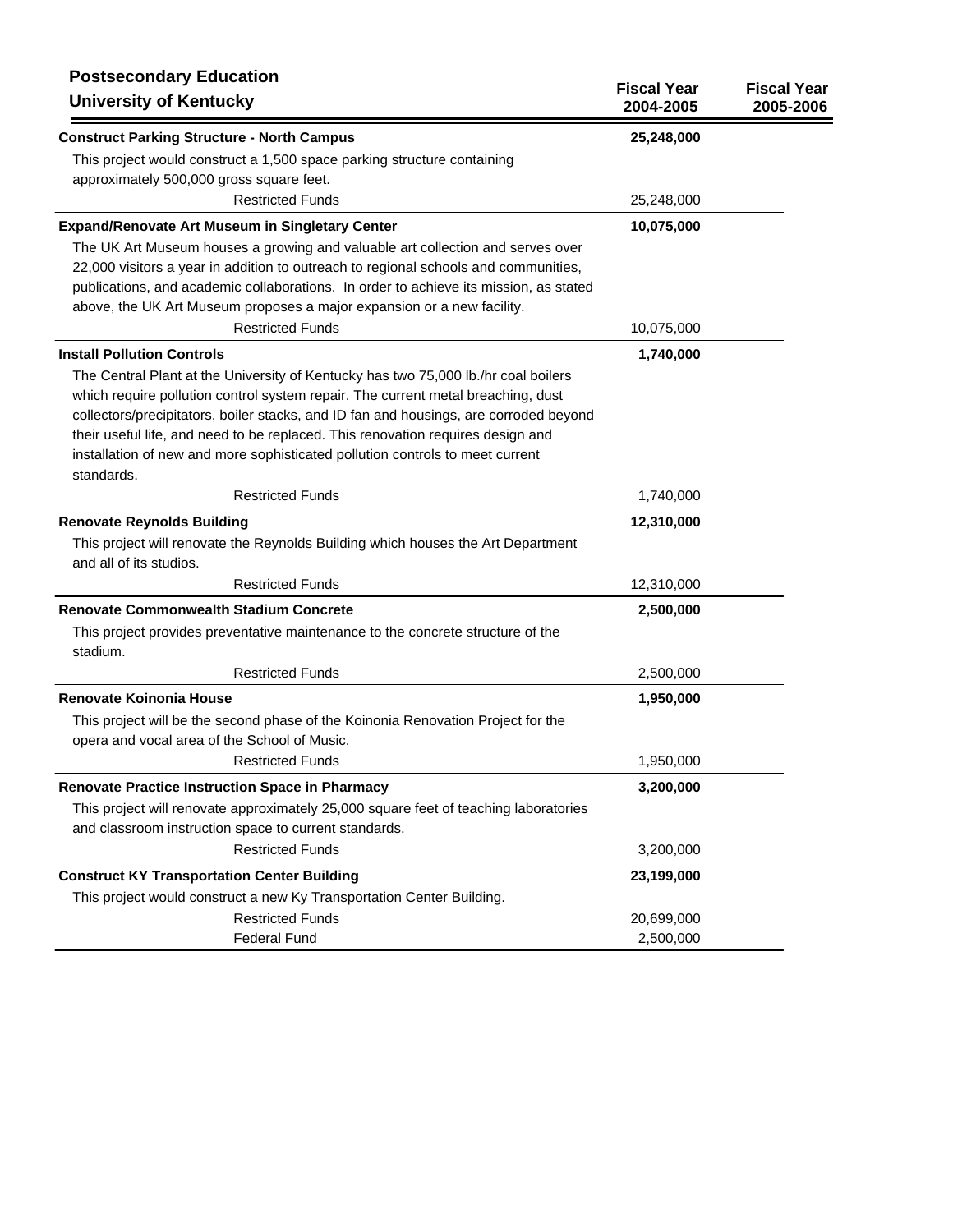| <b>Postsecondary Education</b><br><b>University of Kentucky</b>                                                                                                                                                                                                                                                                                                                                                                                                                               | <b>Fiscal Year</b><br>2004-2005 | <b>Fiscal Year</b><br>2005-2006 |
|-----------------------------------------------------------------------------------------------------------------------------------------------------------------------------------------------------------------------------------------------------------------------------------------------------------------------------------------------------------------------------------------------------------------------------------------------------------------------------------------------|---------------------------------|---------------------------------|
| <b>Renovate Outpatient Clinic in Kentucky Clinic</b><br>This project was authorized in the 2002-04 Appropriations bill with \$2,000,000 of<br>Restricted Funds. The additional \$237,000 will raise the project appropriation to<br>\$2,237,000. This project will renovate approximately 13,300 square feet of space in<br>the Med Plaza.                                                                                                                                                    | 237,000                         |                                 |
| <b>Restricted Funds</b>                                                                                                                                                                                                                                                                                                                                                                                                                                                                       | 237,000                         |                                 |
| Renov. Graduate Edu. & Research Space in Nursing                                                                                                                                                                                                                                                                                                                                                                                                                                              | 1,600,000                       |                                 |
| This project will renovate approximately 10,000 square feet of space in the Nursing<br>Building.                                                                                                                                                                                                                                                                                                                                                                                              |                                 |                                 |
| <b>Restricted Funds</b>                                                                                                                                                                                                                                                                                                                                                                                                                                                                       | 1,600,000                       |                                 |
| <b>Construct New Alumni Center</b>                                                                                                                                                                                                                                                                                                                                                                                                                                                            | 15,250,000                      |                                 |
| This project would construct a new Alumni Center.                                                                                                                                                                                                                                                                                                                                                                                                                                             |                                 |                                 |
| <b>Restricted Funds</b>                                                                                                                                                                                                                                                                                                                                                                                                                                                                       | 15,250,000                      |                                 |
| Replace Air Handling Units in Research #1                                                                                                                                                                                                                                                                                                                                                                                                                                                     | 1,600,000                       |                                 |
| This project will replace the roof top HVAC units on the roof of Research #1 Buiding.                                                                                                                                                                                                                                                                                                                                                                                                         |                                 |                                 |
| <b>Restricted Funds</b>                                                                                                                                                                                                                                                                                                                                                                                                                                                                       | 1,600,000                       |                                 |
| <b>Replace High Voltage Wiring</b>                                                                                                                                                                                                                                                                                                                                                                                                                                                            | 334,000                         |                                 |
| This project was authorized in the 2002-04 Appropriations bill with \$441,000 of<br>Restricted Funds. The additional \$334,000 will raise the project appropriation to<br>\$775,000. This project is a renovation project of the 12 KV electrical distribution<br>circuits and will include deteriorated wire replacement and associated duct bank,<br>manhole, transformer, breaker and switch modifications, as conditions require.                                                         |                                 |                                 |
| <b>Restricted Funds</b>                                                                                                                                                                                                                                                                                                                                                                                                                                                                       | 334,000                         |                                 |
| Install Chilled Water Pipe-Clg 2 to Pit                                                                                                                                                                                                                                                                                                                                                                                                                                                       | 200,000                         |                                 |
| This project was authorized in the 2002-04 Appropriations bill with \$1,300,000 of<br>Restricted Funds. The additional \$200,000 will raise the project appropriation to<br>\$1,500,000. This project is to supply additional cooling capacity from Cooling Plant<br>#2 to Central Campus.                                                                                                                                                                                                    |                                 |                                 |
| <b>Restricted Funds</b>                                                                                                                                                                                                                                                                                                                                                                                                                                                                       | 200,000                         |                                 |
| <b>Install Cooling Secondary Pumping</b><br>This project was authorized in the 2002-04 Appropriations bill with \$2,250,000 of<br>Restricted Funds. The additional \$250,000 will raise the project appropriation to<br>\$2,500,000. This project will install cooling secondary pumping to increase flows and                                                                                                                                                                                | 250,000                         |                                 |
| pressure to the chilled water system.                                                                                                                                                                                                                                                                                                                                                                                                                                                         |                                 |                                 |
| <b>Restricted Funds</b>                                                                                                                                                                                                                                                                                                                                                                                                                                                                       | 250,000                         |                                 |
| <b>Install Medical Center Chilled Water Loop</b>                                                                                                                                                                                                                                                                                                                                                                                                                                              | 75,000                          |                                 |
| This project was authorized in the 2002-04 Appropriations bill with \$625,000 of<br>Restricted Funds. The additional \$75,000 will raise the project appropriation to<br>\$700,000. This project will install chilled water supply and return piping from<br>Huguelet Drive to the Combs Building, from Huguelet Drive to the Roach Building,<br>from the Roach Building to the Medical Center and will connect to the existing 12"<br>chilled water piping system within the Medical Center. |                                 |                                 |
| <b>Restricted Funds</b>                                                                                                                                                                                                                                                                                                                                                                                                                                                                       | 75,000                          |                                 |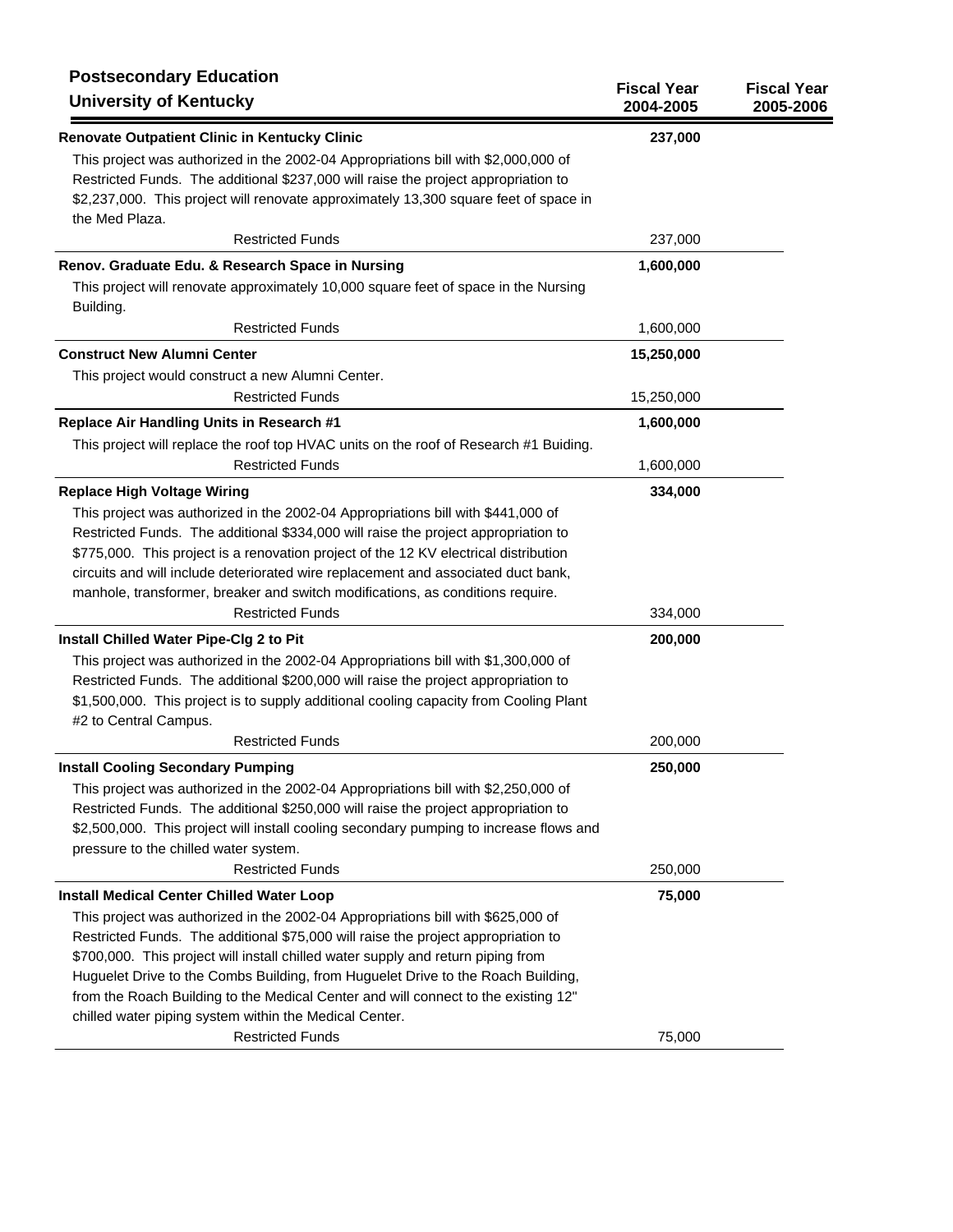| <b>Postsecondary Education</b><br><b>University of Kentucky</b>                           | <b>Fiscal Year</b><br>2004-2005 | <b>Fiscal Year</b><br>2005-2006 |
|-------------------------------------------------------------------------------------------|---------------------------------|---------------------------------|
| <b>Replace Chemistry Physics Ductwork</b>                                                 | 2,000,000                       |                                 |
| All lined ductwork will be removed and replaced with externally wrapped insulation.       |                                 |                                 |
| The replacement of this ductwork will also require the removal and replacement of         |                                 |                                 |
| existing ceiling tile and lighting.                                                       |                                 |                                 |
| <b>Restricted Funds</b>                                                                   | 2,000,000                       |                                 |
| Install Steam Line BBSRB - Old Main Gate Pit                                              | 4,130,000                       |                                 |
| This project will install a steam and condensate piping system in shallow trench with     |                                 |                                 |
| pits and necessary valves, traps, etc. as identified by the Steam Study Master Plan.      |                                 |                                 |
| <b>Restricted Funds</b>                                                                   | 4,130,000                       |                                 |
| <b>Renovate Vivarium in Central DLAR Facility</b>                                         | 2,300,000                       |                                 |
| This project is the renovation of approximately 8,400 square feet of vivarium space in    |                                 |                                 |
| the Central Department of Laboratory Animals (DLAR) facility.                             |                                 |                                 |
| <b>Restricted Funds</b>                                                                   | 1,600,000                       |                                 |
| <b>Federal Fund</b>                                                                       | 700,000                         |                                 |
| <b>Improve Life Safety Project Pool</b>                                                   | 5,290,000                       |                                 |
| This project will involve various types of measures in existing buildings including       |                                 |                                 |
| modifications to spaces, equipment or building systems, and materials, including: fire    |                                 |                                 |
| safety-exits, emergency lighting, detectors and alarm systems, and sprinklers,            |                                 |                                 |
| chemical leakage-prevention and containment, ventilation improvements in chemical         |                                 |                                 |
| or dusty areas, installation of emergency eye wash and shower equipment,                  |                                 |                                 |
| installation of machine guards, PCB, asbestos and lead paint abatement, air duct          |                                 |                                 |
| system cleaning, lighting improvements, underground storage tank upgrades or              |                                 |                                 |
| replacements, and reduction of mercury contaminants in effluent.                          |                                 |                                 |
| <b>Restricted Funds</b>                                                                   | 5,290,000                       |                                 |
| <b>Replace Nutter Football Field</b>                                                      | 2,000,000                       |                                 |
| This project will remove and replace the non-functional existing Astro-Turf field with a  |                                 |                                 |
| natural grass field which will allow for maximum use of the entire facility for practice. |                                 |                                 |
| <b>Restricted Funds</b>                                                                   | 2,000,000                       |                                 |
| <b>Improve Central Heating Plant</b>                                                      | 1,250,000                       |                                 |
| This project was authorized in the 2002-04 Appropriations bill with \$2,750,000 of        |                                 |                                 |
| Restricted Funds. The additional \$1,250,000 will raise the project appropriation to      |                                 |                                 |
| \$4,000,000. This project will replace existing equipment in the two boiler plants on     |                                 |                                 |
| campus.                                                                                   |                                 |                                 |
| <b>Restricted Funds</b>                                                                   | 1,250,000                       |                                 |
| <b>Replace HVAC Kastle Hall</b>                                                           | 3,000,000                       |                                 |
| This project is to renovate the interior of Kastle Hall and meet air quality standards    |                                 |                                 |
| through the addition of an HVAC system for the building. Kastle Hall is presently         |                                 |                                 |
| used for offices, classrooms, and research for the Chemistry department.                  |                                 |                                 |
| <b>Restricted Funds</b>                                                                   | 3,000,000                       |                                 |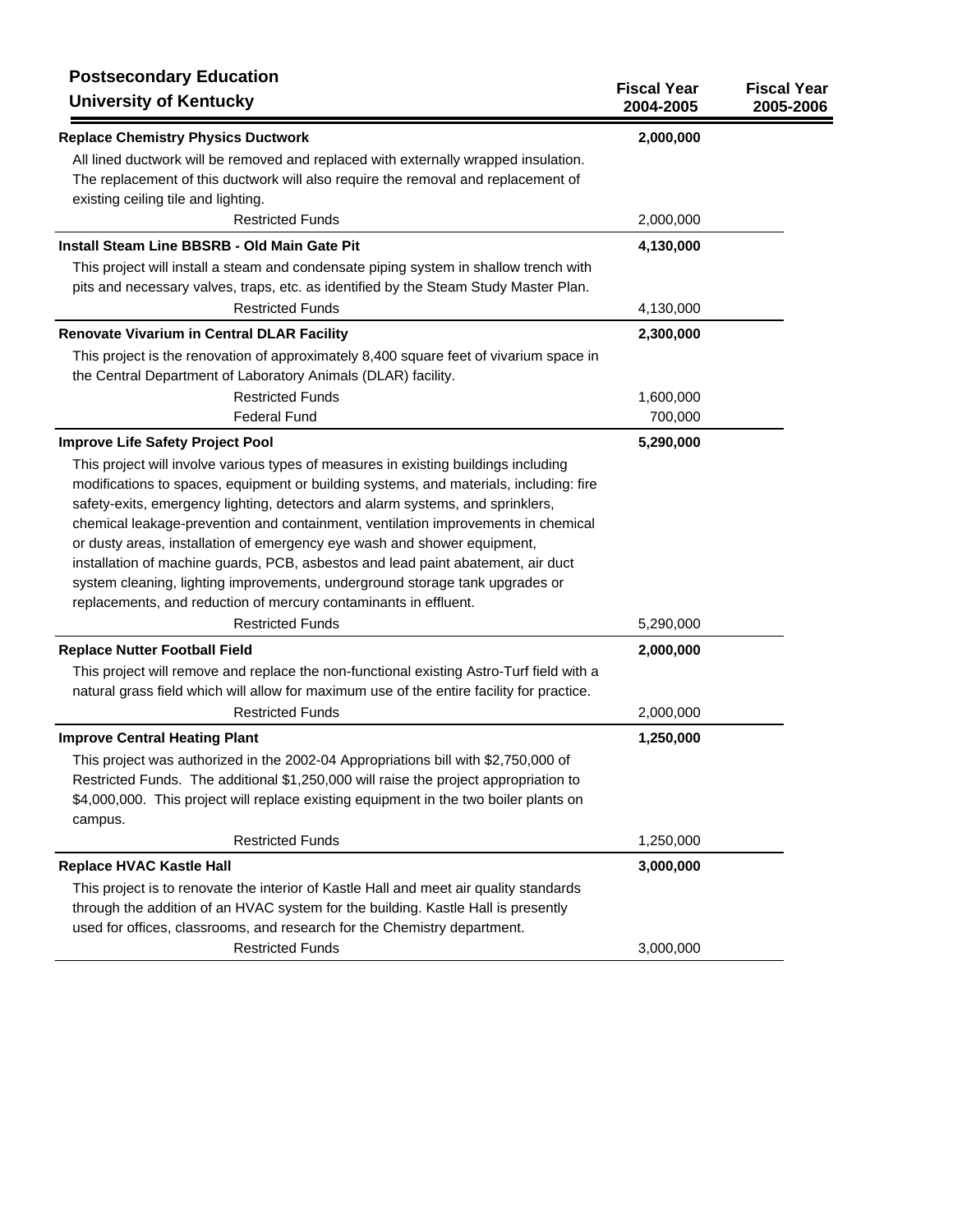| <b>Postsecondary Education</b><br><b>University of Kentucky</b>                                                   | <b>Fiscal Year</b><br>2004-2005 | <b>Fiscal Year</b><br>2005-2006 |
|-------------------------------------------------------------------------------------------------------------------|---------------------------------|---------------------------------|
| <b>Replace HVAC Slone Building</b>                                                                                | 2,320,000                       |                                 |
| This project will replace the HVAC system in the Slone Building. It presently houses                              |                                 |                                 |
| offices and laboratory facilities for the Pharmacy College.                                                       |                                 |                                 |
| <b>Restricted Funds</b>                                                                                           | 2,320,000                       |                                 |
| Lease Purchase Fire Suppression Upgrade                                                                           | 850,000                         |                                 |
| This project will lease purchase and install a fire suppression system.                                           |                                 |                                 |
| <b>Restricted Funds</b>                                                                                           | 850,000                         |                                 |
| <b>Lease Purchase UPS System</b>                                                                                  | 800,000                         |                                 |
| This project will lease purchase and install a UPS system for the University's                                    |                                 |                                 |
| computer operations.                                                                                              |                                 |                                 |
| <b>Restricted Funds</b>                                                                                           | 800,000                         |                                 |
| Lease Purchase UPS Upgrade for Communications                                                                     | 800,000                         |                                 |
| This project will lease purchase and install an uninterruptable power supply (UPS)                                |                                 |                                 |
| system for communications.                                                                                        |                                 |                                 |
| <b>Restricted Funds</b>                                                                                           | 800,000                         |                                 |
| <b>Replace Air Handling Units Central Computing Fac</b>                                                           | 510,000                         |                                 |
| This project will provide 20-ton air handling units to replace units reaching the end of                          |                                 |                                 |
| their useful life.                                                                                                |                                 |                                 |
| <b>Restricted Funds</b>                                                                                           | 510,000                         |                                 |
| Renovate Animal Facility in Tobacco & Health Bld                                                                  | 1,500,000                       |                                 |
| This project will renovate approximately 2,700 square feet of vivarium space in the<br>Tobacco & Health Building. |                                 |                                 |
| <b>Restricted Funds</b>                                                                                           | 1,500,000                       |                                 |
| <b>Renovate Safety &amp; Security Building</b>                                                                    | 1,645,000                       |                                 |
| This project will renovate the 9,000 GSF building currently housing the University                                |                                 |                                 |
| Police Department.                                                                                                |                                 |                                 |
| <b>Restricted Funds</b>                                                                                           | 1,645,000                       |                                 |
| <b>Expand Plant Capacity Infrastructure</b>                                                                       | 8,000,000                       |                                 |
| This project was authorized in the 2002-04 Appropriations bill with \$15,000,000 of                               |                                 |                                 |
| Restricted Funds. The additional \$8,000,000 will raise the project appropriation to                              |                                 |                                 |
| \$23,000,000. This project will install chilled water piping, steam piping and electrical                         |                                 |                                 |
| service for connection to future buildings.                                                                       |                                 |                                 |
| <b>Restricted Funds</b>                                                                                           | 8,000,000                       |                                 |
| <b>Renovate Substation #2</b>                                                                                     | 2,780,000                       |                                 |
| This project will renovate and replace existing superstructure, switching and controls                            |                                 |                                 |
| of electrical substation # 2 and provide breaker coordination of substation circuits.                             |                                 |                                 |
| <b>Restricted Funds</b>                                                                                           | 2,780,000                       |                                 |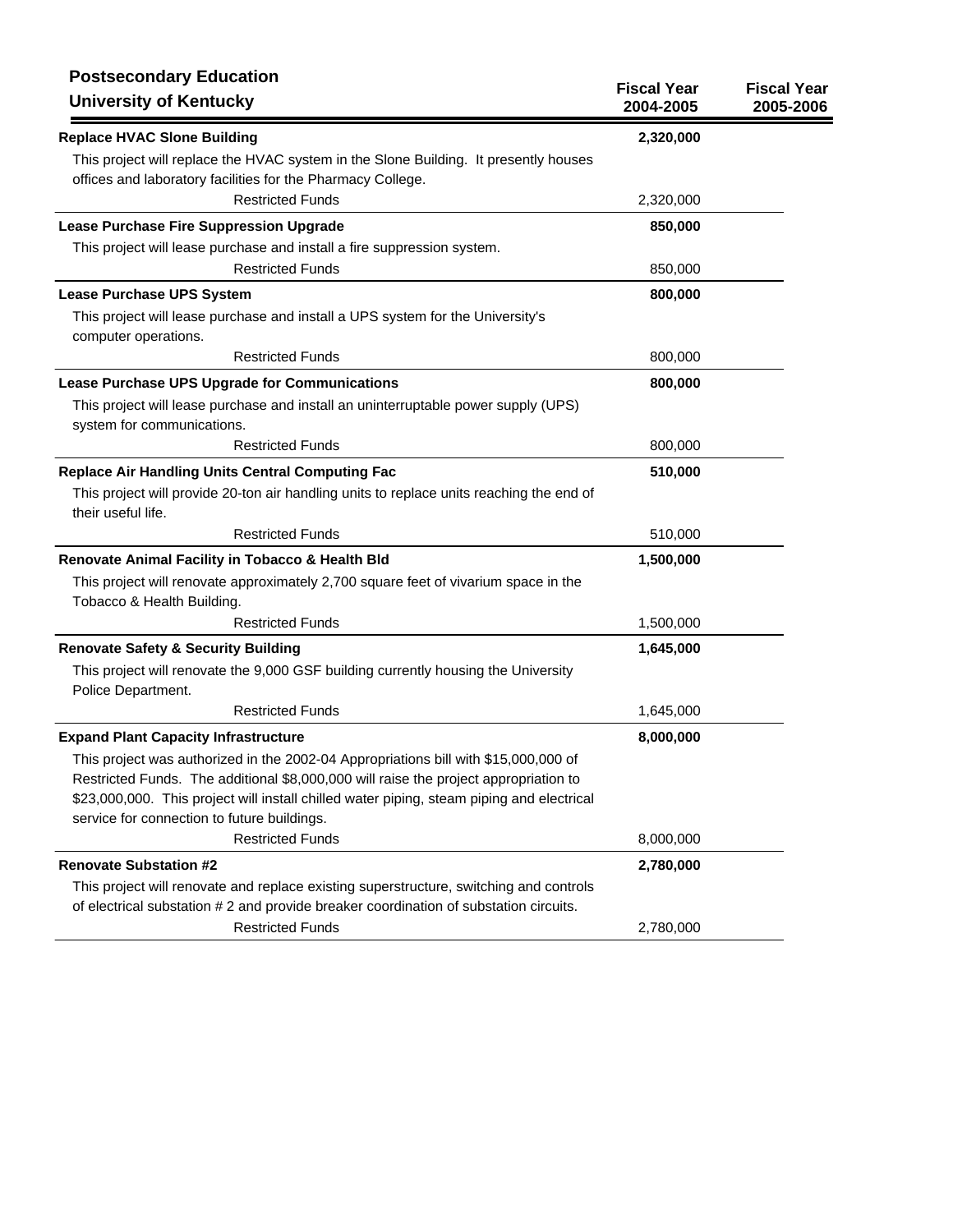| <b>Postsecondary Education</b><br><b>University of Kentucky</b>                              | <b>Fiscal Year</b><br>2004-2005 | <b>Fiscal Year</b><br>2005-2006 |
|----------------------------------------------------------------------------------------------|---------------------------------|---------------------------------|
| <b>Replace Three Elevators MI King South</b>                                                 | 233,000                         |                                 |
| This project was authorized in the 2002-04 Appropriations bill with \$742,000 of             |                                 |                                 |
| Restricted Funds. The additional \$233,000 will raise the project appropriation to           |                                 |                                 |
| \$975,000. The project includes re-using the present equipment as much as possible           |                                 |                                 |
| (platform, jacks, geared machine, etc.) and renovating the system with updated cars          |                                 |                                 |
| and doors.<br><b>Restricted Funds</b>                                                        | 233,000                         |                                 |
| Upgrade Fume Hoods TH Morgan - Life Safety                                                   | 2,738,000                       |                                 |
| The purpose of this project is to minimize the risks to human health and safety.             |                                 |                                 |
| These upgrades are necessary to provide properly functioning safety equipment for<br>labs.   |                                 |                                 |
| <b>Restricted Funds</b>                                                                      | 2,738,000                       |                                 |
| <b>Expand Surgical Services - Hospital</b>                                                   | 331,000                         |                                 |
| This project was authorized in the 2002-04 Appropriations bill with \$3,200,000 of           |                                 |                                 |
| Restricted Funds. The additional \$331,000 will raise the project appropriation to           |                                 |                                 |
| \$3,531,000. This project allows the Hospital to expand in order to sustain the growth       |                                 |                                 |
| of state-of-the art care, professional training, and market viability.                       |                                 |                                 |
| <b>Restricted Funds</b>                                                                      | 331,000                         |                                 |
| <b>Construct Physicians Svcs Facilities - Hospital</b>                                       | 2,000,000                       |                                 |
| This project will construct a new physician service facility.                                |                                 |                                 |
| <b>Restricted Funds</b>                                                                      | 2,000,000                       |                                 |
| <b>Construct Cancer Urgent Treatment Fac - Hospital</b>                                      | 10,562,000                      |                                 |
| This project will construct a new cancer urgent treatment facility.                          |                                 |                                 |
| <b>Restricted Funds</b>                                                                      | 10,562,000                      |                                 |
| <b>Upgrade Surgical Suite - Hospital</b>                                                     | 2,600,000                       |                                 |
| This project will renovate and upgrade an existing surgical suite.                           |                                 |                                 |
| <b>Restricted Funds</b>                                                                      | 2,600,000                       |                                 |
| <b>Construct Radiation Medicine Facility - Hospital</b>                                      | 6,047,000                       |                                 |
| This project will construct a radiation medicine facility.                                   |                                 |                                 |
| <b>Restricted Funds</b>                                                                      | 6,047,000                       |                                 |
| <b>Expand Operating Room Suites - Hospital</b>                                               | 3,547,000                       |                                 |
| The project allows the Hospital to expand in order to sustain the growth of                  |                                 |                                 |
| state-of-the art care, professional training, and market viability. It will also support the |                                 |                                 |
| changes brought on by technology and current practice patterns.                              |                                 |                                 |
| <b>Restricted Funds</b>                                                                      | 3,547,000                       |                                 |
| <b>Construct Radiation Med Facility II - Hospital</b>                                        | 2,548,000                       |                                 |
| This project will construct a new radiation medical facility.                                |                                 |                                 |
| <b>Restricted Funds</b>                                                                      | 2,548,000                       |                                 |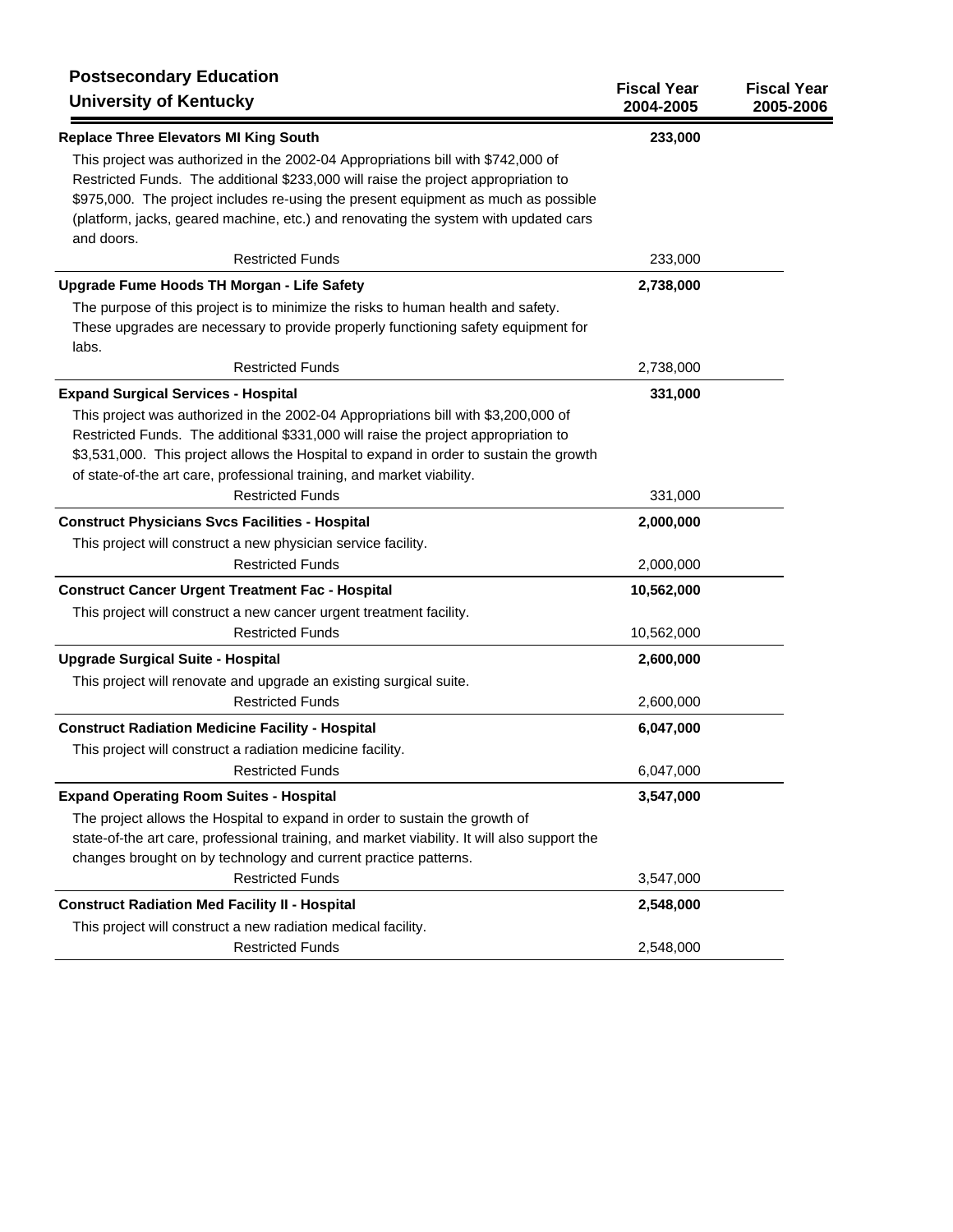| <b>Postsecondary Education</b><br><b>University of Kentucky</b>                                    | <b>Fiscal Year</b><br>2004-2005 | <b>Fiscal Year</b><br>2005-2006 |
|----------------------------------------------------------------------------------------------------|---------------------------------|---------------------------------|
| <b>Upgrade Operating Room Suites II - Hospital</b>                                                 | 12,162,000                      |                                 |
| This project would renovate and/or expand the surgical function currently located in               |                                 |                                 |
| the 15 year old Critical Care Center facility of the University Hospital.                          |                                 |                                 |
| <b>Restricted Funds</b>                                                                            | 12,162,000                      |                                 |
| <b>Construct Cancer Hospice Fac - Hospital</b>                                                     | 4,000,000                       |                                 |
| This project will construct a new cancer hospice facility.                                         |                                 |                                 |
| <b>Restricted Funds</b>                                                                            | 4,000,000                       |                                 |
| <b>Construct Cancer Education Fac - Hospital</b>                                                   | 2,000,000                       |                                 |
| The project allows the Hospital to expand in providing specific cancer based                       |                                 |                                 |
| education in order to support the patients and their families in the treatment of their            |                                 |                                 |
| cancer.                                                                                            |                                 |                                 |
| <b>Restricted Funds</b>                                                                            | 2,000,000                       |                                 |
| <b>Construct Remote Cancer Clinic - Hospital</b>                                                   | 12,500,000                      |                                 |
| This project will construct a new remote site cancer clinic.                                       |                                 |                                 |
| <b>Restricted Funds</b>                                                                            | 12,500,000                      |                                 |
| Replace AHU I - Roach                                                                              | 1,000,000                       |                                 |
| The project is for the upgrading of air handling systems that have come to the end of              |                                 |                                 |
| their useful life and need replacing to adequately supply ventilation to areas of the<br>Hospital. |                                 |                                 |
| <b>Restricted Funds</b>                                                                            | 1,000,000                       |                                 |
| <b>Upgrade Information Systems Svcs - Hospital</b>                                                 | 3,467,000                       |                                 |
| This project will renovate the existing data center located in the Hospital, which has             |                                 |                                 |
| reached its limit in space.                                                                        |                                 |                                 |
| <b>Restricted Funds</b>                                                                            | 3,467,000                       |                                 |
| <b>Renovate Dietetics - Hospital</b>                                                               | 6,000,000                       |                                 |
| This project will renovate the existing Dietetics department with the associated                   |                                 |                                 |
| kitchen and dining areas which is located in the 40 year old section of the Hospital               |                                 |                                 |
| which has had little renovation or upgrading done since originally constructed.                    |                                 |                                 |
| <b>Restricted Funds</b>                                                                            | 6,000,000                       |                                 |
| <b>Expand Data Systems III - Hospital</b>                                                          |                                 |                                 |
| This project was authorized in the 2002-04 Appropriations bill with \$700,000 of                   |                                 |                                 |
| Restricted Funds. This project does not propose renovation to one space but rather                 |                                 |                                 |
| addresses the entire information systems infrastructure in the Hospital.                           |                                 |                                 |
| Renovate Medical Records Suite I - Hospital                                                        | 566,000                         |                                 |
| This project will renovate the existing Medical Records department which is located                |                                 |                                 |
| in the Hospital which is over 40 years old and has had only minor renovations since                |                                 |                                 |
| originally constructed.                                                                            |                                 |                                 |
| <b>Restricted Funds</b>                                                                            | 566,000                         |                                 |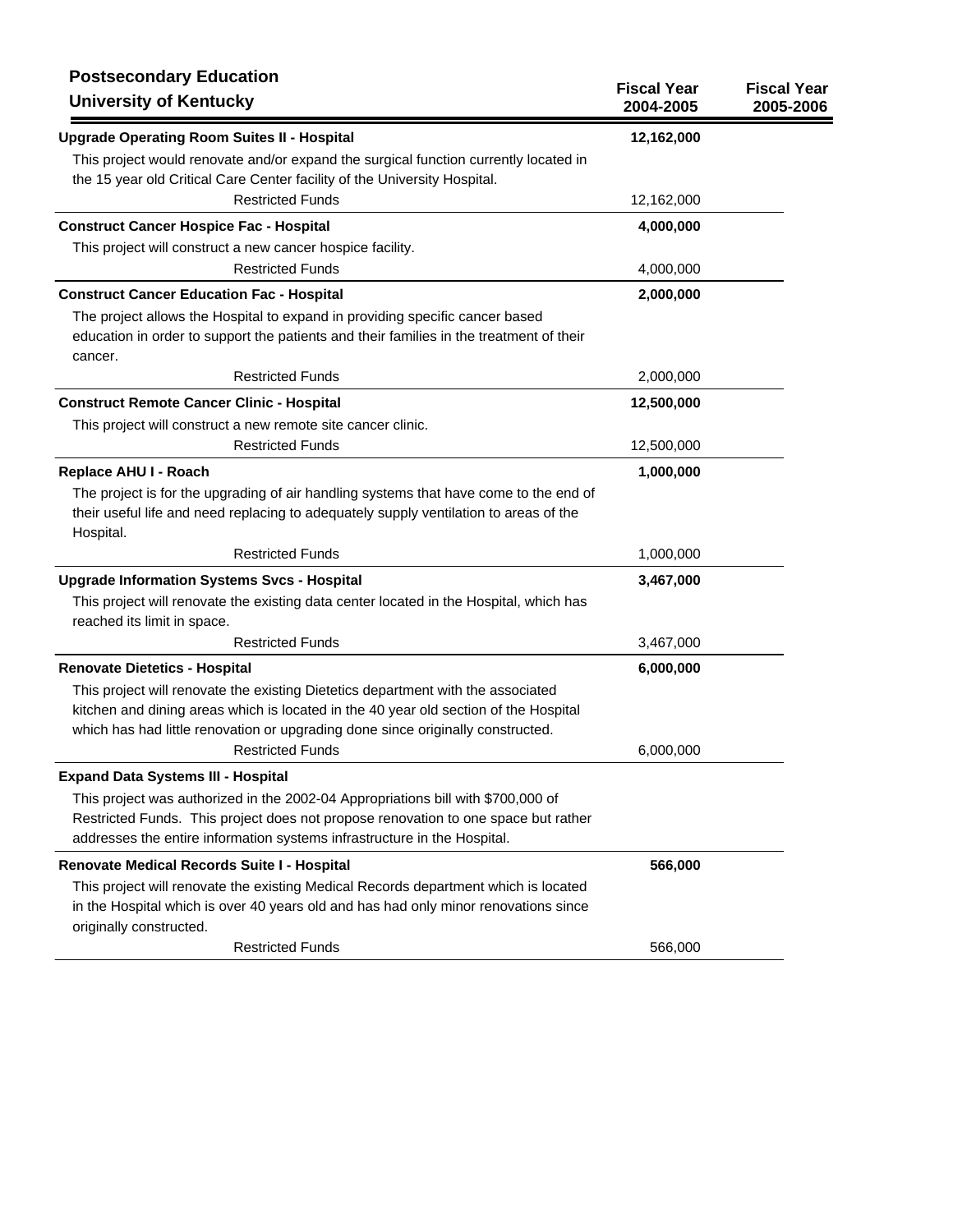| <b>Postsecondary Education</b><br><b>University of Kentucky</b>                                                                                                          | <b>Fiscal Year</b><br>2004-2005 | <b>Fiscal Year</b><br>2005-2006 |
|--------------------------------------------------------------------------------------------------------------------------------------------------------------------------|---------------------------------|---------------------------------|
| <b>Energy Performance Contracting</b>                                                                                                                                    |                                 |                                 |
| <b>Construct Cancer Infusion Suites - Hospital</b>                                                                                                                       | 5,590,000                       |                                 |
| This project will construct new remote site cancer infusion suites.                                                                                                      |                                 |                                 |
| <b>Restricted Funds</b>                                                                                                                                                  | 5,590,000                       |                                 |
| <b>Construct Primary Care Ctr II - Hospital</b>                                                                                                                          | 2,845,000                       |                                 |
| This project was authorized in the 2002-04 Appropriations bill with \$10,172,000 of                                                                                      |                                 |                                 |
| Restricted Funds. The additional \$2,845,000 will raise the project appropriation to                                                                                     |                                 |                                 |
| \$13,017,000. This project will construct an outpatient care outreach facility outside of                                                                                |                                 |                                 |
| the acute care setting that is more convenient for the citizens of central and eastern                                                                                   |                                 |                                 |
| Kentucky.                                                                                                                                                                |                                 |                                 |
| <b>Restricted Funds</b>                                                                                                                                                  | 2,845,000                       |                                 |
| <b>Modify Nursing Unit XI - Hospital</b>                                                                                                                                 | 60,000                          |                                 |
| This project was authorized in the 2002-04 Appropriations bill with \$1,100,000 of                                                                                       |                                 |                                 |
| Restricted Funds. The additional \$60,000 will raise the project appropriation to                                                                                        |                                 |                                 |
| \$1,160,000. This project will upgrade and modify current nursing units.<br><b>Restricted Funds</b>                                                                      | 60,000                          |                                 |
|                                                                                                                                                                          |                                 |                                 |
| <b>Modify Nursing Unit XII - Hospital</b>                                                                                                                                | 436,000                         |                                 |
| This project was authorized in the 2002-04 Appropriations bill with \$3,500,000 of<br>Restricted Funds. The additional \$436,000 will raise the project appropriation to |                                 |                                 |
| \$3,936,000. This project will upgrade and modify current nursing units.                                                                                                 |                                 |                                 |
| <b>Restricted Funds</b>                                                                                                                                                  | 436,000                         |                                 |
| <b>Upgrade Diagnostic Services XI-Hospital</b>                                                                                                                           |                                 |                                 |
| This project was authorized in the 2002-04 Appropriations bill with \$1,500,000 of                                                                                       |                                 |                                 |
| Restricted Funds. This project will renovate and upgrade current diagnostic services                                                                                     |                                 |                                 |
| space.                                                                                                                                                                   |                                 |                                 |
| <b>Construct Outpatient Svs III - Hospital</b>                                                                                                                           | 8,004,000                       |                                 |
| This project will construct a new outpatient services facility.                                                                                                          |                                 |                                 |
| <b>Restricted Funds</b>                                                                                                                                                  | 8,004,000                       |                                 |
| <b>Upgrade Diagnostic Services XII-Hospital</b>                                                                                                                          |                                 |                                 |
| This project was authorized in the 2002-04 Appropriations bill with \$1,000,000 of                                                                                       |                                 |                                 |
| Restricted Funds. This project will renovate and upgrade current diagnostic services                                                                                     |                                 |                                 |
| space.                                                                                                                                                                   |                                 |                                 |
| <b>Implement Land Use Plan IV - Hospital</b>                                                                                                                             |                                 |                                 |
| This project was authorized in the 2002-04 Appropriations bill with \$2,500,000 of                                                                                       |                                 |                                 |
| Restricted Funds. Properties will be evaluated as they come on the market. This is                                                                                       |                                 |                                 |
| consistent with the Campus Master Plan Health Care Zone concept as well as the                                                                                           |                                 |                                 |
| Hospital's strategic goal to plan for obsolescence of existing facilities as well as for                                                                                 |                                 |                                 |
| the growth of its services, especially outpatient services.                                                                                                              |                                 |                                 |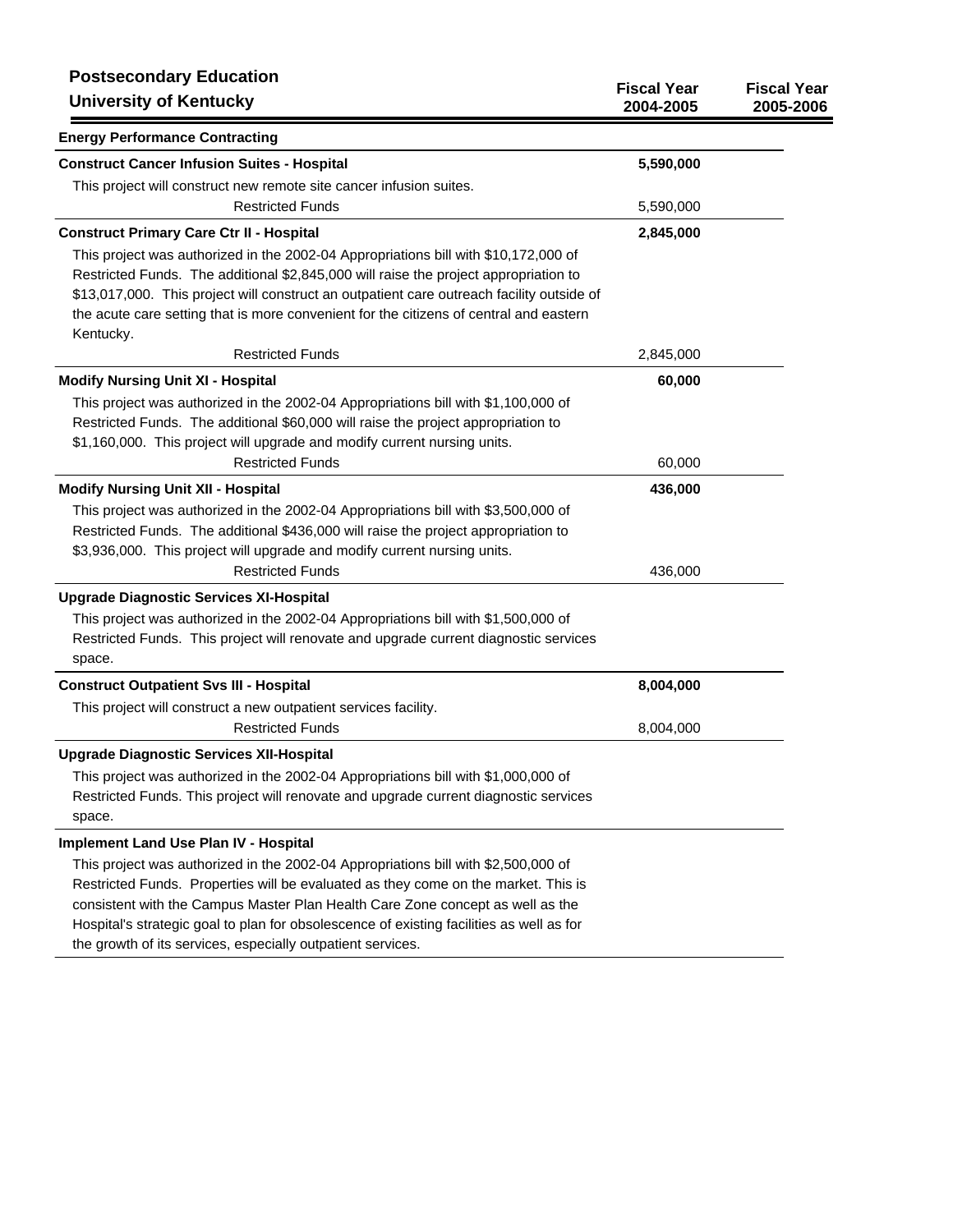| <b>Postsecondary Education</b><br><b>University of Kentucky</b>                                                                                                                                                                                                                       | <b>Fiscal Year</b><br>2004-2005 | <b>Fiscal Year</b><br>2005-2006 |
|---------------------------------------------------------------------------------------------------------------------------------------------------------------------------------------------------------------------------------------------------------------------------------------|---------------------------------|---------------------------------|
| <b>Upgrade Transport Systems V - Hospital</b>                                                                                                                                                                                                                                         |                                 |                                 |
| This project was authorized in the 2002-04 Appropriations bill with \$800,000 of<br>Restricted Funds. This project allows the Hospital to provide maintenance and<br>upgrades to prevent breakdowns in the system.                                                                    |                                 |                                 |
| <b>Upgrade Support Services II - Hospital</b>                                                                                                                                                                                                                                         |                                 |                                 |
| This project was authorized in the 2002-04 Appropriations bill with \$1,000,000 of<br>Restricted Funds. This project will construct space to upgrade support services.                                                                                                                |                                 |                                 |
| Upgrade Cancer Ctr Radiologic Fac - Hospital                                                                                                                                                                                                                                          | 6,000,000                       |                                 |
| This project will renovate space in one of the Hospital facilities to be determined<br>based on evaluation of the spaces. The current Hospital facility is 40 years old. The<br>current cancer facility was constructed in 1986.                                                      |                                 |                                 |
| <b>Restricted Funds</b>                                                                                                                                                                                                                                                               | 6,000,000                       |                                 |
| <b>Upgrade Utility Systems VI - Hospital</b>                                                                                                                                                                                                                                          |                                 |                                 |
| This project was authorized in the 2002-04 Appropriations bill with \$1,500,000 of<br>Restricted Funds. This project repairs and upgrades utility systems throughout the<br>Hospital.                                                                                                 |                                 |                                 |
| Replace AHU II - Roach                                                                                                                                                                                                                                                                | 1,000,000                       |                                 |
| This project will replace an air-handling system in the Ben F. Roach Facility.                                                                                                                                                                                                        |                                 |                                 |
| <b>Restricted Funds</b>                                                                                                                                                                                                                                                               | 1,000,000                       |                                 |
| <b>Construct Bldg Connectors III - Hospital</b>                                                                                                                                                                                                                                       | 47,000                          |                                 |
| This project was authorized in the 2002-2004 Appropriations bill with \$3,000,000 of<br>Restricted funds. This additional authorization brings the total appropriation to<br>\$3,047,000. This would be new construction connecting existing facilities together<br>for traffic flow. |                                 |                                 |
| <b>Restricted Funds</b>                                                                                                                                                                                                                                                               | 47,000                          |                                 |
| <b>Construct Outpt Diag/Treat Fac II - Hospital</b>                                                                                                                                                                                                                                   | 4,873,000                       |                                 |
| This project was authorized in the 2002-04 Appropriations bill with \$12,672,000 of<br>Restricted Funds. The additional \$4,873,000 will raise the project appropriation to<br>\$17,545,000. This project will construct an outpatient diagnostic treatment facility.                 |                                 |                                 |
| <b>Restricted Funds</b>                                                                                                                                                                                                                                                               | 4,873,000                       |                                 |
| <b>Construct Outpt Care Fac II - Hospital</b>                                                                                                                                                                                                                                         | 1,976,000                       |                                 |
| This project was authorized in the 2002-04 Appropriations bill with \$6,172,000 of<br>Restricted Funds. The additional \$1,976,000 will raise the project appropriation to<br>\$8,148,000. This project will construct an outpatient care facility off-site.                          |                                 |                                 |
| <b>Restricted Funds</b>                                                                                                                                                                                                                                                               | 1,976,000                       |                                 |
| <b>Upgrade HVAC II - Hospital</b>                                                                                                                                                                                                                                                     | 3,500,000                       |                                 |
| This project will replace or upgrade air-handling systems throughout the Hospital.<br><b>Restricted Funds</b>                                                                                                                                                                         | 3,500,000                       |                                 |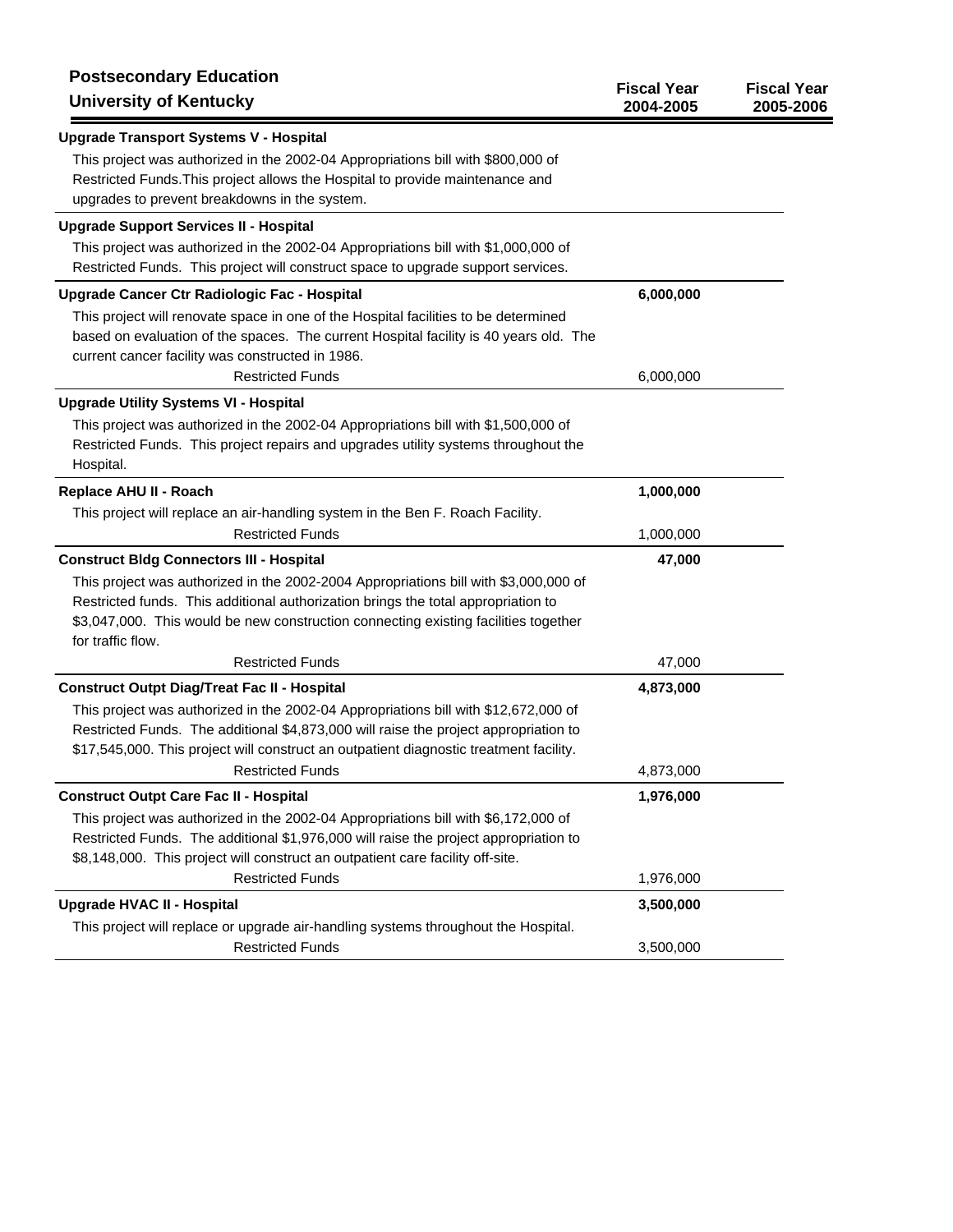| <b>Postsecondary Education</b><br><b>University of Kentucky</b>                                                                                                                                                                                                                                                                                                                                                                                                                                                                                                                                                                                                                                                     | <b>Fiscal Year</b><br>2004-2005 | <b>Fiscal Year</b><br>2005-2006 |
|---------------------------------------------------------------------------------------------------------------------------------------------------------------------------------------------------------------------------------------------------------------------------------------------------------------------------------------------------------------------------------------------------------------------------------------------------------------------------------------------------------------------------------------------------------------------------------------------------------------------------------------------------------------------------------------------------------------------|---------------------------------|---------------------------------|
| <b>Upgrade Communication Svs - Hospital</b>                                                                                                                                                                                                                                                                                                                                                                                                                                                                                                                                                                                                                                                                         |                                 |                                 |
| This project was authorized in the 2002-04 Appropriations bill with \$1,000,000 of<br>Restricted Funds. This project will upgrade communication systems in the existing<br>Hospital facility.                                                                                                                                                                                                                                                                                                                                                                                                                                                                                                                       |                                 |                                 |
| <b>Construct Business Facility II - Hospital</b>                                                                                                                                                                                                                                                                                                                                                                                                                                                                                                                                                                                                                                                                    | 1,840,000                       |                                 |
| This project was authorized in the 2002-04 Appropriations bill with \$9,000,000 of<br>Restricted Funds. The additional \$1,840,000 will raise the project appropriation to<br>\$10,840,000. This project will construct a new business facility for the hospital.<br><b>Restricted Funds</b>                                                                                                                                                                                                                                                                                                                                                                                                                        | 1,840,000                       |                                 |
| <b>Create Universal Nursing Unit - Hospital</b>                                                                                                                                                                                                                                                                                                                                                                                                                                                                                                                                                                                                                                                                     |                                 |                                 |
| This project was authorized in the 2002-04 Appropriations bill with \$964,000 of<br>Restricted Funds. This project will renovate current hospital space to create a<br>universal nursing unit.                                                                                                                                                                                                                                                                                                                                                                                                                                                                                                                      |                                 |                                 |
| <b>Construct Patient Bed Tower - Hospital</b>                                                                                                                                                                                                                                                                                                                                                                                                                                                                                                                                                                                                                                                                       | 200,000,000                     |                                 |
| This project is Phase I of the construction of a new hospital addition to include patient<br>beds, patient diagnostic and treatment areas, support areas, support facilities,<br>medical equipment and infrastructure. This project also includes the replacement of<br>the hospital parking garage and a connecting bridge to clear the site for the new<br>hospital addition as well as land acquisition and utility relocation costs. House Bill<br>497 included language stating that the authorization made by the 2005 Regular<br>Session of the General Assembly is in anticipation of an additional \$150,000,000 of<br>Agency Bonds subject to approval by the 2006 General Assembly.<br>Agency Bond Funds |                                 |                                 |
| <b>Restricted Funds</b>                                                                                                                                                                                                                                                                                                                                                                                                                                                                                                                                                                                                                                                                                             | 100,000,000<br>100,000,000      |                                 |
| <b>Upgrade Diagnostic Radiology - Hospital</b>                                                                                                                                                                                                                                                                                                                                                                                                                                                                                                                                                                                                                                                                      | 3,000,000                       |                                 |
| This project will renovate and upgrade current diagnostic radiology facilities.<br><b>Restricted Funds</b>                                                                                                                                                                                                                                                                                                                                                                                                                                                                                                                                                                                                          | 3,000,000                       |                                 |
| <b>Upgrade Nutrition Services II - Hospital</b>                                                                                                                                                                                                                                                                                                                                                                                                                                                                                                                                                                                                                                                                     |                                 |                                 |
| This project was authorized in the 2002-04 Appropriations bill with \$1,000,000 of<br>Restricted Funds. This project will renovate and upgrade current nutrition services in<br>the hospital.                                                                                                                                                                                                                                                                                                                                                                                                                                                                                                                       |                                 |                                 |
| <b>Expand Parking Structure #4 - Hospital</b>                                                                                                                                                                                                                                                                                                                                                                                                                                                                                                                                                                                                                                                                       | 3,620,000                       |                                 |
| This project will expand an existing 700 space parking structure to further support the<br>operation of the Hospital patient care services.<br><b>Restricted Funds</b>                                                                                                                                                                                                                                                                                                                                                                                                                                                                                                                                              |                                 |                                 |
|                                                                                                                                                                                                                                                                                                                                                                                                                                                                                                                                                                                                                                                                                                                     | 3,620,000                       |                                 |
| <b>Upgrade Building/Site IV - Hospital</b><br>This project was authorized in the 2002-04 Appropriations bill with \$800,000 of<br>Restricted Funds. The project allows the Hospital to provide maintenance and<br>upgrading to the infrastructure elements of the Hospital to prevent significant,<br>unplanned disruptions to services.                                                                                                                                                                                                                                                                                                                                                                            |                                 |                                 |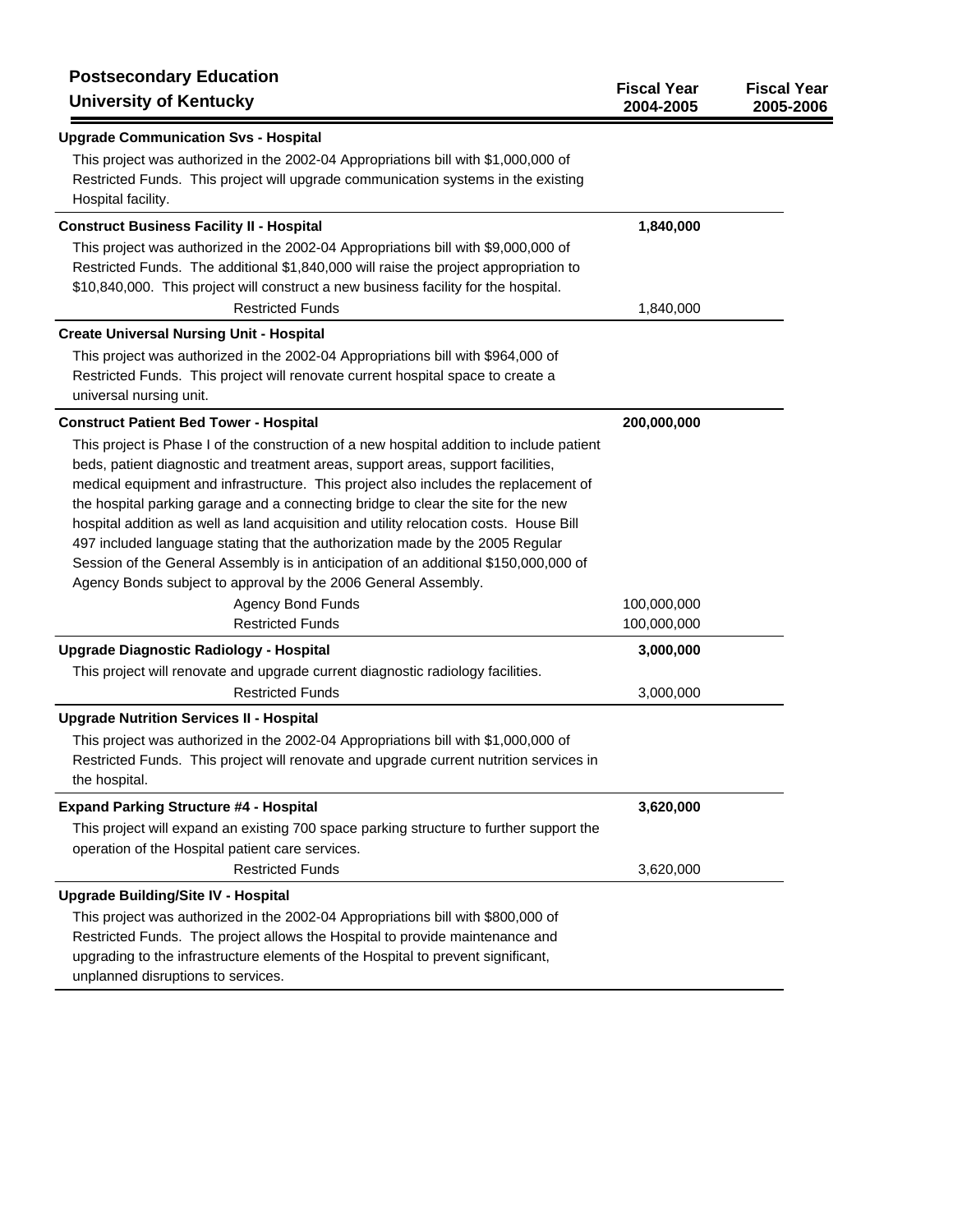| <b>Postsecondary Education</b><br><b>University of Kentucky</b>                                                                                                                                                                                                                                                                                                                                                                                                                                                                                                                                                                                                                                                                                                                          | <b>Fiscal Year</b><br>2004-2005 | <b>Fiscal Year</b><br>2005-2006 |
|------------------------------------------------------------------------------------------------------------------------------------------------------------------------------------------------------------------------------------------------------------------------------------------------------------------------------------------------------------------------------------------------------------------------------------------------------------------------------------------------------------------------------------------------------------------------------------------------------------------------------------------------------------------------------------------------------------------------------------------------------------------------------------------|---------------------------------|---------------------------------|
| <b>Upgrade Outpatient Surgical Suite - Hospital</b>                                                                                                                                                                                                                                                                                                                                                                                                                                                                                                                                                                                                                                                                                                                                      | 2,500,000                       |                                 |
| This project will renovate and upgrade an outpatient surgical suite.                                                                                                                                                                                                                                                                                                                                                                                                                                                                                                                                                                                                                                                                                                                     |                                 |                                 |
| <b>Restricted Funds</b>                                                                                                                                                                                                                                                                                                                                                                                                                                                                                                                                                                                                                                                                                                                                                                  | 2,500,000                       |                                 |
| <b>Upgrade Emergency Services II - Hospital</b>                                                                                                                                                                                                                                                                                                                                                                                                                                                                                                                                                                                                                                                                                                                                          | 12,000,000                      |                                 |
| This project will create additional space for the emergency services department.                                                                                                                                                                                                                                                                                                                                                                                                                                                                                                                                                                                                                                                                                                         |                                 |                                 |
| <b>Restricted Funds</b>                                                                                                                                                                                                                                                                                                                                                                                                                                                                                                                                                                                                                                                                                                                                                                  | 12,000,000                      |                                 |
| <b>Construct Imaging Facility - Hospital</b>                                                                                                                                                                                                                                                                                                                                                                                                                                                                                                                                                                                                                                                                                                                                             | 10,035,000                      |                                 |
| This project will construct a new imaging facility.                                                                                                                                                                                                                                                                                                                                                                                                                                                                                                                                                                                                                                                                                                                                      |                                 |                                 |
| <b>Restricted Funds</b>                                                                                                                                                                                                                                                                                                                                                                                                                                                                                                                                                                                                                                                                                                                                                                  | 10,035,000                      |                                 |
| Replace AHU I - Hospital                                                                                                                                                                                                                                                                                                                                                                                                                                                                                                                                                                                                                                                                                                                                                                 | 15,553,000                      |                                 |
| This project will replace an air-handling system in the Hospital.                                                                                                                                                                                                                                                                                                                                                                                                                                                                                                                                                                                                                                                                                                                        |                                 |                                 |
| <b>Restricted Funds</b>                                                                                                                                                                                                                                                                                                                                                                                                                                                                                                                                                                                                                                                                                                                                                                  | 15,553,000                      |                                 |
| <b>Construct Patient Care Fac II - Hospital</b>                                                                                                                                                                                                                                                                                                                                                                                                                                                                                                                                                                                                                                                                                                                                          | 3,839,000                       |                                 |
| This project was authorized in the 2002-04 Appropriations bill with \$7,638,000 of<br>Restricted Funds. The additional \$3,839,000 will raise the project appropriation to<br>\$11,477,000. This project will construct a patient care facility.                                                                                                                                                                                                                                                                                                                                                                                                                                                                                                                                         |                                 |                                 |
| <b>Restricted Funds</b>                                                                                                                                                                                                                                                                                                                                                                                                                                                                                                                                                                                                                                                                                                                                                                  | 3,839,000                       |                                 |
| <b>Construct Bio-Medical Research Building - Design</b>                                                                                                                                                                                                                                                                                                                                                                                                                                                                                                                                                                                                                                                                                                                                  | 6,000,000                       |                                 |
| This project will design a new Bio-Medical Research Building of approximately<br>200,000 gross square feet that will house biomedical and biological research and<br>graduate education.                                                                                                                                                                                                                                                                                                                                                                                                                                                                                                                                                                                                 |                                 |                                 |
| <b>Restricted Funds</b>                                                                                                                                                                                                                                                                                                                                                                                                                                                                                                                                                                                                                                                                                                                                                                  | 6,000,000                       |                                 |
| <b>Memorial Coliseum Expansion</b>                                                                                                                                                                                                                                                                                                                                                                                                                                                                                                                                                                                                                                                                                                                                                       | 27,500,000                      |                                 |
| This project is for the construction of a 92,300 gross square foot Basketball Practice<br>Facility to enhance the University's ability to attract top student athletes and enhance<br>the UK Athletics basketball program. This facility will alleviate scheduling problems<br>at Memorial Coliseum and will provide amenities in line with other NCAA basketball<br>facilities in the country. This authorization is in addition to the existing \$2,500,000<br>previously approved for the design of the project.                                                                                                                                                                                                                                                                      |                                 |                                 |
| <b>Restricted Funds</b>                                                                                                                                                                                                                                                                                                                                                                                                                                                                                                                                                                                                                                                                                                                                                                  | 27,500,000                      |                                 |
| Improve Plant - Capital Renewal Pool<br>This project will establish a pool of funds to replace facility systems that have<br>exceeded 90 percent of their useful life. This does not include major renovation,<br>remodeling or realignment of space.                                                                                                                                                                                                                                                                                                                                                                                                                                                                                                                                    | 15,000,000                      |                                 |
| <b>Restricted Funds</b>                                                                                                                                                                                                                                                                                                                                                                                                                                                                                                                                                                                                                                                                                                                                                                  | 15,000,000                      |                                 |
| <b>Renovate IRIS Project Facility</b>                                                                                                                                                                                                                                                                                                                                                                                                                                                                                                                                                                                                                                                                                                                                                    | 1,035,000                       |                                 |
| This project involves the renovation of the integrated resource information systems<br>(IRIS) facility located at 630 South Broadway, Lexington, KY. The acquisition of this<br>facility was approved by the University Board of Trustees in April 2002. This project<br>will renovate 3850 square feet of the facility and construct a 1500 square foot<br>mezzanine within the existing building. The facility houses the project team<br>implementing the new Enterprise Resource Planning computer software to replace<br>existing systems for administrative functions such as finances, human resources,<br>student services, and material management. Very few of these systems are currently<br>integrated with each other and the existing computer applications do not provide |                                 |                                 |
| adequate, timely or efficient tracking of available resources.<br><b>Restricted Funds</b>                                                                                                                                                                                                                                                                                                                                                                                                                                                                                                                                                                                                                                                                                                | 1,035,000                       |                                 |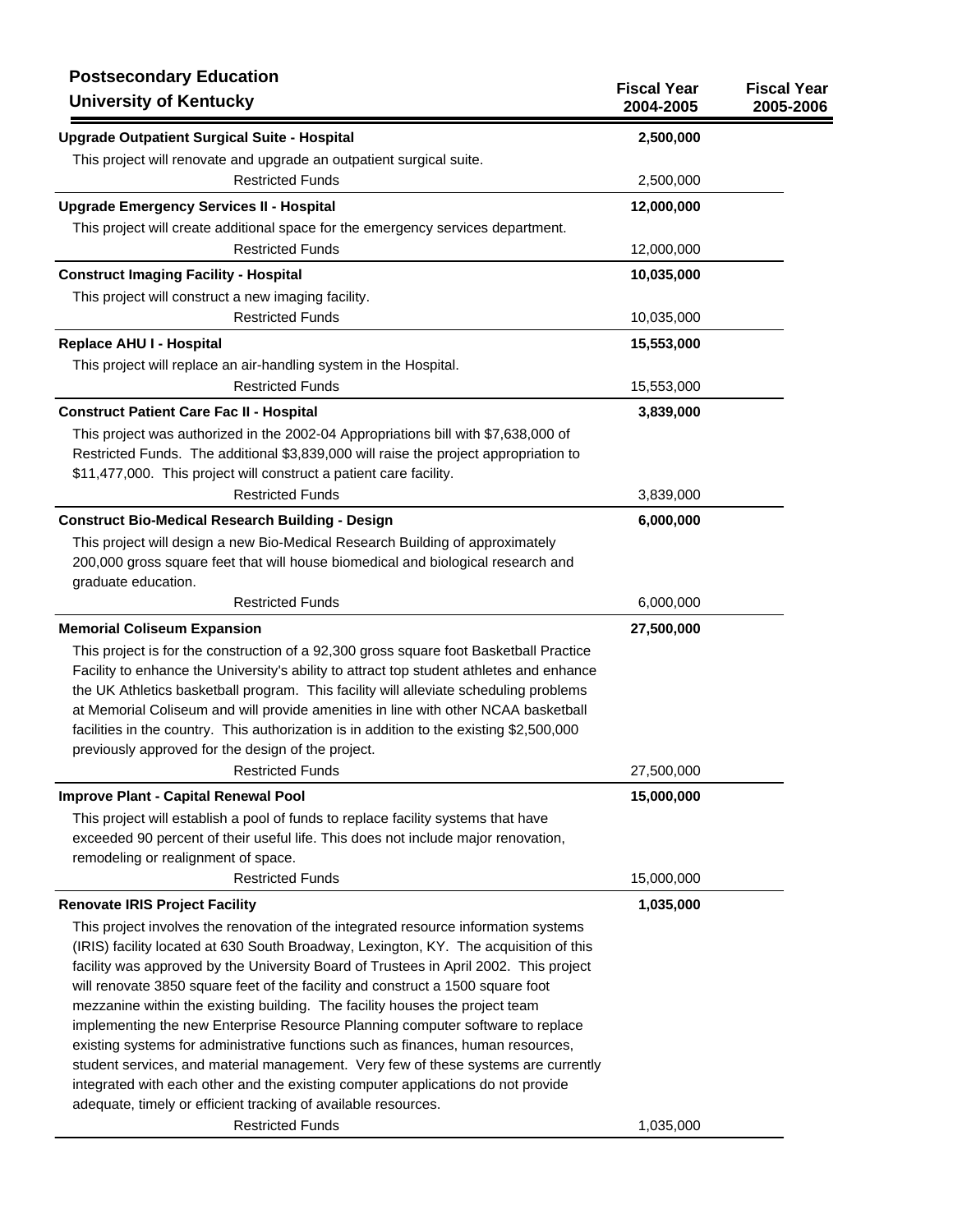| <b>Postsecondary Education</b><br><b>University of Kentucky</b>                           | <b>Fiscal Year</b><br>2004-2005 | <b>Fiscal Year</b><br>2005-2006 |
|-------------------------------------------------------------------------------------------|---------------------------------|---------------------------------|
| <b>Renovate Football Practice Field</b>                                                   | 2,250,000                       |                                 |
| The existing football practice fields contain a problematic grade change which            |                                 |                                 |
| creates drainage problems rendering these fields unplayable following rain events.        |                                 |                                 |
| This project will include renovation of two grass practice fields and the conversion of   |                                 |                                 |
| a third field into a synthetic infill surface.                                            |                                 |                                 |
| <b>Restricted Funds</b>                                                                   | 2,250,000                       |                                 |
| <b>Construct Baseball Clubhouse</b>                                                       | 2,500,000                       |                                 |
| This project will construct an approximately 20,000 gross square foot clubhouse at        |                                 |                                 |
| the Hagan Stadium/Shively Complex. It will contain lockers, showers, and offices and      |                                 |                                 |
| is tentatively planned to be located outside the outfield wall.                           |                                 |                                 |
| <b>Restricted Funds</b>                                                                   | 2,500,000                       |                                 |
| Renovate First Floor Phase I-Hospital                                                     | 8,000,000                       |                                 |
| This project is the first phase of a series of projects which will renovate approximately |                                 |                                 |
| 50,000 square feet of the first floor of the Albert B. Chandler Medical Center based      |                                 |                                 |
| upon a December 17, 2003 study entitled "Hospital First Floor Utilization Study". The     |                                 |                                 |
| 50,000 square feet comprise the existing Air Handling Units 8 and 9, Lobby Interiors      |                                 |                                 |
| and Corridors, Admitting, Financial Counseling, Gift Shop, Coffee Shop, Nursing           |                                 |                                 |
| Administration, and miscellaneous Administration Offices, Cafeteria, ICU Waiting          |                                 |                                 |
| Area, Surgical Waiting Area, Radiology Waiting, Public Toilets and Public Corridors /     |                                 |                                 |
| Elevator Lobby, relocated Anesthesia Offices, Physicians Lounge, enclosure of             |                                 |                                 |
| exterior concourse to parking structure, and main canopy.                                 |                                 |                                 |
| <b>Restricted Funds</b>                                                                   | 8,000,000                       |                                 |
| <b>Expand Opthamology Clinic in Med Plaza</b>                                             | 3,100,000                       |                                 |
| This project will expand the existing Ophthalmology Clinic space into adjacent            |                                 |                                 |
| vacated space in the Kentucky Clinic as well as renovating the existing space. This       |                                 |                                 |
| project will involve approximately 12,500 square feet of space. This expansion is         |                                 |                                 |
| needed to provide additional clinic space for the overcrowded Ophthalmology               |                                 |                                 |
| Department services. This expansion will allow for improvements in efficiency and in      |                                 |                                 |
| customer satisfaction.                                                                    |                                 |                                 |
| <b>Restricted Funds</b>                                                                   | 3,100,000                       |                                 |
| Renovate Lab & Support Space in Med Science                                               | 9,500,000                       |                                 |
| This project will renovate approximately 20,000 net square feet of the Medical            |                                 |                                 |
| Sciences Building. The work will include upgrades to labs, lab support spaces,            |                                 |                                 |
| corridors, restrooms, classrooms and offices. The work will also include upgrades to      |                                 |                                 |
| the electrical, plumbing, mechanical, communication systems, new casework, fume           |                                 |                                 |
| hoods, flooring, ceiling and paint. Other deficiencies will be addressed including        |                                 |                                 |
| emergency eyewash/showers and asbestos abatement.                                         |                                 |                                 |
| <b>Restricted Funds</b>                                                                   | 9,500,000                       |                                 |
|                                                                                           |                                 |                                 |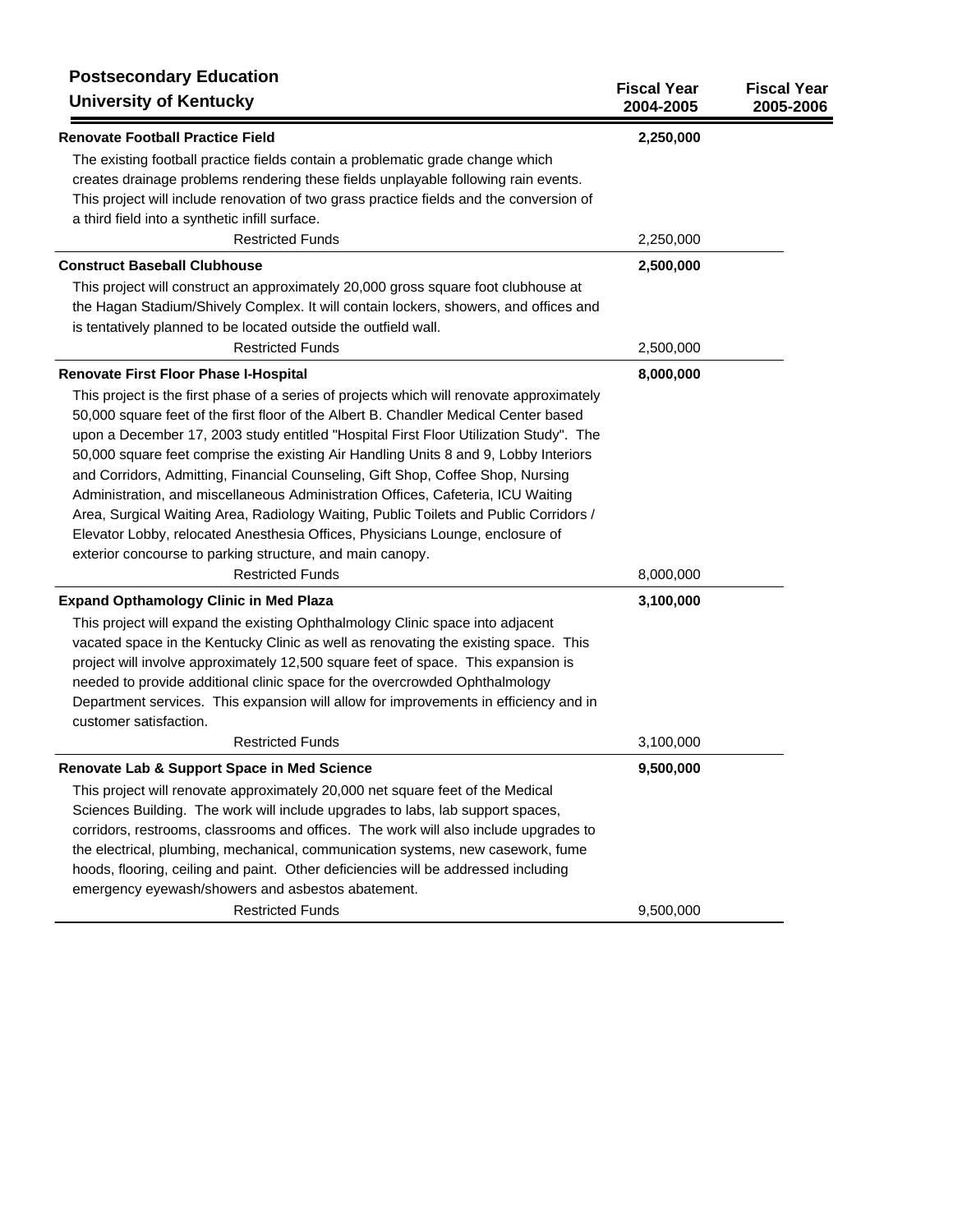| <b>Postsecondary Education</b><br><b>University of Kentucky</b>                       | <b>Fiscal Year</b><br>2004-2005 | <b>Fiscal Year</b><br>2005-2006 |
|---------------------------------------------------------------------------------------|---------------------------------|---------------------------------|
| Renovate/Expand DLAR Quarantine Faci Spindletop                                       | 2,720,000                       |                                 |
| This project will renovate approximately 7,500 square feet of the Spindletop Animal   |                                 |                                 |
| Conditioning Facility into an Animal Quarantine Facility. Sufficient renovation space |                                 |                                 |
| may not be available in the existing facility and a small expansion may be necessary  |                                 |                                 |
| to accommodate the space program. The renovation and possible expansion spaces        |                                 |                                 |
| will include animal rooms, procedure rooms, autoclave and cage wash room, offices     |                                 |                                 |
| and support space.                                                                    |                                 |                                 |
| <b>Restricted Funds</b>                                                               | 2,720,000                       |                                 |
| <b>Upgrade/Modify Coldstream Research Campus Facil</b>                                | 10,000,000                      |                                 |
| The Coldstream Research Campus anticipates that its University owned facilities       |                                 |                                 |
| (roofs, roads, grounds, utilities, or other infrastructure elements) will require     |                                 |                                 |
| upgrading / modification to meet the needs of the Research Campus's commercial        |                                 |                                 |
| occupants' leased property, facilities or space from the University. The University   |                                 |                                 |
| needs capital authority to quickly deal with space and infrastructure upgrades or     |                                 |                                 |
| modifications required for contracts with commercial and private companies locating   |                                 |                                 |
| to Coldstream. To ensure that Coldstream is successful as a research and economic     |                                 |                                 |
| development enterprise, the University must have the flexibility to negotiate, sign,  |                                 |                                 |
| and implement contractual arrangements with private corporations in a very timely     |                                 |                                 |
| manner.                                                                               |                                 |                                 |
| <b>Restricted Funds</b>                                                               | 10,000,000                      |                                 |
| <b>Expand Biosafety (BSL-3) in Med Science</b>                                        | 25,500,000                      |                                 |
| This project will renovate approximately 17,468 gross square feet of the 6th floor of |                                 |                                 |
| the Medical Sciences Building into Bio-Safety Level-3 laboratories for infectious     |                                 |                                 |
| disease research. The work will include the construction of BSL-3 laboratories and    |                                 |                                 |
| support space. The support spaces will include an autoclave facility, animal rooms    |                                 |                                 |
| and staff changing and decontamination areas.                                         |                                 |                                 |
| <b>Restricted Funds</b>                                                               | 21,500,000                      |                                 |
| <b>Federal Fund</b>                                                                   | 4,000,000                       |                                 |
| <b>Renovate K-Lair Building</b>                                                       | 1,650,000                       |                                 |
| This project will renovate approximately 7,200 square feet of dining space in the     |                                 |                                 |
| K-Lair Building as well as the Central Food Storage Facility. The renovation will     |                                 |                                 |
| provide a living learning community atmosphere and accommodate new food               |                                 |                                 |
| preparation equipment. The renovation will accommodate food options which will be     |                                 |                                 |
| integrated into a new dining/meal plan for students at the University.                |                                 |                                 |
| <b>Restricted Funds</b>                                                               | 1,650,000                       |                                 |
| <b>Expand Pence Hall</b>                                                              | 6,300,000                       |                                 |
| This project will construct a 20,000 gross square feet addition to Pence Hall. The    |                                 |                                 |
| new facility will house class labs (studios), faculty offices, and student support    |                                 |                                 |
| spaces. The new space will be used to consolidate the College of Design into fewer    |                                 |                                 |
| facilities and accommodate the increased enrollment.                                  |                                 |                                 |
| <b>Restricted Funds</b>                                                               | 6,300,000                       |                                 |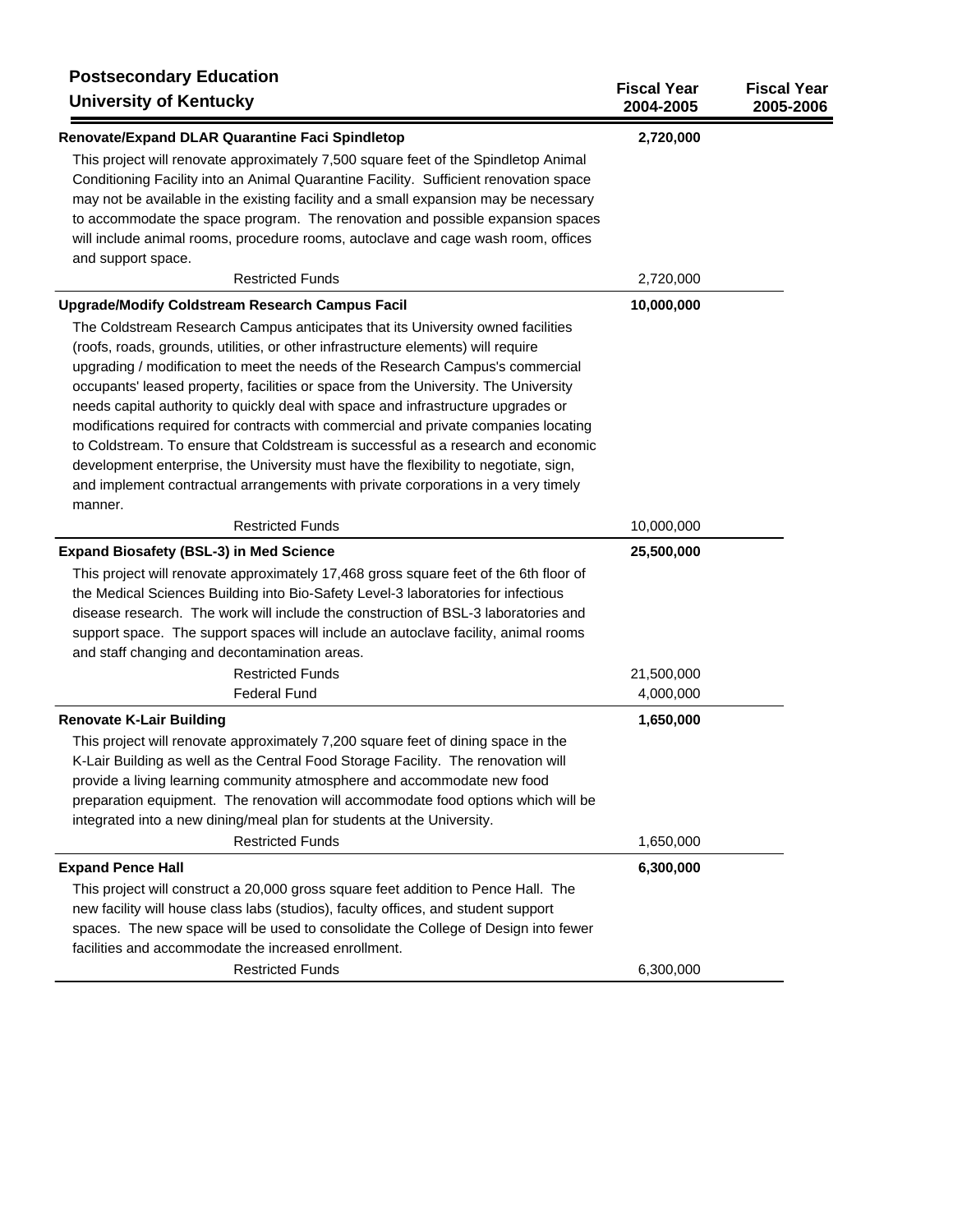| <b>Postsecondary Education</b><br><b>University of Kentucky</b>                       | <b>Fiscal Year</b><br>2004-2005 | <b>Fiscal Year</b><br>2005-2006 |
|---------------------------------------------------------------------------------------|---------------------------------|---------------------------------|
| <b>Renovate PSC Building</b>                                                          | 750,000                         |                                 |
| This project will renovate the Public Service Commission (PSC) Building. The          |                                 |                                 |
| building is approximately 4,960 gross square feet. The renovation will include        |                                 |                                 |
| offices, computational/dry labs, restrooms, and support spaces. Two new fire egress   |                                 |                                 |
| exits will be added along with a handicap accessible entrance and an accessible       |                                 |                                 |
| restroom. Other code deficiencies will also be addressed along with the abatement     |                                 |                                 |
| of asbestos. The renovation will include upgrades to the mechanical, electrical,      |                                 |                                 |
| plumbing and communication systems along with improvements to architectural           |                                 |                                 |
| finishes.                                                                             |                                 |                                 |
| <b>Restricted Funds</b>                                                               | 750,000                         |                                 |
| <b>Renovate COM Administrative Offices</b>                                            | 1,200,000                       |                                 |
| This project will renovate College of Medicine administrative offices located in the  |                                 |                                 |
| Medical Sciences Building. The renovation space is approximately 5,000 square feet    |                                 |                                 |
| and is offices and office support space. This renovation is needed to meet the needs  |                                 |                                 |
| of the Dean's Office reorganization and expanding programs. The work will include     |                                 |                                 |
| upgrades to finishes including floors, ceilings and walls. The work will also include |                                 |                                 |
| upgrades to electrical, plumbing, mechanical, and communication systems. Other        |                                 |                                 |
| deficiencies will be addressed including asbestos abatement and accessibility.        |                                 |                                 |
| <b>Restricted Funds</b>                                                               | 1,200,000                       |                                 |
| <b>Construct University Student Center - Design</b>                                   | 6,000,000                       |                                 |
| This authorizes the design of a renovation of the existing Student Center as well as  |                                 |                                 |
| an addition to it to meet the need to expand the facilities that support the social,  |                                 |                                 |
| cultural and recreational opportunities for students and the campus.                  |                                 |                                 |
| <b>Restricted Funds</b>                                                               | 6,000,000                       |                                 |
| Renovate Lab for Coatings & Surface Inspection                                        | 8,000,000                       |                                 |
| This project is the renovation of approximately 16,400 square feet in the Coldstream  |                                 |                                 |
| Center. The space will be renovated to accommodate the Center for Coatings &          |                                 |                                 |
| Surface Inspection. Toyota has contracted with the University for this program. The   |                                 |                                 |
| space will house labs, offices and support space.                                     |                                 |                                 |
| <b>Restricted Funds</b>                                                               | 8,000,000                       |                                 |
| <b>Construct University Press Facility</b>                                            | 2,950,000                       |                                 |
| This project will construct a 25,000 gross square feet warehouse for the University   |                                 |                                 |
| Press to replace leased space. The space will include 1,200 net square feet of        |                                 |                                 |
| climate controlled space for offices and office support, 2,000 net square feet of     |                                 |                                 |
| climate controlled storage for unboxed books and 20,000 net square feet of open       |                                 |                                 |
| space for 24 foot high storage shelving. The storage space will contain areas for     |                                 |                                 |
| shipping and receiving.                                                               |                                 |                                 |
| <b>Restricted Funds</b>                                                               | 2,950,000                       |                                 |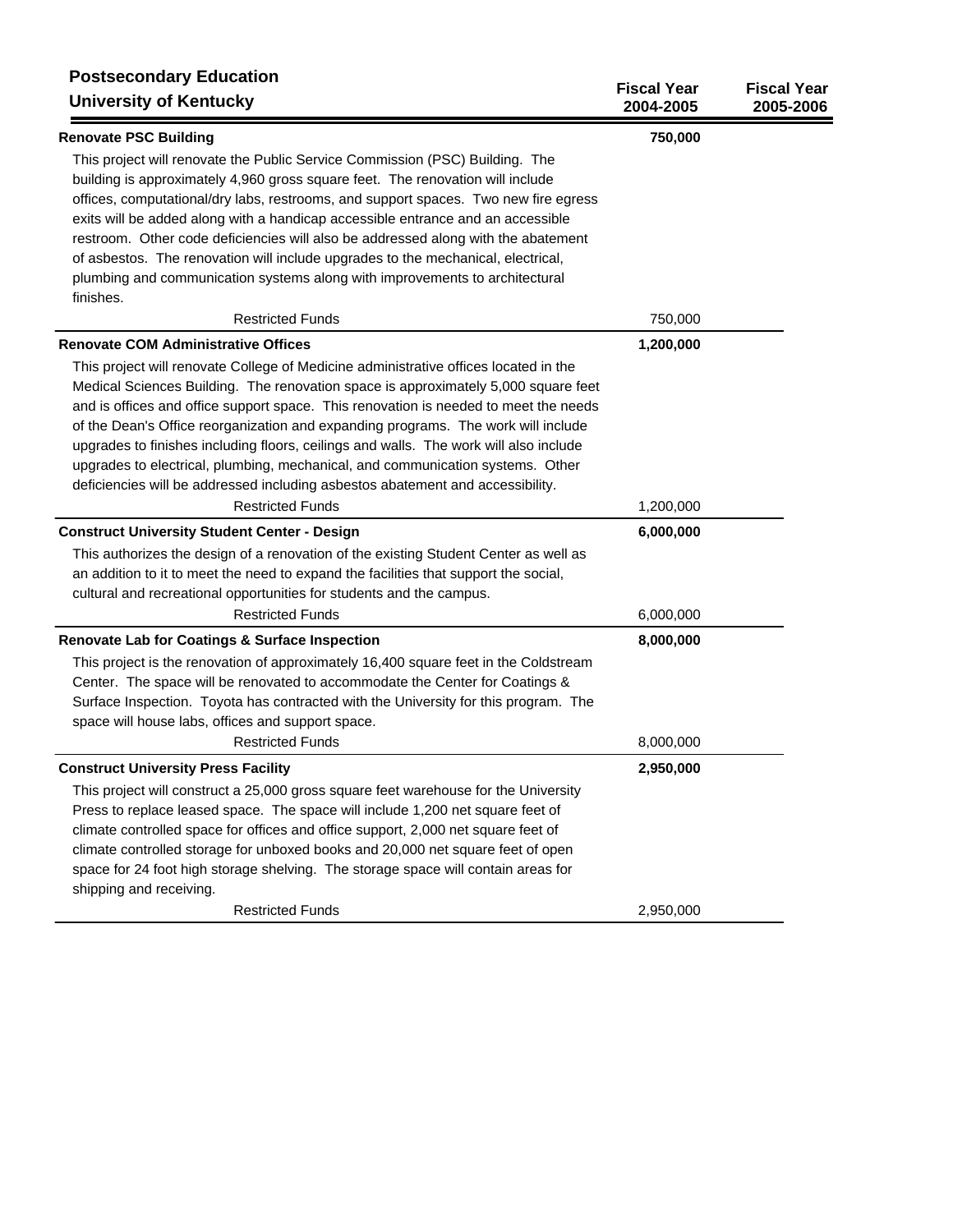| <b>Postsecondary Education</b><br><b>University of Kentucky</b>                             | <b>Fiscal Year</b><br>2004-2005 | <b>Fiscal Year</b><br>2005-2006 |
|---------------------------------------------------------------------------------------------|---------------------------------|---------------------------------|
| <b>Expand Campus Plan and Infrastructure</b>                                                | 23,000,000                      |                                 |
| This project will include installation of chilled water piping, steam piping and electrical |                                 |                                 |
| service for connection to future building projects. The project will include piping,        |                                 |                                 |
| pumping, valving, controls, wiring, manholes and connections to existing system on          |                                 |                                 |
| campus. This project is necessary to provide heating, cooling and electrical service        |                                 |                                 |
| to adequately accommodate additional loads imposed by new construction.                     |                                 |                                 |
| <b>Restricted Funds</b>                                                                     | 23,000,000                      |                                 |
| <b>Renovate Parking Structure #3</b>                                                        | 2,500,000                       |                                 |
| This project will renovate Parking Structure #3 serving Kentucky Clinic and includes,       |                                 |                                 |
| but is not limited to, replacement of lights, light fixtures, repair of concrete desk,      |                                 |                                 |
| painting of steel structural members, and repair of the exterior skin of the facility.      |                                 |                                 |
| <b>Restricted Funds</b>                                                                     | 2,500,000                       |                                 |
| Commonwealth Stadium Waterproofing/Concrete Seal                                            | 2,500,000                       |                                 |
| The Commonwealth Stadium concrete was last sealed in 1988-89. Planned                       |                                 |                                 |
| maintenance recommends that the concrete be sealed approximately every 10 years.            |                                 |                                 |
| The last sealing has been stretched for 15 years and must be addressed to maintain          |                                 |                                 |
| the functionality and long-term maintenance of Commonwealth Stadium.                        |                                 |                                 |
| <b>Restricted Funds</b>                                                                     | 2,500,000                       |                                 |
| Pur/Install Score Boards-Memorail Col/Hagan Stad                                            | 1,500,000                       |                                 |
| This project will replace the scoreboards in Memorial Coliseum and Hagan Stadium            |                                 |                                 |
| as the current ones are outdated. These updates are necessary to remain                     |                                 |                                 |
| competitive and address equity issues at all athletic facilities. These scoreboards will    |                                 |                                 |
| be funded by the UK Athletics multimedia rights holder pursuant to the contract.            |                                 |                                 |
| <b>Restricted Funds</b>                                                                     | 1,500,000                       |                                 |
| <b>Expand Ambulatory Care Facilities</b>                                                    | 20,000,000                      |                                 |
| This project will construct additional clinic space for the growing ambulatory care         |                                 |                                 |
| programs of the University Hospital. This project will take place at the Kentucky           |                                 |                                 |
| Clinic South and will involve approximately 50,000 square feet of space.                    |                                 |                                 |
| <b>Restricted Funds</b>                                                                     | 20,000,000                      |                                 |
| <b>Upgrade Critical Care Center HVAC</b>                                                    | 7,649,000                       |                                 |
| This project will upgrade the HVAC systems in the Critical Care Center building of the      |                                 |                                 |
| University Hospital. The Critical Care Center houses the UK Children's Hospital, 12         |                                 |                                 |
| operating rooms, a number of critical care patient beds and the Emergency                   |                                 |                                 |
| Department.                                                                                 |                                 |                                 |
| <b>Restricted Funds</b>                                                                     | 7,649,000                       |                                 |
| <b>Expand Outpatient Radiology</b>                                                          | 2,000,000                       |                                 |
| This project will renovate and expand the existing outpatient Radiology Clinic located      |                                 |                                 |
| in the Kentucky Clinic. Adjacent available space will be used for the expansion and         |                                 |                                 |
| approximately 5,700 square feet of space is involved in this project. This expansion        |                                 |                                 |
| will provide additional capacity to serve the various clinics in the Kentucky Clinic.       |                                 |                                 |
| <b>Restricted Funds</b>                                                                     | 2,000,000                       |                                 |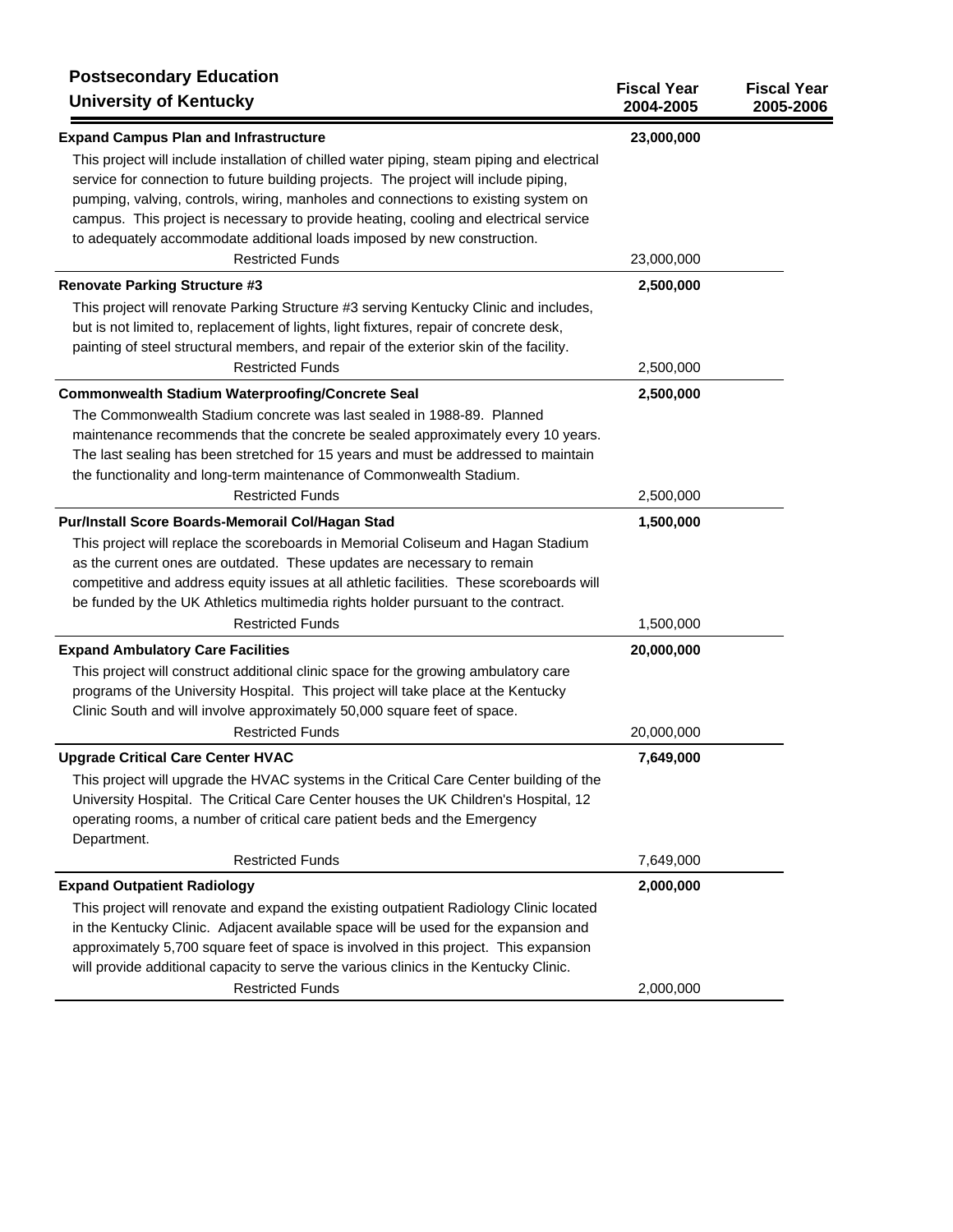| <b>Postsecondary Education</b><br><b>University of Kentucky</b>                                                                                                                                                                                                                                                                                                                                                                                                                                                                                                                                                                                                                             | <b>Fiscal Year</b><br>2004-2005 | <b>Fiscal Year</b><br>2005-2006 |
|---------------------------------------------------------------------------------------------------------------------------------------------------------------------------------------------------------------------------------------------------------------------------------------------------------------------------------------------------------------------------------------------------------------------------------------------------------------------------------------------------------------------------------------------------------------------------------------------------------------------------------------------------------------------------------------------|---------------------------------|---------------------------------|
| <b>Renovate Hospital Nursing Units</b>                                                                                                                                                                                                                                                                                                                                                                                                                                                                                                                                                                                                                                                      | 2,000,000                       |                                 |
| This project will renovate the existing nursing units in the University Hospital to<br>upgrade the facilities to provide better patient care with newer space and technology.<br>The existing nursing units are outdated and need upgrading to better serve patients.                                                                                                                                                                                                                                                                                                                                                                                                                       |                                 |                                 |
| This expansion will involve approximately 15,700 square feet of space.<br><b>Restricted Funds</b>                                                                                                                                                                                                                                                                                                                                                                                                                                                                                                                                                                                           | 2,000,000                       |                                 |
| <b>Expand Emergency Sevices</b>                                                                                                                                                                                                                                                                                                                                                                                                                                                                                                                                                                                                                                                             | 6,100,000                       |                                 |
| This project will expand and renovate sections of the 18,400 square feet of the<br>Emergency Room and may involve the annexation and renovation of space inside<br>the existing Critical Care Center or construction of new space in the courtyard next to<br>the Emergency Room of the University Hospital.                                                                                                                                                                                                                                                                                                                                                                                |                                 |                                 |
| <b>Restricted Funds</b>                                                                                                                                                                                                                                                                                                                                                                                                                                                                                                                                                                                                                                                                     | 6,100,000                       |                                 |
| Fit-up Gill Building - Ground Floor<br>This project will fit up a shelled space located in the ground floor of the existing Gill<br>Building and will involve approximately 5,014 square feet of space. This will expand<br>the imaging capacity of the clinical enterprise within the Gill Building to serve the<br>cardiology and emergency patients more effectively and expeditiously.                                                                                                                                                                                                                                                                                                  | 1,250,000                       |                                 |
| <b>Restricted Funds</b>                                                                                                                                                                                                                                                                                                                                                                                                                                                                                                                                                                                                                                                                     | 1,250,000                       |                                 |
| <b>Upgrade Clinical Services</b><br>This project will renovate and expand 10,000 square feet of inpatient support areas.<br>The existing clinical spaces are outdated and need to be updated to better serve<br>University Hospital patients.                                                                                                                                                                                                                                                                                                                                                                                                                                               | 2,000,000                       |                                 |
| <b>Restricted Funds</b>                                                                                                                                                                                                                                                                                                                                                                                                                                                                                                                                                                                                                                                                     | 2,000,000                       |                                 |
| <b>Upgrade Outpatient Services</b><br>This project will renovate and upgrade outpatient services, such as exam rooms,<br>diagnostic and therapeutic modalities, pharmacy, surgery and clinical labs within the<br>existing University Hospital and Kentucky Clinic. This project will involve                                                                                                                                                                                                                                                                                                                                                                                               | 2,000,000                       |                                 |
| approximately 6,500 square feet of space.<br><b>Restricted Funds</b>                                                                                                                                                                                                                                                                                                                                                                                                                                                                                                                                                                                                                        | 2,000,000                       |                                 |
| <b>Upgrade Surgical Services</b>                                                                                                                                                                                                                                                                                                                                                                                                                                                                                                                                                                                                                                                            | 4,500,000                       |                                 |
| This project will: (1) renovate existing space to develop a Same Day Surgery Intake<br>Unit; (2) relocate surgical offices adjacent to the operating rooms in the Critical Care<br>Center to expand the Post Anesthesia Care Unit; (3) develop a Pre-op, PACU, and<br>waiting space in the main hospital building dedicated to pediatric patients; and (4)<br>renovate the 1st floor surgical waiting area. This project involves approximately<br>15,000 square feet of space. This renovation will allow for improved operational<br>efficiencies of the operating rooms and will provide for an improved patient<br>experience with the development of the same day surgery intake unit. |                                 |                                 |
| <b>Restricted Funds</b>                                                                                                                                                                                                                                                                                                                                                                                                                                                                                                                                                                                                                                                                     | 4,500,000                       |                                 |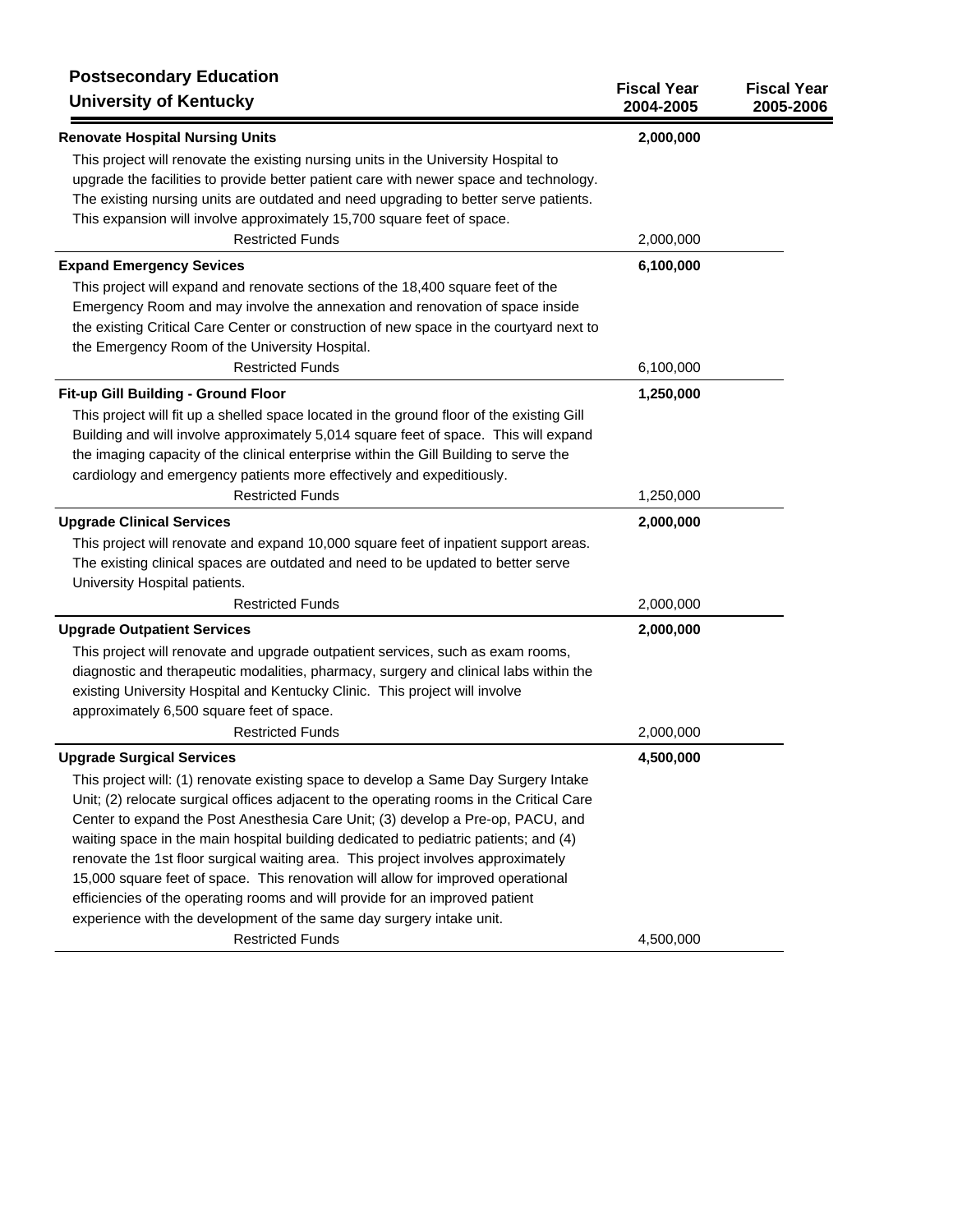| <b>Postsecondary Education</b><br><b>University of Kentucky</b>                                                                                                                                                                                                                                                                                                                                                                                                                                                                                                                                                                                                                                                                                                                              | <b>Fiscal Year</b><br>2004-2005 | <b>Fiscal Year</b><br>2005-2006 |
|----------------------------------------------------------------------------------------------------------------------------------------------------------------------------------------------------------------------------------------------------------------------------------------------------------------------------------------------------------------------------------------------------------------------------------------------------------------------------------------------------------------------------------------------------------------------------------------------------------------------------------------------------------------------------------------------------------------------------------------------------------------------------------------------|---------------------------------|---------------------------------|
| <b>Expand Cancer Infusion Suites</b>                                                                                                                                                                                                                                                                                                                                                                                                                                                                                                                                                                                                                                                                                                                                                         | 1,964,000                       |                                 |
| This project will expand the chemotherapy infusion program by expanding the service<br>into the 2nd floor of the Davis Mills portion of the Whitney Hendrickson Building. The<br>existing infusion operation is located in the first floor of the same facility directly<br>below the planned expansion. This expansion will improve the services offered to<br>patients.                                                                                                                                                                                                                                                                                                                                                                                                                    |                                 |                                 |
| <b>Restricted Funds</b>                                                                                                                                                                                                                                                                                                                                                                                                                                                                                                                                                                                                                                                                                                                                                                      | 1,964,000                       |                                 |
| Renovate Hospital Cafeteria                                                                                                                                                                                                                                                                                                                                                                                                                                                                                                                                                                                                                                                                                                                                                                  | 631,000                         |                                 |
| This project will renovate the existing University Hospital cafeteria located on the 1st<br>floor of the hospital and will involve approximately 9,200 square feet of space. The<br>renovation will upgrade existing facilities to better provide visitors and staff with a<br>more comfortable, inviting and efficient environment. This small improvement will<br>affect a space that has a tremendous impact on the customer satisfaction of patients'<br>families and visitors.                                                                                                                                                                                                                                                                                                          |                                 |                                 |
| <b>Restricted Funds</b>                                                                                                                                                                                                                                                                                                                                                                                                                                                                                                                                                                                                                                                                                                                                                                      | 631,000                         |                                 |
| <b>Basketball Practice Facility</b><br>This project is for the construction of a 101,581 gross square foot Basketball Practice<br>Facility to enhance the University's ability to attract top student athletes and enhance<br>the UK Athletics basketball program. This facility will alleviate scheduling problems at<br>Memorial Coliseum and will provide amenities in line with other NCAA basketball                                                                                                                                                                                                                                                                                                                                                                                    | 15,000,000                      |                                 |
| facilities in the country.                                                                                                                                                                                                                                                                                                                                                                                                                                                                                                                                                                                                                                                                                                                                                                   |                                 |                                 |
| <b>Agency Bond Funds</b><br><b>Restricted Funds</b>                                                                                                                                                                                                                                                                                                                                                                                                                                                                                                                                                                                                                                                                                                                                          | 7,000,000<br>8,000,000          |                                 |
| <b>Horticulture Education &amp; Research Facilities</b>                                                                                                                                                                                                                                                                                                                                                                                                                                                                                                                                                                                                                                                                                                                                      | 800,000                         |                                 |
| Expanded plant science technology will be a major contribution to economic<br>expansion in the Commonwealth. The Horticultural Research and Education Center<br>at South Farm is the key component in the statewide plan to develop<br>research/extension infrastructure in support of new and existing horticultural<br>industries. The programs through this facility will explore, develop, evaluate,<br>demonstrate, and communicate horticultural crop opportunities through innovative<br>research and educational programs that enhance diversification, profitability, and<br>sustainability of Kentucky farms and landscapes. It will become UK's most visible<br>commitment to enhancing the viability of non-traditional enterprises and family farms.<br><b>Restricted Funds</b> | 800,000                         |                                 |
| <b>EQUIPMENT</b>                                                                                                                                                                                                                                                                                                                                                                                                                                                                                                                                                                                                                                                                                                                                                                             |                                 |                                 |
| <b>Major Item of Equipment Pool</b><br>This Major Item of Equipment Pool provides authorization for equipment items that<br>cost in excess of \$100,000 each. The University will report monthly to the Finance<br>and Administration Cabinet and to the Legislative Research Commission's Capital<br>Project and Bond Oversight Committee on the purchase of each major item of<br>equipment.                                                                                                                                                                                                                                                                                                                                                                                               | 75,000,000                      |                                 |
| <b>Restricted Funds</b>                                                                                                                                                                                                                                                                                                                                                                                                                                                                                                                                                                                                                                                                                                                                                                      | 75,000,000                      |                                 |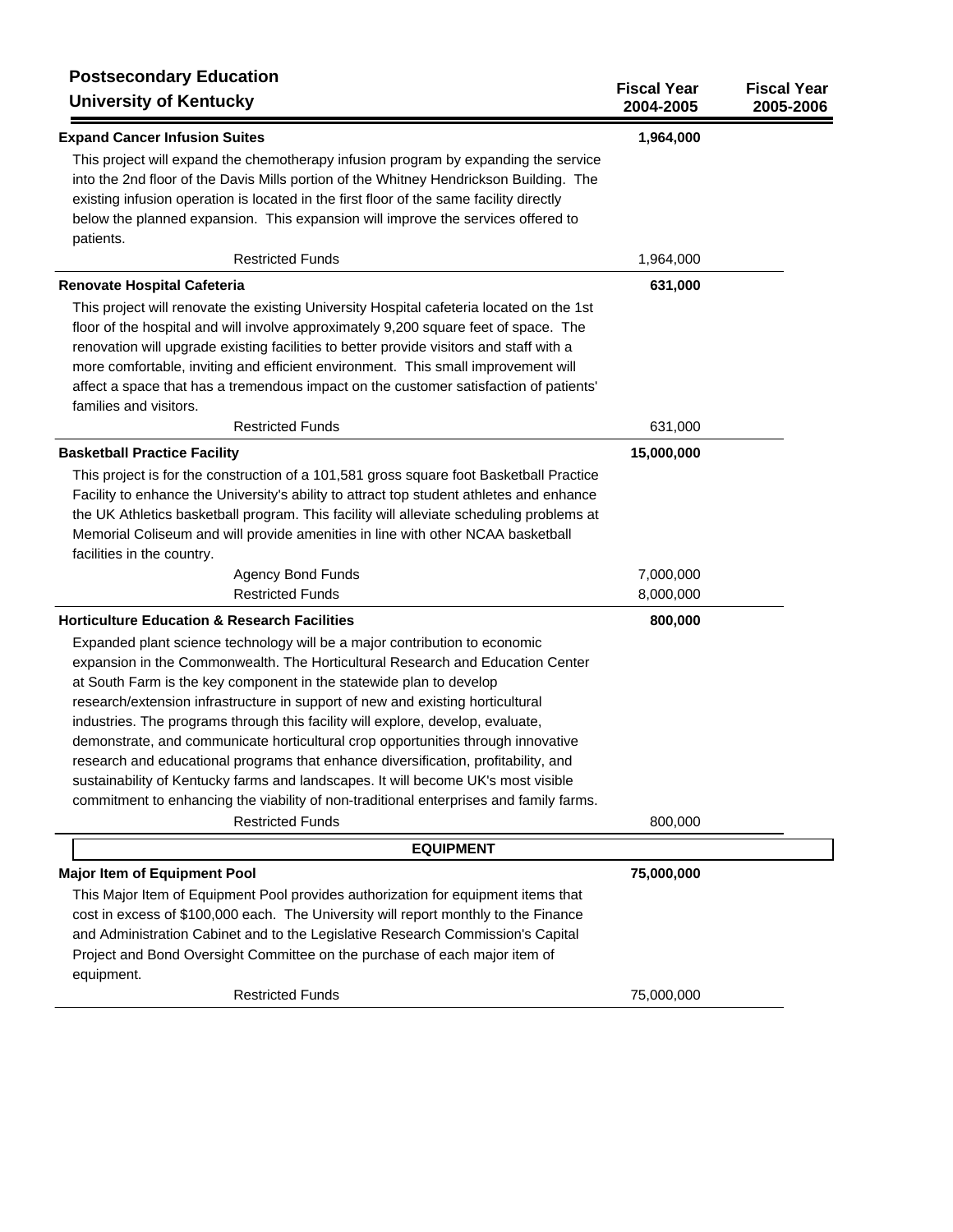## **Postsecondary Education** University of Ke

| r vələcuviludiy Luuudlivii<br><b>University of Kentucky</b>                                                                                                                                                                                                                                                                                                                                                                                                                                           | <b>Fiscal Year</b><br>2004-2005 | <b>Fiscal Year</b><br>2005-2006 |
|-------------------------------------------------------------------------------------------------------------------------------------------------------------------------------------------------------------------------------------------------------------------------------------------------------------------------------------------------------------------------------------------------------------------------------------------------------------------------------------------------------|---------------------------------|---------------------------------|
| <b>INFORMATION SYSTEM</b>                                                                                                                                                                                                                                                                                                                                                                                                                                                                             |                                 |                                 |
| <b>Purchase Upgraded Integrated Library System</b>                                                                                                                                                                                                                                                                                                                                                                                                                                                    | 700,000                         |                                 |
| An Integrated Library System (ILS) is software used to provide a unified interface and<br>database for purchasing, acquiring, processing, cataloging, lending, and tracking of<br>books, journals, recorded media, digital media, and other information resources.                                                                                                                                                                                                                                    |                                 |                                 |
| <b>Restricted Funds</b>                                                                                                                                                                                                                                                                                                                                                                                                                                                                               | 700,000                         |                                 |
| <b>Purchase Patient Classification Equip.</b>                                                                                                                                                                                                                                                                                                                                                                                                                                                         |                                 |                                 |
| This project was authorized in the 2002-04 Appropriations bill with \$260,000 of<br>Restricted Funds. This equipment is server based and is used for electronic<br>charting, electronic billing, and scheduling. This includes software, computers, and a<br>server.                                                                                                                                                                                                                                  |                                 |                                 |
| <b>Purchase Server/Workstation for Software</b>                                                                                                                                                                                                                                                                                                                                                                                                                                                       | 400,000                         |                                 |
| This project will allow for the purchase of hardware necessary to run a new patient<br>billing management system.                                                                                                                                                                                                                                                                                                                                                                                     |                                 |                                 |
| <b>Restricted Funds</b>                                                                                                                                                                                                                                                                                                                                                                                                                                                                               | 400,000                         |                                 |
| <b>Purchase Network Infrastructure Restructuring</b><br>Upgrade connections, firewalls, wireless systems, in POT and classroom building for<br>the Department of Mathematics.                                                                                                                                                                                                                                                                                                                         | 160,000                         |                                 |
| <b>Restricted Funds</b>                                                                                                                                                                                                                                                                                                                                                                                                                                                                               | 160,000                         |                                 |
| <b>Purchase GIS Remote Sensing Teaching Lab</b>                                                                                                                                                                                                                                                                                                                                                                                                                                                       |                                 |                                 |
| This project was authorized in the 2002-04 Appropriations bill with \$160,000 of<br>Restricted Funds. The equipment requested includes 18 personal computers, a<br>server, software, furniture, and related equipment that is needed to create a lab to<br>teach Geographic Information Science/Systems to undergraduate and graduate<br>students in Geography and other disciplines that utilize GIS.                                                                                                |                                 |                                 |
| <b>Purchase Redundant Disk Server System</b>                                                                                                                                                                                                                                                                                                                                                                                                                                                          | 170,000                         |                                 |
| Upgrade existing system for greater realiability for the Department of Math.                                                                                                                                                                                                                                                                                                                                                                                                                          |                                 |                                 |
| <b>Restricted Funds</b>                                                                                                                                                                                                                                                                                                                                                                                                                                                                               | 170,000                         |                                 |
| <b>Upgrade Network for Software</b>                                                                                                                                                                                                                                                                                                                                                                                                                                                                   | 250,000                         |                                 |
| This project will provide upgraded wiring and network capabilities throughout the<br>Dental Science Wing of the Chandler Medical Center, the Kentucky Clinic, and<br>various off-site clinical and support locations for the replacement/upgrade of the<br>College of Dentistry patient billing and record management system.                                                                                                                                                                         |                                 |                                 |
| <b>Restricted Funds</b>                                                                                                                                                                                                                                                                                                                                                                                                                                                                               | 250,000                         |                                 |
| <b>Purchase Instructional Video Studio</b>                                                                                                                                                                                                                                                                                                                                                                                                                                                            | 250,000                         |                                 |
| Recent work with video audio-video applications in web-based Homework System<br>indicate a very dramatic growth in desktop-created instructional video materials for<br>on-campus and distance learning applications both in math and other areas. This lab<br>will continue the R&D and support faculty and graduate student desktop development<br>applications. This project will enhance the current facility and provide support for<br>web-based instruciton for the department of Mathematics. |                                 |                                 |
| <b>Restricted Funds</b>                                                                                                                                                                                                                                                                                                                                                                                                                                                                               | 250,000                         |                                 |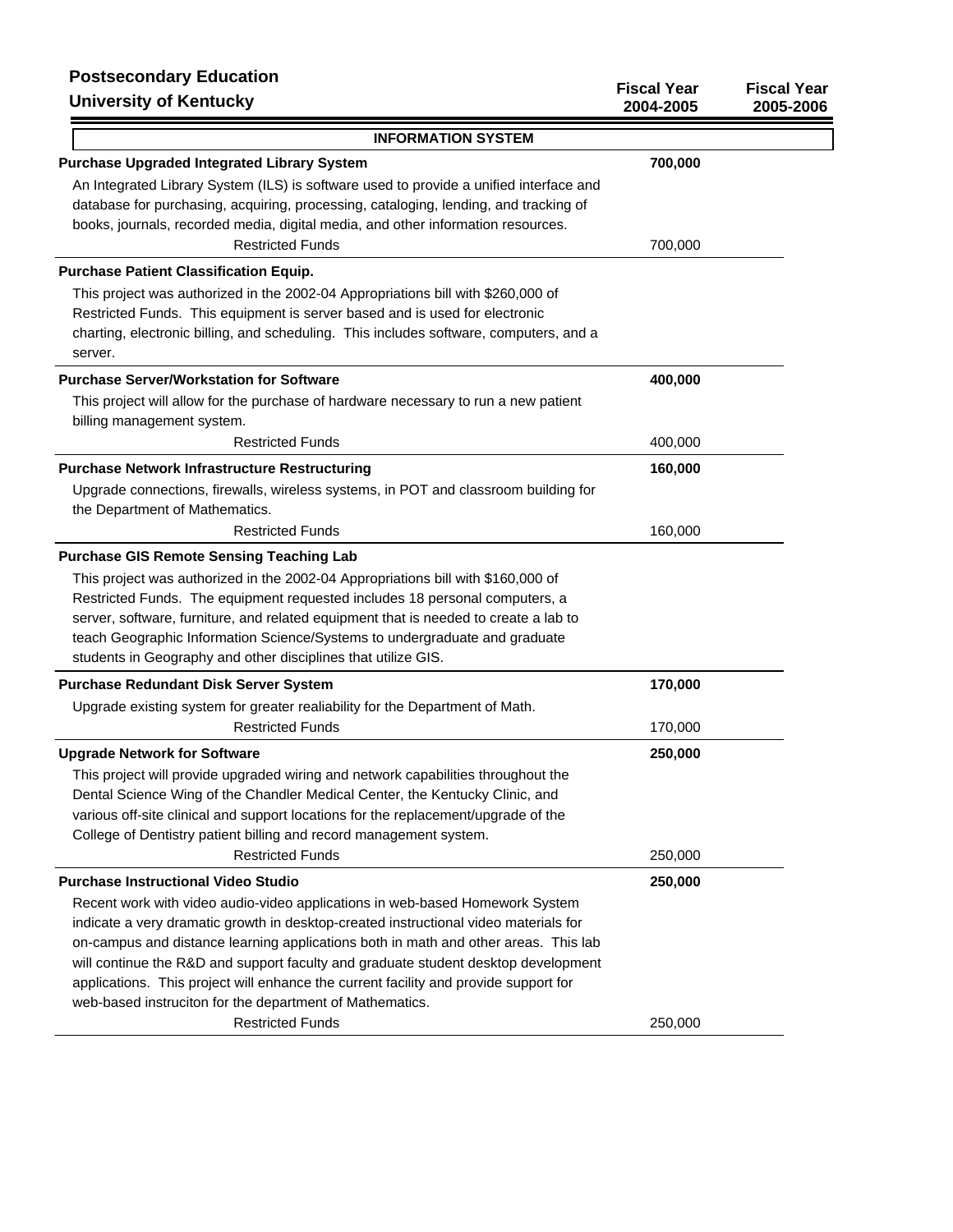| <b>Postsecondary Education</b><br><b>University of Kentucky</b>                                                                                                                                                                                                                                                                                                                                                              | <b>Fiscal Year</b><br>2004-2005 | <b>Fiscal Year</b><br>2005-2006 |
|------------------------------------------------------------------------------------------------------------------------------------------------------------------------------------------------------------------------------------------------------------------------------------------------------------------------------------------------------------------------------------------------------------------------------|---------------------------------|---------------------------------|
| <b>Purchase Compressed Video-Hazard</b>                                                                                                                                                                                                                                                                                                                                                                                      |                                 |                                 |
| This project was authorized in the 2002-04 Appropriations bill with \$141,000 of<br>Restricted Funds. This equipment is a telephone line mediated video distance<br>education send-and-receive system to serve classes of up to 30 students. It is<br>compatible with statewide distance education technology.                                                                                                               |                                 |                                 |
| <b>Purchase Telemedicine Rural Health</b>                                                                                                                                                                                                                                                                                                                                                                                    |                                 |                                 |
| This project was authorized in the 2002-04 Appropriations bill with \$416,000 of<br>Restricted Funds. This equipment consists of cameras, monitors, signal<br>coder/decoder, and microphones used for multiple programs in rural sites.                                                                                                                                                                                      |                                 |                                 |
| Lease Purchase Video Switch Expansion                                                                                                                                                                                                                                                                                                                                                                                        | 250,000                         |                                 |
| This project expands the video switching services being offered today.<br><b>Restricted Funds</b>                                                                                                                                                                                                                                                                                                                            | 250,000                         |                                 |
| <b>Lease Purchase Large Scale Computing</b>                                                                                                                                                                                                                                                                                                                                                                                  | 3,500,000                       |                                 |
| This project will replace the existing mainframe with either another mainframe or<br>several systems to support the computing infrastructure.                                                                                                                                                                                                                                                                                |                                 |                                 |
| <b>Restricted Funds</b>                                                                                                                                                                                                                                                                                                                                                                                                      | 3,500,000                       |                                 |
| <b>Lease Purchase Unix Cluster</b>                                                                                                                                                                                                                                                                                                                                                                                           | 600,000                         |                                 |
| Cluster computing using Linux as the operating system is a relatively new entry into<br>the research computing environment. It has expanded quickly and has an ever<br>expanding assortment of software available for problem solving. The ability to use<br>research computing resource is a recruiting tool for research faculty.<br><b>Restricted Funds</b>                                                               | 600,000                         |                                 |
| Lease Purchase Campus Infrastructure Upgrade                                                                                                                                                                                                                                                                                                                                                                                 |                                 |                                 |
| This project was authorized in the 2002-04 Appropriations bill with \$3,500,000 of<br>Restricted Funds. This project replaces, expands and enhances the campus<br>infrastructure components.                                                                                                                                                                                                                                 |                                 |                                 |
| Lease Purchase Data Warehouse                                                                                                                                                                                                                                                                                                                                                                                                | 600,000                         |                                 |
| The University has not been in a position to make truly data-driven decisions. The<br>process required to extract data from the current administrative system is so difficult<br>that IT personnel must be involved in most reporting. This is not the model the<br>institution requires as it moves forward. Appropriate individuals must have ready<br>access to complete information in order to make informed decisions. |                                 |                                 |
| <b>Restricted Funds</b>                                                                                                                                                                                                                                                                                                                                                                                                      | 600,000                         |                                 |
| <b>Lease Purchase Tape Library</b>                                                                                                                                                                                                                                                                                                                                                                                           | 500,000                         |                                 |
| This project will replace the existing tape library system.                                                                                                                                                                                                                                                                                                                                                                  |                                 |                                 |
| <b>Restricted Funds</b>                                                                                                                                                                                                                                                                                                                                                                                                      | 500,000                         |                                 |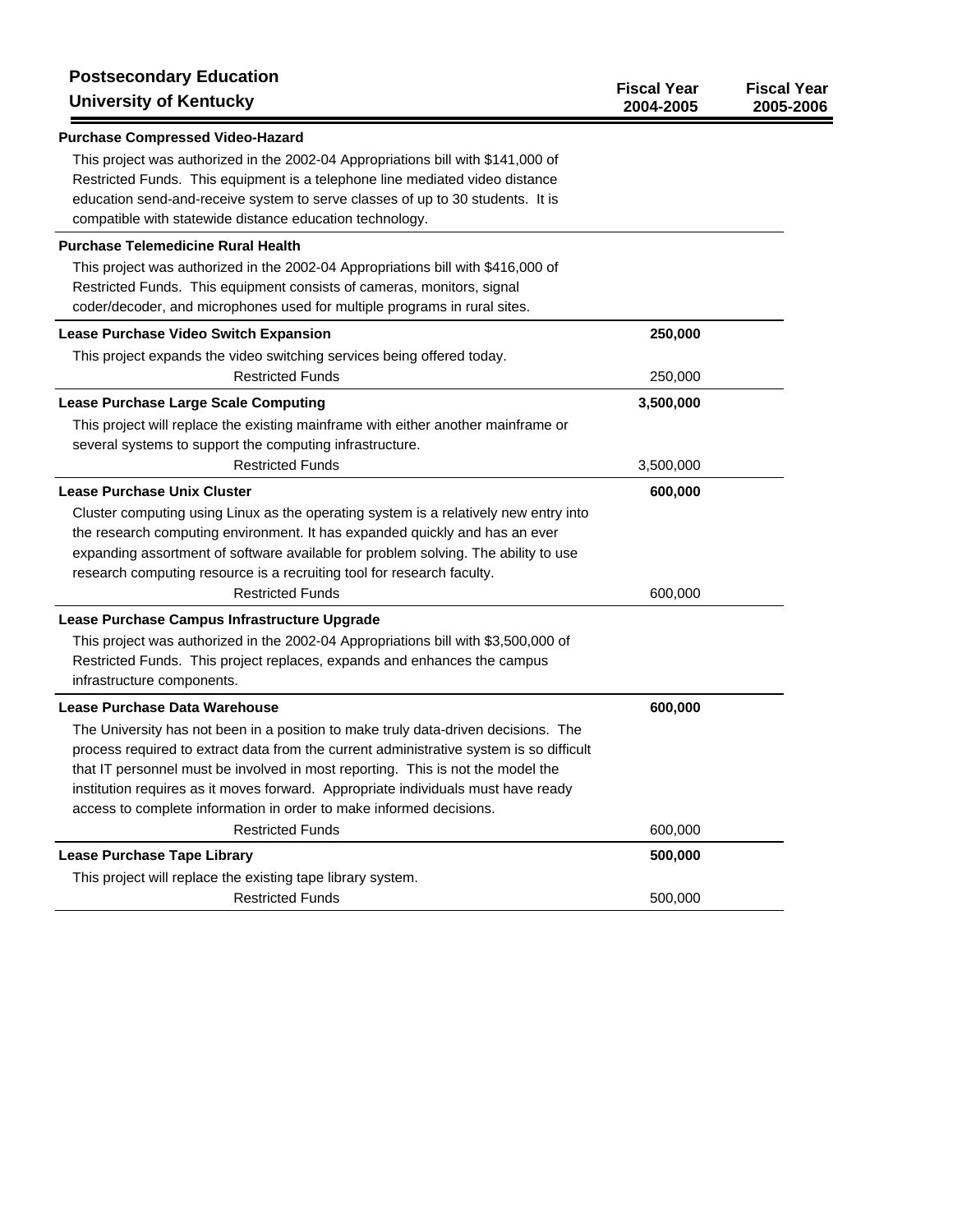| <b>Postsecondary Education</b><br><b>University of Kentucky</b>                                                                                                                                                                                                                                                                                                                                                                                                                                                                                                                                   | <b>Fiscal Year</b><br>2004-2005 | <b>Fiscal Year</b><br>2005-2006 |
|---------------------------------------------------------------------------------------------------------------------------------------------------------------------------------------------------------------------------------------------------------------------------------------------------------------------------------------------------------------------------------------------------------------------------------------------------------------------------------------------------------------------------------------------------------------------------------------------------|---------------------------------|---------------------------------|
| Lease Purchase Telephone Switch Convergence                                                                                                                                                                                                                                                                                                                                                                                                                                                                                                                                                       | 12,000,000                      |                                 |
| This system will replace the existing system that is provided by a local telephone<br>company.                                                                                                                                                                                                                                                                                                                                                                                                                                                                                                    |                                 |                                 |
| <b>Restricted Funds</b>                                                                                                                                                                                                                                                                                                                                                                                                                                                                                                                                                                           | 12,000,000                      |                                 |
| Lease Purchase High Performance Research Comp.                                                                                                                                                                                                                                                                                                                                                                                                                                                                                                                                                    | 6,500,000                       |                                 |
| The current system is nearing the end of the lease period. With the changing<br>landscape of research at the University and technology improvements in research<br>computing resources, the current system will become more costly to maintain than to<br>replace.                                                                                                                                                                                                                                                                                                                                |                                 |                                 |
| <b>Restricted Funds</b>                                                                                                                                                                                                                                                                                                                                                                                                                                                                                                                                                                           | 6,500,000                       |                                 |
| Lease Purchase Enterprise Storage System                                                                                                                                                                                                                                                                                                                                                                                                                                                                                                                                                          | 1,200,000                       |                                 |
| This project will either enhance or replace the existing IBM enterprise storage<br>system.                                                                                                                                                                                                                                                                                                                                                                                                                                                                                                        |                                 |                                 |
| <b>Restricted Funds</b>                                                                                                                                                                                                                                                                                                                                                                                                                                                                                                                                                                           | 1,200,000                       |                                 |
| <b>Purchase Police Communications Equipment</b>                                                                                                                                                                                                                                                                                                                                                                                                                                                                                                                                                   | 571,000                         |                                 |
| <b>Restricted Funds</b>                                                                                                                                                                                                                                                                                                                                                                                                                                                                                                                                                                           | 571,000                         |                                 |
| <b>Purchase Digital Media Distribution System</b>                                                                                                                                                                                                                                                                                                                                                                                                                                                                                                                                                 | 186,000                         |                                 |
| <b>Restricted Funds</b>                                                                                                                                                                                                                                                                                                                                                                                                                                                                                                                                                                           | 186,000                         |                                 |
| Lease Purchase UK/UL/Frankfort Research Network                                                                                                                                                                                                                                                                                                                                                                                                                                                                                                                                                   |                                 |                                 |
| This project was authorized in the 2002-04 Appropriations bill with \$6,000,000 of<br>Restricted Funds. The project will install up to 24 fibers. The University of Louisville<br>and the University of Kentucky are jointly interested in access to, dark fiber optic<br>bandwidth from Louisville to Lexington via Frankfort. This fiber optic link will be used<br>to interconnect the campus networks of UofL and UK with the goals to significantly<br>increase bandwidth, support redundant access to the Internet, and allow for new<br>applications of voice, data, and video technology. |                                 |                                 |
| <b>Lease Purchase ERP System</b>                                                                                                                                                                                                                                                                                                                                                                                                                                                                                                                                                                  | 10,000,000                      |                                 |
| The Enterprise Resources Project system will replace the existing administrative<br>systems.                                                                                                                                                                                                                                                                                                                                                                                                                                                                                                      |                                 |                                 |
| <b>Restricted Funds</b>                                                                                                                                                                                                                                                                                                                                                                                                                                                                                                                                                                           | 10,000,000                      |                                 |
| <b>Purchase Integrated Imaging System</b>                                                                                                                                                                                                                                                                                                                                                                                                                                                                                                                                                         | 130,000                         |                                 |
| <b>Restricted Funds</b>                                                                                                                                                                                                                                                                                                                                                                                                                                                                                                                                                                           | 130,000                         |                                 |
| <b>Purchase Digital Education Equipment</b>                                                                                                                                                                                                                                                                                                                                                                                                                                                                                                                                                       | 1,900,000                       |                                 |
| <b>Restricted Funds</b>                                                                                                                                                                                                                                                                                                                                                                                                                                                                                                                                                                           | 1,900,000                       |                                 |
| <b>Purchase Shared Desktop Environment</b><br><b>Restricted Funds</b>                                                                                                                                                                                                                                                                                                                                                                                                                                                                                                                             | 250,000<br>250,000              |                                 |
|                                                                                                                                                                                                                                                                                                                                                                                                                                                                                                                                                                                                   |                                 |                                 |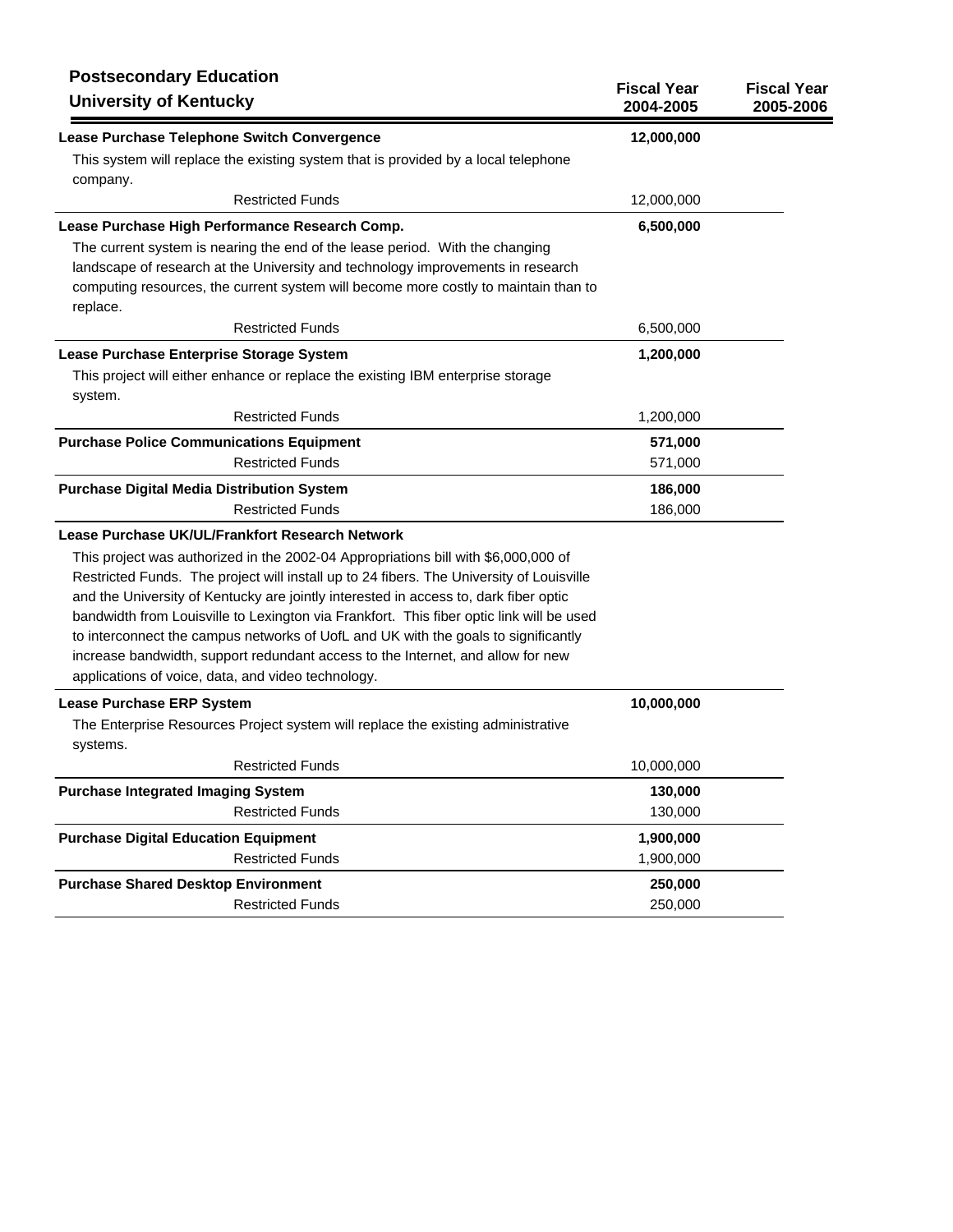| <b>Postsecondary Education</b><br><b>University of Kentucky</b>                                                | <b>Fiscal Year</b><br>2004-2005 | <b>Fiscal Year</b><br>2005-2006 |
|----------------------------------------------------------------------------------------------------------------|---------------------------------|---------------------------------|
| Lease Purchase Network Security Hardware                                                                       | 1,500,000                       |                                 |
| This project will enhance the current network firewall defenses with additional devices                        |                                 |                                 |
| and appliances that provide for an enhanced security environment.                                              |                                 |                                 |
| <b>Restricted Funds</b>                                                                                        | 1,500,000                       |                                 |
| Upgrade Comm Infrastructure in Young Library                                                                   | 2,601,000                       |                                 |
| <b>Restricted Funds</b>                                                                                        | 2,601,000                       |                                 |
| <b>Purchase Telecommunications Equipment II</b>                                                                | 200,000                         |                                 |
| <b>Restricted Funds</b>                                                                                        | 200,000                         |                                 |
| <b>Purchase Knowledge-based Transcription</b>                                                                  | 450,000                         |                                 |
| <b>Restricted Funds</b>                                                                                        | 450,000                         |                                 |
| <b>Purchase IS Security Equipment II</b>                                                                       | 150,000                         |                                 |
| <b>Restricted Funds</b>                                                                                        | 150,000                         |                                 |
| Purchase Data Storage Equip & Software II                                                                      | 250,000                         |                                 |
| <b>Restricted Funds</b>                                                                                        | 250,000                         |                                 |
| <b>Purchase Data Center Printers II</b>                                                                        | 300,000                         |                                 |
| <b>Restricted Funds</b>                                                                                        | 300,000                         |                                 |
| Purchase Data Storage Equip & Software III                                                                     | 150,000                         |                                 |
| <b>Restricted Funds</b>                                                                                        | 150,000                         |                                 |
| <b>Purchase Mainframe Computer</b>                                                                             | 400,000                         |                                 |
| <b>Restricted Funds</b>                                                                                        | 400,000                         |                                 |
| <b>Purchase Consumer Web Interaction System</b>                                                                | 400,000                         |                                 |
| <b>Restricted Funds</b>                                                                                        | 400,000                         |                                 |
| <b>Purchase Knowledge-based Charting System</b>                                                                | 400,000                         |                                 |
| <b>Restricted Funds</b>                                                                                        | 400,000                         |                                 |
| <b>Purchase Clinical System Enterprise</b>                                                                     |                                 |                                 |
| This project was authorized in the 2002-04 Appropriations bill with \$5,800,000 of                             |                                 |                                 |
| <b>Restricted Funds.</b>                                                                                       |                                 |                                 |
| <b>Purchase IS Security Equipment I</b>                                                                        | 150,000                         |                                 |
| <b>Restricted Funds</b>                                                                                        | 150,000                         |                                 |
| <b>Purchase Managed Care Enterprise</b>                                                                        |                                 |                                 |
| This project was authorized in the 2002-04 Appropriations bill with \$1,160,000 of<br><b>Restricted Funds.</b> |                                 |                                 |

## **Purchase Upgrade - HIS Computing Facil.**

This project was authorized in the 2002-04 Appropriations bill with \$2,290,000 of Restricted Funds.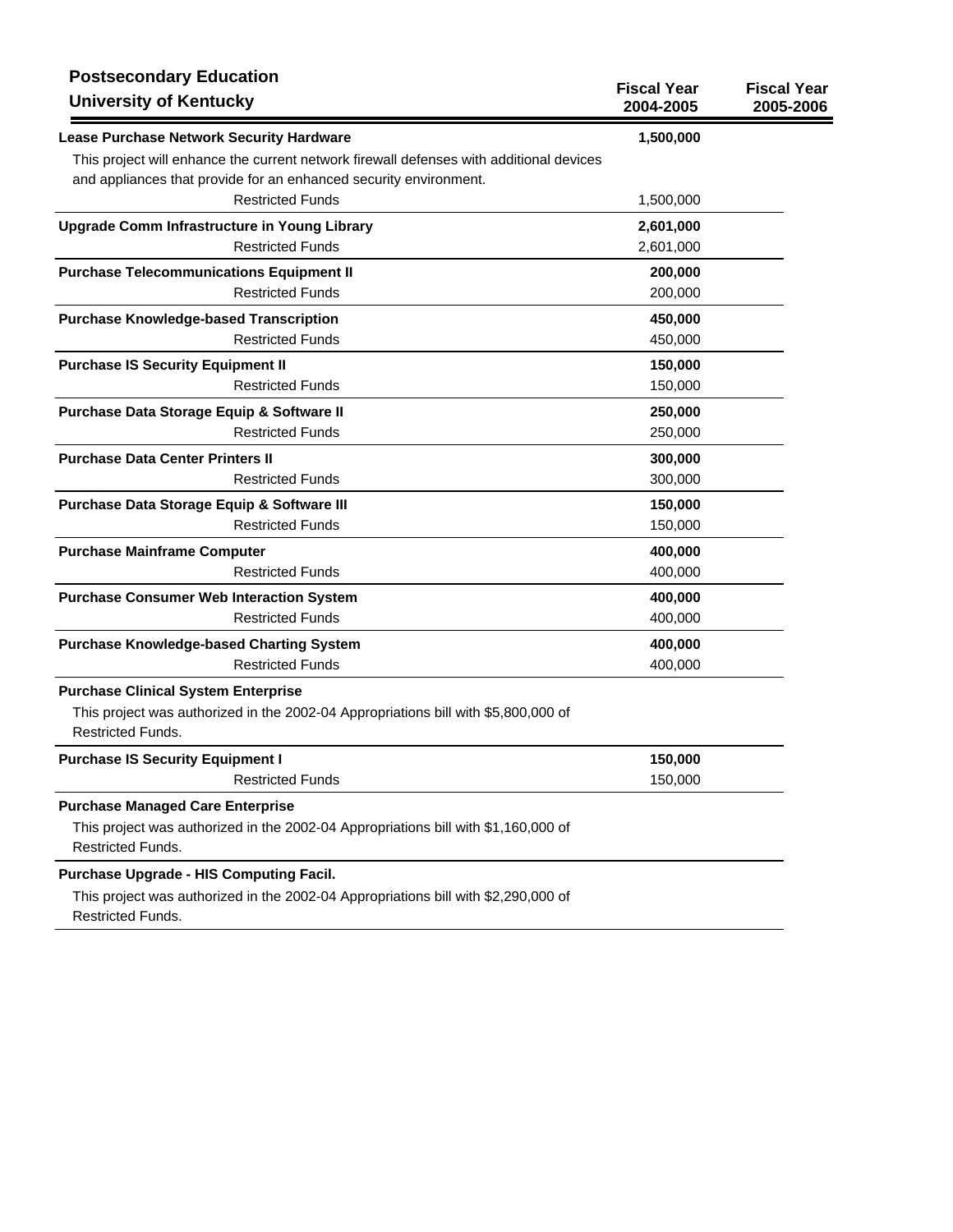| <b>Postsecondary Education</b><br><b>University of Kentucky</b>                                                                                                   | <b>Fiscal Year</b><br>2004-2005 | <b>Fiscal Year</b><br>2005-2006 |
|-------------------------------------------------------------------------------------------------------------------------------------------------------------------|---------------------------------|---------------------------------|
| <b>Purchase Upgrade for Servers</b><br>This project was authorized in the 2002-04 Appropriations bill with \$800,000 of<br><b>Restricted Funds.</b>               |                                 |                                 |
| <b>Purchase Computing Infrastructure Update</b><br>This project was authorized in the 2002-04 Appropriations bill with \$2,500,000 of<br><b>Restricted Funds.</b> |                                 |                                 |
| <b>Purchase Data Storage Facility Upgrade</b><br>This project was authorized in the 2002-04 Appropriations bill with \$750,000 of<br>Restricted Funds.            |                                 |                                 |
| <b>Purchase Telecommunications Equipment I</b><br><b>Restricted Funds</b>                                                                                         | 250,000<br>250,000              |                                 |
| <b>Purchase Data Center Printers I</b><br><b>Restricted Funds</b>                                                                                                 | 350,000<br>350,000              |                                 |
| Purchase PACS Data Storage Equip & Software<br><b>Restricted Funds</b>                                                                                            | 500,000<br>500,000              |                                 |
| <b>Purchase Patient System Enterprise</b><br>This project was authorized in the 2002-04 Appropriations bill with \$4,640,000 of<br><b>Restricted Funds.</b>       |                                 |                                 |
| Purchase Data Storage Equip & Software I<br><b>Restricted Funds</b>                                                                                               | 500,000<br>500,000              |                                 |
| <b>Purchase Dig. Medical Record Expansion</b><br>This project was authorized in the 2002-04 Appropriations bill with \$4,640,000 of<br><b>Restricted Funds.</b>   |                                 |                                 |
| <b>Purchase Telecommunications Equipment III</b><br><b>Restricted Funds</b>                                                                                       | 150,000<br>150,000              |                                 |
| <b>Purchase Dentistry Patient Mgt Software</b><br><b>Restricted Funds</b>                                                                                         | 1,650,000<br>1,650,000          |                                 |
| Lease/Purchase ERP System. Phase II<br>The Enterprise Resources Project system will replace the existing administrative<br>systems.                               | 15,000,000                      |                                 |
| <b>Restricted Funds</b>                                                                                                                                           | 15,000,000                      |                                 |
| <b>Upgrade Hospital Data Network</b>                                                                                                                              | 826,000                         |                                 |
| <b>Restricted Funds</b>                                                                                                                                           | 826,000                         |                                 |
| <b>Replace Hospital Mainframe Computer</b><br><b>Restricted Funds</b>                                                                                             | 800,000<br>800,000              |                                 |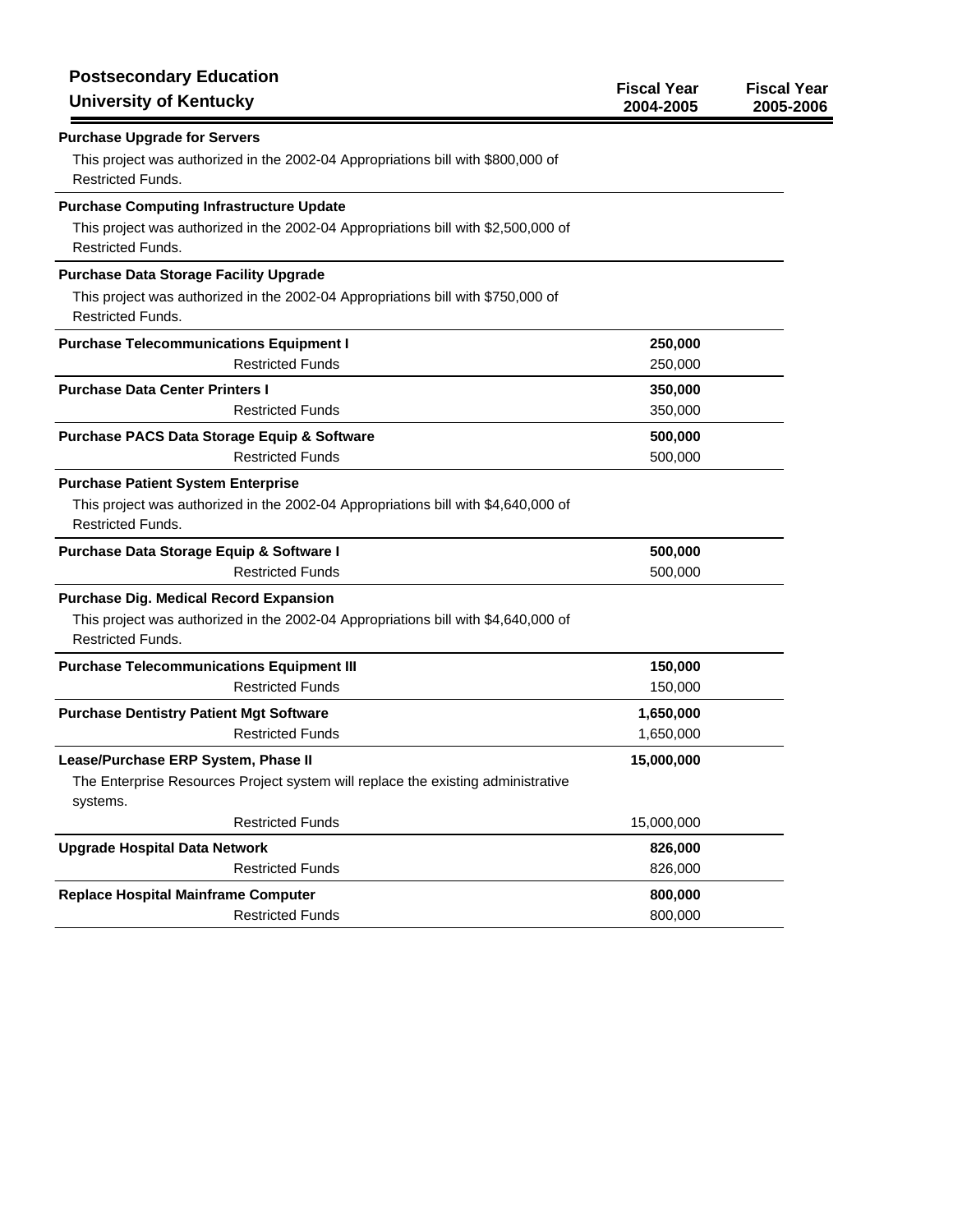| <b>Postsecondary Education</b><br><b>University of Kentucky</b>                                          | <b>Fiscal Year</b><br>2004-2005 | <b>Fiscal Year</b><br>2005-2006 |
|----------------------------------------------------------------------------------------------------------|---------------------------------|---------------------------------|
| <b>Expand Hospital Data Storage</b>                                                                      | 600,000                         |                                 |
| <b>Restricted Funds</b>                                                                                  | 600,000                         |                                 |
| <b>Expand Kentucky Clinic Network</b>                                                                    | 800,000                         |                                 |
| <b>Restricted Funds</b>                                                                                  | 800,000                         |                                 |
| <b>Install Perioperative Info. Management System</b>                                                     | 1,200,000                       |                                 |
| <b>Restricted Funds</b>                                                                                  | 1,200,000                       |                                 |
| <b>Install Fetal Monitoring information System</b>                                                       | 1,200,000                       |                                 |
| <b>Restricted Funds</b>                                                                                  | 1,200,000                       |                                 |
| <b>Implement Medication Bar Coding System</b>                                                            | 1,750,000                       |                                 |
| This project will implement a new information system to facilitate patient medication<br>administration. |                                 |                                 |
| <b>Restricted Funds</b>                                                                                  | 1,750,000                       |                                 |
| <b>Upgrade PACS System</b>                                                                               | 2,000,000                       |                                 |
| <b>Restricted Funds</b>                                                                                  | 2,000,000                       |                                 |
| <b>Replace Radiology Info Sys(QuadRIS Replacement)</b>                                                   | 2,000,000                       |                                 |
| <b>Restricted Funds</b>                                                                                  | 2,000,000                       |                                 |
| <b>Implement On-Site Digital Radiology Archive</b>                                                       | 700,000                         |                                 |
| <b>Restricted Funds</b>                                                                                  | 700,000                         |                                 |
| Implement PACS Sys. In Hospital OR                                                                       | 800,000                         |                                 |
| <b>Restricted Funds</b>                                                                                  | 800,000                         |                                 |
| <b>Implement Automated Bed Mgt. System</b>                                                               | 1,000,000                       |                                 |
| <b>Restricted Funds</b>                                                                                  | 1,000,000                       |                                 |
| <b>REAL PROPERTY LEASES</b>                                                                              |                                 |                                 |
| <b>College of Medicine Off-Campus Clinic - Lease</b>                                                     |                                 |                                 |
| <b>College of Pharmacy - Contracted Program - Lease</b>                                                  |                                 |                                 |
| <b>Medical Center - Grant Projects - Lease</b>                                                           |                                 |                                 |
| Med Center Off-Campus Patient Facility - Lease                                                           |                                 |                                 |
| Med Center Contract Sponsored Programs - Lease                                                           |                                 |                                 |
| <b>Clinic Blazer Parkway - Lease</b>                                                                     |                                 |                                 |
| Kentucky Utilities Building - Lease                                                                      |                                 |                                 |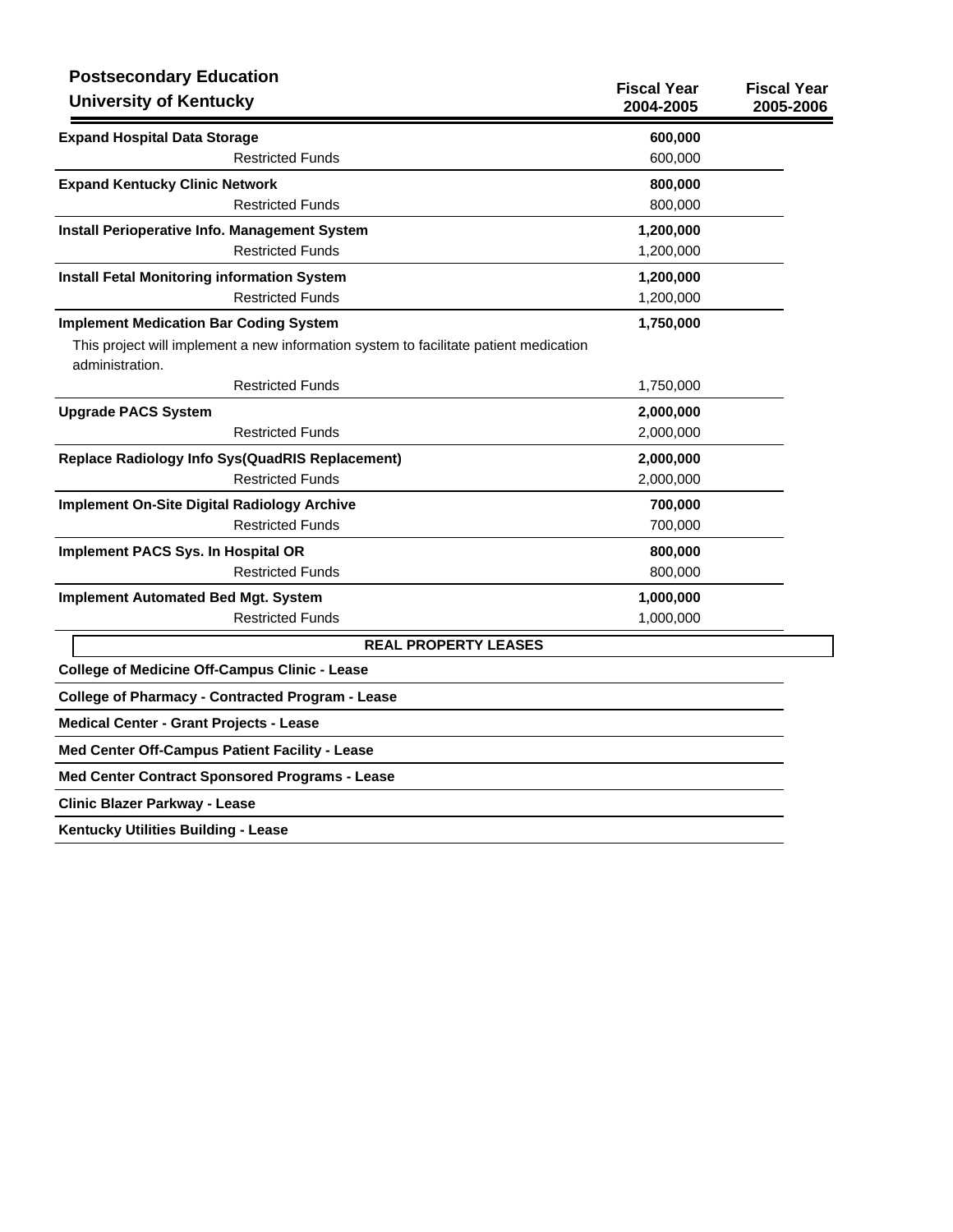| <b>Postsecondary Education</b><br><b>University of Kentucky</b> | <b>Fiscal Year</b><br>2004-2005 | <b>Fiscal Year</b><br>2005-2006 |
|-----------------------------------------------------------------|---------------------------------|---------------------------------|
| University of Kentucky Summary                                  | 1,416,683,000                   |                                 |
| <b>Restricted Funds</b>                                         | 1,221,998,000                   |                                 |
| <b>Federal Fund</b>                                             | 15,185,000                      |                                 |
| <b>Bond Fund</b>                                                | 48,500,000                      |                                 |
| <b>Agency Bond Funds</b>                                        | 131,000,000                     |                                 |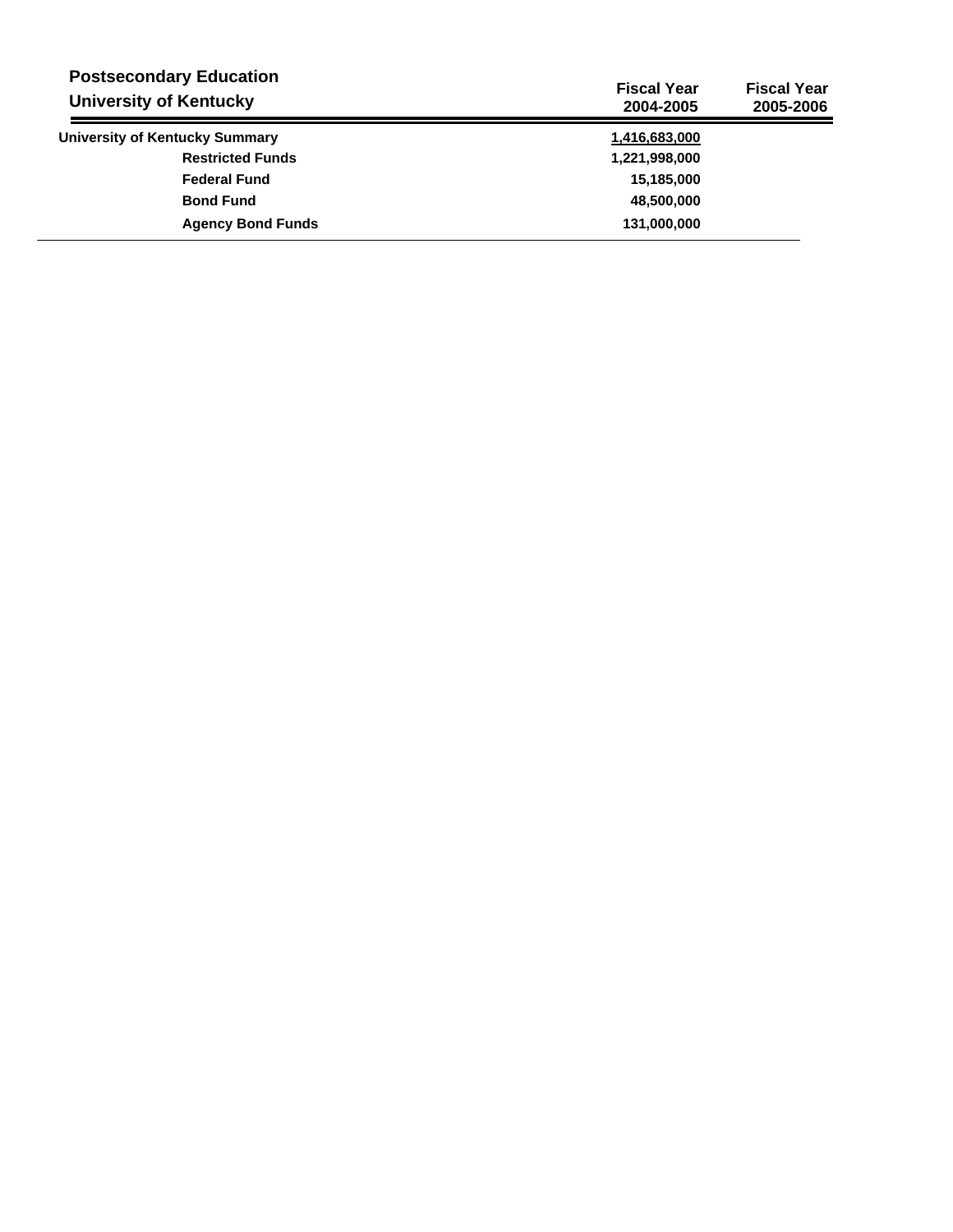## **Postsecondary Education**

| <b>PUSISECUTIUALY EQUUATION</b><br><b>University of Louisville</b>                         | <b>Fiscal Year</b><br>2004-2005 | <b>Fiscal Year</b><br>2005-2006 |
|--------------------------------------------------------------------------------------------|---------------------------------|---------------------------------|
| <b>CAPITAL CONSTRUCTION</b>                                                                |                                 |                                 |
| Construct - Res Hall, 276 Beds, Ph III, Com.Park                                           | 14,000,000                      |                                 |
| This building will provide new housing to support the anticipated increase in graduate     |                                 |                                 |
| student enrollment and for Greek housing. The facility will be named "Community            |                                 |                                 |
| Park." This building will have approximately 64,000 gross square feet. This                |                                 |                                 |
| privatized housing project will be financed using tax-exempt bonds under a 40-year         |                                 |                                 |
| ground lease to a 501(c) 3 non-profit foundation. The University anticipates that the      |                                 |                                 |
| private developer who builds this residence hall will also manage the hall. It is          |                                 |                                 |
| anticpated that leasehold improvements to the land will revert to U of L when the          |                                 |                                 |
| bonds are paid off.                                                                        |                                 |                                 |
| <b>Restricted Funds</b>                                                                    | 14,000,000                      |                                 |
| <b>Expand - Ambulatory Care Bidg. Academic Addition</b>                                    | 43,061,800                      |                                 |
| This will allow University Medical Center, Inc. (UofL Hospital lease) to renovate the      |                                 |                                 |
| Ambulatory Care Center to become a more efficient and effective outpatient care            |                                 |                                 |
| center.                                                                                    |                                 |                                 |
| <b>Restricted Funds</b>                                                                    | 43,061,800                      |                                 |
| <b>Construct - HSC Parking Structure II</b>                                                |                                 | 15,595,000                      |
| The University of Louisville's Health Sciences Center continues to grow, particularly      |                                 |                                 |
| due to the addition of new researchers to occupy the newly constructed Baxter              |                                 |                                 |
| Biomedical Research buildings. The planned construction of the HSC Research                |                                 |                                 |
| Facility - Phase III will be located on the remaining surface parking lot in the center of |                                 |                                 |
| the HSC Campus and will displace 220 parking spaces making this project<br>necessary.      |                                 |                                 |
| <b>Restricted Funds</b>                                                                    |                                 | 15,595,000                      |
| <b>Purchase - Support Service Land (NE Quad)</b>                                           | 5,095,000                       |                                 |
| This project will allow the university to continue to acquire property consistent with its |                                 |                                 |
| land use plan to deal with the developmental and expansion needs of Belknap                |                                 |                                 |
| Campus. The property includes five buildings on 4.762 acres of land. The university        |                                 |                                 |
| is currently leasing the land and buildings. The land will be used to consolidate the      |                                 |                                 |
| support services programs of the university to the northeast quadrant of campus.           |                                 |                                 |
| <b>Restricted Funds</b>                                                                    | 5,095,000                       |                                 |
| <b>Renovate - Natural Science Building</b>                                                 | 12,840,000                      |                                 |
| This renovation will involve restoration of the exterior including replacement of          |                                 |                                 |
| existing windows and door systems. Interior renovation will refurbish classrooms,          |                                 |                                 |
| departmental and faculty offices, and convert technologically outdated teaching lab        |                                 |                                 |
| space to needed modern teaching laboratories or new faculty office space.                  |                                 |                                 |
| Additional work will include modernization of building mechanical, lighting and            |                                 |                                 |
| electrical systems. It is envisioned that upon completion, the building will continue as   |                                 |                                 |
| the primary facility for the departments of Mathematics, Physics, and Geology.             |                                 |                                 |
| <b>Restricted Funds</b>                                                                    | 12,840,000                      |                                 |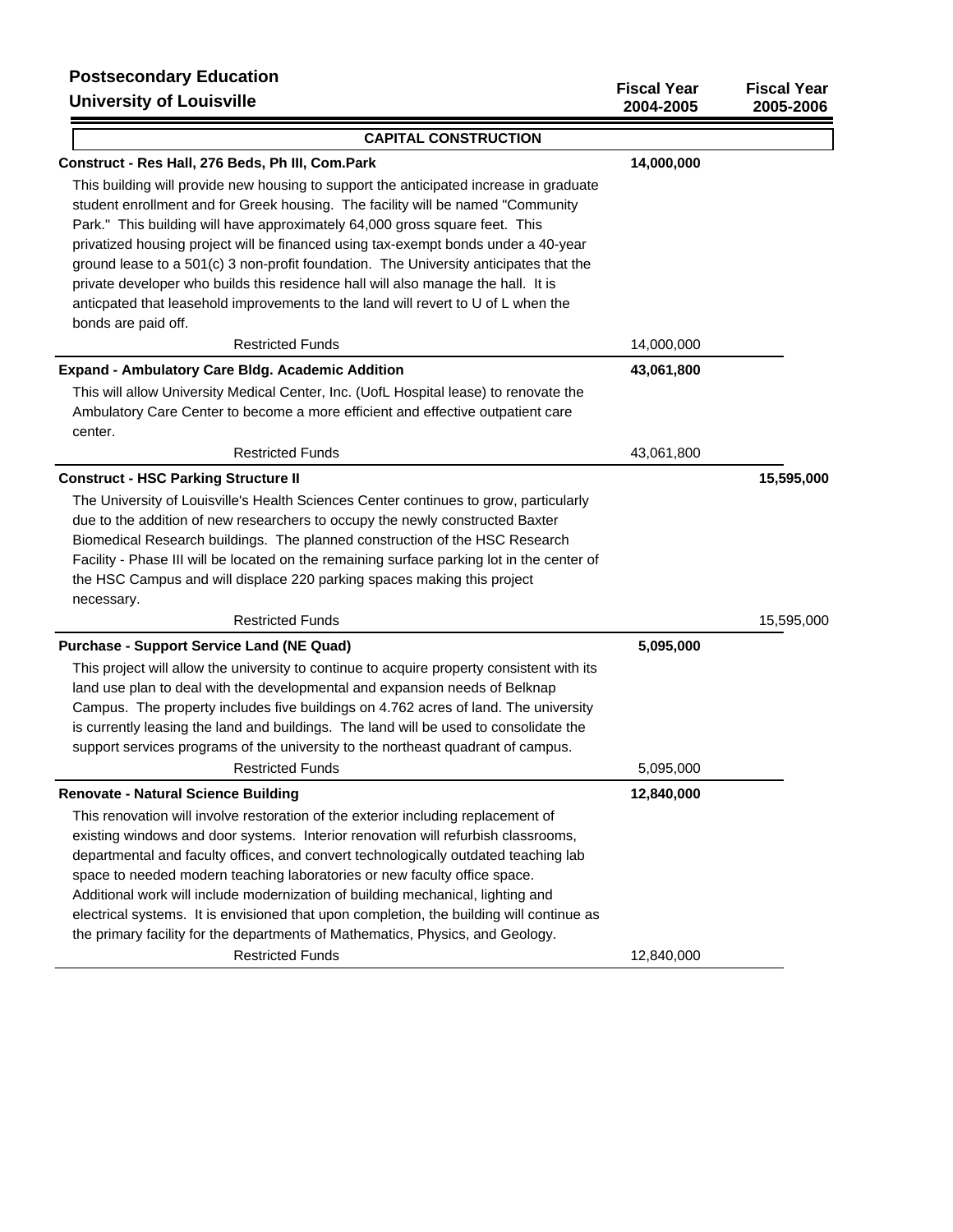| <b>Postsecondary Education</b><br><b>University of Louisville</b>                                                                                                                                                                                                                                                                                                                                                                                                                                                                                                                                                                               | <b>Fiscal Year</b><br>2004-2005 | <b>Fiscal Year</b><br>2005-2006 |
|-------------------------------------------------------------------------------------------------------------------------------------------------------------------------------------------------------------------------------------------------------------------------------------------------------------------------------------------------------------------------------------------------------------------------------------------------------------------------------------------------------------------------------------------------------------------------------------------------------------------------------------------------|---------------------------------|---------------------------------|
| Renovate - Student Serv. Bldg - Houchens, Ph II                                                                                                                                                                                                                                                                                                                                                                                                                                                                                                                                                                                                 | 6,807,000                       |                                 |
| This project will involve renovating and major refurbishing of the Houchens Building<br>(approximately 53,615 sq. ft.) to create adequate space to house the student service<br>and student support functions, which are currently located in the basement in this<br>facility.                                                                                                                                                                                                                                                                                                                                                                 |                                 |                                 |
| <b>Restricted Funds</b>                                                                                                                                                                                                                                                                                                                                                                                                                                                                                                                                                                                                                         | 6,807,000                       |                                 |
| <b>Construct - Boathouse for Women's Rowing Program</b><br>This project was authorized in the 2002-04 Appropriations bill with \$2,488,000 of<br>Restricted funds. The additional \$188,000 will raise the project appropriation to<br>\$2,676,000. This project will construct a new two story boathouse to be built on<br>leased land (park property) adjacent to the Ohio River (near the Great Lawn). The<br>lower floor will be used for boat and equipment storage and the upper level (above<br>flood plane) will include offices, meeting space, exercise and multi-purpose rooms<br>with showers, and a balcony overlooking the river. | 188,000                         |                                 |
| <b>Restricted Funds</b>                                                                                                                                                                                                                                                                                                                                                                                                                                                                                                                                                                                                                         | 188,000                         |                                 |
| <b>Renovate - Dental Clinics - First Floor</b><br>This authorization will allow the university to renovate approximately 30,000 gross<br>square feet.                                                                                                                                                                                                                                                                                                                                                                                                                                                                                           | 9,303,000                       |                                 |
| <b>Restricted Funds</b>                                                                                                                                                                                                                                                                                                                                                                                                                                                                                                                                                                                                                         | 9,303,000                       |                                 |
| <b>Construct - Diversity Center for Excellence</b>                                                                                                                                                                                                                                                                                                                                                                                                                                                                                                                                                                                              |                                 | 5,597,000                       |
| This project calls for the construction of a new 23,100 square feet facility that will<br>house the current Multicultural Center, Office of Minority Affairs and the Upward<br>Bound program (and other TRIO programs pending federal funding). The<br>multicultural programs and services under the auspices of the Vice Provost for<br>Diversity are housed in three different buildings.                                                                                                                                                                                                                                                     |                                 |                                 |
| <b>Restricted Funds</b>                                                                                                                                                                                                                                                                                                                                                                                                                                                                                                                                                                                                                         |                                 | 5,597,000                       |
| Renovate - Medical School Tower-55A, Phase I<br>This authorization will renovate 18,652 gross square feet of laboratory, laboratory<br>support, and research office space. This renovation will also create modern efficient<br>research laboratories that will enhance faculty collaboration and interaction.                                                                                                                                                                                                                                                                                                                                  | 4,148,000                       |                                 |
| <b>Restricted Funds</b>                                                                                                                                                                                                                                                                                                                                                                                                                                                                                                                                                                                                                         | 4,148,000                       |                                 |
| Renovate - Shelby Campus Infrastructure<br>The University of Louisville has been exploring, for sometime, the best use of Shelby<br>Campus. Talks with the Louisville and Jefferson County Riverport Authority have led<br>to the development of this property for commercial uses. Once build-out is complete,<br>it is estimated that 120 acres will be available for lease space.                                                                                                                                                                                                                                                            | 8,740,000                       |                                 |
| <b>Restricted Funds</b>                                                                                                                                                                                                                                                                                                                                                                                                                                                                                                                                                                                                                         | 8,740,000                       |                                 |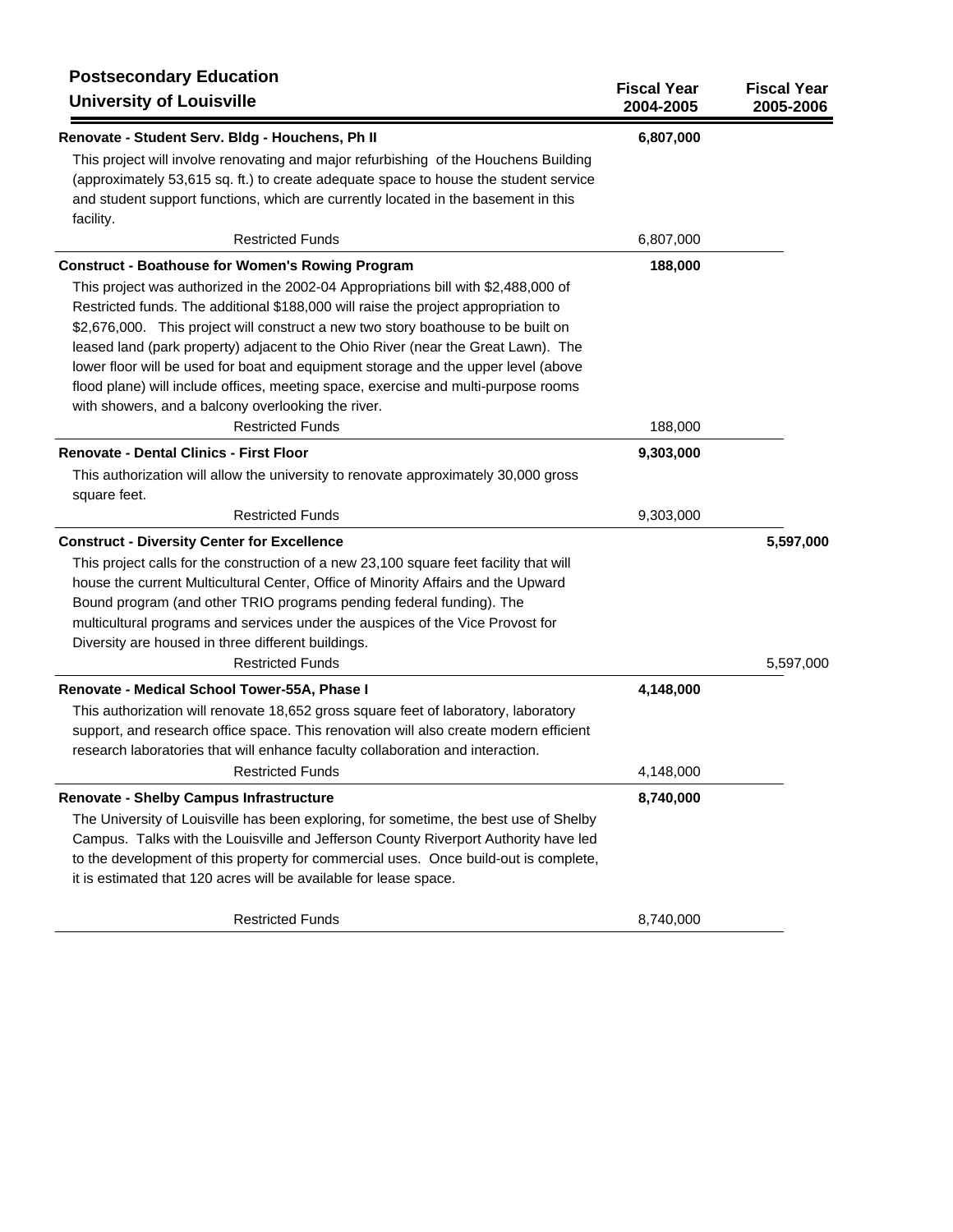| <b>Postsecondary Education</b><br><b>University of Louisville</b>                        | <b>Fiscal Year</b><br>2004-2005 | <b>Fiscal Year</b><br>2005-2006 |
|------------------------------------------------------------------------------------------|---------------------------------|---------------------------------|
| Renovate - Univ. Housing Capital Renewal, Ph I                                           |                                 | 3,210,000                       |
| This project will focus on maintenance and upgrading the condition of the housing        |                                 |                                 |
| units on Belknap Campus and at the Health Sciences Center.                               |                                 |                                 |
| <b>Restricted Funds</b>                                                                  |                                 | 3,210,000                       |
| <b>Construct - Utilities, Remove Overhead Lines</b>                                      |                                 | 3,194,000                       |
| The removal of overhead utilities lines will enhance Belknap Campus.                     |                                 |                                 |
| <b>Restricted Funds</b>                                                                  |                                 | 3,194,000                       |
| <b>Construct - HSC Research Facility, Phase III</b>                                      | 65,200,000                      |                                 |
| An authorization of \$65,200,000 (\$39,150,000 from General Fund supported bonds,        |                                 |                                 |
| \$15,800,000 from Restricted funds, and \$10,250,000 from federal funds) will allow      |                                 |                                 |
| the construction of a 134,700 gross square foot facility to be located on the Health     |                                 |                                 |
| Sciences Center (HSC). This facility is needed to further enhance the research           |                                 |                                 |
| capacity of the university and help to insure successful recruitment of new faculty      |                                 |                                 |
| provided through the Research Challenge Trust Fund (Bucks for Brains) program.           |                                 |                                 |
| The facility will be principally dedicated to cancer research, one of the programs       |                                 |                                 |
| identified in the university's Challenge for Excellence as key to meeting the mandate    |                                 |                                 |
| set forth in 1997's House Bill 1. The National Cancer Institute has endorsed the         |                                 |                                 |
| university's plan to develop the programs at the James Graham Brown Cancer               |                                 |                                 |
| Center to attain NCI Comprehensive Cancer Center designation by 2007. This facility      |                                 |                                 |
| will provide the research space necessary to make that goal reachable. A capital         |                                 |                                 |
| campaign to support the cancer center is underway, with a significant portion of these   |                                 |                                 |
| private funds dedicated to hiring additional cancer researchers.                         |                                 |                                 |
| This new facility will house wet labs, lab support space, faculty offices, and           |                                 |                                 |
| conference/interaction spaces. It will also house a full-service animal facility as well |                                 |                                 |
| as the appropriate barrier space to protect the valuable transgenic species of mice      |                                 |                                 |
| required for today's and tomorrow's research efforts. The programming phase of the       |                                 |                                 |
| facility planning for BioMed III has been completed, allowing the university to move     |                                 |                                 |
| quickly toward the design and construction of Phase I within the 2004-06 biennium.       |                                 |                                 |
| <b>Bond Fund</b>                                                                         | 39,150,000                      |                                 |
| <b>Restricted Funds</b>                                                                  | 15,800,000                      |                                 |
| <b>Federal Fund</b>                                                                      | 10,250,000                      |                                 |
| Renovate - Chemistry Fume Hood Redesign, Ph II                                           | 4,534,000                       |                                 |
| This project will address the second phase of life/safety improvements to the            |                                 |                                 |
| ventilation system in the Chemistry Building.                                            |                                 |                                 |
| <b>Restricted Funds</b>                                                                  | 4,534,000                       |                                 |
| <b>Purchase - Artificial Turf - Practice Field Faci</b>                                  | 750,000                         |                                 |
| This authorization will purchase and install approximately 100,000 square feet of        |                                 |                                 |
| artificial turf to a new outdoor practice field that can be used throughout the year.    |                                 |                                 |
| <b>Restricted Funds</b>                                                                  | 750,000                         |                                 |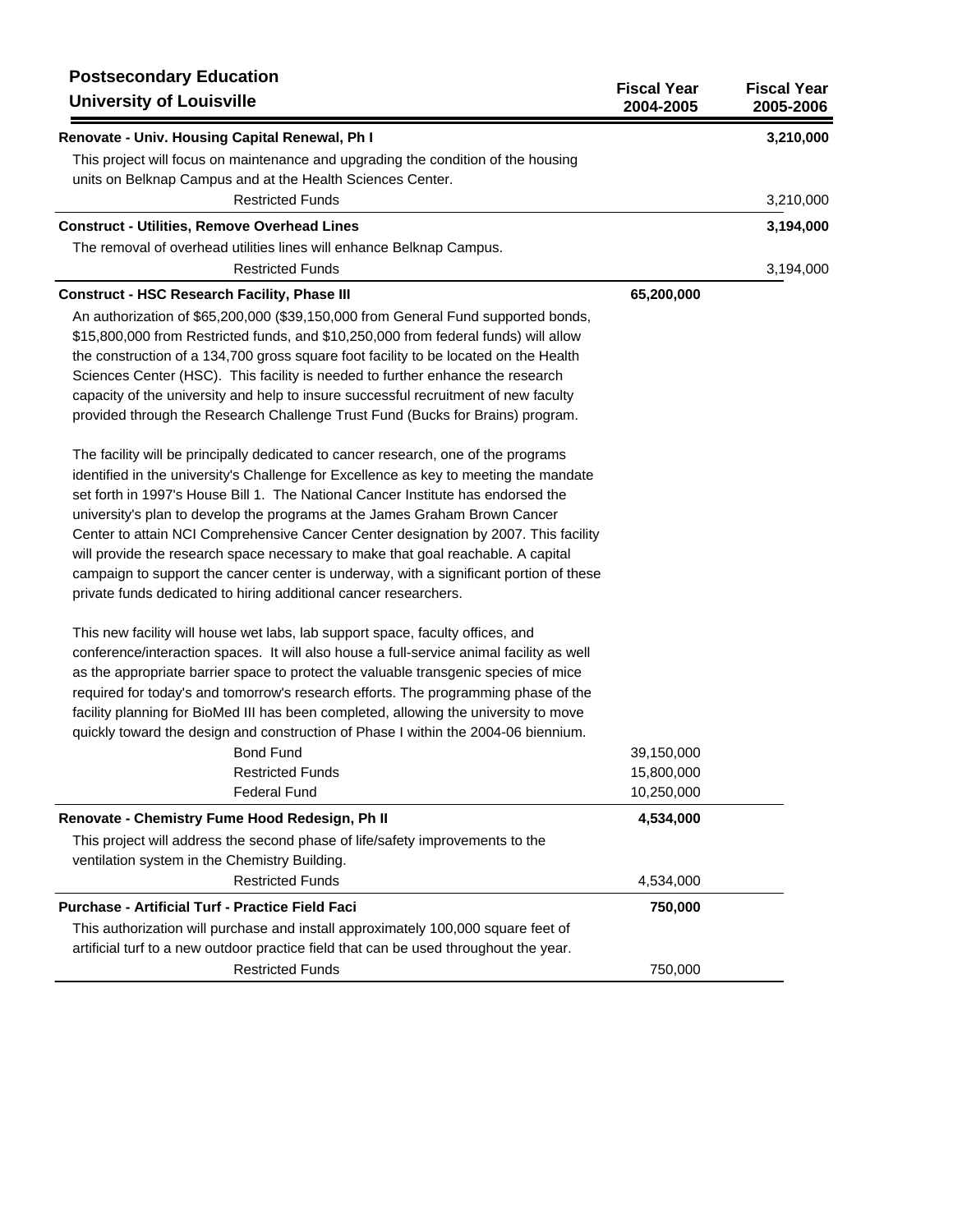| <b>Postsecondary Education</b><br><b>University of Louisville</b>                                                                                                                                                                                                                                                                                                                                                                                                                                                                                                | <b>Fiscal Year</b><br>2004-2005 | <b>Fiscal Year</b><br>2005-2006 |
|------------------------------------------------------------------------------------------------------------------------------------------------------------------------------------------------------------------------------------------------------------------------------------------------------------------------------------------------------------------------------------------------------------------------------------------------------------------------------------------------------------------------------------------------------------------|---------------------------------|---------------------------------|
| Renovate - Medical Dental Res Building, Phase IV                                                                                                                                                                                                                                                                                                                                                                                                                                                                                                                 | 19,425,000                      |                                 |
| This authorization will renovate approximately 85,544 gross square feet. This project<br>will provide modern research labs throughout the seven-story, 100,000 square foot<br>facility. Research areas include: cardiology, pathology, neurosurgery, surgery, and<br>obstetrics/gynecology.                                                                                                                                                                                                                                                                      |                                 |                                 |
| <b>Restricted Funds</b>                                                                                                                                                                                                                                                                                                                                                                                                                                                                                                                                          | 19,425,000                      |                                 |
| <b>Expand - Oppenheimer Hall for Social Work</b>                                                                                                                                                                                                                                                                                                                                                                                                                                                                                                                 | 826,000                         |                                 |
| This project was authorized in the 2002-04 Appropriations bill with \$5,450,000 of<br>Restricted Funds. The additional \$826,000 will raise the project appropriation to<br>\$6,276,000. This project will involve the construction of an addition (new wing) to<br>Oppenheimer Hall. This project will add approximately 25,092 gross square feet to<br>the existing facility. The addition will create adequate space to house in one building<br>all faculty and staff with the Kent School of Social Work, currently located in five<br>different locations. |                                 |                                 |
| <b>Restricted Funds</b>                                                                                                                                                                                                                                                                                                                                                                                                                                                                                                                                          | 826,000                         |                                 |
| Renovate/Purchase-Home of the Innocents Property<br>This authorization will allow the purchase and renovation of the existing 36,500 gross<br>square foot facility. This Home of the Innocents Property was previously used as an<br>extended care (hospital) facility for children. The plan is to renovate it to provide<br>offices for faculty and staff, conference rooms, a computer laboratory to be jointly<br>used by the University's School of Public Health and the Metro Department of Public<br>Health.                                             | 8,031,000                       |                                 |
| <b>Agency Bond Funds</b>                                                                                                                                                                                                                                                                                                                                                                                                                                                                                                                                         | 8,031,000                       |                                 |
| <b>Guaranteed Energy Savings Project</b><br>This project will allow U of L to enter into an agreement with a Performance<br>Contractor to reduce our energy usage. Energy savings will be used to pay for<br>facility upgrades/modifications - this will apply to several campus buildings.                                                                                                                                                                                                                                                                      |                                 |                                 |
| <b>Purchase - Third Street &amp; Central Ave. Property</b>                                                                                                                                                                                                                                                                                                                                                                                                                                                                                                       | 3,100,000                       |                                 |
| This project will purchase property at Third Street and Central Avenue--the property<br>(former American Air Filter (AAF) Mfg. Plant property). University of Louisville<br>Athletic Association, Inc. (ULAA) will purchase 10.25 acres that includes a<br>53,200+/-gross square foot office building.<br><b>Restricted Funds</b>                                                                                                                                                                                                                                | 3,100,000                       |                                 |
| <b>Construct - U of L Baseball Stadium</b>                                                                                                                                                                                                                                                                                                                                                                                                                                                                                                                       |                                 |                                 |
| This project was authorized in the 2002-04 Appropriations bill with \$5,900,000 of<br>Restricted funds. This project will allow the U of L Athletic Association, Inc. (ULAA)<br>the opportunity to construct a 6,020 sq. ft. university-owned baseball facility.                                                                                                                                                                                                                                                                                                 |                                 |                                 |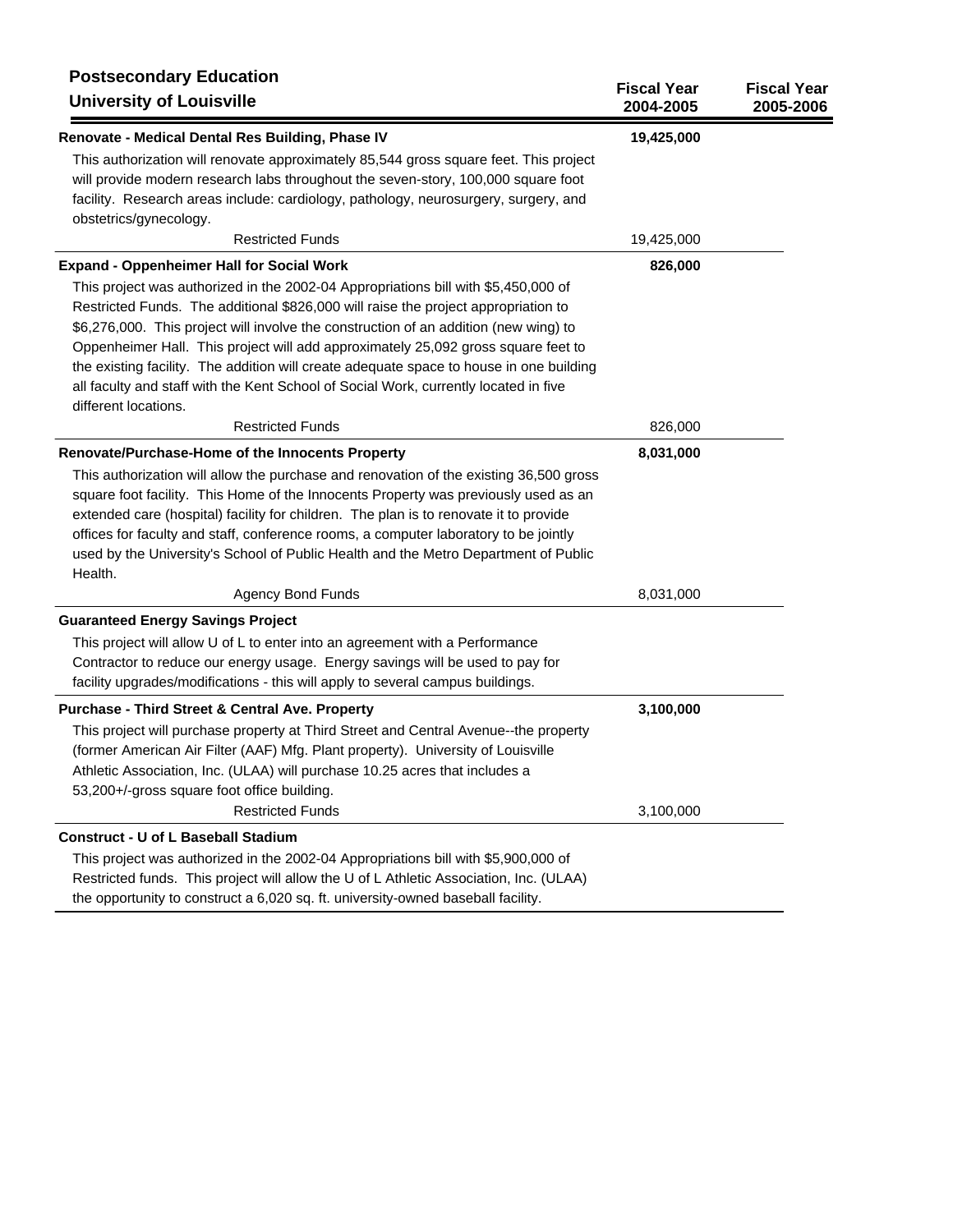| <b>Postsecondary Education</b><br><b>University of Louisville</b>                                                                                                                                                                                                                                                                                                                                                                                                   | <b>Fiscal Year</b><br>2004-2005 | <b>Fiscal Year</b><br>2005-2006 |
|---------------------------------------------------------------------------------------------------------------------------------------------------------------------------------------------------------------------------------------------------------------------------------------------------------------------------------------------------------------------------------------------------------------------------------------------------------------------|---------------------------------|---------------------------------|
| <b>Expand Cardinal Arena for Basketball</b>                                                                                                                                                                                                                                                                                                                                                                                                                         | 9,548,000                       |                                 |
| This 24,000 square foot addition to the Swain Student Activities Center will include a<br>multi-purpose basketball/volleyball court, training room, team meeting rooms, offices<br>and other support facilities for intercollegiate athletics. This expansion is needed to<br>help comply with NCAA policies on gender equity.                                                                                                                                      |                                 |                                 |
| <b>Agency Bond Funds</b>                                                                                                                                                                                                                                                                                                                                                                                                                                            | 9,548,000                       |                                 |
| Purchase - Real Estate Near HSC & Ren. Offices                                                                                                                                                                                                                                                                                                                                                                                                                      | 20,500,000                      |                                 |
| This project will purchase property adjacent to the Health Sciences Campus.<br>University of Louisville will purchase, should it become available, 3.38 acres that<br>currently have a 106,428 gross square foot office building.                                                                                                                                                                                                                                   |                                 |                                 |
| <b>Restricted Funds</b>                                                                                                                                                                                                                                                                                                                                                                                                                                             | 20,500,000                      |                                 |
| <b>Construct - Multipurp Field House and Prac. Fac.</b>                                                                                                                                                                                                                                                                                                                                                                                                             | 12,404,000                      |                                 |
| This project will provide a 100,000 square foot multipurpose field house and practice<br>facility primarily for the use by intercollegiate athletics. The field house will provide an<br>indoor practice venue for football, soccer, baseball, golf, volleyball, field hockey, and<br>track and field.                                                                                                                                                              |                                 |                                 |
| <b>Agency Bond Funds</b>                                                                                                                                                                                                                                                                                                                                                                                                                                            | 8,000,000                       |                                 |
| <b>Restricted Funds</b>                                                                                                                                                                                                                                                                                                                                                                                                                                             | 4,404,000                       |                                 |
| <b>Construct Women's Soccer Fields</b>                                                                                                                                                                                                                                                                                                                                                                                                                              | 540,000                         |                                 |
| This authorization will allow construction of a new field for soccer / lacrosse at the<br>site of the former Algood Foods on Floyd Street.                                                                                                                                                                                                                                                                                                                          |                                 |                                 |
| <b>Restricted Funds</b>                                                                                                                                                                                                                                                                                                                                                                                                                                             | 540,000                         |                                 |
| <b>Construct Center for Predictive Medicine</b>                                                                                                                                                                                                                                                                                                                                                                                                                     | 35,200,000                      |                                 |
| This authorization will allow the Center for Predictive Medicine, a 45,000 square foot<br>facility, to be built. The center will be built on a four acre parcel on Shelby Campus<br>and is a key component of the university's enhanced research mission. It will play a<br>major role in promoting the economic development of the region. The university's<br>proposal is currently under review by the National Institutes of Health.<br><b>Restricted Funds</b> | 13,000,000                      |                                 |
| <b>Federal Fund</b>                                                                                                                                                                                                                                                                                                                                                                                                                                                 | 22,200,000                      |                                 |
| Papa John Stadium Expansion/Planning                                                                                                                                                                                                                                                                                                                                                                                                                                | 2,000,000                       |                                 |
| This authorization will provide planning and design work to expand Papa John's<br>Cardinal Stadium with the addition of 33 private boxes including 594 box seats and<br>construction of a 12,028 seat upper deck with access concourse. Additional<br>construction includes access ramps, stair / elevator towers, concession, toilets, and<br>other support areas serving the new concourse.                                                                       |                                 |                                 |
| <b>Restricted Funds</b>                                                                                                                                                                                                                                                                                                                                                                                                                                             | 2,000,000                       |                                 |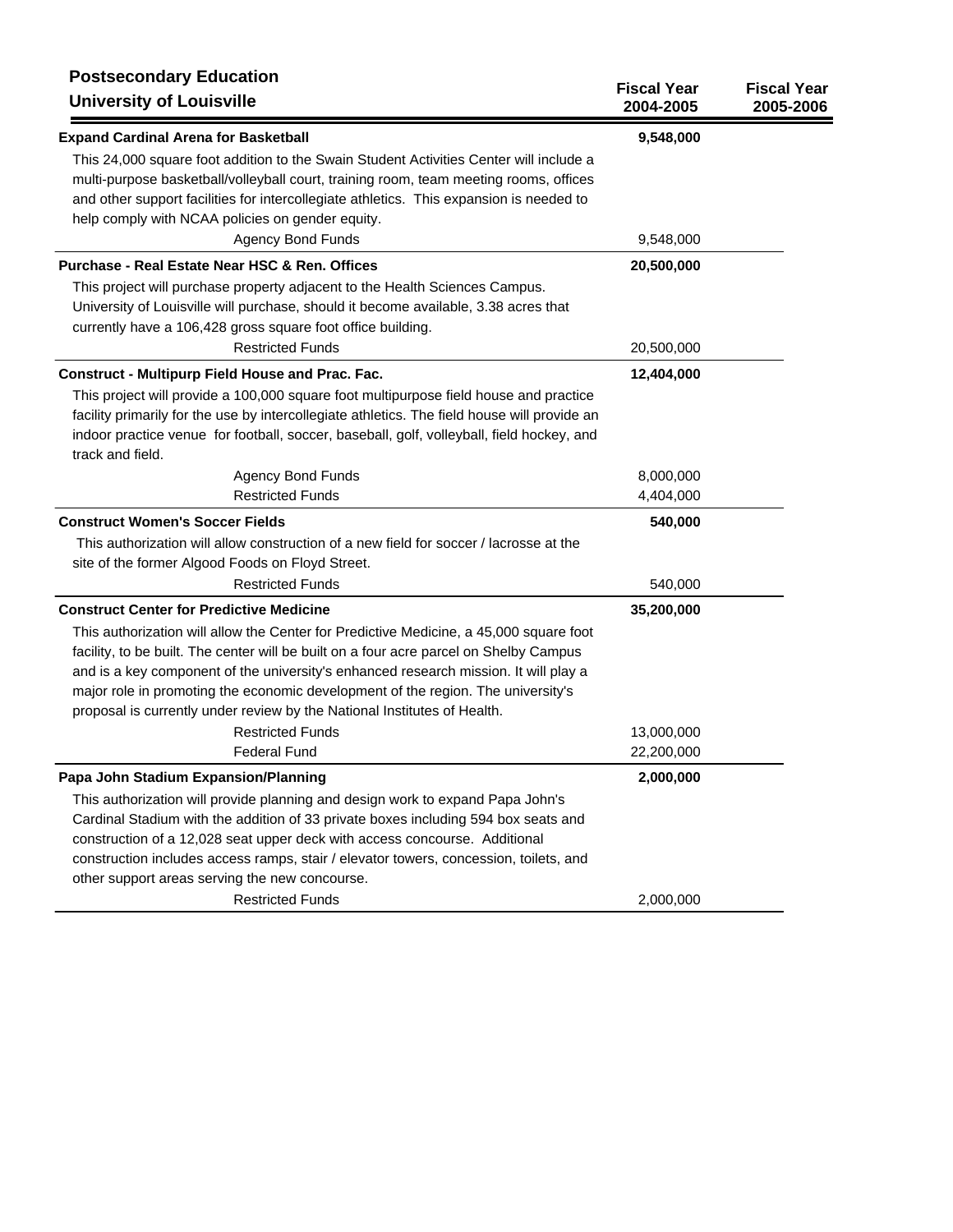| <b>Postsecondary Education</b><br><b>University of Louisville</b>                                                                                                                                                                                                                                                                                    | <b>Fiscal Year</b><br>2004-2005 | <b>Fiscal Year</b><br>2005-2006 |
|------------------------------------------------------------------------------------------------------------------------------------------------------------------------------------------------------------------------------------------------------------------------------------------------------------------------------------------------------|---------------------------------|---------------------------------|
| <b>Transporation Improvement Grant</b>                                                                                                                                                                                                                                                                                                               | 2,500,000                       |                                 |
| This authorization will allow the Department of Public Safety and Parking to enhance<br>the University of Louisville's transportation program through the acquisition of<br>equipment for the campus shuttle service with funding from a federal transportation<br>grant. An intelligent transportation system will be added to the existing shuttle |                                 |                                 |
| service that provides transportation to students, staff and faculty on campus. The<br>equipment will include a GPS, stopwatch message displays, security cameras,<br>lighting improvements along the routes and parking facilities, improved<br>communications equipment and other related equipment to provide the most reliable,                   |                                 |                                 |
| comfortable and safest transportation to the university community.                                                                                                                                                                                                                                                                                   |                                 |                                 |
| <b>Restricted Funds</b>                                                                                                                                                                                                                                                                                                                              | 2,500,000                       |                                 |
| <b>Acquire Land - Chevron Property</b>                                                                                                                                                                                                                                                                                                               | 3,500,000                       |                                 |
| This authorization will allow the purchase of real estate property known as the former<br>Chevron USA property at 424-430 West Bloom Street. The property consisting of<br>8.85 acres, including a number of industrial warehouses and office buildings, adjoins                                                                                     |                                 |                                 |
| the northwest boundary of the University's Belknap Campus. The property location<br>makes it ideally suited for use in meeting needs for expansion of campus parking and<br>reuse of its existing buildings for housing campus service facilities administrative                                                                                     |                                 |                                 |
| offices and housing initiatives.                                                                                                                                                                                                                                                                                                                     |                                 |                                 |
| <b>Restricted Funds</b>                                                                                                                                                                                                                                                                                                                              | 3,500,000                       |                                 |
| <b>Inhalation Chamber</b>                                                                                                                                                                                                                                                                                                                            | 2,116,500                       |                                 |
| This authorization will construct and equip an inhalation laboratory for pulmonary                                                                                                                                                                                                                                                                   |                                 |                                 |
| studies. With this authorization, the university will be able to utilize a major grant from                                                                                                                                                                                                                                                          |                                 |                                 |
| the NIH to support a state of the art inhalation facility for research related to                                                                                                                                                                                                                                                                    |                                 |                                 |
| environmental cardiology and pulmonology.                                                                                                                                                                                                                                                                                                            |                                 |                                 |
| <b>Restricted Funds</b>                                                                                                                                                                                                                                                                                                                              | 2,116,500                       |                                 |
| <b>EQUIPMENT</b>                                                                                                                                                                                                                                                                                                                                     |                                 |                                 |
| <b>Major Item of Equipment Pool</b>                                                                                                                                                                                                                                                                                                                  | 12,154,000                      |                                 |
| This Major Item of Equipment Pool provides authorization for equipment items that                                                                                                                                                                                                                                                                    |                                 |                                 |
| cost in excess of \$100,000 each. The University will report monthly to the Finance                                                                                                                                                                                                                                                                  |                                 |                                 |
| and Administration Cabinet and to the Legislative Research Commission's Capital                                                                                                                                                                                                                                                                      |                                 |                                 |
| Project and Bond Oversight Committee on the purchase of each major item of<br>equipment.                                                                                                                                                                                                                                                             |                                 |                                 |
| <b>Restricted Funds</b>                                                                                                                                                                                                                                                                                                                              | 12,154,000                      |                                 |
| <b>INFORMATION SYSTEM</b>                                                                                                                                                                                                                                                                                                                            |                                 |                                 |
| <b>Purchase - Endeavor EnCompass Enhance Existing V</b>                                                                                                                                                                                                                                                                                              | 250,000                         |                                 |
| EnCompass is an enhancement software package for the Endeavor Voyager                                                                                                                                                                                                                                                                                |                                 |                                 |
| intergrated library and information system currently used in the University Libraries<br>and the KYVL.                                                                                                                                                                                                                                               |                                 |                                 |
| <b>Restricted Funds</b>                                                                                                                                                                                                                                                                                                                              | 250,000                         |                                 |
|                                                                                                                                                                                                                                                                                                                                                      |                                 |                                 |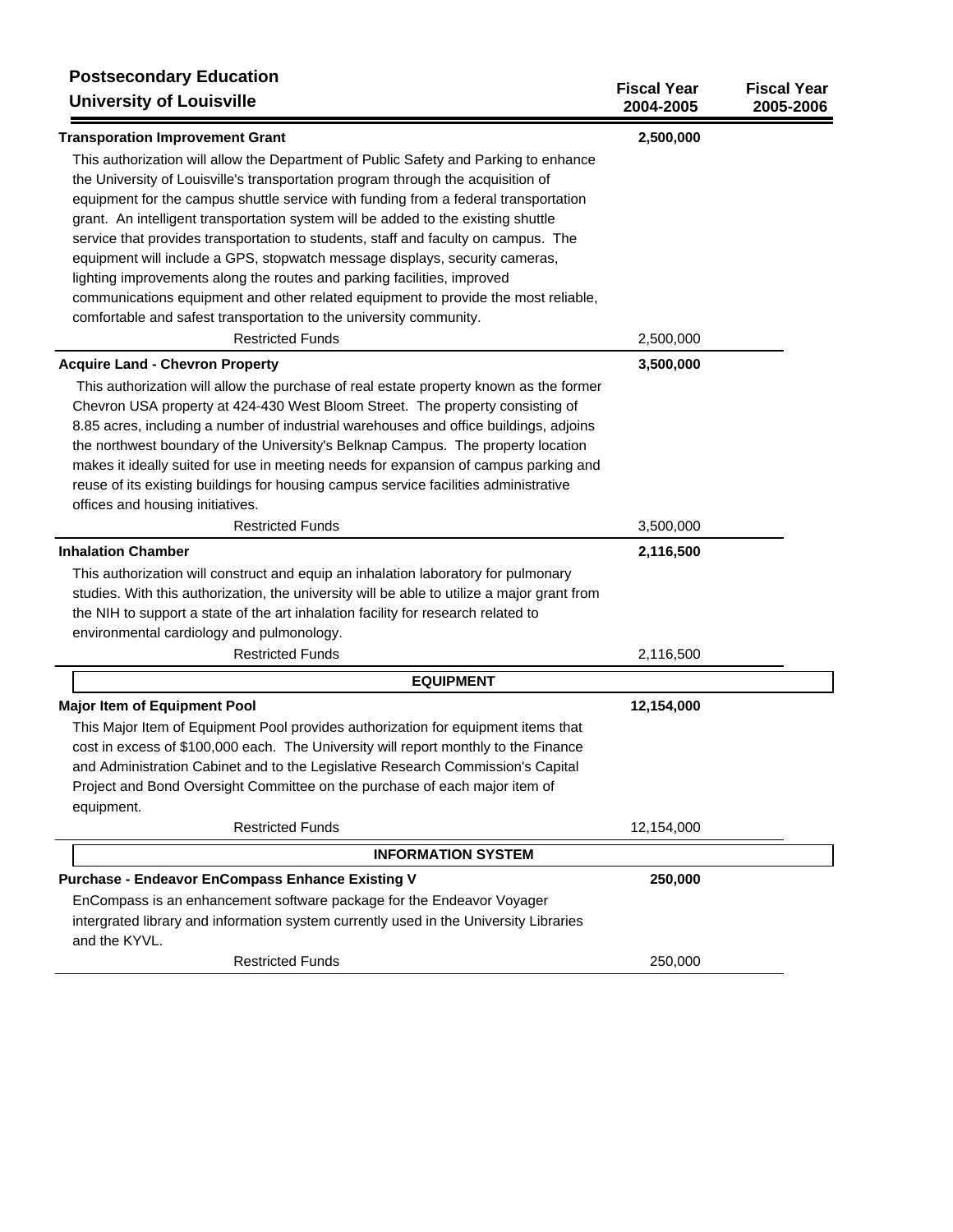| <b>Postsecondary Education</b><br><b>University of Louisville</b>                                                                                                                                                                                                                                                                                                                                    | <b>Fiscal Year</b><br>2004-2005 | <b>Fiscal Year</b><br>2005-2006 |
|------------------------------------------------------------------------------------------------------------------------------------------------------------------------------------------------------------------------------------------------------------------------------------------------------------------------------------------------------------------------------------------------------|---------------------------------|---------------------------------|
| Purchase - PCs, Printers, Laptops, and Three (3)                                                                                                                                                                                                                                                                                                                                                     | 149,000                         |                                 |
| There is an ongoing need to replace worn/outdated technology in support of<br>information literacy and information access.<br><b>Restricted Funds</b>                                                                                                                                                                                                                                                | 149,000                         |                                 |
| <b>Purchase - Electronic Research Information Sys</b>                                                                                                                                                                                                                                                                                                                                                | 1,080,000                       |                                 |
| This is an on-going project designed to improve and increase access to electronic<br>research information. This enables students, faculty, and researchers to remotely<br>access information anytime, anywhere via the Internet by logging on to the UofL<br>Libraries Web site.                                                                                                                     |                                 |                                 |
| <b>Restricted Funds</b>                                                                                                                                                                                                                                                                                                                                                                              | 1,080,000                       |                                 |
| <b>Purchase - CPU System</b><br>Federal funding agencies have made the field of nanoscience their highest priority<br>among physical science and engineering research areas. Competition for research<br>funds has become intense. Enhanced computational resources are essential if the<br>Condensed Matter Theory group is to remain competitive.                                                  | 460,000                         |                                 |
| <b>Restricted Funds</b>                                                                                                                                                                                                                                                                                                                                                                              | 460,000                         |                                 |
| <b>Purchase - Networking System</b><br>The Networking System will be an upgrade/replacement to existing enterprise and<br>network infrastructure systems dependent upon the technology available and service<br>needs in the respective fiscal year. Systems necessary to meet the increased<br>networking needs of the university faculty, staff, students, and administrators.                     | 1,500,000                       | 1,500,000                       |
| <b>Restricted Funds</b>                                                                                                                                                                                                                                                                                                                                                                              | 1,500,000                       | 1,500,000                       |
| <b>Purchase - Enterprise Application System</b><br>An Enterprise Application System will provide academic and institutional support in<br>the delivery of instruction and research.                                                                                                                                                                                                                  | 1,000,000                       | 1,000,000                       |
| <b>Restricted Funds</b>                                                                                                                                                                                                                                                                                                                                                                              | 1,000,000                       | 1,000,000                       |
| <b>Purchase - Computer Processing System</b><br>This computer processing system will be an upgrade/replacement to existing<br>enterprise and client server systems that are dependent upon the technology<br>available and service needs in the respective fiscal year. This is necessary to meet<br>the increased computing needs of the university faculty, staff, student, and<br>administrators. | 1,800,000                       | 200,000                         |
| <b>Restricted Funds</b>                                                                                                                                                                                                                                                                                                                                                                              | 1,800,000                       | 200,000                         |
| <b>Lease - Digital Output System</b>                                                                                                                                                                                                                                                                                                                                                                 | 500,000                         | 500,000                         |
| This network digital output system will be an upgrade/replacement to existing network<br>digital output systems that are dependent upon the technology available and volume<br>necessary to meet the increased needs of the university faculty, staff, students, and<br>administrators.                                                                                                              |                                 |                                 |
| <b>Restricted Funds</b>                                                                                                                                                                                                                                                                                                                                                                              | 500,000                         | 500,000                         |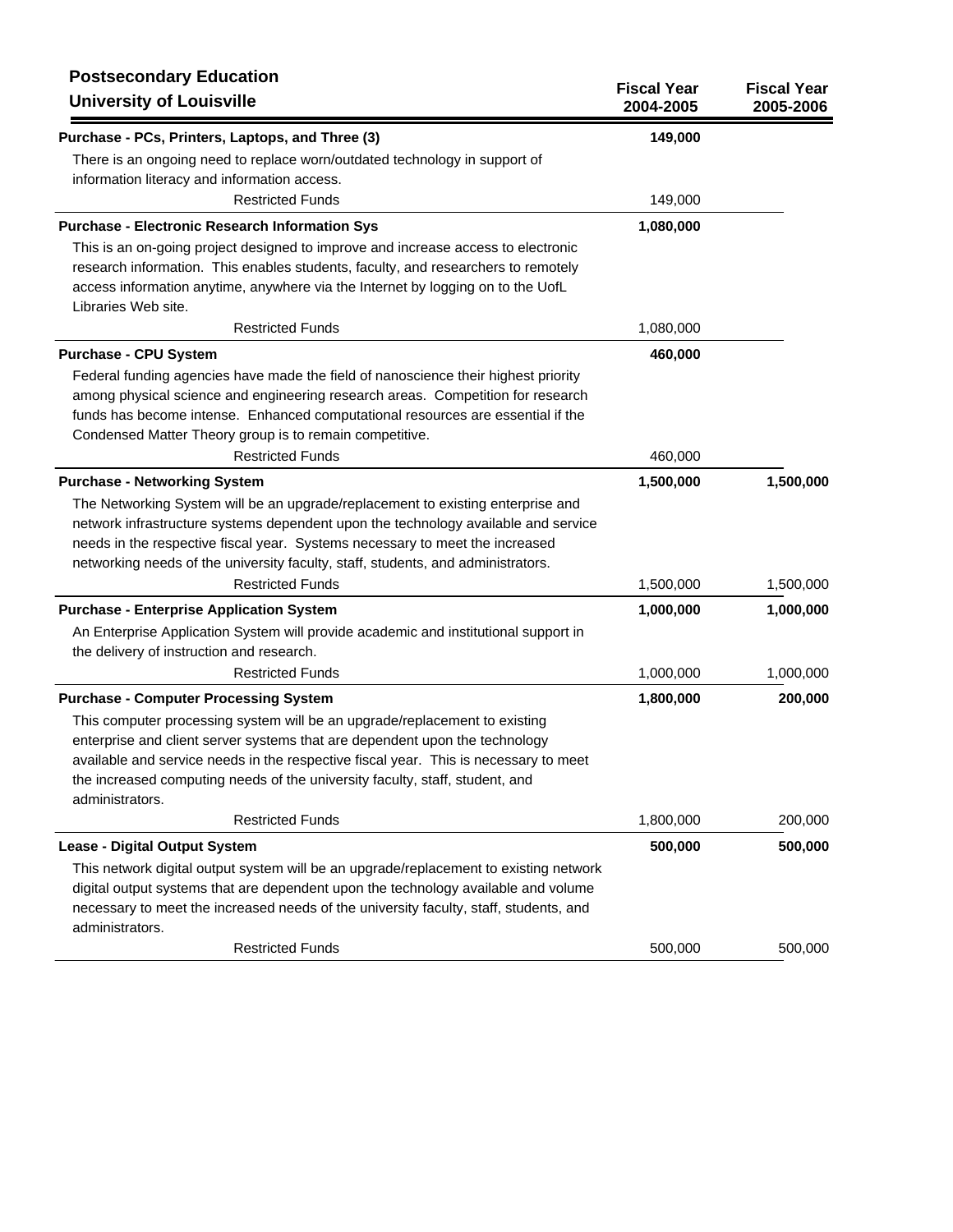| <b>Postsecondary Education</b><br><b>University of Louisville</b>                         | <b>Fiscal Year</b><br>2004-2005 | <b>Fiscal Year</b><br>2005-2006 |
|-------------------------------------------------------------------------------------------|---------------------------------|---------------------------------|
| <b>Lease - Visualization System</b>                                                       | 500,000                         | 500,000                         |
| Equipment and software for two and three dimentional modeling, animation,                 |                                 |                                 |
| illustration, and visualization. This is necessary to support research and instruction in |                                 |                                 |
| the Health Sciences, Physical Sciences Engineering, Fine Arts, and other disciplines.     |                                 |                                 |
| <b>Restricted Funds</b>                                                                   | 500,000                         | 500,000                         |
| <b>Purchase - Storage System</b>                                                          | 600,000                         | 400,000                         |
| This computer storage system will be an upgrade/replacement to existing storage           |                                 |                                 |
| systems that are dependent upon the technology available and data volume                  |                                 |                                 |
| necessary to meet the increased computing needs of the university faculty, staff,         |                                 |                                 |
| student, and administrators.                                                              |                                 |                                 |
| <b>Restricted Funds</b>                                                                   | 600,000                         | 400,000                         |
| <b>Purchase - Digital Communications System</b>                                           | 1,000,000                       | 1,000,000                       |
| The Digital Communication System will be an upgrade/replacement to existing               |                                 |                                 |
| enterprise and communications network infrastructure systems that are dependent           |                                 |                                 |
| upon the technology available and service needs in the respective fiscal year. The        |                                 |                                 |
| systems are necessary to meet the increased communications needs of the                   |                                 |                                 |
| university faculty, staff, student, and administrators.                                   |                                 |                                 |
| <b>Restricted Funds</b>                                                                   | 1,000,000                       | 1,000,000                       |
| <b>REAL PROPERTY LEASES</b>                                                               |                                 |                                 |
| <b>Lease-Jefferson County</b>                                                             |                                 |                                 |
| <b>University of Louisville Summary</b>                                                   | 315,350,300                     | 32,696,000                      |
| <b>Restricted Funds</b>                                                                   | 218,171,300                     | 32,696,000                      |
| <b>Federal Fund</b>                                                                       | 32,450,000                      |                                 |
| <b>Bond Fund</b>                                                                          | 39,150,000                      |                                 |
| <b>Agency Bond Funds</b>                                                                  | 25,579,000                      |                                 |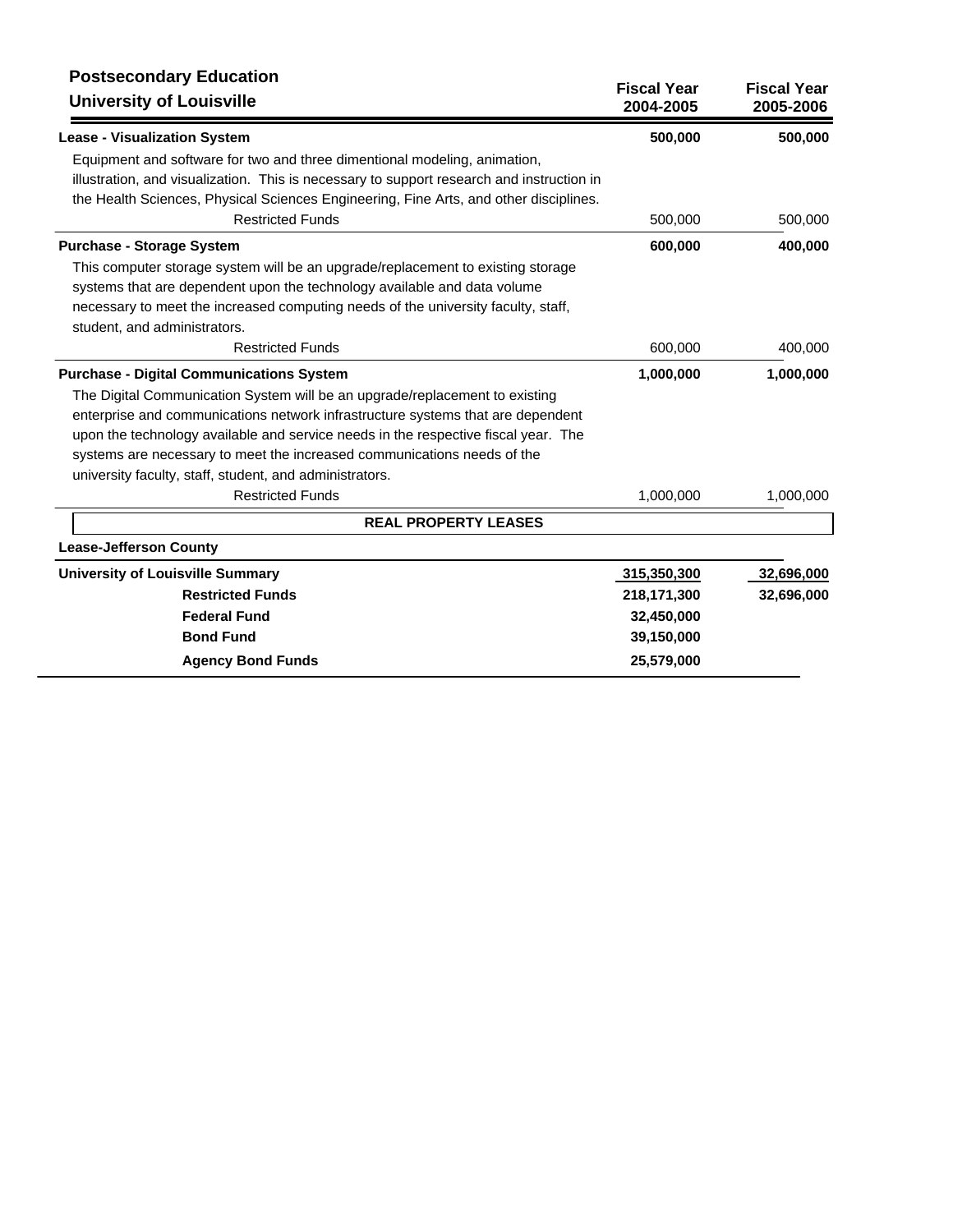### **CAPITAL CONSTRUCTION**

## **Renovate Central Heat Plant - Phase I**

This project was authorized in the 2002-04 Appropriations bill with \$1,273,000 of Restricted funds. The heat plant has not had a major equipment project in 28 years. The boilers need replacing/renovation as well as most of the ancillary equipment. This first phase will focus on the boilers. Without reliable steam production during the winter months, the University would be forced to shut down in the event of a major plant failure. It must have reliable frontline and backup equipment to insure continuous operation.

| <b>Purchase Property for Campus Expansion</b>                                            | 3,000,000  |
|------------------------------------------------------------------------------------------|------------|
| This project is required to provide future expansion for the university. As property     |            |
| becomes available adjacent to the campus, the university will evaluate the               |            |
| usefulness of the property.                                                              |            |
| <b>Restricted Funds</b>                                                                  | 3,000,000  |
| Renovate Science Campus - Phase II                                                       | 33,000,000 |
| The project involves the renovation of 271,980 square feet of space to serve as          |            |
| classrooms, laboratories, offices, and common space.                                     |            |
| <b>Bond Fund</b>                                                                         | 33,000,000 |
| <b>Renovate Electrical Distribution-Phase V</b>                                          | 3,747,000  |
| This projejct is vital to providing dependable electrical service to hte campus. Part of |            |
| a multi-phase project, it is being completed as funding is available. The project has    |            |
| been planned in phases to address the most critical needs first. The project includes    |            |
| replacement of underground distribution and replacement of transformers at points of     |            |
| service.                                                                                 |            |
| <b>Restricted Funds</b>                                                                  | 3,747,000  |
| <b>South Campus-Parking &amp; Dining Improvements</b>                                    | 7,000,000  |
| This project includes acquisition of two pieces of property adjacent to South Campus     |            |
| to be used to enlarge the South Campus building, expand parking space and replace        |            |
| the roof on the building.                                                                |            |
|                                                                                          |            |
| The South Campus facility is located approximately two miles from the main WKU           |            |
| campus. The facility contains both the WKU Community College and Division of             |            |
| Extended Learning and Outreach in the Knicely Institute for Economic Development,        |            |
| which includes significant outreach programming as well as a conference center.          |            |
| WKU's Community College has almost doubled in enrollment within the past five            |            |
| years. This growth has overwhelmed the facilities at the South Campus. These             |            |
| needs have been met in the short-term by installing portable classrooms.                 |            |
| This project will address the need for additional parking for those making use of the    |            |
| facilities at the Knicely Institute for Economic Development and associated              |            |
| conference center. Additionally, property purchase will allow students who park at       |            |
| the satellite lot next to WKU's intramural fields to access the South Campus. This will  |            |
| enhance egress safety as well as enhance access to the South Campus parking.             |            |
| <b>Agency Bond Funds</b>                                                                 | 7,000,000  |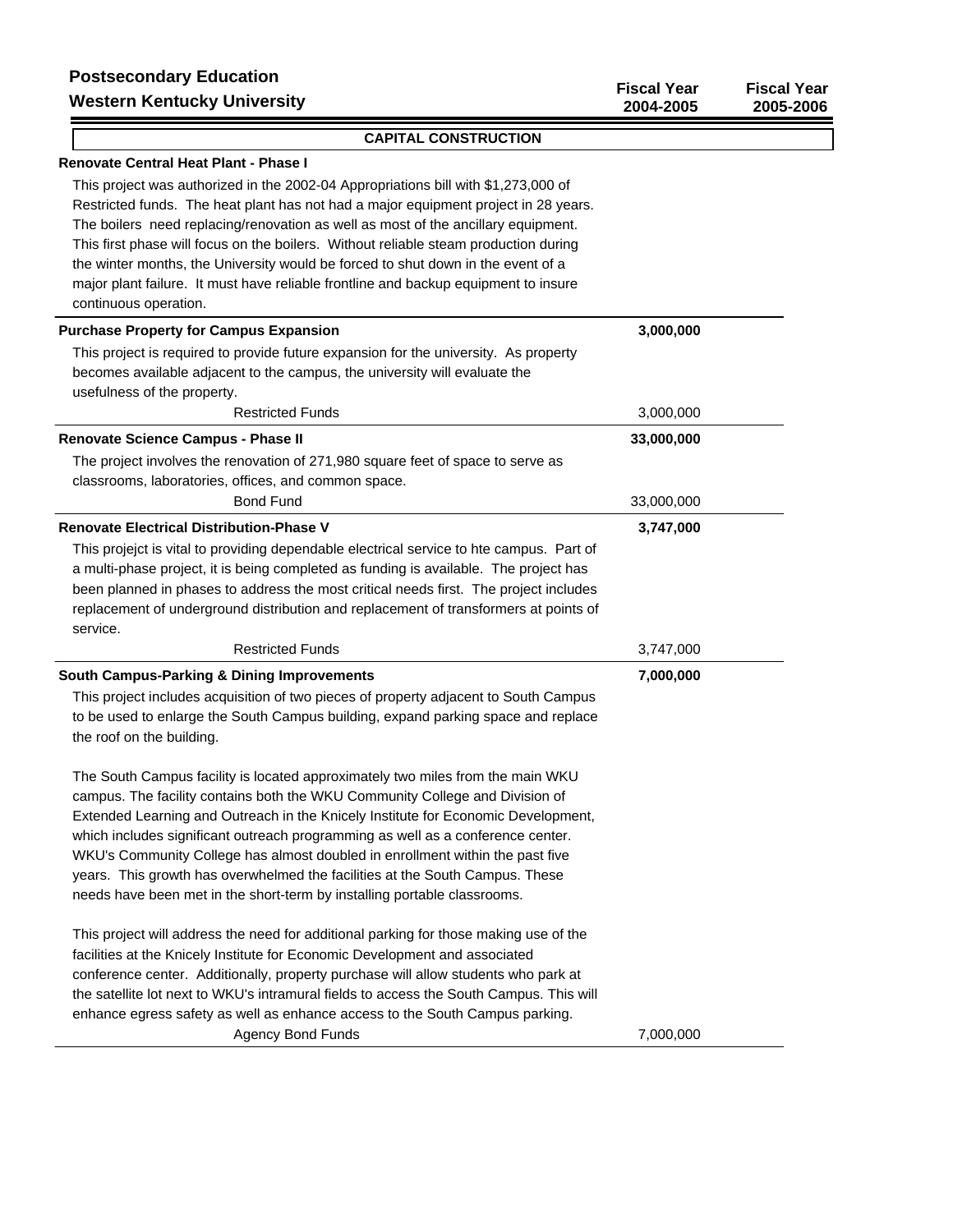| <b>Postsecondary Education</b><br><b>Western Kentucky University</b>                                                                                                                                                                                                                                                                                                                                                                                                                                                                                                                                                                                     | <b>Fiscal Year</b><br>2004-2005 | <b>Fiscal Year</b><br>2005-2006 |
|----------------------------------------------------------------------------------------------------------------------------------------------------------------------------------------------------------------------------------------------------------------------------------------------------------------------------------------------------------------------------------------------------------------------------------------------------------------------------------------------------------------------------------------------------------------------------------------------------------------------------------------------------------|---------------------------------|---------------------------------|
| <b>Repair Mold/Moisture Damage</b><br>Western Kentucky University has experienced mold and mildew problems in several<br>buildings over the last several years; in some cases these have been temporary<br>problems that were seasonal in nature or resulted from a specific problem. This<br>project will address three buildings with ongoing and persistent moisture problem: the<br>Kentucky Building, Tate-Page Hall and Ivan Wilson Fine Arts Center.                                                                                                                                                                                              | 1,612,000                       |                                 |
| <b>Restricted Funds</b>                                                                                                                                                                                                                                                                                                                                                                                                                                                                                                                                                                                                                                  | 1,612,000                       |                                 |
| <b>Construct Student Health Services Building</b>                                                                                                                                                                                                                                                                                                                                                                                                                                                                                                                                                                                                        | 5,000,000                       |                                 |
| This project will provide a new 20,000 square foot facility for a student health center<br>that will also serve faculty and staff. The existing facility was built as an infirmary and<br>no longer meets the needs of a modern college health center, and the construction of<br>a new Media and Technology Facility has eliminated all vehicular access to the<br>health facility. The new facility will have a large waiting room area, five offices for<br>medical personnel with three exam rooms for each staff, as well as offices and<br>presentation rooms for Education and Outreach programs. It will also provide<br>handicap accessibility. |                                 |                                 |
| <b>Agency Bond Funds</b>                                                                                                                                                                                                                                                                                                                                                                                                                                                                                                                                                                                                                                 | 4,000,000                       |                                 |
| <b>Restricted Funds</b>                                                                                                                                                                                                                                                                                                                                                                                                                                                                                                                                                                                                                                  | 1,000,000                       |                                 |
| <b>Renovate Grise Hall - Design</b><br>Grise Hall is a major classroom building. It is heavily used on a daily basis and must<br>be kept in good working condition. This project will completely update the building<br>and extend its useful life. This request is for authorization and funding for design                                                                                                                                                                                                                                                                                                                                             | 1,398,000                       |                                 |
| phases only.<br><b>Restricted Funds</b>                                                                                                                                                                                                                                                                                                                                                                                                                                                                                                                                                                                                                  | 1,398,000                       |                                 |
| Renovate Garrett Conference Center - Design                                                                                                                                                                                                                                                                                                                                                                                                                                                                                                                                                                                                              |                                 |                                 |
| This project was authorized in the 2002-04 Appropriations bill with \$858,000 of<br>Restricted funds. This space will need to be renovated to house new programs.<br>Only with a total renovation of mechanical/electrical systems and interior finishes will<br>this building be suitable for increased use. This request is for authorization and<br>funding for design phases only.                                                                                                                                                                                                                                                                   |                                 |                                 |
| <b>Energy Savings Performance Project</b>                                                                                                                                                                                                                                                                                                                                                                                                                                                                                                                                                                                                                |                                 |                                 |
| Life Safety, Ctr for Research and Development<br>This project will include life-safety related renovations to the Center for Research and<br>Development.                                                                                                                                                                                                                                                                                                                                                                                                                                                                                                | 500,000                         |                                 |
| <b>Restricted Funds</b>                                                                                                                                                                                                                                                                                                                                                                                                                                                                                                                                                                                                                                  | 500,000                         |                                 |
| Renovate Academic Athletic #2, Design                                                                                                                                                                                                                                                                                                                                                                                                                                                                                                                                                                                                                    | 35,000,000                      |                                 |
| The project will completely renovate Academic/Athletic #2 and provide the functional<br>renovation of space. Constructed in 1967-68, this facility has now reached a point<br>where the structural integrity of the building must be addressed. Academic/Athletic<br>#2 serves as the education space for the Physical Education and Recreational<br>Department as well as the football stadium and track for the University's varsity<br>teams. The classroom areas are located under the stadium concourse. Some<br>rooms of the AA#2 cannot be used because of dampness and mold leaking from the<br>concourse.                                       |                                 |                                 |
| This project also includes the construction of a building for the football program that                                                                                                                                                                                                                                                                                                                                                                                                                                                                                                                                                                  |                                 |                                 |

includes: football offices, team meeting areas, locker rooms, equipment and laundry rooms, academic advising areas, strength and conditioning area, training area and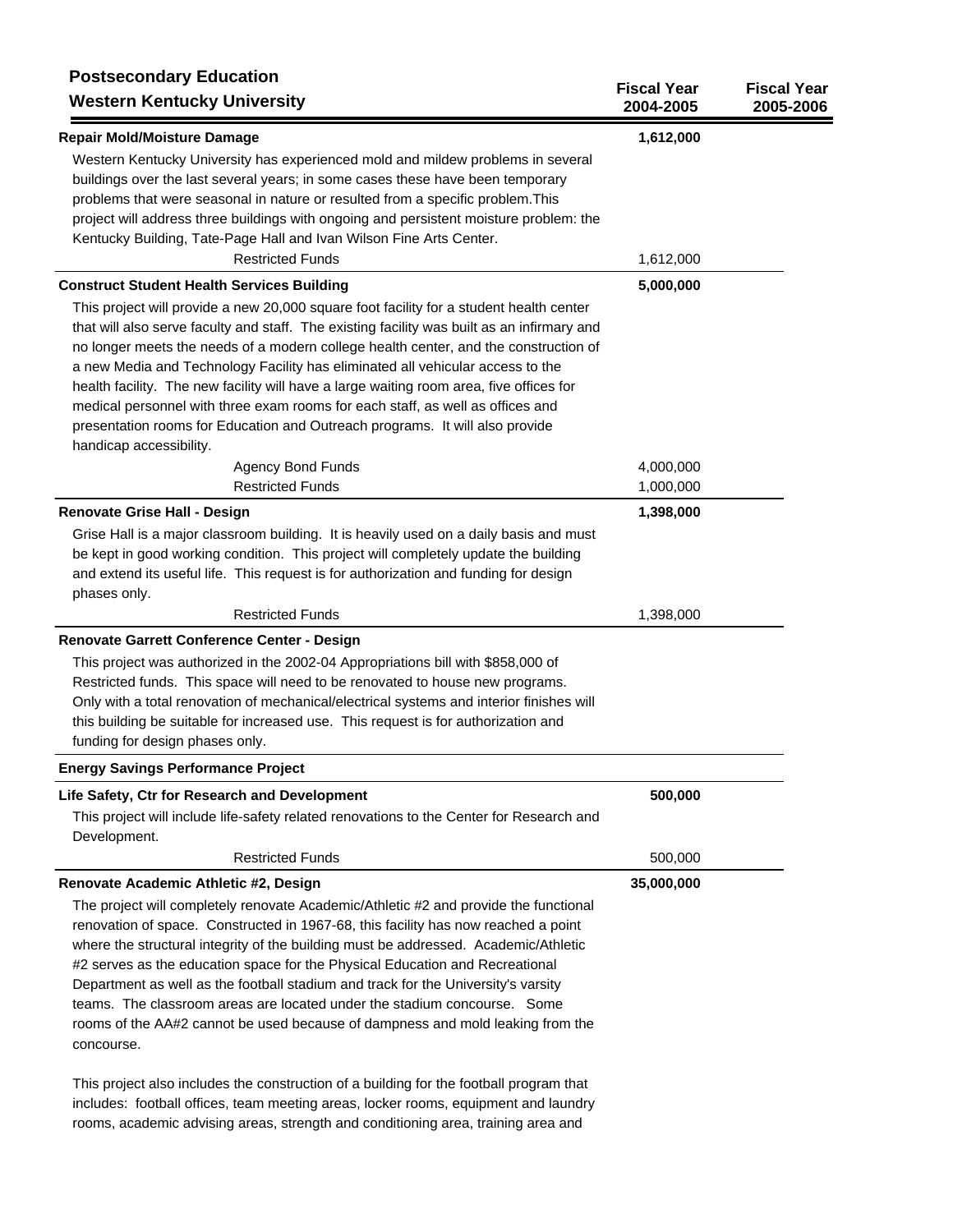| <b>Postsecondary Education</b><br><b>Western Kentucky University</b>                                                                                                                                                                                                                | <b>Fiscal Year</b><br>2004-2005 | <b>Fiscal Year</b><br>2005-2006 |
|-------------------------------------------------------------------------------------------------------------------------------------------------------------------------------------------------------------------------------------------------------------------------------------|---------------------------------|---------------------------------|
| the relocation of the track facility.                                                                                                                                                                                                                                               |                                 |                                 |
| This project will completely update the building and extend its useful life.                                                                                                                                                                                                        |                                 |                                 |
| <b>Agency Bond Funds</b>                                                                                                                                                                                                                                                            | 9,500,000                       |                                 |
| <b>Restricted Funds</b>                                                                                                                                                                                                                                                             | 25,500,000                      |                                 |
| <b>Math and Science Academy Renovation</b>                                                                                                                                                                                                                                          | 12,250,000                      |                                 |
| Schneider Hall, constructed in 1929, will be renovated to house the Kentucky                                                                                                                                                                                                        |                                 |                                 |
| Math and Science Academy. The renovation will address upgrading of sleep and                                                                                                                                                                                                        |                                 |                                 |
| common areas to accomodate the appropriate study, meeting, and social                                                                                                                                                                                                               |                                 |                                 |
| requirements for Academy participants. The renovation will also include life                                                                                                                                                                                                        |                                 |                                 |
| safety code compliance and replacement of windows, elevators, mechanical                                                                                                                                                                                                            |                                 |                                 |
| systems, and electrical systems. A smaller portion of the project will be a 16,520                                                                                                                                                                                                  |                                 |                                 |
| gross square feet addition to add double occupancy rooms and the offices for the                                                                                                                                                                                                    |                                 |                                 |
| Kentucky Academy and the Center for Gifted Studies. The University will seek and                                                                                                                                                                                                    |                                 |                                 |
| secure funding from private sources for a portion of the cost of the renovation and                                                                                                                                                                                                 |                                 |                                 |
| addition.                                                                                                                                                                                                                                                                           |                                 |                                 |
| <b>Bond Fund</b>                                                                                                                                                                                                                                                                    | 3,750,000                       |                                 |
| <b>Agency Bond Funds</b>                                                                                                                                                                                                                                                            | 5,000,000                       |                                 |
| <b>Restricted Funds</b>                                                                                                                                                                                                                                                             | 3,500,000                       |                                 |
| <b>Renovate and Expand Preston Center</b>                                                                                                                                                                                                                                           | 1,000,000                       |                                 |
| This project will construct an addition to Preston Center to expand weight room and<br>workout space. Since the opening of this building in 1993, student enrollment has<br>increased by almost a third. This project is necessary to provide adequate student<br>recreation space. |                                 |                                 |
| <b>Restricted Funds</b>                                                                                                                                                                                                                                                             | 1,000,000                       |                                 |
| <b>Design/Construct Student Publications Facility</b>                                                                                                                                                                                                                               | 1,000,000                       |                                 |
| This project is to design the construction of a facility to house office, administration                                                                                                                                                                                            |                                 |                                 |
| and workspace for student publications. This project will allow for reutilization of                                                                                                                                                                                                |                                 |                                 |
| existing space in the Garrett Conference Center and to locate the Publications                                                                                                                                                                                                      |                                 |                                 |
| Facility in closer proximity to the building housing the Journalism faculty and                                                                                                                                                                                                     |                                 |                                 |
| classrooms.                                                                                                                                                                                                                                                                         |                                 |                                 |
| <b>Restricted Funds</b>                                                                                                                                                                                                                                                             | 1,000,000                       |                                 |
| <b>Renovate Van Meter Hall</b>                                                                                                                                                                                                                                                      | 1,600,000                       |                                 |
| Built in 1911, Van Meter Hall is the only building left from Western's original campus.                                                                                                                                                                                             |                                 |                                 |
| It is on the National Register of Historic Buildings. The project would preserve the                                                                                                                                                                                                |                                 |                                 |
| building for future use. As one of the original buildings, Van Meter provides a                                                                                                                                                                                                     |                                 |                                 |
| physical link to the University's traditions. Renovation will allow continued use of the                                                                                                                                                                                            |                                 |                                 |
| building and enhance its present use and role on the campus. The \$1,600,000 is for                                                                                                                                                                                                 |                                 |                                 |
| the design phase.                                                                                                                                                                                                                                                                   |                                 |                                 |
| <b>Restricted Funds</b>                                                                                                                                                                                                                                                             | 1,600,000                       |                                 |
|                                                                                                                                                                                                                                                                                     |                                 |                                 |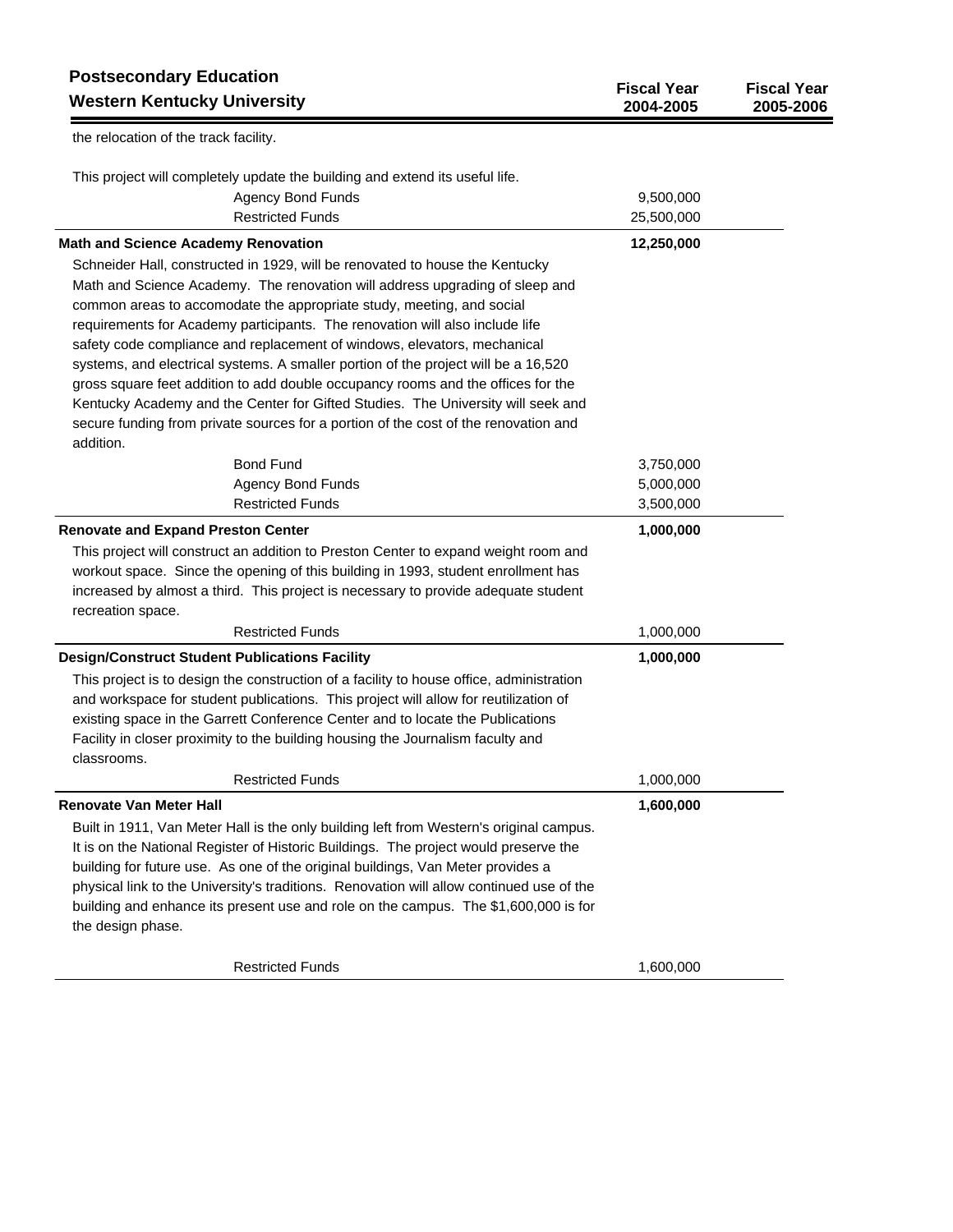| <b>Postsecondary Education</b><br><b>Western Kentucky University</b>                                                                                                                                                                                                                                                                                                                                                                                                                         | <b>Fiscal Year</b><br>2004-2005 | <b>Fiscal Year</b><br>2005-2006 |
|----------------------------------------------------------------------------------------------------------------------------------------------------------------------------------------------------------------------------------------------------------------------------------------------------------------------------------------------------------------------------------------------------------------------------------------------------------------------------------------------|---------------------------------|---------------------------------|
| <b>Construct Pedestrian Mall</b>                                                                                                                                                                                                                                                                                                                                                                                                                                                             | 2,000,000                       |                                 |
| Currently, vehicular traffic flows into one of the busiest campus parking lots by<br>crossing the most traveled pedestrian paths on campus. This is also a residential<br>area that has undergone much renovation over the past four years but that was<br>unable to address this traffic problem for financial reasons. This project is required to<br>segregate pedestrian and vehicular traffic in on of the busiest areas of campus.<br><b>Restricted Funds</b>                          |                                 |                                 |
|                                                                                                                                                                                                                                                                                                                                                                                                                                                                                              | 2,000,000                       |                                 |
| <b>Parking and Street Improvement</b>                                                                                                                                                                                                                                                                                                                                                                                                                                                        | 4,000,000                       |                                 |
| This project will make improvements to a dangerous intersection on campus as well<br>as create new parking adjacent to the academic core of campus. Currently this area<br>is graveled lot. This was done as a temporary measure in 2002 because of the<br>parking demand brought about by enrollment growth. The gravel lots are hard to<br>maintain and police. There is also a stormwater runoff issue that must be addressed                                                             |                                 |                                 |
| with the city.<br><b>Restricted Funds</b>                                                                                                                                                                                                                                                                                                                                                                                                                                                    | 4,000,000                       |                                 |
| <b>INFORMATION SYSTEM</b>                                                                                                                                                                                                                                                                                                                                                                                                                                                                    |                                 |                                 |
| <b>Construct Radio &amp; Television Transmission Tower</b>                                                                                                                                                                                                                                                                                                                                                                                                                                   | 615,000                         |                                 |
| The construction of a new facility would significantly improve the service area for<br>WKYU-FM and replace the existing leased site for WKYU-TV, which has a three-year<br>cancellation notification provision. Consequently, the University must be prepared for                                                                                                                                                                                                                            |                                 |                                 |
| the possibility that the lease will be cancelled.<br><b>Restricted Funds</b>                                                                                                                                                                                                                                                                                                                                                                                                                 | 615,000                         |                                 |
| <b>Purchase Digital Television Transmission System</b>                                                                                                                                                                                                                                                                                                                                                                                                                                       |                                 |                                 |
| This project was authorized in the 2002-04 Appropriations bill with \$1,993,000 of<br>Restricted Funds and \$1,328,000 of Federal Funds. Western Kentucky's WKYU-TV<br>will be required along with all other full power broadcast stations to convert to digital<br>television by the year 2003. Consequently, it will be necessary to build a new digital<br>transmission system including antenna, transmission line, transmitter, studio to<br>transmitter link and associated equipment. |                                 |                                 |
| <b>Replace Server</b>                                                                                                                                                                                                                                                                                                                                                                                                                                                                        |                                 |                                 |
| This project was authorized in the 2002-04 Appropriations bill with \$880,000 of<br>Restricted funds. Western Kentucky University currently has in excess of 20<br>separate servers serving the campus, with multiple operating systems and varying<br>platforms, most of which are approaching their useful life. This project will<br>consolidate server platforms and server operating systems down to the fewest<br>number that will serve system applications.                          |                                 |                                 |
| <b>Prepare IT Infrastructure</b>                                                                                                                                                                                                                                                                                                                                                                                                                                                             | 5,800,000                       |                                 |
| The purpose of this project is to prepare the IT infrastructure for laptop wireless<br>computing, create smart classrooms, create digital classrooms, and create personal<br>digital assistant access areas. Areas affected include: classrooms, common indoor<br>spaces, outdoor spaces within 300 feet of classroom buildings, residence hall<br>lobbies, library, and administrative spaces.                                                                                              |                                 |                                 |
| <b>Agency Bond Funds</b>                                                                                                                                                                                                                                                                                                                                                                                                                                                                     | 3,000,000                       |                                 |
| <b>Restricted Funds</b>                                                                                                                                                                                                                                                                                                                                                                                                                                                                      | 2,800,000                       |                                 |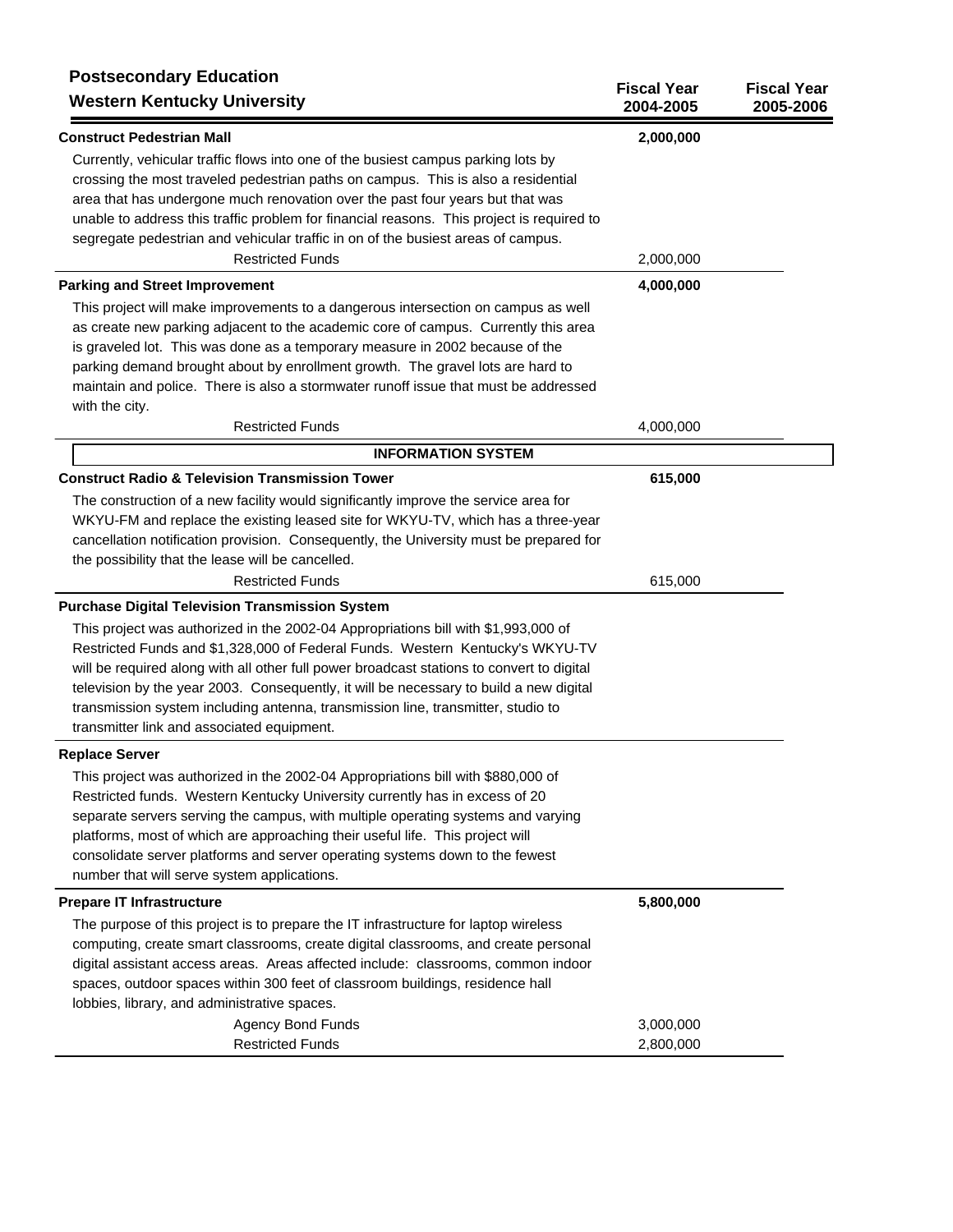| <b>Postsecondary Education</b><br><b>Western Kentucky University</b> | <b>Fiscal Year</b><br>2004-2005 | <b>Fiscal Year</b><br>2005-2006 |
|----------------------------------------------------------------------|---------------------------------|---------------------------------|
| <b>Western Kentucky University Summary</b>                           | 118,522,000                     |                                 |
| <b>Restricted Funds</b>                                              | 53,272,000                      |                                 |
| <b>Bond Fund</b>                                                     | 36,750,000                      |                                 |
| <b>Agency Bond Funds</b>                                             | 28,500,000                      |                                 |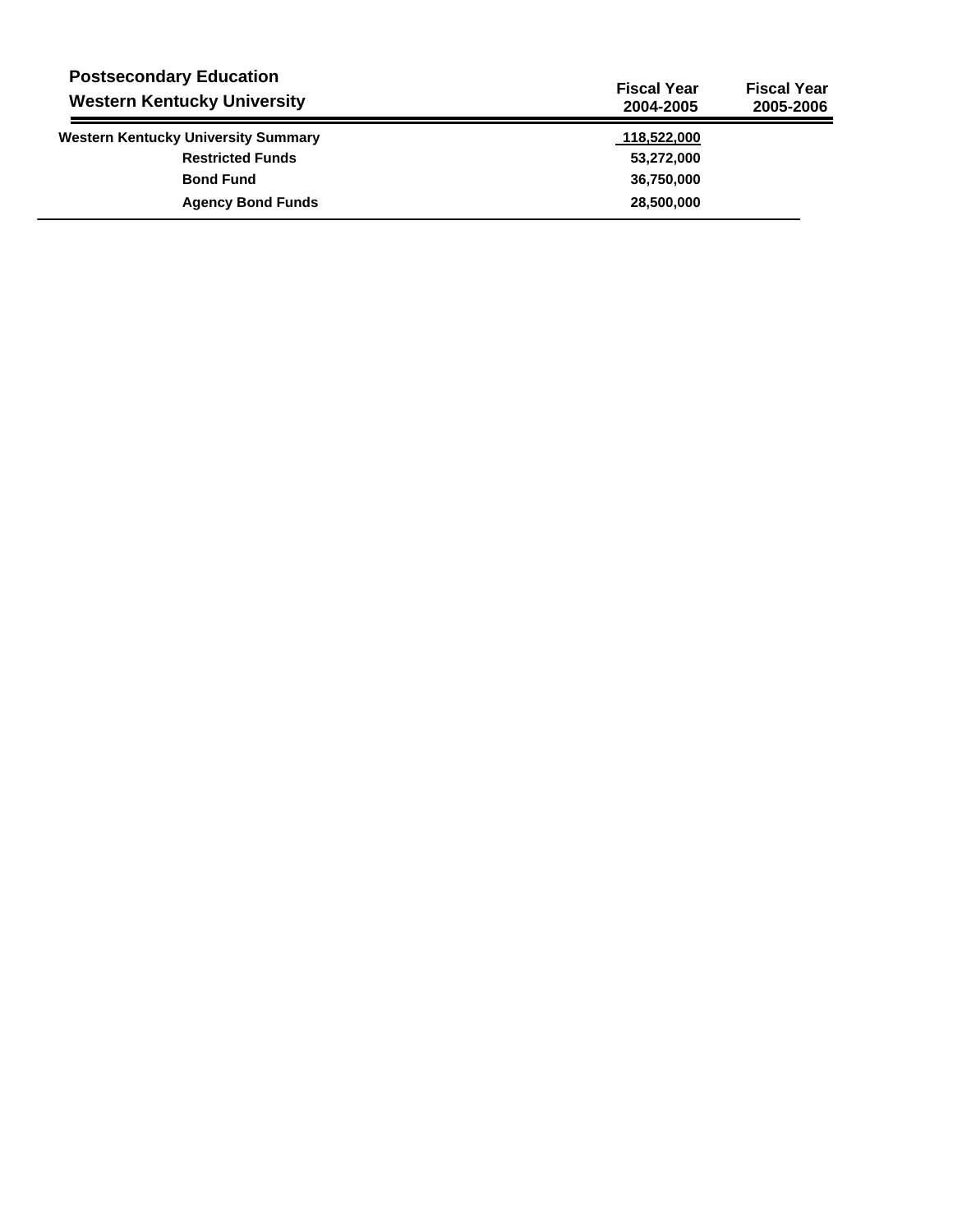## **Postsecondary Education Kentucky Community and Technical College System**

| i vələcuvildal y Lududlivii<br><b>Kentucky Community and Technical College System</b>       | <b>Fiscal Year</b><br>2004-2005 | <b>Fiscal Year</b><br>2005-2006 |
|---------------------------------------------------------------------------------------------|---------------------------------|---------------------------------|
| <b>CAPITAL CONSTRUCTION</b>                                                                 |                                 |                                 |
| Install Sprinkler Systems, W. Ky. C&TC                                                      | 600,000                         |                                 |
| The intent of this project is to provide fire suppression systems to all or parts of the    |                                 |                                 |
| eight existing buildings on the community college campus. This project request              |                                 |                                 |
| impacts all community college campus facilities with the exception of the Allied            |                                 |                                 |
| Health Building at the West Kentucky Community and Technical College in Paducah.            |                                 |                                 |
| These buildings are currently in compliance with all building and life safety codes;        |                                 |                                 |
| however, while not required by code, the sprinkling of these facilities will benefit the    |                                 |                                 |
| college by affording a greater degree of fire protection, which could possibly reduce       |                                 |                                 |
| insurance premiums for the buildings, and by possibly giving building occupants             |                                 |                                 |
| more time to vacate the building in the event of a fire.                                    |                                 |                                 |
| <b>Restricted Funds</b>                                                                     | 600,000                         |                                 |
| Const. Area 9 Training Bldg, State Fire & Rescue                                            | 537,000                         |                                 |
| The intent of this project is to construct an 8,000 square foot fire training facility on a |                                 |                                 |
| six-acre site adjacent to Rowan Technical College in Morehead, Kentucky. The City           |                                 |                                 |
| of Morehead donated this site to State Fire and Rescue Training, Area 9, for the            |                                 |                                 |
| purpose of providing fire and rescue training. Currently this training is conducted at      |                                 |                                 |
| the Rowan Technical College wherever and whenever the college schedules permit.             |                                 |                                 |
| There is no dedicated area for such training. The only area dedicated on campus for         |                                 |                                 |
| Fire Rescue Training personnel is office space in a small outbuilding adjacent to the       |                                 |                                 |
| main building.                                                                              |                                 |                                 |
| <b>Restricted Funds</b>                                                                     | 537,000                         |                                 |
| Renov. Aircraft Maint Lab, Smst CC, South Campus                                            | 1,650,000                       |                                 |
| The intent of this project is to renovate the Aircraft Maintenance facility at the          |                                 |                                 |
| Somerset Community College, Somerset South campus in relationship to Federal                |                                 |                                 |
| Aviation Agency (FAA) standards, Environmental Protection Agency (EPA)                      |                                 |                                 |
| standards, and health and safety requirements concerning the Aviation Maintenance           |                                 |                                 |
| program at the Somerset Technical College. Areas to be addressed in the project             |                                 |                                 |
| are FAA curriculum requirements, EPA requirements, and health and safety<br>standards.      |                                 |                                 |
| <b>Bond Fund</b>                                                                            | 1,650,000                       |                                 |
| Renov. HVAC Syst, SE Campus, Owensboro C&TC                                                 | 625,000                         |                                 |
| The intent of this project is to complete renovation of the existing HVAC system in         |                                 |                                 |
| the 62,247 gross square foot Owensboro Community and Technical College,                     |                                 |                                 |
| Southeastern Campus building to properly condition the building's interior and protect      |                                 |                                 |
| KCTCS investment in physical plant.                                                         |                                 |                                 |
| <b>Restricted Funds</b>                                                                     | 625,000                         |                                 |
| <b>Const. Owensboro Advanced Techology Ctr.</b>                                             | 15,088,000                      |                                 |
| This project calls for the construction of a new 61,000 square foot technology center       |                                 |                                 |
| on the main campus of the Owensboro Community and Technical College. The                    |                                 |                                 |
| project is part of a larger project request to construct an 87,000 square foot              |                                 |                                 |
| postsecondary education center on the campus in partnership with Western                    |                                 |                                 |
| Kentucky University. Owensboro Community and Technical College will provide the             |                                 |                                 |
| certificate and associate degree programming, while Western Kentucky University             |                                 |                                 |
| will provide upper division baccalaureate and post-graduate coursework. Owensboro           |                                 |                                 |
| CTC will provide customized and short-term training for area business and industry          |                                 |                                 |

as requested. This project will provide the technology programming component while an anticipated future project will provide space for WKU programming. This request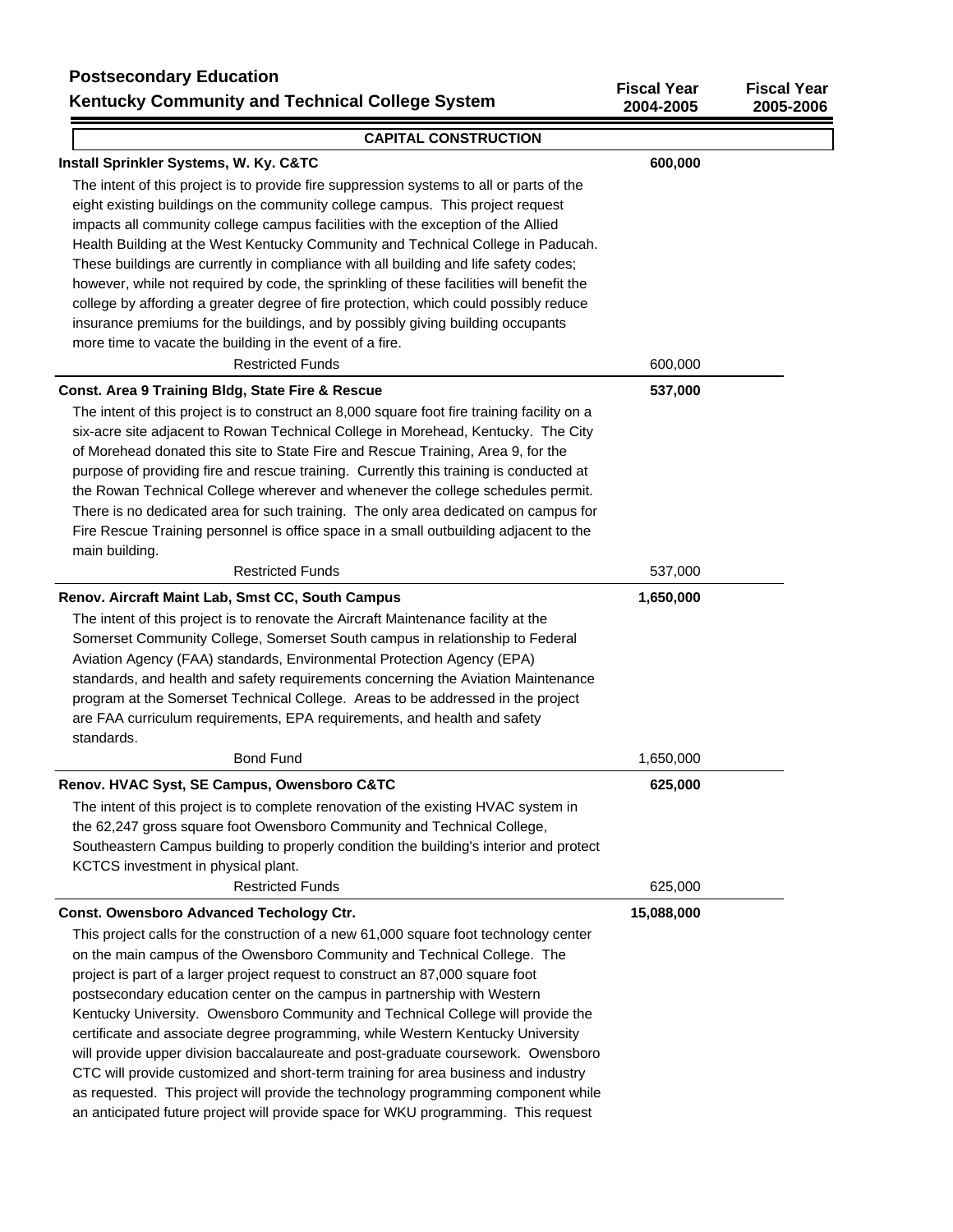| <b>Postsecondary Education</b><br>Kentucky Community and Technical College System                                                                                                                                                                                                                                                                                                                                                                                                                                                                                                                                                                                                                                                                                                                                                                            | <b>Fiscal Year</b><br>2004-2005 | <b>Fiscal Year</b><br>2005-2006 |
|--------------------------------------------------------------------------------------------------------------------------------------------------------------------------------------------------------------------------------------------------------------------------------------------------------------------------------------------------------------------------------------------------------------------------------------------------------------------------------------------------------------------------------------------------------------------------------------------------------------------------------------------------------------------------------------------------------------------------------------------------------------------------------------------------------------------------------------------------------------|---------------------------------|---------------------------------|
| is for construction and equipment funding for a project that was authorized by the                                                                                                                                                                                                                                                                                                                                                                                                                                                                                                                                                                                                                                                                                                                                                                           |                                 |                                 |
| 2000 General Assembly for design only.                                                                                                                                                                                                                                                                                                                                                                                                                                                                                                                                                                                                                                                                                                                                                                                                                       |                                 |                                 |
| <b>Bond Fund</b>                                                                                                                                                                                                                                                                                                                                                                                                                                                                                                                                                                                                                                                                                                                                                                                                                                             | 13,088,000                      |                                 |
| <b>Restricted Funds</b>                                                                                                                                                                                                                                                                                                                                                                                                                                                                                                                                                                                                                                                                                                                                                                                                                                      | 2,000,000                       |                                 |
| <b>KCTCS Property Acquisition Pool</b>                                                                                                                                                                                                                                                                                                                                                                                                                                                                                                                                                                                                                                                                                                                                                                                                                       | 2,500,000                       |                                 |
| Create a pool of funding that KCTCS can use to purchase property parcels adjacent<br>to college campuses as they come on the market. Acquisition of such parcels<br>provides a vehicle for campus expansion when needed. These parcels can also<br>provide short-term relief for parking shortages currently being experienced at virtually<br>all KCTCS campuses as enrollments continue to increase. Some properties<br>acquired via this pool can be expected to cost in excess of \$400,000. Those projects<br>will be identified and reported to the Finance Cabinet and the Capital Projects and                                                                                                                                                                                                                                                       |                                 |                                 |
| Bond Oversight Committee prior to acquisition.<br><b>Restricted Funds</b>                                                                                                                                                                                                                                                                                                                                                                                                                                                                                                                                                                                                                                                                                                                                                                                    | 2,500,000                       |                                 |
| <b>Repairs to Allied Health Bldg, West KY C&amp;TC</b>                                                                                                                                                                                                                                                                                                                                                                                                                                                                                                                                                                                                                                                                                                                                                                                                       | 750,000                         |                                 |
| The intent of this project is to repair serious cracks in the exterior brick pilasters at<br>each structural column and building corner, and in the concrete masonry walls that<br>back up the exterior brick facade of the Allied Health Building on the community<br>college campus of West Kentucky Community and Technical College, in Paducah.<br>The exterior brick cracking has been going on for several years, but has now reached<br>a point where, if left unchecked, significant building damage due to water infiltration<br>may occur. The interior cracking is not related to the brick pilaster cracking, but is a<br>result of improper attachment of the walls to the building structure. These cracks are<br>not structural in nature, but should be repaired to maintain integrity of the building.                                      |                                 |                                 |
| <b>Restricted Funds</b>                                                                                                                                                                                                                                                                                                                                                                                                                                                                                                                                                                                                                                                                                                                                                                                                                                      | 750,000                         |                                 |
| Renov. HVAC System - Strunk Bldg, Somerset CC                                                                                                                                                                                                                                                                                                                                                                                                                                                                                                                                                                                                                                                                                                                                                                                                                | 894,000                         |                                 |
| The intent of this project is to renovate the HVAC system in the H D Strunk Learning<br>Center to restore adequate system performance and control. The temperature<br>control system will also be replaced with new state-of-the-art technology that will<br>provide precise control of both temperature and humidity, particularly in sensitive<br>areas such as libraries and laboratories. The HVAC system in the building is in<br>excess of 20 years old. The system has begun to show its age and lack of<br>technological sophistication. Humidity is a problem in many places, particularly in<br>the library. The building will continue to have its own self-contained HVAC system,<br>and will utilize existing utility sources which are natural gas for heating and electricity<br>for cooling.                                                 |                                 |                                 |
| <b>Restricted Funds</b>                                                                                                                                                                                                                                                                                                                                                                                                                                                                                                                                                                                                                                                                                                                                                                                                                                      | 894,000                         |                                 |
| Const. Tech Bldg, Madisonville CC                                                                                                                                                                                                                                                                                                                                                                                                                                                                                                                                                                                                                                                                                                                                                                                                                            | 16,000,000                      |                                 |
| The intent of this project is to construct an approximately 65-70,000 square foot<br>facility on the Madisonville Community College Main Campus that will house<br>technical training programs that are currently located at the Technology Campus,<br>while also providing space for training and instruction in energy technologies to<br>support the coal and natural gas industries in the region and for programs offered<br>and administered by the college in response to the needs of the businesses and<br>industries in the community. The relocation of programs from the Technology<br>Campus has two primary benefits, 1) Provides an opportunity for an integrated<br>post-secondary curriculum that can offer certificate, diploma, or associate degree<br>opportunities and, 2) Relocates technology programs in more suitable space that is |                                 |                                 |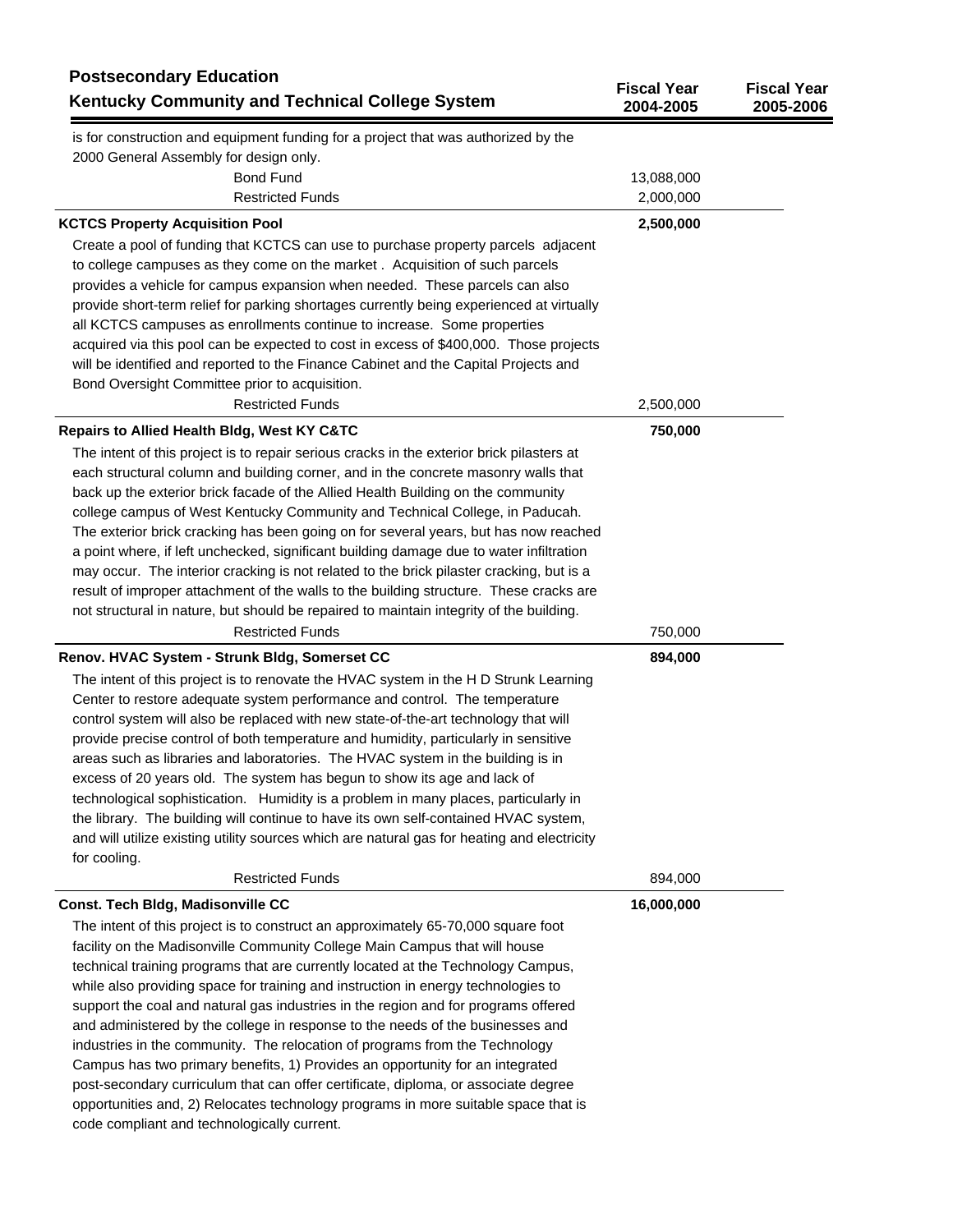| <b>Postsecondary Education</b><br><b>Kentucky Community and Technical College System</b>                                                                                                                                                                                                                                                                                                                                                                                                                                                                                                                                                                                                                                                                                                                                                                                                                                                                                                                                                                                                                                                                                                                                                                                                                                                                                                                                                                        | <b>Fiscal Year</b><br>2004-2005                  | <b>Fiscal Year</b><br>2005-2006 |
|-----------------------------------------------------------------------------------------------------------------------------------------------------------------------------------------------------------------------------------------------------------------------------------------------------------------------------------------------------------------------------------------------------------------------------------------------------------------------------------------------------------------------------------------------------------------------------------------------------------------------------------------------------------------------------------------------------------------------------------------------------------------------------------------------------------------------------------------------------------------------------------------------------------------------------------------------------------------------------------------------------------------------------------------------------------------------------------------------------------------------------------------------------------------------------------------------------------------------------------------------------------------------------------------------------------------------------------------------------------------------------------------------------------------------------------------------------------------|--------------------------------------------------|---------------------------------|
| <b>Bond Fund</b>                                                                                                                                                                                                                                                                                                                                                                                                                                                                                                                                                                                                                                                                                                                                                                                                                                                                                                                                                                                                                                                                                                                                                                                                                                                                                                                                                                                                                                                | 14,000,000                                       |                                 |
| <b>Restricted Funds</b><br><b>Guaranteed Energy Savings Project</b>                                                                                                                                                                                                                                                                                                                                                                                                                                                                                                                                                                                                                                                                                                                                                                                                                                                                                                                                                                                                                                                                                                                                                                                                                                                                                                                                                                                             | 2,000,000                                        |                                 |
| <b>Const. Ashland Reg Postsecondary Ed Ctr</b>                                                                                                                                                                                                                                                                                                                                                                                                                                                                                                                                                                                                                                                                                                                                                                                                                                                                                                                                                                                                                                                                                                                                                                                                                                                                                                                                                                                                                  | 18,030,000                                       |                                 |
| The intent of this project is to construct an approximately 80,000 gross square foot<br>second phase of the Technology Drive Campus, formerly known as the East Park<br>Campus, of Ashland C&TC. This project will continue the relocation of technical<br>programs now located at the Roberts Drive Campus to the new campus, which is<br>located in the East Park industrial park, and will provide selected community college                                                                                                                                                                                                                                                                                                                                                                                                                                                                                                                                                                                                                                                                                                                                                                                                                                                                                                                                                                                                                                |                                                  |                                 |
| programming. The long term plan is to relocate all programming from the Roberts<br>Drive Campus, which consists of older buildings that are not well-suited for<br>contemporary technical training. This project works toward that goal.                                                                                                                                                                                                                                                                                                                                                                                                                                                                                                                                                                                                                                                                                                                                                                                                                                                                                                                                                                                                                                                                                                                                                                                                                        |                                                  |                                 |
| <b>Bond Fund</b>                                                                                                                                                                                                                                                                                                                                                                                                                                                                                                                                                                                                                                                                                                                                                                                                                                                                                                                                                                                                                                                                                                                                                                                                                                                                                                                                                                                                                                                | 18,030,000                                       |                                 |
| Const. Franklin/Simpson Technology Ctr.<br>The intent of this project is to construct an approximately 52,000 gross square foot<br>postsecondary education facility in Simpson County. The facility will be an extension<br>of Bowling Green Community and Technical College and will serve three border<br>counties by providing a comprehensive mix of education, training, employment and<br>economic development services anchored around technical, certificate, diploma and<br>degree programs of KCTCS. Western Kentucky University will deliver upper division<br>postsecondary programs. Project design, site selection and property acquisition<br>funding was appropriated by the 2000 General Assembly through the Community<br>Development initiative. This project is for construction and equipment dollars.<br><b>Bond Fund</b><br><b>Restricted Funds</b><br>Renov. HVAC System - Meece Bldg, Somerset CC<br>The intent of this project is to renovate the HVAC system in the Meece Building to<br>restore adequate system performance and control. The renovation will provide<br>concurrent heating and cooling capability by replacing the existing two-pipe water<br>circulation system with a four-pipe system. The temperature control system will also<br>be replaced with new state-of-the-art technology that will provide precise control of<br>both temperature and humidity, particularly in sensitive areas such as libraries and | 14,000,000<br>12,000,000<br>2,000,000<br>859,000 |                                 |
| laboratories. The building will continue to have its own self-contained HVAC system,<br>and will utilize existing utility sources which are natural gas for heating and electricity<br>for cooling.<br><b>Restricted Funds</b>                                                                                                                                                                                                                                                                                                                                                                                                                                                                                                                                                                                                                                                                                                                                                                                                                                                                                                                                                                                                                                                                                                                                                                                                                                  | 859,000                                          |                                 |
| <b>Henderson CC Technology Center</b>                                                                                                                                                                                                                                                                                                                                                                                                                                                                                                                                                                                                                                                                                                                                                                                                                                                                                                                                                                                                                                                                                                                                                                                                                                                                                                                                                                                                                           | 15,066,000                                       |                                 |
| This project is to construct an approximately 65,000 gross square foot facility on the<br>Henderson Community College Campus to house industrial technology and<br>information technology programs that are in high demand in the Henderson area.<br>The new facility will replace an existing lease (PR-0006) that was secured in an<br>attempt to meet the demand for these types of training until a new facility could be<br>constructed. That lease is being paid for with private funds raised for that purpose.                                                                                                                                                                                                                                                                                                                                                                                                                                                                                                                                                                                                                                                                                                                                                                                                                                                                                                                                          |                                                  |                                 |
| <b>Bond Fund</b>                                                                                                                                                                                                                                                                                                                                                                                                                                                                                                                                                                                                                                                                                                                                                                                                                                                                                                                                                                                                                                                                                                                                                                                                                                                                                                                                                                                                                                                | 13,066,000                                       |                                 |
| <b>Restricted Funds</b>                                                                                                                                                                                                                                                                                                                                                                                                                                                                                                                                                                                                                                                                                                                                                                                                                                                                                                                                                                                                                                                                                                                                                                                                                                                                                                                                                                                                                                         | 2,000,000                                        |                                 |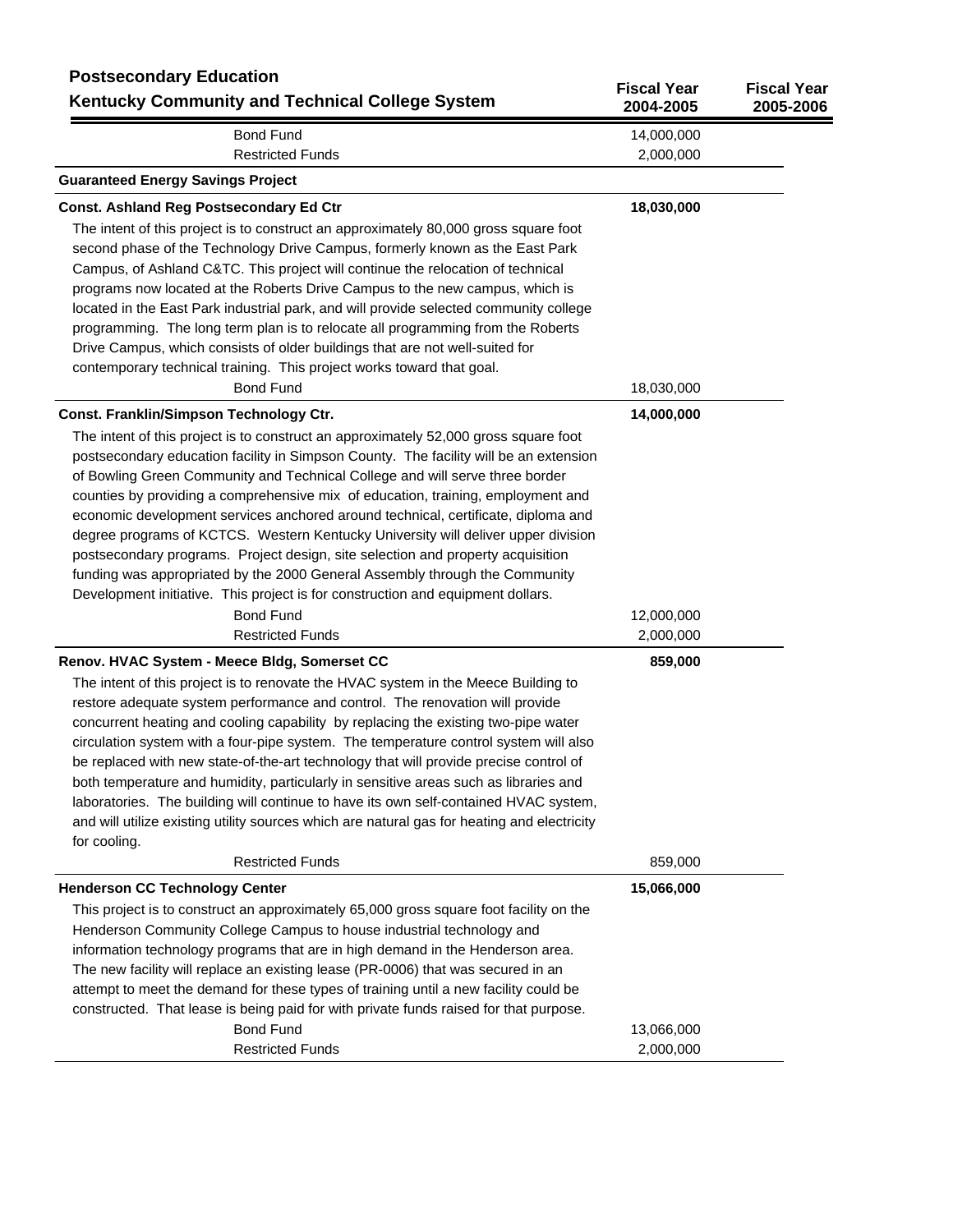| <b>Postsecondary Education</b><br>Kentucky Community and Technical College System                                                                                                                                                                                                                                                                                                                                                                                                                                                                                                                                                                                                                                                                                                                                                                                                                                                                                                                                                                                                                                                                                                                                                                                                                                                                                                                                                                                                                                                                                                                                                                 | <b>Fiscal Year</b><br>2004-2005 | <b>Fiscal Year</b><br>2005-2006 |
|---------------------------------------------------------------------------------------------------------------------------------------------------------------------------------------------------------------------------------------------------------------------------------------------------------------------------------------------------------------------------------------------------------------------------------------------------------------------------------------------------------------------------------------------------------------------------------------------------------------------------------------------------------------------------------------------------------------------------------------------------------------------------------------------------------------------------------------------------------------------------------------------------------------------------------------------------------------------------------------------------------------------------------------------------------------------------------------------------------------------------------------------------------------------------------------------------------------------------------------------------------------------------------------------------------------------------------------------------------------------------------------------------------------------------------------------------------------------------------------------------------------------------------------------------------------------------------------------------------------------------------------------------|---------------------------------|---------------------------------|
| <b>Gateway CTC-Expand Edgewood Campus</b>                                                                                                                                                                                                                                                                                                                                                                                                                                                                                                                                                                                                                                                                                                                                                                                                                                                                                                                                                                                                                                                                                                                                                                                                                                                                                                                                                                                                                                                                                                                                                                                                         | 15,477,000                      |                                 |
| The purpose of this project is to construct an approximately 55,000 square foot<br>expansion to the existing Edgewood Campus facility and to renovate approximately<br>15,000 square feet of the existing facility. The Edgewood Campus houses the allied<br>health programming of the Gateway Community and Technical College and is<br>experiencing rapid growth. The new facility will house science labs, an expanded<br>registered nursing program, badly needed classrooms, and a library/resource center<br>to include distance learning capabilities. The renovations to the existing building will<br>provide space for medical assisting; AD nursing and licensed practical nursing<br>programs, massage therapy, medical office technology, and pharmacy technician<br>programs. New programs in homeland security, private security, law enforcement,<br>medical monitoring, Sonography, surgical technician, athletic fitness and wellness<br>trainer, physical and occupational assisting are anticipated for the renovated space.<br>Additionally, in recognition of the explosive enrollment growth occurring at Gateway<br>and the growing demand for training in manufacturing technology, up to \$1 million of<br>project funds has been earmarked for planning and design of the Center for<br>Manufacturing Competitiveness that is to be located at the Boone Campus (formerly<br>known as the Mt. Zion Campus) of Gateway Community and Technical College. This<br>initial funding for the programming and design of the Center will position this project<br>to progress rapidly when construction funding is authorized. |                                 |                                 |
| <b>Bond Fund</b>                                                                                                                                                                                                                                                                                                                                                                                                                                                                                                                                                                                                                                                                                                                                                                                                                                                                                                                                                                                                                                                                                                                                                                                                                                                                                                                                                                                                                                                                                                                                                                                                                                  | 15,477,000                      |                                 |
| <b>Warren County Technology Center</b><br>This project is to construct an approximately 23,000 square foot industrial technology<br>training facility in the new Kentucky Trimodal Transpark in Warren County. This<br>project also provides authorization for the Commonwealth to accept the<br>project-in-construction that was initiated by the South Central Kentucky Regional<br>Development Authority and to reimburse the Authority for expenditures and financing<br>costs to-date that have been incurred by the Authority through a Memorandum of<br>Agreement. This new facility will provide employee training in cutting-edge industrial<br>and information technologies that is customized to meet the unique needs of the<br>business and industry tenants of the Transpark as they strive to gain or maintain a<br>competitive edge in their respective industries. Flexibility in facility usage and<br>program offerings alike will be a central focus of the facility design to ensure that<br>training offerings will be both timely and relevant to the needs of those seeking such<br>training. In addition, the facility could offer certificate, diploma and degree programs<br>in various industrial and information technology disciplines, as demand dictates.<br>This facility will serve as an economic development tool that will benefit not only<br>Warren County but the entire Commonwealth as the Transpark grows and attracts<br>the types of technology based businesses and industries that will provide a stable                                                                                           | 7,500,000                       |                                 |
| employment base for years to come.                                                                                                                                                                                                                                                                                                                                                                                                                                                                                                                                                                                                                                                                                                                                                                                                                                                                                                                                                                                                                                                                                                                                                                                                                                                                                                                                                                                                                                                                                                                                                                                                                |                                 |                                 |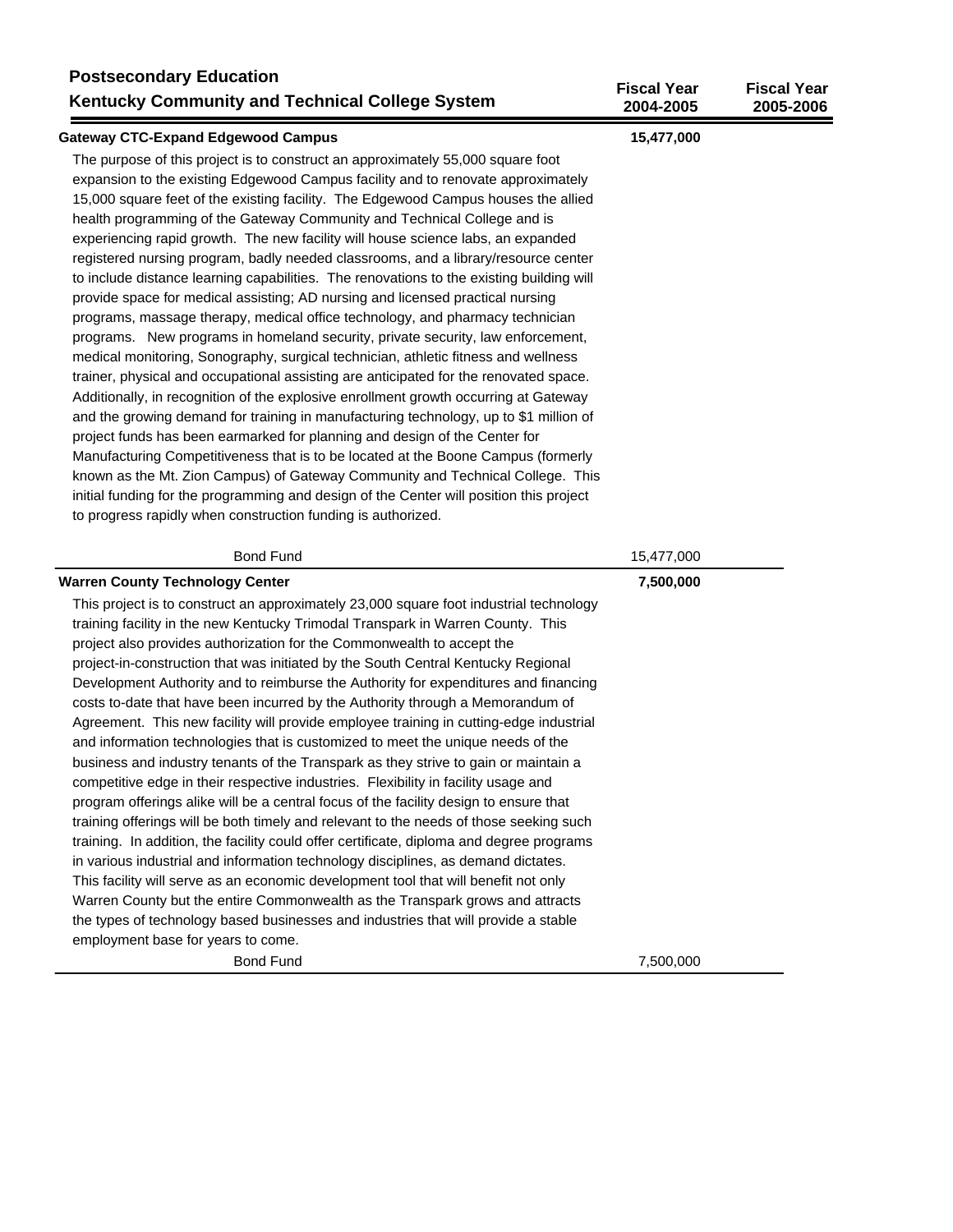| <b>Postsecondary Education</b><br><b>Kentucky Community and Technical College System</b>                                                                                                                                                                                                                                                                                                                                                                                                                                                                                                                                                                                                                                                                                                                                                                                                                                                                                                                                                                                                                                                                                                                   | <b>Fiscal Year</b><br>2004-2005 | <b>Fiscal Year</b><br>2005-2006 |
|------------------------------------------------------------------------------------------------------------------------------------------------------------------------------------------------------------------------------------------------------------------------------------------------------------------------------------------------------------------------------------------------------------------------------------------------------------------------------------------------------------------------------------------------------------------------------------------------------------------------------------------------------------------------------------------------------------------------------------------------------------------------------------------------------------------------------------------------------------------------------------------------------------------------------------------------------------------------------------------------------------------------------------------------------------------------------------------------------------------------------------------------------------------------------------------------------------|---------------------------------|---------------------------------|
| Laurel No. Campus-HVAC & Roof Replacement                                                                                                                                                                                                                                                                                                                                                                                                                                                                                                                                                                                                                                                                                                                                                                                                                                                                                                                                                                                                                                                                                                                                                                  | 800,000                         |                                 |
| This project is to replace the rooftop mechanical system and built-up roofing system<br>of the Laurel Center located on the Laurel North Campus of Somerset Community<br>College. Originally these were two separate minor maintenance projects, each with a<br>scope of less than \$400,000. The mechanical systems replacement project was<br>scheduled for fiscal year 2004-05 with the roof scheduled for replacement in fiscal<br>year 2006-07; however, it was determined during the initial design of the mechanical<br>system replacement that because of the way the building was constructed it would be<br>extremely difficult if not impossible to install a new central mechanical system within<br>the building structure. Knowing that a roof replacement was scheduled in the very<br>near future, it was determined that the building would be best served by replacing the<br>existing flat roof with a sloped roof that would create an attic space capable of<br>accommodating the new mechanical system and it's associated piping and duct runs.<br>To accomplish this, the projects would have to be undertaken concurrently. Hence                                                 |                                 |                                 |
| the need to combine the two projects into one with a scope of \$800,000. The source                                                                                                                                                                                                                                                                                                                                                                                                                                                                                                                                                                                                                                                                                                                                                                                                                                                                                                                                                                                                                                                                                                                        |                                 |                                 |
| of funds for this combined project remains the KCTCS Capital Renewal Pool.<br><b>Restricted Funds</b>                                                                                                                                                                                                                                                                                                                                                                                                                                                                                                                                                                                                                                                                                                                                                                                                                                                                                                                                                                                                                                                                                                      | 800,000                         |                                 |
|                                                                                                                                                                                                                                                                                                                                                                                                                                                                                                                                                                                                                                                                                                                                                                                                                                                                                                                                                                                                                                                                                                                                                                                                            |                                 |                                 |
| Lexington Comm. College-Winchester Facility<br>This project authorizes the construction of the Winchester branch of Lexington                                                                                                                                                                                                                                                                                                                                                                                                                                                                                                                                                                                                                                                                                                                                                                                                                                                                                                                                                                                                                                                                              | 1,500,000                       |                                 |
| Community College. The project reauthorizes and reallocates \$3,400,000 in Bond<br>funds. An additional \$1,500,000 in private funds will bring the project scope to<br>\$4,900,000. This project will construct and equip a new classroom and laboratory<br>facility for the Winchester Campus of Lexington Community College and Central<br>Kentucky Technical College. This new, approximately 21,000 gross square foot<br>facility will be constructed on a 20 acre site in the Winchester-Clark County Industrial<br>Park located just off Interstate 64. The facility will house classrooms, laboratories, a<br>learning resource center and computer labs, along with faculty and administrative<br>office space. The Winchester Campus currently operates in a city-owned building<br>that, while made available at no cost, is very limited in size and is not ideally<br>configured for classroom and laboratory functions. This new facility will provide a<br>long sought permanent home for the campus in a location that will permit future<br>growth as the demand for postsecondary education and business and industry<br>training in the Winchester-Clark County area continues to grow. |                                 |                                 |
| <b>Restricted Funds</b>                                                                                                                                                                                                                                                                                                                                                                                                                                                                                                                                                                                                                                                                                                                                                                                                                                                                                                                                                                                                                                                                                                                                                                                    | 1,500,000                       |                                 |
| Pedestrian/Vehicular Connector - Somerset CC<br>This project is a reauthorization of an existing capital project with a scope of<br>\$1,200,000 of federal grant funds to construct a connector road and sidewalk<br>between the Somerset North and Somerset South Campuses of Somerset<br>Community College and authorizes an additional \$300,000 of Restricted funds to<br>address unanticipated increases in the price of fill dirt required for the project.                                                                                                                                                                                                                                                                                                                                                                                                                                                                                                                                                                                                                                                                                                                                          | 300,000                         |                                 |
| <b>Restricted Funds</b>                                                                                                                                                                                                                                                                                                                                                                                                                                                                                                                                                                                                                                                                                                                                                                                                                                                                                                                                                                                                                                                                                                                                                                                    | 300,000                         |                                 |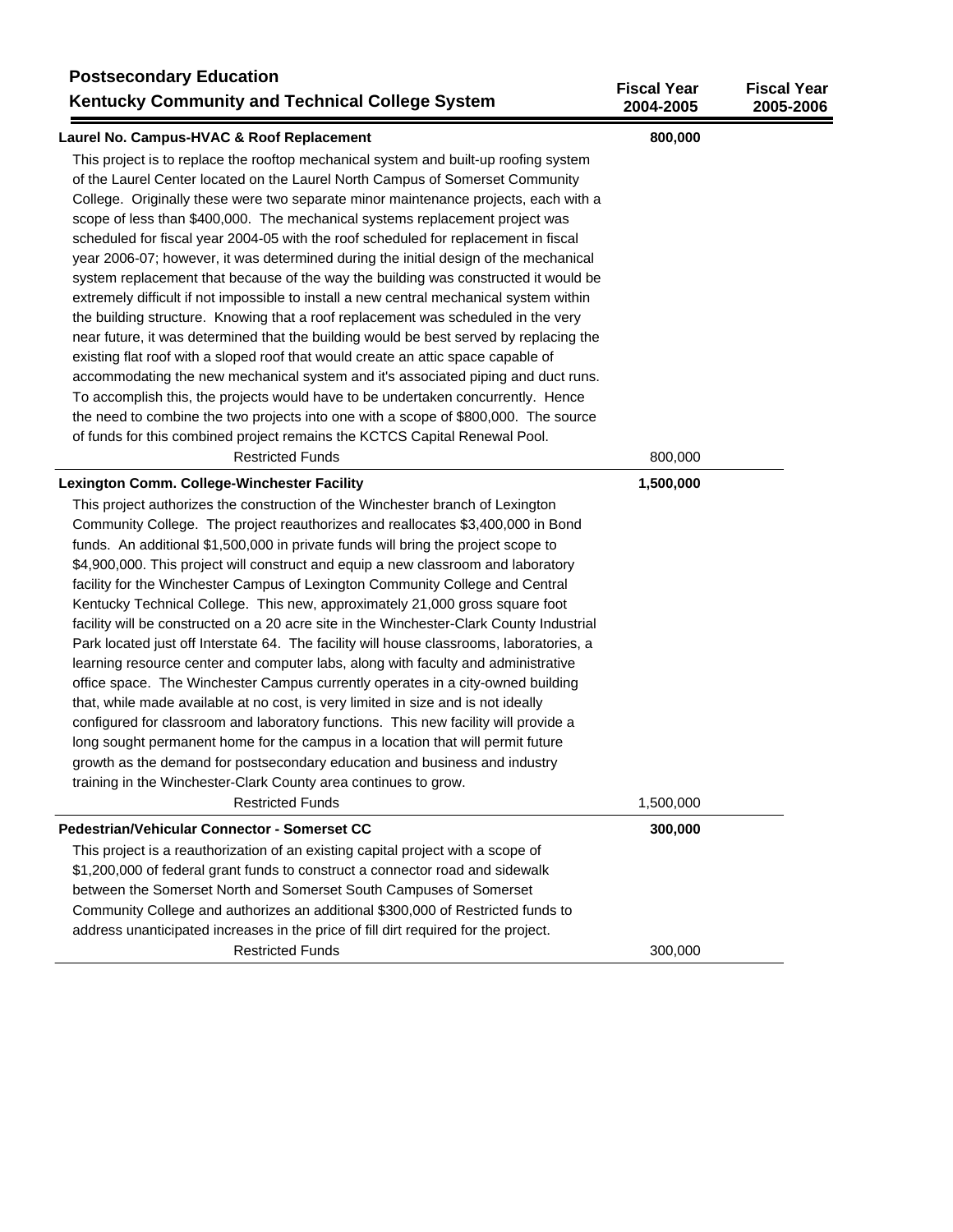| Lexington Comm. College-Classroom/Lab Building<br>31,741,000<br>This project will construct a new instructional facility for Lexington Community<br>College. The building will be approximately 100,000 gross square feet, with<br>approximately 64,715 square feet in assignable space. Programs tentatively<br>identified to be housed in the new facility include science labs, registered nursing,<br>licensed practical nursing, environmental science, conference center, student center<br>and cafeteria.<br><b>Bond Fund</b><br>31,741,000<br>Jefferson Community College Building-Design<br>600,000<br>This project is for design of a second phase of a renovation project that was funded<br>by the 2000 General Assembly titled "Jefferson CC - Downtown Campus<br>Renovation". The first phase project addressed most infrastructure needs, code<br>compliance issues and some reconfiguration of space in 2 campus buildings, the<br>Hartford Tower and the Seminary Building. This project will provide the design for<br>continuing the renovations in both buildings, this time more focused on restoration<br>and reconfiguration of space, while still addressing major building components, i.e.<br>window replacement, HVAC system replacements as needed. This project is for<br>design only.<br><b>Bond Fund</b><br>600,000<br><b>EQUIPMENT</b><br>Purchase Multi-Engine Aircraft, Somerset CC<br>275,000<br>The intent of this project is to purchase a used, multi-engine, turbine-powered<br>aircraft, similar to a Beechcraft King Air C90B. This plane is needed to replace<br>equipment that no longer is representative of current technology. The aircraft is<br>needed to comply with FAA curriculum requirements at levels II and III, which is<br>hands on training. Students must remove and replace a turbine engine from an<br>aircraft, start and operate the aircraft, and perform routine inspections and<br>maintenance on turbine engines.<br><b>Restricted Funds</b><br>275,000<br><b>INFORMATION SYSTEM</b><br><b>KCTCS Information Tech Infrastructure Upgrade</b><br>12,000,000<br>The intent of this project is to secure funding to upgrade KCTCS information<br>technology infrastructure, including telecommunications systems and data networks.<br>Currently, many campuses are incapable of fully supporting the KCTCS automated<br>administrative system and other present and future instructional technology. This<br>project will address the installation of new cable plants, including cable management<br>systems, the termination of all data and communication cable, the creation of<br>communications rooms that will house the servers, hubs, switches and routers<br>needed to make the network function, and the acquisition and installation of the<br>switches, hubs and routers needed for computer and telecommunications<br>networking. This project may also include the purchase of some software,<br>computers, servers, printers or other computer peripherals, but that is not the primary<br>focus of the project.<br><b>Restricted Funds</b><br>12,000,000 | <b>Postsecondary Education</b><br><b>Kentucky Community and Technical College System</b> | <b>Fiscal Year</b><br>2004-2005 | <b>Fiscal Year</b><br>2005-2006 |
|--------------------------------------------------------------------------------------------------------------------------------------------------------------------------------------------------------------------------------------------------------------------------------------------------------------------------------------------------------------------------------------------------------------------------------------------------------------------------------------------------------------------------------------------------------------------------------------------------------------------------------------------------------------------------------------------------------------------------------------------------------------------------------------------------------------------------------------------------------------------------------------------------------------------------------------------------------------------------------------------------------------------------------------------------------------------------------------------------------------------------------------------------------------------------------------------------------------------------------------------------------------------------------------------------------------------------------------------------------------------------------------------------------------------------------------------------------------------------------------------------------------------------------------------------------------------------------------------------------------------------------------------------------------------------------------------------------------------------------------------------------------------------------------------------------------------------------------------------------------------------------------------------------------------------------------------------------------------------------------------------------------------------------------------------------------------------------------------------------------------------------------------------------------------------------------------------------------------------------------------------------------------------------------------------------------------------------------------------------------------------------------------------------------------------------------------------------------------------------------------------------------------------------------------------------------------------------------------------------------------------------------------------------------------------------------------------------------------------------------------------------------------------------------------------------------------------------------------------------------------------------------------------------------------------------------------------------------------------------------------------------------------------------------------------------------------------------------------------------------------------------------------|------------------------------------------------------------------------------------------|---------------------------------|---------------------------------|
|                                                                                                                                                                                                                                                                                                                                                                                                                                                                                                                                                                                                                                                                                                                                                                                                                                                                                                                                                                                                                                                                                                                                                                                                                                                                                                                                                                                                                                                                                                                                                                                                                                                                                                                                                                                                                                                                                                                                                                                                                                                                                                                                                                                                                                                                                                                                                                                                                                                                                                                                                                                                                                                                                                                                                                                                                                                                                                                                                                                                                                                                                                                                            |                                                                                          |                                 |                                 |
|                                                                                                                                                                                                                                                                                                                                                                                                                                                                                                                                                                                                                                                                                                                                                                                                                                                                                                                                                                                                                                                                                                                                                                                                                                                                                                                                                                                                                                                                                                                                                                                                                                                                                                                                                                                                                                                                                                                                                                                                                                                                                                                                                                                                                                                                                                                                                                                                                                                                                                                                                                                                                                                                                                                                                                                                                                                                                                                                                                                                                                                                                                                                            |                                                                                          |                                 |                                 |
|                                                                                                                                                                                                                                                                                                                                                                                                                                                                                                                                                                                                                                                                                                                                                                                                                                                                                                                                                                                                                                                                                                                                                                                                                                                                                                                                                                                                                                                                                                                                                                                                                                                                                                                                                                                                                                                                                                                                                                                                                                                                                                                                                                                                                                                                                                                                                                                                                                                                                                                                                                                                                                                                                                                                                                                                                                                                                                                                                                                                                                                                                                                                            |                                                                                          |                                 |                                 |
|                                                                                                                                                                                                                                                                                                                                                                                                                                                                                                                                                                                                                                                                                                                                                                                                                                                                                                                                                                                                                                                                                                                                                                                                                                                                                                                                                                                                                                                                                                                                                                                                                                                                                                                                                                                                                                                                                                                                                                                                                                                                                                                                                                                                                                                                                                                                                                                                                                                                                                                                                                                                                                                                                                                                                                                                                                                                                                                                                                                                                                                                                                                                            |                                                                                          |                                 |                                 |
|                                                                                                                                                                                                                                                                                                                                                                                                                                                                                                                                                                                                                                                                                                                                                                                                                                                                                                                                                                                                                                                                                                                                                                                                                                                                                                                                                                                                                                                                                                                                                                                                                                                                                                                                                                                                                                                                                                                                                                                                                                                                                                                                                                                                                                                                                                                                                                                                                                                                                                                                                                                                                                                                                                                                                                                                                                                                                                                                                                                                                                                                                                                                            |                                                                                          |                                 |                                 |
|                                                                                                                                                                                                                                                                                                                                                                                                                                                                                                                                                                                                                                                                                                                                                                                                                                                                                                                                                                                                                                                                                                                                                                                                                                                                                                                                                                                                                                                                                                                                                                                                                                                                                                                                                                                                                                                                                                                                                                                                                                                                                                                                                                                                                                                                                                                                                                                                                                                                                                                                                                                                                                                                                                                                                                                                                                                                                                                                                                                                                                                                                                                                            |                                                                                          |                                 |                                 |
|                                                                                                                                                                                                                                                                                                                                                                                                                                                                                                                                                                                                                                                                                                                                                                                                                                                                                                                                                                                                                                                                                                                                                                                                                                                                                                                                                                                                                                                                                                                                                                                                                                                                                                                                                                                                                                                                                                                                                                                                                                                                                                                                                                                                                                                                                                                                                                                                                                                                                                                                                                                                                                                                                                                                                                                                                                                                                                                                                                                                                                                                                                                                            |                                                                                          |                                 |                                 |
|                                                                                                                                                                                                                                                                                                                                                                                                                                                                                                                                                                                                                                                                                                                                                                                                                                                                                                                                                                                                                                                                                                                                                                                                                                                                                                                                                                                                                                                                                                                                                                                                                                                                                                                                                                                                                                                                                                                                                                                                                                                                                                                                                                                                                                                                                                                                                                                                                                                                                                                                                                                                                                                                                                                                                                                                                                                                                                                                                                                                                                                                                                                                            |                                                                                          |                                 |                                 |
|                                                                                                                                                                                                                                                                                                                                                                                                                                                                                                                                                                                                                                                                                                                                                                                                                                                                                                                                                                                                                                                                                                                                                                                                                                                                                                                                                                                                                                                                                                                                                                                                                                                                                                                                                                                                                                                                                                                                                                                                                                                                                                                                                                                                                                                                                                                                                                                                                                                                                                                                                                                                                                                                                                                                                                                                                                                                                                                                                                                                                                                                                                                                            |                                                                                          |                                 |                                 |
|                                                                                                                                                                                                                                                                                                                                                                                                                                                                                                                                                                                                                                                                                                                                                                                                                                                                                                                                                                                                                                                                                                                                                                                                                                                                                                                                                                                                                                                                                                                                                                                                                                                                                                                                                                                                                                                                                                                                                                                                                                                                                                                                                                                                                                                                                                                                                                                                                                                                                                                                                                                                                                                                                                                                                                                                                                                                                                                                                                                                                                                                                                                                            |                                                                                          |                                 |                                 |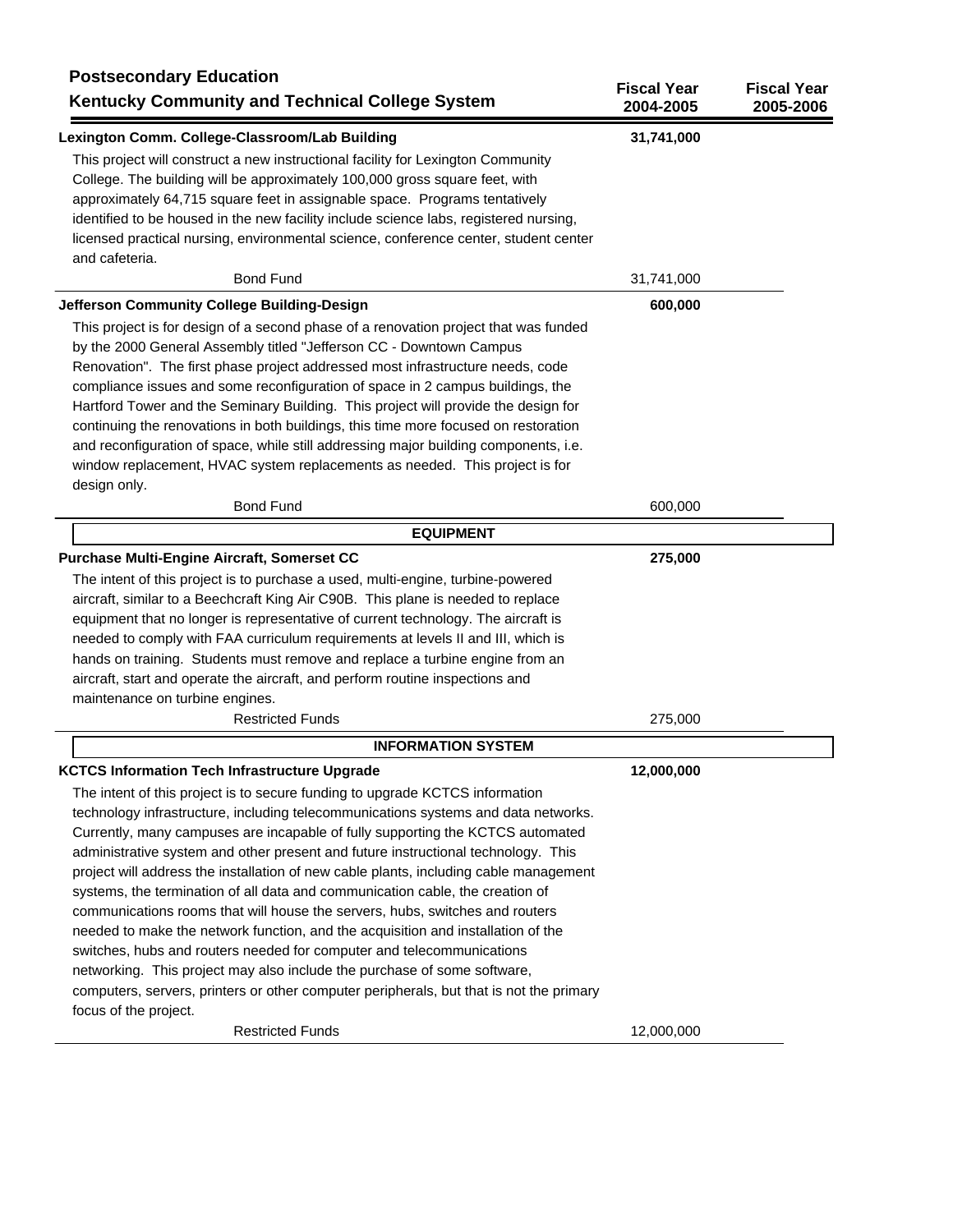#### **REAL PROPERTY LEASES**

#### **Henderson CC Lease for Applied Technology Prgm**

This lease encompasses approximately 26,000 gross square feet of classroom and laboratory space in downtown Henderson for use by Henderson Community College in the delivery of technical training programming that is currently in high demand by the region's business and industry community. The training that is offered in this facility includes Manufacturing Technology and Industrial Maintenance Technology. The college does not have suitable space on its campus to house these types of training programs.

#### **Jefferson CC - Jefferson Education Center Lease**

This lease encompasses approximately 62,244 square feet of office, service and storage space in downtown Louisville adjacent to the Downtown Campus of Jefferson Community College. The leased space has been used to relocate and consolidate all student service functions for both Jefferson Community College and Jefferson Technical College. Previously those functions had been dispersed among several buildings on multiple campuses. This was very inefficient for college staff and extremely inconvenient for students. The space vacated in other buildings has, in most instances, been converted back into instructional space; in other instances it has permitted other departments to expand into more suitable and less cramped quarters. The annual cost of the lease is \$369,000.

#### **System Office Lease Purchase**

This is a lease-purchase agreement with the City of Versailles, whereby the City secured \$6.3 million of funding to renovate a vacant manufacturing building located at 300 North Main Street in downtown Versailles to create office space for the KCTCS System Office, which is currently located in four separate buildings in two locations in Fayette County. In turn, KCTCS agrees to repay the City for its costs in acquiring and renovating the property over 20 years at which time KCTCS will assume ownership of the property. The annual cost of the lease-purchase will be approximately \$677,000 for the entire term of the agreement inclusive of maintenance and operations costs but not including utilities. No additional state funding is being requested to fund this lease-purchase. The KCTCS System Office will make up the difference from its existing budget.

**Lease-Lexington CC**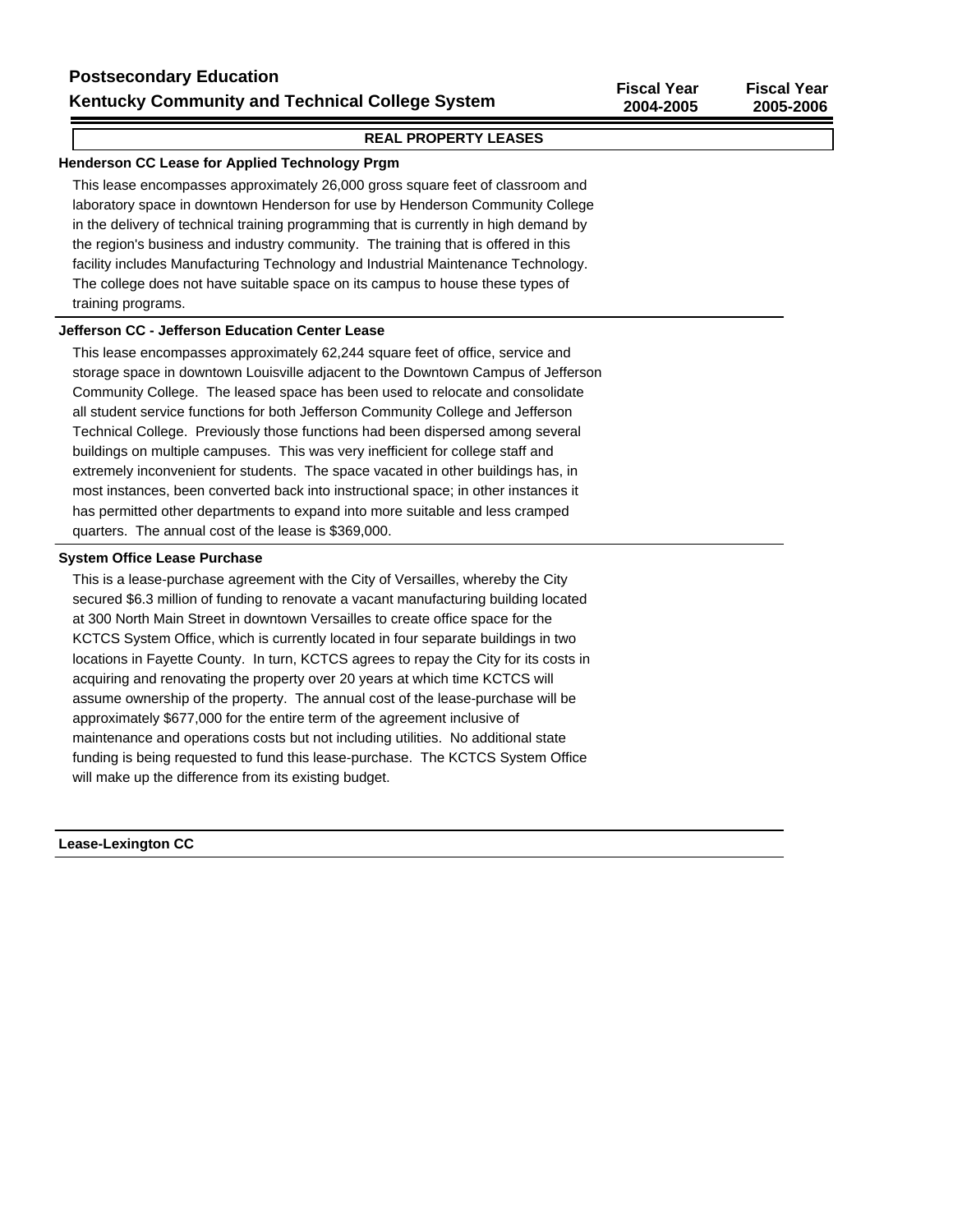| <b>Postsecondary Education</b><br><b>Kentucky Community and Technical College System</b> | <b>Fiscal Year</b><br>2004-2005 | <b>Fiscal Year</b><br>2005-2006 |
|------------------------------------------------------------------------------------------|---------------------------------|---------------------------------|
| <b>Kentucky Community and Technical College System Summary</b>                           | 156,792,000                     |                                 |
| <b>Restricted Funds</b>                                                                  | 29,640,000                      |                                 |
| <b>Bond Fund</b>                                                                         | 127,152,000                     |                                 |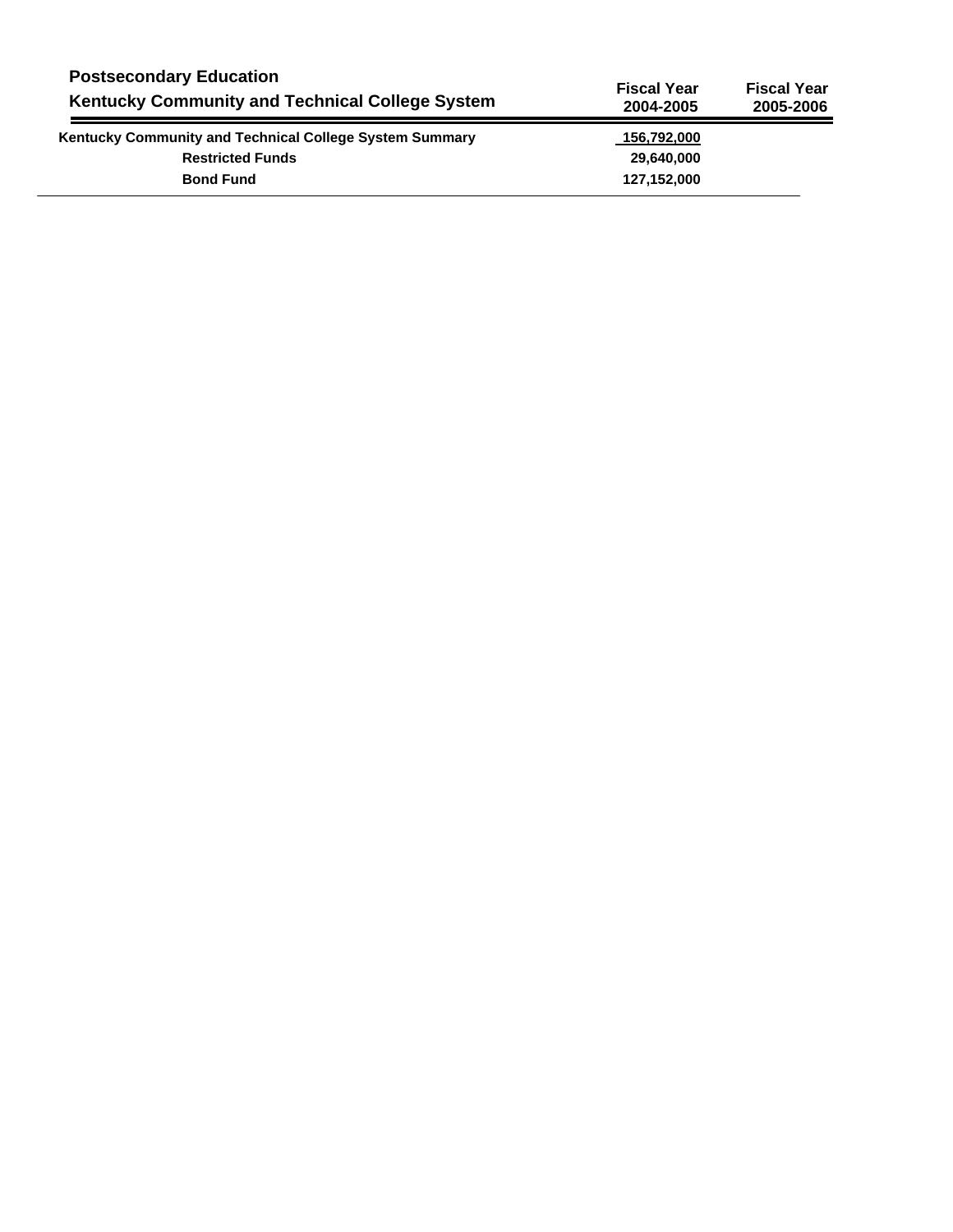# **Postsecondary Education**

| Postsecondary Equeation<br>Ky Higher Education Student Loan Corporation                       | <b>Fiscal Year</b><br>2004-2005 | <b>Fiscal Year</b><br>2005-2006 |
|-----------------------------------------------------------------------------------------------|---------------------------------|---------------------------------|
| <b>INFORMATION SYSTEM</b>                                                                     |                                 |                                 |
| <b>Upgrade IBM Iseries-Based Equipment</b>                                                    | 700,000                         |                                 |
| This project will upgrade existing IBM Iseries-Based deparmental and peripheral<br>equipment. |                                 |                                 |
| <b>Restricted Funds</b>                                                                       | 700,000                         |                                 |
| <b>REAL PROPERTY LEASES</b>                                                                   |                                 |                                 |
| <b>Student Loan Corporation 10180 Linn Station Rd</b>                                         |                                 |                                 |
| This facility houses the Kentucky Higher Education Student Loan Corporation offices.          |                                 |                                 |
| Ky Higher Education Student Loan Corporation Summary                                          | 700,000                         |                                 |
| <b>Restricted Funds</b>                                                                       | 700,000                         |                                 |
| <b>Postsecondary Education Summary</b>                                                        | 2,408,375,101                   | 66,699,000                      |
| <b>Restricted Funds</b>                                                                       | 1,723,993,101                   | 63,346,000                      |
| <b>Federal Fund</b>                                                                           | 57,635,000                      | 3,353,000                       |
| <b>Bond Fund</b>                                                                              | 397,041,000                     |                                 |
| <b>Agency Bond Funds</b>                                                                      | 229,706,000                     |                                 |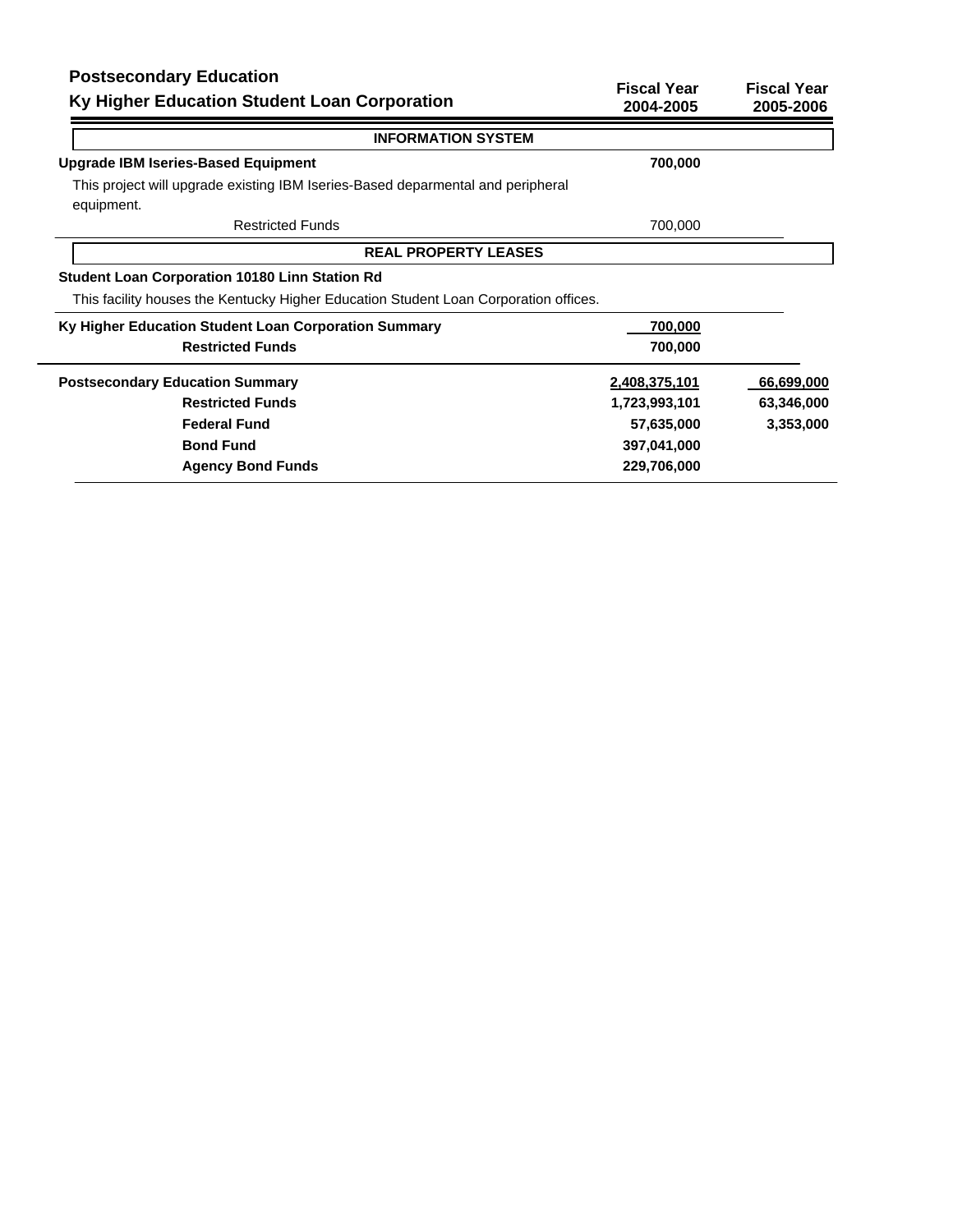## **Transportation Cabinet**

| <b>Transportation Cabinet</b><br><b>General Administration and Support</b>              | <b>Fiscal Year</b><br>2004-2005 | <b>Fiscal Year</b><br>2005-2006 |
|-----------------------------------------------------------------------------------------|---------------------------------|---------------------------------|
| <b>CAPITAL CONSTRUCTION</b>                                                             |                                 |                                 |
| <b>Overhead Doors and Emergency Repair</b>                                              | 200,000                         | 200,000                         |
| Funds are provided for the maintenance and or replacement of overhead doors on          |                                 |                                 |
| Cabinet owned buildings.                                                                |                                 |                                 |
| Road Fund                                                                               | 200,000                         | 200,000                         |
| <b>Construct or Repair Salt Structure</b>                                               | 250,000                         | 250,000                         |
| Funds are provided for the maintenance and or construction of salt storage              |                                 |                                 |
| structures in various locations throughout the Commonwealth.                            |                                 |                                 |
| Road Fund                                                                               | 250,000                         | 250,000                         |
| <b>Remove Hazardous Materials</b>                                                       | 50,000                          | 50,000                          |
| Funds are provided for the abatement of asbestos and other hazardous materials in       |                                 |                                 |
| Cabinet owned buildings scheduled for maintenance, repair, and or demolition.           |                                 |                                 |
| Road Fund                                                                               | 50,000                          | 50,000                          |
| <b>Building Renovation &amp; Emergency Repairs</b>                                      | 420,000                         | 420,000                         |
| Funds are provided for the general repair, emergency repair, building maintenance,      |                                 |                                 |
| renovation, and small construction of Cabinet owned buildings.                          |                                 |                                 |
| Road Fund                                                                               | 420,000                         | 420,000                         |
| <b>Construct Louisville District Office</b>                                             | 6,545,000                       |                                 |
| Funds are provided to construct a new district office building in Louisville to replace |                                 |                                 |
| the current building. Site options are available on existing Cabinet owned property.    |                                 |                                 |
| Road Fund                                                                               | 6,545,000                       |                                 |
| <b>Address Water and Wastewater</b>                                                     | 100,000                         | 100,000                         |
| Funds are provided to eliminate the sewage treatment plants, septic systems, and        |                                 |                                 |
| cisterns on older maintenance facilities and for connecting the facilities to public    |                                 |                                 |
| sewer and water systems.                                                                |                                 |                                 |
| Road Fund                                                                               | 100,000                         | 100,000                         |
| <b>Painting &amp; Roof Repair or Replacement</b>                                        | 219,000                         | 218,000                         |
| Funds are provided for roof repair or replacement and interior and exterior painting    |                                 |                                 |
| on Cabinet owned buildings or structures.                                               |                                 |                                 |
| Road Fund                                                                               | 219,000                         | 218,000                         |
| <b>Road Maintenance Parks</b>                                                           | 1,500,000                       | 1,500,000                       |
| Funds are provided for the upgrading and resurfacing of various state parks as well     |                                 |                                 |
| as the Kentucky Horse Park roads and parking areas, including striping, culverts,       |                                 |                                 |
| bridges, shoulders, ditches, curbs, and guardrails.                                     |                                 |                                 |
| Road Fund                                                                               | 1,500,000                       | 1,500,000                       |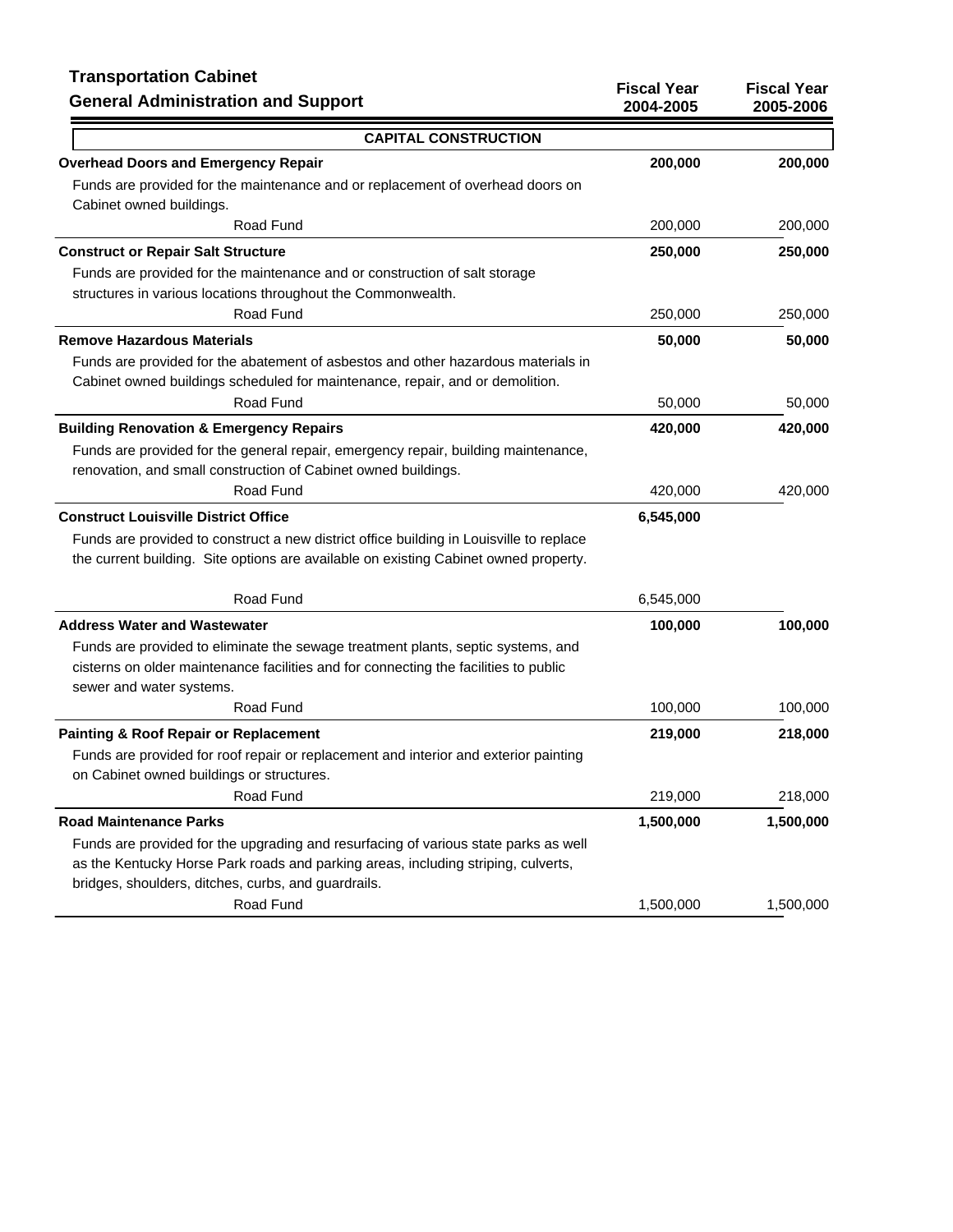| <b>Transportation Cabinet</b><br><b>General Administration and Support</b>                                                                                                                                                                                                                                                                                                                                                                                                                                                                                                                                                                                                  | <b>Fiscal Year</b><br>2004-2005 | <b>Fiscal Year</b><br>2005-2006 |
|-----------------------------------------------------------------------------------------------------------------------------------------------------------------------------------------------------------------------------------------------------------------------------------------------------------------------------------------------------------------------------------------------------------------------------------------------------------------------------------------------------------------------------------------------------------------------------------------------------------------------------------------------------------------------------|---------------------------------|---------------------------------|
| <b>Conduct Paving and Landscaping</b>                                                                                                                                                                                                                                                                                                                                                                                                                                                                                                                                                                                                                                       | 50,000                          | 50,000                          |
| Funds are provided for the repaving, sealing, striping, and landscaping of Cabinet<br>owned properties.                                                                                                                                                                                                                                                                                                                                                                                                                                                                                                                                                                     |                                 |                                 |
| Road Fund                                                                                                                                                                                                                                                                                                                                                                                                                                                                                                                                                                                                                                                                   | 50,000                          | 50,000                          |
| Repair Loadometer & Rest Areas                                                                                                                                                                                                                                                                                                                                                                                                                                                                                                                                                                                                                                              | 460,000                         | 460,000                         |
| Funds are provided for general repairs, emergency repairs, maintenance and<br>renovation of existing loadometer stations and interstate rest areas.                                                                                                                                                                                                                                                                                                                                                                                                                                                                                                                         |                                 |                                 |
| Road Fund                                                                                                                                                                                                                                                                                                                                                                                                                                                                                                                                                                                                                                                                   | 460,000                         | 460,000                         |
| <b>Various Environmental Compliance</b>                                                                                                                                                                                                                                                                                                                                                                                                                                                                                                                                                                                                                                     | 1,000,000                       | 1,000,000                       |
| Funds are provided to comply with EPA requirements by investigating known or<br>suspected contaminated sites, evaluate, and develop corrective measures to abate<br>contamination from spills or releases of hazardous substances or non-hazardous<br>pollutants.                                                                                                                                                                                                                                                                                                                                                                                                           |                                 |                                 |
| Road Fund                                                                                                                                                                                                                                                                                                                                                                                                                                                                                                                                                                                                                                                                   | 1,000,000                       | 1,000,000                       |
| Replace HVAC Materials Lab - Reauth & Reallocate<br>The HVAC Maintenance and Repair project, (0200-C35-2C-0401), appropriated in<br>the 2002-2004 biennium in House Bill 269, is being decreased by \$250,000 (Road<br>Funds) due to a re-prioritization of current needs. These funds are being reallocated<br>and added to the above capital project, (0200-C35-4J-0451), which was also<br>approved in the 2002-2004 biennial budget in House Bill 269.                                                                                                                                                                                                                  |                                 |                                 |
| <b>INFORMATION SYSTEM</b>                                                                                                                                                                                                                                                                                                                                                                                                                                                                                                                                                                                                                                                   |                                 |                                 |
| Prog. Management (PRECON/6 YR Plan)<br>Funds are provided to expand the existing Preconstruction Six Year Plan<br>(PRECON/6 YR PLAN) computer system to enhance project management<br>capabilities including resource management, reporting, forecasting, and cash<br>management.                                                                                                                                                                                                                                                                                                                                                                                           | 2,000,000                       |                                 |
| Road Fund                                                                                                                                                                                                                                                                                                                                                                                                                                                                                                                                                                                                                                                                   | 2,000,000                       |                                 |
| <b>TRANSPORT System - Additional Funding</b>                                                                                                                                                                                                                                                                                                                                                                                                                                                                                                                                                                                                                                | 1,000,000                       |                                 |
| Additional Funding. This project was originally authorized in HB 269 of the 2003<br>session of the General Assembly, and at the time of that authorization, a "materials<br>management function" did not exist in the American Association of State Highway<br>and Transportation Officials (AASHTO) group of products. The additional funding will<br>permit incorporating a materials management function into the TRANSPORT product<br>for integrating data and processes, and will replace the existing obsolete materials<br>management system. This additional component will further advance the Cabinet in<br>their cash management / cash flow modeling processes. |                                 |                                 |
| Road Fund                                                                                                                                                                                                                                                                                                                                                                                                                                                                                                                                                                                                                                                                   | 1,000,000                       |                                 |